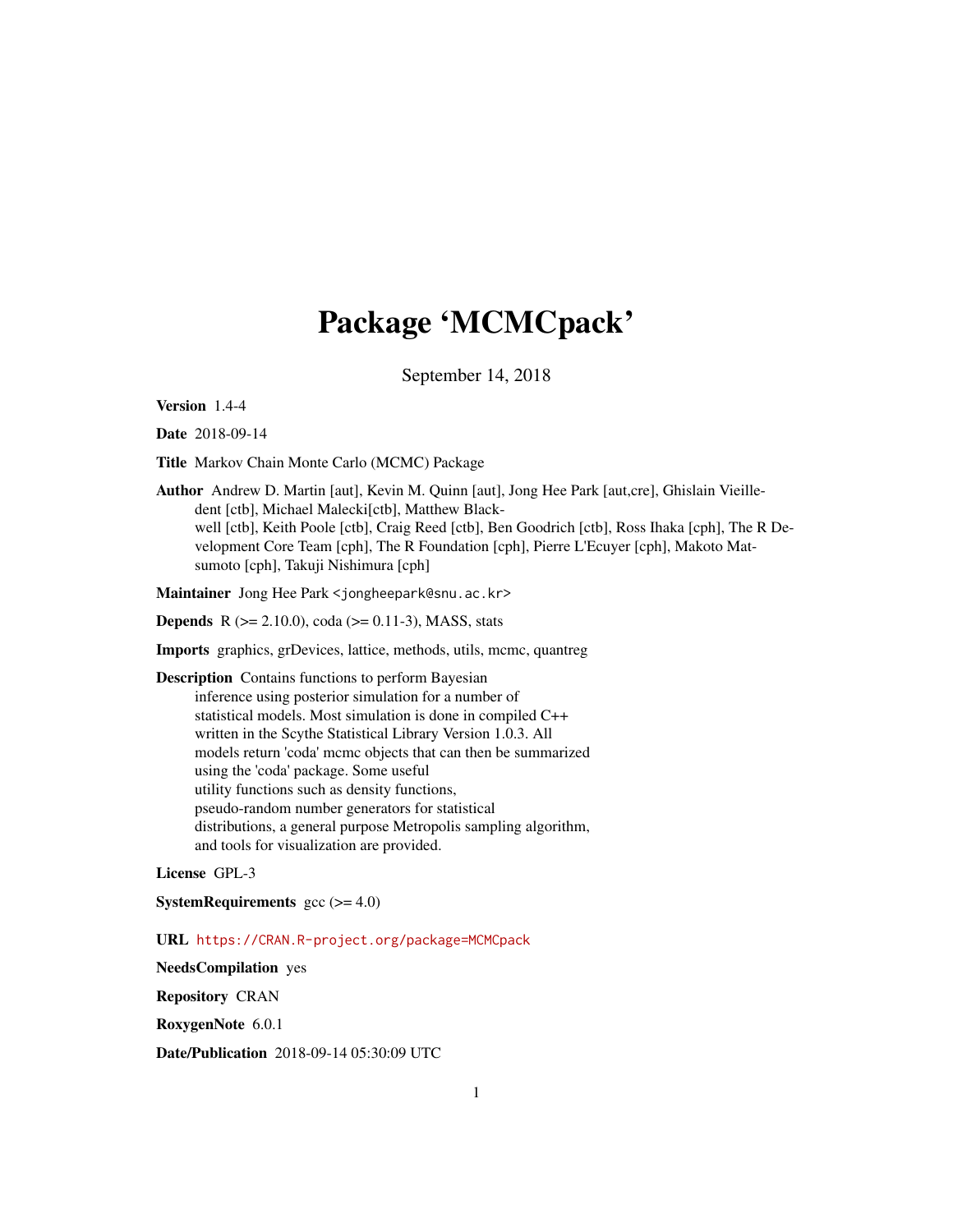# R topics documented:

| 3              |
|----------------|
| $\overline{4}$ |
| $\overline{5}$ |
| 6              |
| 8              |
| 12             |
| 15             |
| 19             |
| 23             |
| 27             |
| 28             |
| 29             |
| 30             |
| 31             |
| 34             |
|                |
|                |
|                |
|                |
|                |
|                |
|                |
|                |
|                |
|                |
|                |
|                |
|                |
|                |
|                |
|                |
|                |
|                |
|                |
|                |
|                |
|                |
|                |
|                |
|                |
|                |
|                |
|                |
|                |
|                |
|                |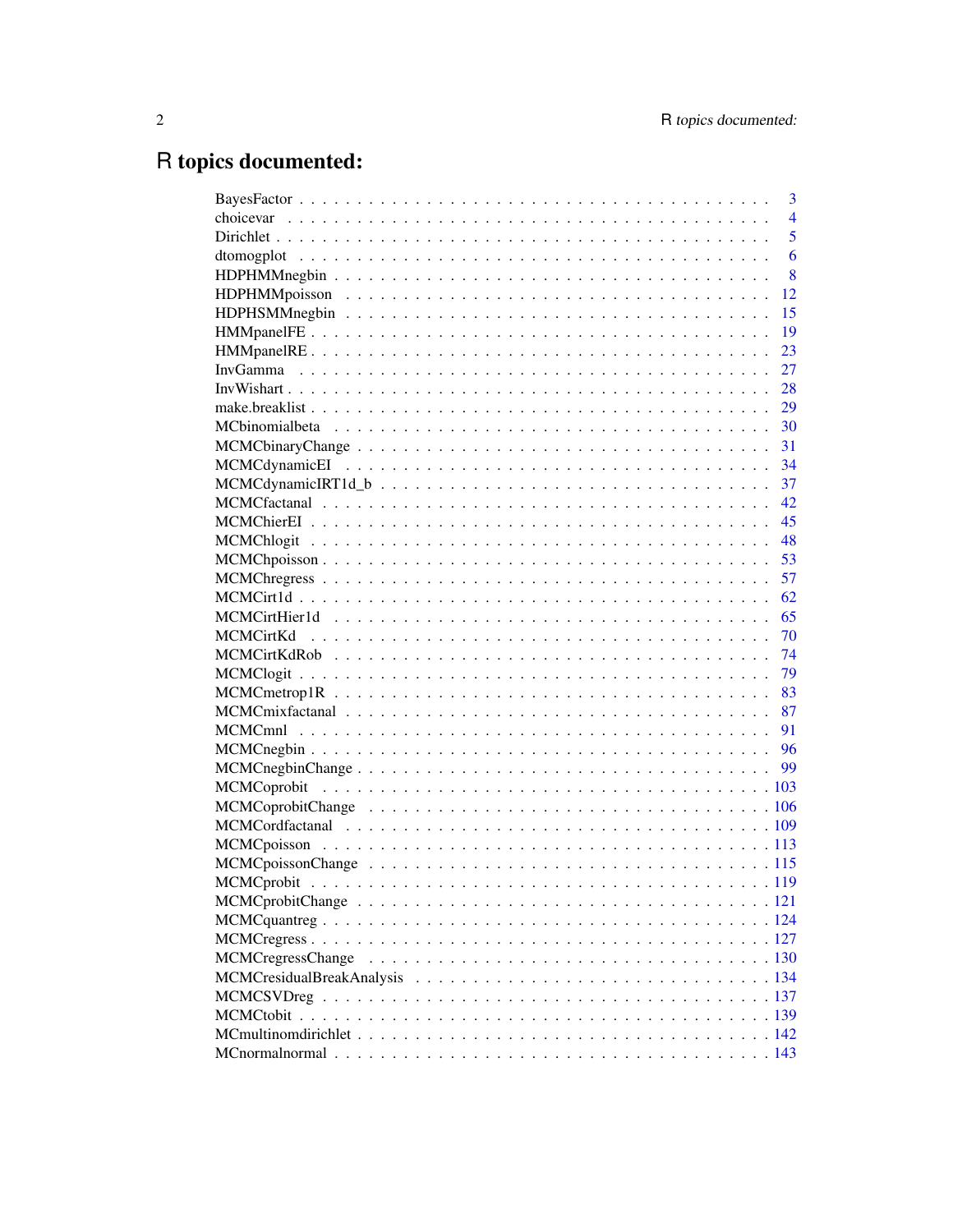<span id="page-2-0"></span>

| Index | 175 |  |
|-------|-----|--|
|       |     |  |

| BayesFactor |  |  |
|-------------|--|--|
|-------------|--|--|

BayesFactor *Create an object of class BayesFactor from MCMCpack output*

# Description

This function creates an object of class BayesFactor from MCMCpack output.

# Usage

BayesFactor(...)

is.BayesFactor(BF)

| $\cdot$ $\cdot$ $\cdot$ | MCMC pack output objects. These have to be of class mome and have a logmarglike   |
|-------------------------|-----------------------------------------------------------------------------------|
|                         | attribute. In what follows, we let M denote the total number of models to be com- |
|                         | pared.                                                                            |
| -RF                     | An object to be checked for membership in class                                   |
|                         | BayesFactor.                                                                      |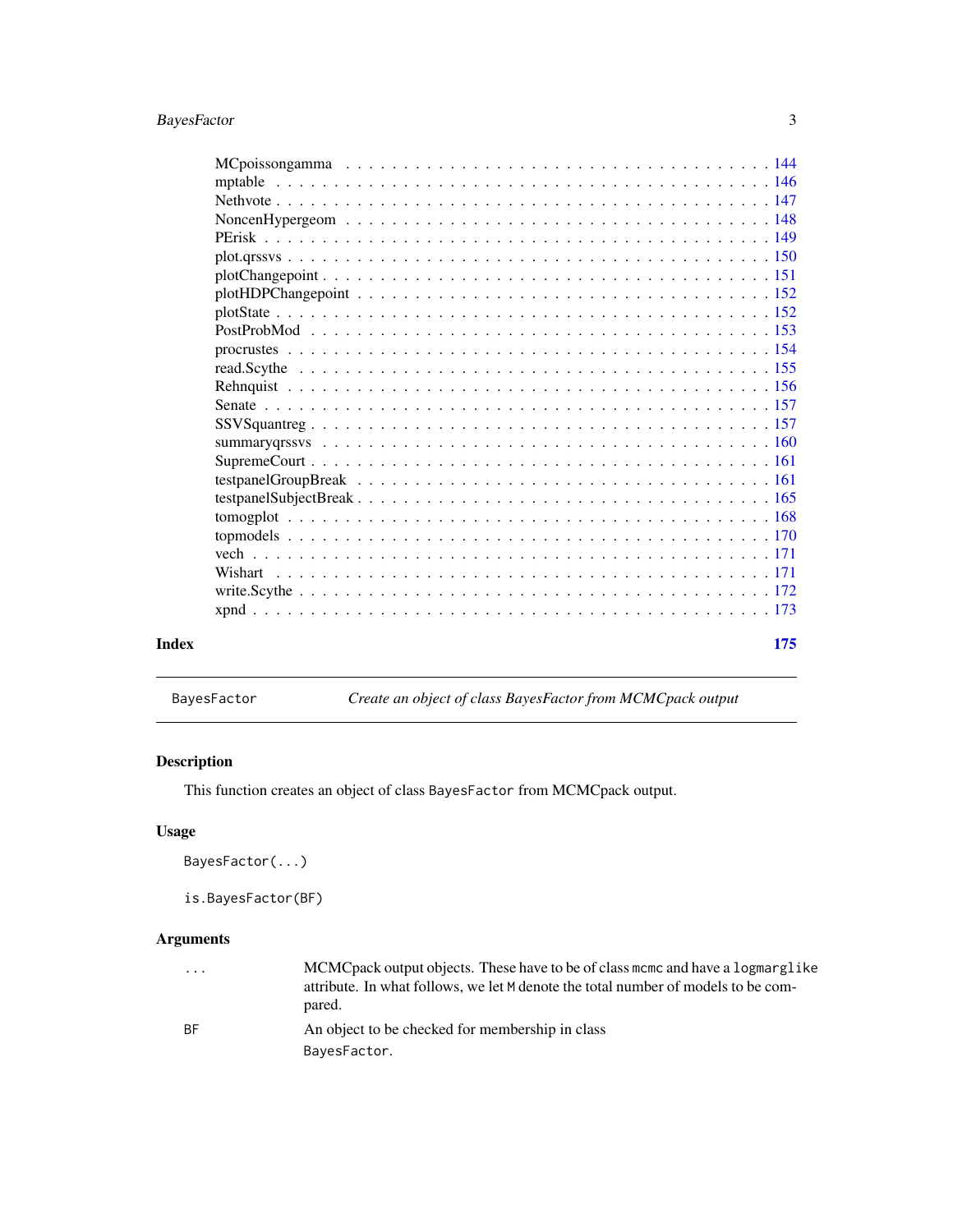#### Value

An object of class BayesFactor. A BayesFactor object has four attributes. They are: BF.mat an  $M \times M$  matrix in which element i, j contains the Bayes factor for model i relative to model j; BF. log. mat an  $M \times M$  matrix in which element i, j contains the natural log of the Bayes factor for model *i* relative to model *j*; BF. logmarglike an *M* vector containing the log marginal likelihoods for models 1 through  $M$ ; and BF.call an  $M$  element list containing the calls used to fit models 1 through  $M$ .

#### See Also

**[MCMCregress](#page-126-1)** 

#### Examples

```
## Not run:
data(birthwt)
model1 <- MCMCregress(bwt~age+lwt+as.factor(race) + smoke + ht,
                     data=birthwt, b0=c(2700, 0, 0, -500, -500,
                                        -500, -500,
                     B0=c(1e-6, .01, .01, 1.6e-5, 1.6e-5, 1.6e-5,
                          1.6e-5), c0=10, d0=4500000,
                     marginal.likelihood="Chib95", mcmc=10000)
model2 <- MCMCregress(bwt~age+lwt+as.factor(race) + smoke,
                     data=birthwt, b0=c(2700, 0, 0, -500, -500,
                                        -500),
                     B0=c(1e-6, .01, .01, 1.6e-5, 1.6e-5, 1.6e-5),
                     c0=10, d0=4500000,
                     marginal.likelihood="Chib95", mcmc=10000)
model3 <- MCMCregress(bwt~as.factor(race) + smoke + ht,
                     data=birthwt, b0=c(2700, -500, -500,
                                        -500, -500),
                     B0=c(1e-6, 1.6e-5, 1.6e-5, 1.6e-5,
                          1.6e-5), c0=10, d0=4500000,
                     marginal.likelihood="Chib95", mcmc=10000)
BF <- BayesFactor(model1, model2, model3)
print(BF)
## End(Not run)
```
choicevar *Handle Choice-Specific Covariates in Multinomial Choice Models*

<span id="page-3-0"></span>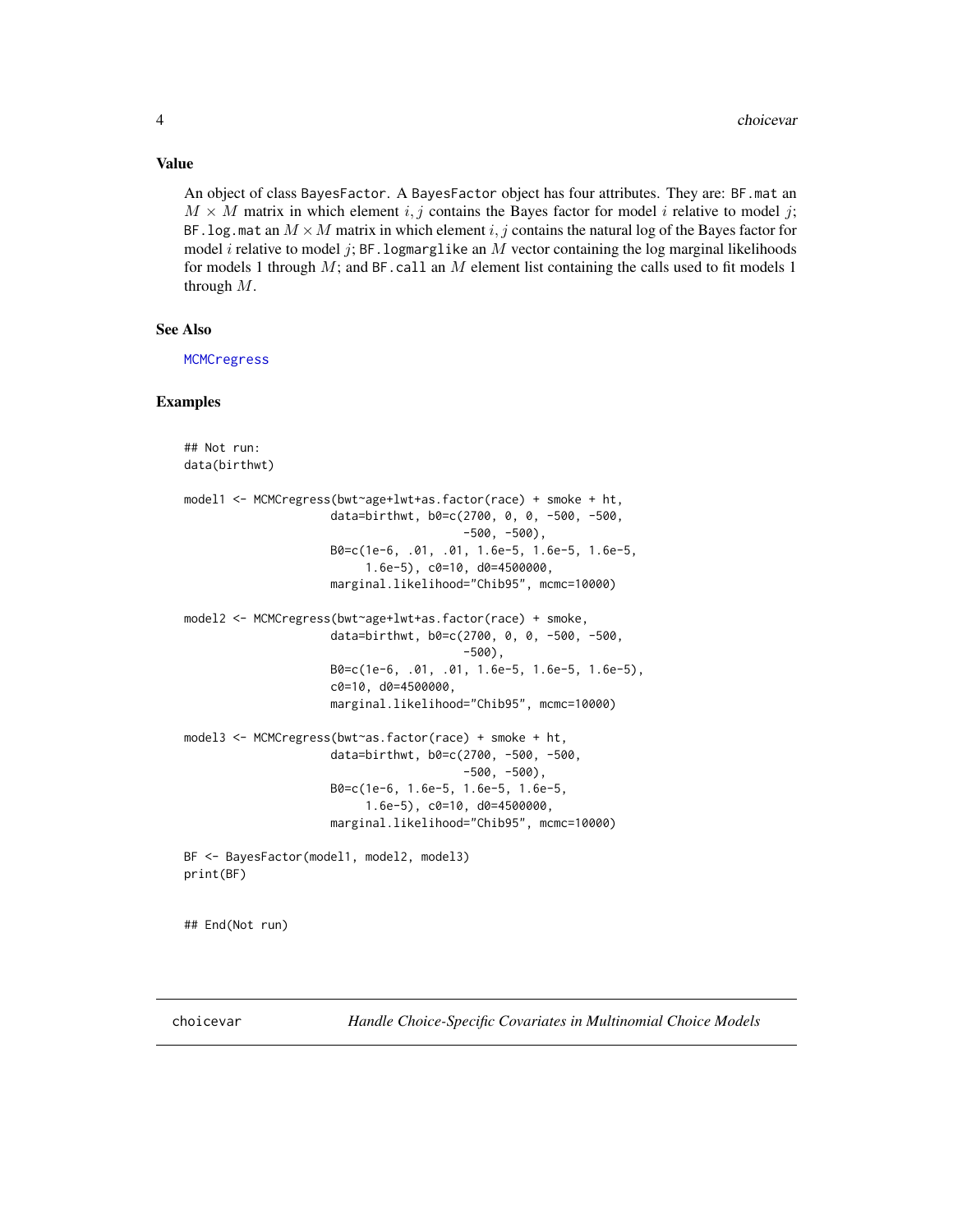#### <span id="page-4-0"></span>Dirichlet 5

# Description

This function handles choice-specific covariates in multinomial choice models. See the example for an example of useage.

# Usage

choicevar(var, varname, choicelevel)

# Arguments

| var         | The is the name of the variable in the dataframe. |
|-------------|---------------------------------------------------|
| varname     | The name of the new variable to be created.       |
| choicelevel | The level of y that the variable corresponds to.  |

# Value

The new variable used by the MCMCmnl() function.

### See Also

MCMCmn1

| Dirichlet | The Dirichlet Distribution |
|-----------|----------------------------|
|           |                            |

# Description

Density function and random generation from the Dirichlet distribution.

#### Usage

```
ddirichlet(x, alpha)
```
rdirichlet(n, alpha)

# Arguments

|       | A vector containing a single deviate or matrix containing one random deviate                      |
|-------|---------------------------------------------------------------------------------------------------|
|       | per row.                                                                                          |
| alpha | Vector of shape parameters, or matrix of shape parameters corresponding to the<br>number of draw. |
| n     | Number of random vectors to generate.                                                             |

# Details

The Dirichlet distribution is the multidimensional generalization of the beta distribution.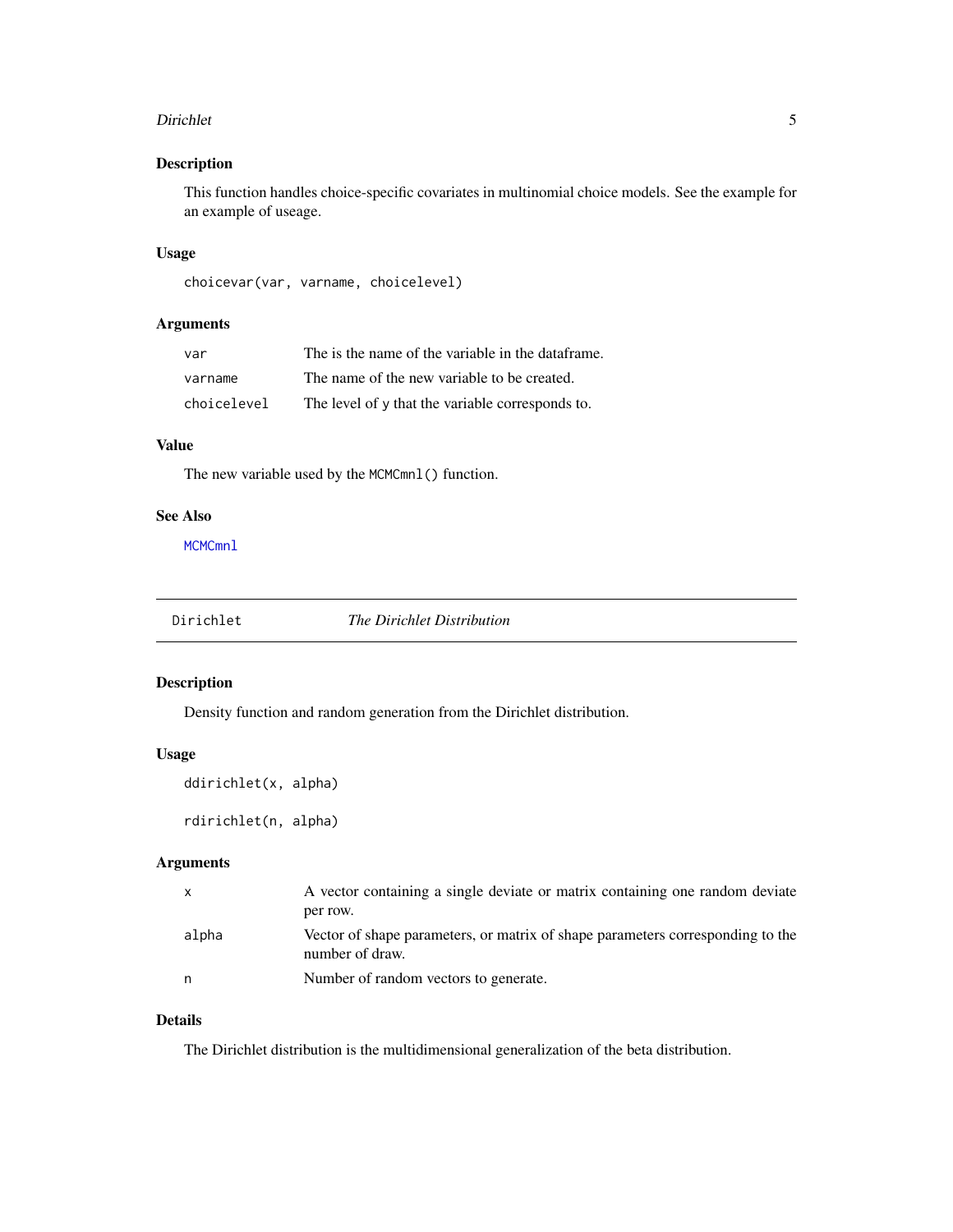# <span id="page-5-0"></span>Value

ddirichlet gives the density. rdirichlet returns a matrix with n rows, each containing a single Dirichlet random deviate.

# Author(s)

Code is taken from Greg's Miscellaneous Functions (gregmisc). His code was based on code posted by Ben Bolker to R-News on 15 Dec 2000.

# See Also

[Beta](#page-0-0)

# Examples

```
density <- ddirichlet(c(.1,.2,.7), c(1,1,1))
draws \le rdirichlet(20, c(1,1,1))
```
dtomogplot *Dynamic Tomography Plot*

# Description

dtomogplot is used to produce a tomography plot (see King, 1997) for a series of temporally ordered, partially observed 2 x 2 contingency tables.

#### Usage

```
dtomogplot(r0, r1, c0, c1, time.vec = NA, delay = 0,
 xlab = "fraction of r0 in c0 (p0)", ylab = "fraction of r1 in c0 (p1)",
  color.path color.path = heat.colors, bgcol = "black", ...)
```

| r0       | An $(ntables \times 1)$ vector of row sums from row 0.                                                                                         |
|----------|------------------------------------------------------------------------------------------------------------------------------------------------|
| r1       | An $(ntables \times 1)$ vector of row sums from row 1.                                                                                         |
| c0       | An $(ntables \times 1)$ vector of column sums from column 0.                                                                                   |
| c1       | An $(ntables \times 1)$ vector of column sums from column 1.                                                                                   |
| time.vec | Vector of time periods that correspond to the elements of $r_0$ , $r_1$ , $c_0$ , and $c_1$ .                                                  |
| delay    | Time delay in seconds between the plotting of the tomography lines. Setting a<br>positive delay is useful for visualizing temporal dependence. |
| xlab     | The x axis label for the plot.                                                                                                                 |
| ylab     | The y axis label for the plot.                                                                                                                 |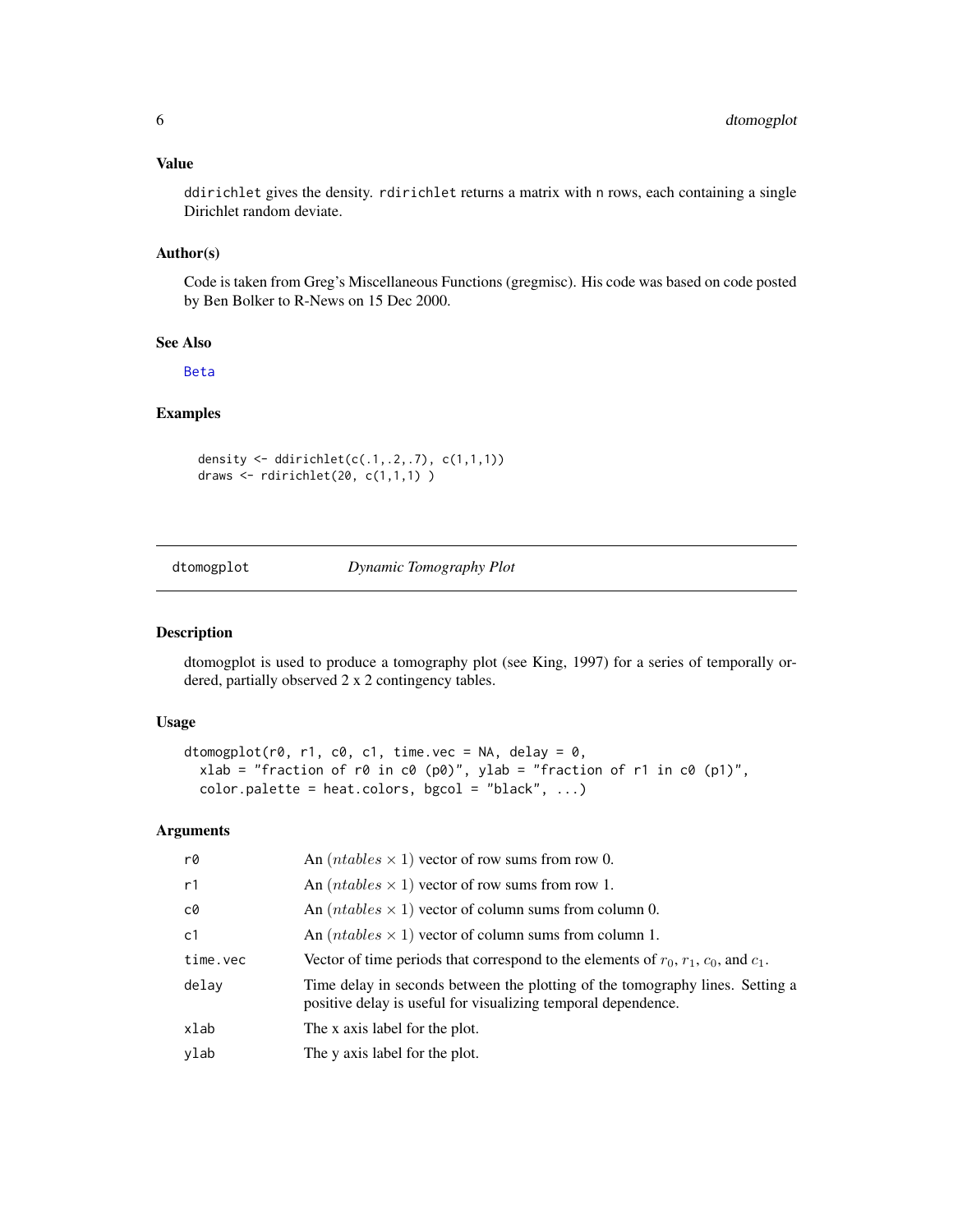# dtomogplot 7

|          | color palette Color palette to be used to encode temporal patterns. |
|----------|---------------------------------------------------------------------|
| bgcol    | The background color for the plot.                                  |
| $\cdots$ | further arguments to be passed                                      |

#### Details

Consider the following partially observed 2 by 2 contingency table:

|                  |         | $Y = 0$ $Y = 1$ 1 |                       |
|------------------|---------|-------------------|-----------------------|
|                  |         |                   |                       |
| $X=0$ $\mid Y_0$ |         | $\mathbf{I}$      | $r_0$                 |
| $X=1$ $ Y_1 $    |         | $\mathbf{L}$      | $\lfloor r_1 \rfloor$ |
|                  | $ c_0 $ | $ c_1 $           | ΙN                    |

where  $r_0$ ,  $r_1$ ,  $c_0$ ,  $c_1$ , and N are non-negative integers that are observed. The interior cell entries are not observed. It is assumed that  $Y_0|r_0 \sim Binomial(r_0, p_0)$  and  $Y_1|r_1 \sim Binomial(r_1, p_1)$ .

This function plots the bounds on the maximum likelihood estimates for  $(p0, p1)$  and color codes them by the elements of time.vec.

#### References

Gary King, 1997. *A Solution to the Ecological Inference Problem*. Princeton: Princeton University Press.

Jonathan C. Wakefield. 2004. "Ecological Inference for 2 x 2 Tables." *Journal of the Royal Statistical Society, Series A*. 167(3): 385445.

Kevin Quinn. 2004. "Ecological Inference in the Presence of Temporal Dependence." In *Ecological Inference: New Methodological Strategies*. Gary King, Ori Rosen, and Martin A. Tanner (eds.). New York: Cambridge University Press.

#### See Also

[MCMChierEI](#page-44-1), [MCMCdynamicEI](#page-33-1),[tomogplot](#page-167-1)

# Examples

```
## Not run:
## simulated data example 1
set.seed(3920)
n < -100r0 <- rpois(n, 2000)
r1 <- round(runif(n, 100, 4000))
p0. true < -pnorm(-1.5 + 1:n/(n/2))p1. true < - pnorm(1.0 - 1:n/(n/4))y0 <- rbinom(n, r0, p0.true)
y1 <- rbinom(n, r1, p1.true)
```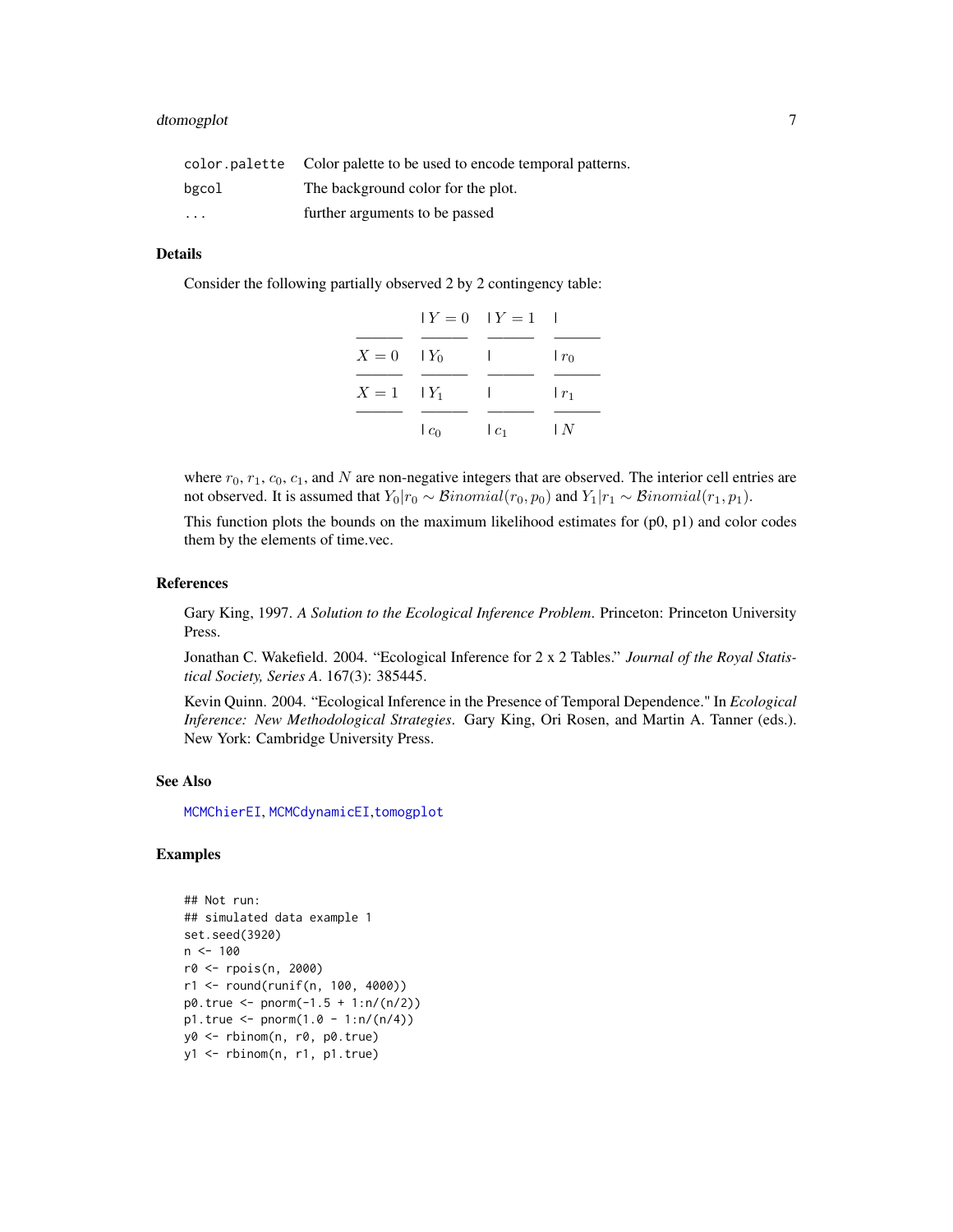```
c0 \le -y0 + y1c1 <- (r0+r1) - c0## plot data
dtomogplot(r0, r1, c0, c1, delay=0.1)
## simulated data example 2
set.seed(8722)
n < - 100r0 <- rpois(n, 2000)
r1 <- round(runif(n, 100, 4000))
p0.true <- pnorm(-1.0 + sin(1:n/(n/4)))
p1. true < - pnorm(0.0 - 2*cos(1:n/(n/9))))y0 <- rbinom(n, r0, p0.true)
y1 <- rbinom(n, r1, p1.true)
c0 <- y0 + y1
c1 < - (r0+r1) - c0## plot data
dtomogplot(r0, r1, c0, c1, delay=0.1)
## End(Not run)
```
<span id="page-7-1"></span>

| HDPHMMnegbin |  |
|--------------|--|
|--------------|--|

Markov Chain Monte Carlo for sticky HDP-HMM with a Negative *Binomial outcome distribution*

#### Description

This function generates a sample from the posterior distribution of a (sticky) HDP-HMM with a Negative Binomial outcome distribution (Fox et al, 2011). The user supplies data and priors, and a sample from the posterior distribution is returned as an mcmc object, which can be subsequently analyzed with functions provided in the coda package.

#### Usage

```
HDPHMMnegbin(formula, data = parent.frame(), K = 10, b0 = 0, B0 = 1,
  a.theta = 50, b.theta = 5, a.alpha = 1, b.alpha = 0.1, a.gamma = 1,
 b.gamma = 0.1, e = 2, f = 2, g = 10, burnin = 1000, mcmc = 1000,
  thin = 1, verbose = 0, seed = NA, beta.start = NA, P.start = NA,
  rho.start = NA, rho.step, nu.start = NA, gamma.start = 0.5,
  theta.start = 0.98, ak.start = 100, ...)
```

| formula | Model formula. |
|---------|----------------|
| data    | Data frame.    |

<span id="page-7-0"></span>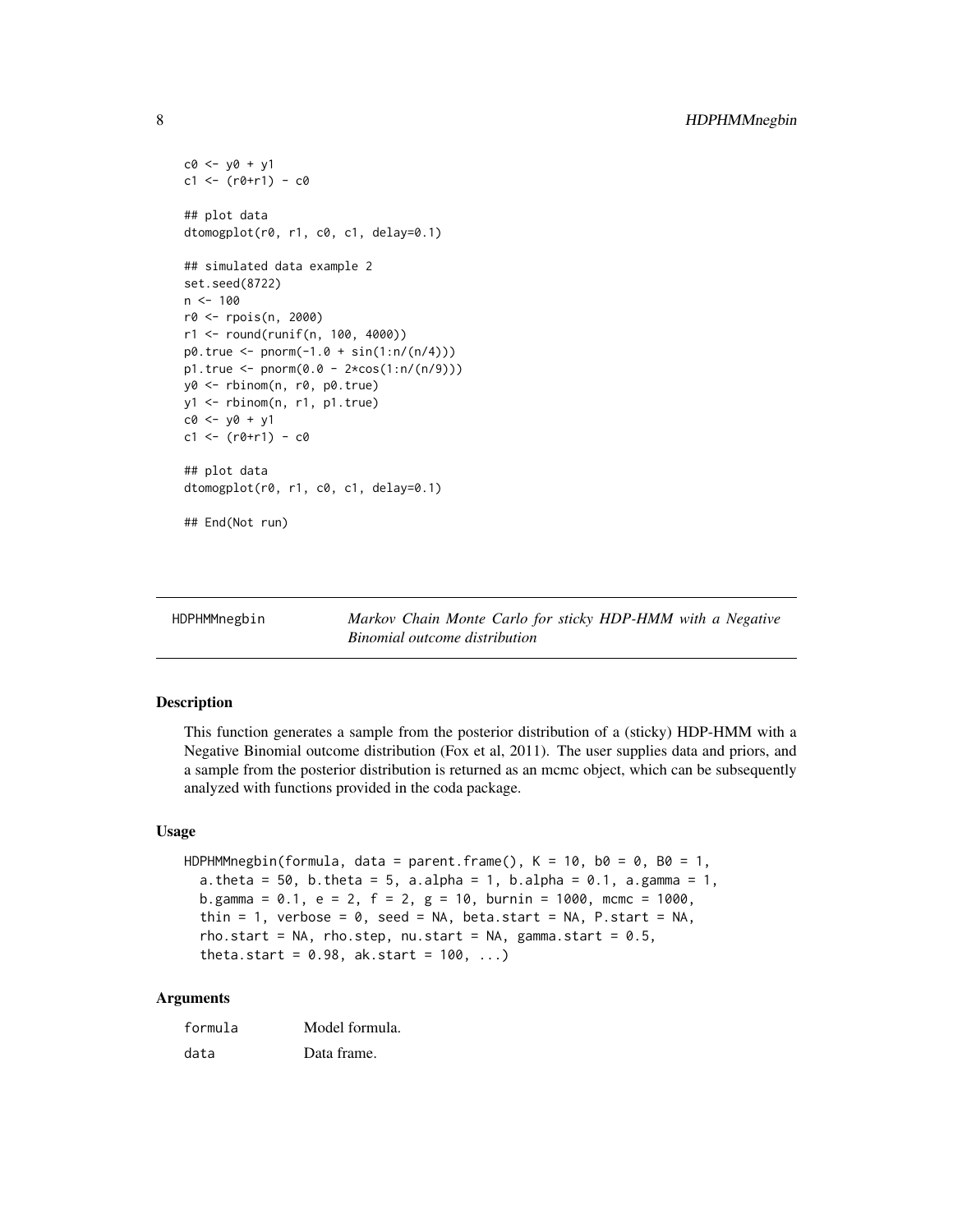| К                | The number of regimes under consideration. This should be larger than the<br>hypothesized number of regimes in the data. Note that the sampler will likely<br>visit fewer than K regimes.                                                                                                                                                                                                                                                                                                                                                                                                         |
|------------------|---------------------------------------------------------------------------------------------------------------------------------------------------------------------------------------------------------------------------------------------------------------------------------------------------------------------------------------------------------------------------------------------------------------------------------------------------------------------------------------------------------------------------------------------------------------------------------------------------|
| b0               | The prior mean of $\beta$ . This can either be a scalar or a column vector with dimen-<br>sion equal to the number of betas. If this takes a scalar value, then that value<br>will serve as the prior mean for all of the betas.                                                                                                                                                                                                                                                                                                                                                                  |
| B0               | The prior precision of $\beta$ . This can either be a scalar or a square matrix with<br>dimensions equal to the number of betas. If this takes a scalar value, then that<br>value times an identity matrix serves as the prior precision of beta. Default value<br>of 0 is equivalent to an improper uniform prior for beta.                                                                                                                                                                                                                                                                      |
| a.theta, b.theta |                                                                                                                                                                                                                                                                                                                                                                                                                                                                                                                                                                                                   |
|                  | Paramaters for the Beta prior on $\theta$ , which captures the strength of the self-<br>transition bias.                                                                                                                                                                                                                                                                                                                                                                                                                                                                                          |
| a.alpha, b.alpha |                                                                                                                                                                                                                                                                                                                                                                                                                                                                                                                                                                                                   |
|                  | Shape and scale parameters for the Gamma distribution on $\alpha + \kappa$ .                                                                                                                                                                                                                                                                                                                                                                                                                                                                                                                      |
| a.gamma, b.gamma | Shape and scale parameters for the Gamma distribution on $\gamma$ .                                                                                                                                                                                                                                                                                                                                                                                                                                                                                                                               |
| e                | The hyperprior for the distribution $\rho$ See details.                                                                                                                                                                                                                                                                                                                                                                                                                                                                                                                                           |
| f                | The hyperprior for the distribution $\rho$ . See details.                                                                                                                                                                                                                                                                                                                                                                                                                                                                                                                                         |
|                  |                                                                                                                                                                                                                                                                                                                                                                                                                                                                                                                                                                                                   |
| g                | The hyperprior for the distribution $\rho$ . See details.                                                                                                                                                                                                                                                                                                                                                                                                                                                                                                                                         |
| burnin           | The number of burn-in iterations for the sampler.                                                                                                                                                                                                                                                                                                                                                                                                                                                                                                                                                 |
| $m$ $cm$ $c$     | The number of Metropolis iterations for the sampler.                                                                                                                                                                                                                                                                                                                                                                                                                                                                                                                                              |
| thin             | The thinning interval used in the simulation. The number of mcmc iterations<br>must be divisible by this value.                                                                                                                                                                                                                                                                                                                                                                                                                                                                                   |
| verbose          | A switch which determines whether or not the progress of the sampler is printed<br>to the screen. If verbose is greater than 0 the iteration number, the current<br>beta vector, and the Metropolis acceptance rate are printed to the screen every<br>verboseth iteration.                                                                                                                                                                                                                                                                                                                       |
| seed             | The seed for the random number generator. If NA, the Mersenne Twister gener-<br>ator is used with default seed 12345; if an integer is passed it is used to seed the<br>Mersenne twister. The user can also pass a list of length two to use the L'Ecuyer<br>random number generator, which is suitable for parallel computation. The first<br>element of the list is the L'Ecuyer seed, which is a vector of length six or NA<br>(if NA a default seed of rep(12345, 6) is used). The second element of list is a<br>positive substream number. See the MCMCpack specification for more details. |
| beta.start       | The starting value for the $\beta$ vector. This can either be a scalar or a column vector<br>with dimension equal to the number of betas. If this takes a scalar value, then<br>that value will serve as the starting value for all of the betas. The default value<br>of NA will use the maximum likelihood estimate of $\beta$ as the starting value for<br>all regimes.                                                                                                                                                                                                                        |
| P.start          | Initial transition matrix between regimes. Should be a K by K matrix. If not<br>provided, the default value will be place theta. start along the diagonal and<br>the rest of the mass even distributed within rows.                                                                                                                                                                                                                                                                                                                                                                               |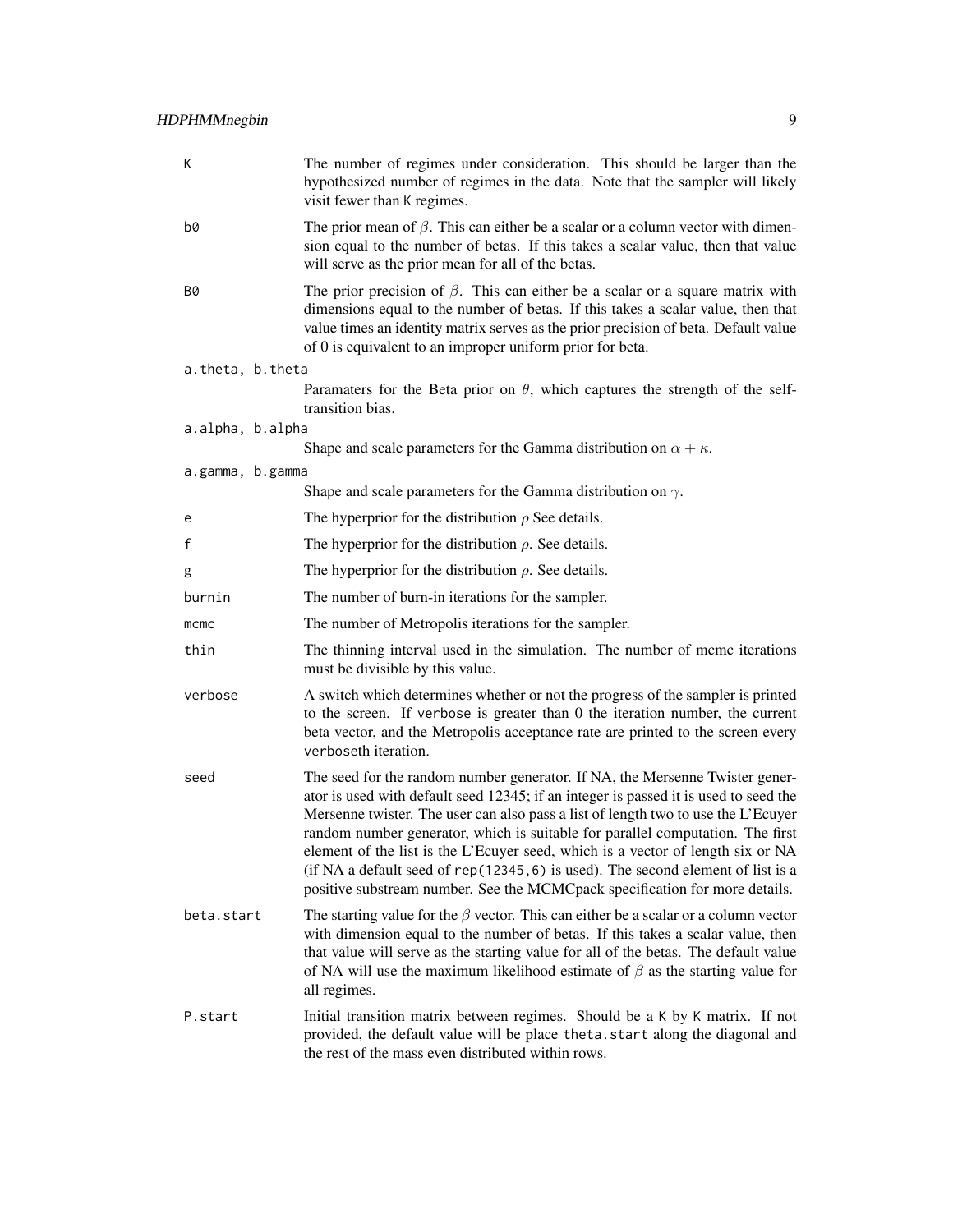| rho.start | The starting value for the $\rho$ variable. This can either be a scalar or a column<br>vector with dimension equal to the number of regimes. If the value is scalar, it<br>will be used for all regimes. The default value is a vector of ones.                   |  |
|-----------|-------------------------------------------------------------------------------------------------------------------------------------------------------------------------------------------------------------------------------------------------------------------|--|
| rho.step  | Tuning parameter for the slice sampling approach to sampling rho. Determines<br>the size of the step-out used to find the correct slice to draw from. Lower values<br>are more accurate, but will take longer (up to a fixed searching limit). Default is<br>0.1. |  |
| nu.start  | The starting values for the random effect, $\nu$ . The default value is a vector of<br>ones.                                                                                                                                                                      |  |
|           | theta.start, ak.start, gamma.start<br>Scalar starting values for the $\theta$ , $\alpha + \kappa$ , and $\gamma$ parameters.                                                                                                                                      |  |
| $\ddots$  | further arguments to be passed.                                                                                                                                                                                                                                   |  |

#### Details

HDPHMMnegbin simulates from the posterior distribution of a sticky HDP-HMM with a Negative Binomial outcome distribution, allowing for multiple, arbitrary changepoints in the model. The details of the model are discussed in Blackwell (2017). The implementation here is based on a weak-limit approximation, where there is a large, though finite number of regimes that can be switched between. Unlike other changepoint models in MCMCpack, the HDP-HMM approach allows for the state sequence to return to previous visited states.

The model takes the following form, where we show the fixed-limit version:

$$
y_t \sim \mathcal{Poisson}(\nu_t \mu_t)
$$
  

$$
\mu_t = x_t' \beta_m, \quad m = 1, ..., M
$$
  

$$
\nu_t \sim \mathcal{G}amma(\rho_m, \rho_m)
$$

Where M is an upper bound on the number of states and  $\beta_m$  and  $\rho_m$  are parameters when a state is  $m$  at  $t$ .

The transition probabilities between states are assumed to follow a heirarchical Dirichlet process:

$$
\pi_m \sim Dirichlet(\alpha\delta_1,\ldots,\alpha\delta_j+\kappa,\ldots,\alpha\delta_M)
$$

$$
\delta \sim Dirichlet(\gamma/M, \ldots, \gamma/M)
$$

The  $\kappa$  value here is the sticky parameter that encourages self-transitions. The sampler follows Fox et al (2011) and parameterizes these priors with  $\alpha + \kappa$  and  $\theta = \kappa/(\alpha + \kappa)$ , with the latter representing the degree of self-transition bias. Gamma priors are assumed for  $(\alpha + \kappa)$  and  $\gamma$ .

We assume Gaussian distribution for prior of  $\beta$ :

$$
\beta_m \sim \mathcal{N}(b_0, B_0^{-1}), \quad m = 1, \dots, M
$$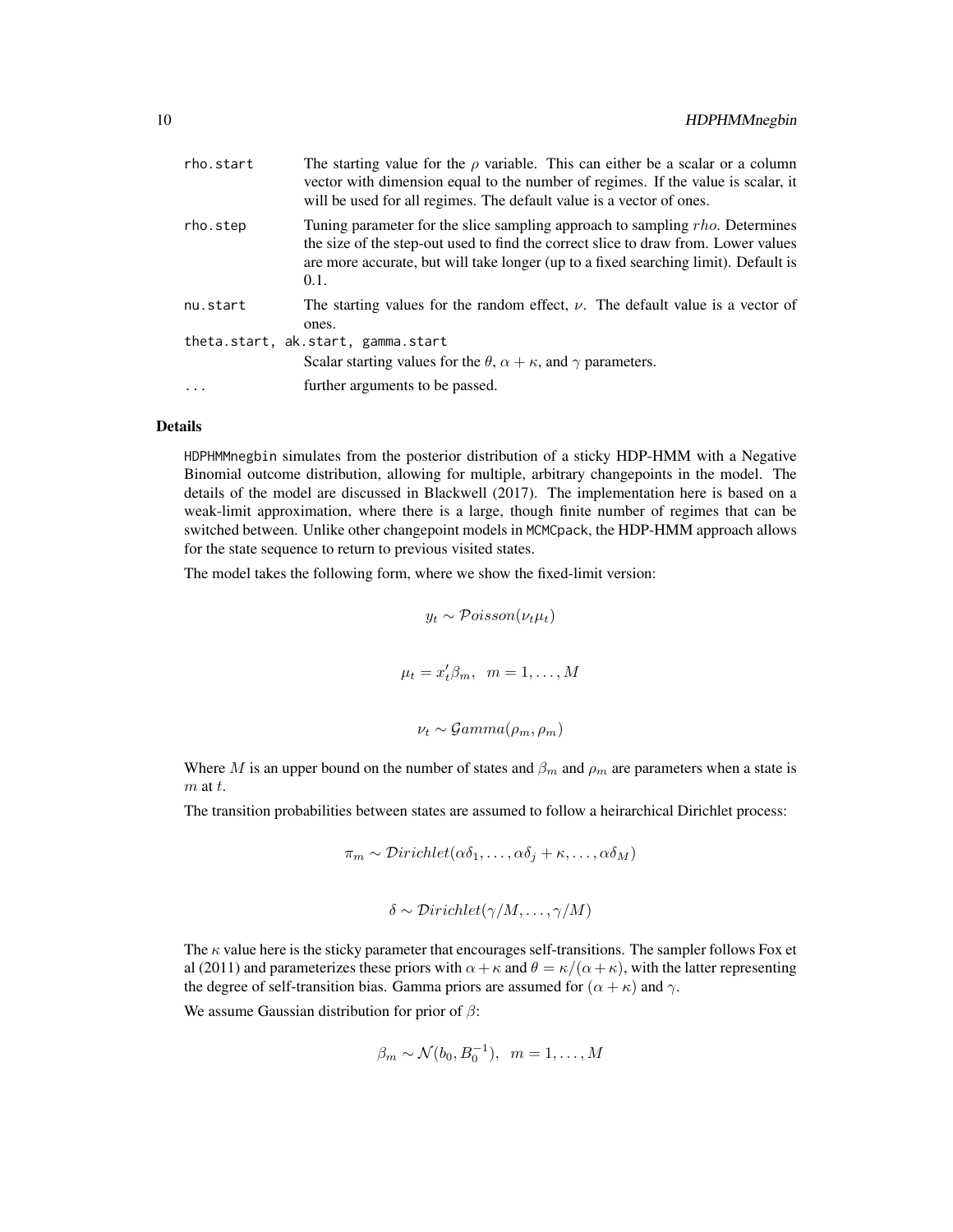The overdispersion parameters have a prior with the following form:

$$
f(\rho_m|e, f, g) \propto \rho^{e-1} (\rho + g)^{-(e+f)}
$$

The model is simulated via blocked Gibbs conditional on the states. The  $\beta$  being simulated via the auxiliary mixture sampling method of Fuerhwirth-Schanetter et al. (2009). The  $\rho$  is updated via slice sampling. The  $\nu_i$  are updated their (conjugate) full conditional, which is also Gamma. The states are updated as in Fox et al (2011), supplemental materials.

#### Value

An mcmc object that contains the posterior sample. This object can be summarized by functions provided by the coda package.

#### **References**

Andrew D. Martin, Kevin M. Quinn, and Jong Hee Park. 2011. "MCMCpack: Markov Chain Monte Carlo in R.", *Journal of Statistical Software*. 42(9): 1-21. <http://www.jstatsoft.org/v42/i09/>.

Daniel Pemstein, Kevin M. Quinn, and Andrew D. Martin. 2007. *Scythe Statistical Library 1.0.* <http://scythe.wustl.edu>.

Sylvia Fruehwirth-Schnatter, Rudolf Fruehwirth, Leonhard Held, and Havard Rue. 2009. "Improved auxiliary mixture sampling for hierarchical models of non-Gaussian data", *Statistics and Computing* 19(4): 479-492. <http://doi.org/10.1007/s11222-008-9109-4>

Matthew Blackwell. 2017. "Game Changers: Detecting Shifts in Overdispersed Count Data," *Political Analysis* Forthcoming. [http://www.mattblackwell.org/files/papers/gamechangers-let](http://www.mattblackwell.org/files/papers/gamechangers-letter.pdf)ter. [pdf](http://www.mattblackwell.org/files/papers/gamechangers-letter.pdf)

Emily B. Fox, Erik B. Sudderth, Michael I. Jordan, and Alan S. Willsky. 2011.. "A sticky HDP-HMM with application to speaker diarization." *The Annals of Applied Statistics*, 5(2A), 1020-1056. <http://doi.org/10.1214/10-AOAS395SUPP>

# See Also

[MCMCnegbinChange](#page-98-1), [HDPHMMpoisson](#page-11-1)

#### Examples

```
## Not run:
 n < -150reg <- 3
  true.s <- gl(reg, n/reg, n)
 rho.true <-c(1.5, 0.5, 3)b1.true <-c(1, -2, 2)x1 \leftarrow runif(n, 0, 2)nu.true <- rgamma(n, rho.true[true.s], rho.true[true.s])
 mu \le nu.true * exp(1 + x1 * b1.true[true.s])
 y <- rpois(n, mu)
 posterior \leq HDPHMMnegbin(y \sim x1, K = 10, verbose = 1000,
```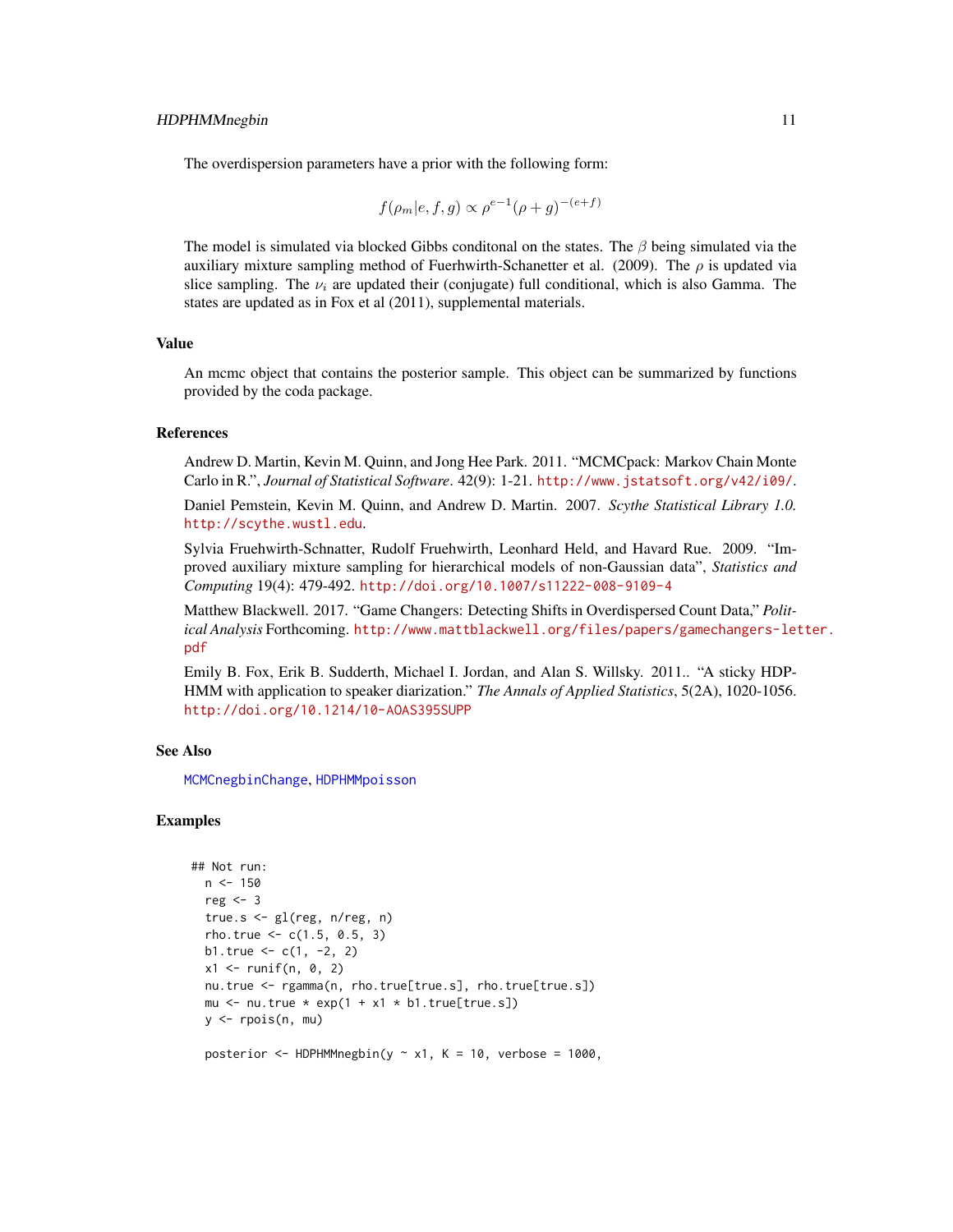```
e = 2, f = 2, g = 10,
a.theta = 100, b.theta = 1,
b0 = rep(0, 2), B0 = (1/9) * diag(2),rho.step = rep(0.75, times = 10),
seed = list(NA, 2),theta.start = 0.95, gamma.start = 10,
ak.start = 10)
```
<span id="page-11-0"></span>plotHDPChangepoint(posterior, ylab="Density", start=1)

## End(Not run)

<span id="page-11-1"></span>HDPHMMpoisson *Markov Chain Monte Carlo for sticky HDP-HMM with a Poisson outcome distribution*

# Description

This function generates a sample from the posterior distribution of a (sticky) HDP-HMM with a Poisson outcome distribution (Fox et al, 2011). The user supplies data and priors, and a sample from the posterior distribution is returned as an mcmc object, which can be subsequently analyzed with functions provided in the coda package.

#### Usage

```
HDPHMMpoisson(formula, data = parent.frame(), K = 10, b0 = 0, B0 = 1,
 a.alpha = 1, b.alpha = 0.1, a.gamma = 1, b.gamma = 0.1,
 a.theta = 50, b.theta = 5, burnin = 1000, mcmc = 1000, thin = 1,
 verbose = 0, seed = NA, beta.start = NA, P.start = NA,
  gamma.start = 0.5, theta.start = 0.98, ak.start = 100, ...)
```

| formula   | Model formula.                                                                                                                                                                                                                                                                                                               |
|-----------|------------------------------------------------------------------------------------------------------------------------------------------------------------------------------------------------------------------------------------------------------------------------------------------------------------------------------|
| data      | Data frame.                                                                                                                                                                                                                                                                                                                  |
| K         | The number of regimes under consideration. This should be larger than the<br>hypothesized number of regimes in the data. Note that the sampler will likely<br>visit fewer than K regimes.                                                                                                                                    |
| b0        | The prior mean of $\beta$ . This can either be a scalar or a column vector with dimen-<br>sion equal to the number of betas. If this takes a scalar value, then that value<br>will serve as the prior mean for all of the betas.                                                                                             |
| <b>B0</b> | The prior precision of $\beta$ . This can either be a scalar or a square matrix with<br>dimensions equal to the number of betas. If this takes a scalar value, then that<br>value times an identity matrix serves as the prior precision of beta. Default value<br>of 0 is equivalent to an improper uniform prior for beta. |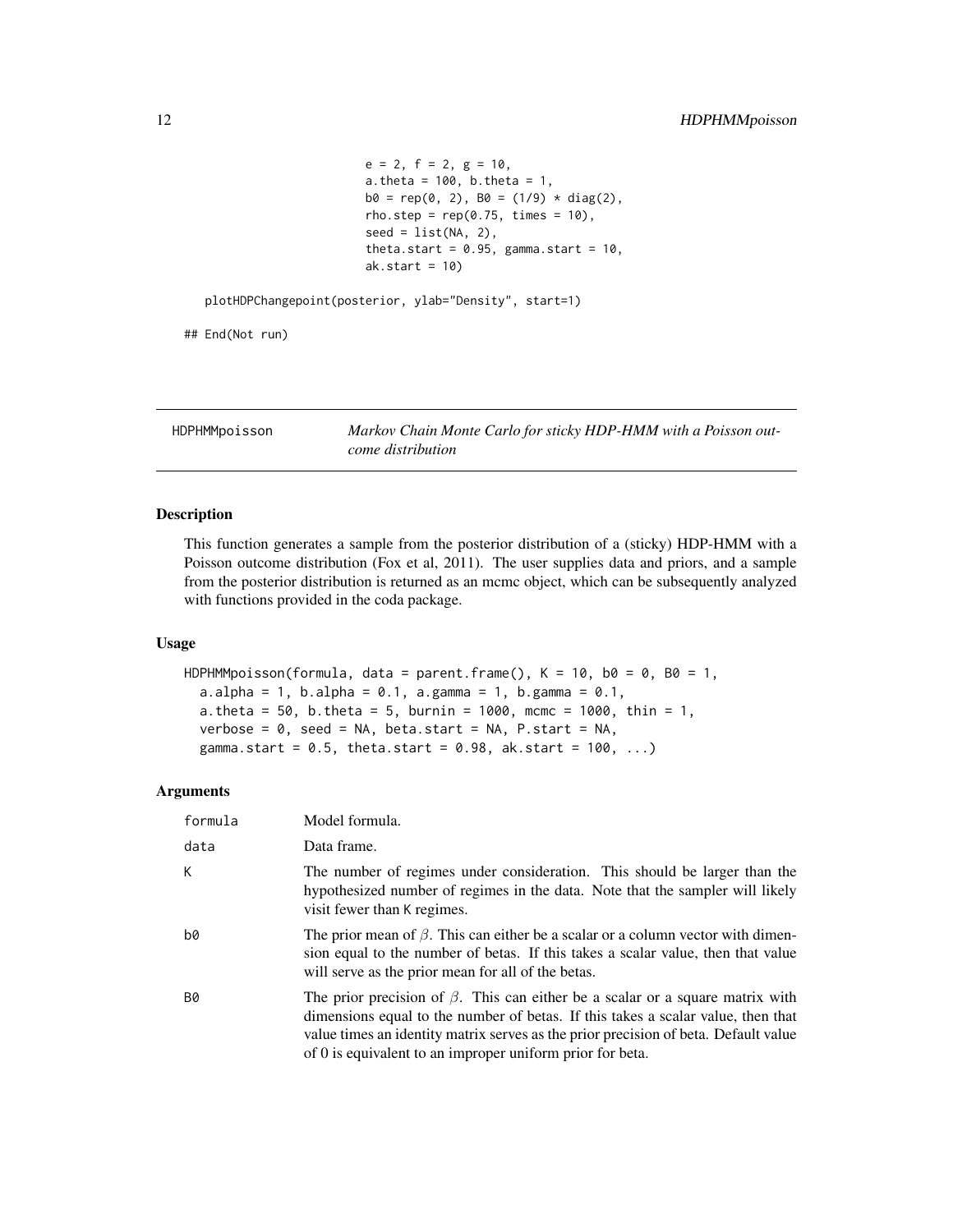|                  | a.alpha, b.alpha                                                                                                                                                                                                                                                                                                                                                                                                                                                                                                                                                                                    |  |  |
|------------------|-----------------------------------------------------------------------------------------------------------------------------------------------------------------------------------------------------------------------------------------------------------------------------------------------------------------------------------------------------------------------------------------------------------------------------------------------------------------------------------------------------------------------------------------------------------------------------------------------------|--|--|
|                  | Shape and scale parameters for the Gamma distribution on $\alpha + \kappa$ .                                                                                                                                                                                                                                                                                                                                                                                                                                                                                                                        |  |  |
| a.gamma, b.gamma |                                                                                                                                                                                                                                                                                                                                                                                                                                                                                                                                                                                                     |  |  |
|                  | Shape and scale parameters for the Gamma distribution on $\gamma$ .                                                                                                                                                                                                                                                                                                                                                                                                                                                                                                                                 |  |  |
| a.theta, b.theta |                                                                                                                                                                                                                                                                                                                                                                                                                                                                                                                                                                                                     |  |  |
|                  | Paramaters for the Beta prior on $\theta$ , which captures the strength of the self-<br>transition bias.                                                                                                                                                                                                                                                                                                                                                                                                                                                                                            |  |  |
| burnin           | The number of burn-in iterations for the sampler.                                                                                                                                                                                                                                                                                                                                                                                                                                                                                                                                                   |  |  |
| mcmc             | The number of Metropolis iterations for the sampler.                                                                                                                                                                                                                                                                                                                                                                                                                                                                                                                                                |  |  |
| thin             | The thinning interval used in the simulation. The number of mcmc iterations<br>must be divisible by this value.                                                                                                                                                                                                                                                                                                                                                                                                                                                                                     |  |  |
| verbose          | A switch which determines whether or not the progress of the sampler is printed<br>to the screen. If verbose is greater than 0 the iteration number, the current<br>beta vector, and the Metropolis acceptance rate are printed to the screen every<br>verboseth iteration.                                                                                                                                                                                                                                                                                                                         |  |  |
| seed             | The seed for the random number generator. If NA, the Mersenne Twister gener-<br>ator is used with default seed 12345; if an integer is passed it is used to seed the<br>Mersenne twister. The user can also pass a list of length two to use the L'Ecuyer<br>random number generator, which is suitable for parallel computation. The first<br>element of the list is the L'Ecuyer seed, which is a vector of length six or NA<br>(if NA a default seed of $rep(12345, 6)$ is used). The second element of list is a<br>positive substream number. See the MCMCpack specification for more details. |  |  |
| beta.start       | The starting value for the $\beta$ vector. This can either be a scalar or a column vector<br>with dimension equal to the number of betas. If this takes a scalar value, then<br>that value will serve as the starting value for all of the betas. The default value<br>of NA will use the maximum likelihood estimate of $\beta$ as the starting value for<br>all regimes.                                                                                                                                                                                                                          |  |  |
| P.start          | Initial transition matrix between regimes. Should be a K by K matrix. If not<br>provided, the default value will be place theta. start along the diagonal and<br>the rest of the mass even distributed within rows.                                                                                                                                                                                                                                                                                                                                                                                 |  |  |
|                  | theta.start, ak.start, gamma.start<br>Scalar starting values for the $\theta$ , $\alpha + \kappa$ , and $\gamma$ parameters.                                                                                                                                                                                                                                                                                                                                                                                                                                                                        |  |  |
| $\cdots$         | further arguments to be passed.                                                                                                                                                                                                                                                                                                                                                                                                                                                                                                                                                                     |  |  |
|                  |                                                                                                                                                                                                                                                                                                                                                                                                                                                                                                                                                                                                     |  |  |

# Details

HDPHMMpoisson simulates from the posterior distribution of a sticky HDP-HMM with a Poisson outcome distribution, allowing for multiple, arbitrary changepoints in the model. The details of the model are discussed in Blackwell (2017). The implementation here is based on a weak-limit approximation, where there is a large, though finite number of regimes that can be switched between. Unlike other changepoint models in MCMCpack, the HDP-HMM approach allows for the state sequence to return to previous visited states.

The model takes the following form, where we show the fixed-limit version:

 $y_t \sim \mathcal{Poisson}(\mu_t)$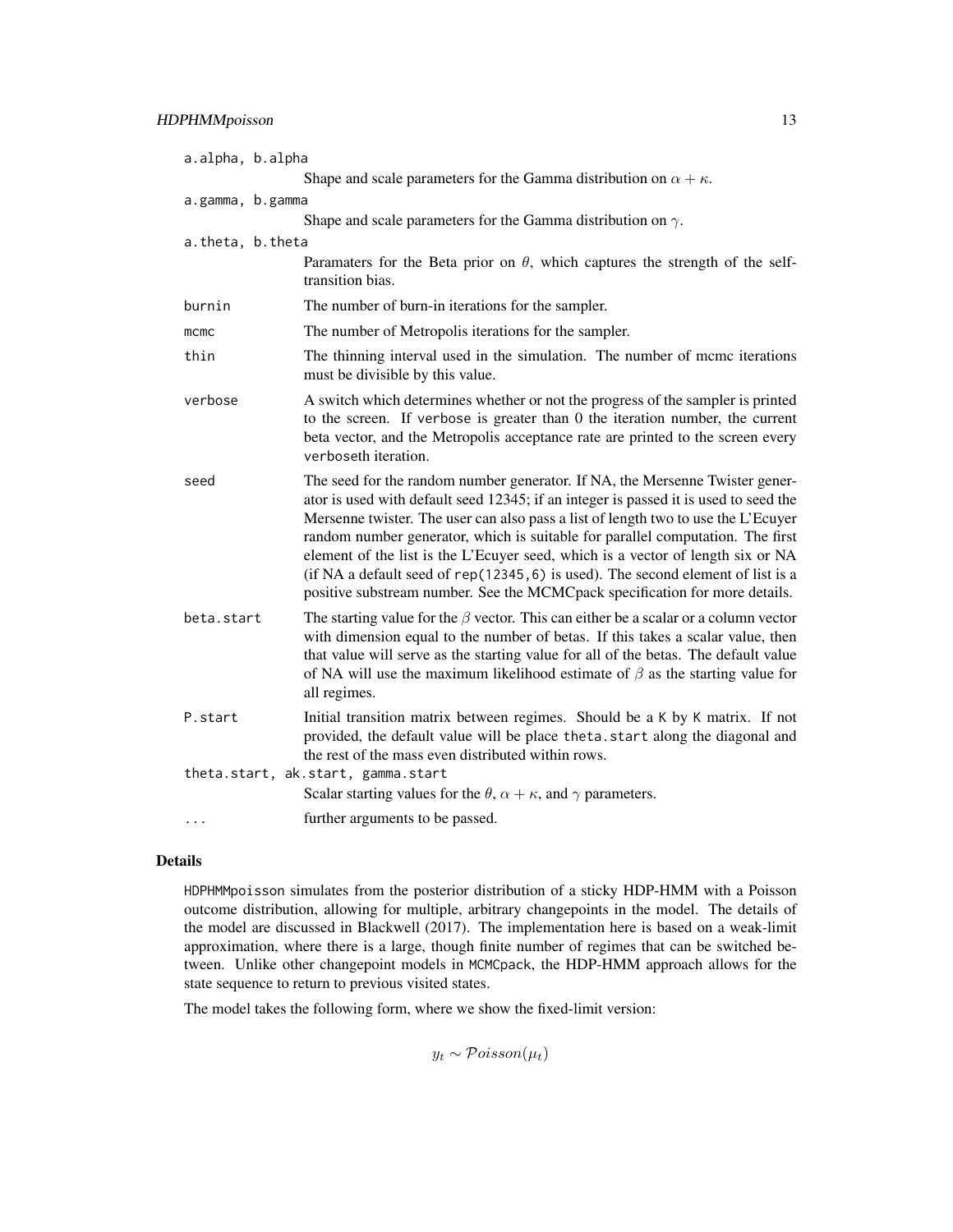$\mu_t = x_t' \beta_m, \ \ m = 1, \ldots, M$ 

Where M is an upper bound on the number of states and  $\beta_m$  are parameters when a state is m at t. The transition probabilities between states are assumed to follow a heirarchical Dirichlet process:

$$
\pi_m \sim \mathcal{D}irichlet(\alpha\delta_1,\ldots,\alpha\delta_j+\kappa,\ldots,\alpha\delta_M)
$$

```
\delta \sim Dirichlet(\gamma/M, \ldots, \gamma/M)
```
The  $\kappa$  value here is the sticky parameter that encourages self-transitions. The sampler follows Fox et al (2011) and parameterizes these priors with  $\alpha + \kappa$  and  $\theta = \kappa/(\alpha + \kappa)$ , with the latter representing the degree of self-transition bias. Gamma priors are assumed for  $(\alpha + \kappa)$  and  $\gamma$ .

We assume Gaussian distribution for prior of  $\beta$ :

$$
\beta_m \sim \mathcal{N}(b_0, B_0^{-1}), \quad m = 1, \dots, M
$$

The model is simulated via blocked Gibbs conditional on the states. The  $\beta$  being simulated via the auxiliary mixture sampling method of Fuerhwirth-Schanetter et al. (2009). The states are updated as in Fox et al (2011), supplemental materials.

# Value

An mcmc object that contains the posterior sample. This object can be summarized by functions provided by the coda package.

#### References

Andrew D. Martin, Kevin M. Quinn, and Jong Hee Park. 2011. "MCMCpack: Markov Chain Monte Carlo in R.", *Journal of Statistical Software*. 42(9): 1-21. <http://www.jstatsoft.org/v42/i09/>.

Daniel Pemstein, Kevin M. Quinn, and Andrew D. Martin. 2007. *Scythe Statistical Library 1.0.* <http://scythe.wustl.edu>.

Sylvia Fruehwirth-Schnatter, Rudolf Fruehwirth, Leonhard Held, and Havard Rue. 2009. "Improved auxiliary mixture sampling for hierarchical models of non-Gaussian data", *Statistics and Computing* 19(4): 479-492. <http://doi.org/10.1007/s11222-008-9109-4>

Matthew Blackwell. 2017. "Game Changers: Detecting Shifts in Overdispersed Count Data," *Political Analysis* Forthcoming. [http://www.mattblackwell.org/files/papers/gamechangers-let](http://www.mattblackwell.org/files/papers/gamechangers-letter.pdf)ter. [pdf](http://www.mattblackwell.org/files/papers/gamechangers-letter.pdf)

Emily B. Fox, Erik B. Sudderth, Michael I. Jordan, and Alan S. Willsky. 2011.. "A sticky HDP-HMM with application to speaker diarization." *The Annals of Applied Statistics*, 5(2A), 1020-1056. <http://doi.org/10.1214/10-AOAS395SUPP>

#### See Also

[MCMCpoissonChange](#page-114-1), [HDPHMMnegbin](#page-7-1)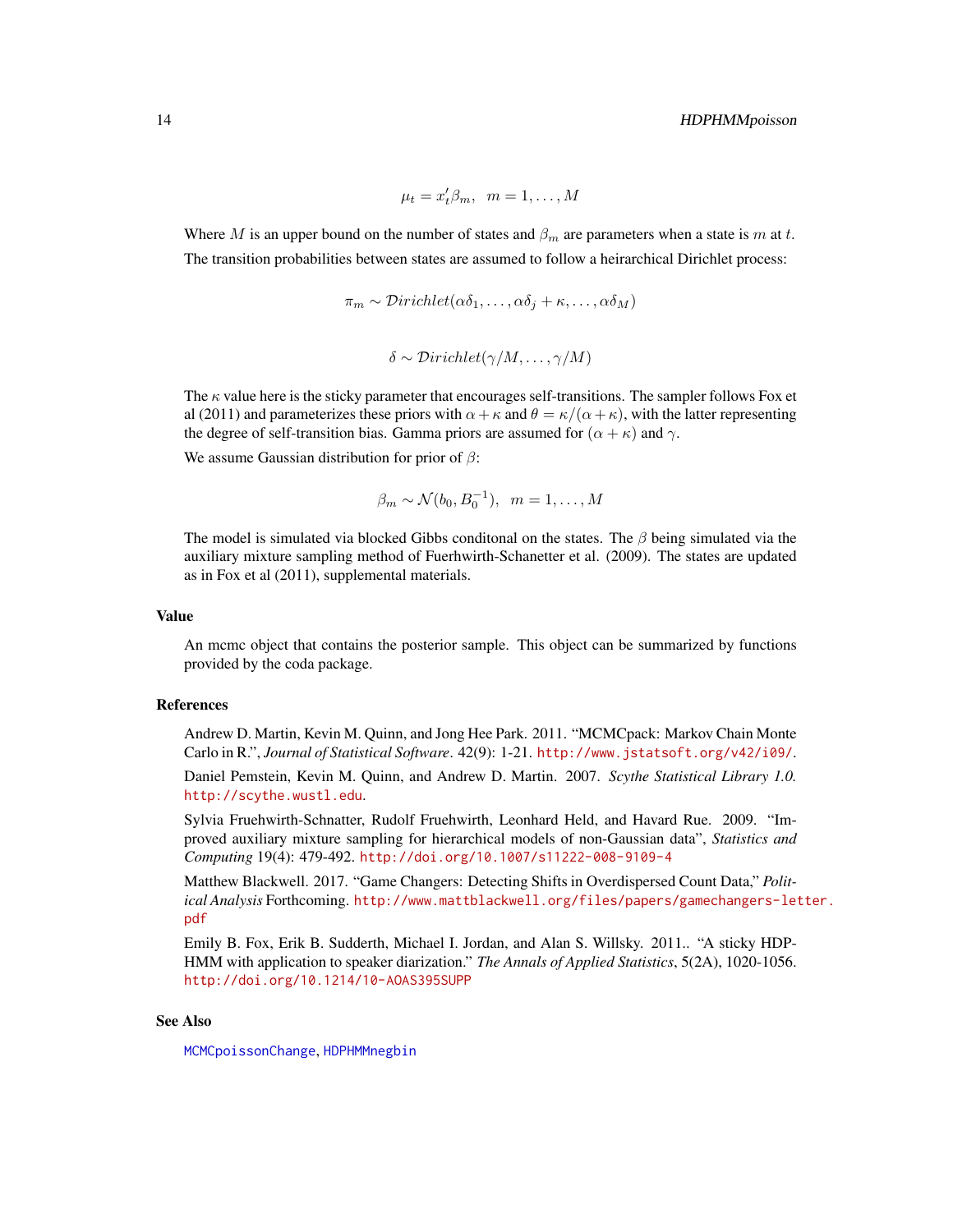# <span id="page-14-0"></span>HDPHSMMnegbin 15

#### Examples

```
## Not run:
 n < -150reg <-3true.s <- gl(reg, n/reg, n)
  b1.true <-c(1, -2, 2)x1 \leftarrow \text{runif}(n, 0, 2)mu \leq - \exp(1 + x_1) \cdot \text{b1}.true[true.s])
  y \leq - rpois(n, mu)
  posterior \leq HDPHMMpoisson(y \sim x1, K = 10, verbose = 1000,
                           a.theta = 100, b.theta = 1,
                           b0 = rep(0, 2), B0 = (1/9) * diag(2),seed = list(NA, 2),
                           theta.start = 0.95, gamma.start = 10,
                           ak.start = 10)
  plotHDPChangepoint(posterior, ylab="Density", start=1)
```
## End(Not run)

HDPHSMMnegbin *Markov Chain Monte Carlo for HDP-HSMM with a Negative Binomial outcome distribution*

### Description

This function generates a sample from the posterior distribution of a Hidden Semi-Markov Model with a Heirarchical Dirichlet Process and a Negative Binomial outcome distribution (Johnson and Willsky, 2013). The user supplies data and priors, and a sample from the posterior distribution is returned as an mcmc object, which can be subsequently analyzed with functions provided in the coda package.

#### Usage

```
HDPHSMMnegbin(formula, data = parent.frame(), K = 10, b0 = 0, B0 = 1,
  a.alpha = 1, b.alpha = 0.1, a.gamma = 1, b.gamma = 0.1, a.omega,
  b.omega, e = 2, f = 2, g = 10, r = 1, burnin = 1000, mcmc = 1000,
  thin = 1, verbose = 0, seed = NA, beta.start = NA, P.start = NA,
  rho.start = NA, rho.step, nu.start = NA, omega.start = NA,
  gamma.start = 0.5, alpha.start = 100, ...)
```

| formula | Model formula. |
|---------|----------------|
| data    | Data frame.    |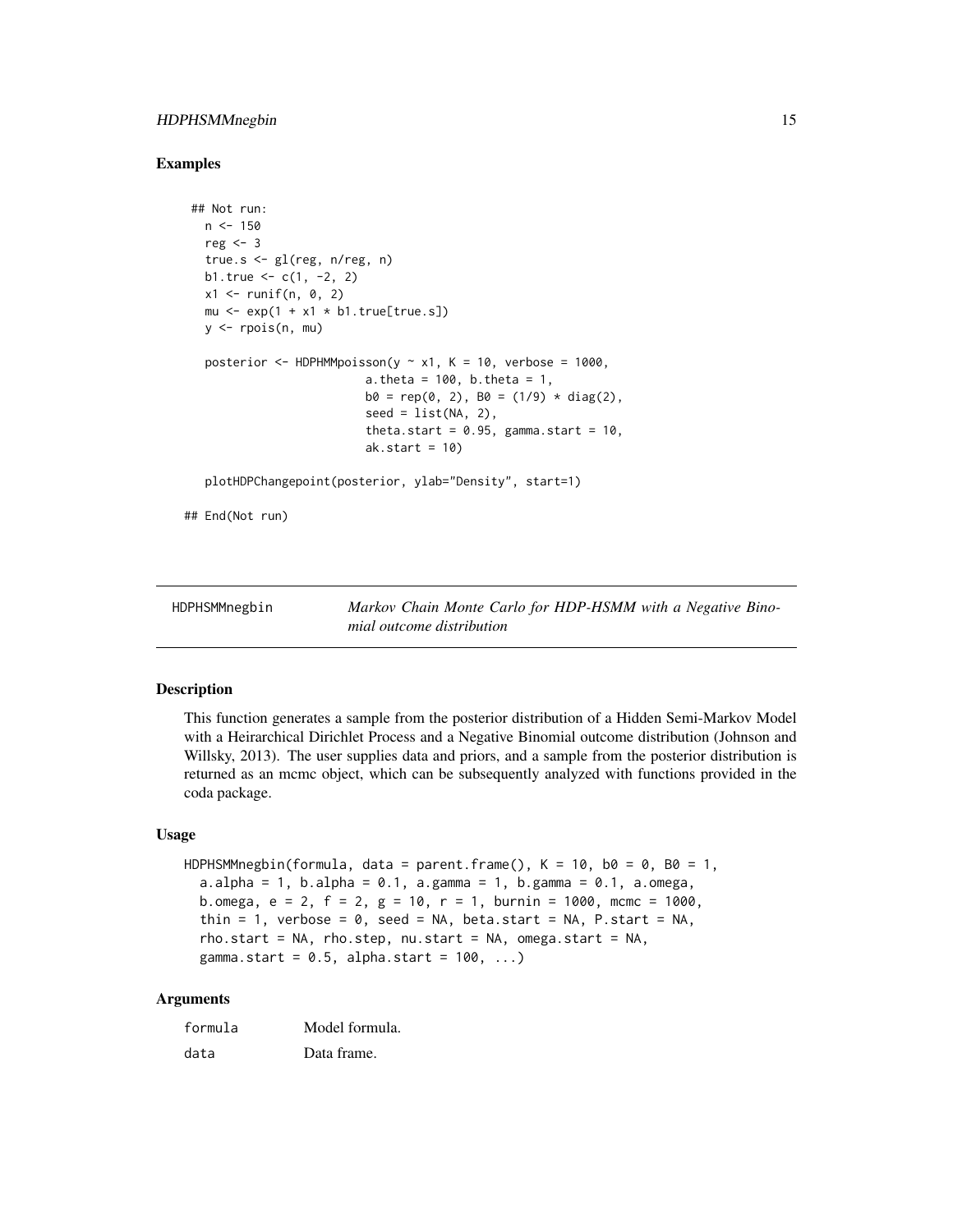| К                | The number of regimes under consideration. This should be larger than the<br>hypothesized number of regimes in the data. Note that the sampler will likely<br>visit fewer than K regimes.                                                                                                                                                                                                                                                                                                                                                                                                           |  |
|------------------|-----------------------------------------------------------------------------------------------------------------------------------------------------------------------------------------------------------------------------------------------------------------------------------------------------------------------------------------------------------------------------------------------------------------------------------------------------------------------------------------------------------------------------------------------------------------------------------------------------|--|
| b0               | The prior mean of $\beta$ . This can either be a scalar or a column vector with dimen-<br>sion equal to the number of betas. If this takes a scalar value, then that value<br>will serve as the prior mean for all of the betas.                                                                                                                                                                                                                                                                                                                                                                    |  |
| B0               | The prior precision of $\beta$ . This can either be a scalar or a square matrix with<br>dimensions equal to the number of betas. If this takes a scalar value, then that<br>value times an identity matrix serves as the prior precision of beta. Default value<br>of 0 is equivalent to an improper uniform prior for beta.                                                                                                                                                                                                                                                                        |  |
| a.alpha, b.alpha |                                                                                                                                                                                                                                                                                                                                                                                                                                                                                                                                                                                                     |  |
|                  | Shape and scale parameters for the Gamma distribution on $\alpha$ .                                                                                                                                                                                                                                                                                                                                                                                                                                                                                                                                 |  |
| a.gamma, b.gamma |                                                                                                                                                                                                                                                                                                                                                                                                                                                                                                                                                                                                     |  |
|                  | Shape and scale parameters for the Gamma distribution on $\gamma$ .                                                                                                                                                                                                                                                                                                                                                                                                                                                                                                                                 |  |
| a.omega, b.omega | Paramaters for the Beta prior on $\omega$ , which determines the regime length distri-<br>bution, which is Negative Binomial, with parameters r and omega.                                                                                                                                                                                                                                                                                                                                                                                                                                          |  |
| e                | The hyperprior for the distribution $\rho$ See details.                                                                                                                                                                                                                                                                                                                                                                                                                                                                                                                                             |  |
| f                | The hyperprior for the distribution $\rho$ . See details.                                                                                                                                                                                                                                                                                                                                                                                                                                                                                                                                           |  |
| g                | The hyperprior for the distribution $\rho$ . See details.                                                                                                                                                                                                                                                                                                                                                                                                                                                                                                                                           |  |
| r                | Parameter of the Negative Binomial prior for regime durations. It is the target<br>number of successful trials. Must be strictly positive. Higher values increase the<br>variance of the duration distributions.                                                                                                                                                                                                                                                                                                                                                                                    |  |
| burnin           | The number of burn-in iterations for the sampler.                                                                                                                                                                                                                                                                                                                                                                                                                                                                                                                                                   |  |
| mcmc             | The number of Metropolis iterations for the sampler.                                                                                                                                                                                                                                                                                                                                                                                                                                                                                                                                                |  |
| thin             | The thinning interval used in the simulation. The number of mcmc iterations<br>must be divisible by this value.                                                                                                                                                                                                                                                                                                                                                                                                                                                                                     |  |
| verbose          | A switch which determines whether or not the progress of the sampler is printed<br>to the screen. If verbose is greater than 0 the iteration number, the current<br>beta vector, and the Metropolis acceptance rate are printed to the screen every<br>verboseth iteration.                                                                                                                                                                                                                                                                                                                         |  |
| seed             | The seed for the random number generator. If NA, the Mersenne Twister gener-<br>ator is used with default seed 12345; if an integer is passed it is used to seed the<br>Mersenne twister. The user can also pass a list of length two to use the L'Ecuyer<br>random number generator, which is suitable for parallel computation. The first<br>element of the list is the L'Ecuyer seed, which is a vector of length six or NA<br>(if NA a default seed of $rep(12345, 6)$ is used). The second element of list is a<br>positive substream number. See the MCMCpack specification for more details. |  |
| beta.start       | The starting value for the $\beta$ vector. This can either be a scalar or a column vector<br>with dimension equal to the number of betas. If this takes a scalar value, then<br>that value will serve as the starting value for all of the betas. The default value<br>of NA will use the maximum likelihood estimate of $\beta$ as the starting value for<br>all regimes.                                                                                                                                                                                                                          |  |
| P.start          | Initial transition matrix between regimes. Should be a K by K matrix. If not<br>provided, the default value will be uniform transition distributions.                                                                                                                                                                                                                                                                                                                                                                                                                                               |  |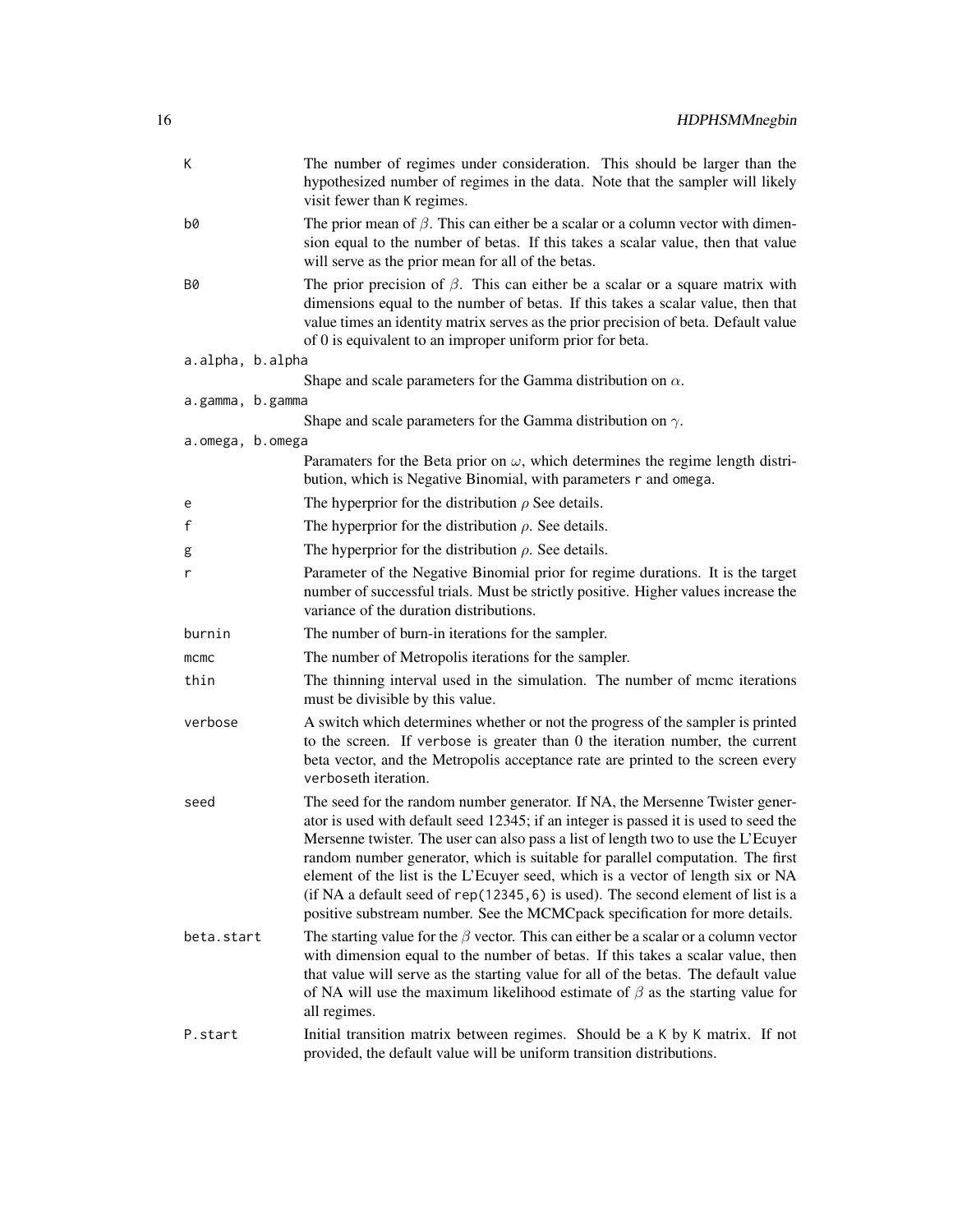| rho.start                | The starting value for the $\rho$ variable. This can either be a scalar or a column<br>vector with dimension equal to the number of regimes. If the value is scalar, it<br>will be used for all regimes. The default value is a vector of ones.                   |
|--------------------------|-------------------------------------------------------------------------------------------------------------------------------------------------------------------------------------------------------------------------------------------------------------------|
| rho.step                 | Tuning parameter for the slice sampling approach to sampling rho. Determines<br>the size of the step-out used to find the correct slice to draw from. Lower values<br>are more accurate, but will take longer (up to a fixed searching limit). Default is<br>0.1. |
| nu.start                 | The starting values for the random effect, $\nu$ . The default value is a vector of<br>ones.                                                                                                                                                                      |
| omega.start              | A vector of starting values for the probability of success parameter in the Nega-<br>tive Binomial distribution that governs the duration distributions.                                                                                                          |
| alpha.start, gamma.start | Scalar starting values for the $\alpha$ , and $\gamma$ parameters.                                                                                                                                                                                                |
| $\cdots$                 | further arguments to be passed.                                                                                                                                                                                                                                   |

### Details

HDPHSMMnegbin simulates from the posterior distribution of a HDP-HSMM with a Negative Binomial outcome distribution, allowing for multiple, arbitrary changepoints in the model. The details of the model are discussed in Johnson & Willsky (2013). The implementation here is based on a weaklimit approximation, where there is a large, though finite number of regimes that can be switched between. Unlike other changepoint models in MCMCpack, the HDP-HSMM approach allows for the state sequence to return to previous visited states.

The model takes the following form, where we show the fixed-limit version:

$$
y_t \sim \mathcal{Poisson}(\nu_t \mu_t)
$$
  

$$
\mu_t = x_t' \beta_k, \quad k = 1, ..., K
$$
  

$$
\nu_t \sim \mathcal{G}amma(\rho_k, \rho_k)
$$

Where K is an upper bound on the number of states and  $\beta_k$  and  $\rho_k$  are parameters when a state is k at t.

In the HDP-HSMM, there is a super-state sequence that, for a given observation, is drawn from the transition distribution and then a duration is drawn from a duration distribution to determin how long that state will stay active. After that duration, a new super-state is drawn from the transition distribution, where self-transitions are disallowed. The transition probabilities between states are assumed to follow a heirarchical Dirichlet process:

$$
\pi_k \sim Dirichlet(\alpha \delta_1, \ldots, \alpha \delta_K)
$$

$$
\delta \sim Dirichlet(\gamma/K, \ldots, \gamma/K)
$$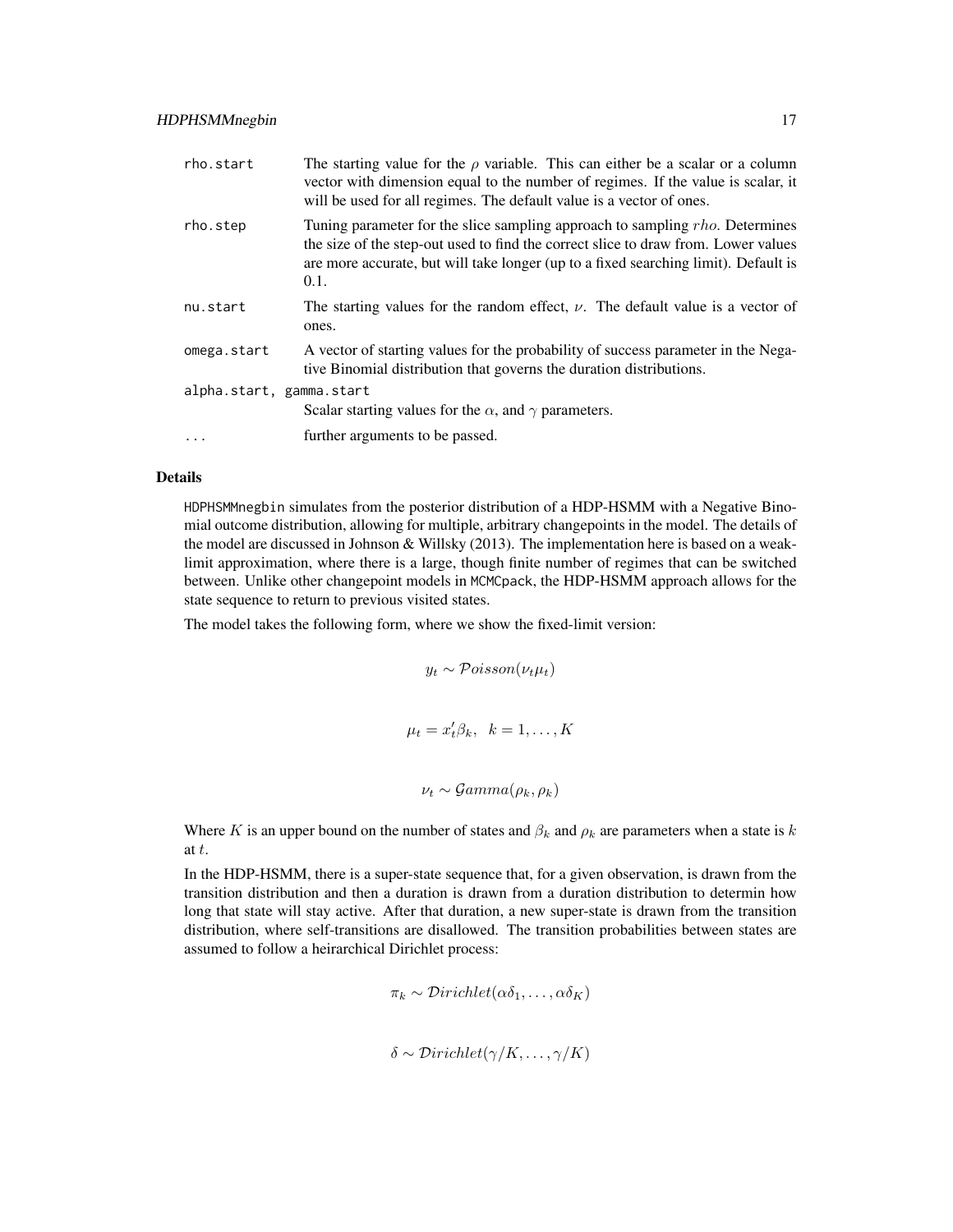In the algorithm itself, these  $\pi$  vectors are modified to remove self-transitions as discussed above. There is a unique duration distribution for each regime with the following parameters:

$$
D_k \sim \mathcal{N}egBin(r, \omega_k)
$$

$$
\omega_k \sim \mathcal{B}eta(a_{\omega,k}, b_{\omega,k})
$$

We assume Gaussian distribution for prior of  $\beta$ :

$$
\beta_k \sim \mathcal{N}(b_0, B_0^{-1}), \ \ m = 1, \dots, K
$$

The overdispersion parameters have a prior with the following form:

$$
f(\rho_k|e, f, g) \propto \rho^{e-1} (\rho + g)^{-(e+f)}
$$

The model is simulated via blocked Gibbs conditional on the states. The  $\beta$  being simulated via the auxiliary mixture sampling method of Fuerhwirth-Schanetter et al. (2009). The  $\rho$  is updated via slice sampling. The  $\nu_t$  are updated their (conjugate) full conditional, which is also Gamma. The states and their durations are drawn as in Johnson & Willsky (2013).

#### Value

An mcmc object that contains the posterior sample. This object can be summarized by functions provided by the coda package.

## References

Andrew D. Martin, Kevin M. Quinn, and Jong Hee Park. 2011. "MCMCpack: Markov Chain Monte Carlo in R.", *Journal of Statistical Software*. 42(9): 1-21. <http://www.jstatsoft.org/v42/i09/>.

Daniel Pemstein, Kevin M. Quinn, and Andrew D. Martin. 2007. *Scythe Statistical Library 1.0.* <http://scythe.wustl.edu>.

Sylvia Fruehwirth-Schnatter, Rudolf Fruehwirth, Leonhard Held, and Havard Rue. 2009. "Improved auxiliary mixture sampling for hierarchical models of non-Gaussian data", *Statistics and Computing* 19(4): 479-492. <http://doi.org/10.1007/s11222-008-9109-4>

Matthew Blackwell. 2017. "Game Changers: Detecting Shifts in Overdispersed Count Data," *Political Analysis* Forthcoming. [http://www.mattblackwell.org/files/papers/gamechangers-let](http://www.mattblackwell.org/files/papers/gamechangers-letter.pdf)ter. [pdf](http://www.mattblackwell.org/files/papers/gamechangers-letter.pdf)

Matthew J. Johnson and Alan S. Willsky. 2013. "Bayesian Nonparametric Hidden Semi-Markov Models." *Journal of Machine Learning Research*, 14(Feb), 673-701.

# See Also

[MCMCnegbinChange](#page-98-1), [HDPHMMnegbin](#page-7-1),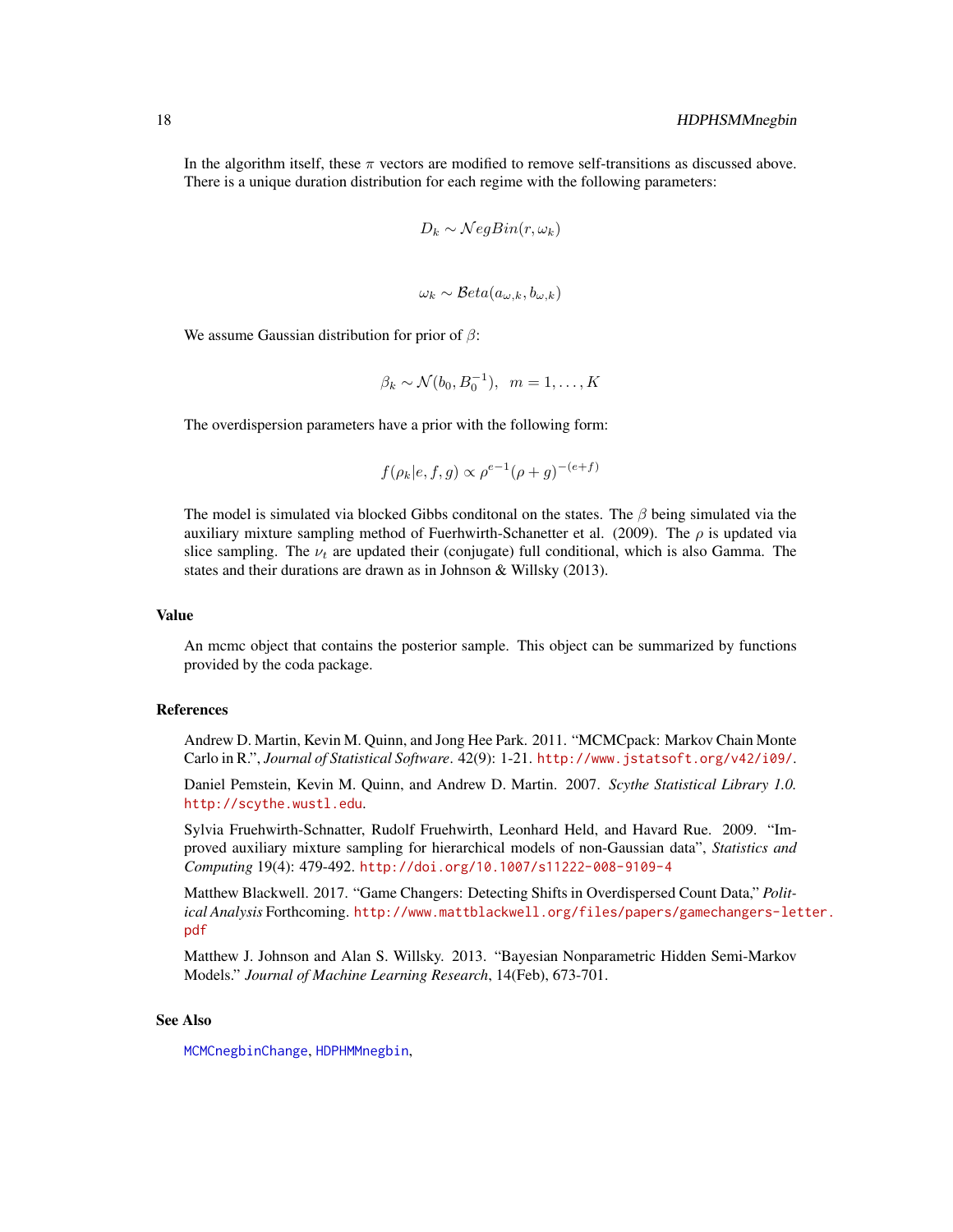# <span id="page-18-0"></span>HMMpanelFE 19

# Examples

```
## Not run:
 n < -150reg <-3true.s <- gl(reg, n/reg, n)
 rho.true <-c(1.5, 0.5, 3)b1.true <-c(1, -2, 2)x1 \leftarrow runif(n, 0, 2)nu.true <- rgamma(n, rho.true[true.s], rho.true[true.s])
 mu \le nu.true * exp(1 + x1 * b1.true[true.s])
 y \leftarrow \text{rpois}(n, mu)posterior \leq HDPHSMMnegbin(y \sim x1, K = 10, verbose = 1000,
                          e = 2, f = 2, g = 10,b0 = 0, B0 = 1/9,
                          a.omega = 1, b.omega = 100, r = 1,
                          rho.step = rep(0.75, times = 10),
                          seed = list(NA, 2),
                          omega.start = 0.05, gamma.start = 10,
                          alpha.start = 5)plotHDPChangepoint(posterior, ylab="Density", start=1)
```
## End(Not run)

HMMpanelFE *Markov Chain Monte Carlo for the Hidden Markov Fixed-effects Model*

#### Description

HMMpanelFE generates a sample from the posterior distribution of the fixed-effects model with varying individual effects model discussed in Park (2011). The code works for both balanced and unbalanced panel data as long as there is no missing data in the middle of each group. This model uses a multivariate Normal prior for the fixed effects parameters and varying individual effects, an Inverse-Gamma prior on the residual error variance, and Beta prior for transition probabilities. The user supplies data and priors, and a sample from the posterior distribution is returned as an mcmc object, which can be subsequently analyzed with functions provided in the coda package.

# Usage

```
HMMpanelFE(subject.id, y, X, m, mcmc = 1000, burnin = 1000, thin = 1,
  verbose = 0, b0 = 0, B0 = 0.001, c0 = 0.001, d0 = 0.001,
  delta = 0, Delta0 = 0.001, a = NULL, b = NULL, seed = NA, ...)
```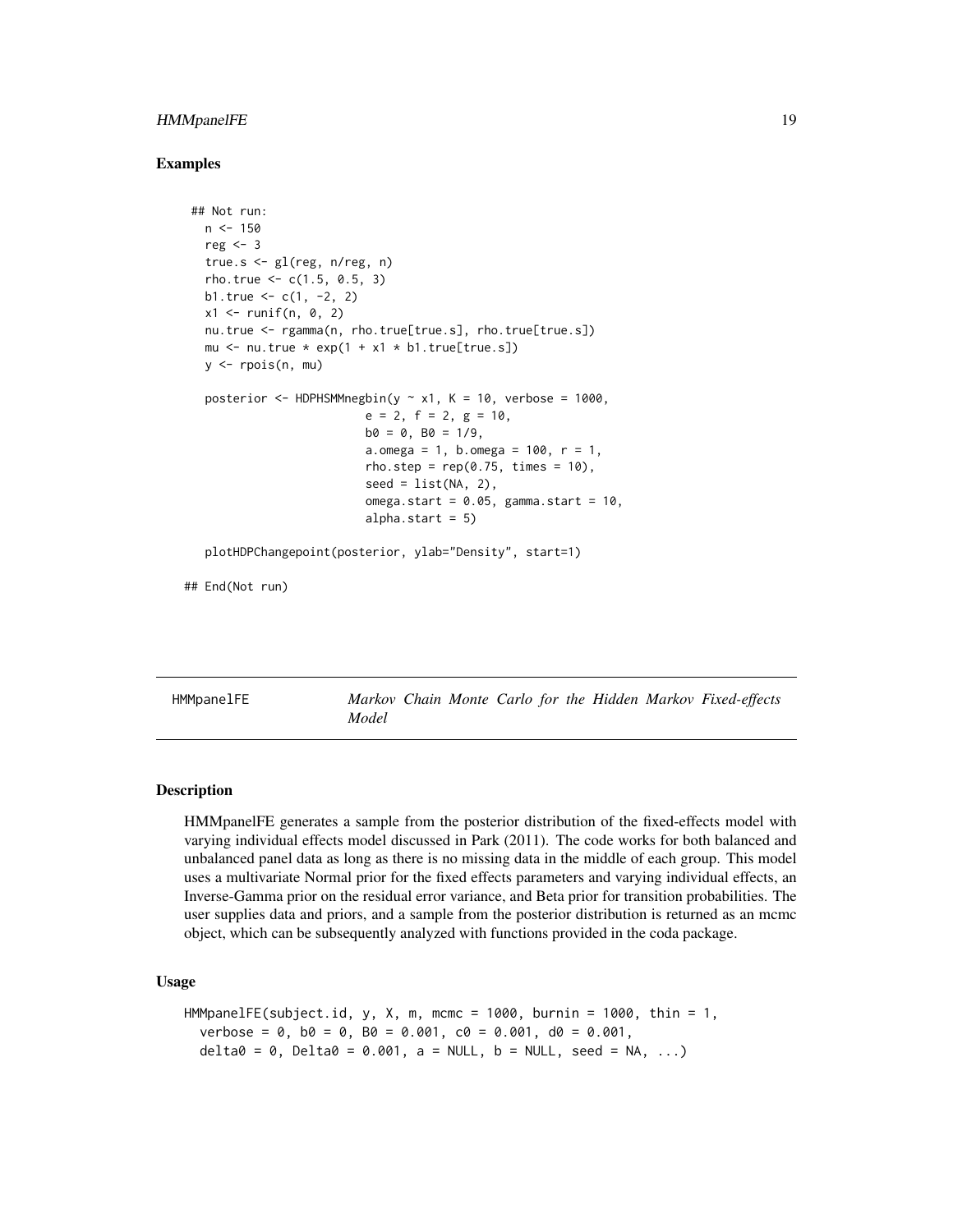# Arguments

| subject.id | A numeric vector indicating the group number. It should start from 1.                                                                                                                                                                                                                                                        |  |
|------------|------------------------------------------------------------------------------------------------------------------------------------------------------------------------------------------------------------------------------------------------------------------------------------------------------------------------------|--|
| у          | The response variable.                                                                                                                                                                                                                                                                                                       |  |
| X          | The model matrix excluding the constant.                                                                                                                                                                                                                                                                                     |  |
| m          | A vector of break numbers for each subject in the panel.                                                                                                                                                                                                                                                                     |  |
| mcmc       | The number of MCMC iterations after burn-in.                                                                                                                                                                                                                                                                                 |  |
| burnin     | The number of burn-in iterations for the sampler.                                                                                                                                                                                                                                                                            |  |
| thin       | The thinning interval used in the simulation. The number of MCMC iterations<br>must be divisible by this value.                                                                                                                                                                                                              |  |
| verbose    | A switch which determines whether or not the progress of the sampler is printed<br>to the screen. If verbose is greater than 0, the iteration number and the posterior<br>density samples are printed to the screen every verboseth iteration.                                                                               |  |
| b0         | The prior mean of $\beta$ . This can either be a scalar or a column vector with dimen-<br>sion equal to the number of betas. If this takes a scalar value, then that value<br>will serve as the prior mean for all of the betas.                                                                                             |  |
| <b>B0</b>  | The prior precision of $\beta$ . This can either be a scalar or a square matrix with<br>dimensions equal to the number of betas. If this takes a scalar value, then that<br>value times an identity matrix serves as the prior precision of beta. Default value<br>of 0 is equivalent to an improper uniform prior for beta. |  |
| c0         | $c_0/2$ is the shape parameter for the inverse Gamma prior on $\sigma^2$ (the variance<br>of the disturbances). The amount of information in the inverse Gamma prior is<br>something like that from $c_0$ pseudo-observations.                                                                                               |  |
| d0         | $d_0/2$ is the scale parameter for the inverse Gamma prior on $\sigma^2$ (the variance of<br>the disturbances). In constructing the inverse Gamma prior, $d_0$ acts like the sum<br>of squared errors from the $c_0$ pseudo-observations.                                                                                    |  |
| delta0     | The prior mean of $\alpha$ .                                                                                                                                                                                                                                                                                                 |  |
| Delta0     | The prior precision of $\alpha$ .                                                                                                                                                                                                                                                                                            |  |
| a          | $a$ is the shapel beta prior for transition probabilities. By default, the expected<br>duration is computed and corresponding a and b values are assigned. The ex-<br>pected duration is the sample period divided by the number of states.                                                                                  |  |
| b          | $b$ is the shape2 beta prior for transition probabilities. By default, the expected<br>duration is computed and corresponding a and b values are assigned. The ex-<br>pected duration is the sample period divided by the number of states.                                                                                  |  |
| seed       | The seed for the random number generator. If NA, current R system seed is<br>used.                                                                                                                                                                                                                                           |  |
|            | further arguments to be passed                                                                                                                                                                                                                                                                                               |  |

# Details

HMMpanelFE simulates from the fixed-effect hidden Markov pbject level:

 $\varepsilon_{it} \sim \mathcal{N}(\alpha_{im}, \sigma_{im}^2)$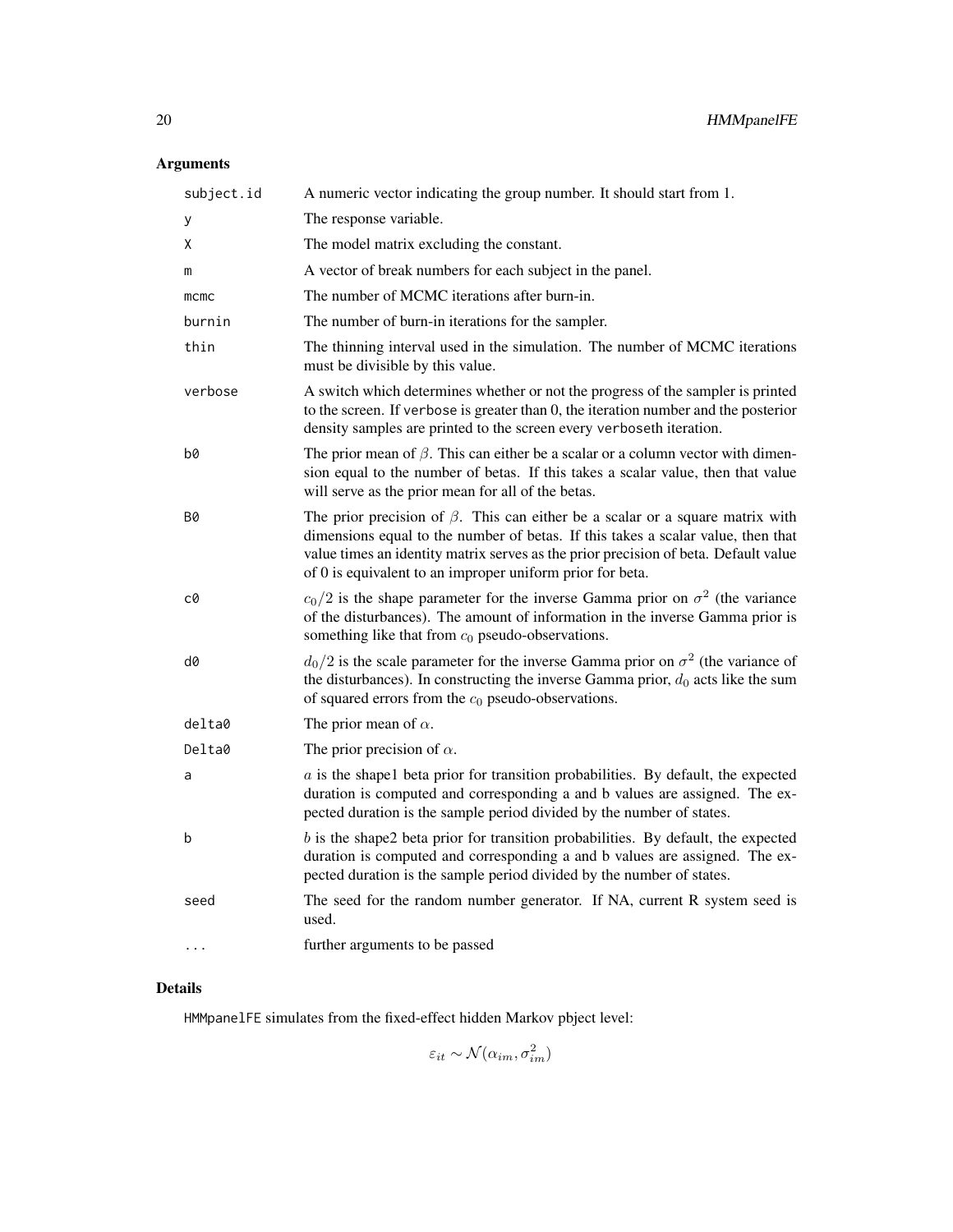# HMMpanelFE 21

We assume standard, semi-conjugate priors:

$$
\beta \sim \mathcal{N}(b_0, B_0^{-1})
$$

And:

$$
\sigma^{-2} \sim \mathcal{Gamma}(c_0/2, d_0/2)
$$

And:

$$
\alpha \sim \mathcal{N}(delta_0, Delta_0^{-1})
$$

 $\beta$ ,  $\alpha$  and  $\sigma^{-2}$  are assumed *a priori* independent.

And:

$$
p_{mm} \sim \mathcal{B}eta(a, b), \ \ m = 1, \ldots, M
$$

Where  $M$  is the number of states.

OLS estimates are used for starting values.

# Value

An mcmc object that contains the posterior sample. This object can be summarized by functions provided by the coda package. The object contains an attribute sigma storage matrix that contains time-varying residual variance, an attribute state storage matrix that contains posterior samples of hidden states, and an attribute delta storage matrix containing time-varying intercepts.

#### References

Jong Hee Park, 2012. "Unified Method for Dynamic and Cross-Sectional Heterogeneity: Introducing Hidden Markov Panel Models." *American Journal of Political Science*.56: 1040-1054.

Siddhartha Chib. 1998. "Estimation and comparison of multiple change-point models." *Journal of Econometrics*. 86: 221-241.

# Examples

```
## Not run:
  ## data generating
  set.seed(1974)
  N < -30T < -80NT < - N*T## true parameter values
  true.beta \leq c(1, 1)true.sigma <- 3
  x1 \leftarrow \text{rnorm}(NT)x2 \le runif(NT, 2, 4)
  ## group-specific breaks
  break.point = rep(T/2, N); break.sigma=c(rep(1, N));
  break.list <- rep(1, N)
  X \leftarrow \text{as_matrix}(\text{cbind}(x1, x2), NT, );
```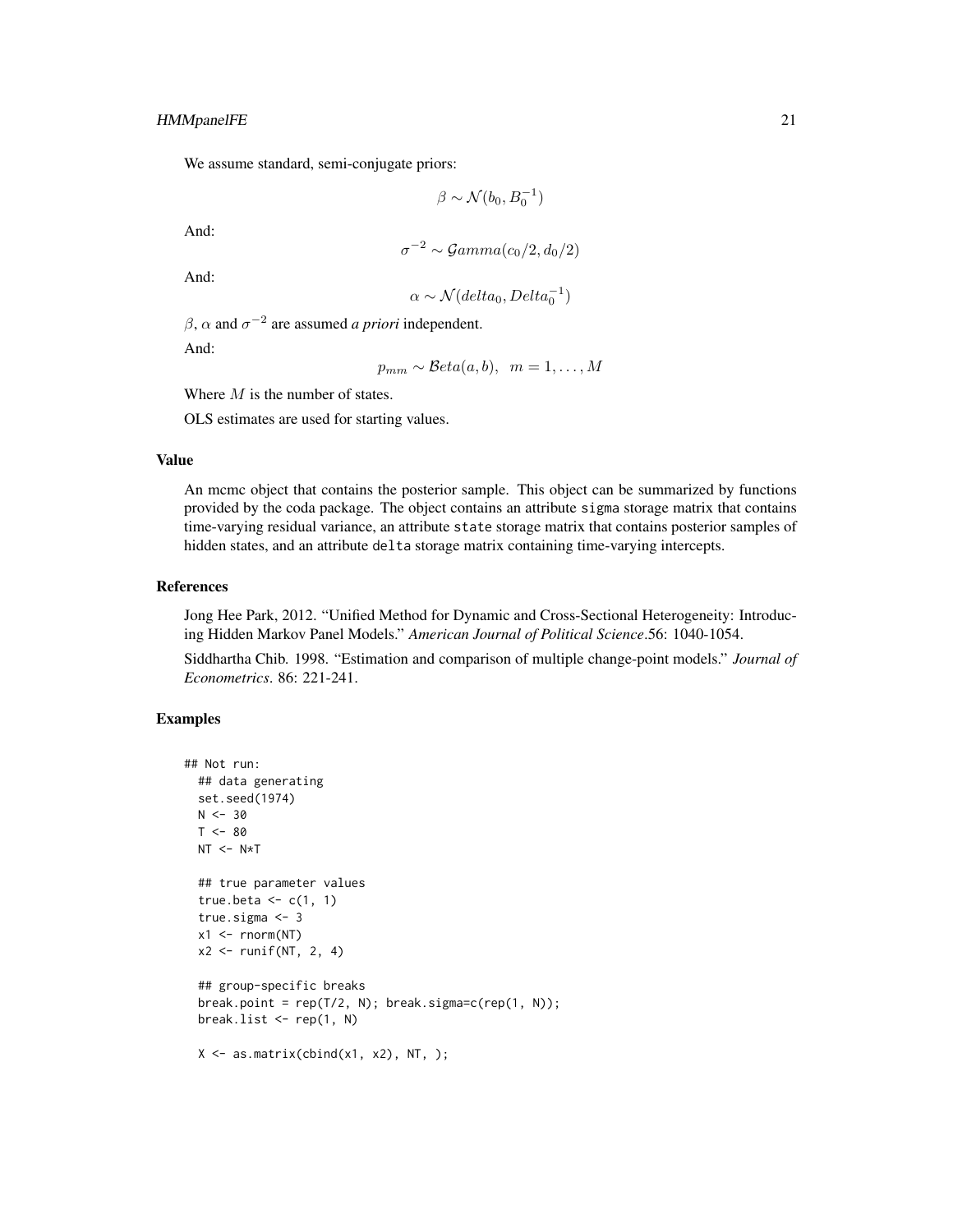```
y \leq -rep(NA, NT)id \leq rep(1:N, each=NT/N)
K \leftarrow \text{ncol}(X);true.beta <- as.matrix(true.beta, K, 1)
## compute the break probability
ruler \leq c(1:T)W.mat <- matrix(NA, T, N)
for (i in 1:N){
 W.mat[, i] <- pnorm((ruler-break.point[i])/break.sigma[i])
}
Weight <- as.vector(W.mat)
## draw time-varying individual effects and sample y
j = 1true.sigma.alpha <- 30
true.alpha1 <- true.alpha2 <- rep(NA, N)
for (i in 1:N){
 Xi <- X[j:(j+T-1), ]
 true.mean <- Xi %*% true.beta
  weight <- Weight[j:(j+T-1)]
  true.alpha1[i] <- rnorm(1, 0, true.sigma.alpha)
  true.alpha2[i] <- -1*true.alpha1[i]
  y[j:(j+T-1)] <- ((1-weight)*true.mean + (1-weight)*rnorm(T, 0, true.sigma) +
       (1-weight)*true.alpha1[i]) +
       (weight*true.mean + weight*rnorm(T, 0, true.sigma) + weight*true.alpha2[i])
  j \leftarrow j + T}
## extract the standardized residuals from the OLS with fixed-effects
FEols \leq lm(y \sim X + as.factor(id) -1 )
resid.all <- rstandard(FEols)
time.id \leq rep(1:80, N)
## model fitting
G < -100BF <- testpanelSubjectBreak(subject.id=id, time.id=time.id,
       resid= resid.all, max.break=3, minimum = 10,
       mcmc=G, burnin = G, thin=1, verbose=G,
       b0=0, B0=1/100, c0=2, d0=2, Time = time.id)
## get the estimated break numbers
estimated.breaks <- make.breaklist(BF, threshold=3)
## model fitting
out <- HMMpanelFE(subject.id = id, y, X=X, m = estimated.breaks,
           mcmc=G, burnin=G, thin=1, verbose=G,
           b0=0, B0=1/1000, c0=2, d0=2, delta0=0, Delta0=1/1000)
## print out the slope estimate
## true values are 1 and 1
summary(out)
```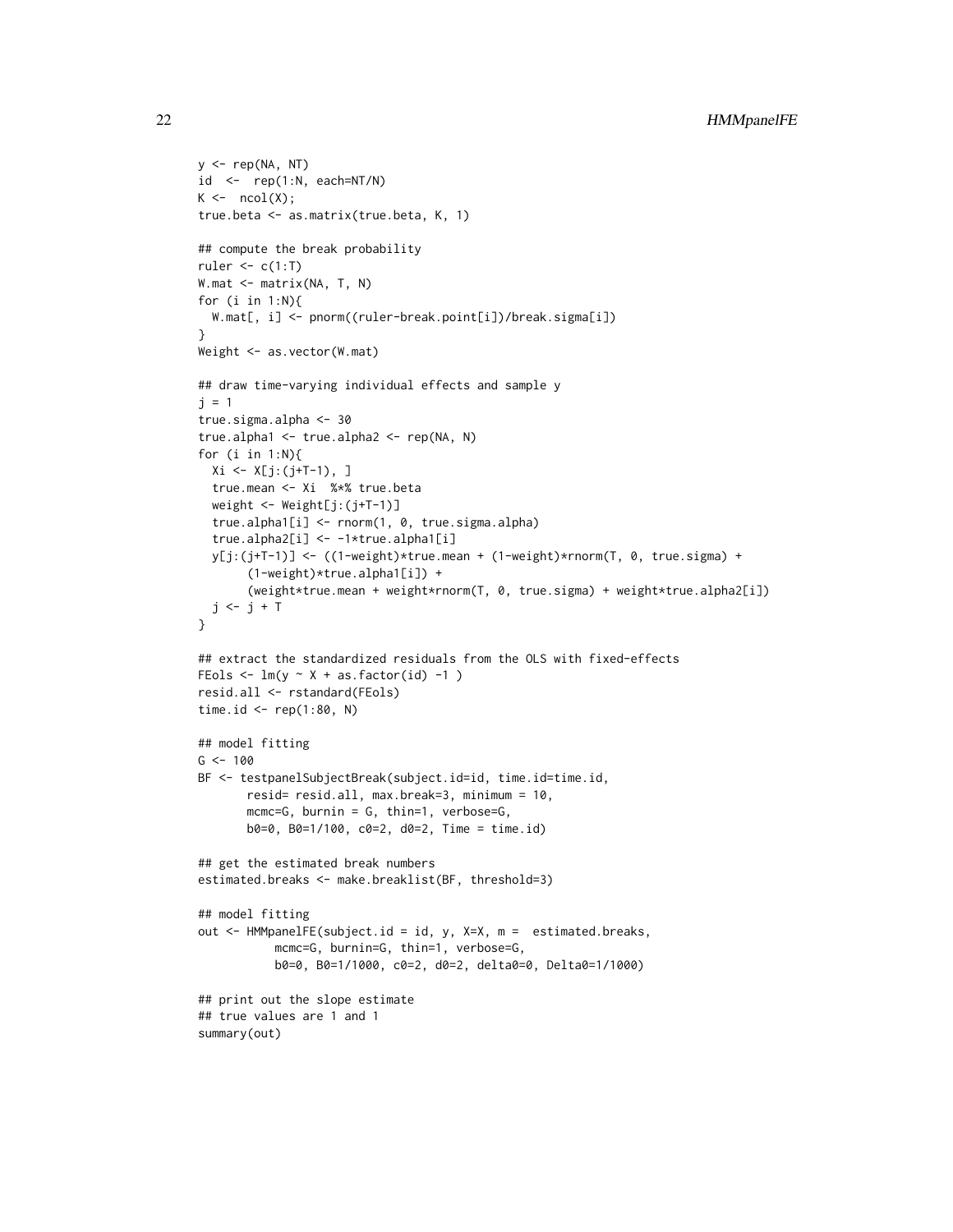# <span id="page-22-0"></span>HMMpanelRE 23

## compare them with the result from the constant fixed-effects summary(FEols)

## End(Not run)

HMMpanelRE *Markov Chain Monte Carlo for the Hidden Markov Random-effects Model*

#### Description

HMMpanelRE generates a sample from the posterior distribution of the hidden Markov randomeffects model discussed in Park (2011). The code works for panel data with the same starting point. The sampling of panel parameters is based on Algorithm 2 of Chib and Carlin (1999). This model uses a multivariate Normal prior for the fixed effects parameters and varying individual effects, an Inverse-Wishart prior on the random-effects parameters, an Inverse-Gamma prior on the residual error variance, and Beta prior for transition probabilities. The user supplies data and priors, and a sample from the posterior distribution is returned as an mcmc object, which can be subsequently analyzed with functions provided in the coda package.

#### Usage

```
HMMpanelRE(subject.id, time.id, y, X, W, m = 1, mcmc = 1000,
 burnin = 1000, thin = 1, verbose = 0, b0 = 0, B0 = 0.001,
  c0 = 0.001, d0 = 0.001, r0, R0, a = NULL, b = NULL, seed = NA,
 beta.start = NA, sigma2.start = NA, D.start = NA, P.start = NA,
 marginal.likelihood = c("none", "Chib95"), ...)
```

| subject.id | A numeric vector indicating the group number. It should start from 1.                                                                                                                                                                          |  |
|------------|------------------------------------------------------------------------------------------------------------------------------------------------------------------------------------------------------------------------------------------------|--|
| time.id    | A numeric vector indicating the time unit. It should start from 1.                                                                                                                                                                             |  |
| У          | The dependent variable                                                                                                                                                                                                                         |  |
| X          | The model matrix of the fixed-effects                                                                                                                                                                                                          |  |
| W          | The model matrix of the random-effects. W should be a subset of X.                                                                                                                                                                             |  |
| m          | The number of changepoints.                                                                                                                                                                                                                    |  |
| mcmc       | The number of MCMC iterations after burn-in.                                                                                                                                                                                                   |  |
| burnin     | The number of burn-in iterations for the sampler.                                                                                                                                                                                              |  |
| thin       | The thinning interval used in the simulation. The number of MCMC iterations<br>must be divisible by this value.                                                                                                                                |  |
| verbose    | A switch which determines whether or not the progress of the sampler is printed<br>to the screen. If verbose is greater than 0, the iteration number and the posterior<br>density samples are printed to the screen every verboseth iteration. |  |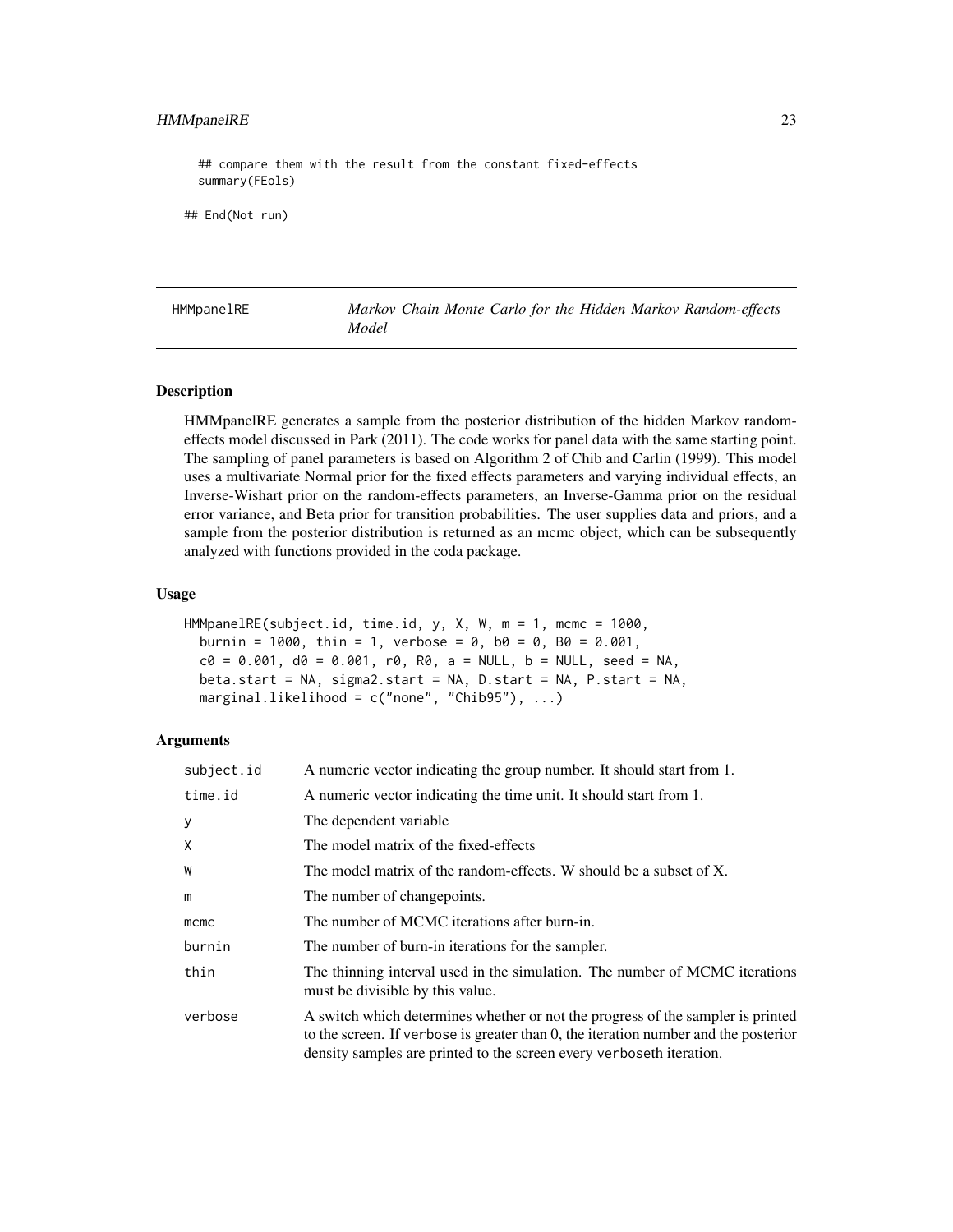| b0           | The prior mean of $\beta$ . This can either be a scalar or a column vector with dimen-<br>sion equal to the number of betas. If this takes a scalar value, then that value<br>will serve as the prior mean for all of the betas.                                                                                                                                                                                                                    |
|--------------|-----------------------------------------------------------------------------------------------------------------------------------------------------------------------------------------------------------------------------------------------------------------------------------------------------------------------------------------------------------------------------------------------------------------------------------------------------|
| B0           | The prior precision of $\beta$ . This can either be a scalar or a square matrix with<br>dimensions equal to the number of betas. If this takes a scalar value, then that<br>value times an identity matrix serves as the prior precision of beta. Default value<br>of 0 is equivalent to an improper uniform prior for beta.                                                                                                                        |
| c0           | $c_0/2$ is the shape parameter for the inverse Gamma prior on $\sigma^2$ (the variance<br>of the disturbances). The amount of information in the inverse Gamma prior is<br>something like that from $c_0$ pseudo-observations.                                                                                                                                                                                                                      |
| d0           | $d_0/2$ is the scale parameter for the inverse Gamma prior on $\sigma^2$ (the variance of<br>the disturbances). In constructing the inverse Gamma prior, $d_0$ acts like the sum<br>of squared errors from the $c_0$ pseudo-observations.                                                                                                                                                                                                           |
| r0           | The shape parameter for the Inverse-Wishart prior on variance matrix for the<br>random effects. Set $r=q$ for an uninformative prior where $q$ is the number of<br>random effects                                                                                                                                                                                                                                                                   |
| R0           | The scale matrix for the Inverse-Wishart prior on variance matrix for the ran-<br>dom effects. This must be a square q-dimension matrix. Use plausible variance<br>regarding random effects for the diagonal of R.                                                                                                                                                                                                                                  |
| a            | $a$ is the shape1 beta prior for transition probabilities. By default, the expected<br>duration is computed and corresponding a and b values are assigned. The ex-<br>pected duration is the sample period divided by the number of states.                                                                                                                                                                                                         |
| b            | $b$ is the shape2 beta prior for transition probabilities. By default, the expected<br>duration is computed and corresponding a and b values are assigned. The ex-<br>pected duration is the sample period divided by the number of states.                                                                                                                                                                                                         |
| seed         | The seed for the random number generator. If NA, current R system seed is<br>used.                                                                                                                                                                                                                                                                                                                                                                  |
| beta.start   | The starting values for the beta vector. This can either be a scalar or a column<br>vector with dimension equal to the number of betas. The default value of NA<br>will use draws from the Uniform distribution with the same boundary with the<br>data as the starting value. If this is a scalar, that value will serve as the starting<br>value mean for all of the betas. When there is no covariate, the log value of<br>means should be used. |
| sigma2.start | The starting values for $\sigma^2$ . This can either be a scalar or a column vector with<br>dimension equal to the number of states.                                                                                                                                                                                                                                                                                                                |
| D.start      | The starting values for the beta vector. This can either be a scalar or a column<br>vector with dimension equal to the number of betas. The default value of NA<br>will use draws from the Uniform distribution with the same boundary with the<br>data as the starting value. If this is a scalar, that value will serve as the starting<br>value mean for all of the betas. When there is no covariate, the log value of<br>means should be used. |
| P.start      | The starting values for the transition matrix. A user should provide a square<br>matrix with dimension equal to the number of states. By default, draws from<br>the Beta $(0.9, 0.1)$ are used to construct a proper transition matrix for each raw<br>except the last raw.                                                                                                                                                                         |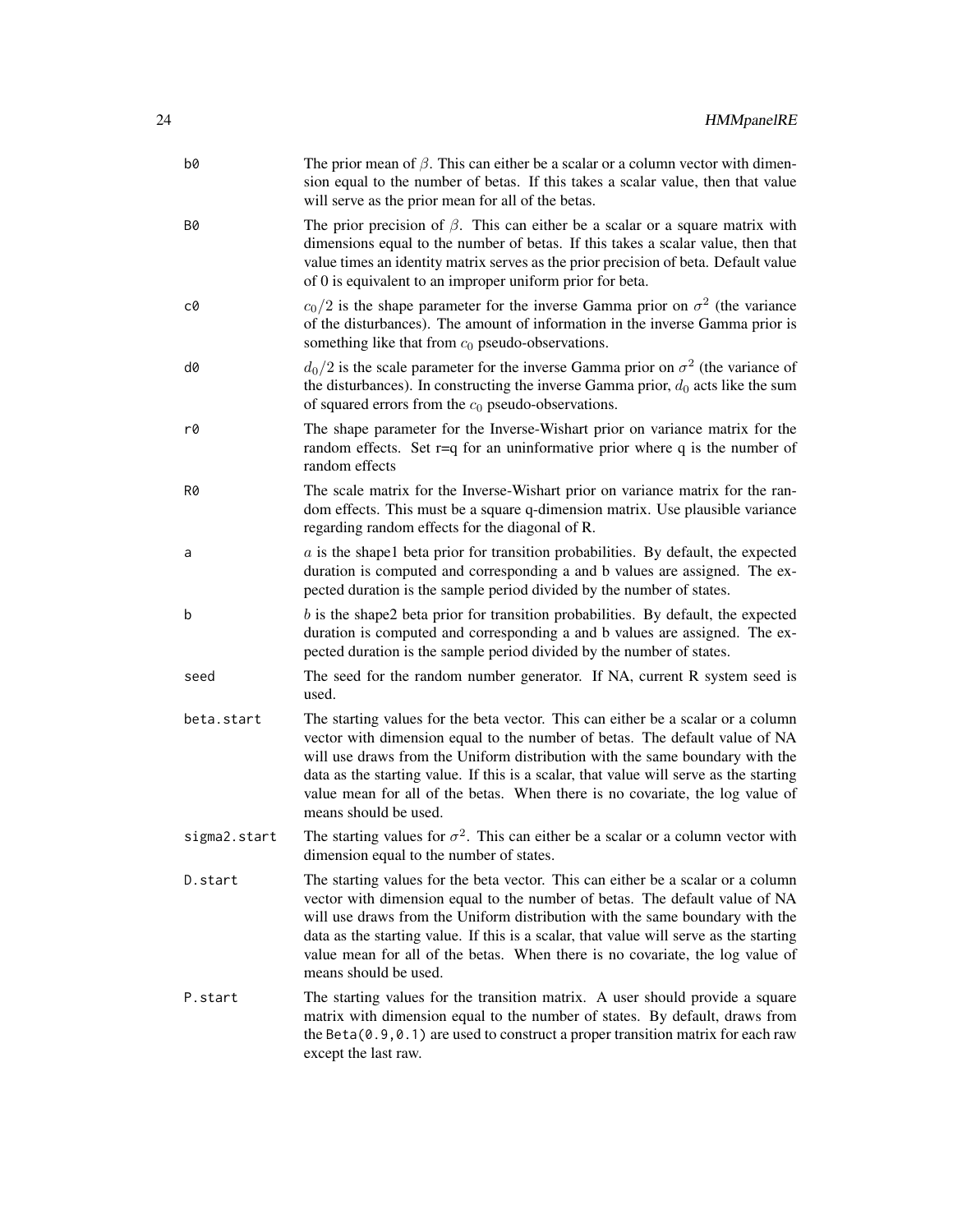marginal.likelihood

How should the marginal likelihood be calculated? Options are: none in which case the marginal likelihood will not be calculated and Chib95 in which case the method of Chib (1995) is used.

... further arguments to be passed

#### Details

HMMpanelRE simulates from the random-effect hidden Markov panel model introduced by Park (2011).

The model takes the following form:

$$
y_i = X_i \beta_m + W_i b_i + \varepsilon_i \ \ m = 1, \dots, M
$$

Where each group i have  $k_i$  observations. Random-effects parameters are assumed to be timevarying at the system level:

$$
b_i \sim \mathcal{N}_q(0, D_m)
$$

$$
\varepsilon_i \sim \mathcal{N}(0, \sigma_m^2 I_{k_i})
$$

And the errors: We assume standard, conjugate priors:

$$
\beta \sim \mathcal{N}_p(b0, B0)
$$

And:

$$
\sigma^2 \sim \mathcal{IG}amma(c0/2, d0/2)
$$

And:

 $D \sim \mathcal{IW}$ ishart(r0, R0)

See Chib and Carlin (1999) for more details.

And:

 $p_{mm} \sim \mathcal{B}eta(a, b), \ \ m = 1, \ldots, M$ 

Where  $M$  is the number of states.

*NOTE:* We do not provide default parameters for the priors on the precision matrix for the random effects. When fitting one of these models, it is of utmost importance to choose a prior that reflects your prior beliefs about the random effects. Using the dwish and rwish functions might be useful in choosing these values.

#### Value

An mcmc object that contains the posterior sample. This object can be summarized by functions provided by the coda package. The object contains an attribute prob.state storage matrix that contains the probability of  $state_i$  for each period, and the log-marginal likelihood of the model (logmarglike).

# References

Jong Hee Park, 2012. "Unified Method for Dynamic and Cross-Sectional Heterogeneity: Introducing Hidden Markov Panel Models." *American Journal of Political Science*.56: 1040-1054.

Siddhartha Chib. 1998. "Estimation and comparison of multiple change-point models." *Journal of Econometrics*. 86: 221-241.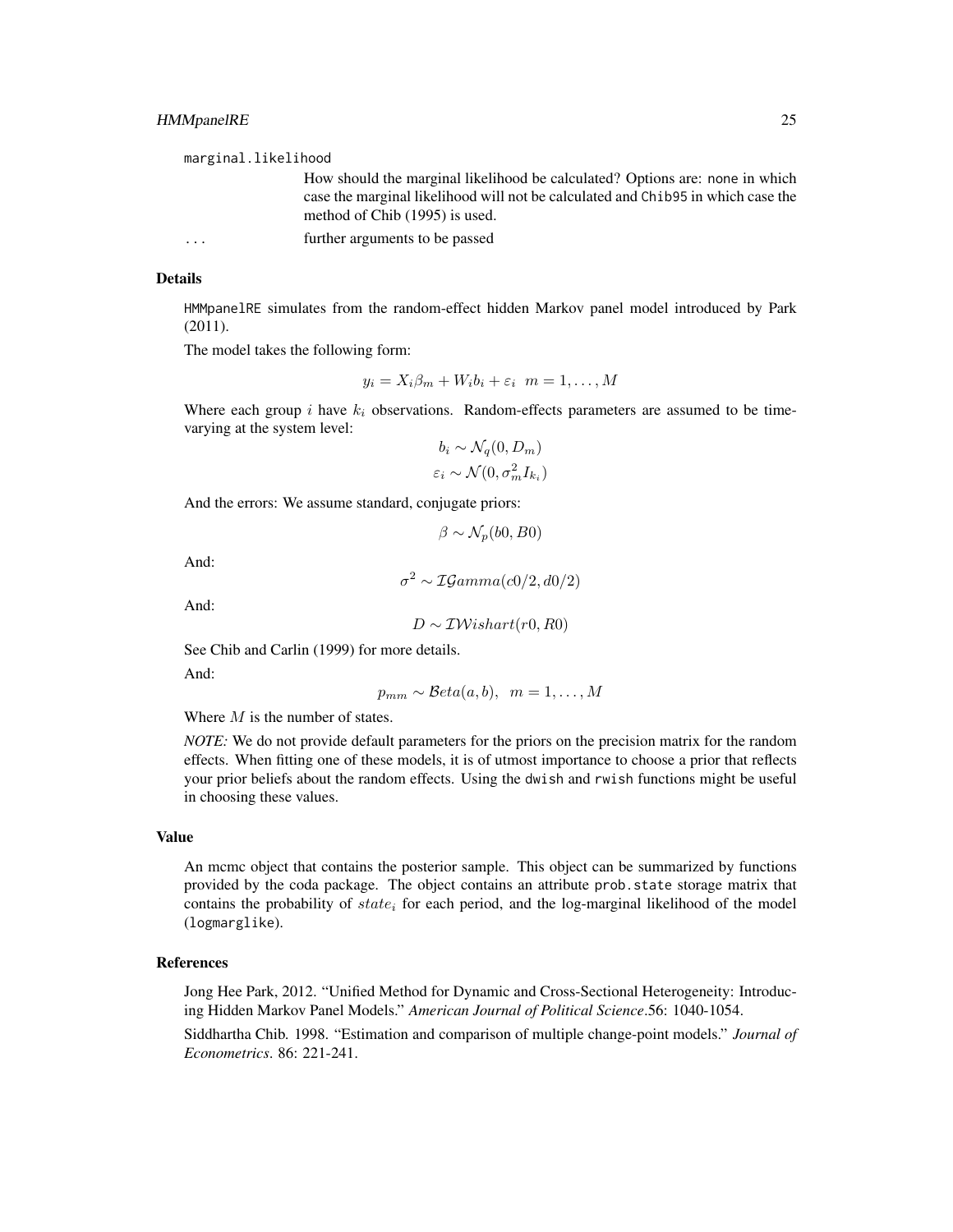# Examples

```
## Not run:
 ## data generating
 set.seed(1977)
 Q \le -3true.beta1 <- c(1, 1, 1); true.beta2 <- c(-1, -1, -1)
 true.sigma2 <- c(2, 5); true.D1 <- diag(.5, Q); true.D2 <- diag(2.5, Q)
 N=30; T=100;
 NT < - N*Tx1 \leftarrow runif(NT, 1, 2)x2 \le runif(NT, 1, 2)
 X \le - \text{cbind}(1, x1, x2); W \le - \chi; y \le - \text{rep}(NA, NT)## true break numbers are one and at the center
 break.point = rep(T/2, N); break.sigma=c(rep(1, N));
 break.list <- rep(1, N)
 id \leq rep(1:N, each=NT/N)
 K \leftarrow \text{ncol}(X);ruler \leq c(1:T)
 ## compute the weight for the break
 W.mat <- matrix(NA, T, N)
 for (i in 1:N){
   W.mat[, i] <- pnorm((ruler-break.point[i])/break.sigma[i])
 }
 Weight <- as.vector(W.mat)
 ## data generating by weighting two means and variances
 i = 1for (i in 1:N){
   Xi <- X[j:(j+T-1), ]
   Wi <- W[j:(j+T-1), ]true.V1 <- true.sigma2[1]*diag(T) + Wi%*%true.D1%*%t(Wi)
    true.V2 <- true.sigma2[2]*diag(T) + Wi%*%true.D2%*%t(Wi)
    true.mean1 <- Xi%*%true.beta1
    true.mean2 <- Xi%*%true.beta2
   weight <- Weight[j:(j+T-1)]
   y[j:(j+T-1)] <- (1-weight)*true.mean1 + (1-weight)*chol(true.V1)%*%rnorm(T) +
     weight*true.mean2 + weight*chol(true.V2)%*%rnorm(T)
   j \leftarrow j + T}
 ## model fitting
 subject.id <- c(rep(1:N, each=T))
 time.id \leq c(rep(1:T, N))
 ## model fitting
 G <- 100
 b0 <- rep(0, K) ; B0 <- solve(diag(100, K))
 c0 < -2; d0 <-2r0 \le -5; R0 \le - diag(c(1, 0.1, 0.1))
 subject.id <- c(rep(1:N, each=T))
```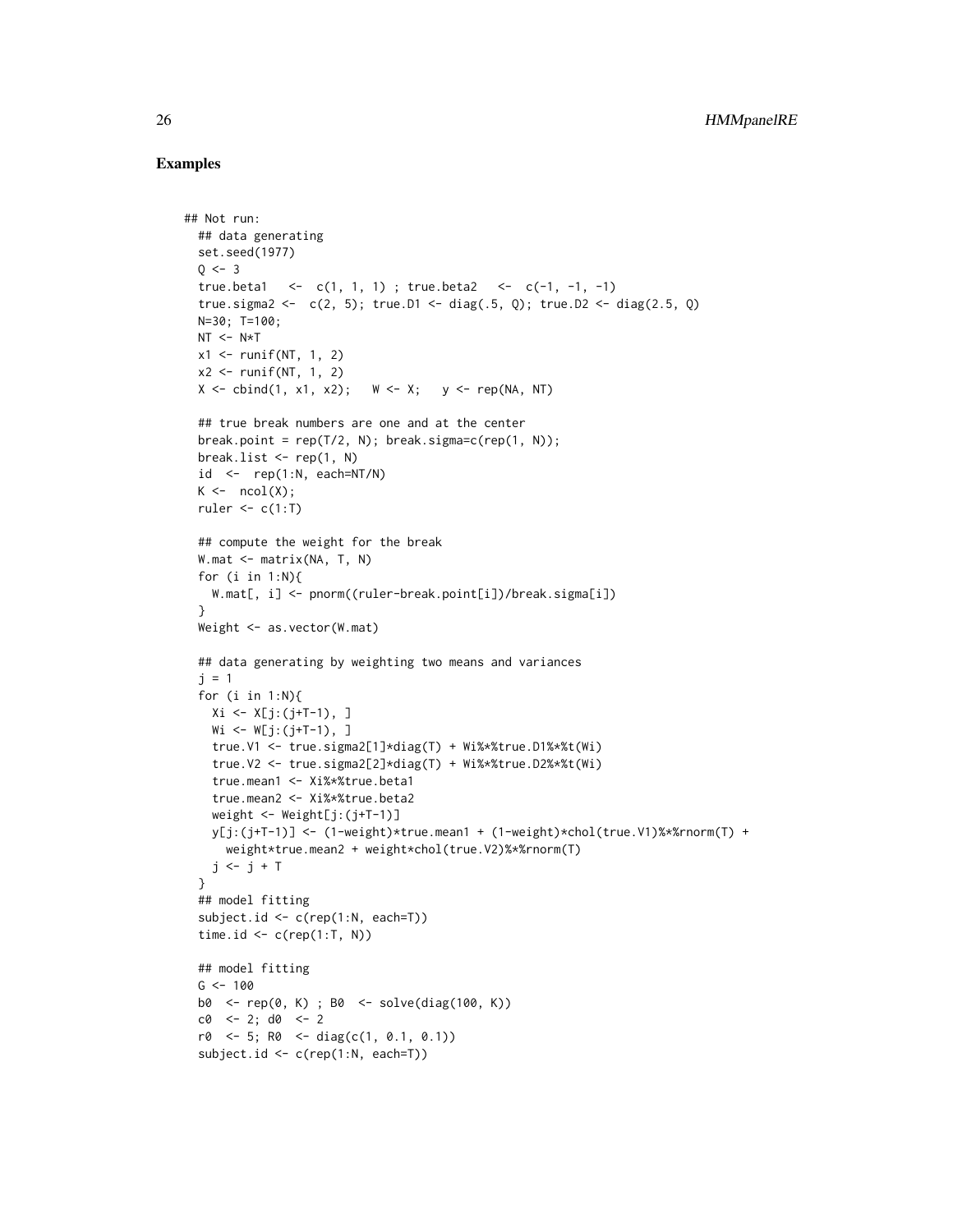#### <span id="page-26-0"></span>InvGamma 27

```
time.id \leq c(rep(1:T, N))
out1 <- HMMpanelRE(subject.id, time.id, y, X, W, m=1,
                   mcmc=G, burnin=G, thin=1, verbose=G,
                   b0=b0, B0=B0, c0=c0, d0=d0, r0=r0, R0=R0)
## latent state changes
plotState(out1)
## print mcmc output
summary(out1)
```
## End(Not run)

InvGamma *The Inverse Gamma Distribution*

# Description

Density function and random generation from the inverse gamma distribution.

#### Usage

```
divgamma(x, shape, scale = 1)
```

```
rinvgamma(n, shape, scale = 1)
```
# Arguments

| $\mathsf{x}$ | Scalar location to evaluate density.        |
|--------------|---------------------------------------------|
| shape        | Scalar shape parameter.                     |
| scale        | Scalar scale parameter (default value one). |
| n            | Number of draws from the distribution.      |

# Details

An inverse gamma random variable with shape a and scale b has mean  $\frac{b}{a-1}$  (assuming  $a > 1$ ) and variance  $\frac{b^2}{(a-1)^2(a-2)}$  (assuming  $a > 2$ ).

#### Value

dinvgamma evaluates the density at x.

rinvgamma takes n draws from the inverse Gamma distribution. The parameterization is consistent with the Gamma Distribution in the stats package.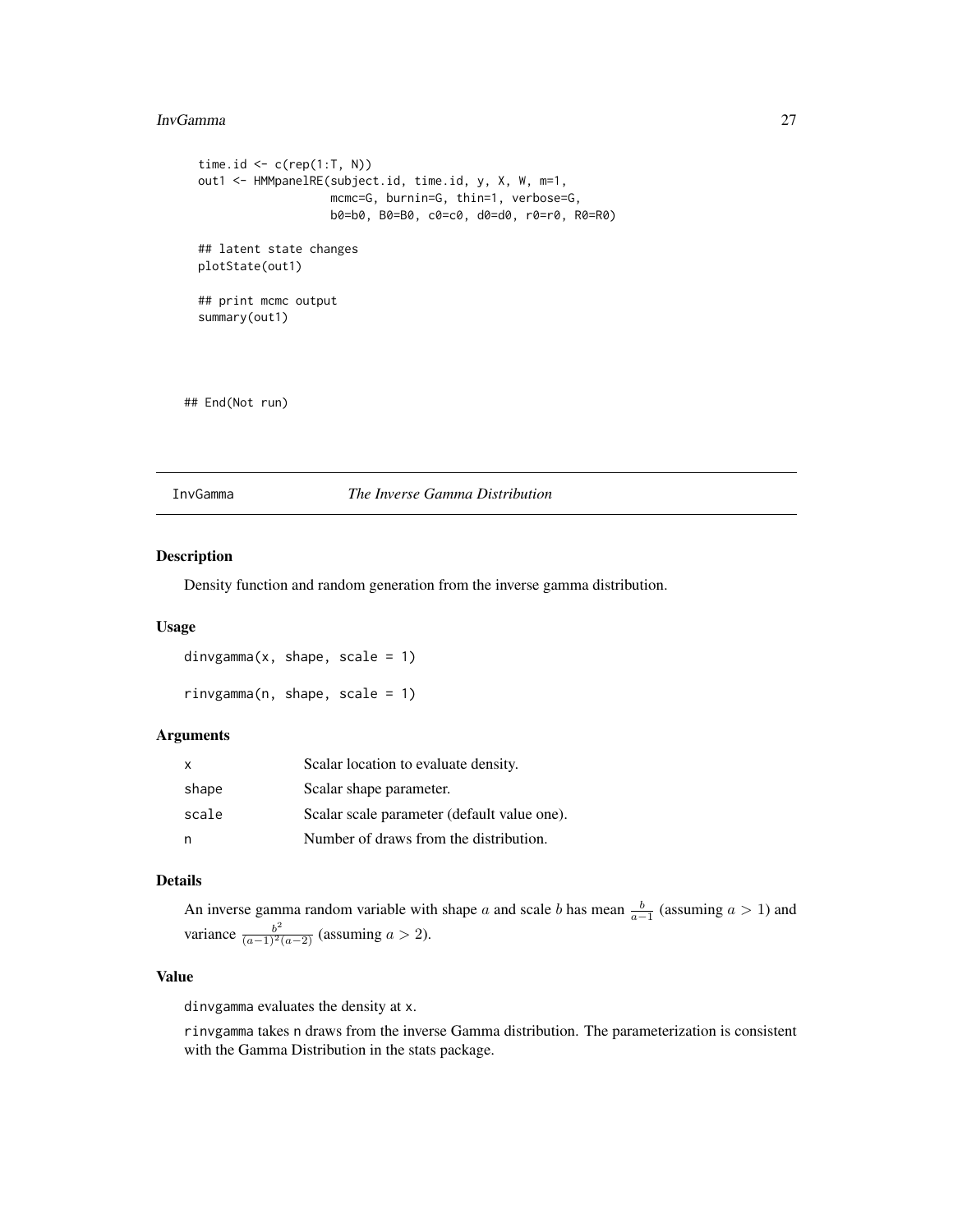# <span id="page-27-0"></span>References

Andrew Gelman, John B. Carlin, Hal S. Stern, and Donald B. Rubin. 2004. *Bayesian Data Analysis*. 2nd Edition. Boca Raton: Chapman & Hall.

# See Also

[GammaDist](#page-0-0)

# Examples

```
density <- dinvgamma(4.2, 1.1)
draws <- rinvgamma(10, 3.2)
```
# InvWishart *The Inverse Wishart Distribution*

# Description

Density function and random generation from the Inverse Wishart distribution.

# Usage

```
riwish(v, S)
```
diwish(W, v, S)

# Arguments

|     | Degrees of freedom (scalar).                 |
|-----|----------------------------------------------|
| - S | Scale matrix $(p \times p)$ .                |
| W   | Positive definite matrix W ( $p \times p$ ). |

# Details

The mean of an inverse Wishart random variable with v degrees of freedom and scale matrix S is  $(v - p - 1)^{-1}S$ .

# Value

diwish evaluates the density at positive definite matrix W. riwish generates one random draw from the distribution.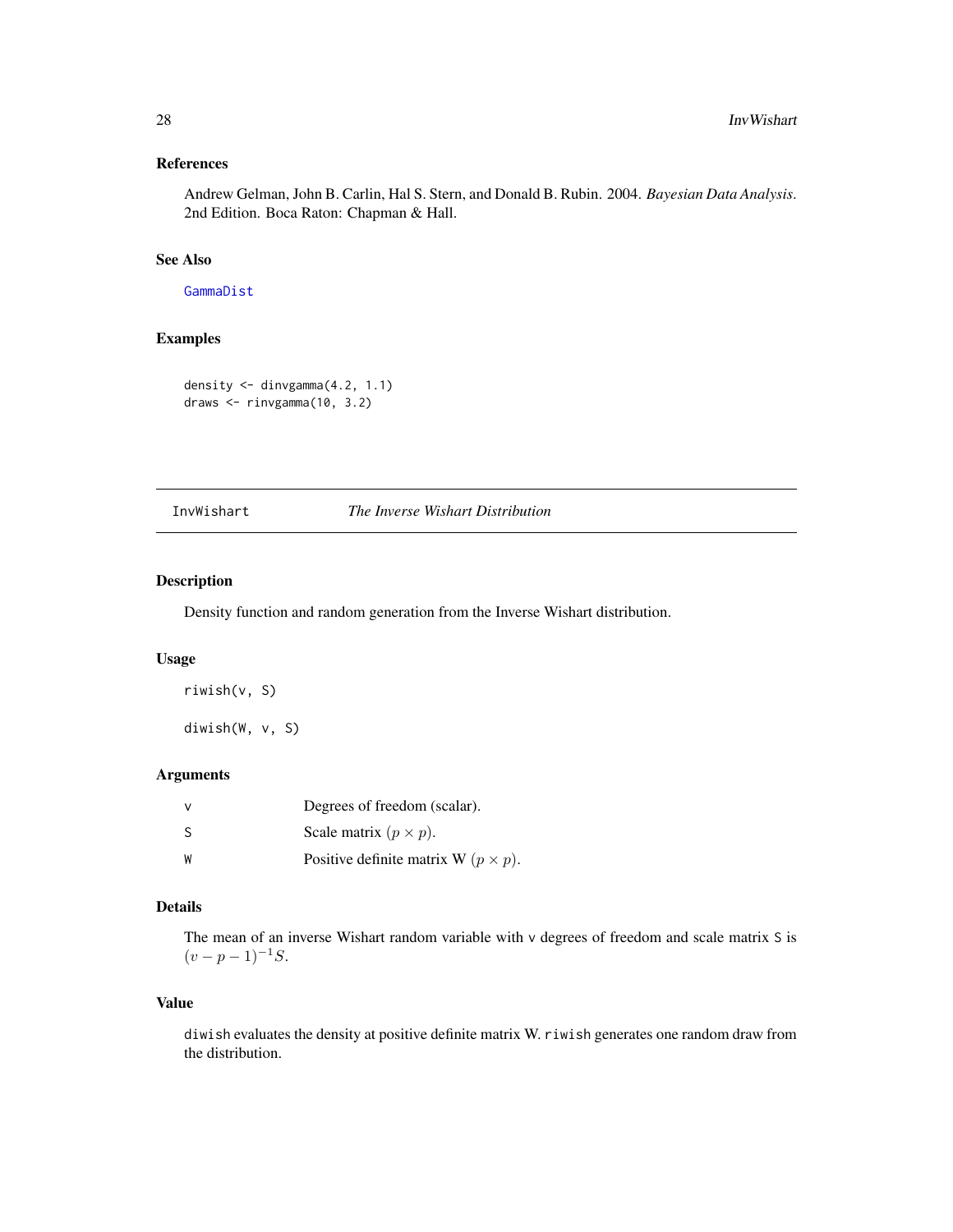# <span id="page-28-0"></span>make.breaklist 29

# Examples

```
density <- diwish(matrix(c(2,-.3,-.3,4),2,2), 3, matrix(c(1,.3,.3,1),2,2))
draw <- riwish(3, matrix(c(1,.3,.3,1),2,2))
```
make.breaklist *Vector of break numbers*

# Description

This function generates a vector of break numbers using the output of testpanelSubjectBreak. The function performs a pairwise comparison of models using Bayes Factors.

# Usage

```
make.breaklist(BF, threshold = 3)
```
# Arguments

| ВF        | output of testpanelSubjectBreak.                                                                                                                                                                                                                                                                                                                                                                                                             |
|-----------|----------------------------------------------------------------------------------------------------------------------------------------------------------------------------------------------------------------------------------------------------------------------------------------------------------------------------------------------------------------------------------------------------------------------------------------------|
| threshold | The Bayes Factor threshold to pick the best model. If a Bayes factor of two<br>models is smaller than threshold, the model with a smaller number of break is<br>chosen to avoid the over-identification problem. Users can change threshold into<br>any positive number. The default value of 3 is chosen as it indicates the existence<br>of "substantial evidence" in favor of the model in the numerator according to<br>Jeffreys' scale. |
|           |                                                                                                                                                                                                                                                                                                                                                                                                                                              |

# Value

Vector fo break numbers.

# References

Jong Hee Park, 2011. "A Unified Method for Dynamic and Cross-Sectional Heterogeneity: Introducing Hidden Markov Panel Models." Working Paper.

Harold Jeffreys, 1961. The Theory of Probability. Oxford University Press.

# See Also

[testpanelSubjectBreak](#page-164-1)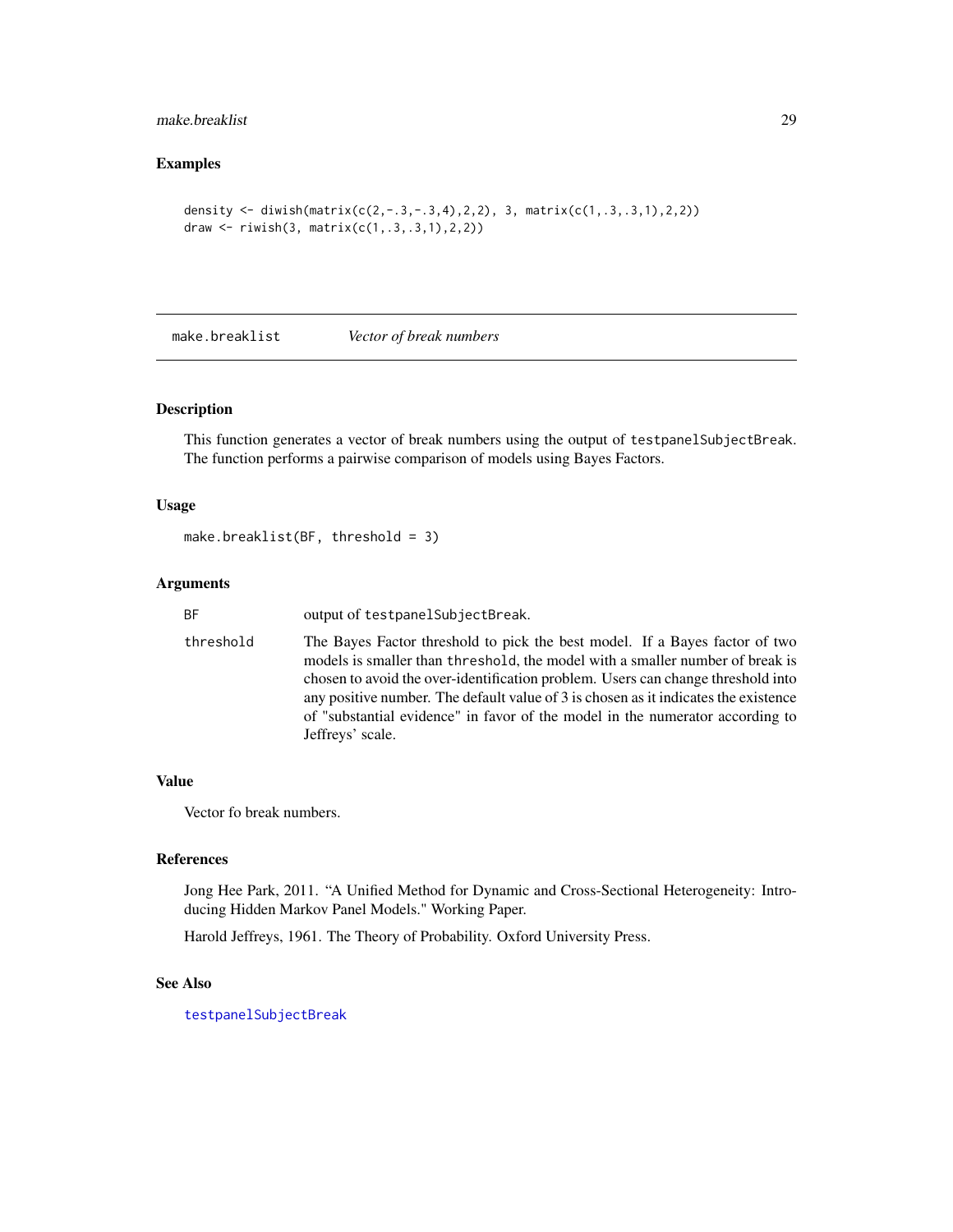<span id="page-29-0"></span>

#### Description

This function generates a sample from the posterior distribution of a binomial likelihood with a Beta prior.

#### Usage

```
MCbinomialbeta(y, n, alpha = 1, beta = 1, mc = 1000, \ldots)
```
# Arguments

| y     | The number of successes in the independent Bernoulli trials. |  |  |
|-------|--------------------------------------------------------------|--|--|
| n     | The number of independent Bernoulli trials.                  |  |  |
| alpha | Beta prior distribution alpha parameter.                     |  |  |
| beta  | Beta prior distribution beta parameter.                      |  |  |
| mc.   | The number of Monte Carlo draws to make.                     |  |  |
|       | further arguments to be passed                               |  |  |

#### Details

MCbinomialbeta directly simulates from the posterior distribution. This model is designed primarily for instructional use.  $\pi$  is the probability of success for each independent Bernoulli trial. We assume a conjugate Beta prior:

$$
\pi \sim \mathcal{B}eta(\alpha, \beta)
$$

 $y$  is the number of successes in  $n$  trials. By default, a uniform prior is used.

#### Value

An mcmc object that contains the posterior sample. This object can be summarized by functions provided by the coda package.

# See Also

[plot.mcmc](#page-0-0), [summary.mcmc](#page-0-0)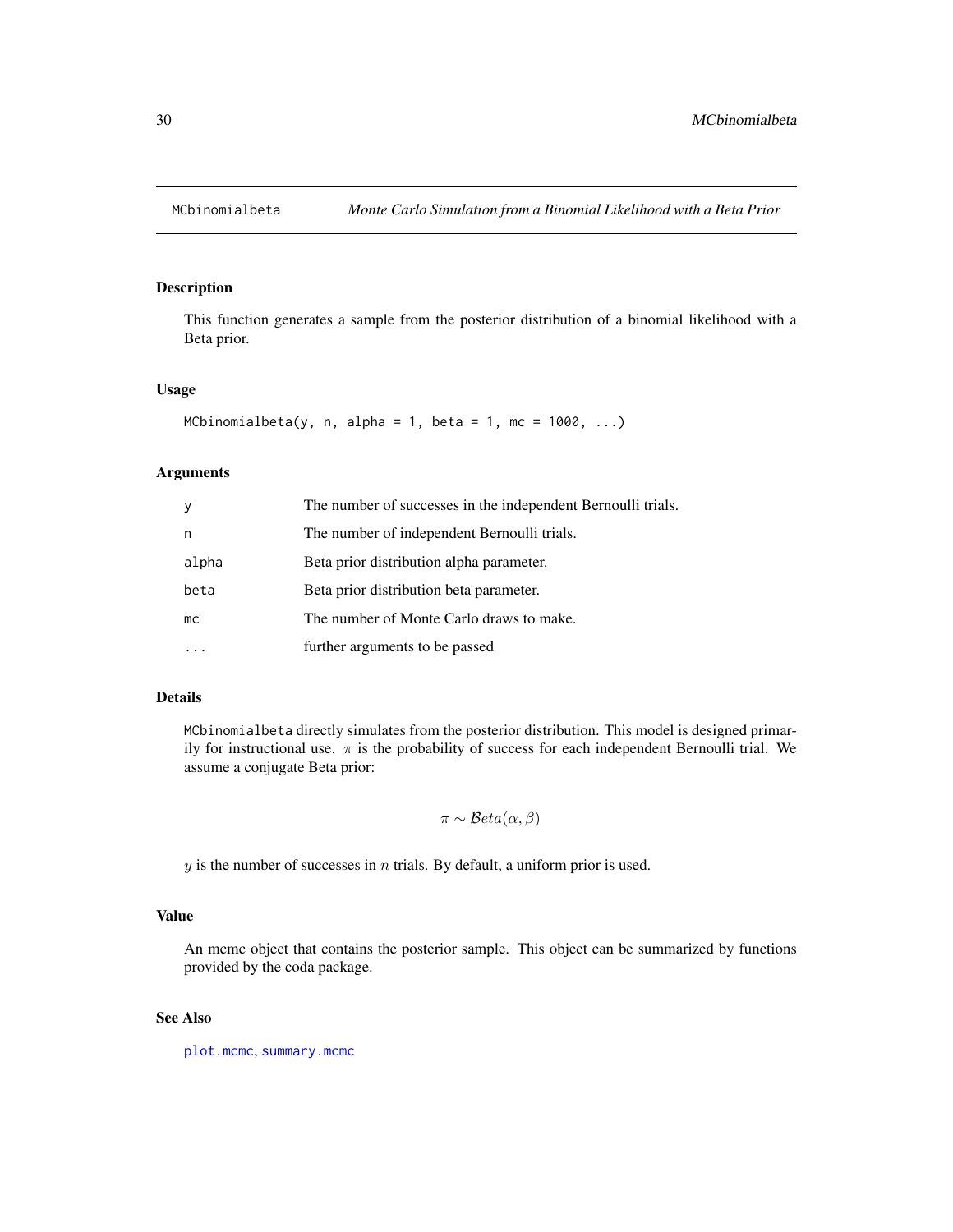# <span id="page-30-0"></span>MCMCbinaryChange 31

#### Examples

```
## Not run:
posterior <- MCbinomialbeta(3,12,mc=5000)
summary(posterior)
plot(posterior)
grid \leq seq(0,1,0.01)plot(grid, dbeta(grid, 1, 1), type="l", col="red", lwd=3, ylim=c(0,3.6),
  xlab="pi", ylab="density")
lines(density(posterior), col="blue", lwd=3)
legend(.75, 3.6, c("prior", "posterior"), lwd=3, col=c("red", "blue"))
## End(Not run)
```
MCMCbinaryChange *Markov Chain Monte Carlo for a Binary Multiple Changepoint Model*

#### Description

This function generates a sample from the posterior distribution of a binary model with multiple changepoints. The function uses the Markov chain Monte Carlo method of Chib (1998). The user supplies data and priors, and a sample from the posterior distribution is returned as an mcmc object, which can be subsequently analyzed with functions provided in the coda package.

#### Usage

```
MCMCbinaryChange(data, m = 1, c0 = 1, d0 = 1, a = NULL, b = NULL,
  burnin = 10000, mcmc = 10000, thin = 1, verbose = 0, seed = NA,
  phi.start = NA, P.start = NA, marginal.likelihood = c("none", "Chib95"),
  ...)
```

| data   | The data.                                                                                                                                                                                                                                   |
|--------|---------------------------------------------------------------------------------------------------------------------------------------------------------------------------------------------------------------------------------------------|
| m      | The number of changepoints.                                                                                                                                                                                                                 |
| c0     | $c_0$ is the shapel parameter for Beta prior on $\phi$ (the mean).                                                                                                                                                                          |
| d0     | $d_0$ is the shape2 parameter for Beta prior on $\phi$ (the mean).                                                                                                                                                                          |
| a      | $a$ is the shapel beta prior for transition probabilities. By default, the expected<br>duration is computed and corresponding a and b values are assigned. The ex-<br>pected duration is the sample period divided by the number of states. |
| b      | $b$ is the shape2 beta prior for transition probabilities. By default, the expected<br>duration is computed and corresponding a and b values are assigned. The ex-<br>pected duration is the sample period divided by the number of states. |
| burnin | The number of burn-in iterations for the sampler.                                                                                                                                                                                           |
| mcmc   | The number of MCMC iterations after burn-in.                                                                                                                                                                                                |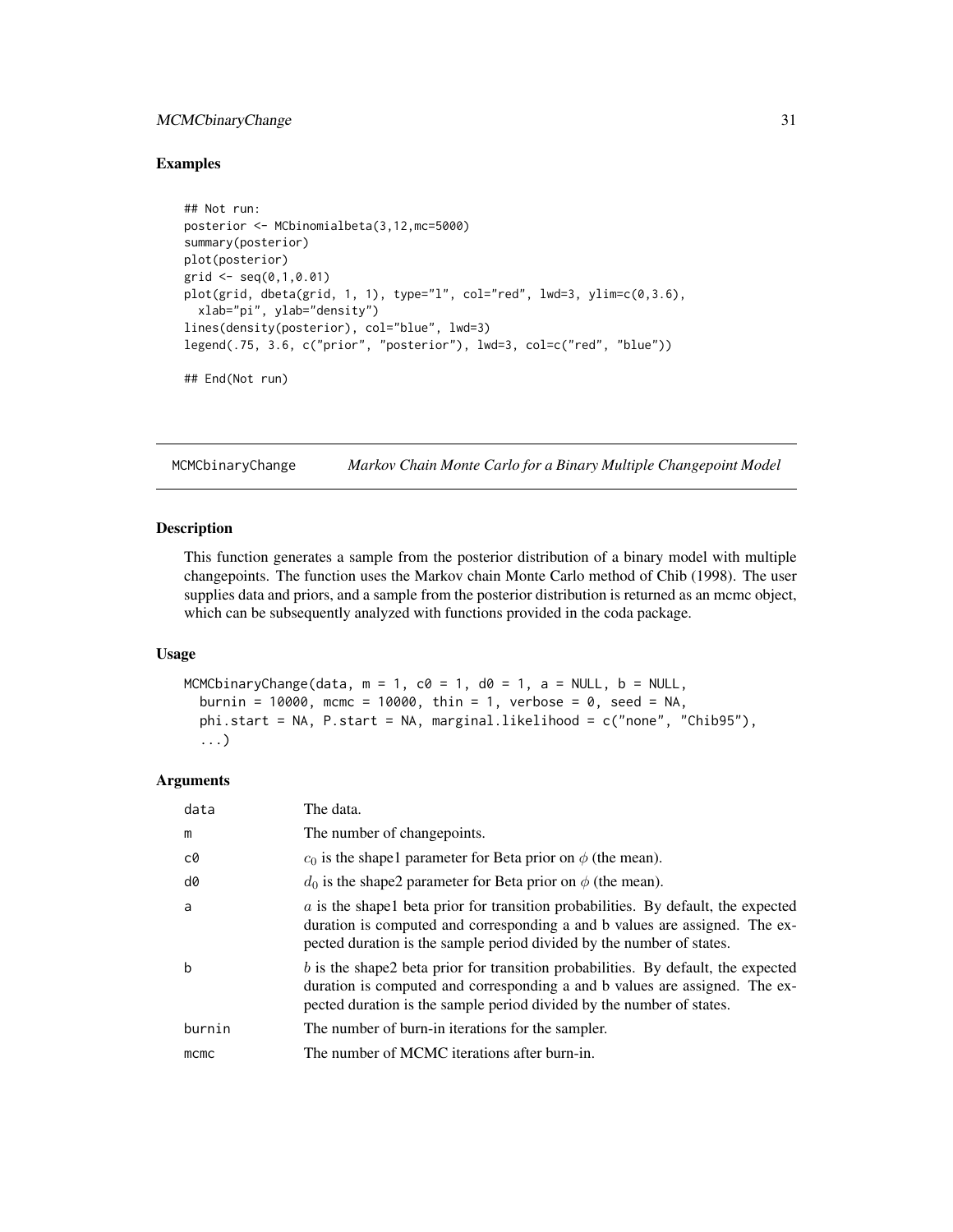| thin                | The thinning interval used in the simulation. The number of MCMC iterations<br>must be divisible by this value.                                                                                                                                                             |  |  |
|---------------------|-----------------------------------------------------------------------------------------------------------------------------------------------------------------------------------------------------------------------------------------------------------------------------|--|--|
| verbose             | A switch which determines whether or not the progress of the sampler is printed<br>to the screen. If verbose is greater than 0, the iteration number and the posterior<br>density samples are printed to the screen every verboseth iteration.                              |  |  |
| seed                | The seed for the random number generator. If NA, current R system seed is<br>used.                                                                                                                                                                                          |  |  |
| phi.start           | The starting values for the mean. The default value of NA will use draws from<br>the Uniform distribution.                                                                                                                                                                  |  |  |
| P.start             | The starting values for the transition matrix. A user should provide a square<br>matrix with dimension equal to the number of states. By default, draws from<br>the Beta $(0.9, 0.1)$ are used to construct a proper transition matrix for each raw<br>except the last raw. |  |  |
| marginal.likelihood |                                                                                                                                                                                                                                                                             |  |  |
|                     | How should the marginal likelihood be calculated? Options are: none in which<br>case the marginal likelihood will not be calculated, and Chib95 in which case<br>the method of Chib (1995) is used.                                                                         |  |  |
| $\cdots$            | further arguments to be passed                                                                                                                                                                                                                                              |  |  |

#### Details

MCMCbinaryChange simulates from the posterior distribution of a binary model with multiple changepoints.

The model takes the following form:

$$
Y_t \sim Bernoulli(\phi_i), \ \ i=1,\ldots,k
$$

Where  $k$  is the number of states.

We assume Beta priors for  $\phi_i$  and for transition probabilities:

$$
\phi_i \sim \mathcal{B}eta(c_0, d_0)
$$

And:

$$
p_{mm} \sim \mathcal{B}etaab, \ \ m=1,\ldots,k
$$

Where  $M$  is the number of states.

# Value

An mcmc object that contains the posterior sample. This object can be summarized by functions provided by the coda package. The object contains an attribute prob.state storage matrix that contains the probability of  $state_i$  for each period, and the log-marginal likelihood of the model (logmarglike).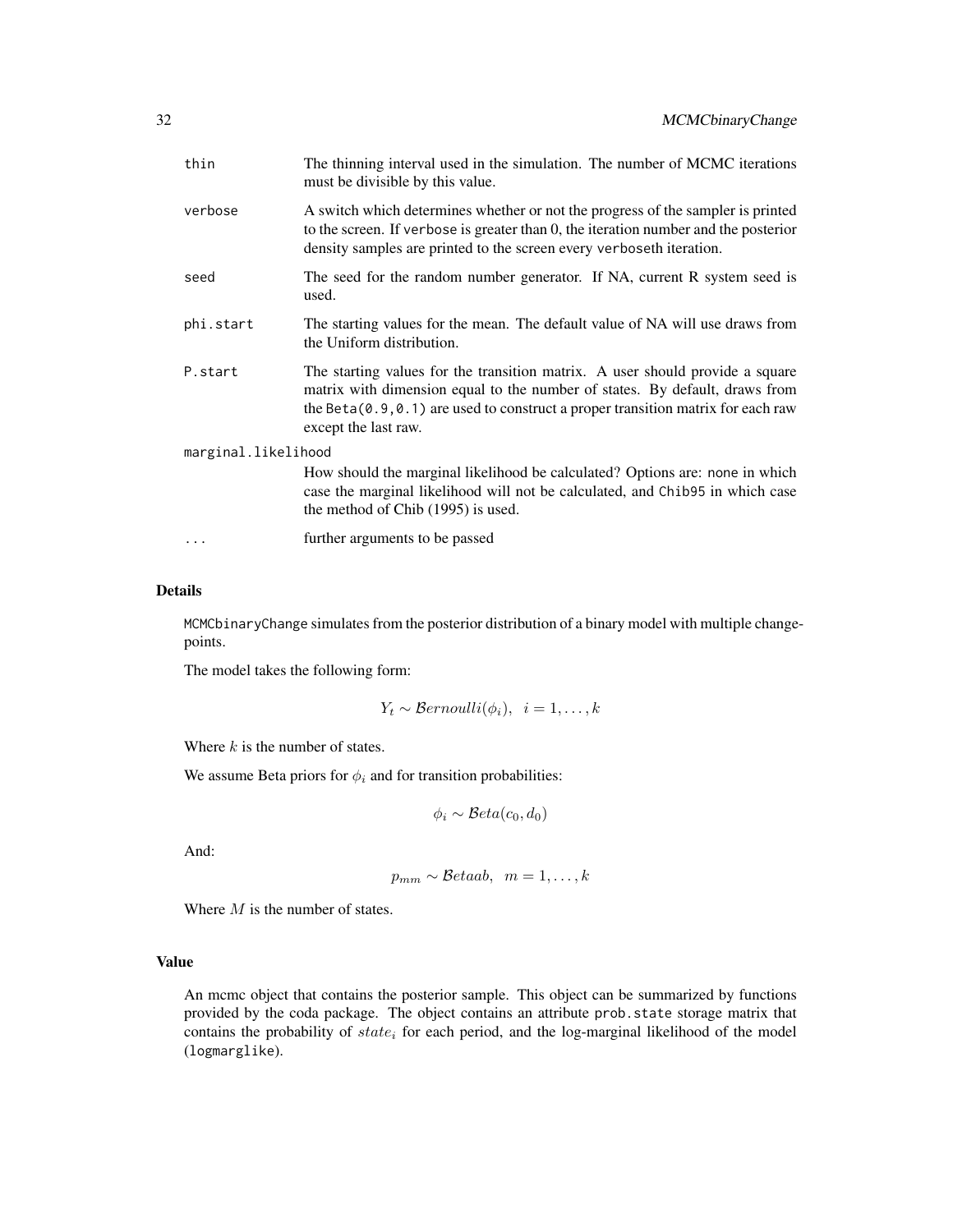#### References

Jong Hee Park. 2011. "Changepoint Analysis of Binary and Ordinal Probit Models: An Application to Bank Rate Policy Under the Interwar Gold Standard." *Political Analysis*. 19: 188-204.

Andrew D. Martin, Kevin M. Quinn, and Jong Hee Park. 2011. "MCMCpack: Markov Chain Monte Carlo in R.", *Journal of Statistical Software*. 42(9): 1-21. <http://www.jstatsoft.org/v42/i09/>.

Siddhartha Chib. 1995. "Marginal Likelihood from the Gibbs Output." *Journal of the American Statistical Association*. 90: 1313-1321.

# See Also

[MCMCpoissonChange](#page-114-1),[plotState](#page-151-1), [plotChangepoint](#page-150-1)

#### Examples

```
## Not run:
set.seed(19173)
true.phi<- c(0.5, 0.8, 0.4)
## two breaks at c(80, 180)
y1 <- rbinom(80, 1, true.phi[1])
y2 <- rbinom(100, 1, true.phi[2])
y3 <- rbinom(120, 1, true.phi[3])
y \le - as.ts(c(y1, y2, y3))
model0 <- MCMCbinaryChange(y, m=0, c0=2, d0=2, mcmc=100, burnin=100, verbose=50,
      marginal.likelihood = "Chib95")
model1 <- MCMCbinaryChange(y, m=1, c0=2, d0=2, mcmc=100, burnin=100, verbose=50,
       marginal.likelihood = "Chib95")
model2 <- MCMCbinaryChange(y, m=2, c0=2, d0=2, mcmc=100, burnin=100, verbose=50,
       marginal.likelihood = "Chib95")
model3 <- MCMCbinaryChange(y, m=3, c0=2, d0=2, mcmc=100, burnin=100, verbose=50,
       marginal.likelihood = "Chib95")
model4 <- MCMCbinaryChange(y, m=4, c0=2, d0=2, mcmc=100, burnin=100, verbose=50,
       marginal.likelihood = "Chib95")
model5 <- MCMCbinaryChange(y, m=5, c0=2, d0=2, mcmc=100, burnin=100, verbose=50,
       marginal.likelihood = "Chib95")
print(BayesFactor(model0, model1, model2, model3, model4, model5))
## plot two plots in one screen
par(mfrow=c(attr(model2, "m") + 1, 1), mai=c(0.4, 0.6, 0.3, 0.05))
plotState(model2, legend.control = c(1, 0.6))
plotChangepoint(model2, verbose = TRUE, ylab="Density", start=1, overlay=TRUE)
```
## End(Not run)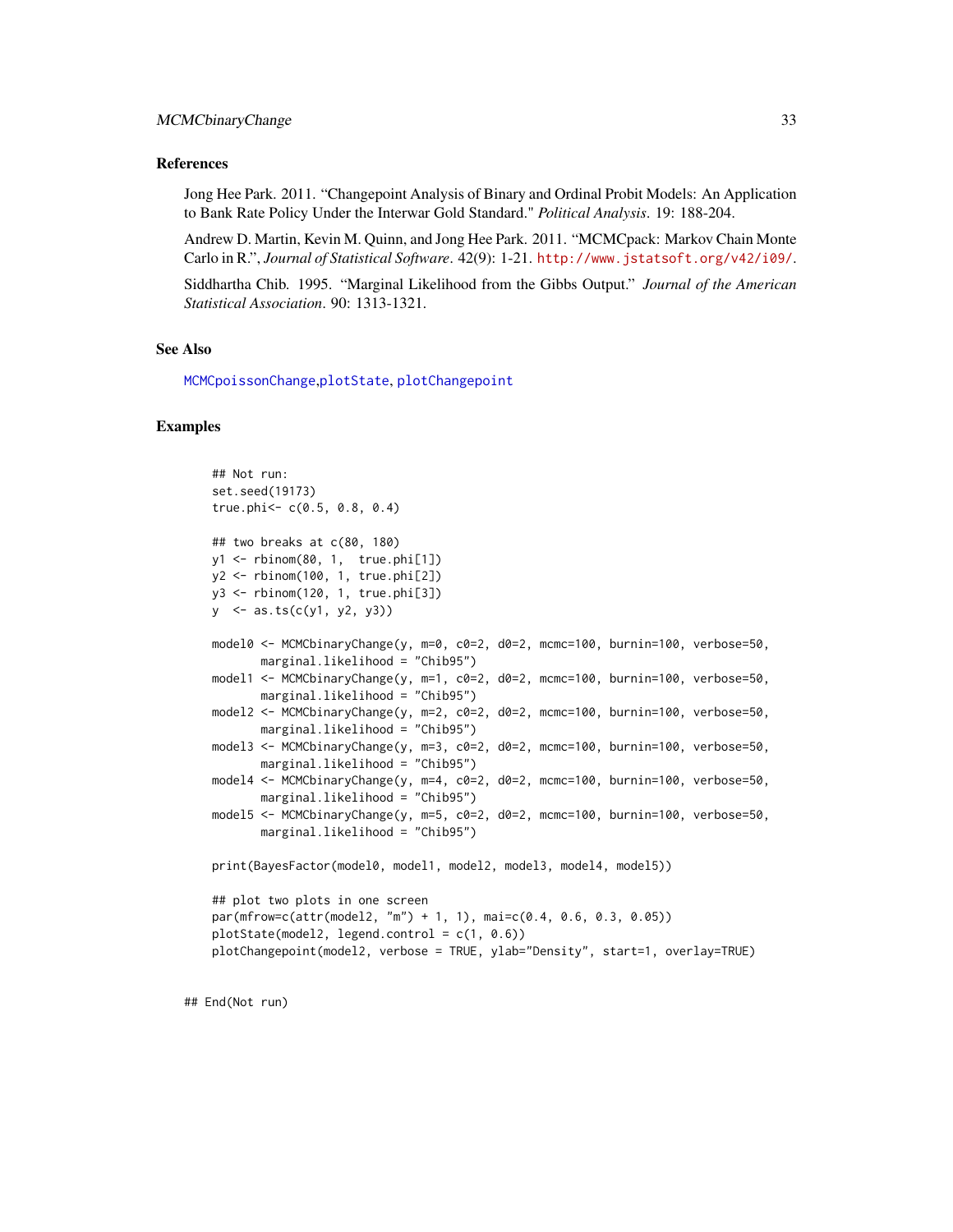<span id="page-33-1"></span><span id="page-33-0"></span>

# Description

MCMCdynamicEI is used to fit Quinn's dynamic ecological inference model for partially observed 2 x 2 contingency tables.

# Usage

```
MCMCdynamicEI(r0, r1, c0, c1, burnin = 5000, mcmc = 50000, thin = 1,
  verbose = 0, seed = NA, W = 0, a0 = 0.825, b0 = 0.0105,
 a1 = 0.825, b1 = 0.0105, ...)
```

| r0             | $(ntables \times 1)$ vector of row sums from row 0.                                                                                                                                                                                                                                                                                                                                                                                                                                                                                                                                               |  |  |
|----------------|---------------------------------------------------------------------------------------------------------------------------------------------------------------------------------------------------------------------------------------------------------------------------------------------------------------------------------------------------------------------------------------------------------------------------------------------------------------------------------------------------------------------------------------------------------------------------------------------------|--|--|
| r1             | $(ntables \times 1)$ vector of row sums from row 1.                                                                                                                                                                                                                                                                                                                                                                                                                                                                                                                                               |  |  |
| c0             | $(ntables \times 1)$ vector of column sums from column 0.                                                                                                                                                                                                                                                                                                                                                                                                                                                                                                                                         |  |  |
| c1             | $(ntables \times 1)$ vector of column sums from column 1.                                                                                                                                                                                                                                                                                                                                                                                                                                                                                                                                         |  |  |
| burnin         | The number of burn-in scans for the sampler.                                                                                                                                                                                                                                                                                                                                                                                                                                                                                                                                                      |  |  |
| mcmc           | The number of mcmc scans to be saved.                                                                                                                                                                                                                                                                                                                                                                                                                                                                                                                                                             |  |  |
| thin           | The thinning interval used in the simulation. The number of mcmc iterations<br>must be divisible by this value.                                                                                                                                                                                                                                                                                                                                                                                                                                                                                   |  |  |
| verbose        | A switch which determines whether or not the progress of the sampler is printed<br>to the screen. If verbose is greater than 0 then every verboseth iteration will<br>be printed to the screen.                                                                                                                                                                                                                                                                                                                                                                                                   |  |  |
| seed           | The seed for the random number generator. If NA, the Mersenne Twister gener-<br>ator is used with default seed 12345; if an integer is passed it is used to seed the<br>Mersenne twister. The user can also pass a list of length two to use the L'Ecuyer<br>random number generator, which is suitable for parallel computation. The first<br>element of the list is the L'Ecuyer seed, which is a vector of length six or NA<br>(if NA a default seed of rep(12345, 6) is used). The second element of list is a<br>positive substream number. See the MCMCpack specification for more details. |  |  |
| W              | Weight (not precision) matrix structuring the temporal dependence among ele-<br>ments of $\theta_0$ and $\theta_1$ . The default value of 0 will construct a weight matrix that<br>corresponds to random walk priors for $\theta_0$ and $\theta_1$ . The default assumes that the<br>tables are equally spaced throughout time and that the elements of $r0$ , $r1$ , $c0$ ,<br>and $c1$ are temporally ordered.                                                                                                                                                                                  |  |  |
| a0             | a0/2 is the shape parameter for the inverse-gamma prior on the $\sigma_0^2$ parameter.                                                                                                                                                                                                                                                                                                                                                                                                                                                                                                            |  |  |
| b0             | b0/2 is the scale parameter for the inverse-gamma prior on the $\sigma_0^2$ parameter.                                                                                                                                                                                                                                                                                                                                                                                                                                                                                                            |  |  |
| a1             | a1/2 is the shape parameter for the inverse-gamma prior on the $\sigma_1^2$ parameter.                                                                                                                                                                                                                                                                                                                                                                                                                                                                                                            |  |  |
| b <sub>1</sub> | b1/2 is the scale parameter for the inverse-gamma prior on the $\sigma_1^2$ parameter.                                                                                                                                                                                                                                                                                                                                                                                                                                                                                                            |  |  |
| .              | further arguments to be passed                                                                                                                                                                                                                                                                                                                                                                                                                                                                                                                                                                    |  |  |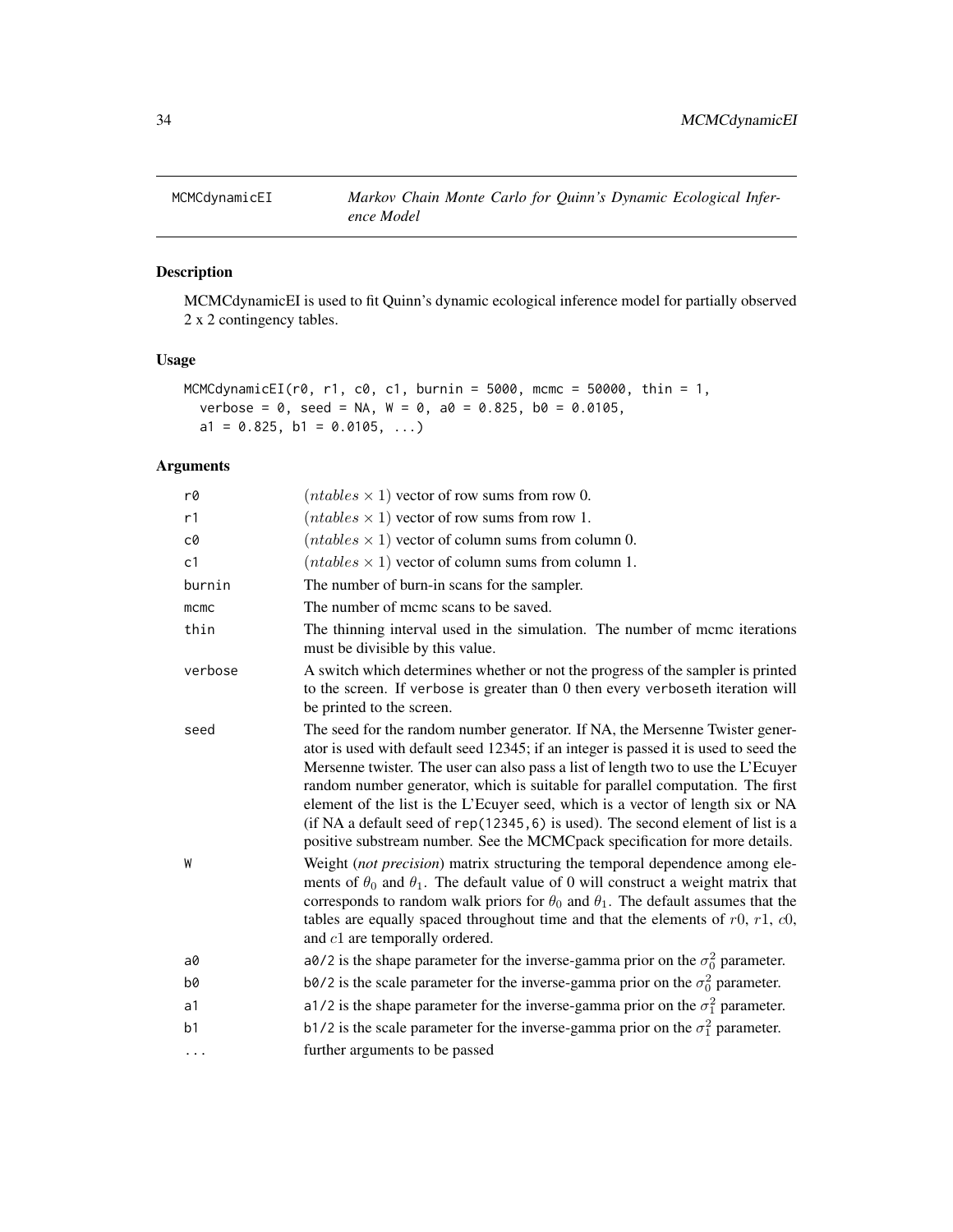#### Details

Consider the following partially observed 2 by 2 contingency table for unit t where  $t = 1, \ldots, n$  tables:

|                    | $Y = 0$ $Y = 1$ |          |            |
|--------------------|-----------------|----------|------------|
| $X = 0$ $Y_{0t}$   |                 |          | $r_{0t}$   |
| $X = 1$ $ Y_{1t} $ |                 |          | $r_{1t}$   |
|                    | $c_{0t}$        | $c_{1t}$ | $\mid N_t$ |

Where  $r_{0t}$ ,  $r_{1t}$ ,  $c_{0t}$ ,  $c_{1t}$ , and  $N_t$  are non-negative integers that are observed. The interior cell entries are not observed. It is assumed that  $Y_{0t}|r_{0t} \sim Binomial(r_{0t}, p_{0t})$  and  $Y_{1t}|r_{1t} \sim Binomial(r_{1t}, p_{1t})$ . Let  $\theta_{0t} = log(p_{0t}/(1-p_{0t}))$ , and  $\theta_{1t} = log(p_{1t}/(1-p_{1t}))$ .

The following prior distributions are assumed:

$$
p(\theta_0|\sigma_0^2) \propto \sigma_0^{-ntables} \exp\left(-\frac{1}{2\sigma_0^2} \theta_0' P \theta_0\right)
$$

and

$$
p(\theta_1|\sigma_1^2) \propto \sigma_1^{-ntables} \exp\left(-\frac{1}{2\sigma_1^2}\theta_1'P\theta_1\right)
$$

where  $P_{ts} = -W_{ts}$  for t not equal to s and  $P_{tt} = \sum_{s \neq t} W_{ts}$ . The  $\theta_{0t}$  is assumed to be a priori independent of  $\theta_{1t}$  for all t. In addition, the following hyperpriors are assumed:  $\sigma_0^2 \sim \mathcal{IG}(a_0/2, b_0/2)$ , and  $\sigma_1^2 \sim \mathcal{IG}(a_1/2, b_1/2)$ .

Inference centers on  $p_0$ ,  $p_1$ ,  $\sigma_0^2$ , and  $\sigma_1^2$ . Univariate slice sampling (Neal, 2003) together with Gibbs sampling is used to sample from the posterior distribution.

#### Value

An mcmc object that contains the sample from the posterior distribution. This object can be summarized by functions provided by the coda package.

# **References**

Kevin Quinn. 2004. "Ecological Inference in the Presence of Temporal Dependence." In *Ecological Inference: New Methodological Strategies*. Gary King, Ori Rosen, and Martin A. Tanner (eds.). New York: Cambridge University Press.

Andrew D. Martin, Kevin M. Quinn, and Jong Hee Park. 2011. "MCMCpack: Markov Chain Monte Carlo in R", *Journal of Statistical Software*. 42(9): 1-21. <http://www.jstatsoft.org/v42/i09/>.

Radford Neal. 2003. "Slice Sampling" (with discussion). *Annals of Statistics*, 31: 705-767.

Daniel Pemstein, Kevin M. Quinn, and Andrew D. Martin. 2007. *Scythe Statistical Library 1.0.* <http://scythe.wustl.edu>.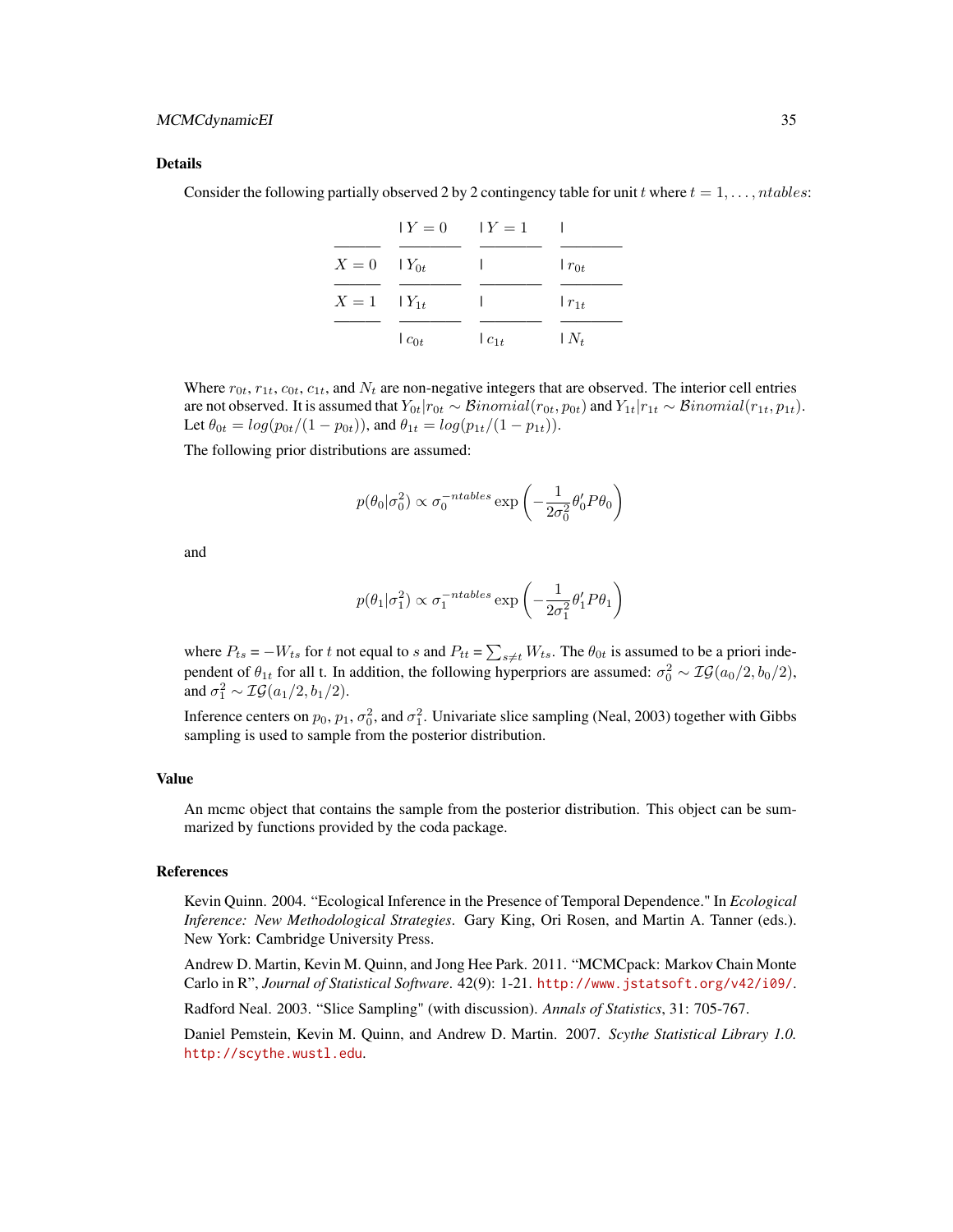Martyn Plummer, Nicky Best, Kate Cowles, and Karen Vines. 2006. "Output Analysis and Diagnostics for MCMC (CODA)", *R News*. 6(1): 7-11. [https://CRAN.R-project.org/doc/Rnews/](https://CRAN.R-project.org/doc/Rnews/Rnews_2006-1.pdf) [Rnews\\_2006-1.pdf](https://CRAN.R-project.org/doc/Rnews/Rnews_2006-1.pdf).

Jonathan C. Wakefield. 2004. "Ecological Inference for 2 x 2 Tables." *Journal of the Royal Statistical Society, Series A*. 167(3): 385445.

# See Also

[MCMChierEI](#page-44-1), [plot.mcmc](#page-0-0),[summary.mcmc](#page-0-0)

# Examples

```
## Not run:
## simulated data example 1
set.seed(3920)
n < -100r0 <- rpois(n, 2000)
r1 <- round(runif(n, 100, 4000))
p0. true < -pnorm(-1.5 + 1:n/(n/2))p1. true < - pnorm(1.0 - 1:n/(n/4))y0 <- rbinom(n, r0, p0.true)
y1 <- rbinom(n, r1, p1.true)
c0 <- y0 + y1
c1 \le (r0+r1) - c0## plot data
dtomogplot(r0, r1, c0, c1, delay=0.1)
## fit dynamic model
post1 <- MCMCdynamicEI(r0,r1,c0,c1, mcmc=40000, thin=5, verbose=100,
                    seed=list(NA, 1))
## fit exchangeable hierarchical model
post2 <- MCMChierEI(r0,r1,c0,c1, mcmc=40000, thin=5, verbose=100,
                    seed=list(NA, 2))
p0meanDyn <- colMeans(post1)[1:n]
p1meanDyn <- colMeans(post1)[(n+1):(2*n)]
p0meanHier <- colMeans(post2)[1:n]
p1meanHier <- colMeans(post2)[(n+1):(2*n)]
## plot truth and posterior means
pairs(cbind(p0.true, p0meanDyn, p0meanHier, p1.true, p1meanDyn, p1meanHier))
## simulated data example 2
set.seed(8722)
n < - 100r0 <- rpois(n, 2000)
r1 <- round(runif(n, 100, 4000))
p0. true < -pnorm(-1.0 + sin(1:n/(n/4)))
```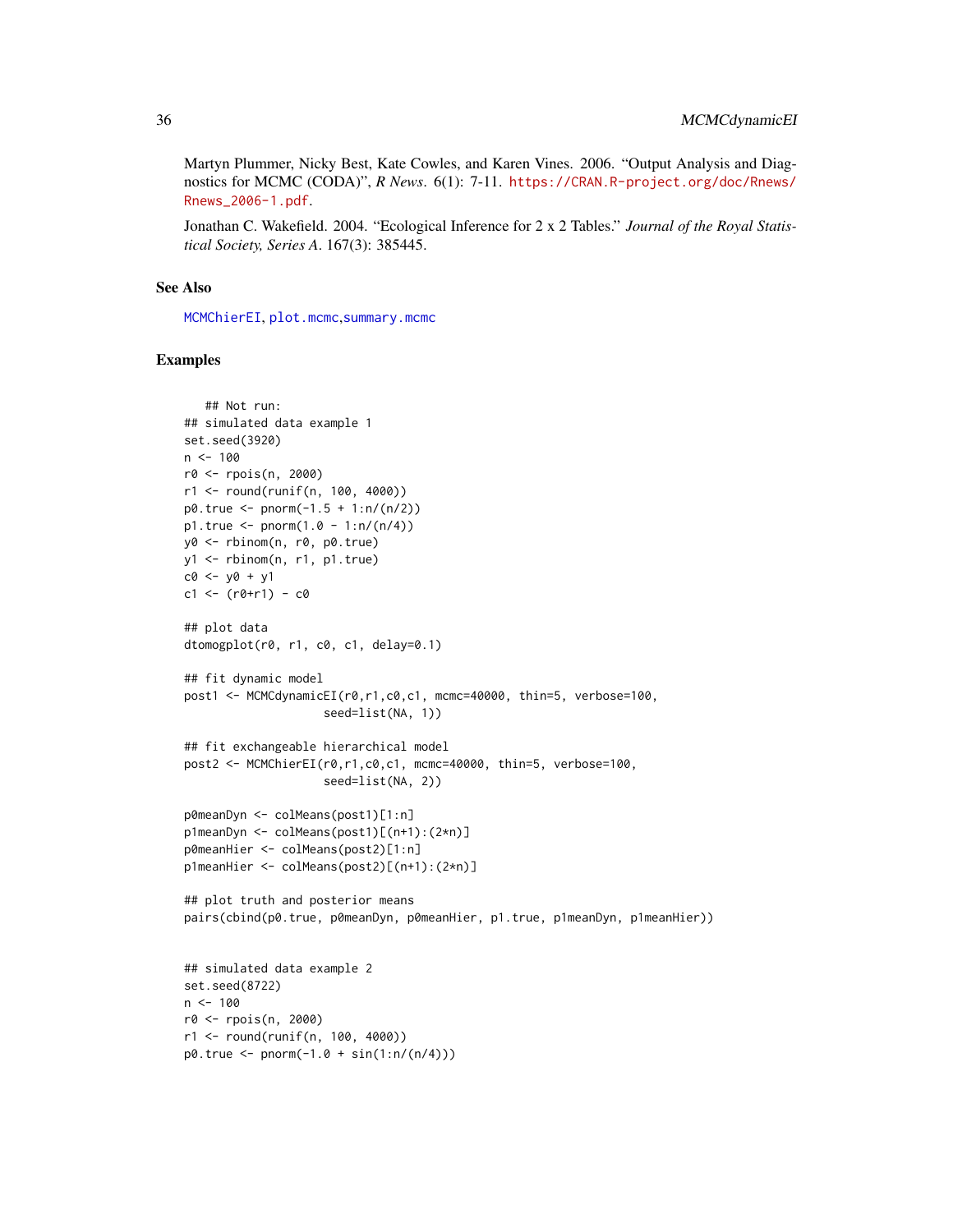```
p1. true < - pnorm(0.0 - 2*cos(1:n/(n/9))))y0 <- rbinom(n, r0, p0.true)
y1 <- rbinom(n, r1, p1.true)
c0 <- y0 + y1
c1 \le - (r0+r1) - c0## plot data
dtomogplot(r0, r1, c0, c1, delay=0.1)
## fit dynamic model
post1 <- MCMCdynamicEI(r0,r1,c0,c1, mcmc=40000, thin=5, verbose=100,
                    seed=list(NA, 1))
## fit exchangeable hierarchical model
post2 <- MCMChierEI(r0,r1,c0,c1, mcmc=40000, thin=5, verbose=100,
                    seed=list(NA, 2))
p0meanDyn <- colMeans(post1)[1:n]
p1meanDyn <- colMeans(post1)[(n+1):(2*n)]
p0meanHier <- colMeans(post2)[1:n]
p1meanHier <- colMeans(post2)[(n+1):(2*n)]
## plot truth and posterior means
pairs(cbind(p0.true, p0meanDyn, p0meanHier, p1.true, p1meanDyn, p1meanHier))
## End(Not run)
```
MCMCdynamicIRT1d\_b *Markov Chain Monte Carlo for Dynamic One Dimensional Item Response Theory Model*

## Description

This function generates a sample from the posterior distribution of a dynamic one dimensional item response theory (IRT) model, with Normal random walk priors on the subject abilities (ideal points), and multivariate Normal priors on the item parameters. The user supplies data and priors, and a sample from the posterior distribution is returned as an mcmc object, which can be subsequently analyzed with functions provided in the coda package.

#### Usage

```
MCMCdynamicIRT1d_b(datamatrix, item.time.map, theta.constraints = list(),
  burnin = 1000, mcmc = 20000, thin = 1, verbose = 0, seed = NA,
  theta.start = NA, alpha.start = NA, beta.start = NA, tau2.start = 1,
  a0 = 0, A0 = 0.1, b0 = 0, B0 = 0.1, c0 = -1, d0 = -1, e0 = 0.
 E0 = 1, store.ability = TRUE, store.item = TRUE, \ldots)
```
MCMCdynamicIRT1d(datamatrix, item.time.map, theta.constraints =  $list()$ ,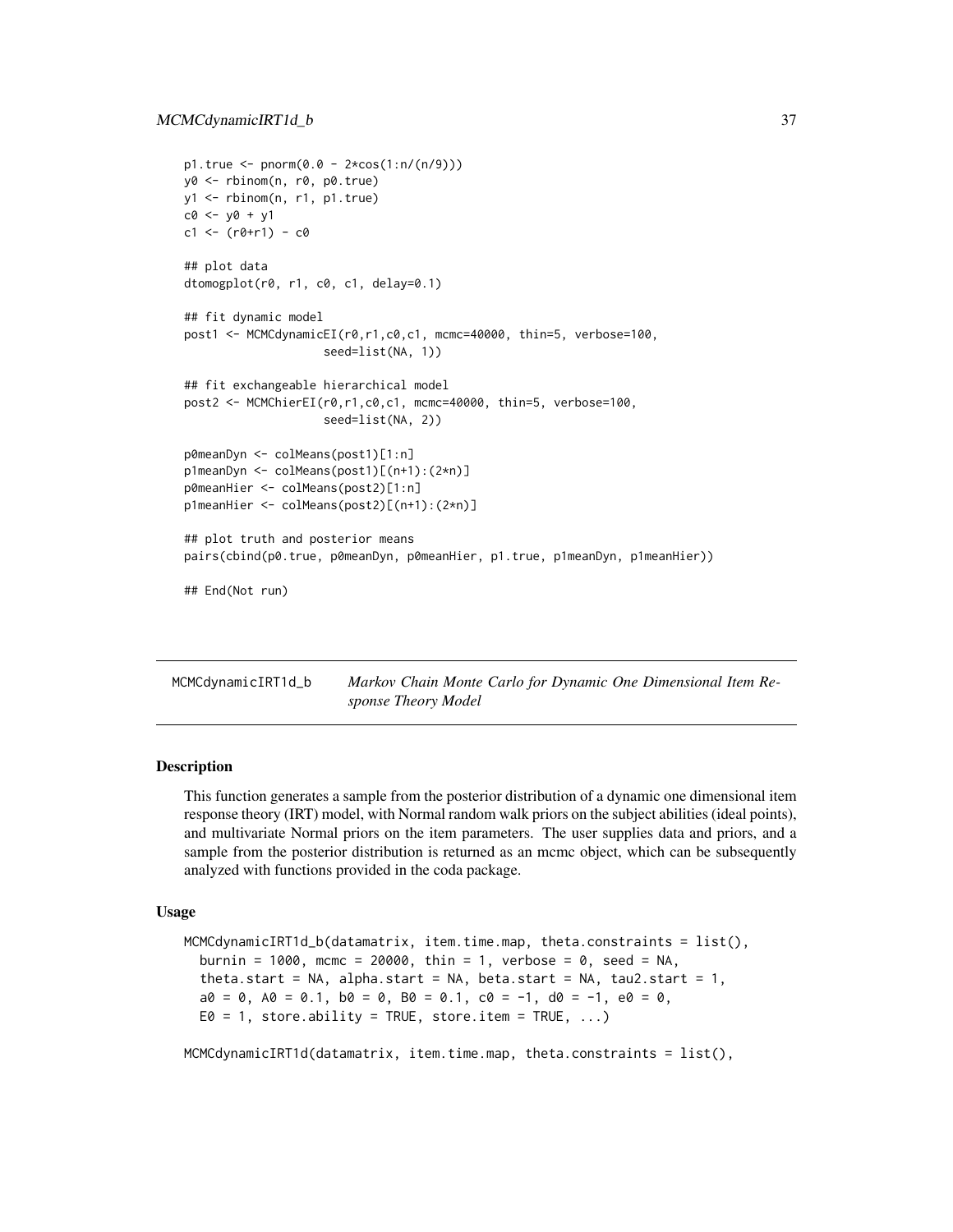```
burnin = 1000, mcmc = 20000, thin = 1, verbose = 0, seed = NA,
theta.start = NA, alpha.start = NA, beta.start = NA, tau2.start = 1,
a0 = 0, A0 = 0.1, b0 = 0, B0 = 0.1, c0 = -1, d0 = -1, e0 = 0,
E0 = 1, store.ability = TRUE, store.item = TRUE, \ldots)
```

| datamatrix        | The matrix of data. Must be $0, 1$ , or missing values. The rows of datamatrix<br>correspond to subjects and the columns correspond to items.                                                                                                                                                                                                                                                                                                                                                                                                                                                                                                                 |  |
|-------------------|---------------------------------------------------------------------------------------------------------------------------------------------------------------------------------------------------------------------------------------------------------------------------------------------------------------------------------------------------------------------------------------------------------------------------------------------------------------------------------------------------------------------------------------------------------------------------------------------------------------------------------------------------------------|--|
| item.time.map     | A vector that relates each item to a time period. Each element of item. time. map<br>gives the time period of the corresponding column of datamatrix. It is assumed<br>that the minimum value of item. time. map is 1.                                                                                                                                                                                                                                                                                                                                                                                                                                        |  |
| theta.constraints |                                                                                                                                                                                                                                                                                                                                                                                                                                                                                                                                                                                                                                                               |  |
|                   | A list specifying possible simple equality or inequality constraints on the ability<br>parameters. A typical entry in the list has one of three forms: varname=c which<br>will constrain the ability parameter for the subject named varname to be equal<br>to c, varname="+" which will constrain the ability parameter for the subject<br>named varname to be positive, and varname="-" which will constrain the ability<br>parameter for the subject named varname to be negative. If x is a matrix without<br>row names defaults names of "V1", "V2", , etc will be used. See Rivers (2003)<br>for a thorough discussion of identification of IRT models. |  |
| burnin            | The number of burn-in iterations for the sampler.                                                                                                                                                                                                                                                                                                                                                                                                                                                                                                                                                                                                             |  |
| $m$ cmc           | The number of Gibbs iterations for the sampler.                                                                                                                                                                                                                                                                                                                                                                                                                                                                                                                                                                                                               |  |
| thin              | The thinning interval used in the simulation. The number of Gibbs iterations<br>must be divisible by this value.                                                                                                                                                                                                                                                                                                                                                                                                                                                                                                                                              |  |
| verbose           | A switch which determines whether or not the progress of the sampler is printed<br>to the screen. If verbose is greater than 0 then every verboseth iteration will<br>be printed to the screen.                                                                                                                                                                                                                                                                                                                                                                                                                                                               |  |
| seed              | The seed for the random number generator. If NA, the Mersenne Twister gener-<br>ator is used with default seed 12345; if an integer is passed it is used to seed the<br>Mersenne twister. The user can also pass a list of length two to use the L'Ecuyer<br>random number generator, which is suitable for parallel computation. The first<br>element of the list is the L'Ecuyer seed, which is a vector of length six or NA<br>(if NA a default seed of $rep(12345, 6)$ is used). The second element of list is a<br>positive substream number. See the MCMCpack specification for more details.                                                           |  |
| theta.start       | The starting values for the subject abilities (ideal points). This can either be a<br>scalar or a column vector with dimension equal to the number of voters. If this<br>takes a scalar value, then that value will serve as the starting value for all of<br>the thetas. The default value of NA will choose the starting values based on an<br>eigenvalue-eigenvector decomposition of the aggreement score matrix formed<br>from the datamatrix.                                                                                                                                                                                                           |  |
| alpha.start       | The starting values for the $\alpha$ difficulty parameters. This can either be a scalar<br>or a column vector with dimension equal to the number of items. If this takes a<br>scalar value, then that value will serve as the starting value for all of the alphas.<br>The default value of NA will set the starting values based on a series of probit<br>regressions that condition on the starting values of theta.                                                                                                                                                                                                                                        |  |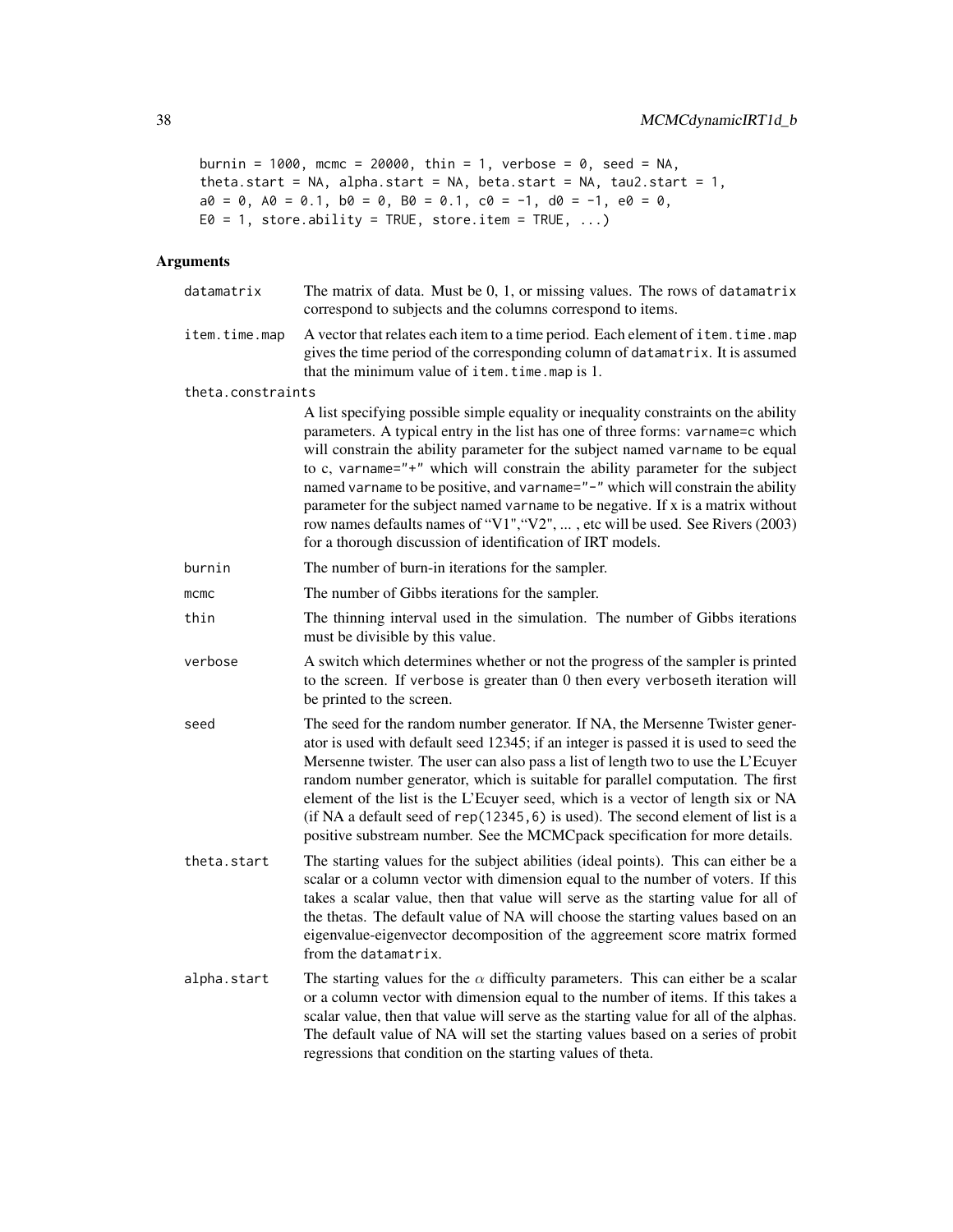| beta.start    | The starting values for the $\beta$ discrimination parameters. This can either be a<br>scalar or a column vector with dimension equal to the number of items. If this<br>takes a scalar value, then that value will serve as the starting value for all of the<br>betas. The default value of NA will set the starting values based on a series of<br>probit regressions that condition on the starting values of theta.                        |
|---------------|-------------------------------------------------------------------------------------------------------------------------------------------------------------------------------------------------------------------------------------------------------------------------------------------------------------------------------------------------------------------------------------------------------------------------------------------------|
| tau2.start    | The starting values for the evolution variances (the variance of the random walk<br>increments for the ability parameters / ideal points. Order corresponds to the<br>rows of datamatrix.                                                                                                                                                                                                                                                       |
| a0            | A vector containing the prior mean of each of the difficulty parameters $\alpha$ . Should<br>have as many elements as items / roll calls. Order corresponds to the columns of<br>datamatrix. If a scalar is passed it is assumed that all elements of a0 are equal<br>to the scalar.                                                                                                                                                            |
| A0            | A vector containing the prior precision (inverse variance) of each of the diffi-<br>culty parameters $\alpha$ . Should have as many elements as items / roll calls. Order<br>corresponds to the columns of datamatrix. If a scalar is passed it is assumed<br>that all elements of A0 are equal to the scalar.                                                                                                                                  |
| b0            | A vector containing the prior mean of each of the discrimination parameters $\beta$ .<br>Should have as many elements as items / roll calls. Order corresponds to the<br>columns of datamatrix. If a scalar is passed it is assumed that all elements of<br>b0 are equal to the scalar.                                                                                                                                                         |
| B0            | A vector containing the prior precision (inverse variance) of each of the discrim-<br>ination parameters $\beta$ . Should have as many elements as items / roll calls. Order<br>corresponds to the columns of datamatrix. If a scalar is passed it is assumed<br>that all elements of B0 are equal to the scalar.                                                                                                                               |
| c0            | $c_{0/2}$ is the shape parameter for the inverse Gamma prior on $\tau^2$ (the variance of<br>the random walk increments). The amount of information in the inverse Gamma<br>prior is something like that from $c_0$ pseudo-observations. $c_0$ can be either a<br>vector with an element for each subject or a scalar. If $c\theta$ is negative then $\tau^2$ is<br>not estimated– the values in tau2. start are used throughout the sampling.  |
| d0            | $d_{0/2}$ is the scale parameter for the inverse Gamma prior on $\tau^2$ (the variance of<br>the random walk increments). In constructing the inverse Gamma prior, $d_0$ acts<br>like the sum of squared errors from the $c_0$ pseudo-observations. d0 can be either<br>a vector with an element for each subject or a scalar. If d0 is negative then $\tau^2$ is<br>not estimated- the values in tau2. start are used throughout the sampling. |
| e0            | A vector containing the prior mean of the initial ability parameter / ideal point<br>for each subject. Should have as many elements as subjects. Order corresponds<br>to the rows of datamatrix. If a scalar is passed it is assumed that all elements<br>of e0 are equal to the scalar.                                                                                                                                                        |
| E0            | A vector containing the prior variance of the initial ability parameter / ideal point<br>for each subject. Should have as many elements as subjects. Order corresponds<br>to the rows of datamatrix. If a scalar is passed it is assumed that all elements<br>of E0 are equal to the scalar.                                                                                                                                                    |
| store.ability | A switch that determines whether or not to store the ability parameters for pos-<br>terior analysis. NOTE: In situations with many individuals storing the ability<br>parameters takes an enormous amount of memory, so store. ability should                                                                                                                                                                                                   |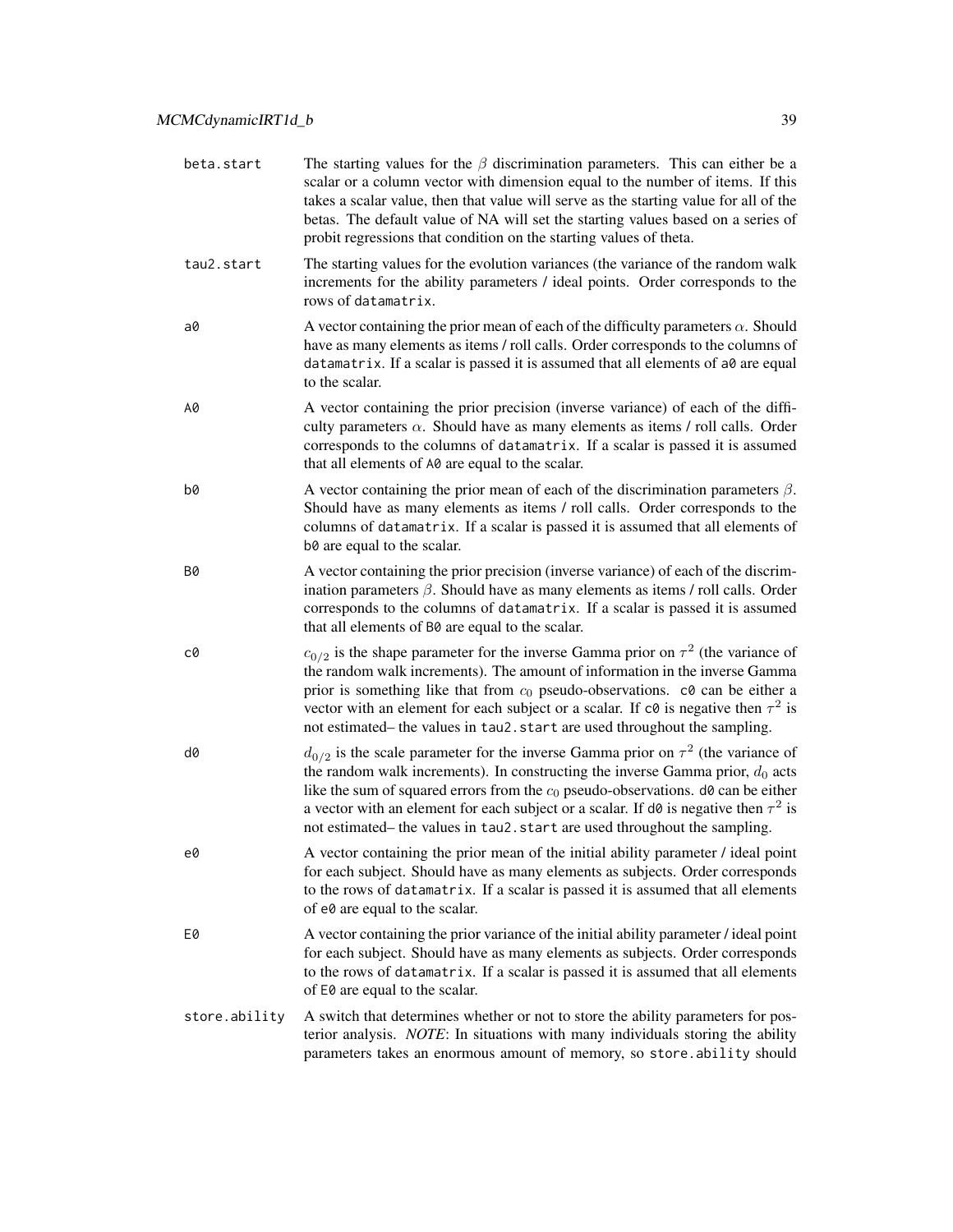|            | only be TRUE if the chain is thinned heavily, or for applications with a small<br>number of individuals. By default, the item parameters are stored.                                                                                                                                                                                                                                           |
|------------|------------------------------------------------------------------------------------------------------------------------------------------------------------------------------------------------------------------------------------------------------------------------------------------------------------------------------------------------------------------------------------------------|
| store.item | A switch that determines whether or not to store the item parameters for poste-<br>rior analysis. <i>NOTE</i> : In situations with many items storing the item parameters<br>takes an enormous amount of memory, so store . item should only be FALSE if<br>the chain is thinned heavily, or for applications with a small number of items.<br>By default, the item parameters are not stored. |
| $\cdots$   | further arguments to be passed                                                                                                                                                                                                                                                                                                                                                                 |

MCMCdynamicIRT1d simulates from the posterior distribution using the algorithm of Martin and Quinn (2002). The simulation proper is done in compiled C++ code to maximize efficiency. Please consult the coda documentation for a comprehensive list of functions that can be used to analyze the posterior sample.

The model takes the following form. We assume that each subject has an subject ability (ideal point) denoted  $\theta_{i,t}$  (where j indexes subjects and t indexes time periods) and that each item has a difficulty parameter  $\alpha_i$  and discrimination parameter  $\beta_i$ . The observed choice by subject j on item i is the observed data matrix which is  $(I \times J)$ . We assume that the choice is dictated by an unobserved utility:

$$
z_{i,j,t} = -\alpha_i + \beta_i \theta_{j,t} + \varepsilon_{i,j,t}
$$

Where the disturbances are assumed to be distributed standard Normal. The parameters of interest are the subject abilities (ideal points) and the item parameters.

We assume the following priors. For the subject abilities (ideal points):

$$
\theta_{j,t} \sim \mathcal{N}(\theta_{j,t-1}, \tau_j^2)
$$

with

.

.

$$
\theta_{j,0} \sim \mathcal{N}(e0,E0)
$$

The evolution variance has the following prior:

$$
\tau_j^2 \sim \mathcal{IG}(c0/2, d0/2)
$$

For the item parameters in the standard model, the prior is:

$$
\alpha_i \sim \mathcal{N}(a0, A0^{-1})
$$

and

$$
\beta_i \sim \mathcal{N}(b0, B0^{-1})
$$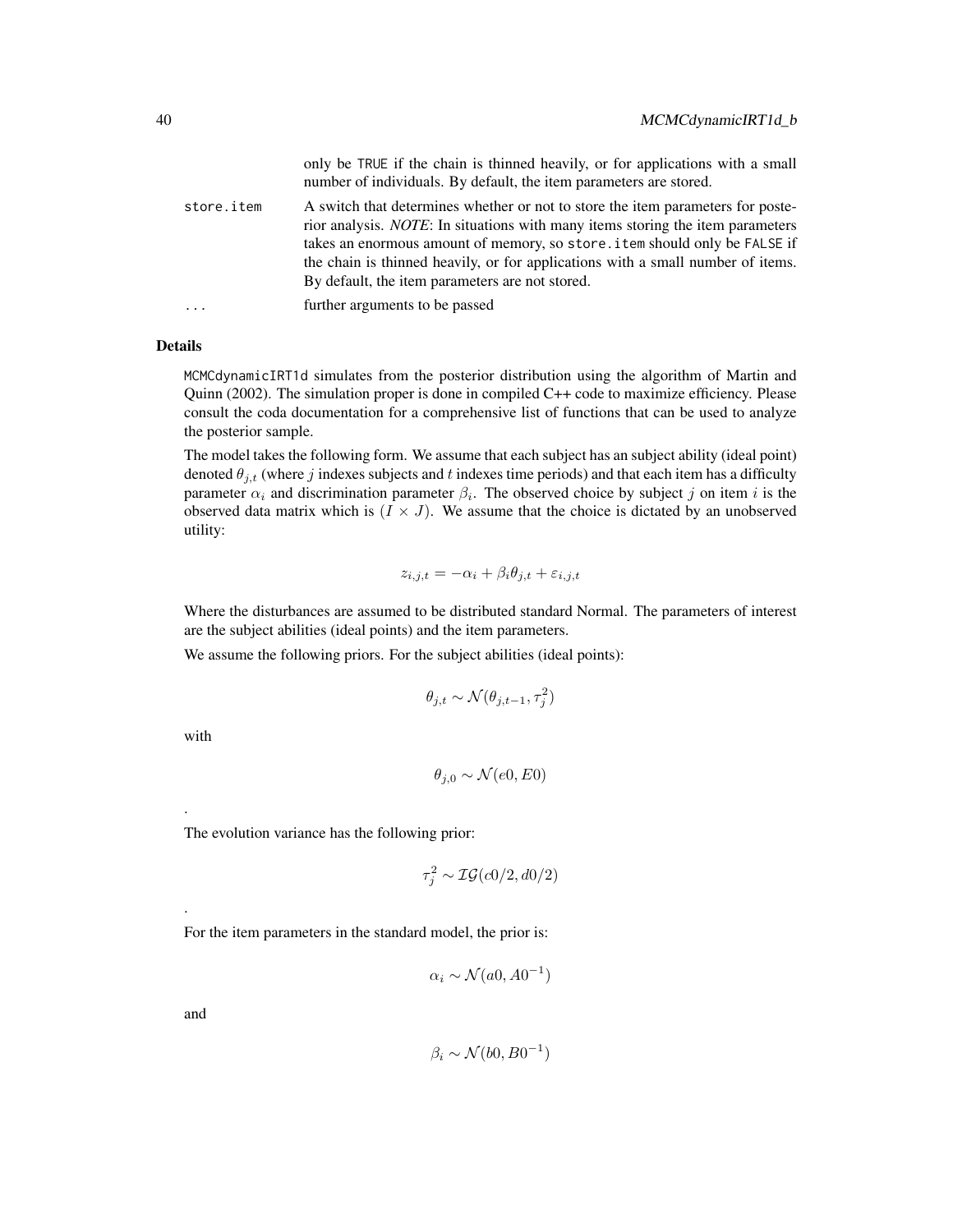The model is identified by the proper priors on the item parameters and constraints placed on the ability parameters.

As is the case with all measurement models, make sure that you have plenty of free memory, especially when storing the item parameters.

### Value

.

An mcmc object that contains the posterior sample. This object can be summarized by functions provided by the coda package.

# Author(s)

Kevin M. Quinn

## References

Andrew D. Martin and Kevin M. Quinn. 2002. "Dynamic Ideal Point Estimation via Markov Chain Monte Carlo for the U.S. Supreme Court, 1953-1999." *Political Analysis.* 10: 134-153.

Andrew D. Martin, Kevin M. Quinn, and Jong Hee Park. 2011. "MCMCpack: Markov Chain Monte Carlo in R.", *Journal of Statistical Software*. 42(9): 1-21. <http://www.jstatsoft.org/v42/i09/>.

# See Also

[plot.mcmc](#page-0-0),[summary.mcmc](#page-0-0), [MCMCirt1d](#page-61-0)

## Examples

```
## Not run:
data(Rehnquist)
## assign starting values
theta.start \leq rep(0, 9)
theta.start[2] <- -3 ## Stevens
theta.start[7] <- 2 ## Thomas
out <- MCMCdynamicIRT1d(t(Rehnquist[,1:9]),
                        item.time.map=Rehnquist$time,
                        theta.start=theta.start,
                        mcmc=50000, burnin=20000, thin=5,
                        verbose=500, tau2.start=rep(0.1, 9),
                        e0=0, E0=1,
                        a0=0, A0=1,
                        b0=0, B0=1, c0=-1, d0=-1,
                        store.item=FALSE,
                        theta.constraints=list(Stevens="-", Thomas="+"))
```
summary(out)

## End(Not run)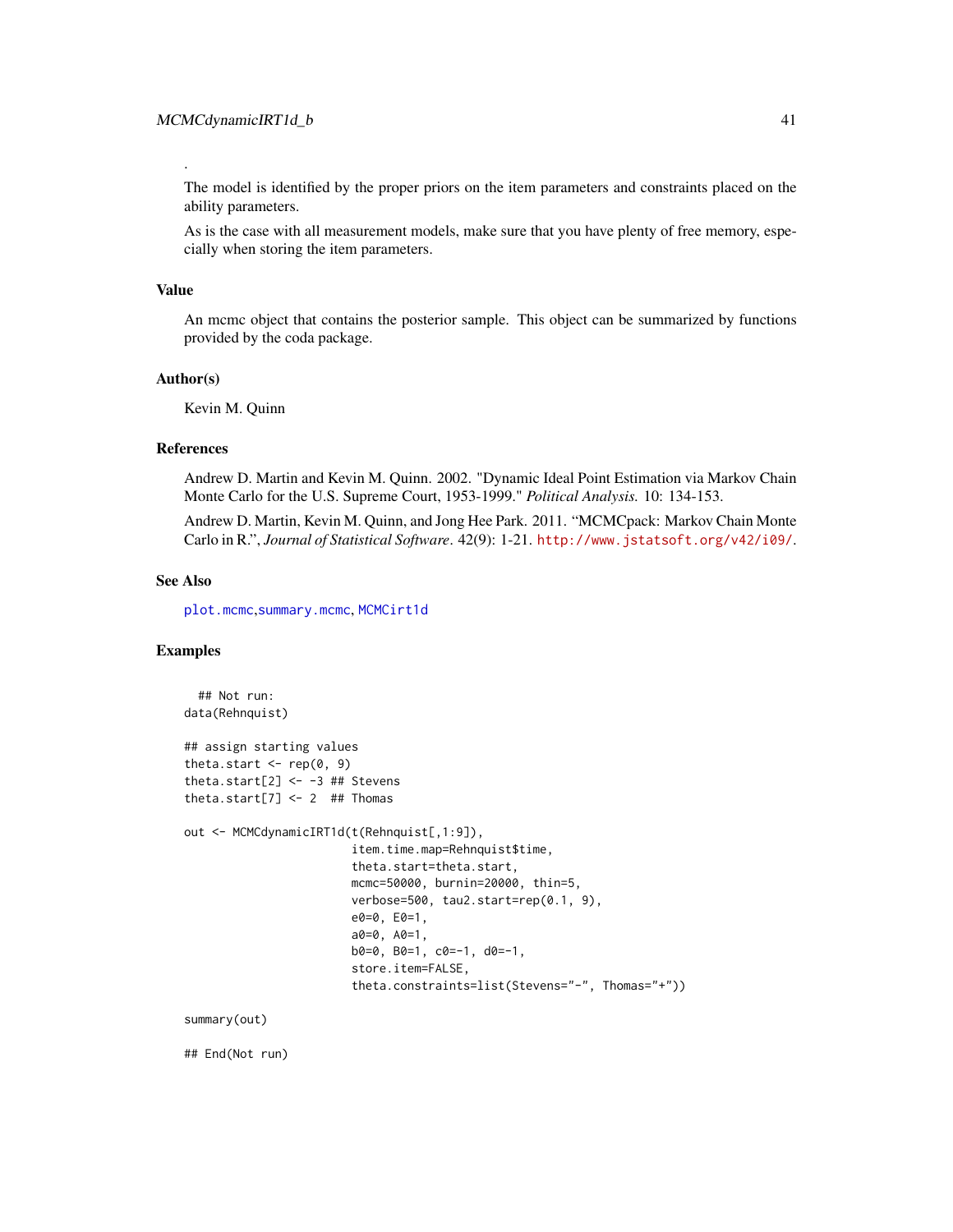# Description

This function generates a sample from the posterior distribution of a normal theory factor analysis model. Normal priors are assumed on the factor loadings and factor scores while inverse Gamma priors are assumed for the uniquenesses. The user supplies data and parameters for the prior distributions, and a sample from the posterior distribution is returned as an mcmc object, which can be subsequently analyzed with functions provided in the coda package.

# Usage

```
MCMCfactanal(x, factors, lambda.constraints = list(), data = NULL,
  burnin = 1000, mcmc = 20000, thin = 1, verbose = 0, seed = NA,
  lambda. start = NA, psi. start = NA, 10 = 0, L0 = 0, a0 = 0.001,b0 = 0.001, store.scores = FALSE, std.var = TRUE, ...)
```

| x                  | Either a formula or a numeric matrix containing the manifest variables.                                                                                                                                                                                                                                                                                                                                                                                                                                                                                                                                         |  |  |
|--------------------|-----------------------------------------------------------------------------------------------------------------------------------------------------------------------------------------------------------------------------------------------------------------------------------------------------------------------------------------------------------------------------------------------------------------------------------------------------------------------------------------------------------------------------------------------------------------------------------------------------------------|--|--|
| factors            | The number of factors to be fitted.                                                                                                                                                                                                                                                                                                                                                                                                                                                                                                                                                                             |  |  |
| lambda.constraints |                                                                                                                                                                                                                                                                                                                                                                                                                                                                                                                                                                                                                 |  |  |
|                    | List of lists specifying possible simple equality or inequality constraints on the<br>factor loadings. A typical entry in the list has one of three forms: varname= $list(d, c)$<br>which will constrain the dth loading for the variable named varname to be equal<br>to c, varname= $list(d, "+")$ which will constrain the dth loading for the vari-<br>able named varname to be positive, and varname= $list(d, "-'")$ which will<br>constrain the dth loading for the variable named varname to be negative. If x is<br>a matrix without column names defaults names of "V1", "V2", , etc will be<br>used. |  |  |
| data               | A data frame.                                                                                                                                                                                                                                                                                                                                                                                                                                                                                                                                                                                                   |  |  |
| burnin             | The number of burn-in iterations for the sampler.                                                                                                                                                                                                                                                                                                                                                                                                                                                                                                                                                               |  |  |
| $m$ c $m$ c        | The number of iterations for the sampler.                                                                                                                                                                                                                                                                                                                                                                                                                                                                                                                                                                       |  |  |
| thin               | The thinning interval used in the simulation. The number of iterations must be<br>divisible by this value.                                                                                                                                                                                                                                                                                                                                                                                                                                                                                                      |  |  |
| verbose            | A switch which determines whether or not the progress of the sampler is printed<br>to the screen. If verbose is greater than 0 the iteration number and the factor<br>loadings and uniquenesses are printed to the screen every verboseth iteration.                                                                                                                                                                                                                                                                                                                                                            |  |  |
| seed               | The seed for the random number generator. If NA, the Mersenne Twister gener-<br>ator is used with default seed 12345; if an integer is passed it is used to seed the<br>Mersenne twister. The user can also pass a list of length two to use the L'Ecuyer<br>random number generator, which is suitable for parallel computation. The first                                                                                                                                                                                                                                                                     |  |  |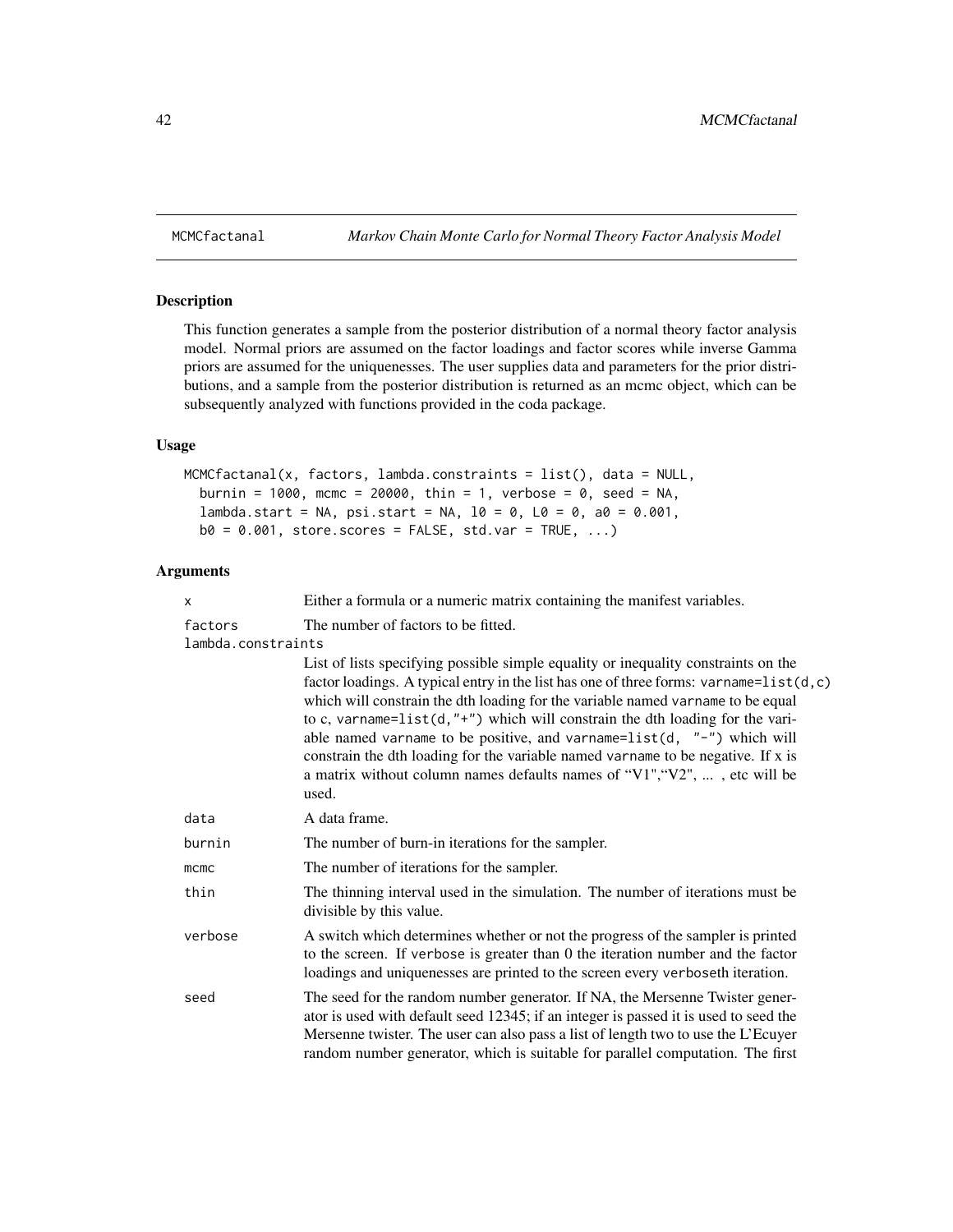element of the list is the L'Ecuyer seed, which is a vector of length six or NA (if NA a default seed of rep(12345,6) is used). The second element of list is a positive substream number. See the MCMCpack specification for more details.

- lambda.start Starting values for the factor loading matrix Lambda. If lambda.start is set to a scalar the starting value for all unconstrained loadings will be set to that scalar. If lambda.start is a matrix of the same dimensions as Lambda then the lambda.start matrix is used as the starting values (except for equalityconstrained elements). If lambda.start is set to NA (the default) then starting values for unconstrained elements are set to 0, and starting values for inequality constrained elements are set to either 0.5 or -0.5 depending on the nature of the constraints.
- psi.start Starting values for the uniquenesses. If psi.start is set to a scalar then the starting value for all diagonal elements of Psi are set to this value. If psi.start is a  $k$ -vector (where  $k$  is the number of manifest variables) then the staring value of Psi has psi.start on the main diagonal. If psi.start is set to NA (the default) the starting values of all the uniquenesses are set to 0.5.
- l0 The means of the independent Normal prior on the factor loadings. Can be either a scalar or a matrix with the same dimensions as Lambda.
- L0 The precisions (inverse variances) of the independent Normal prior on the factor loadings. Can be either a scalar or a matrix with the same dimensions as Lambda.
- a0 Controls the shape of the inverse Gamma prior on the uniqueness. The actual shape parameter is set to  $a\theta/2$ . Can be either a scalar or a k-vector.
- b0 Controls the scale of the inverse Gamma prior on the uniquenesses. The actual scale parameter is set to b0/2. Can be either a scalar or a k-vector.
- store.scores A switch that determines whether or not to store the factor scores for posterior analysis. *NOTE: This takes an enormous amount of memory, so should only be used if the chain is thinned heavily, or for applications with a small number of observations*. By default, the factor scores are not stored.
- std.var If TRUE (the default) the manifest variables are rescaled to have zero mean and unit variance. Otherwise, the manifest variables are rescaled to have zero mean but retain their observed variances.
- ... further arguments to be passed

#### Details

The model takes the following form:

$$
x_i = \Lambda \phi_i + \epsilon_i
$$

$$
\epsilon_i \sim \mathcal{N}(0, \Psi)
$$

where  $x_i$  is the k-vector of observed variables specific to observation i,  $\Lambda$  is the  $k \times d$  matrix of factor loadings,  $\phi_i$  is the d-vector of latent factor scores, and  $\Psi$  is a diagonal, positive definite matrix. Traditional factor analysis texts refer to the diagonal elements of  $\Psi$  as uniquenesses.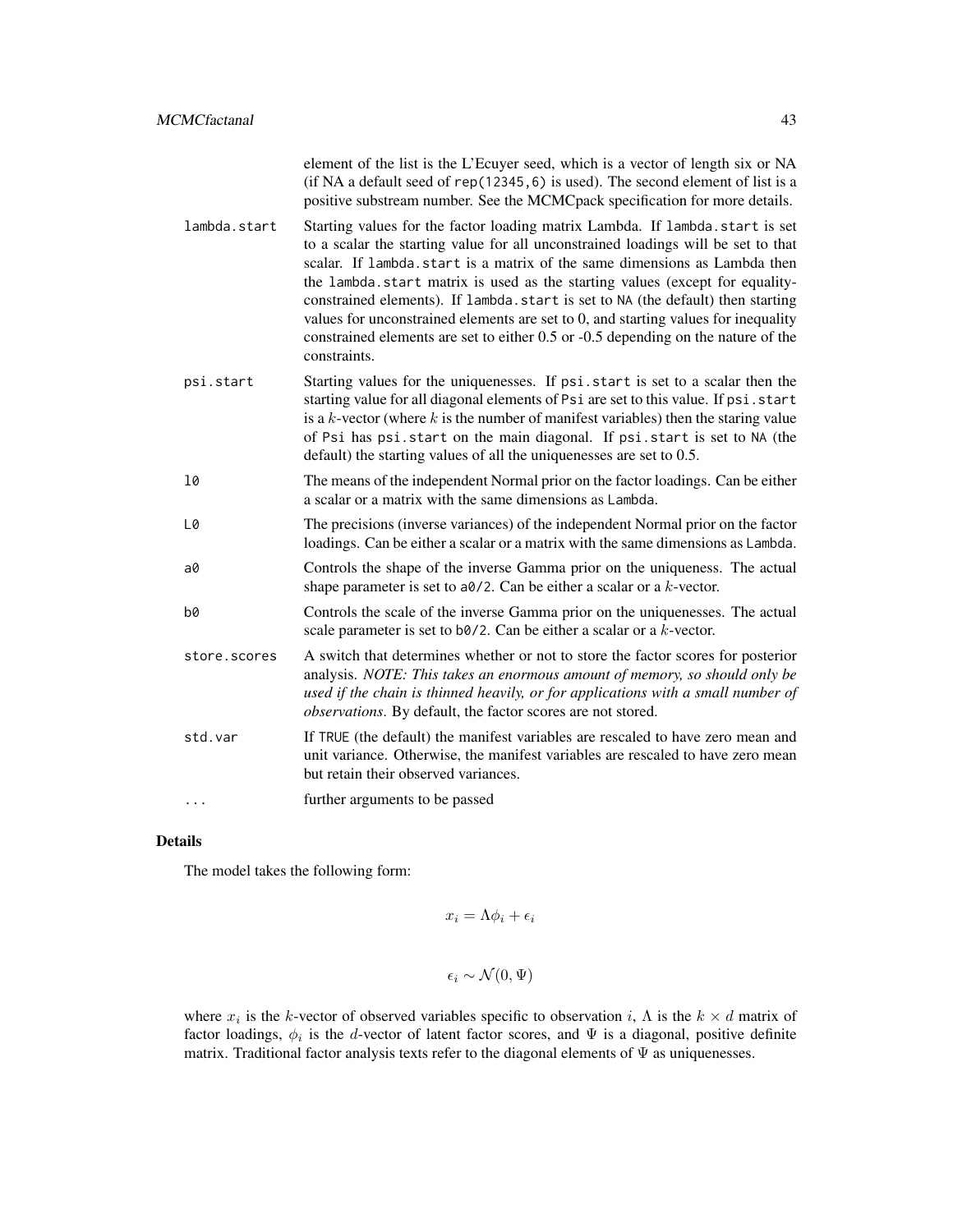The implementation used here assumes independent conjugate priors for each element of  $\Lambda$  each  $\phi_i$ , and each diagonal element of  $\Psi$ . More specifically we assume:

$$
\Lambda_{ij} \sim \mathcal{N}(l_{0_{ij}}, L_{0_{ij}}^{-1}), i = 1, \dots, k, j = 1, \dots, d
$$
  

$$
\phi_i \sim \mathcal{N}(0, I), i = 1, \dots, n
$$

$$
\Psi_{ii} \sim \mathcal{IG}(a_{0_i}/2, b_{0_i}/2), i = 1, \dots, k
$$

MCMCfactanal simulates from the posterior distribution using standard Gibbs sampling. The simulation proper is done in compiled C++ code to maximize efficiency. Please consult the coda documentation for a comprehensive list of functions that can be used to analyze the posterior sample.

As is the case with all measurement models, make sure that you have plenty of free memory, especially when storing the scores.

#### Value

An mcmc object that contains the sample from the posterior distribution. This object can be summarized by functions provided by the coda package.

### References

Andrew D. Martin, Kevin M. Quinn, and Jong Hee Park. 2011. "MCMCpack: Markov Chain Monte Carlo in R.", *Journal of Statistical Software*. 42(9): 1-21. <http://www.jstatsoft.org/v42/i09/>.

Daniel Pemstein, Kevin M. Quinn, and Andrew D. Martin. 2007. *Scythe Statistical Library 1.0.* <http://scythe.wustl.edu>.

Martyn Plummer, Nicky Best, Kate Cowles, and Karen Vines. 2006. "Output Analysis and Diagnostics for MCMC (CODA)", *R News*. 6(1): 7-11. [https://CRAN.R-project.org/doc/Rnews/](https://CRAN.R-project.org/doc/Rnews/Rnews_2006-1.pdf) [Rnews\\_2006-1.pdf](https://CRAN.R-project.org/doc/Rnews/Rnews_2006-1.pdf).

#### See Also

[plot.mcmc](#page-0-0),[summary.mcmc](#page-0-0),[factanal](#page-0-0)

# Examples

```
## Not run:
### An example using the formula interface
data(swiss)
posterior <- MCMCfactanal(~Agriculture+Examination+Education+Catholic
                 +Infant.Mortality, factors=2,
                 lambda.constraints=list(Examination=list(1,"+"),
                    Examination=list(2,"-"), Education=c(2,0),
                    Infant.Mortality=c(1,0)),
                 verbose=0, store.scores=FALSE, a0=1, b0=0.15,
                 data=swiss, burnin=5000, mcmc=50000, thin=20)
```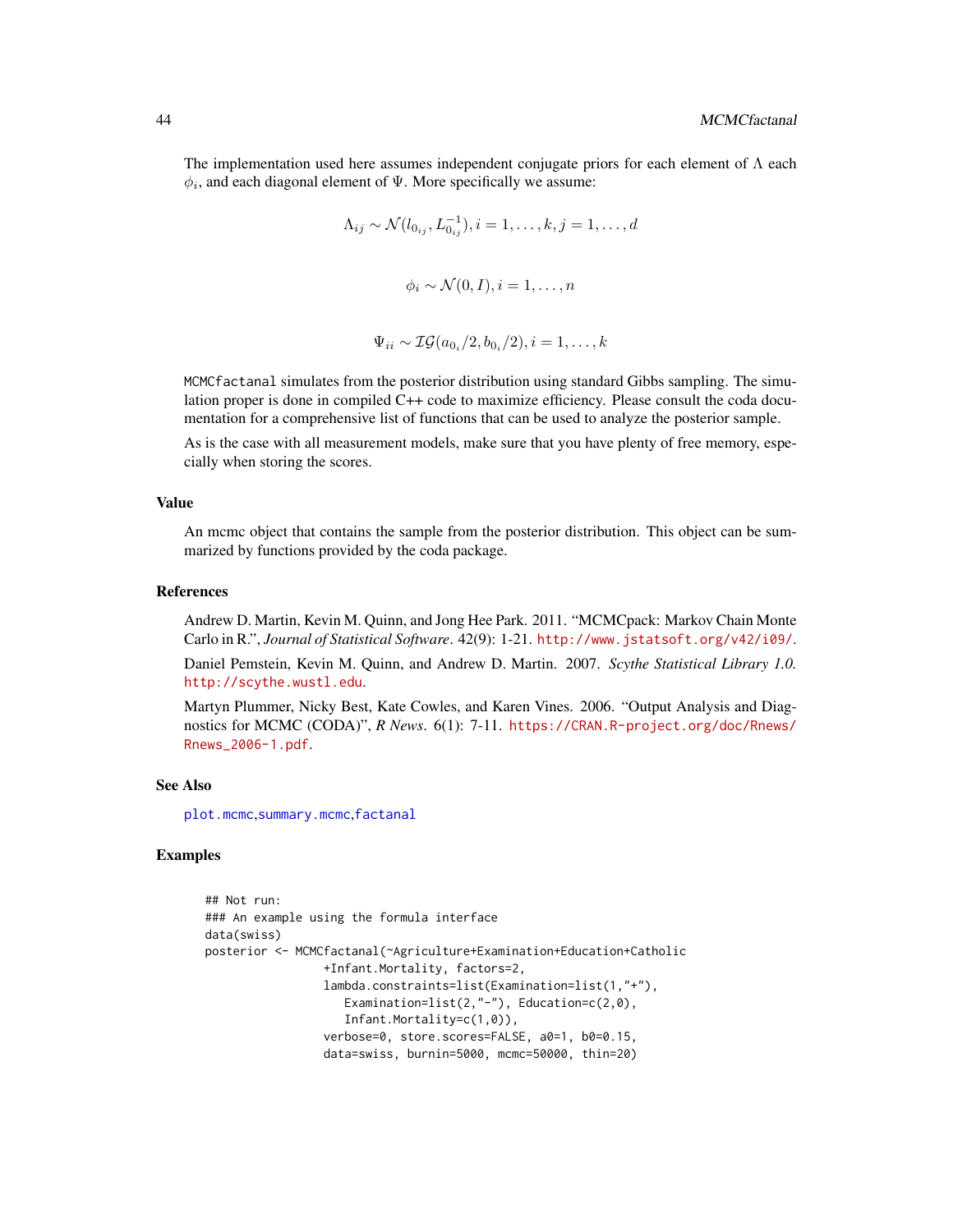```
plot(posterior)
summary(posterior)
### An example using the matrix interface
Y <- cbind(swiss$Agriculture, swiss$Examination,
           swiss$Education, swiss$Catholic,
           swiss$Infant.Mortality)
colnames(Y) <- c("Agriculture", "Examination", "Education", "Catholic",
                 "Infant.Mortality")
post <- MCMCfactanal(Y, factors=2,
                     lambda.constraints=list(Examination=list(1,"+"),
                       Examination=list(2,"-"), Education=c(2,0),
                       Infant.Mortality=c(1,0)),
                     verbose=0, store.scores=FALSE, a0=1, b0=0.15,
                     burnin=5000, mcmc=50000, thin=20)
```
## End(Not run)

| MCMChierEI | Markov Chain Monte Carlo for Wakefield's Hierarchial Ecological In- |
|------------|---------------------------------------------------------------------|
|            | ference Model                                                       |

# Description

'MCMChierEI' is used to fit Wakefield's hierarchical ecological inference model for partially observed 2 x 2 contingency tables.

### Usage

```
MCMChierEI(r0, r1, c0, c1, burnin = 5000, mcmc = 50000, thin = 1,
 verbose = 0, seed = NA, m0 = 0, M0 = 2.287656, m1 = 0,
 M1 = 2.287656, a0 = 0.825, b0 = 0.0105, a1 = 0.825, b1 = 0.0105,
  ...)
```

| r0     | $(ntables \times 1)$ vector of row sums from row 0.                                                             |
|--------|-----------------------------------------------------------------------------------------------------------------|
| r1     | $(ntables \times 1)$ vector of row sums from row 1.                                                             |
| c0     | $(ntables \times 1)$ vector of column sums from column 0.                                                       |
| c1     | $(ntables \times 1)$ vector of column sums from column 1.                                                       |
| burnin | The number of burn-in scans for the sampler.                                                                    |
| mcmc   | The number of meme scans to be saved.                                                                           |
| thin   | The thinning interval used in the simulation. The number of mcmc iterations<br>must be divisible by this value. |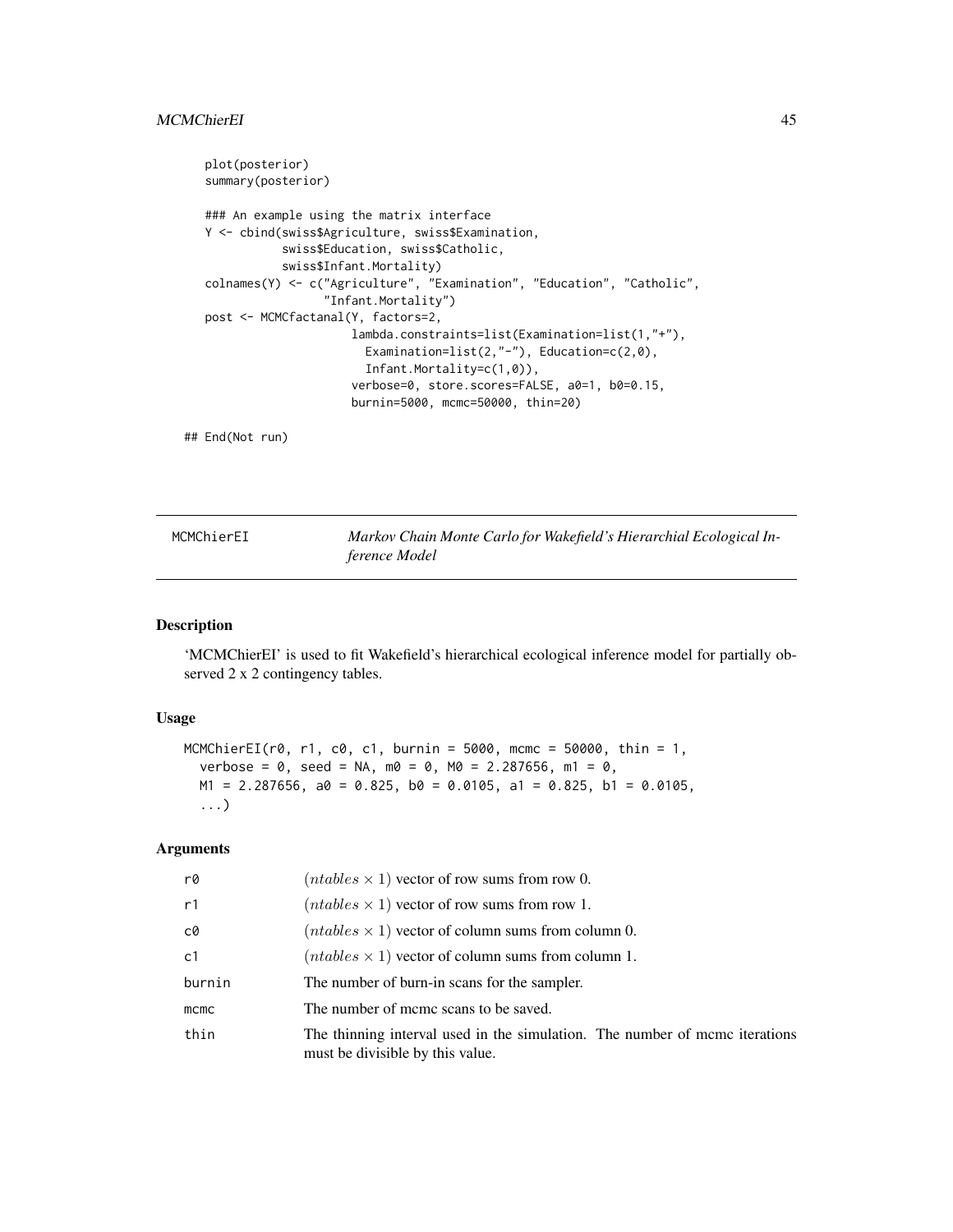| verbose        | A switch which determines whether or not the progress of the sampler is printed<br>to the screen. If verbose is greater than 0 then every verboseth iteration will<br>be printed to the screen.                                                                                                                                                                                                                                                                                                                                                                                                     |
|----------------|-----------------------------------------------------------------------------------------------------------------------------------------------------------------------------------------------------------------------------------------------------------------------------------------------------------------------------------------------------------------------------------------------------------------------------------------------------------------------------------------------------------------------------------------------------------------------------------------------------|
| seed           | The seed for the random number generator. If NA, the Mersenne Twister gener-<br>ator is used with default seed 12345; if an integer is passed it is used to seed the<br>Mersenne twister. The user can also pass a list of length two to use the L'Ecuyer<br>random number generator, which is suitable for parallel computation. The first<br>element of the list is the L'Ecuyer seed, which is a vector of length six or NA<br>(if NA a default seed of $rep(12345, 6)$ is used). The second element of list is a<br>positive substream number. See the MCMCpack specification for more details. |
| m0             | Prior mean of the $\mu_0$ parameter.                                                                                                                                                                                                                                                                                                                                                                                                                                                                                                                                                                |
| M0             | Prior variance of the $\mu_0$ parameter.                                                                                                                                                                                                                                                                                                                                                                                                                                                                                                                                                            |
| m1             | Prior mean of the $\mu_1$ parameter.                                                                                                                                                                                                                                                                                                                                                                                                                                                                                                                                                                |
| M1             | Prior variance of the $\mu_1$ parameter.                                                                                                                                                                                                                                                                                                                                                                                                                                                                                                                                                            |
| a0             | a0/2 is the shape parameter for the inverse-gamma prior on the $\sigma_0^2$ parameter.                                                                                                                                                                                                                                                                                                                                                                                                                                                                                                              |
| b0             | b0/2 is the scale parameter for the inverse-gamma prior on the $\sigma_0^2$ parameter.                                                                                                                                                                                                                                                                                                                                                                                                                                                                                                              |
| a1             | a1/2 is the shape parameter for the inverse-gamma prior on the $\sigma_1^2$ parameter.                                                                                                                                                                                                                                                                                                                                                                                                                                                                                                              |
| b <sub>1</sub> | b1/2 is the scale parameter for the inverse-gamma prior on the $\sigma_1^2$ parameter.                                                                                                                                                                                                                                                                                                                                                                                                                                                                                                              |
| $\cdots$       | further arguments to be passed                                                                                                                                                                                                                                                                                                                                                                                                                                                                                                                                                                      |
|                |                                                                                                                                                                                                                                                                                                                                                                                                                                                                                                                                                                                                     |

Consider the following partially observed 2 by 2 contingency table for unit t where  $t = 1, \ldots, n tables$ :

|                    | $Y = 0$ $Y = 1$ |          |            |
|--------------------|-----------------|----------|------------|
| $X = 0$ $Y_{0t}$   |                 |          | $r_{0t}$   |
| $X = 1$ $ Y_{1t} $ |                 |          | $r_{1t}$   |
|                    | $c_{0t}$        | $c_{1t}$ | $\mid N_t$ |

Where  $r_{0t}$ ,  $r_{1t}$ ,  $c_{0t}$ ,  $c_{1t}$ , and  $N_t$  are non-negative integers that are observed. The interior cell entries are not observed. It is assumed that  $Y_{0t}|r_{0t} \sim Binomial(r_{0t}, p_{0t})$  and  $Y_{1t}|r_{1t} \sim Binomial(r_{1t}, p_{1t})$ . Let  $\theta_{0t} = \log(p_{0t}/(1 - p_{0t}))$ , and  $\theta_{1t} = \log(p_{1t}/(1 - p_{1t}))$ .

The following prior distributions are assumed:  $\theta_{0t} \sim \mathcal{N}(\mu_0, \sigma_0^2), \theta_{1t} \sim \mathcal{N}(\mu_1, \sigma_1^2)$ .  $\theta_{0t}$  is assumed to be a priori independent of  $\theta_{1t}$  for all t. In addition, we assume the following hyperpriors:  $\mu_0 \sim$  $\mathcal{N}(m_0, M_0), \mu_1 \sim \mathcal{N}(m_1, M_1), \sigma_0^2 \sim \mathcal{IG}(a_0/2, b_0/2), \text{ and } \sigma_1^2 \sim \mathcal{IG}(a_1/2, b_1/2).$ 

The default priors have been chosen to make the implied prior distribution for  $p_0$  and  $p_1$  *approximately* uniform on (0,1).

Inference centers on  $p_0$ ,  $p_1$ ,  $\mu_0$ ,  $\mu_1$ ,  $\sigma_0^2$ , and  $\sigma_1^2$ . Univariate slice sampling (Neal, 2003) along with Gibbs sampling is used to sample from the posterior distribution.

See Section 5.4 of Wakefield (2003) for discussion of the priors used here. MCMChierEI departs from the Wakefield model in that the mu0 and mu1 are here assumed to be drawn from independent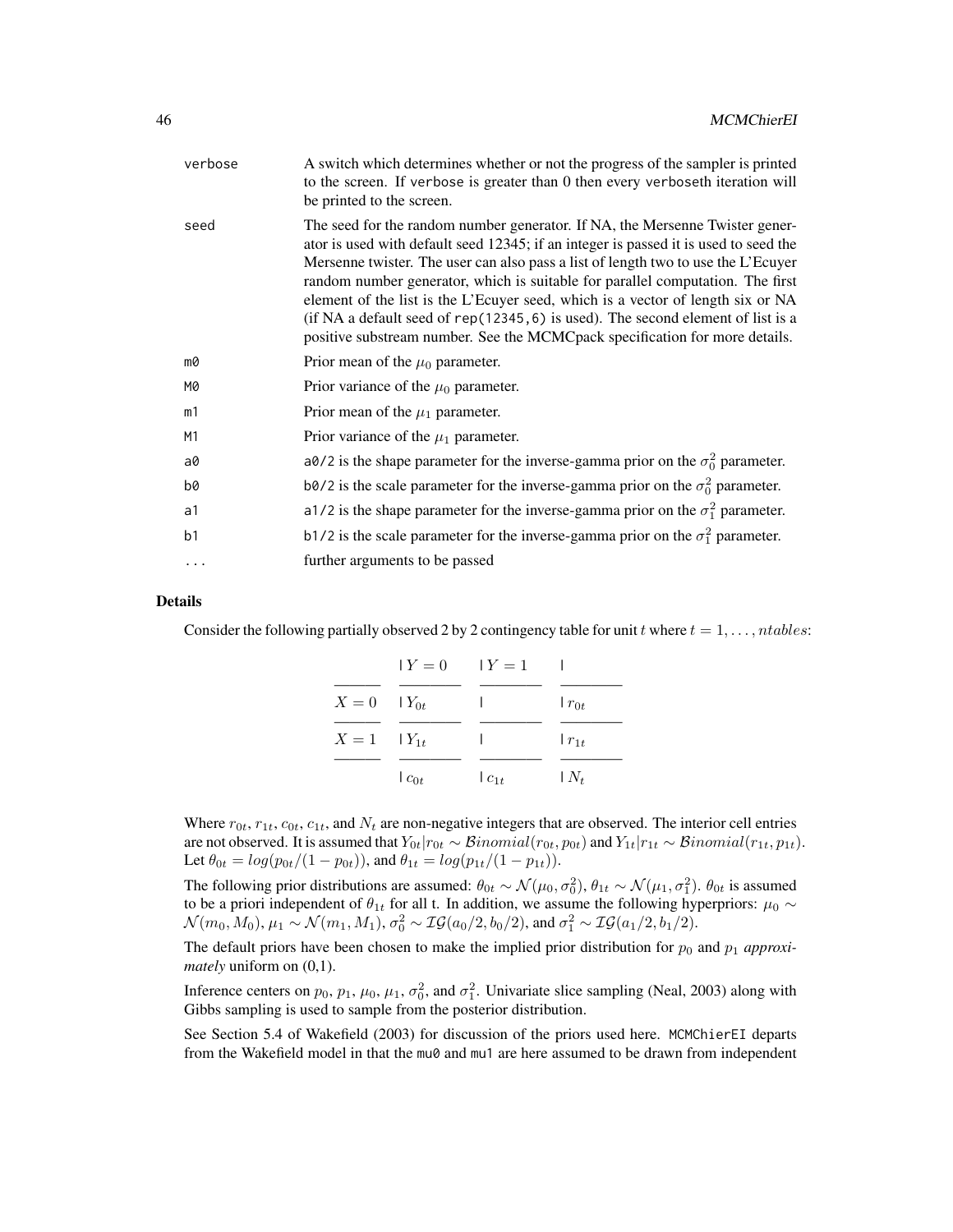# MCMChierEI 47

normal distributions whereas Wakefield assumes they are drawn from logistic distributions.

## Value

An mcmc object that contains the sample from the posterior distribution. This object can be summarized by functions provided by the coda package.

## References

Jonathan C. Wakefield. 2004. "Ecological Inference for 2 x 2 Tables." *Journal of the Royal Statistical Society, Series A*. 167(3): 385445.

Radford Neal. 2003. "Slice Sampling" (with discussion). *Annals of Statistics*, 31: 705-767.

Andrew D. Martin, Kevin M. Quinn, and Jong Hee Park. 2011. "MCMCpack: Markov Chain Monte Carlo in R.", *Journal of Statistical Software*. 42(9): 1-21. <http://www.jstatsoft.org/v42/i09/>.

Daniel Pemstein, Kevin M. Quinn, and Andrew D. Martin. 2007. *Scythe Statistical Library 1.0.* <http://scythe.wustl.edu>.

Martyn Plummer, Nicky Best, Kate Cowles, and Karen Vines. 2006. "Output Analysis and Diagnostics for MCMC (CODA)", *R News*. 6(1): 7-11. [https://CRAN.R-project.org/doc/Rnews/](https://CRAN.R-project.org/doc/Rnews/Rnews_2006-1.pdf) [Rnews\\_2006-1.pdf](https://CRAN.R-project.org/doc/Rnews/Rnews_2006-1.pdf).

### See Also

[MCMCdynamicEI](#page-33-0), [plot.mcmc](#page-0-0),[summary.mcmc](#page-0-0)

# Examples

```
## Not run:
## simulated data example
set.seed(3920)
n < -100r0 <- round(runif(n, 400, 1500))
r1 <- round(runif(n, 100, 4000))
p0.true <- pnorm(rnorm(n, m=0.5, s=0.25))
p1.true <- pnorm(rnorm(n, m=0.0, s=0.10))
y0 <- rbinom(n, r0, p0.true)
y1 <- rbinom(n, r1, p1.true)
c0 \le -y0 + y1c1 \le - (r0+r1) - c0## plot data
tomogplot(r0, r1, c0, c1)## fit exchangeable hierarchical model
post <- MCMChierEI(r0,r1,c0,c1, mcmc=40000, thin=5, verbose=100,
                    seed=list(NA, 1))
p0meanHier <- colMeans(post)[1:n]
p1meanHier <- colMeans(post)[(n+1):(2*n)]
```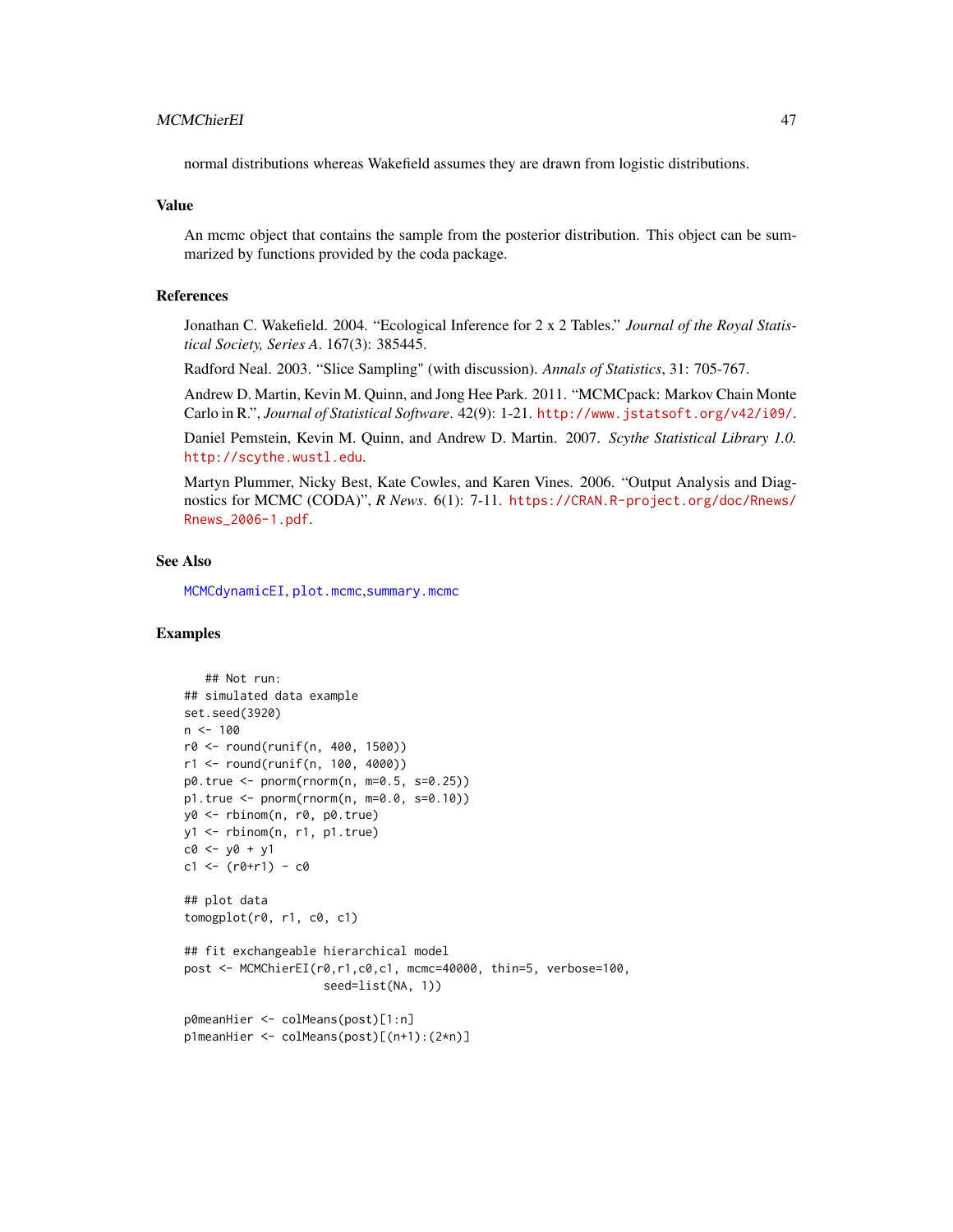48 MCMChlogit

```
## plot truth and posterior means
pairs(cbind(p0.true, p0meanHier, p1.true, p1meanHier))
## End(Not run)
```
MCMChlogit *Markov Chain Monte Carlo for the Hierarchical Binomial Linear Regression Model using the logit link function*

## Description

MCMChlogit generates a sample from the posterior distribution of a Hierarchical Binomial Linear Regression Model using the logit link function and Algorithm 2 of Chib and Carlin (1999). This model uses a multivariate Normal prior for the fixed effects parameters, an Inverse-Wishart prior on the random effects variance matrix, and an Inverse-Gamma prior on the variance modelling over-dispersion. The user supplies data and priors, and a sample from the posterior distribution is returned as an mcmc object, which can be subsequently analyzed with functions provided in the coda package.

#### Usage

```
MCMChlogit(fixed, random, group, data, burnin = 5000, mcmc = 10000,
  thin = 10, verbose = 1, seed = NA, beta.start = NA,
  sigma2.start = NA, Vb.start = NA, mubeta = \theta, Vbeta = 1e+06, r, R,
  nu = 0.001, delta = 0.001, FixOD = 0, ...)
```

| fixed  | A two-sided linear formula of the form $y \sim x1 +  + xp'$ describing the fixed-effects<br>part of the model, with the response on the left of a $\sim$ operator and the p fixed<br>terms, separated by $\dot{ }$ + $\dot{ }$ operators, on the right. Response variable y must be 0<br>or 1 (Binomial process). |
|--------|-------------------------------------------------------------------------------------------------------------------------------------------------------------------------------------------------------------------------------------------------------------------------------------------------------------------|
| random | A one-sided formula of the form $\lambda x_1 + \ldots + x_q$ specifying the model for the ran-<br>dom effects part of the model, with the q random terms, separated by '+' opera-<br>tors.                                                                                                                        |
| group  | String indicating the name of the grouping variable in data, defining the hierar-<br>chical structure of the model.                                                                                                                                                                                               |
| data   | A data frame containing the variables in the model.                                                                                                                                                                                                                                                               |
| burnin | The number of burnin iterations for the sampler.                                                                                                                                                                                                                                                                  |
| mcmc   | The number of Gibbs iterations for the sampler. Total number of Gibbs iterations<br>is equal to burnin+mcmc. burnin+mcmc must be divisible by 10 and superior or<br>equal to 100 so that the progress bar can be displayed.                                                                                       |
| thin   | The thinning interval used in the simulation. The number of mcmc iterations<br>must be divisible by this value.                                                                                                                                                                                                   |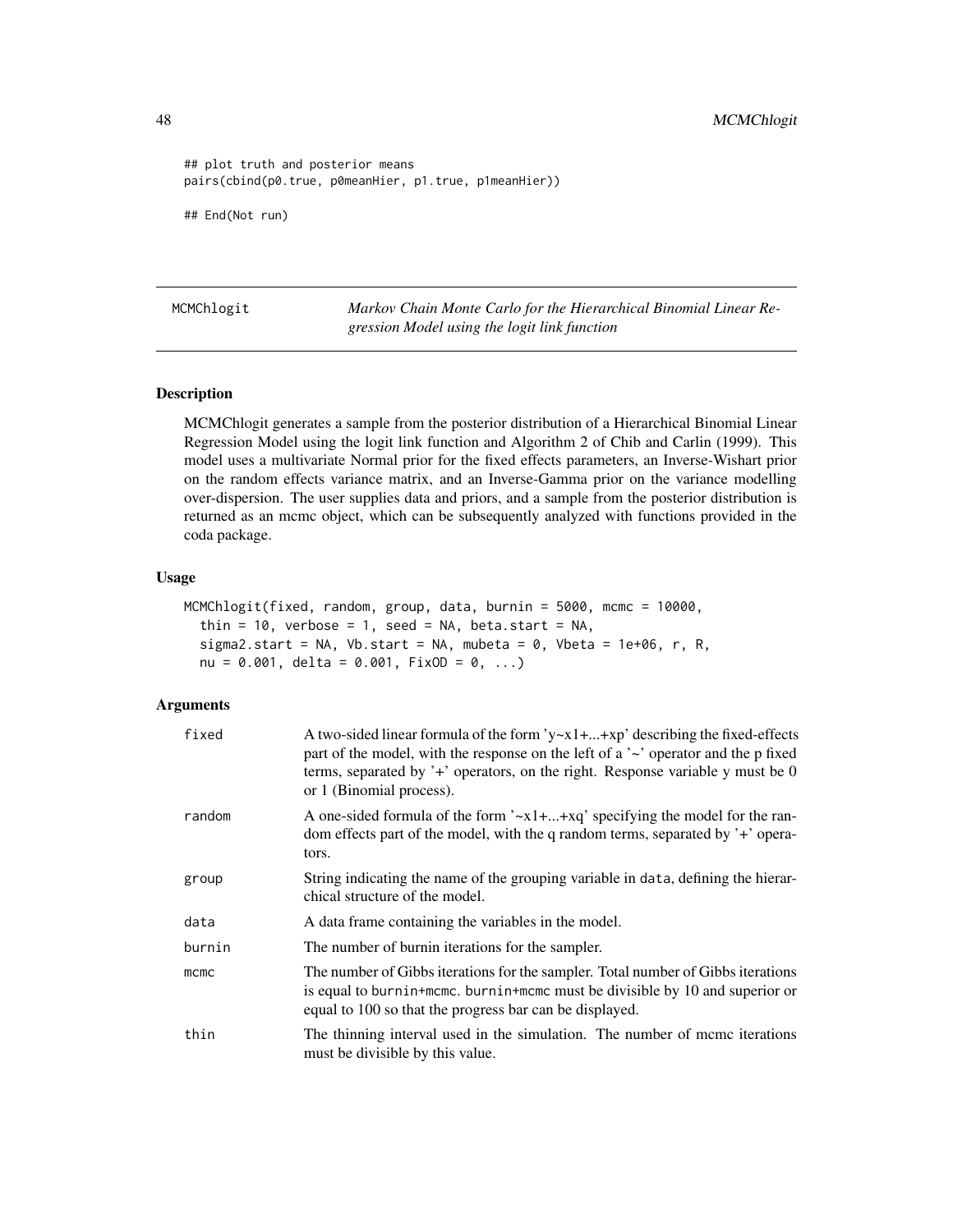| verbose      | A switch $(0,1)$ which determines whether or not the progress of the sampler is<br>printed to the screen. Default is 1: a progress bar is printed, indicating the step<br>$(in %)$ reached by the Gibbs sampler.                                                                                                                       |
|--------------|----------------------------------------------------------------------------------------------------------------------------------------------------------------------------------------------------------------------------------------------------------------------------------------------------------------------------------------|
| seed         | The seed for the random number generator. If NA, the Mersenne Twister gener-<br>ator is used with default seed 12345; if an integer is passed it is used to seed the<br>Mersenne twister.                                                                                                                                              |
| beta.start   | The starting values for the $\beta$ vector. This can either be a scalar or a p-length<br>vector. The default value of NA will use the OLS $\beta$ estimate of the correspond-<br>ing Gaussian Linear Regression without random effects. If this is a scalar, that<br>value will serve as the starting value mean for all of the betas. |
| sigma2.start | Scalar for the starting value of the residual error variance. The default value of<br>NA will use the OLS estimates of the corresponding Gaussian Linear Regression<br>without random effects.                                                                                                                                         |
| Vb.start     | The starting value for variance matrix of the random effects. This must be a<br>square q-dimension matrix. Default value of NA uses an identity matrix.                                                                                                                                                                                |
| mubeta       | The prior mean of $\beta$ . This can either be a scalar or a p-length vector. If this takes<br>a scalar value, then that value will serve as the prior mean for all of the betas.<br>The default value of 0 will use a vector of zeros for an uninformative prior.                                                                     |
| Vbeta        | The prior variance of $\beta$ . This can either be a scalar or a square p-dimension<br>matrix. If this takes a scalar value, then that value times an identity matrix<br>serves as the prior variance of beta. Default value of 1.0E6 will use a diagonal<br>matrix with very large variance for an uninformative flat prior.          |
| r            | The shape parameter for the Inverse-Wishart prior on variance matrix for the<br>random effects. $r$ must be superior or equal to q. Set $r=q$ for an uninformative<br>prior. See the NOTE for more details                                                                                                                             |
| R            | The scale matrix for the Inverse-Wishart prior on variance matrix for the ran-<br>dom effects. This must be a square q-dimension matrix. Use plausible variance<br>regarding random effects for the diagonal of R. See the NOTE for more details                                                                                       |
| nu           | The shape parameter for the Inverse-Gamma prior on the residual error variance.<br>Default value is nu=delta=0.001 for uninformative prior.                                                                                                                                                                                            |
| delta        | The rate (1/scale) parameter for the Inverse-Gamma prior on the residual error<br>variance. Default value is nu=delta=0.001 for uninformative prior.                                                                                                                                                                                   |
| FixOD        | A switch $(0,1)$ which determines whether or not the variance for over-dispersion<br>(sigma2) should be fixed $(1)$ or not $(0)$ . Default is 0, parameter sigma2 is esti-<br>mated. If FixOD=1, sigma2 is fixed to the value provided for sigma2.start.                                                                               |
| $\cdots$     | further arguments to be passed                                                                                                                                                                                                                                                                                                         |

MCMChlogit simulates from the posterior distribution sample using the blocked Gibbs sampler of Chib and Carlin (1999), Algorithm 2. The simulation is done in compiled C++ code to maximize efficiency. Please consult the coda documentation for a comprehensive list of functions that can be used to analyze the posterior sample.

The model takes the following form: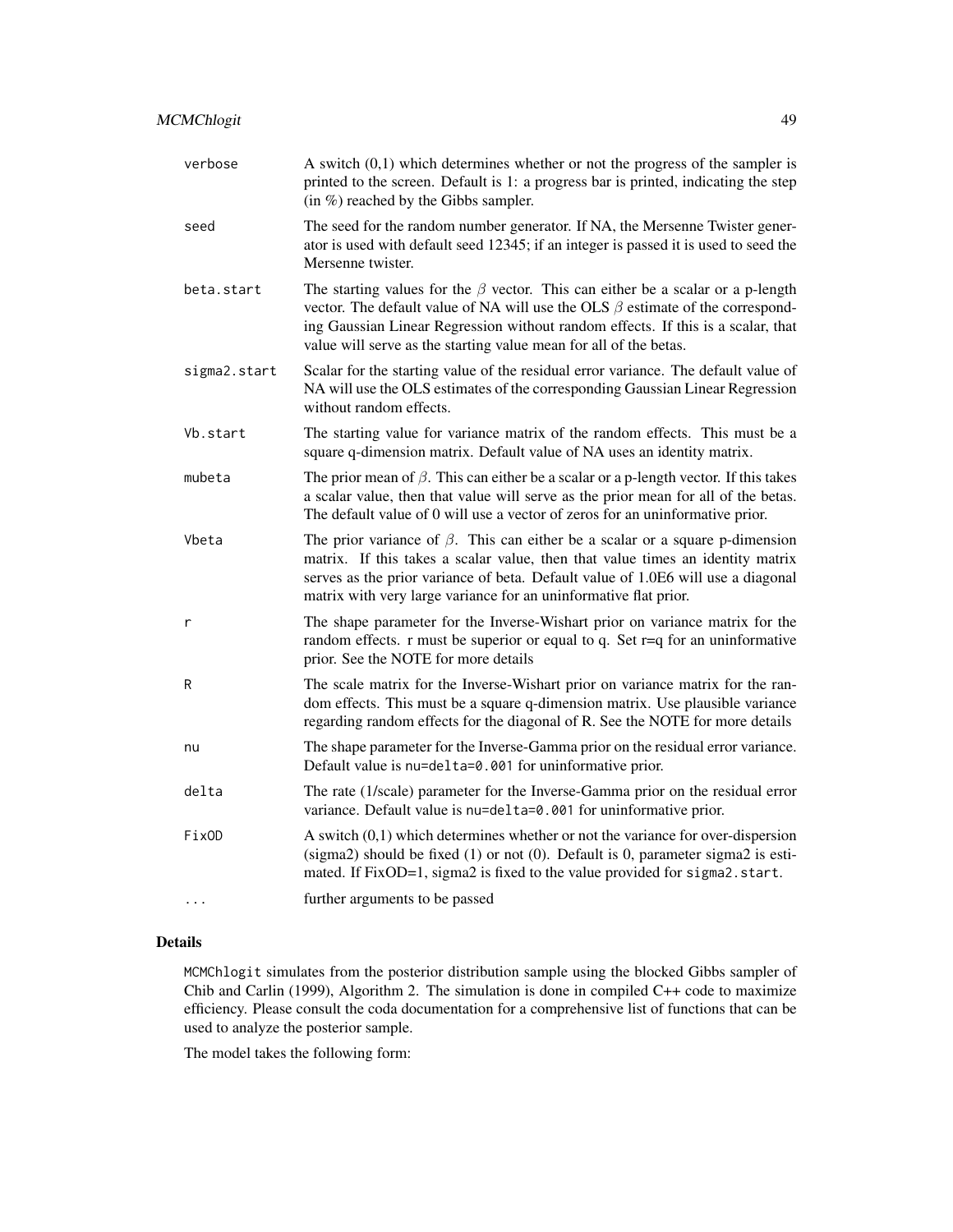$$
y_i \sim Bernoulli(\theta_i)
$$

With latent variables  $\phi(\theta_i)$ ,  $\phi$  being the logit link function:

$$
\phi(\theta_i) = X_i \beta + W_i b_i + \varepsilon_i
$$

Where each group  $i$  have  $k_i$  observations. Where the random effects:

$$
b_i \sim \mathcal{N}_q(0, V_b)
$$

And the over-dispersion terms:

$$
\varepsilon_i \sim \mathcal{N}(0, \sigma^2 I_{k_i})
$$

We assume standard, conjugate priors:

 $\beta \sim \mathcal{N}_p(\mu_\beta, V_\beta)$ 

And:

$$
\sigma^2 \sim \mathcal{IG}amma(\nu, 1/\delta)
$$

And:

$$
V_b \sim \mathcal{IW} ishart(r, rR)
$$

See Chib and Carlin (1999) for more details.

*NOTE:* We do not provide default parameters for the priors on the precision matrix for the random effects. When fitting one of these models, it is of utmost importance to choose a prior that reflects your prior beliefs about the random effects. Using the dwish and rwish functions might be useful in choosing these values.

# Value

| $m$ cmc    | An meme object that contains the posterior sample. This object can be summa-<br>rized by functions provided by the coda package. The posterior sample of the<br>deviance D, with $D = -2 \log(\prod_i P(y_i \theta_i))$ , is also provided. |
|------------|---------------------------------------------------------------------------------------------------------------------------------------------------------------------------------------------------------------------------------------------|
| theta.pred | Predictive posterior mean for the inverse-logit of the latent variables. The ap-<br>proximation of Diggle et al. (2004) is used to marginalized with respect to<br>over-dispersion terms:                                                   |

$$
E[\theta_i|\beta, b_i, \sigma^2] = \phi^{-1}((X_i\beta + W_i b_i)/\sqrt{(16\sqrt{3}/15\pi)^2\sigma^2 + 1})
$$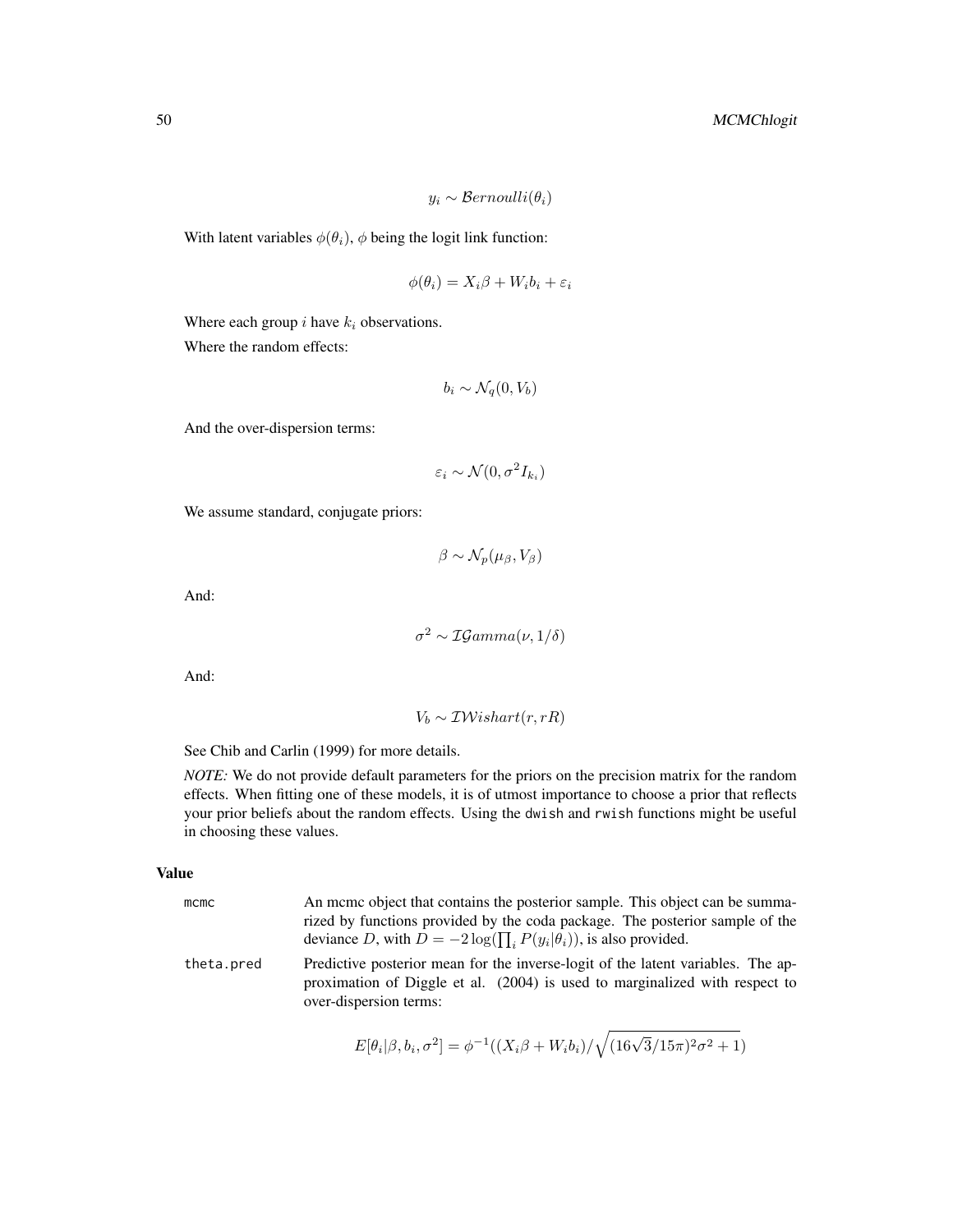### MCMChlogit 51

### Author(s)

Ghislain Vieilledent <ghislain.vieilledent@cirad.fr>

#### References

Siddhartha Chib and Bradley P. Carlin. 1999. "On MCMC Sampling in Hierarchical Longitudinal Models." *Statistics and Computing.* 9: 17-26.

Daniel Pemstein, Kevin M. Quinn, and Andrew D. Martin. 2007. *Scythe Statistical Library 1.0.* <http://scythe.wustl.edu>.

Andrew D. Martin and Kyle L. Saunders. 2002. "Bayesian Inference for Political Science Panel Data." Paper presented at the 2002 Annual Meeting of the American Political Science Association.

Martyn Plummer, Nicky Best, Kate Cowles, and Karen Vines. 2006. "Output Analysis and Diagnostics for MCMC (CODA)", *R News*. 6(1): 7-11. [https://CRAN.R-project.org/doc/Rnews/](https://CRAN.R-project.org/doc/Rnews/Rnews_2006-1.pdf) [Rnews\\_2006-1.pdf](https://CRAN.R-project.org/doc/Rnews/Rnews_2006-1.pdf).

Diggle P., Heagerty P., Liang K., and Zeger S. 2004. "Analysis of Longitudinal Data." *Oxford University Press*, 2sd Edition.

## See Also

[plot.mcmc](#page-0-0), [summary.mcmc](#page-0-0)

### Examples

```
## Not run:
#========================================
# Hierarchical Binomial Linear Regression
#========================================
#== inv.logit function
inv.logit \leq function(x, min=0, max=1) {
    p \leq -exp(x)/(1+exp(x))p \leftarrow ifelse( is.na(p) & !is.na(x), 1, p ) # fix problems with +Inf
    return(p*(max-min)+min)
}
#== Generating data
# Constants
nobs <- 1000
nspecies <- 20
species <- c(1:nspecies,sample(c(1:nspecies),(nobs-nspecies),replace=TRUE))
# Covariates
X1 <- runif(n=nobs,min=-10,max=10)
X2 \le - runif(n=nobs, min=-10, max=10)
X \leftarrow \text{cbind}(\text{rep}(1, \text{nobs}), X1, X2)W < - X# Target parameters
```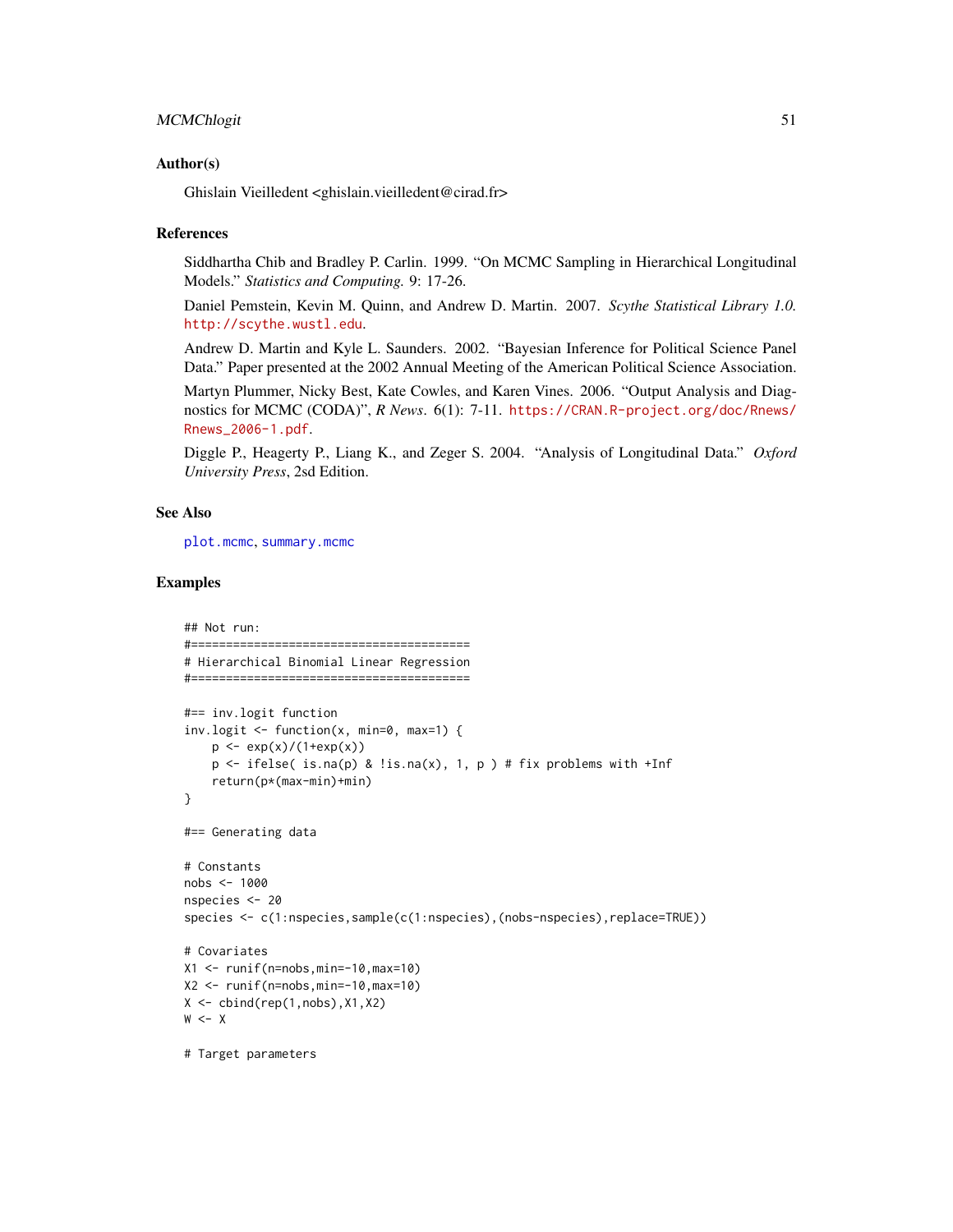```
# beta
beta.target <- matrix(c(0.3,0.2,0.1),ncol=1)
# Vb
Vb.target <- c(0.5,0.05,0.05)
# b
b.target <- cbind(rnorm(nspecies,mean=0,sd=sqrt(Vb.target[1])),
                  rnorm(nspecies,mean=0,sd=sqrt(Vb.target[2])),
                  rnorm(nspecies,mean=0,sd=sqrt(Vb.target[3])))
# Response
theta <- vector()
Y \leftarrow vector()for (n in 1:nobs) {
  theta[n] <- inv.logit(X[n,]%*%beta.target+W[n,]%*%b.target[species[n],])
  Y[n] <- rbinom(n=1,size=1,prob=theta[n])
}
# Data-set
Data <- as.data.frame(cbind(Y,theta,X1,X2,species))
plot(Data$X1,Data$theta)
#== Call to MCMChlogit
model <- MCMChlogit(fixed=Y~X1+X2, random=~X1+X2, group="species",
              data=Data, burnin=5000, mcmc=1000, thin=1,verbose=1,
              seed=NA, beta.start=0, sigma2.start=1,
              Vb.start=1, mubeta=0, Vbeta=1.0E6,
              r=3, R=diag(c(1,0.1,0.1)), nu=0.001, delta=0.001, FixOD=1)
#== MCMC analysis
# Graphics
pdf("Posteriors-MCMChlogit.pdf")
plot(model$mcmc)
dev.off()
# Summary
summary(model$mcmc)
# Predictive posterior mean for each observation
model$theta.pred
# Predicted-Observed
plot(Data$theta,model$theta.pred)
abline(a=0,b=1)
## #Not run
## #You can also compare with lme4 results
## #== lme4 resolution
## library(lme4)
## model.lme4 <- lmer(Y~X1+X2+(1+X1+X2|species),data=Data,family="binomial")
## summary(model.lme4)
## plot(fitted(model.lme4),model$theta.pred,main="MCMChlogit/lme4")
## abline(a=0,b=1)
```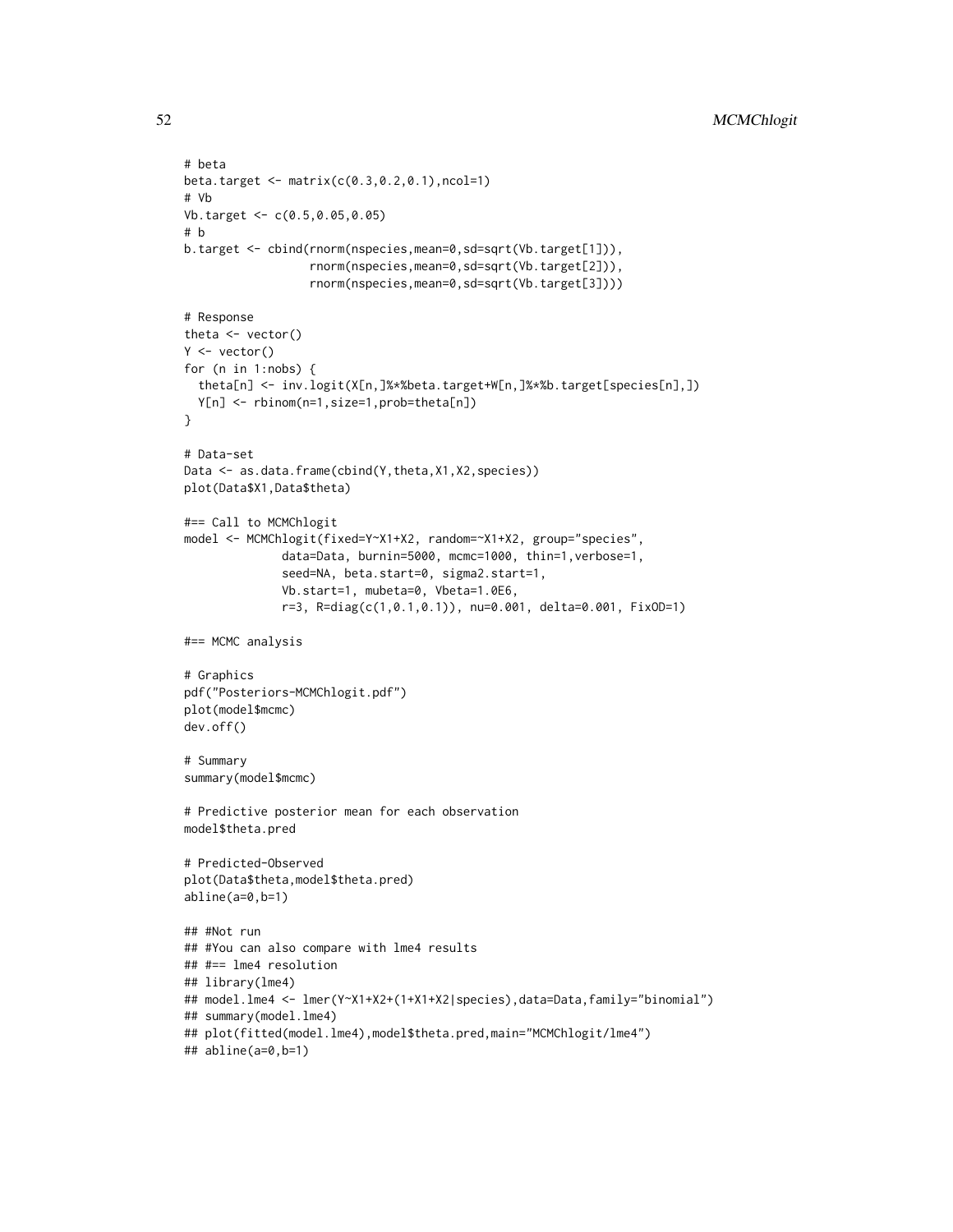## End(Not run)

MCMChpoisson *Markov Chain Monte Carlo for the Hierarchical Poisson Linear Regression Model using the log link function*

# Description

MCMChpoisson generates a sample from the posterior distribution of a Hierarchical Poisson Linear Regression Model using the log link function and Algorithm 2 of Chib and Carlin (1999). This model uses a multivariate Normal prior for the fixed effects parameters, an Inverse-Wishart prior on the random effects variance matrix, and an Inverse-Gamma prior on the variance modelling over-dispersion. The user supplies data and priors, and a sample from the posterior distribution is returned as an mcmc object, which can be subsequently analyzed with functions provided in the coda package.

### Usage

```
MCMChpoisson(fixed, random, group, data, burnin = 5000, mcmc = 10000,
  thin = 10, verbose = 1, seed = NA, beta.start = NA,
  sigma2.start = NA, Vb.start = NA, mubeta = 0, Vbeta = 1e+06, r, R,
  nu = 0.001, delta = 0.001, FixOD = 0, ...)
```

| fixed   | A two-sided linear formula of the form 'y~ $x1 +  + xp$ ' describing the fixed-effects<br>part of the model, with the response on the left of a $\sim$ operator and the p fixed<br>terms, separated by $\dot{ }$ + $\dot{ }$ operators, on the right. Response variable y must be 0<br>or 1 (Binomial process). |
|---------|-----------------------------------------------------------------------------------------------------------------------------------------------------------------------------------------------------------------------------------------------------------------------------------------------------------------|
| random  | A one-sided formula of the form $\lambda x_1 + \ldots + x_q$ specifying the model for the ran-<br>dom effects part of the model, with the q random terms, separated by $\dot{ }$ + $\dot{ }$ opera-<br>tors.                                                                                                    |
| group   | String indicating the name of the grouping variable in data, defining the hierar-<br>chical structure of the model.                                                                                                                                                                                             |
| data    | A data frame containing the variables in the model.                                                                                                                                                                                                                                                             |
| burnin  | The number of burnin iterations for the sampler.                                                                                                                                                                                                                                                                |
| mcmc    | The number of Gibbs iterations for the sampler. Total number of Gibbs iterations<br>is equal to burnin+mcmc. burnin+mcmc must be divisible by 10 and superior or<br>equal to 100 so that the progress bar can be displayed.                                                                                     |
| thin    | The thinning interval used in the simulation. The number of mcmc iterations<br>must be divisible by this value.                                                                                                                                                                                                 |
| verbose | A switch $(0,1)$ which determines whether or not the progress of the sampler is<br>printed to the screen. Default is 1: a progress bar is printed, indicating the step<br>$(in \%)$ reached by the Gibbs sampler.                                                                                               |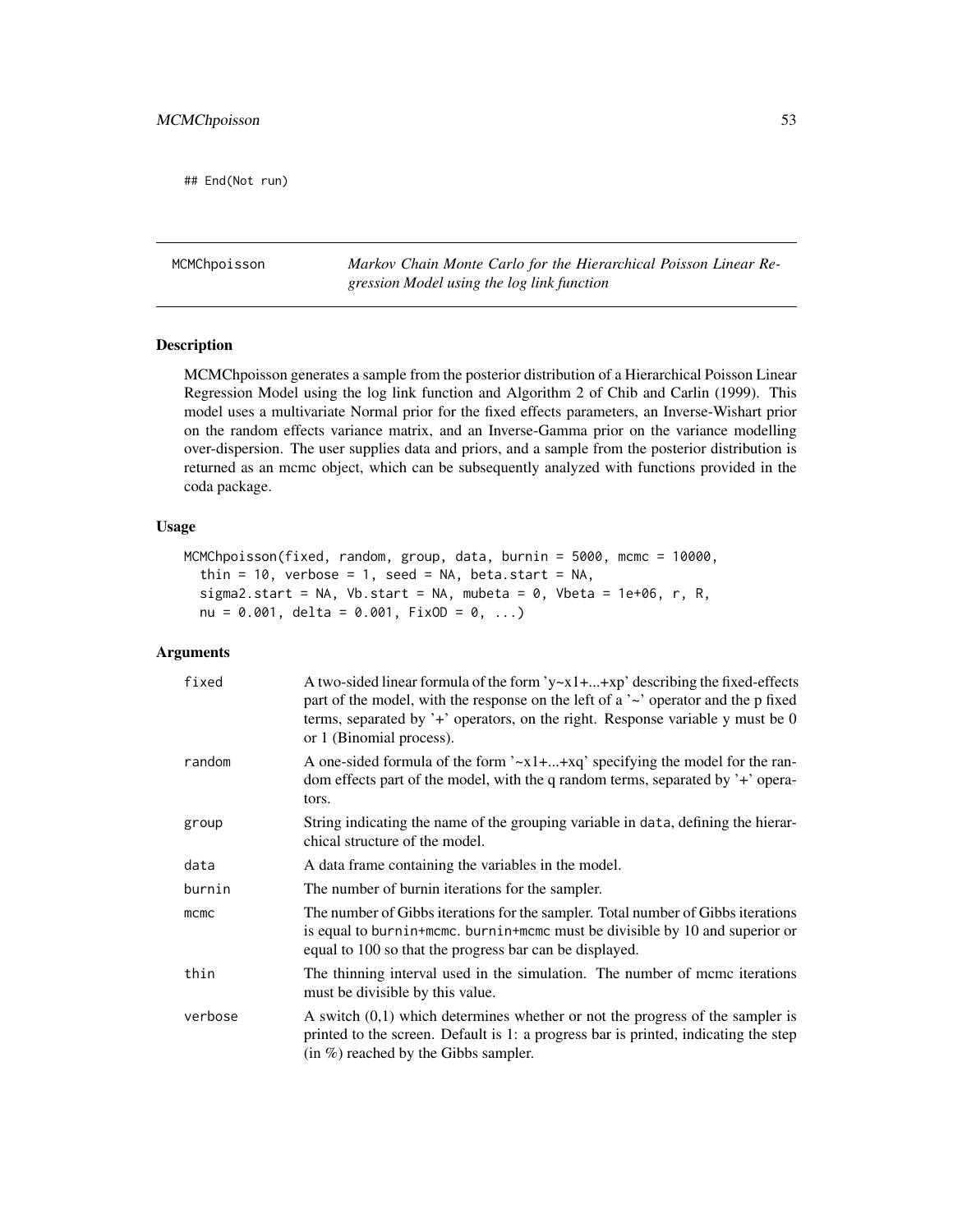| seed         | The seed for the random number generator. If NA, the Mersenne Twister gener-<br>ator is used with default seed 12345; if an integer is passed it is used to seed the<br>Mersenne twister.                                                                                                                                              |
|--------------|----------------------------------------------------------------------------------------------------------------------------------------------------------------------------------------------------------------------------------------------------------------------------------------------------------------------------------------|
| beta.start   | The starting values for the $\beta$ vector. This can either be a scalar or a p-length<br>vector. The default value of NA will use the OLS $\beta$ estimate of the correspond-<br>ing Gaussian Linear Regression without random effects. If this is a scalar, that<br>value will serve as the starting value mean for all of the betas. |
| sigma2.start | Scalar for the starting value of the residual error variance. The default value of<br>NA will use the OLS estimates of the corresponding Gaussian Linear Regression<br>without random effects.                                                                                                                                         |
| Vb.start     | The starting value for variance matrix of the random effects. This must be a<br>square q-dimension matrix. Default value of NA uses an identity matrix.                                                                                                                                                                                |
| mubeta       | The prior mean of $\beta$ . This can either be a scalar or a p-length vector. If this takes<br>a scalar value, then that value will serve as the prior mean for all of the betas.<br>The default value of 0 will use a vector of zeros for an uninformative prior.                                                                     |
| Vbeta        | The prior variance of $\beta$ . This can either be a scalar or a square p-dimension<br>matrix. If this takes a scalar value, then that value times an identity matrix<br>serves as the prior variance of beta. Default value of 1.0E6 will use a diagonal<br>matrix with very large variance for an uninformative flat prior.          |
| r            | The shape parameter for the Inverse-Wishart prior on variance matrix for the<br>random effects. $r$ must be superior or equal to q. Set $r=q$ for an uninformative<br>prior. See the NOTE for more details.                                                                                                                            |
| R            | The scale matrix for the Inverse-Wishart prior on variance matrix for the ran-<br>dom effects. This must be a square q-dimension matrix. Use plausible variance<br>regarding random effects for the diagonal of R. See the NOTE for more details.                                                                                      |
| nu           | The shape parameter for the Inverse-Gamma prior on the residual error variance.<br>Default value is nu=delta=0.001 for uninformative prior.                                                                                                                                                                                            |
| delta        | The rate (1/scale) parameter for the Inverse-Gamma prior on the residual error<br>variance. Default value is nu=delta=0.001 for uninformative prior.                                                                                                                                                                                   |
| FixOD        | A switch $(0,1)$ which determines whether or not the variance for over-dispersion<br>(sigma2) should be fixed (1) or not (0). Default is 0, parameter sigma2 is esti-<br>mated. If FixOD=1, sigma2 is fixed to the value provided for sigma2. start.                                                                                   |
| $\cdots$     | further arguments to be passed                                                                                                                                                                                                                                                                                                         |

MCMChpoisson simulates from the posterior distribution sample using the blocked Gibbs sampler of Chib and Carlin (1999), Algorithm 2. The simulation is done in compiled C++ code to maximize efficiency. Please consult the coda documentation for a comprehensive list of functions that can be used to analyze the posterior sample.

The model takes the following form:

$$
y_i \sim \mathcal{Poisson}(\lambda_i)
$$

With latent variables  $\phi(\lambda_i)$ ,  $\phi$  being the log link function: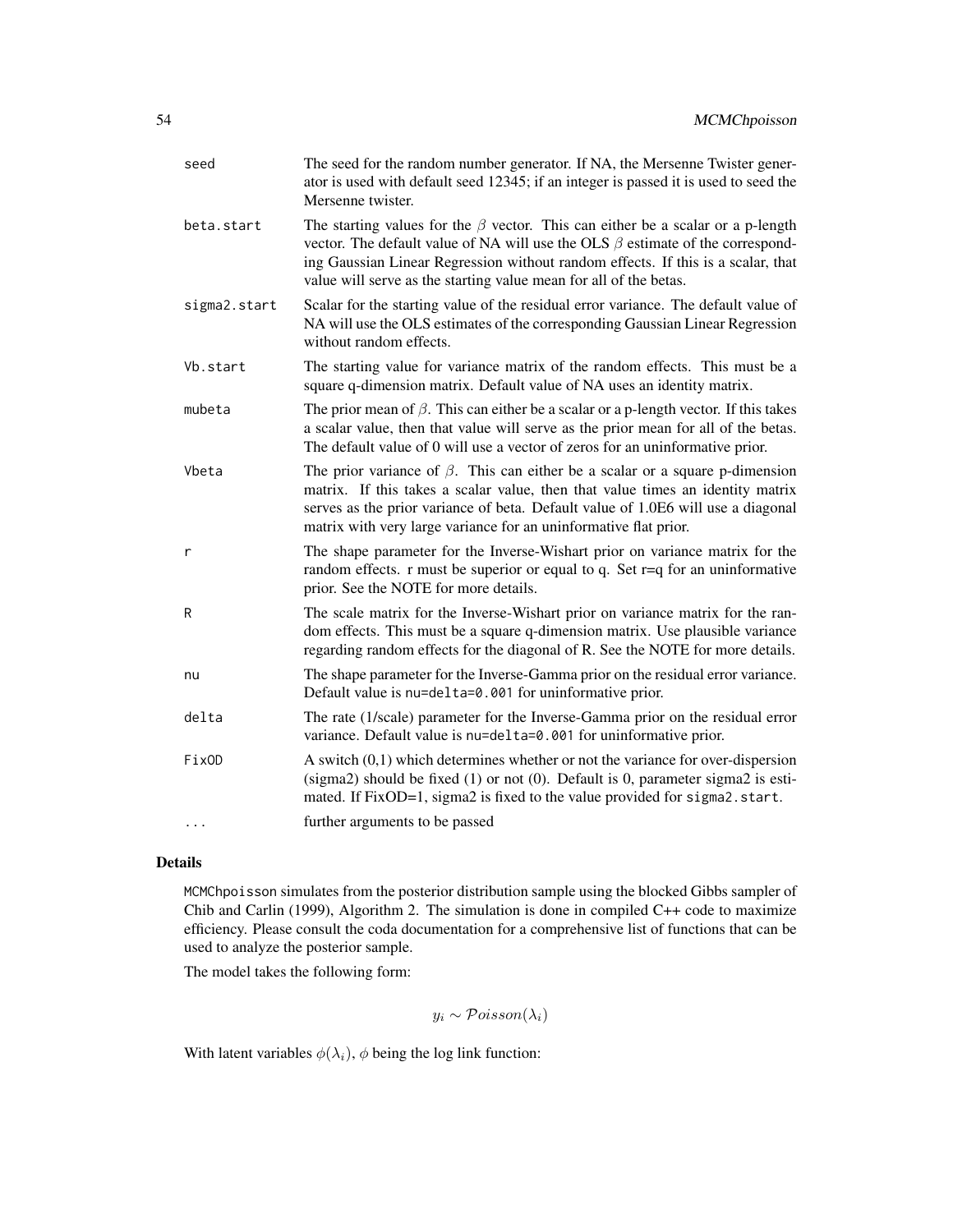$$
\phi(\lambda_i) = X_i \beta + W_i b_i + \varepsilon_i
$$

Where each group  $i$  have  $k_i$  observations.

Where the random effects:

$$
b_i \sim \mathcal{N}_q(0, V_b)
$$

And the over-dispersion terms:

$$
\varepsilon_i \sim \mathcal{N}(0, \sigma^2 I_{k_i})
$$

We assume standard, conjugate priors:

$$
\beta \sim \mathcal{N}_p(\mu_\beta, V_\beta)
$$

And:

$$
\sigma^2 \sim \mathcal{IG}amma(\nu, 1/\delta)
$$

And:

$$
V_b \sim \mathcal{IW} is hart(r, rR)
$$

See Chib and Carlin (1999) for more details.

*NOTE:* We do not provide default parameters for the priors on the precision matrix for the random effects. When fitting one of these models, it is of utmost importance to choose a prior that reflects your prior beliefs about the random effects. Using the dwish and rwish functions might be useful in choosing these values.

# Value

| mcmc        | An meme object that contains the posterior sample. This object can be summa-<br>rized by functions provided by the coda package. The posterior sample of the<br>deviance D, with $D = -2 \log(\prod_i P(y_i \lambda_i))$ , is also provided. |
|-------------|----------------------------------------------------------------------------------------------------------------------------------------------------------------------------------------------------------------------------------------------|
| lambda.pred | Predictive posterior mean for the exponential of the latent variables. The ap-<br>proximation of Diggle et al. (2004) is used to marginalized with respect to<br>over-dispersion terms:                                                      |

$$
E[\lambda_i|\beta, b_i, \sigma^2] = \phi^{-1}((X_i\beta + W_i b_i) + 0.5\sigma^2)
$$

# Author(s)

Ghislain Vieilledent <ghislain.vieilledent@cirad.fr>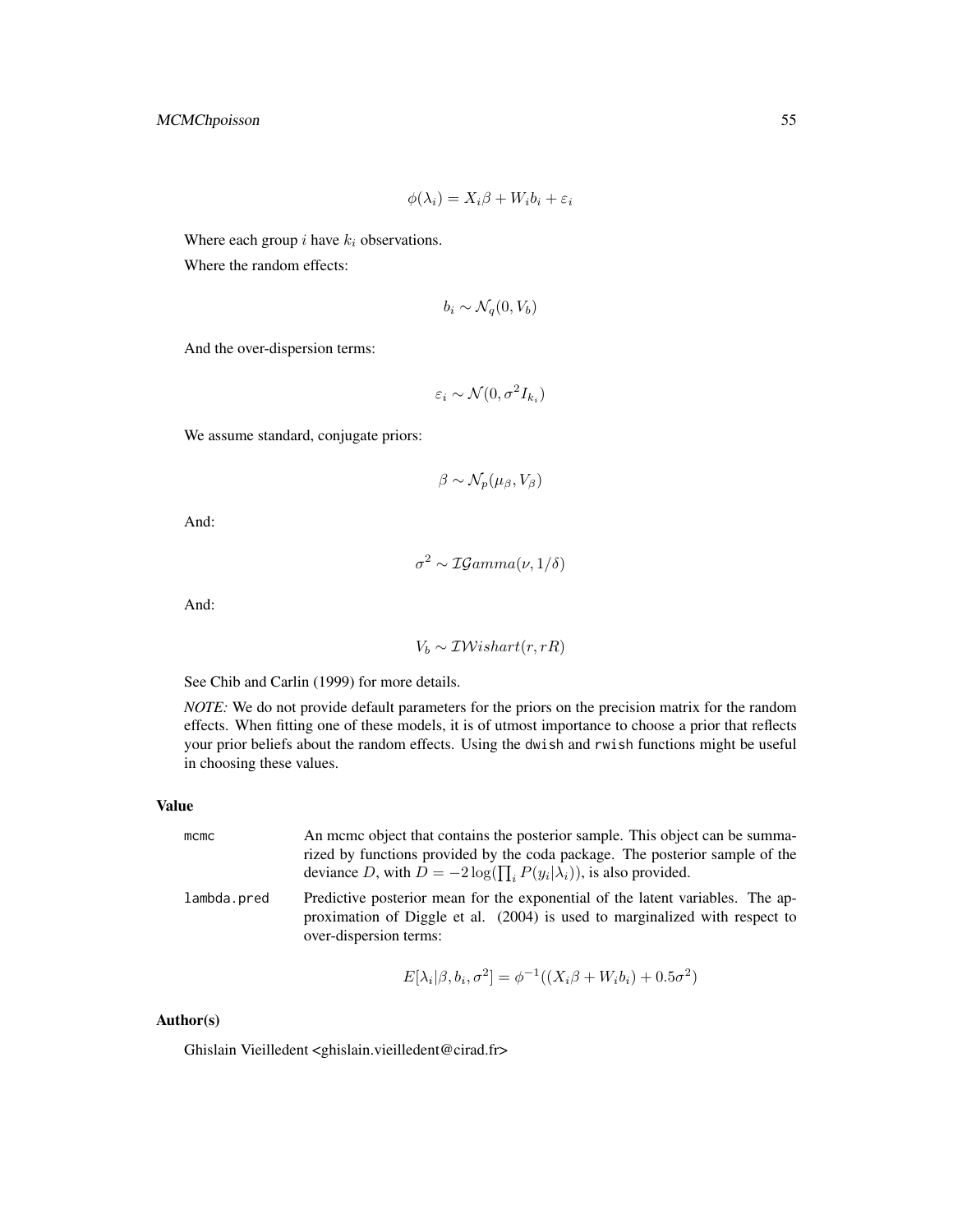### References

Siddhartha Chib and Bradley P. Carlin. 1999. "On MCMC Sampling in Hierarchical Longitudinal Models." *Statistics and Computing.* 9: 17-26.

Daniel Pemstein, Kevin M. Quinn, and Andrew D. Martin. 2007. *Scythe Statistical Library 1.0.* <http://scythe.wustl.edu>.

Andrew D. Martin and Kyle L. Saunders. 2002. "Bayesian Inference for Political Science Panel Data." Paper presented at the 2002 Annual Meeting of the American Political Science Association.

Martyn Plummer, Nicky Best, Kate Cowles, and Karen Vines. 2006. "Output Analysis and Diagnostics for MCMC (CODA)", *R News*. 6(1): 7-11. [https://CRAN.R-project.org/doc/Rnews/](https://CRAN.R-project.org/doc/Rnews/Rnews_2006-1.pdf) [Rnews\\_2006-1.pdf](https://CRAN.R-project.org/doc/Rnews/Rnews_2006-1.pdf).

### See Also

[plot.mcmc](#page-0-0), [summary.mcmc](#page-0-0)

### Examples

```
## Not run:
#========================================
# Hierarchical Poisson Linear Regression
#========================================
#== Generating data
# Constants
nobs <- 1000
nspecies <- 20
species <- c(1:nspecies,sample(c(1:nspecies),(nobs-nspecies),replace=TRUE))
# Covariates
X1 \leftarrow runif(n=nobs,min=-1,max=1)X2 <- runif(n=nobs,min=-1,max=1)
X \leftarrow \text{cbind}(\text{rep}(1, \text{nobs}), X1, X2)W < - X# Target parameters
# beta
beta.target <- matrix(c(0.1,0.1,0.1),ncol=1)
# Vb
Vb.target <- c(0.05,0.05,0.05)
# b
b.target <- cbind(rnorm(nspecies,mean=0,sd=sqrt(Vb.target[1])),
                   rnorm(nspecies,mean=0,sd=sqrt(Vb.target[2])),
                   rnorm(nspecies,mean=0,sd=sqrt(Vb.target[3])))
# Response
lambda <- vector()
Y \leftarrow vector()for (n in 1:nobs) {
```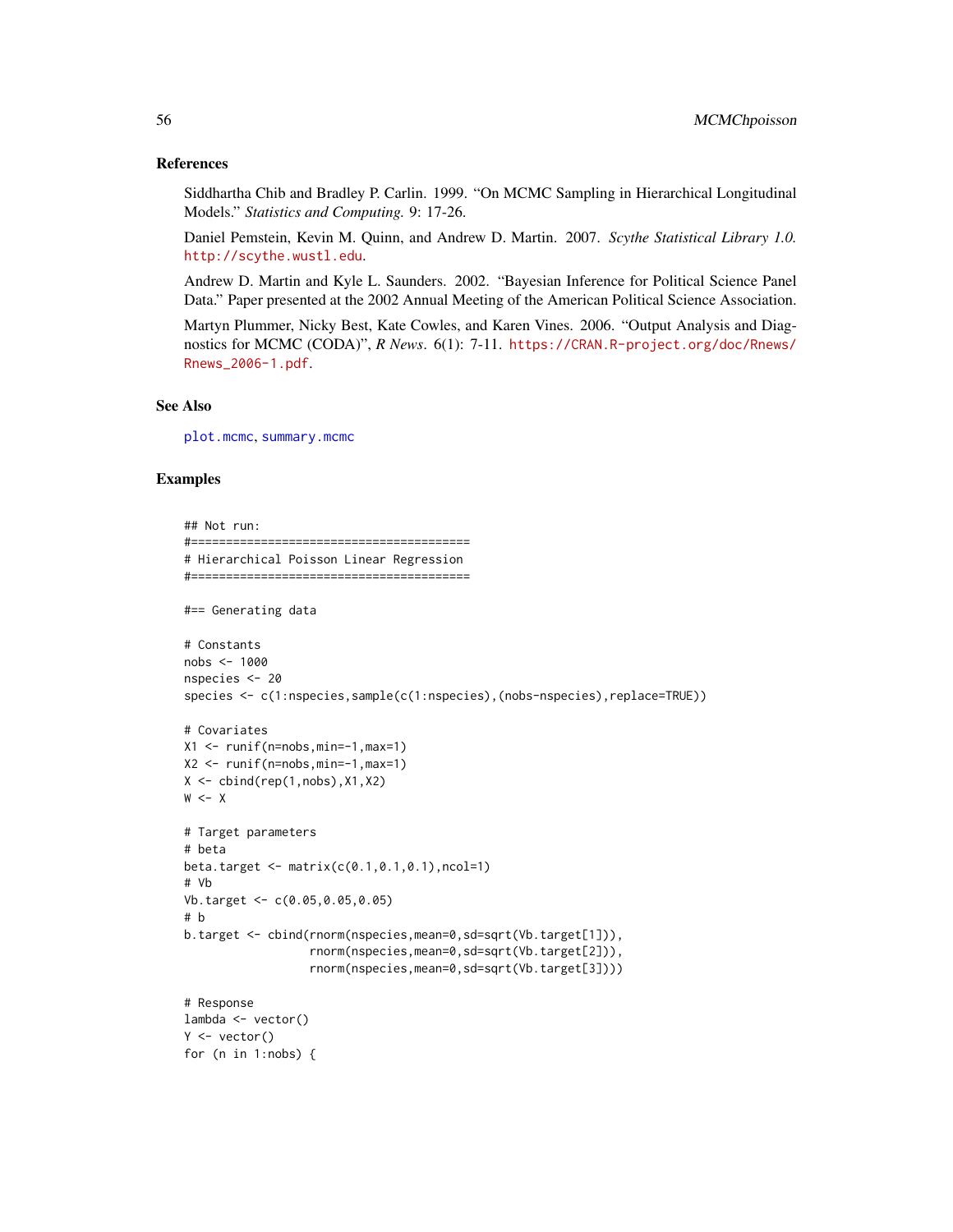```
lambda[n] <- exp(X[n,]%*%beta.target+W[n,]%*%b.target[species[n],])
 Y[n] <- rpois(1,lambda[n])
}
# Data-set
Data <- as.data.frame(cbind(Y,lambda,X1,X2,species))
plot(Data$X1,Data$lambda)
#== Call to MCMChpoisson
model <- MCMChpoisson(fixed=Y~X1+X2, random=~X1+X2, group="species",
              data=Data, burnin=5000, mcmc=1000, thin=1,verbose=1,
              seed=NA, beta.start=0, sigma2.start=1,
              Vb.start=1, mubeta=0, Vbeta=1.0E6,
              r=3, R=diag(c(0.1,0.1,0.1)), nu=0.001, delta=0.001, FixOD=1)
#== MCMC analysis
# Graphics
pdf("Posteriors-MCMChpoisson.pdf")
plot(model$mcmc)
dev.off()
# Summary
summary(model$mcmc)
# Predictive posterior mean for each observation
model$lambda.pred
# Predicted-Observed
plot(Data$lambda,model$lambda.pred)
abline(a=0,b=1)
## #Not run
## #You can also compare with lme4 results
## #== lme4 resolution
## library(lme4)
## model.lme4 <- lmer(Y~X1+X2+(1+X1+X2|species),data=Data,family="poisson")
## summary(model.lme4)
## plot(fitted(model.lme4),model$lambda.pred,main="MCMChpoisson/lme4")
## abline(a=0,b=1)
## End(Not run)
```
MCMChregress *Markov Chain Monte Carlo for the Hierarchical Gaussian Linear Regression Model*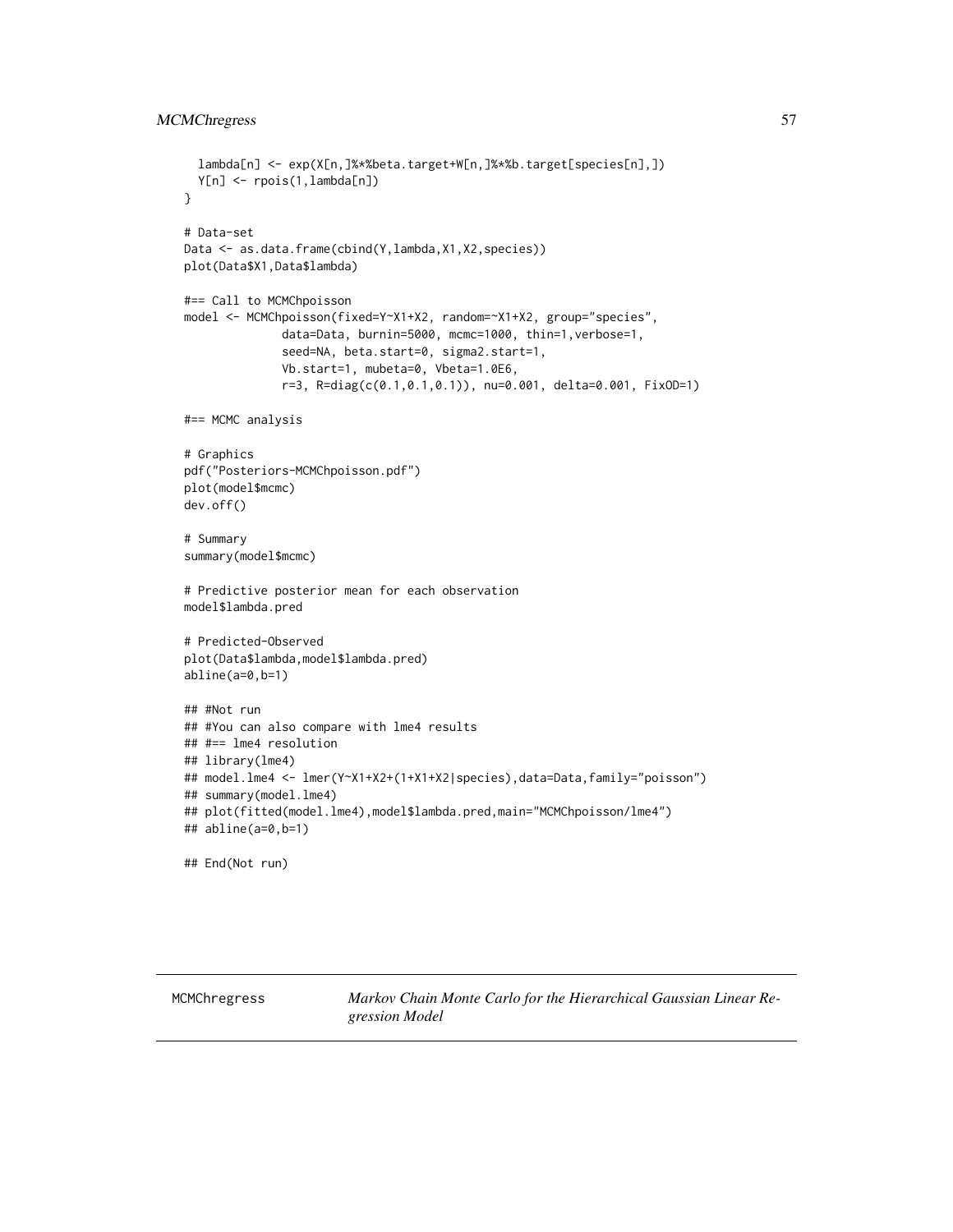# Description

MCMChregress generates a sample from the posterior distribution of a Hierarchical Gaussian Linear Regression Model using Algorithm 2 of Chib and Carlin (1999). This model uses a multivariate Normal prior for the fixed effects parameters, an Inverse-Wishart prior on the random effects variance matrix, and an Inverse-Gamma prior on the residual error variance. The user supplies data and priors, and a sample from the posterior distribution is returned as an mcmc object, which can be subsequently analyzed with functions provided in the coda package.

### Usage

```
MCMChregress(fixed, random, group, data, burnin = 1000, mcmc = 10000,
  thin = 10, verbose = 1, seed = NA, beta.start = NA,
  sigma2.start = NA, Vb.start = NA, mubeta = 0, Vbeta = 1e+06, r, R,
 nu = 0.001, delta = 0.001, ...)
```

| fixed        | A two-sided linear formula of the form 'y~x1++xp' describing the fixed-effects<br>part of the model, with the response on the left of a $\sim$ operator and the p fixed<br>terms, separated by '+' operators, on the right.                                                                                                            |
|--------------|----------------------------------------------------------------------------------------------------------------------------------------------------------------------------------------------------------------------------------------------------------------------------------------------------------------------------------------|
| random       | A one-sided formula of the form $\alpha$ 1++xq' specifying the model for the ran-<br>dom effects part of the model, with the q random terms, separated by '+' opera-<br>tors.                                                                                                                                                          |
| group        | String indicating the name of the grouping variable in data, defining the hierar-<br>chical structure of the model.                                                                                                                                                                                                                    |
| data         | A data frame containing the variables in the model.                                                                                                                                                                                                                                                                                    |
| burnin       | The number of burnin iterations for the sampler.                                                                                                                                                                                                                                                                                       |
| $m$ cmc      | The number of Gibbs iterations for the sampler. Total number of Gibbs iterations<br>is equal to burnin+mcmc. burnin+mcmc must be divisible by 10 and superior or<br>equal to 100 so that the progress bar can be displayed.                                                                                                            |
| thin         | The thinning interval used in the simulation. The number of mcmc iterations<br>must be divisible by this value.                                                                                                                                                                                                                        |
| verbose      | A switch $(0,1)$ which determines whether or not the progress of the sampler is<br>printed to the screen. Default is 1: a progress bar is printed, indicating the step<br>$(in \%)$ reached by the Gibbs sampler.                                                                                                                      |
| seed         | The seed for the random number generator. If NA, the Mersenne Twister gener-<br>ator is used with default seed 12345; if an integer is passed it is used to seed the<br>Mersenne twister.                                                                                                                                              |
| beta.start   | The starting values for the $\beta$ vector. This can either be a scalar or a p-length<br>vector. The default value of NA will use the OLS $\beta$ estimate of the correspond-<br>ing Gaussian Linear Regression without random effects. If this is a scalar, that<br>value will serve as the starting value mean for all of the betas. |
| sigma2.start | Scalar for the starting value of the residual error variance. The default value of<br>NA will use the OLS estimates of the corresponding Gaussian Linear Regression<br>without random effects.                                                                                                                                         |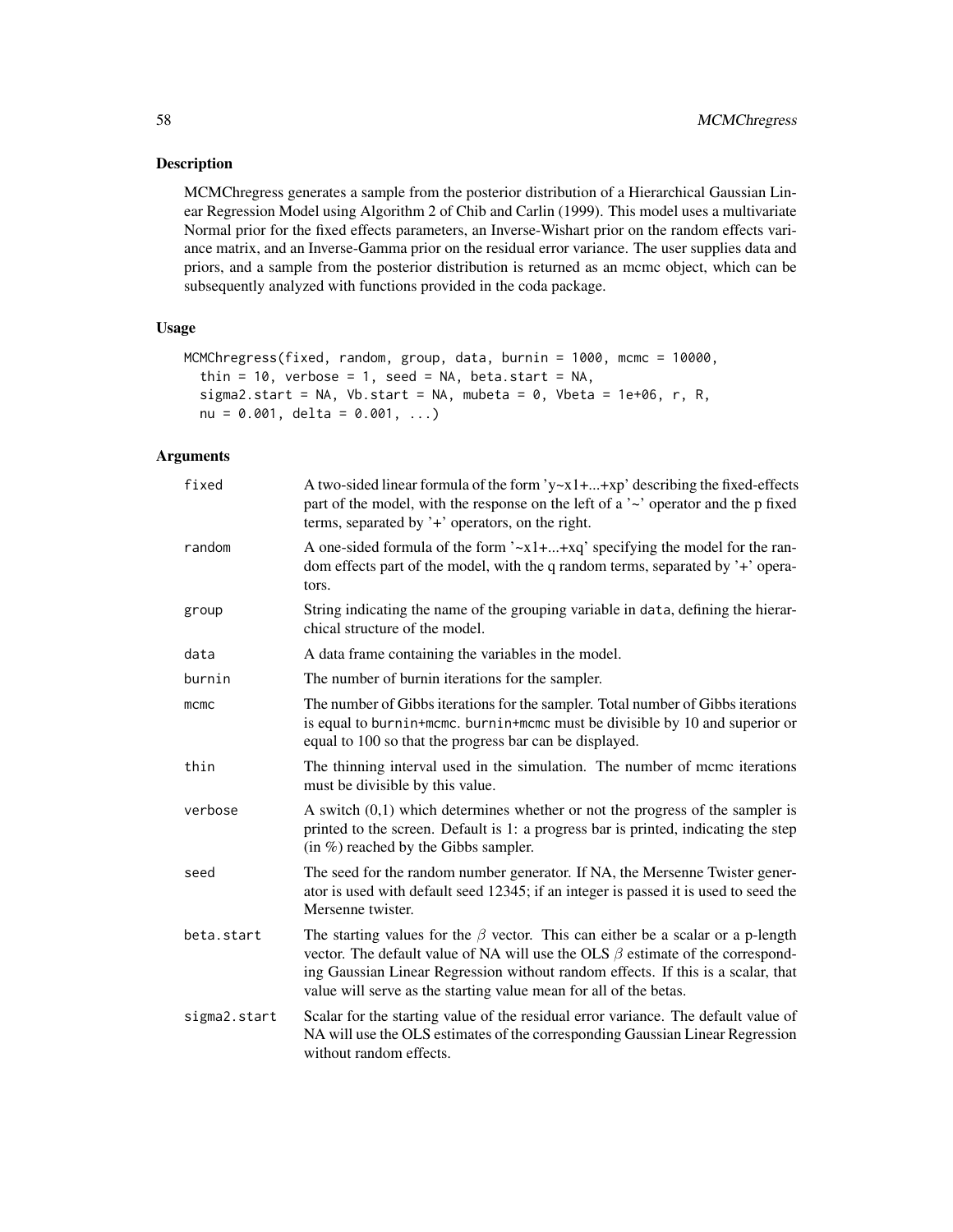| Vb.start | The starting value for variance matrix of the random effects. This must be a<br>square q-dimension matrix. Default value of NA uses an identity matrix.                                                                                                                                                                       |
|----------|-------------------------------------------------------------------------------------------------------------------------------------------------------------------------------------------------------------------------------------------------------------------------------------------------------------------------------|
| mubeta   | The prior mean of $\beta$ . This can either be a scalar or a p-length vector. If this takes<br>a scalar value, then that value will serve as the prior mean for all of the betas.<br>The default value of 0 will use a vector of zeros for an uninformative prior.                                                            |
| Vbeta    | The prior variance of $\beta$ . This can either be a scalar or a square p-dimension<br>matrix. If this takes a scalar value, then that value times an identity matrix<br>serves as the prior variance of beta. Default value of 1.0E6 will use a diagonal<br>matrix with very large variance for an uninformative flat prior. |
| r        | The shape parameter for the Inverse-Wishart prior on variance matrix for the<br>random effects. $r$ must be superior or equal to q. Set $r=q$ for an uninformative<br>prior. See the NOTE for more details                                                                                                                    |
| R        | The scale matrix for the Inverse-Wishart prior on variance matrix for the ran-<br>dom effects. This must be a square q-dimension matrix. Use plausible variance<br>regarding random effects for the diagonal of R. See the NOTE for more details                                                                              |
| nu       | The shape parameter for the Inverse-Gamma prior on the residual error variance.<br>Default value is nu=delta=0.001 for uninformative prior.                                                                                                                                                                                   |
| delta    | The rate (1/scale) parameter for the Inverse-Gamma prior on the residual error<br>variance. Default value is nu=delta=0.001 for uninformative prior.                                                                                                                                                                          |
|          | further arguments to be passed                                                                                                                                                                                                                                                                                                |

MCMChregress simulates from the posterior distribution sample using the blocked Gibbs sampler of Chib and Carlin (1999), Algorithm 2. The simulation is done in compiled C++ code to maximize efficiency. Please consult the coda documentation for a comprehensive list of functions that can be used to analyze the posterior sample.

The model takes the following form:

$$
y_i = X_i \beta + W_i b_i + \varepsilon_i
$$

Where each group  $i$  have  $k_i$  observations.

Where the random effects:

$$
b_i \sim \mathcal{N}_q(0, V_b)
$$

And the errors:

$$
\varepsilon_i \sim \mathcal{N}(0, \sigma^2 I_{k_i})
$$

We assume standard, conjugate priors:

$$
\beta \sim \mathcal{N}_p(\mu_\beta, V_\beta)
$$

And:

$$
\sigma^2 \sim \mathcal{IG}amma(\nu, 1/\delta)
$$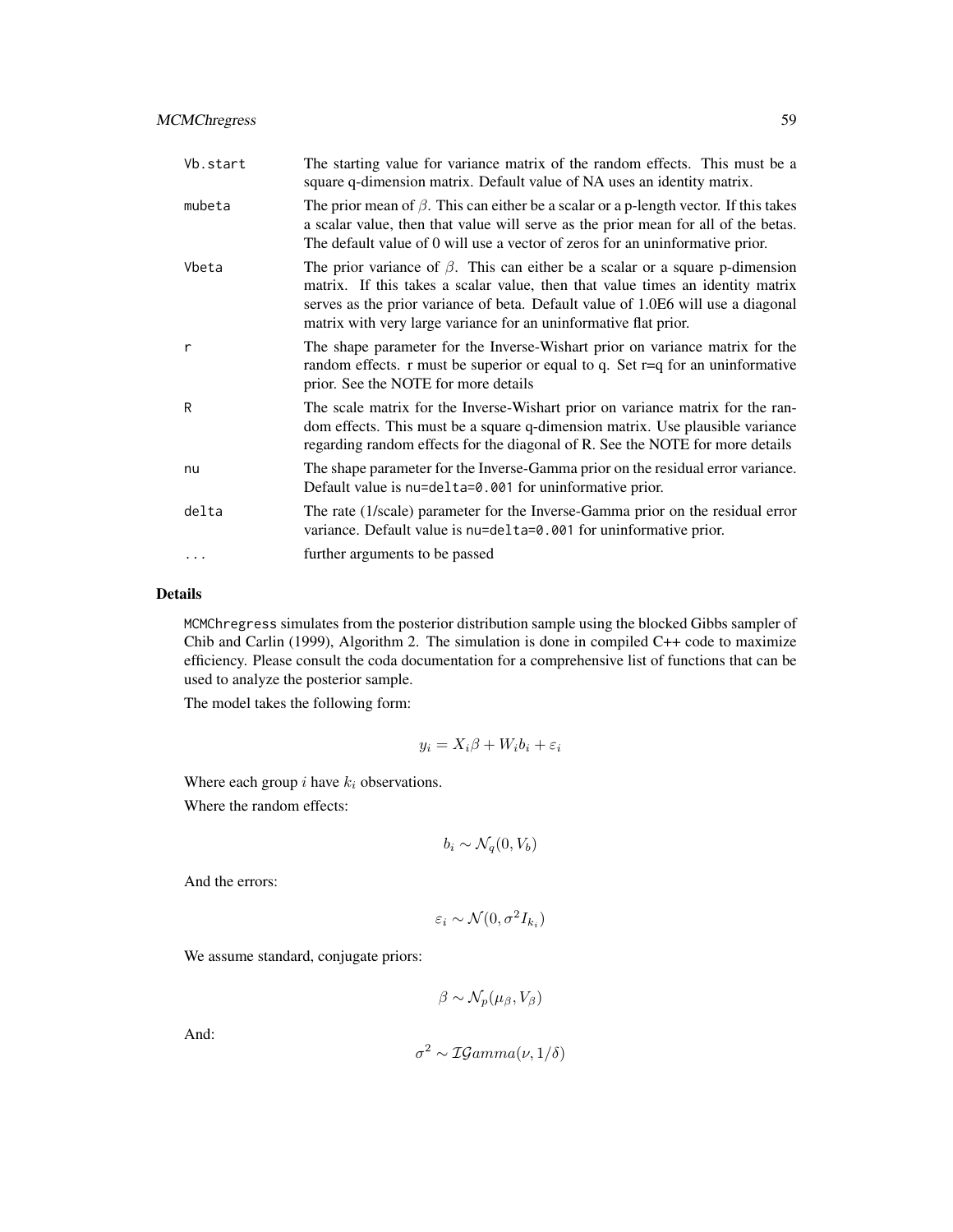And:

$$
V_b \sim \mathcal{IW} is hart(r, rR)
$$

See Chib and Carlin (1999) for more details.

*NOTE:* We do not provide default parameters for the priors on the precision matrix for the random effects. When fitting one of these models, it is of utmost importance to choose a prior that reflects your prior beliefs about the random effects. Using the dwish and rwish functions might be useful in choosing these values.

### Value

| mcmc   | An meme object that contains the posterior sample. This object can be summa-              |
|--------|-------------------------------------------------------------------------------------------|
|        | rized by functions provided by the coda package. The posterior sample of the              |
|        | deviance D, with $D = -2 \log(\prod_i P(y_i   \beta, b_i, \sigma^2))$ , is also provided. |
| Y.pred | Predictive posterior mean for each observation.                                           |

### Author(s)

Ghislain Vieilledent <ghislain.vieilledent@cirad.fr>

## References

Siddhartha Chib and Bradley P. Carlin. 1999. "On MCMC Sampling in Hierarchical Longitudinal Models." *Statistics and Computing.* 9: 17-26.

Daniel Pemstein, Kevin M. Quinn, and Andrew D. Martin. 2007. *Scythe Statistical Library 1.0.* <http://scythe.wustl.edu>.

Andrew D. Martin and Kyle L. Saunders. 2002. "Bayesian Inference for Political Science Panel Data." Paper presented at the 2002 Annual Meeting of the American Political Science Association.

Martyn Plummer, Nicky Best, Kate Cowles, and Karen Vines. 2006. "Output Analysis and Diagnostics for MCMC (CODA)", *R News*. 6(1): 7-11. [https://CRAN.R-project.org/doc/Rnews/](https://CRAN.R-project.org/doc/Rnews/Rnews_2006-1.pdf) [Rnews\\_2006-1.pdf](https://CRAN.R-project.org/doc/Rnews/Rnews_2006-1.pdf).

### See Also

[plot.mcmc](#page-0-0), [summary.mcmc](#page-0-0)

# Examples

## Not run: #======================================== # Hierarchical Gaussian Linear Regression #======================================== #== Generating data # Constants nobs <- 1000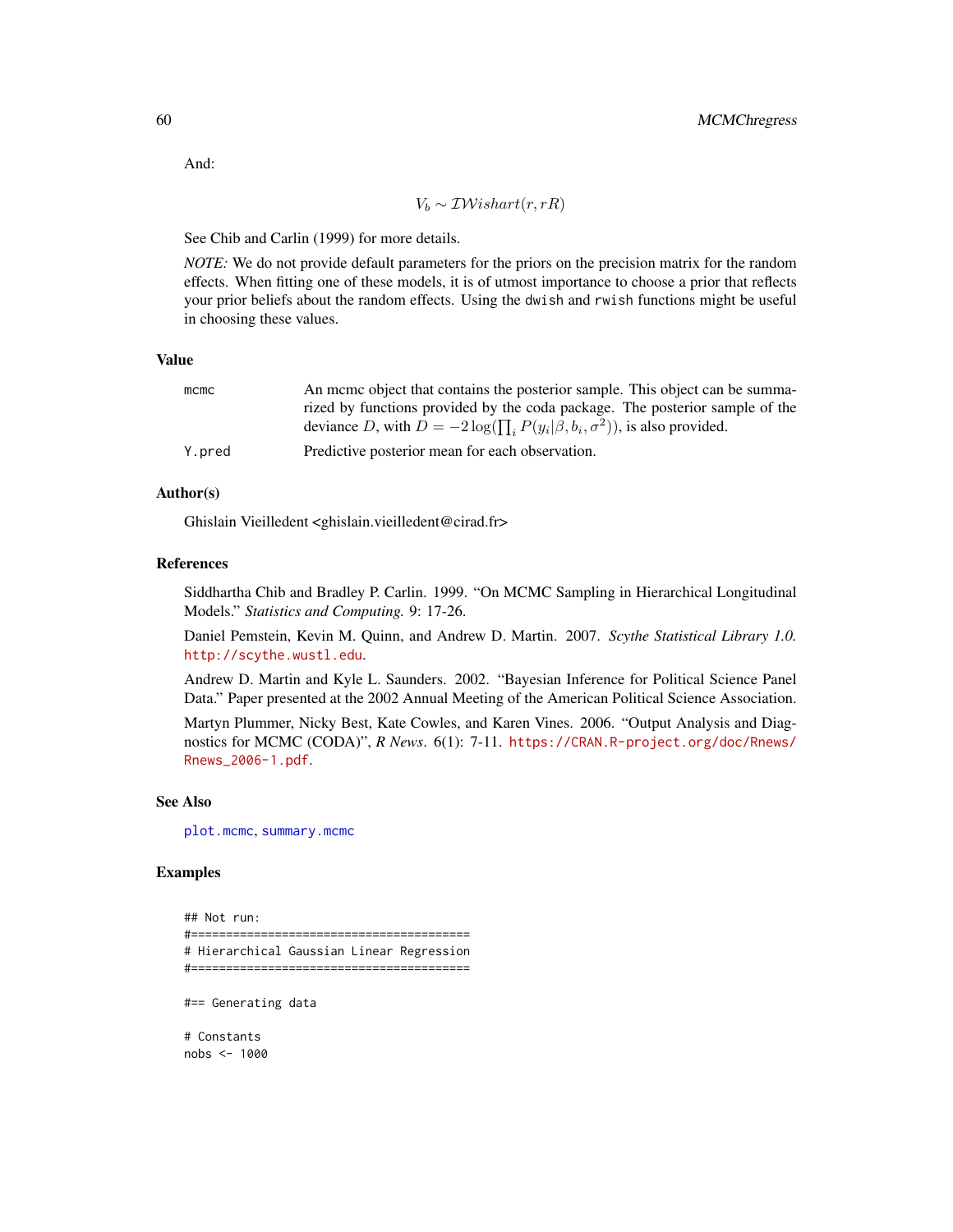# MCMChregress 61

```
nspecies <- 20
species <- c(1:nspecies,sample(c(1:nspecies),(nobs-nspecies),replace=TRUE))
# Covariates
X1 <- runif(n=nobs,min=0,max=10)
X2 <- runif(n=nobs,min=0,max=10)
X \leftarrow \text{cbind}(\text{rep}(1, \text{nobs}), X1, X2)W < - X# Target parameters
# beta
beta.target <- matrix(c(0.1,0.3,0.2),ncol=1)
# Vb
Vb.target <- c(0.5,0.2,0.1)
# b
b.target <- cbind(rnorm(nspecies,mean=0,sd=sqrt(Vb.target[1])),
                  rnorm(nspecies,mean=0,sd=sqrt(Vb.target[2])),
                  rnorm(nspecies,mean=0,sd=sqrt(Vb.target[3])))
# sigma2
sigma2.target <- 0.02
# Response
Y <- vector()
for (n in 1:nobs) {
  Y[n] <- rnorm(n=1,
                mean=X[n,]%*%beta.target+W[n,]%*%b.target[species[n],],
                sd=sqrt(sigma2.target))
}
# Data-set
Data <- as.data.frame(cbind(Y,X1,X2,species))
plot(Data$X1,Data$Y)
#== Call to MCMChregress
model <- MCMChregress(fixed=Y~X1+X2, random=~X1+X2, group="species",
              data=Data, burnin=1000, mcmc=1000, thin=1,verbose=1,
              seed=NA, beta.start=0, sigma2.start=1,
              Vb.start=1, mubeta=0, Vbeta=1.0E6,
              r=3, R=diag(c(1,0.1,0.1)), nu=0.001, delta=0.001)
#== MCMC analysis
# Graphics
pdf("Posteriors-MCMChregress.pdf")
plot(model$mcmc)
dev.off()
# Summary
summary(model$mcmc)
# Predictive posterior mean for each observation
model$Y.pred
```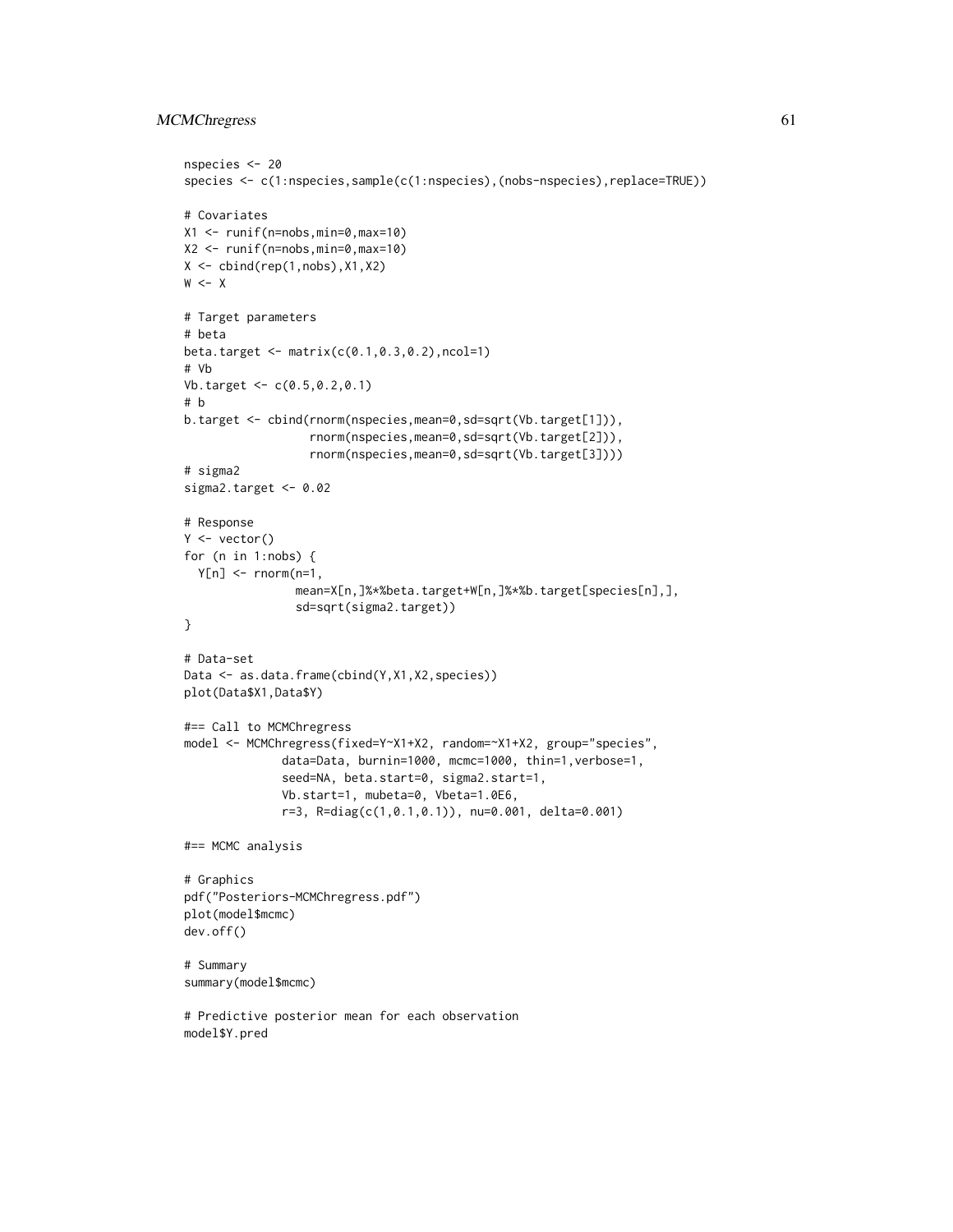# Predicted-Observed plot(Data\$Y,model\$Y.pred) abline(a=0,b=1)

## End(Not run)

<span id="page-61-0"></span>MCMCirt1d *Markov Chain Monte Carlo for One Dimensional Item Response Theory Model*

## Description

This function generates a sample from the posterior distribution of a one dimensional item response theory (IRT) model, with Normal priors on the subject abilities (ideal points), and multivariate Normal priors on the item parameters. The user supplies data and priors, and a sample from the posterior distribution is returned as an mcmc object, which can be subsequently analyzed with functions provided in the coda package.

# Usage

```
MCMCirt1d(datamatrix, theta.constraints = list(), burnin = 1000,
 mcmc = 20000, thin = 1, verbose = 0, seed = NA, theta.start = NA,
  alpha.start = NA, beta.start = NA, t0 = 0, T0 = 1, ab0 = 0,
  AB0 = 0.25, store.item = FALSE, store.ability = TRUE,
  drop.constant.items = TRUE, ...)
```

| datamatrix        | The matrix of data. Must be 0, 1, or missing values. The rows of datamatrix<br>correspond to subjects and the columns correspond to items.                                                                                                                                                                                                                                                                                                                                                                                                                                                                                                                     |
|-------------------|----------------------------------------------------------------------------------------------------------------------------------------------------------------------------------------------------------------------------------------------------------------------------------------------------------------------------------------------------------------------------------------------------------------------------------------------------------------------------------------------------------------------------------------------------------------------------------------------------------------------------------------------------------------|
|                   |                                                                                                                                                                                                                                                                                                                                                                                                                                                                                                                                                                                                                                                                |
| theta.constraints |                                                                                                                                                                                                                                                                                                                                                                                                                                                                                                                                                                                                                                                                |
|                   | A list specifying possible simple equality or inequality constraints on the ability<br>parameters. A typical entry in the list has one of three forms: varname=c which<br>will constrain the ability parameter for the subject named varname to be equal<br>to c, varname="+" which will constrain the ability parameter for the subject<br>named varname to be positive, and varname="-" which will constrain the ability<br>parameter for the subject named variance to be negative. If x is a matrix without<br>row names defaults names of "V1", "V2", , etc will be used. See Rivers (2003)<br>for a thorough discussion of identification of IRT models. |
| burnin            | The number of burn-in iterations for the sampler.                                                                                                                                                                                                                                                                                                                                                                                                                                                                                                                                                                                                              |
| mcmc              | The number of Gibbs iterations for the sampler.                                                                                                                                                                                                                                                                                                                                                                                                                                                                                                                                                                                                                |
| thin              | The thinning interval used in the simulation. The number of Gibbs iterations<br>must be divisible by this value.                                                                                                                                                                                                                                                                                                                                                                                                                                                                                                                                               |
| verbose           | A switch which determines whether or not the progress of the sampler is printed<br>to the screen. If verbose is greater than 0 then every verboseth iteration will<br>be printed to the screen.                                                                                                                                                                                                                                                                                                                                                                                                                                                                |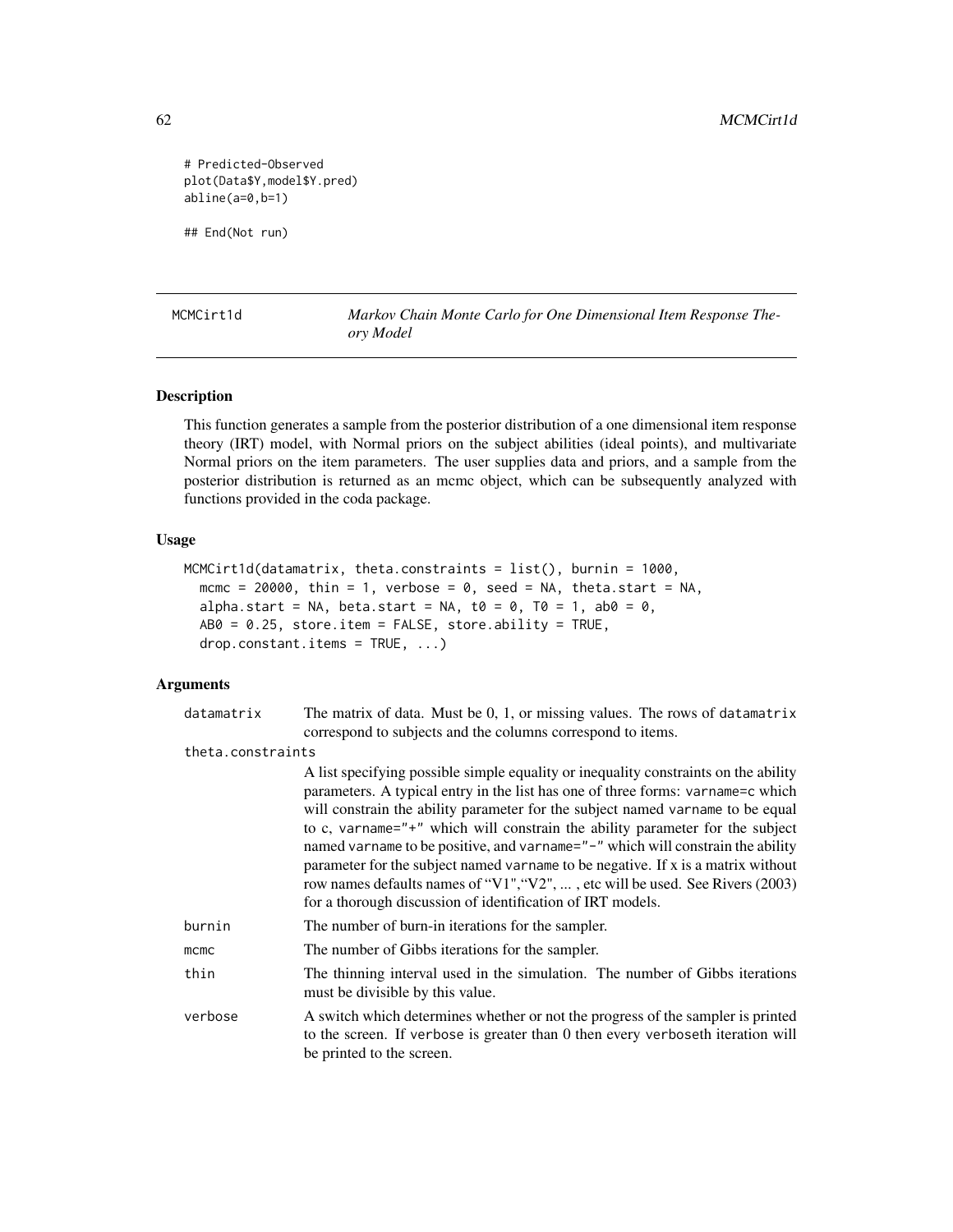| seed                | The seed for the random number generator. If NA, the Mersenne Twister gener-<br>ator is used with default seed 12345; if an integer is passed it is used to seed the<br>Mersenne twister. The user can also pass a list of length two to use the L'Ecuyer<br>random number generator, which is suitable for parallel computation. The first<br>element of the list is the L'Ecuyer seed, which is a vector of length six or NA<br>(if NA a default seed of rep(12345, 6) is used). The second element of list is a<br>positive substream number. See the MCMCpack specification for more details. |  |
|---------------------|---------------------------------------------------------------------------------------------------------------------------------------------------------------------------------------------------------------------------------------------------------------------------------------------------------------------------------------------------------------------------------------------------------------------------------------------------------------------------------------------------------------------------------------------------------------------------------------------------|--|
| theta.start         | The starting values for the subject abilities (ideal points). This can either be a<br>scalar or a column vector with dimension equal to the number of voters. If this<br>takes a scalar value, then that value will serve as the starting value for all of<br>the thetas. The default value of NA will choose the starting values based on an<br>eigenvalue-eigenvector decomposition of the aggreement score matrix formed<br>from the datamatrix.                                                                                                                                               |  |
| alpha.start         | The starting values for the $\alpha$ difficulty parameters. This can either be a scalar<br>or a column vector with dimension equal to the number of items. If this takes a<br>scalar value, then that value will serve as the starting value for all of the alphas.<br>The default value of NA will set the starting values based on a series of probit<br>regressions that condition on the starting values of theta.                                                                                                                                                                            |  |
| beta.start          | The starting values for the $\beta$ discrimination parameters. This can either be a<br>scalar or a column vector with dimension equal to the number of items. If this<br>takes a scalar value, then that value will serve as the starting value for all of the<br>betas. The default value of NA will set the starting values based on a series of<br>probit regressions that condition on the starting values of theta.                                                                                                                                                                          |  |
| t0                  | A scalar parameter giving the prior mean of the subject abilities (ideal points).                                                                                                                                                                                                                                                                                                                                                                                                                                                                                                                 |  |
| Т0                  | A scalar parameter giving the prior precision (inverse variance) of the subject<br>abilities (ideal points).                                                                                                                                                                                                                                                                                                                                                                                                                                                                                      |  |
| ab0                 | The prior mean of (alpha, beta). Can be either a scalar or a 2-vector. If a<br>scalar both means will be set to the passed value. The prior mean is assumed to<br>be the same across all items.                                                                                                                                                                                                                                                                                                                                                                                                   |  |
| AB0                 | The prior precision of (alpha, beta). This can either be ascalar or a 2 by 2<br>matrix. If this takes a scalar value, then that value times an identity matrix serves<br>as the prior precision. The prior precision is assumed to be the same across all<br>items.                                                                                                                                                                                                                                                                                                                               |  |
| store.item          | A switch that determines whether or not to store the item parameters for poste-<br>rior analysis. NOTE: In situations with many items storing the item parameters<br>takes an enormous amount of memory, so store. item should only be FALSE if<br>the chain is thinned heavily, or for applications with a small number of items.<br>By default, the item parameters are not stored.                                                                                                                                                                                                             |  |
| store.ability       | A switch that determines whether or not to store the ability parameters for pos-<br>terior analysis. NOTE: In situations with many individuals storing the ability<br>parameters takes an enormous amount of memory, so store. ability should<br>only be TRUE if the chain is thinned heavily, or for applications with a small<br>number of individuals. By default, the item parameters are stored.                                                                                                                                                                                             |  |
| drop.constant.items |                                                                                                                                                                                                                                                                                                                                                                                                                                                                                                                                                                                                   |  |
|                     | A switch that determines whether or not items that have no variation should be<br>deleted before fitting the model. Default = TRUE.                                                                                                                                                                                                                                                                                                                                                                                                                                                               |  |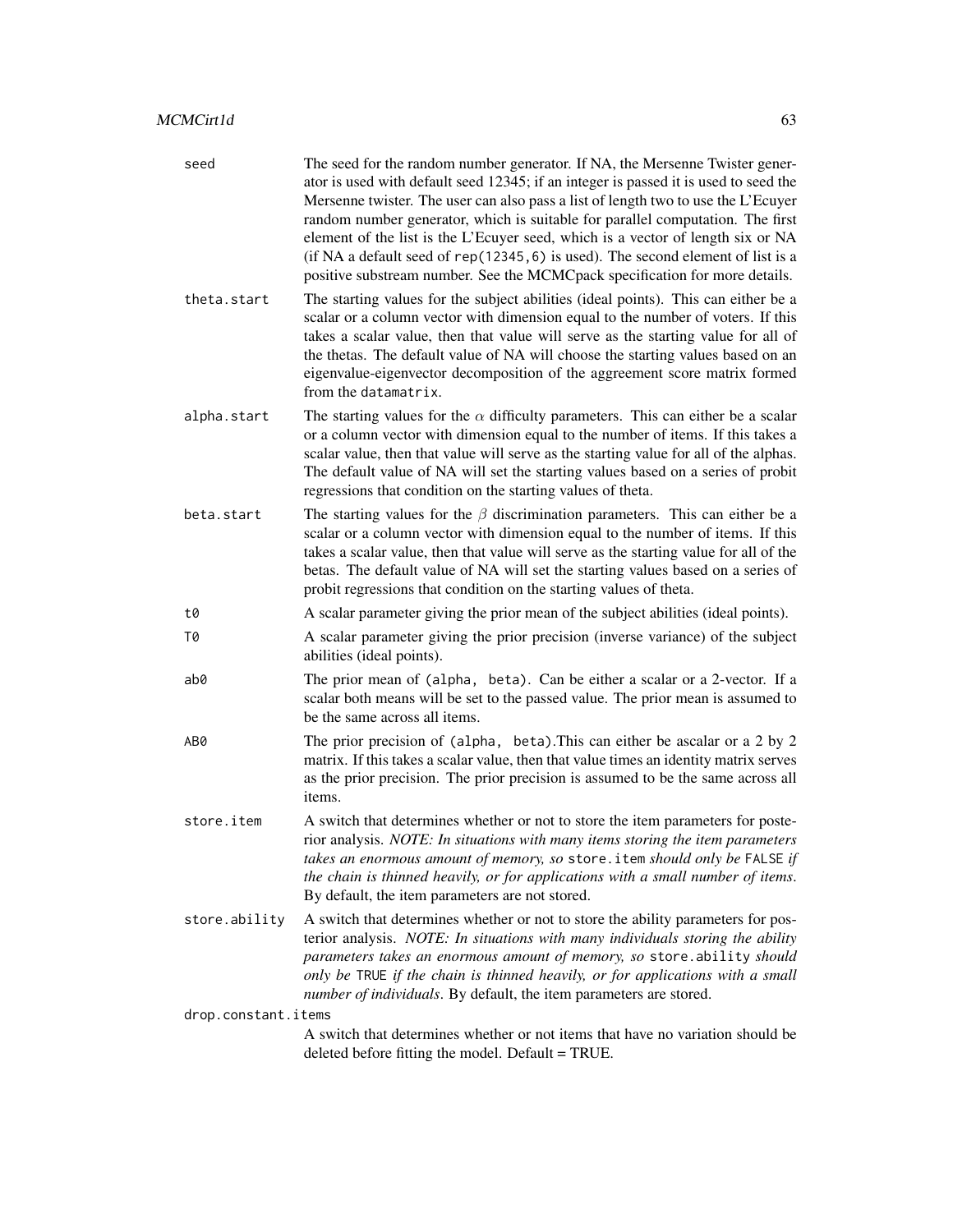... further arguments to be passed

### Details

If you are interested in fitting K-dimensional item response theory models, or would rather identify the model by placing constraints on the item parameters, please see [MCMCirtKd](#page-69-0).

MCMCirt1d simulates from the posterior distribution using standard Gibbs sampling using data augmentation (a Normal draw for the subject abilities, a multivariate Normal draw for the item parameters, and a truncated Normal draw for the latent utilities). The simulation proper is done in compiled C++ code to maximize efficiency. Please consult the coda documentation for a comprehensive list of functions that can be used to analyze the posterior sample.

The model takes the following form. We assume that each subject has an subject ability (ideal point) denoted  $\theta_j$  and that each item has a difficulty parameter  $\alpha_i$  and discrimination parameter  $\beta_i$ . The observed choice by subject j on item i is the observed data matrix which is  $(I \times J)$ . We assume that the choice is dictated by an unobserved utility:

$$
z_{i,j} = -\alpha_i + \beta_i \theta_j + \varepsilon_{i,j}
$$

Where the errors are assumed to be distributed standard Normal. The parameters of interest are the subject abilities (ideal points) and the item parameters.

We assume the following priors. For the subject abilities (ideal points):

$$
\theta_j \sim \mathcal{N}(t_0,T_0^{-1})
$$

For the item parameters, the prior is:

$$
[\alpha_i,\beta_i]'\sim\mathcal{N}_2(ab_0,AB_0^{-1})
$$

The model is identified by the proper priors on the item parameters and constraints placed on the ability parameters.

As is the case with all measurement models, make sure that you have plenty of free memory, especially when storing the item parameters.

#### Value

An mcmc object that contains the sample from the posterior distribution. This object can be summarized by functions provided by the coda package.

#### References

James H. Albert. 1992. "Bayesian Estimation of Normal Ogive Item Response Curves Using Gibbs Sampling." *Journal of Educational Statistics*. 17: 251-269.

Joshua Clinton, Simon Jackman, and Douglas Rivers. 2004. "The Statistical Analysis of Roll Call Data." *American Political Science Review*. 98: 355-370.

Valen E. Johnson and James H. Albert. 1999. "Ordinal Data Modeling." Springer: New York.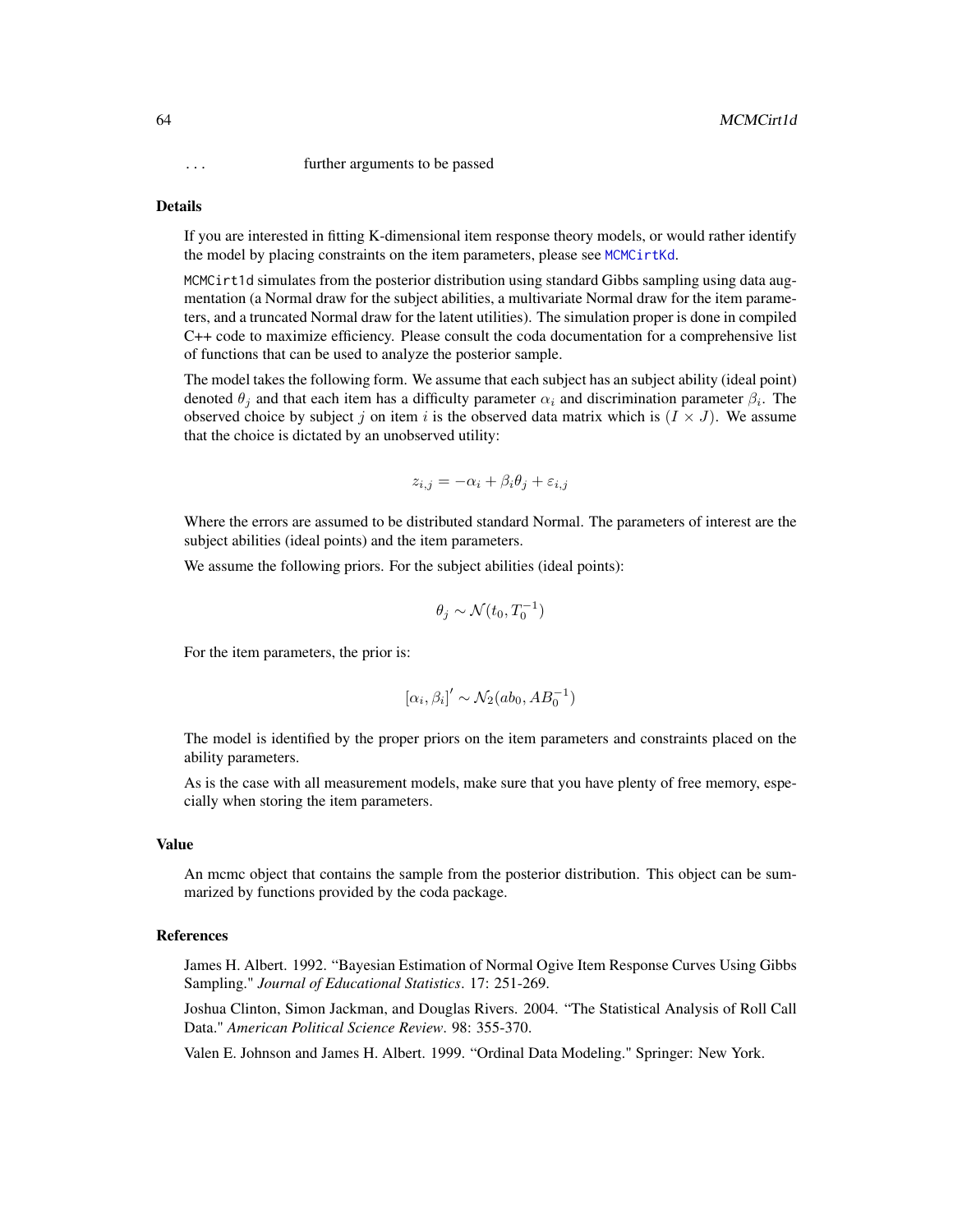# MCMCirtHier1d 65

Andrew D. Martin, Kevin M. Quinn, and Jong Hee Park. 2011. "MCMCpack: Markov Chain Monte Carlo in R.", *Journal of Statistical Software*. 42(9): 1-21. <http://www.jstatsoft.org/v42/i09/>.

Daniel Pemstein, Kevin M. Quinn, and Andrew D. Martin. 2007. *Scythe Statistical Library 1.0.* <http://scythe.wustl.edu>.

Martyn Plummer, Nicky Best, Kate Cowles, and Karen Vines. 2006. "Output Analysis and Diagnostics for MCMC (CODA)", *R News*. 6(1): 7-11. [https://CRAN.R-project.org/doc/Rnews/](https://CRAN.R-project.org/doc/Rnews/Rnews_2006-1.pdf) [Rnews\\_2006-1.pdf](https://CRAN.R-project.org/doc/Rnews/Rnews_2006-1.pdf).

Douglas Rivers. 2004. "Identification of Multidimensional Item-Response Models." Stanford University, typescript.

#### See Also

[plot.mcmc](#page-0-0),[summary.mcmc](#page-0-0), [MCMCirtKd](#page-69-0)

## Examples

```
## Not run:
## US Supreme Court Example with inequality constraints
data(SupremeCourt)
posterior1 <- MCMCirt1d(t(SupremeCourt),
                theta.constraints=list(Scalia="+", Ginsburg="-"),
                B0.alpha=.2, B0.beta=.2,
                burnin=500, mcmc=100000, thin=20, verbose=500,
                store.item=TRUE)
geweke.diag(posterior1)
plot(posterior1)
summary(posterior1)
## US Senate Example with equality constraints
data(Senate)
Sen.rollcalls <- Senate[,6:677]
posterior2 <- MCMCirt1d(Sen.rollcalls,
                 theta.constraints=list(KENNEDY=-2, HELMS=2),
                 burnin=2000, mcmc=100000, thin=20, verbose=500)
geweke.diag(posterior2)
plot(posterior2)
summary(posterior2)
```
## End(Not run)

MCMCirtHier1d *Markov Chain Monte Carlo for Hierarchical One Dimensional Item Response Theory Model, Covariates Predicting Latent Ideal Point (Ability)*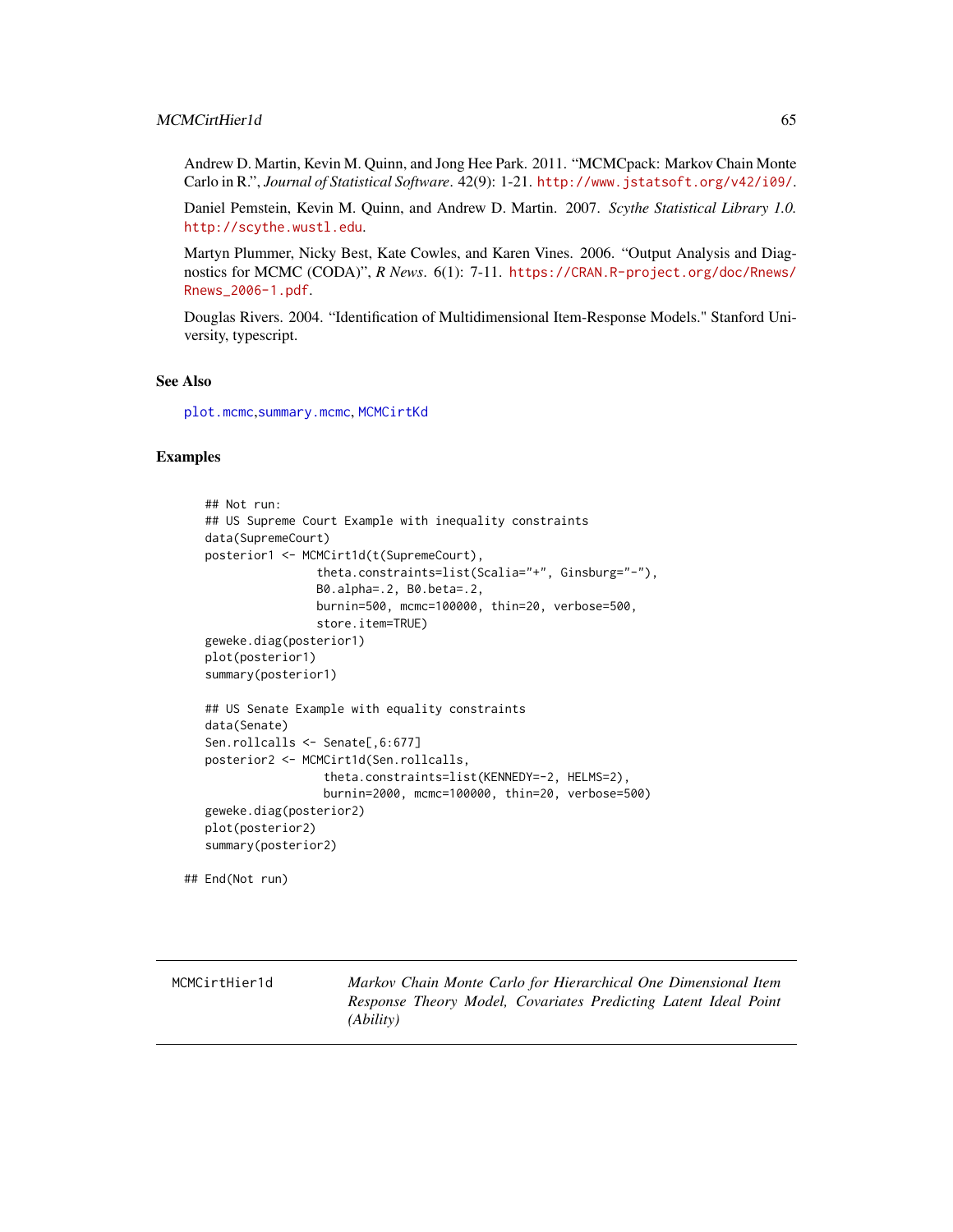### Description

This function generates a sample from the posterior distribution of a one dimensional item response theory (IRT) model, with multivariate Normal priors on the item parameters, and a Normal-Inverse Gamma hierarchical prior on subject ideal points (abilities). The user supplies item-response data, subject covariates, and priors. Note that this identification strategy obviates the constraints used on theta in [MCMCirt1d](#page-61-0). A sample from the posterior distribution is returned as an mcmc object, which can be subsequently analyzed with functions provided in the coda package.

### Usage

```
MCMCirtHier1d(datamatrix, Xjdata, burnin = 1000, mcmc = 20000, thin = 1,
  verbose = 0, seed = NA, theta.start = NA, a.start = NA,
 b. start = NA, beta.start = NA, b0 = 0, B0 = 0.01, c0 = 0.001,d0 = 0.001, d0 = 0, AB0 = 0.25, store.item = FALSE,
  store.ability = TRUE, drop.constant.items = TRUE,
  marginal.likelihood = c("none", "Chib95"), px = TRUE, px_a0 = 10,px_b0 = 10, ...
```

| datamatrix  | The matrix of data. Must be $0, 1$ , or missing values. The rows of datamatrix<br>correspond to subjects and the columns correspond to items.                                                                                                                                                                                                                                                                                                                                                                                                                                                       |
|-------------|-----------------------------------------------------------------------------------------------------------------------------------------------------------------------------------------------------------------------------------------------------------------------------------------------------------------------------------------------------------------------------------------------------------------------------------------------------------------------------------------------------------------------------------------------------------------------------------------------------|
| Xjdata      | A data frame containing second-level predictor covariates for ideal points $\theta$ .<br>Predictors are modeled as a linear regression on the mean vector of $\theta$ ; the pos-<br>terior sample contains regression coefficients $\beta$ and common variance $\sigma^2$ . See<br>Rivers (2003) for a thorough discussion of identification of IRT models.                                                                                                                                                                                                                                         |
| burnin      | The number of burn-in iterations for the sampler.                                                                                                                                                                                                                                                                                                                                                                                                                                                                                                                                                   |
| mcmc        | The number of Gibbs iterations for the sampler.                                                                                                                                                                                                                                                                                                                                                                                                                                                                                                                                                     |
| thin        | The thinning interval used in the simulation. The number of Gibbs iterations<br>must be divisible by this value.                                                                                                                                                                                                                                                                                                                                                                                                                                                                                    |
| verbose     | A switch which determines whether or not the progress of the sampler is printed<br>to the screen. If verbose is greater than 0 then every verboseth iteration will<br>be printed to the screen.                                                                                                                                                                                                                                                                                                                                                                                                     |
| seed        | The seed for the random number generator. If NA, the Mersenne Twister gener-<br>ator is used with default seed 12345; if an integer is passed it is used to seed the<br>Mersenne twister. The user can also pass a list of length two to use the L'Ecuyer<br>random number generator, which is suitable for parallel computation. The first<br>element of the list is the L'Ecuyer seed, which is a vector of length six or NA<br>(if NA a default seed of $rep(12345, 6)$ is used). The second element of list is a<br>positive substream number. See the MCMCpack specification for more details. |
| theta.start | The starting values for the subject abilities (ideal points). This can either be<br>a scalar or a column vector with dimension equal to the number of voters. If<br>this takes a scalar value, then that value will serve as the starting value for all<br>of the thetas. The default value of NA will choose the starting values based on<br>an eigenvalue-eigenvector decomposition of the agreement score matrix formed<br>from the datamatrix.                                                                                                                                                  |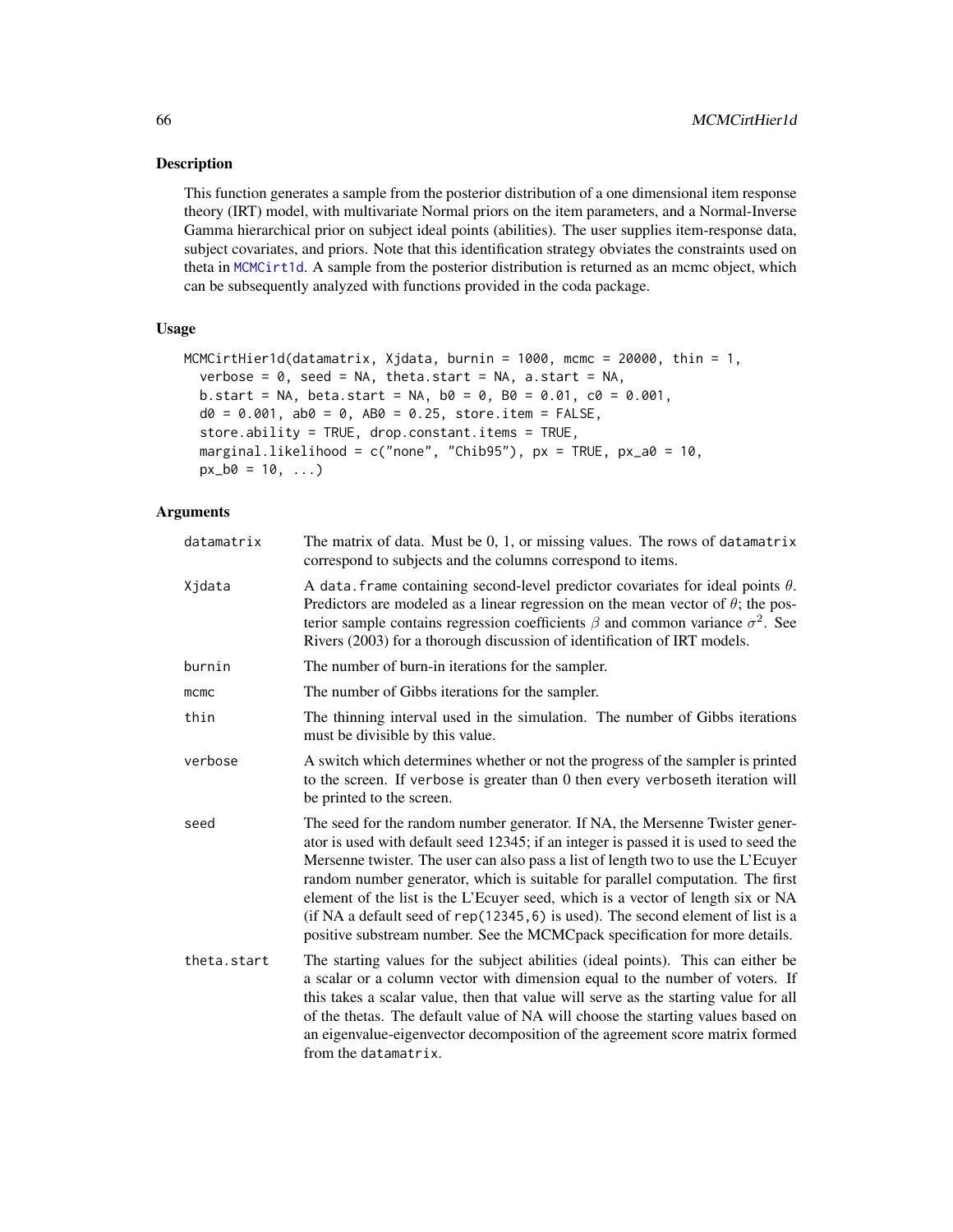| a.start       | The starting values for the $\alpha$ difficulty parameters. This can either be a scalar<br>or a column vector with dimension equal to the number of items. If this takes a<br>scalar value, then that value will serve as the starting value for all $a$ . The default<br>value of NA will set the starting values based on a series of probit regressions<br>that condition on the starting values of theta.                                                                      |
|---------------|------------------------------------------------------------------------------------------------------------------------------------------------------------------------------------------------------------------------------------------------------------------------------------------------------------------------------------------------------------------------------------------------------------------------------------------------------------------------------------|
| b.start       | The starting values for the $b$ discrimination parameters. This can either be a<br>scalar or a column vector with dimension equal to the number of items. If this<br>takes a scalar value, then that value will serve as the starting value for all $b$ .<br>The default value of NA will set the starting values based on a series of probit<br>regressions that condition on the starting values of theta.                                                                       |
| beta.start    | The starting values for the $\beta$ regression coefficients that predict the means of<br>ideal points $\theta$ . This can either be a scalar or a column vector with length equal<br>to the number of covariates. If this takes a scalar value, then that value will<br>serve as the starting value for all of the betas. The default value of NA will<br>set the starting values based on a linear regression of the covariates on (either<br>provided or generated) theta.start. |
| b0            | The prior mean of $\beta$ . Can be either a scalar or a vector of length equal to the<br>number of subject covariates. If a scalar all means with be set to the passed<br>value.                                                                                                                                                                                                                                                                                                   |
| Β0            | The prior precision of $\beta$ . This can either be a scalar or a square matrix with di-<br>mensions equal to the number of betas. If this takes a scalar value, then that value<br>times an identity matrix serves as the prior precision of beta. A default proper<br>but diffuse value of .01 ensures finite marginal likelihood for model comparison.<br>A value of 0 is equivalent to an improper uniform prior for beta.                                                     |
| c0            | $c_0/2$ is the shape parameter for the inverse Gamma prior on $\sigma^2$ (the variance of<br>$\theta$ ). The amount of information in the inverse Gamma prior is something like<br>that from $c_0$ pseudo-observations.                                                                                                                                                                                                                                                            |
| d0            | $d_0/2$ is the scale parameter for the inverse Gamma prior on $\sigma^2$ (the variance of<br>$\theta$ ). In constructing the inverse Gamma prior, $d_0$ acts like the sum of squared<br>errors from the $c_0$ pseudo-observations.                                                                                                                                                                                                                                                 |
| ab0           | The prior mean of (a, b). Can be either a scalar or a 2-vector. If a scalar both<br>means will be set to the passed value. The prior mean is assumed to be the same<br>across all items.                                                                                                                                                                                                                                                                                           |
| AB0           | The prior precision of $(a, b)$ . This can either be ascalar or a 2 by 2 matrix. If<br>this takes a scalar value, then that value times an identity matrix serves as the<br>prior precision. The prior precision is assumed to be the same across all items.                                                                                                                                                                                                                       |
| store.item    | A switch that determines whether or not to store the item parameters for poste-<br>rior analysis. NOTE: In situations with many items storing the item parameters<br>takes an enormous amount of memory, so store. item should only be TRUE if<br>the chain is thinned heavily, or for applications with a small number of items.<br>By default, the item parameters are not stored.                                                                                               |
| store.ability | A switch that determines whether or not to store the ability parameters for pos-<br>terior analysis. NOTE: In situations with many individuals storing the ability<br>parameters takes an enormous amount of memory, so store ability should<br>only be TRUE if the chain is thinned heavily, or for applications with a small<br>number of individuals. By default, ability parameters are stored.                                                                                |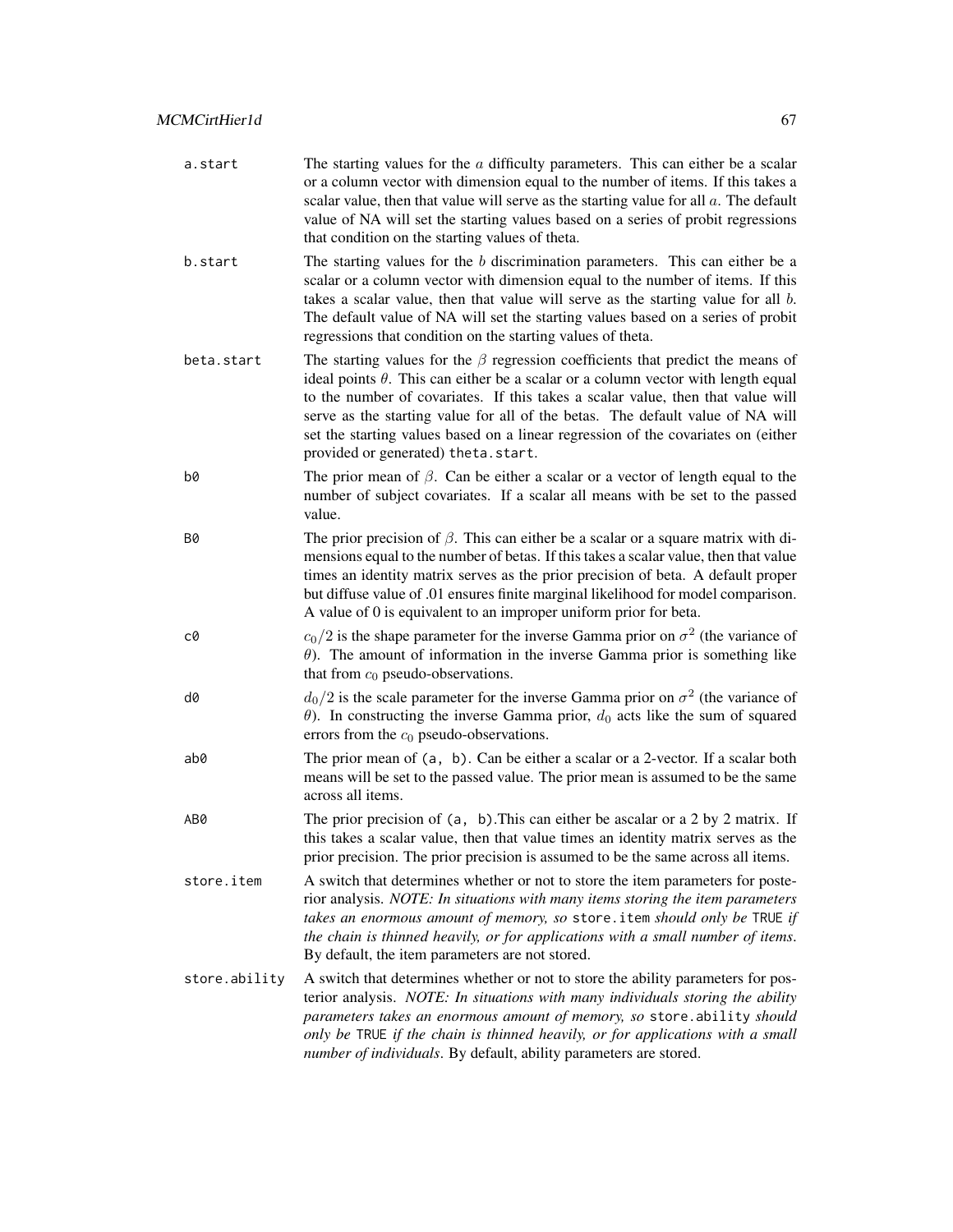| drop.constant.items |                     |                                                                                                                                                                                                                                        |
|---------------------|---------------------|----------------------------------------------------------------------------------------------------------------------------------------------------------------------------------------------------------------------------------------|
|                     |                     | A switch that determines whether or not items that have no variation should be<br>deleted before fitting the model. Default = TRUE.                                                                                                    |
|                     | marginal.likelihood |                                                                                                                                                                                                                                        |
|                     |                     | Should the marginal likelihood of the second-level model on ideal points be<br>calculated using the method of Chib (1995)? It is stored as an attribute of the<br>posterior mcmc object and suitable for comparison using BayesFactor. |
|                     | рx                  | Use Parameter Expansion to reduce autocorrelation in the chain? PX introduces<br>an unidentified parameter $alpha$ for the residual variance in the latent data (Liu<br>and Wu 1999). Default = $TRUE$                                 |
|                     | $px_aa0$            | Prior shape parameter for the inverse-gamma distribution on $alpha$ , the residual<br>variance of the latent data. Default=10.                                                                                                         |
|                     | $px_b0$             | Prior scale parameter for the inverse-gamma distribution on $alpha$ , the residual<br>variance of the latent data. Default $= 10$                                                                                                      |
|                     | .                   | further arguments to be passed                                                                                                                                                                                                         |

If you are interested in fitting K-dimensional item response theory models, or would rather identify the model by placing constraints on the item parameters, please see [MCMCirtKd](#page-69-0).

MCMCirtHier1d simulates from the posterior distribution using standard Gibbs sampling using data augmentation (a Normal draw for the subject abilities, a multivariate Normal draw for (secondlevel) subject ability predictors, an Inverse-Gamma draw for the (second-level) variance of subject abilities, a multivariate Normal draw for the item parameters, and a truncated Normal draw for the latent utilities). The simulation proper is done in compiled C++ code to maximize efficiency. Please consult the coda documentation for a comprehensive list of functions that can be used to analyze the posterior sample.

The model takes the following form. We assume that each subject has an subject ability (ideal point) denoted  $\theta_j$  and that each item has a difficulty parameter  $a_i$  and discrimination parameter  $b_i$ . The observed choice by subject j on item i is the observed data matrix which is  $(I \times J)$ . We assume that the choice is dictated by an unobserved utility:

$$
z_{i,j} = -\alpha_i + \beta_i \theta_j + \varepsilon_{i,j}
$$

Where the errors are assumed to be distributed standard Normal. This constitutes the measurement or level-1 model. The subject abilities (ideal points) are modeled by a second level Normal linear predictor for subject covariates Xjdata, with common variance  $\sigma^2$ . The parameters of interest are the subject abilities (ideal points), item parameters, and second-level coefficients.

We assume the following priors. For the subject abilities (ideal points):

$$
\theta_j \sim \mathcal{N}(\mu_\theta, T_0^{-1})
$$

For the item parameters, the prior is:

$$
[a_i, b_i]' \sim \mathcal{N}_2(ab_0, AB_0^{-1})
$$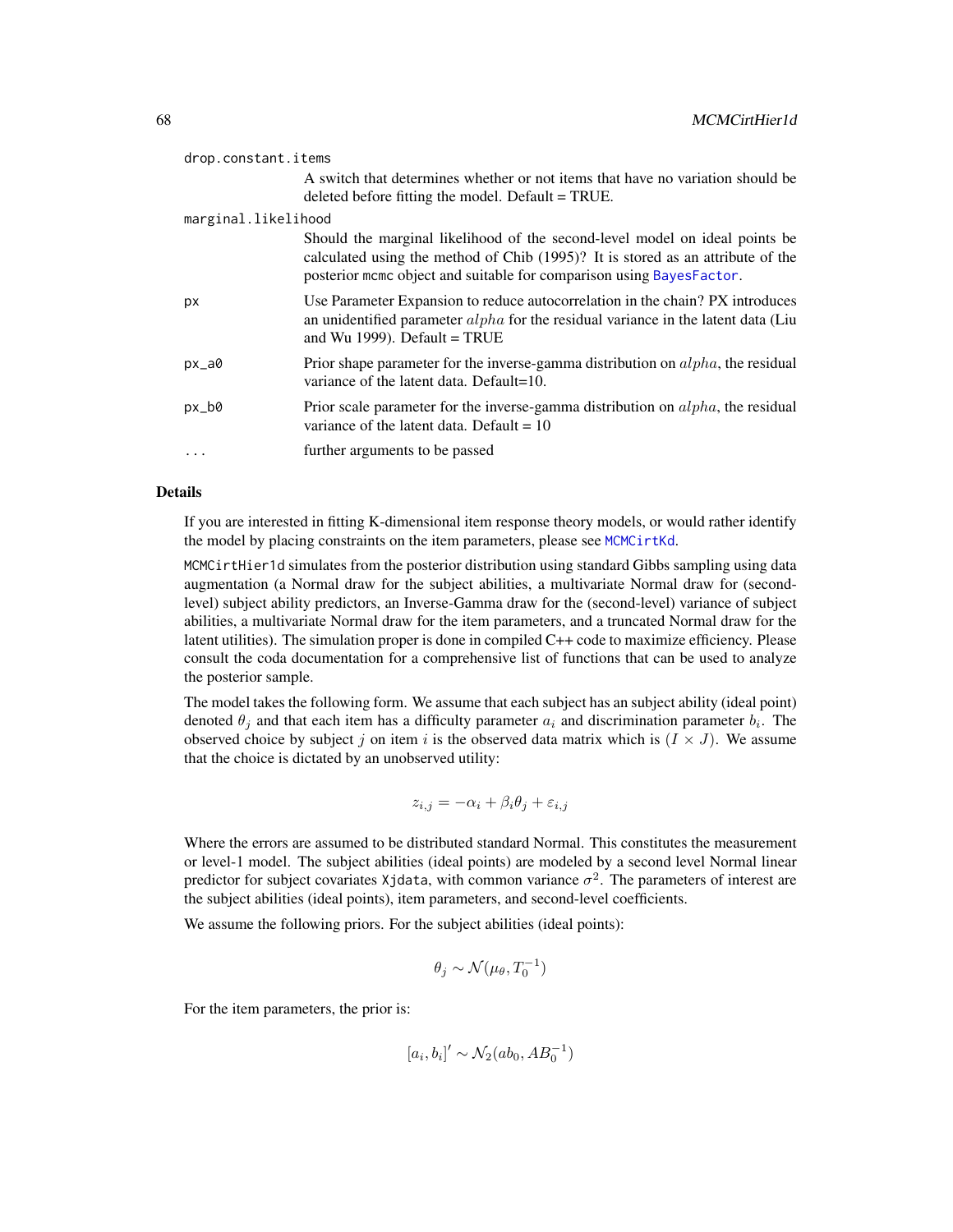# MCMCirtHier1d 69

The model is identified by the proper priors on the item parameters and constraints placed on the ability parameters.

As is the case with all measurement models, make sure that you have plenty of free memory, especially when storing the item parameters.

### Value

An mcmc object that contains the sample from the posterior distribution. This object can be summarized by functions provided by the coda package. If marginal.likelihood = "Chib95" the object will have attribute logmarglike.

# Author(s)

Michael Malecki, <mike@crunch.io>, <https://github.com/malecki>.

# References

James H. Albert. 1992. "Bayesian Estimation of Normal Ogive Item Response Curves Using Gibbs Sampling." *Journal of Educational Statistics*. 17: 251–269.

Joshua Clinton, Simon Jackman, and Douglas Rivers. 2004. "The Statistical Analysis of Roll Call Data." *American Political Science Review* 98: 355–370.

Valen E. Johnson and James H. Albert. 1999. "Ordinal Data Modeling." Springer: New York.

Liu, Jun S. and Ying Nian Wu. 1999. "Parameter Expansion for Data Augmentation." *Journal of the American Statistical Association* 94: 1264–1274.

Andrew D. Martin, Kevin M. Quinn, and Jong Hee Park. 2011. "MCMCpack: Markov Chain Monte Carlo in R.", *Journal of Statistical Software*. 42(9): 1-21. <http://www.jstatsoft.org/v42/i09/>.

Daniel Pemstein, Kevin M. Quinn, and Andrew D. Martin. 2007. *Scythe Statistical Library 1.0.* <http://scythe.wustl.edu>.

Martyn Plummer, Nicky Best, Kate Cowles, and Karen Vines. 2006. "Output Analysis and Diagnostics for MCMC (CODA)", *R News*. 6(1): 7-11. [https://CRAN.R-project.org/doc/Rnews/](https://CRAN.R-project.org/doc/Rnews/Rnews_2006-1.pdf) [Rnews\\_2006-1.pdf](https://CRAN.R-project.org/doc/Rnews/Rnews_2006-1.pdf).

Douglas Rivers. 2004. "Identification of Multidimensional Item-Response Models." Stanford University, typescript.

### See Also

[plot.mcmc](#page-0-0),[summary.mcmc](#page-0-0), [MCMCirtKd](#page-69-0)

## Examples

```
## Not run:
data(SupremeCourt)
```
 $X$ jdata <- data.frame(presparty=  $c(1,1,0,1,1,1,1,0,0)$ , sex= c(0,0,1,0,0,0,0,1,0))

## Parameter Expansion reduces autocorrelation.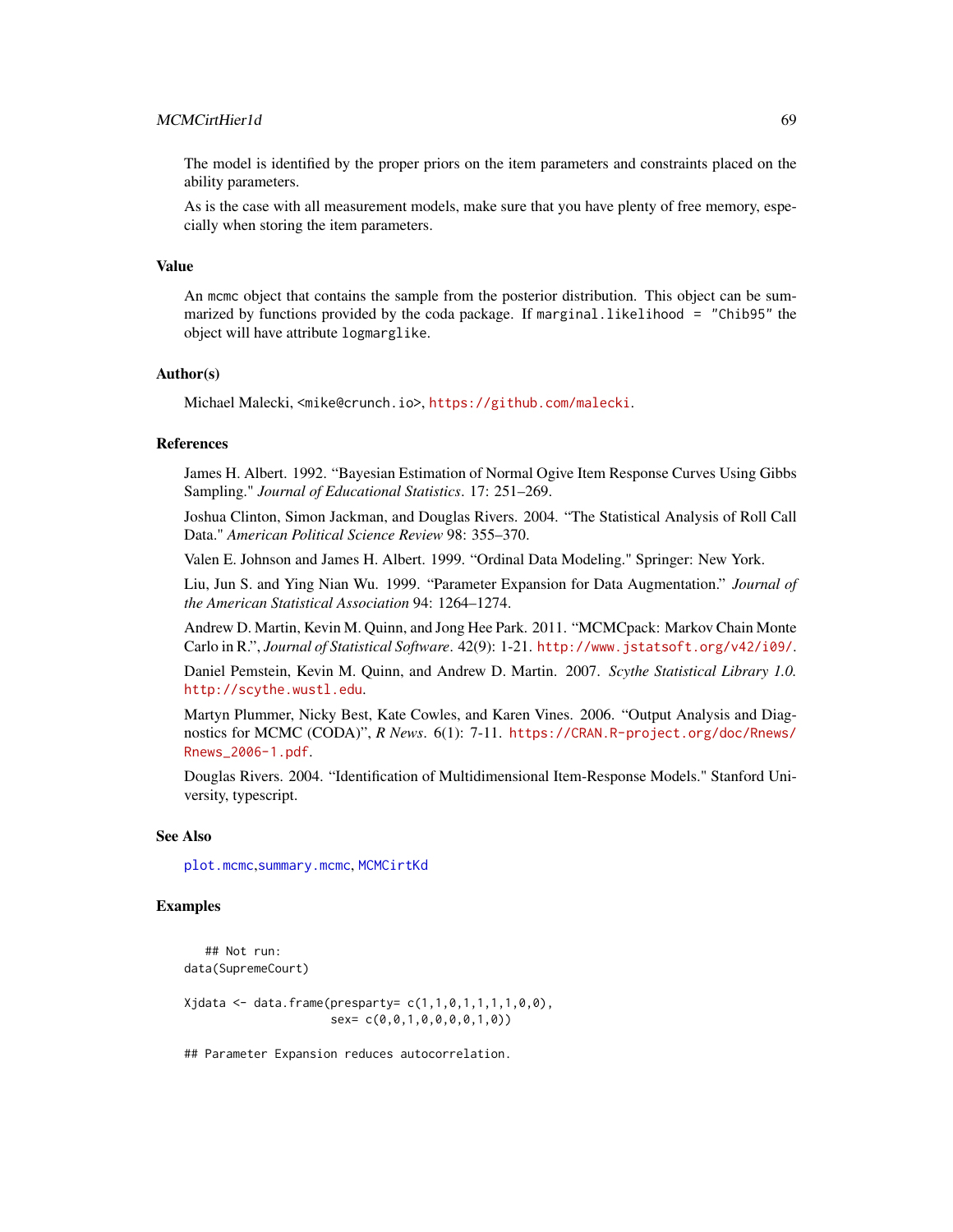```
posterior1 <- MCMCirtHier1d(t(SupremeCourt),
                    burnin=50000, mcmc=10000, thin=20,
                    verbose=10000,
                    Xjdata=Xjdata,
                    marginal.likelihood="Chib95",
    px=TRUE)
 ## But, you can always turn it off.
   posterior2 <- MCMCirtHier1d(t(SupremeCourt),
                    burnin=50000, mcmc=10000, thin=20,
                    verbose=10000,
                    Xjdata=Xjdata,
                    #marginal.likelihood="Chib95",
    px=FALSE)
 ## Note that the hierarchical model has greater autocorrelation than
 ## the naive IRT model.
   posterior0 <- MCMCirt1d(t(SupremeCourt),
                         theta.constraints=list(Scalia="+", Ginsburg="-"),
                         B0.alpha=.2, B0.beta=.2,
                         burnin=50000, mcmc=100000, thin=100, verbose=10000,
                         store.item=FALSE)
 ## Randomly 10% Missing -- this affects the expansion parameter, increasing
 ## the variance of the (unidentified) latent parameter alpha.
    scMiss <- SupremeCourt
    scMiss[matrix(as.logical(rbinom(nrow(SupremeCourt)*ncol(SupremeCourt), 1, .1)),
       dim(SupremeCourt))] <- NA
    posterior1.miss <- MCMCirtHier1d(t(scMiss),
                    burnin=80000, mcmc=10000, thin=20,
                    verbose=10000,
                    Xjdata=Xjdata,
                    marginal.likelihood="Chib95",
    px=TRUE)
 ## End(Not run)
MCMCirtKd Markov Chain Monte Carlo for K-Dimensional Item Response Theory
                         Model
```
#### <span id="page-69-0"></span>Description

This function generates a sample from the posterior distribution of a K-dimensional item response theory (IRT) model, with standard normal priors on the subject abilities (ideal points), and normal priors on the item parameters. The user supplies data and priors, and a sample from the posterior distribution is returned as an mcmc object, which can be subsequently analyzed with functions provided in the coda package.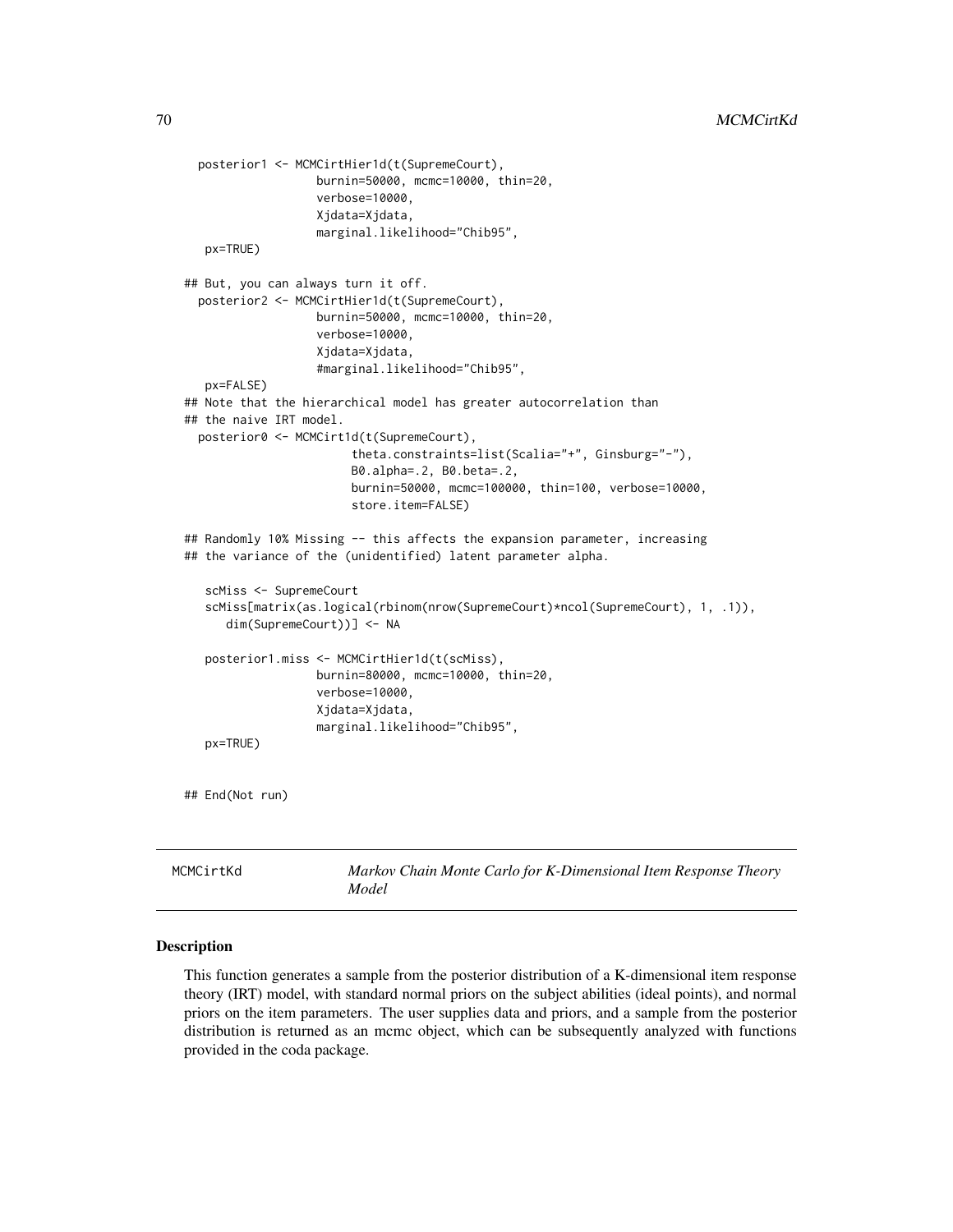# MCMCirtKd 71

# Usage

```
MCMCirtKd(datamatrix, dimensions, item.constraints = list(), burnin = 1000,
 mcmc = 10000, thin = 1, verbose = 0, seed = NA,
 alphabeta.start = NA, b0 = 0, B0 = 0, store.item = FALSE,
  store.ability = TRUE, drop.constant.items = TRUE, ...)
```

| datamatrix       | The matrix of data. Must be 0, 1, or missing values. It is of dimensionality<br>subjects by items.                                                                                                                                                                                                                                                                                                                                                                                                                                                                                                                                                                                                                                                                                                                                                                                                                                                                                                                                                                                                           |
|------------------|--------------------------------------------------------------------------------------------------------------------------------------------------------------------------------------------------------------------------------------------------------------------------------------------------------------------------------------------------------------------------------------------------------------------------------------------------------------------------------------------------------------------------------------------------------------------------------------------------------------------------------------------------------------------------------------------------------------------------------------------------------------------------------------------------------------------------------------------------------------------------------------------------------------------------------------------------------------------------------------------------------------------------------------------------------------------------------------------------------------|
| dimensions       | The number of dimensions in the latent space.                                                                                                                                                                                                                                                                                                                                                                                                                                                                                                                                                                                                                                                                                                                                                                                                                                                                                                                                                                                                                                                                |
| item.constraints |                                                                                                                                                                                                                                                                                                                                                                                                                                                                                                                                                                                                                                                                                                                                                                                                                                                                                                                                                                                                                                                                                                              |
|                  | List of lists specifying possible equality or simple inequality constraints on the<br>item parameters. A typical entry in the list has one of three forms: rowname= $list(d, c)$<br>which will constrain the dth item parameter for the item named rowname to be<br>equal to c, rowname=list(d,"+") which will constrain the dth item parameter<br>for the item named rowname to be positive, and rowname= $list(d, "-'")$ which<br>will constrain the dth item parameter for the item named rowname to be neg-<br>ative. If x is a matrix without row names defaults names of "V1", "V2", ,<br>etc will be used. In a K dimensional model, the first item parameter for item<br>i is the difficulty parameter $(\alpha_i)$ , the second item parameter is the discrimation<br>parameter on dimension 1 $(\beta_{i,1})$ , the third item parameter is the discrimation<br>parameter on dimension 2 ( $\beta_{i,2}$ ), , and the (K+1)th item parameter is the dis-<br>crimation parameter on dimension K $(\beta_{i,1})$ . The item difficulty parameters $(\alpha)$<br>should generally not be constrained. |
| burnin           | The number of burn-in iterations for the sampler.                                                                                                                                                                                                                                                                                                                                                                                                                                                                                                                                                                                                                                                                                                                                                                                                                                                                                                                                                                                                                                                            |
| $m$ c $m$ c      | The number of iterations for the sampler.                                                                                                                                                                                                                                                                                                                                                                                                                                                                                                                                                                                                                                                                                                                                                                                                                                                                                                                                                                                                                                                                    |
| thin             | The thinning interval used in the simulation. The number of iterations must be<br>divisible by this value.                                                                                                                                                                                                                                                                                                                                                                                                                                                                                                                                                                                                                                                                                                                                                                                                                                                                                                                                                                                                   |
| verbose          | A switch which determines whether or not the progress of the sampler is printed<br>to the screen. If verbose is greater than 0 then every verboseth iteration will<br>be printed to the screen.                                                                                                                                                                                                                                                                                                                                                                                                                                                                                                                                                                                                                                                                                                                                                                                                                                                                                                              |
| seed             | The seed for the random number generator. If NA, the Mersenne Twister gener-<br>ator is used with default seed 12345; if an integer is passed it is used to seed the<br>Mersenne twister. The user can also pass a list of length two to use the L'Ecuyer<br>random number generator, which is suitable for parallel computation. The first<br>element of the list is the L'Ecuyer seed, which is a vector of length six or NA<br>(if NA a default seed of $rep(12345, 6)$ is used). The second element of list is a<br>positive substream number. See the MCMCpack specification for more details.                                                                                                                                                                                                                                                                                                                                                                                                                                                                                                          |
| alphabeta.start  |                                                                                                                                                                                                                                                                                                                                                                                                                                                                                                                                                                                                                                                                                                                                                                                                                                                                                                                                                                                                                                                                                                              |
|                  | The starting values for the $\alpha$ and $\beta$ difficulty and discrimination parameters.<br>If alphabeta.start is set to a scalar the starting value for all unconstrained<br>item parameters will be set to that scalar. If alphabeta.start is a matrix of<br>dimension $(K + 1) \times items$ then the alphabeta. start matrix is used as the<br>starting values (except for equality-constrained elements). If alphabeta.start<br>is set to NA (the default) then starting values for unconstrained elements are set                                                                                                                                                                                                                                                                                                                                                                                                                                                                                                                                                                                    |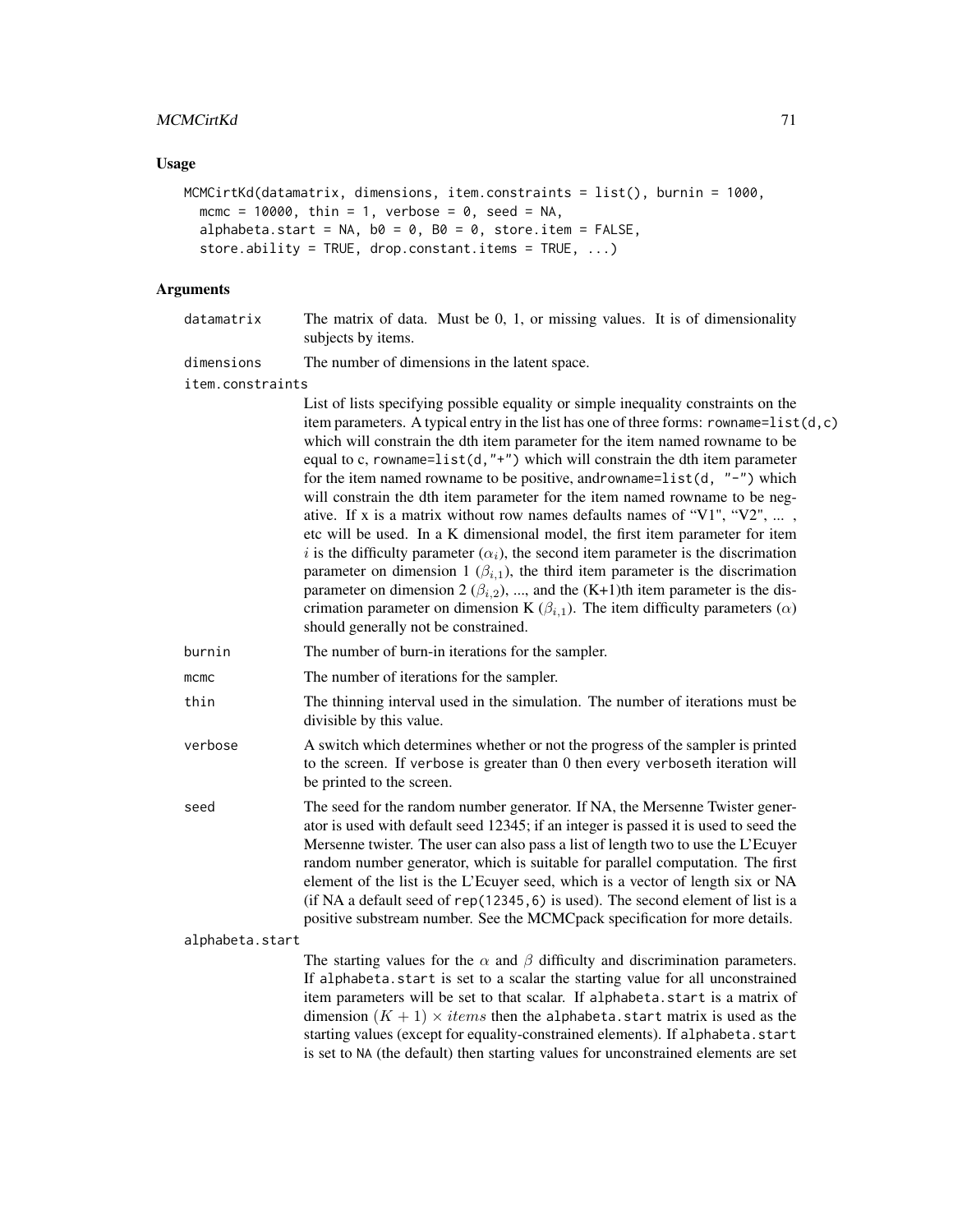|                     |               | to values generated from a series of proportional odds logistic regression fits,<br>and starting values for inequality constrained elements are set to either 1.0 or<br>-1.0 depending on the nature of the constraints.                                                                                                                                           |
|---------------------|---------------|--------------------------------------------------------------------------------------------------------------------------------------------------------------------------------------------------------------------------------------------------------------------------------------------------------------------------------------------------------------------|
|                     | b0            | The prior means of the $\alpha$ and $\beta$ difficulty and discrimination parameters, stacked<br>for all items. If a scalar is passed, it is used as the prior mean for all items.                                                                                                                                                                                 |
|                     | <b>B0</b>     | The prior precisions (inverse variances) of the independent normal prior on the<br>item parameters. Can be either a scalar or a matrix of dimension $(K + 1) \times$<br><i>items.</i>                                                                                                                                                                              |
|                     | store.item    | A switch that determines whether or not to store the item parameters for pos-<br>terior analysis. NOTE: In applications with many items this takes an enormous<br>amount of memory. If you have many items and want to want to store the item<br>parameters you may want to thin the chain heavily. By default, the item param-<br>eters are not stored.           |
|                     | store.ability | A switch that determines whether or not to store the subject abilities for posterior<br>analysis. NOTE: In applications with many subjects this takes an enormous<br>amount of memory. If you have many subjects and want to want to store the<br>ability parameters you may want to thin the chain heavily. By default, the ability<br>parameters are all stored. |
| drop.constant.items |               |                                                                                                                                                                                                                                                                                                                                                                    |
|                     |               | A switch that determines whether or not items that have no variation should be<br>deleted before fitting the model. Default = TRUE.                                                                                                                                                                                                                                |
|                     | $\cdots$      | further arguments to be passed                                                                                                                                                                                                                                                                                                                                     |

MCMCirtKd simulates from the posterior distribution using standard Gibbs sampling using data augmentation (a normal draw for the subject abilities, a multivariate normal draw for the item parameters, and a truncated normal draw for the latent utilities). The simulation proper is done in compiled C++ code to maximize efficiency. Please consult the coda documentation for a comprehensive list of functions that can be used to analyze the posterior sample.

The default number of burnin and mcmc iterations is much smaller than the typical default values in MCMCpack. This is because fitting this model is extremely computationally expensive. It does not mean that this small of a number of scans will yield good estimates. The priors of this model need to be proper for identification purposes. The user is asked to provide prior means and precisions *(not variances)* for the item parameters and the subject parameters.

The model takes the following form. We assume that each subject has an ability (ideal point) denoted  $\theta_i$  (K  $\times$  1), and that each item has a difficulty parameter  $\alpha_i$  and discrimination parameter  $\beta_i$  (K × 1). The observed choice by subject j on item i is the observed data matrix which is  $(I \times J)$ . We assume that the choice is dictated by an unobserved utility:

$$
z_{i,j} = -\alpha_i + \beta_i' \theta_j + \varepsilon_{i,j}
$$

Where the  $\varepsilon_{i,j}$ s are assumed to be distributed standard normal. The parameters of interest are the subject abilities (ideal points) and the item parameters.

We assume the following priors. For the subject abilities (ideal points) we assume independent standard normal priors: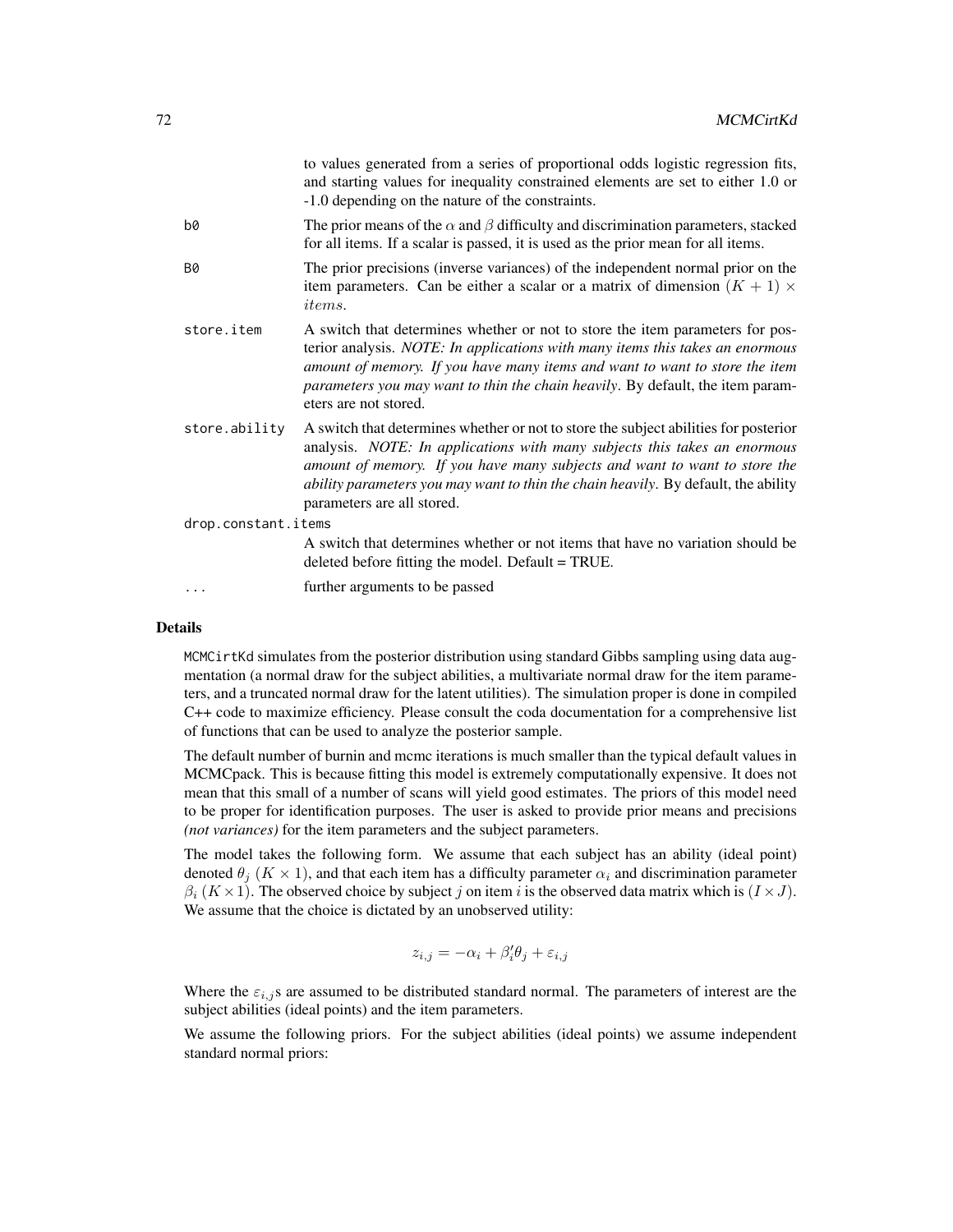$\theta_{i,k} \sim \mathcal{N}(0,1)$ 

These cannot be changed by the user. For each item parameter, we assume independent normal priors:

$$
[\alpha_i, \beta_i]' \sim \mathcal{N}_{(K+1)}(b_{0,i}, B_{0,i})
$$

Where  $B_{0,i}$  is a diagonal matrix. One can specify a separate prior mean and precision for each item parameter.

The model is identified by the constraints on the item parameters (see Jackman 2001). The user cannot place constraints on the subject abilities. This identification scheme differs from that in MCMCirt1d, which uses constraints on the subject abilities to identify the model. In our experience, using subject ability constraints for models in greater than one dimension does not work particularly well.

As is the case with all measurement models, make sure that you have plenty of free memory, especially when storing the item parameters.

#### Value

An mcmc object that contains the posterior sample. This object can be summarized by functions provided by the coda package.

### References

James H. Albert. 1992. "Bayesian Estimation of Normal Ogive Item Response Curves Using Gibbs Sampling." *Journal of Educational Statistics*. 17: 251-269.

Joshua Clinton, Simon Jackman, and Douglas Rivers. 2004. "The Statistical Analysis of Roll Call Data." *American Political Science Review*. 98: 355-370.

Simon Jackman. 2001. "Multidimensional Analysis of Roll Call Data via Bayesian Simulation." *Political Analysis.* 9: 227-241.

Valen E. Johnson and James H. Albert. 1999. *Ordinal Data Modeling*. Springer: New York.

Andrew D. Martin, Kevin M. Quinn, and Jong Hee Park. 2011. "MCMCpack: Markov Chain Monte Carlo in R.", *Journal of Statistical Software*. 42(9): 1-21. <http://www.jstatsoft.org/v42/i09/>.

Daniel Pemstein, Kevin M. Quinn, and Andrew D. Martin. 2007. *Scythe Statistical Library 1.0.* <http://scythe.wustl.edu>.

Martyn Plummer, Nicky Best, Kate Cowles, and Karen Vines. 2006. "Output Analysis and Diagnostics for MCMC (CODA)", *R News*. 6(1): 7-11. [https://CRAN.R-project.org/doc/Rnews/](https://CRAN.R-project.org/doc/Rnews/Rnews_2006-1.pdf) [Rnews\\_2006-1.pdf](https://CRAN.R-project.org/doc/Rnews/Rnews_2006-1.pdf).

Douglas Rivers. 2004. "Identification of Multidimensional Item-Response Models." Stanford University, typescript.

#### See Also

[plot.mcmc](#page-0-0),[summary.mcmc](#page-0-0), [MCMCirt1d](#page-61-0), [MCMCordfactanal](#page-108-0)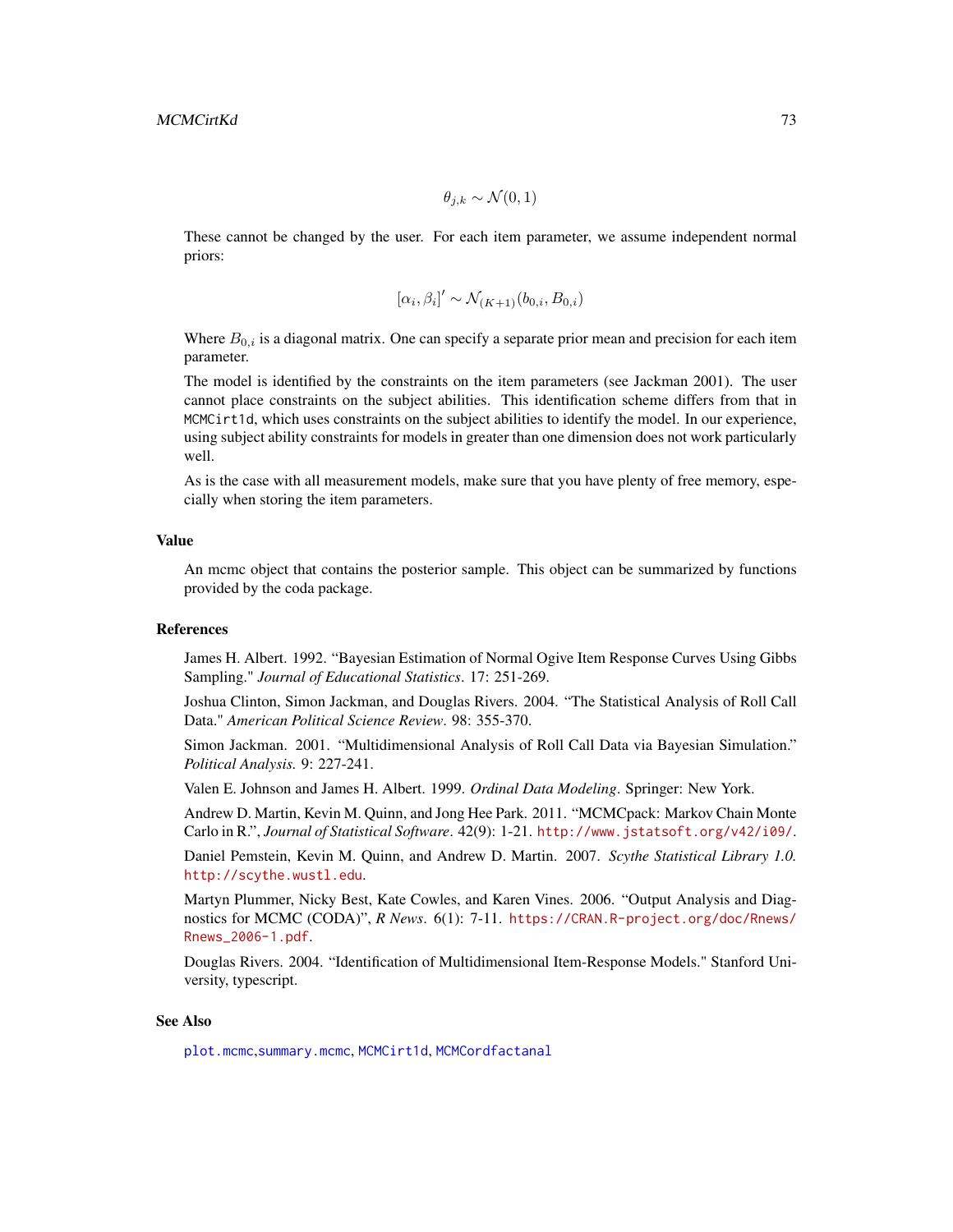# Examples

```
## Not run:
  data(SupremeCourt)
  # note that the rownames (the item names) are "1", "2", etc
  posterior1 <- MCMCirtKd(t(SupremeCourt), dimensions=1,
                  burnin=5000, mcmc=50000, thin=10,
                  B0=.25, store.item=TRUE,
                   item.constraints=list("1"=list(2,"-")))
  plot(posterior1)
  summary(posterior1)
  data(Senate)
  Sen.rollcalls <- Senate[,6:677]
  posterior2 <- MCMCirtKd(Sen.rollcalls, dimensions=2,
                  burnin=5000, mcmc=50000, thin=10,
                   item.constraints=list(rc2=list(2,"-"), rc2=c(3,0),
                                         rc3=list(3,"-")),
                  B0=.25)
  plot(posterior2)
  summary(posterior2)
## End(Not run)
```
MCMCirtKdRob *Markov Chain Monte Carlo for Robust K-Dimensional Item Response Theory Model*

# **Description**

This function generates a posterior sample from a Robust K-dimensional item response theory (IRT) model with logistic link, independent standard normal priors on the subject abilities (ideal points), and independent normal priors on the item parameters. The user supplies data and priors, and a sample from the posterior distribution is returned as an mcmc object, which can be subsequently analyzed with functions provided in the coda package.

#### Usage

```
MCMCirtKdRob(datamatrix, dimensions, item.constraints = list(),
  ability.constraints = list(), burnin = 500, mcmc = 5000, thin = 1,
  interval.method = "step", theta.w = 0.5, theta.mp = 4,
  alphabeta.w = 1, alphabeta.mp = 4, delta0.w = NA, delta0.mp = 3,
  delta1.w = NA, delta1.mp = 3, verbose = FALSE, seed = NA,
  theta.start = NA, alphabeta.start = NA, delta0.start = NA,
  delta1.start = NA, b0 = 0, b0 = 0, k0 = 0.1, k1 = 0.1, c0 = 1,
  d\theta = 1, c1 = 1, d1 = 1, store.item = TRUE, store.ability = FALSE,
  drop.constant.items = TRUE, ...)
```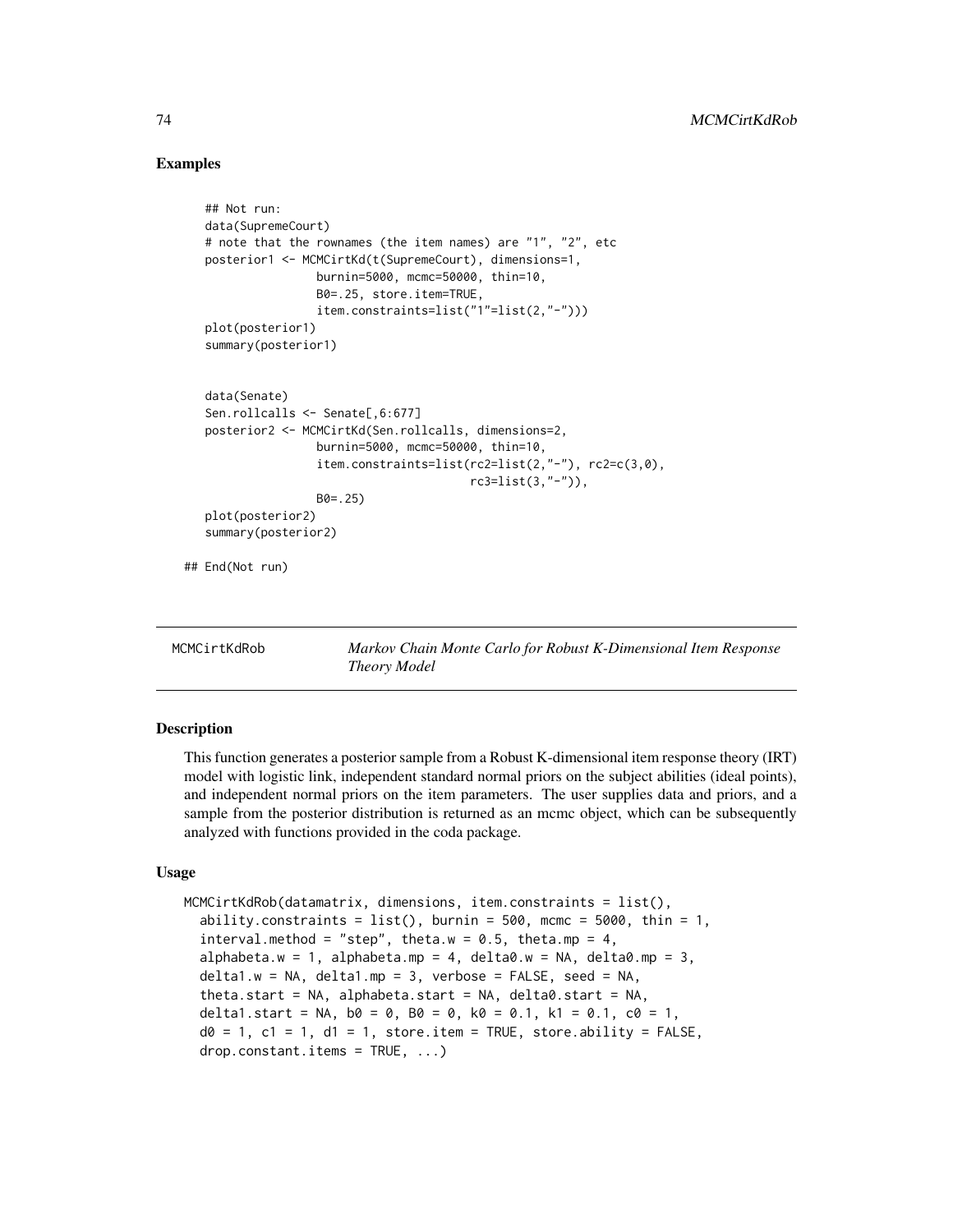# MCMCirtKdRob 75

| Arguments           |                                                                                                                                                                                                                                                                                                                                                                                                                                                                                                                                                                                                                                                                                                                                                                                                                                                                                                                                                                                                                                                                                                                                |
|---------------------|--------------------------------------------------------------------------------------------------------------------------------------------------------------------------------------------------------------------------------------------------------------------------------------------------------------------------------------------------------------------------------------------------------------------------------------------------------------------------------------------------------------------------------------------------------------------------------------------------------------------------------------------------------------------------------------------------------------------------------------------------------------------------------------------------------------------------------------------------------------------------------------------------------------------------------------------------------------------------------------------------------------------------------------------------------------------------------------------------------------------------------|
| datamatrix          | The matrix of data. Must be $0, 1$ , or missing values. It is of dimensionality<br>subjects by items.                                                                                                                                                                                                                                                                                                                                                                                                                                                                                                                                                                                                                                                                                                                                                                                                                                                                                                                                                                                                                          |
| dimensions          | The number of dimensions in the latent space.                                                                                                                                                                                                                                                                                                                                                                                                                                                                                                                                                                                                                                                                                                                                                                                                                                                                                                                                                                                                                                                                                  |
| item.constraints    |                                                                                                                                                                                                                                                                                                                                                                                                                                                                                                                                                                                                                                                                                                                                                                                                                                                                                                                                                                                                                                                                                                                                |
|                     | List of lists specifying possible equality or simple inequality constraints on the<br>item parameters. A typical entry in the list has one of three forms: rowname= $list(d, c)$<br>which will constrain the dth item parameter for the item named rowname to be<br>equal to c, rowname=list(d,"+") which will constrain the dth item parameter<br>for the item named rowname to be positive, and rowname=list(d, "-") which<br>will constrain the dth item parameter for the item named rowname to be nega-<br>tive. If datamatrix is a matrix without row names defaults names of "V1", "V2",<br>$\dots$ , etc will be used. In a $K$ -dimensional model, the first item parameter for item<br>i is the difficulty parameter $(\alpha_i)$ , the second item parameter is the discrimation<br>parameter on dimension 1 $(\beta_{i,1})$ , the third item parameter is the discrimation<br>parameter on dimension 2 ( $\beta_{i,2}$ ), , and the $(K + 1)$ th item parameter is the<br>discrimation parameter on dimension $K(\beta_{i,K})$ . The item difficulty parameters<br>$(\alpha)$ should generally not be constrained. |
| ability.constraints |                                                                                                                                                                                                                                                                                                                                                                                                                                                                                                                                                                                                                                                                                                                                                                                                                                                                                                                                                                                                                                                                                                                                |
|                     | List of lists specifying possible equality or simple inequality constraints on the<br>ability parameters. A typical entry in the list has one of three forms: $\text{colname=list(d, c)}$<br>which will constrain the dth ability parameter for the subject named colname to<br>be equal to c, colname=list(d,"+") which will constrain the dth ability param-<br>eter for the subject named colname to be positive, and colname= $list(d, "-'")$<br>which will constrain the dth ability parameter for the subject named colname to<br>be negative. If datamatrix is a matrix without column names defaults names of<br>"V1", "V2", , etc will be used.                                                                                                                                                                                                                                                                                                                                                                                                                                                                       |
| burnin              | The number of burn-in iterations for the sampler.                                                                                                                                                                                                                                                                                                                                                                                                                                                                                                                                                                                                                                                                                                                                                                                                                                                                                                                                                                                                                                                                              |
| mcmc                | The number of iterations for the sampler after burn-in.                                                                                                                                                                                                                                                                                                                                                                                                                                                                                                                                                                                                                                                                                                                                                                                                                                                                                                                                                                                                                                                                        |
| thin                | The thinning interval used in the simulation. The number of iterations must be<br>divisible by this value.                                                                                                                                                                                                                                                                                                                                                                                                                                                                                                                                                                                                                                                                                                                                                                                                                                                                                                                                                                                                                     |
| interval.method     |                                                                                                                                                                                                                                                                                                                                                                                                                                                                                                                                                                                                                                                                                                                                                                                                                                                                                                                                                                                                                                                                                                                                |
|                     | Method for finding the slicing interval. Can be equal to either step in which case<br>the stepping out algorithm of Neal (2003) is used or doubling in which case<br>the doubling procedure of Neal (2003) is used. The stepping out method tends<br>to be faster on a per-iteration basis as it typically requires few function calls.<br>The doubling method expands the initial interval more quickly which makes the<br>Markov chain mix somewhat more quickly- at least in some situations.                                                                                                                                                                                                                                                                                                                                                                                                                                                                                                                                                                                                                               |
| theta.w             | The initial width of the slice sampling interval for each ability parameter (the<br>elements of $\theta$ )                                                                                                                                                                                                                                                                                                                                                                                                                                                                                                                                                                                                                                                                                                                                                                                                                                                                                                                                                                                                                     |
| theta.mp            | The parameter governing the maximum possible width of the slice interval for<br>each ability parameter (the elements of $\theta$ ). If interval method="step" then<br>the maximum width is theta.w $*$ theta.mp.<br>If interval.method="doubling" then the maximum width is theta.w $*$ 2^theta.mp.                                                                                                                                                                                                                                                                                                                                                                                                                                                                                                                                                                                                                                                                                                                                                                                                                            |
| alphabeta.w         | The initial width of the slice sampling interval for each item parameter (the<br>elements of $\alpha$ and $\beta$ )                                                                                                                                                                                                                                                                                                                                                                                                                                                                                                                                                                                                                                                                                                                                                                                                                                                                                                                                                                                                            |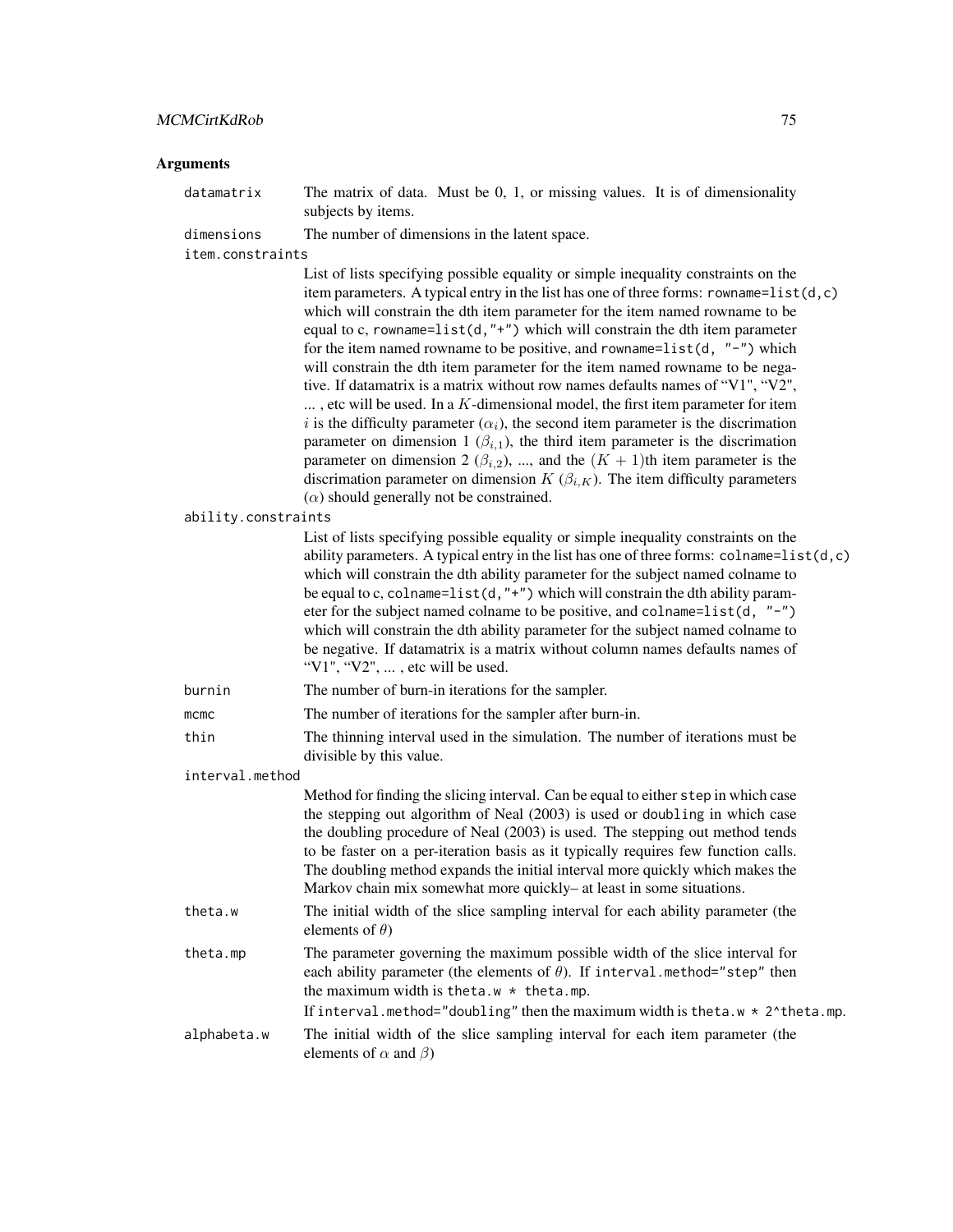| alphabeta.mp    | The parameter governing the maximum possible width of the slice interval for<br>each item parameters (the elements of $\alpha$ and $\beta$ ). If interval method="step"<br>then the maximum width is alphabeta.w $*$ alphabeta.mp.                                                                                                                                                                                                                                                                                                                                                                                                                                                                                                                    |
|-----------------|-------------------------------------------------------------------------------------------------------------------------------------------------------------------------------------------------------------------------------------------------------------------------------------------------------------------------------------------------------------------------------------------------------------------------------------------------------------------------------------------------------------------------------------------------------------------------------------------------------------------------------------------------------------------------------------------------------------------------------------------------------|
|                 | If interval.method="doubling" then the maximum width is alphabeta.w $\star$ 2^alphabeta.mp.                                                                                                                                                                                                                                                                                                                                                                                                                                                                                                                                                                                                                                                           |
| delta0.w        | The initial width of the slice sampling interval for $\delta_0$                                                                                                                                                                                                                                                                                                                                                                                                                                                                                                                                                                                                                                                                                       |
| delta0.mp       | The parameter governing the maximum possible width of the slice interval for<br>$\delta_0$ . If interval.method="step" then the maximum width is delta0.w * delta0.mp.<br>If interval.method="doubling" then the maximum width is delta0.w $\star$<br>2^delta0.mp.                                                                                                                                                                                                                                                                                                                                                                                                                                                                                    |
| delta1.w        | The initial width of the slice sampling interval for $\delta_1$                                                                                                                                                                                                                                                                                                                                                                                                                                                                                                                                                                                                                                                                                       |
| delta1.mp       | The parameter governing the maximum possible width of the slice interval for<br>$\delta_1$ . If interval.method="step" then the maximum width is delta1.w * delta1.mp.<br>If interval.method="doubling" then the maximum width is delta1.w $*$<br>2^delta1.mp.                                                                                                                                                                                                                                                                                                                                                                                                                                                                                        |
| verbose         | A switch which determines whether or not the progress of the sampler is printed<br>to the screen. If verbose $> 0$ , the iteration number with be printed to the screen<br>every verbose'th iteration.                                                                                                                                                                                                                                                                                                                                                                                                                                                                                                                                                |
| seed            | The seed for the random number generator. If NA, the Mersenne Twister gener-<br>ator is used with default seed 12345; if an integer is passed it is used to seed the<br>Mersenne twister. The user can also pass a list of length two to use the L'Ecuyer<br>random number generator, which is suitable for parallel computation. The first<br>element of the list is the L'Ecuyer seed, which is a vector of length six or NA<br>(if NA a default seed of $rep(12345, 6)$ is used). The second element of list is a<br>positive substream number. See the MCMCpack specification for more details.                                                                                                                                                   |
| theta.start     | The starting values for the ability parameters $\theta$ . Can be either a scalar or a matrix<br>with number of rows equal to the number of subjects and number of columns<br>equal to the dimension $K$ of the latent space. If theta. start=NA then starting<br>values will be chosen that are 0 for unconstrained subjects, -0.5 for subjects<br>with negative inequality constraints and 0.5 for subjects with positive inequality<br>constraints.                                                                                                                                                                                                                                                                                                 |
| alphabeta.start |                                                                                                                                                                                                                                                                                                                                                                                                                                                                                                                                                                                                                                                                                                                                                       |
|                 | The starting values for the $\alpha$ and $\beta$ difficulty and discrimination parameters.<br>If alphabeta.start is set to a scalar the starting value for all unconstrained<br>item parameters will be set to that scalar. If alphabeta.start is a matrix of<br>dimension $(K + 1) \times items$ then the alphabeta. start matrix is used as the<br>starting values (except for equality-constrained elements). If alphabeta.start<br>is set to NA (the default) then starting values for unconstrained elements are set<br>to values generated from a series of proportional odds logistic regression fits,<br>and starting values for inequality constrained elements are set to either 1.0 or<br>-1.0 depending on the nature of the constraints. |
| delta0.start    | The starting value for the $\delta_0$ parameter.                                                                                                                                                                                                                                                                                                                                                                                                                                                                                                                                                                                                                                                                                                      |
| delta1.start    | The starting value for the $\delta_1$ parameter.                                                                                                                                                                                                                                                                                                                                                                                                                                                                                                                                                                                                                                                                                                      |
| b0              | The prior means of the $\alpha$ and $\beta$ difficulty and discrimination parameters, stacked<br>for all items. If a scalar is passed, it is used as the prior mean for all items.                                                                                                                                                                                                                                                                                                                                                                                                                                                                                                                                                                    |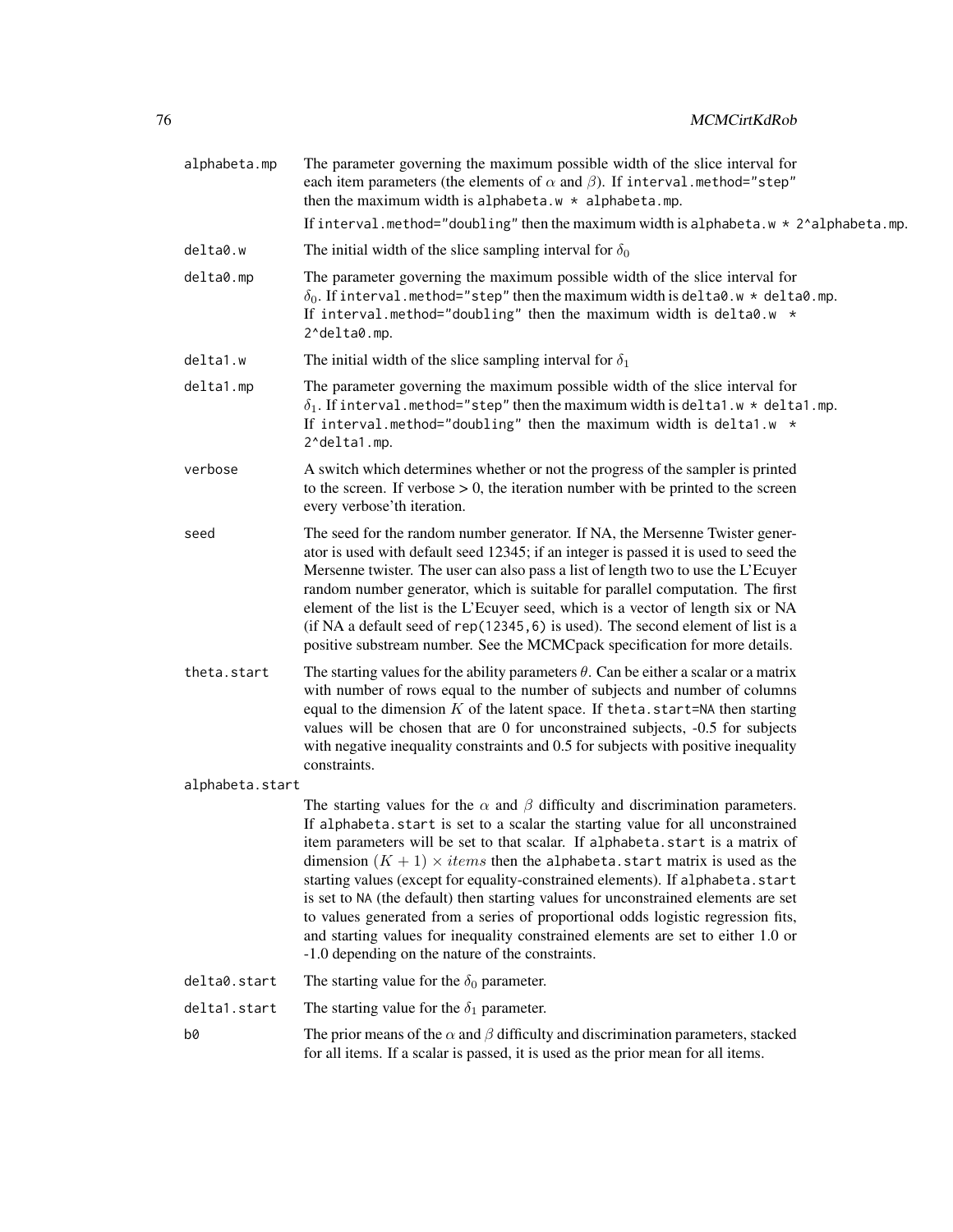| <b>B0</b>           | The prior precisions (inverse variances) of the independent Normal prior on the<br>item parameters. Can be either a scalar or a matrix of dimension $(K + 1) \times$<br><i>items.</i>                                                                                                                                      |
|---------------------|----------------------------------------------------------------------------------------------------------------------------------------------------------------------------------------------------------------------------------------------------------------------------------------------------------------------------|
| k0                  | $\delta_0$ is constrained to lie in the interval between 0 and k0.                                                                                                                                                                                                                                                         |
| k <sub>1</sub>      | $\delta_1$ is constrained to lie in the interval between 0 and k1.                                                                                                                                                                                                                                                         |
| c0                  | Parameter governing the prior for $\delta_0$ . $\delta_0$ divided by k0 is assumed to be follow<br>a beta distribution with first parameter c0.                                                                                                                                                                            |
| d0                  | Parameter governing the prior for $\delta_0$ . $\delta_0$ divided by k0 is assumed to be follow<br>a beta distribution with second parameter d0.                                                                                                                                                                           |
| c1                  | Parameter governing the prior for $\delta_1$ . $\delta_1$ divided by k1 is assumed to be follow<br>a beta distribution with first parameter c1.                                                                                                                                                                            |
| d1                  | Parameter governing the prior for $\delta_1$ . $\delta_1$ divided by k1 is assumed to be follow<br>a beta distribution with second parameter d1.                                                                                                                                                                           |
| store.item          | A switch that determines whether or not to store the item parameters for poste-<br>rior analysis. NOTE: This typically takes an enormous amount of memory, so<br>should only be used if the chain is thinned heavily, or for applications with a<br>small number of items. By default, the item parameters are not stored. |
| store.ability       | A switch that determines whether or not to store the subject abilities for posterior<br>analysis. By default, the item parameters are all stored.                                                                                                                                                                          |
| drop.constant.items |                                                                                                                                                                                                                                                                                                                            |
|                     | A switch that determines whether or not items that have no variation should be<br>deleted before fitting the model. Default = TRUE.                                                                                                                                                                                        |
| $\cdots$            | further arguments to be passed                                                                                                                                                                                                                                                                                             |

MCMCirtKdRob simulates from the posterior using the slice sampling algorithm of Neal (2003). The simulation proper is done in compiled C++ code to maximize efficiency. Please consult the coda documentation for a comprehensive list of functions that can be used to analyze the posterior sample.

The model takes the following form. We assume that each subject has an subject ability (ideal point) denoted  $\theta_j$  ( $K \times 1$ ), and that each item has a scalar difficulty parameter  $\alpha_i$  and discrimination parameter  $\beta_i$  ( $K \times 1$ ). The observed choice by subject j on item i is the observed data matrix which is  $(I \times J)$ .

The probability that subject  $j$  answers item  $i$  correctly is assumed to be:

$$
\pi_{ij} = \delta_0 + (1 - \delta_0 - \delta_1)/(1 + \exp(\alpha_i - \beta_i \theta_j))
$$

This model was discussed in Bafumi et al. (2005).

We assume the following priors. For the subject abilities (ideal points) we assume independent standard Normal priors:

 $\theta_{i,k} \sim \mathcal{N}(0,1)$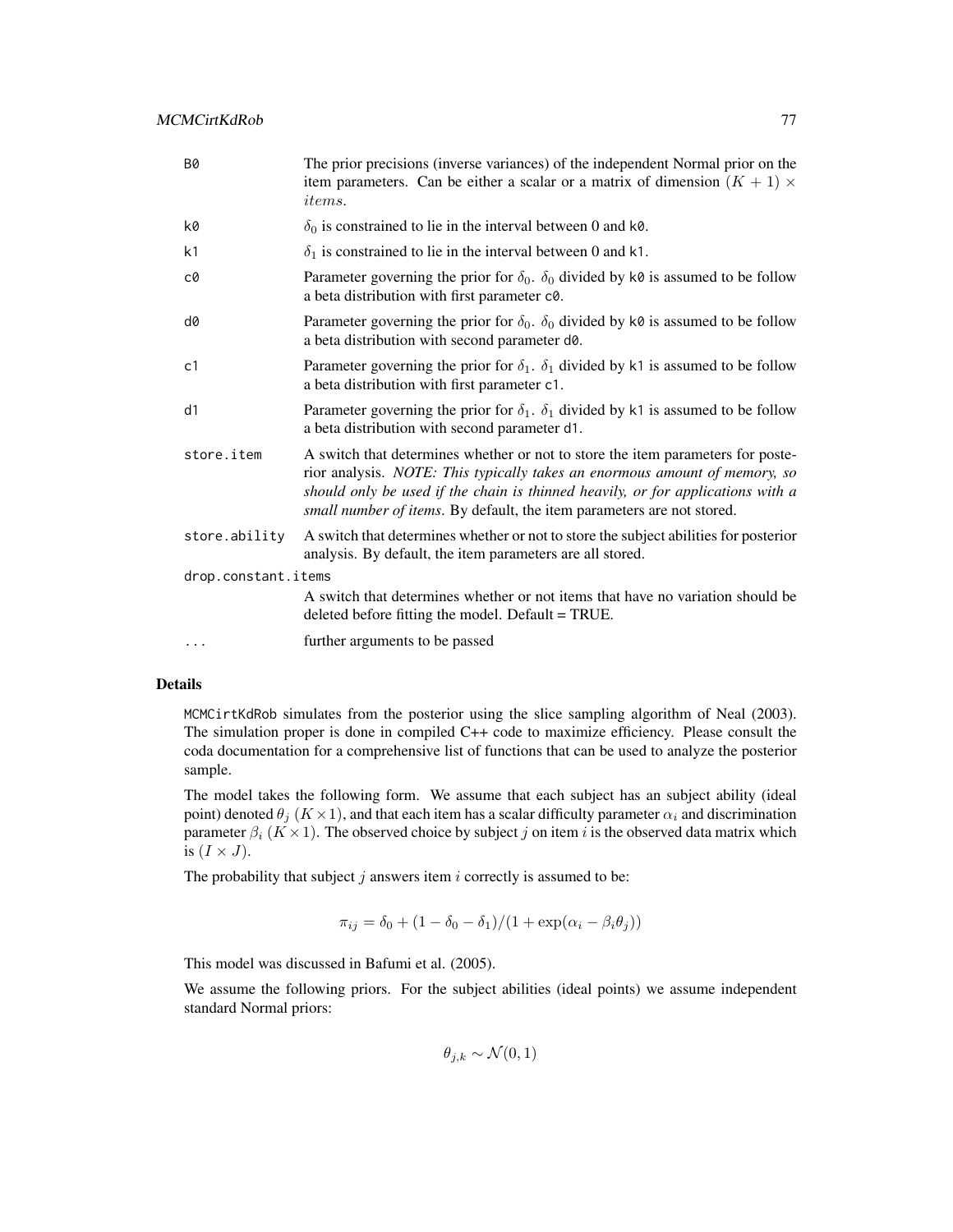These cannot be changed by the user. For each item parameter, we assume independent Normal priors:

$$
[\alpha_i, \beta_i]' \sim \mathcal{N}_{(K+1)}(b_{0,i}, B_{0,i})
$$

Where  $B_{0,i}$  is a diagonal matrix. One can specify a separate prior mean and precision for each item parameter. We also assume  $\delta_0/k_0 \sim \mathcal{B}eta(c_0, d_0)$  and  $\delta_1/k_1 \sim \mathcal{B}eta(c_1, d_1)$ .

The model is identified by constraints on the item parameters and / or ability parameters. See Rivers (2004) for a discussion of identification of IRT models.

As is the case with all measurement models, make sure that you have plenty of free memory, especially when storing the item parameters.

#### Value

An mcmc object that contains the posterior sample. This object can be summarized by functions provided by the coda package.

#### References

James H. Albert. 1992. "Bayesian Estimation of Normal Ogive Item Response Curves Using Gibbs Sampling." *Journal of Educational Statistics*. 17: 251-269.

Joseph Bafumi, Andrew Gelman, David K. Park, and Noah Kaplan. 2005. "Practical Issues in Implementing and Understanding Bayesian Ideal Point Estimation." *Political Analysis*.

Joshua Clinton, Simon Jackman, and Douglas Rivers. 2004. "The Statistical Analysis of Roll Call Data." *American Political Science Review*. 98: 355-370.

Simon Jackman. 2001. "Multidimensional Analysis of Roll Call Data via Bayesian Simulation." *Political Analysis.* 9: 227-241.

Valen E. Johnson and James H. Albert. 1999. *Ordinal Data Modeling*. Springer: New York.

Andrew D. Martin, Kevin M. Quinn, and Jong Hee Park. 2011. "MCMCpack: Markov Chain Monte Carlo in R.", *Journal of Statistical Software*. 42(9): 1-21. <http://www.jstatsoft.org/v42/i09/>.

Daniel Pemstein, Kevin M. Quinn, and Andrew D. Martin. 2007. *Scythe Statistical Library 1.0.* <http://scythe.wustl.edu>.

Radford Neal. 2003. "Slice Sampling" (with discussion). *Annals of Statistics*, 31: 705-767.

Martyn Plummer, Nicky Best, Kate Cowles, and Karen Vines. 2006. "Output Analysis and Diagnostics for MCMC (CODA)", *R News*. 6(1): 7-11. [https://CRAN.R-project.org/doc/Rnews/](https://CRAN.R-project.org/doc/Rnews/Rnews_2006-1.pdf) [Rnews\\_2006-1.pdf](https://CRAN.R-project.org/doc/Rnews/Rnews_2006-1.pdf).

Douglas Rivers. 2004. "Identification of Multidimensional Item-Response Models." Stanford University, typescript.

#### See Also

[plot.mcmc](#page-0-0),[summary.mcmc](#page-0-0), [MCMCirt1d](#page-61-0), [MCMCirtKd](#page-69-0)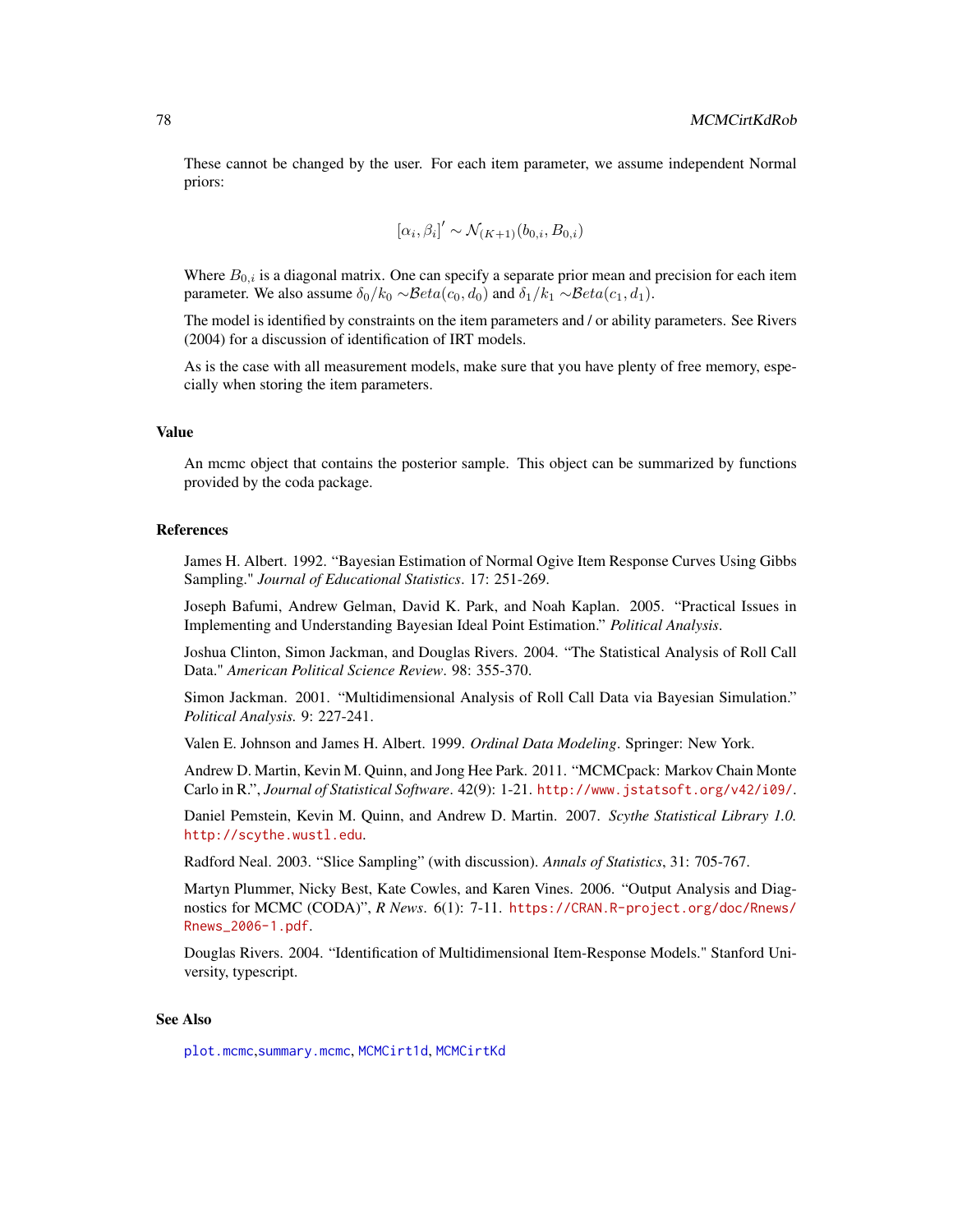# MCMClogit 79

# Examples

```
## Not run:
  ## Court example with ability (ideal point) and
  ## item (case) constraints
  data(SupremeCourt)
  post1 <- MCMCirtKdRob(t(SupremeCourt), dimensions=1,
                  burnin=500, mcmc=5000, thin=1,
                  B0=.25, store.item=TRUE, store.ability=TRUE,
                   ability.constraints=list("Thomas"=list(1,"+"),
                   "Stevens"=list(1,-4)),
                   item.constraints=list("1"=list(2,"-")),
                   verbose=50)
  plot(post1)
  summary(post1)
  ## Senate example with ability (ideal point) constraints
  data(Senate)
  namestring <- as.character(Senate$member)
  namestring[78] <- "CHAFEE1"
  namestring[79] <- "CHAFEE2"
  namestring[59] <- "SMITH.NH"
  namestring[74] <- "SMITH.OR"
  rownames(Senate) <- namestring
  post2 <- MCMCirtKdRob(Senate[,6:677], dimensions=1,
                         burnin=1000, mcmc=5000, thin=1,
                         ability.constraints=list("KENNEDY"=list(1,-4),
                                  "HELMS"=list(1, 4), "ASHCROFT"=list(1,"+"),
                                  "BOXER"=list(1,"-"), "KERRY"=list(1,"-"),
                                  "HATCH"=list(1," +")),
                         B0=0.1, store.ability=TRUE, store.item=FALSE,
                         verbose=5, k0=0.15, k1=0.15,
                         delta0.start=0.13, delta1.start=0.13)
  plot(post2)
  summary(post2)
## End(Not run)
```
MCMClogit *Markov Chain Monte Carlo for Logistic Regression*

#### Description

This function generates a sample from the posterior distribution of a logistic regression model using a random walk Metropolis algorithm. The user supplies data and priors, and a sample from the posterior distribution is returned as an mcmc object, which can be subsequently analyzed with functions provided in the coda package.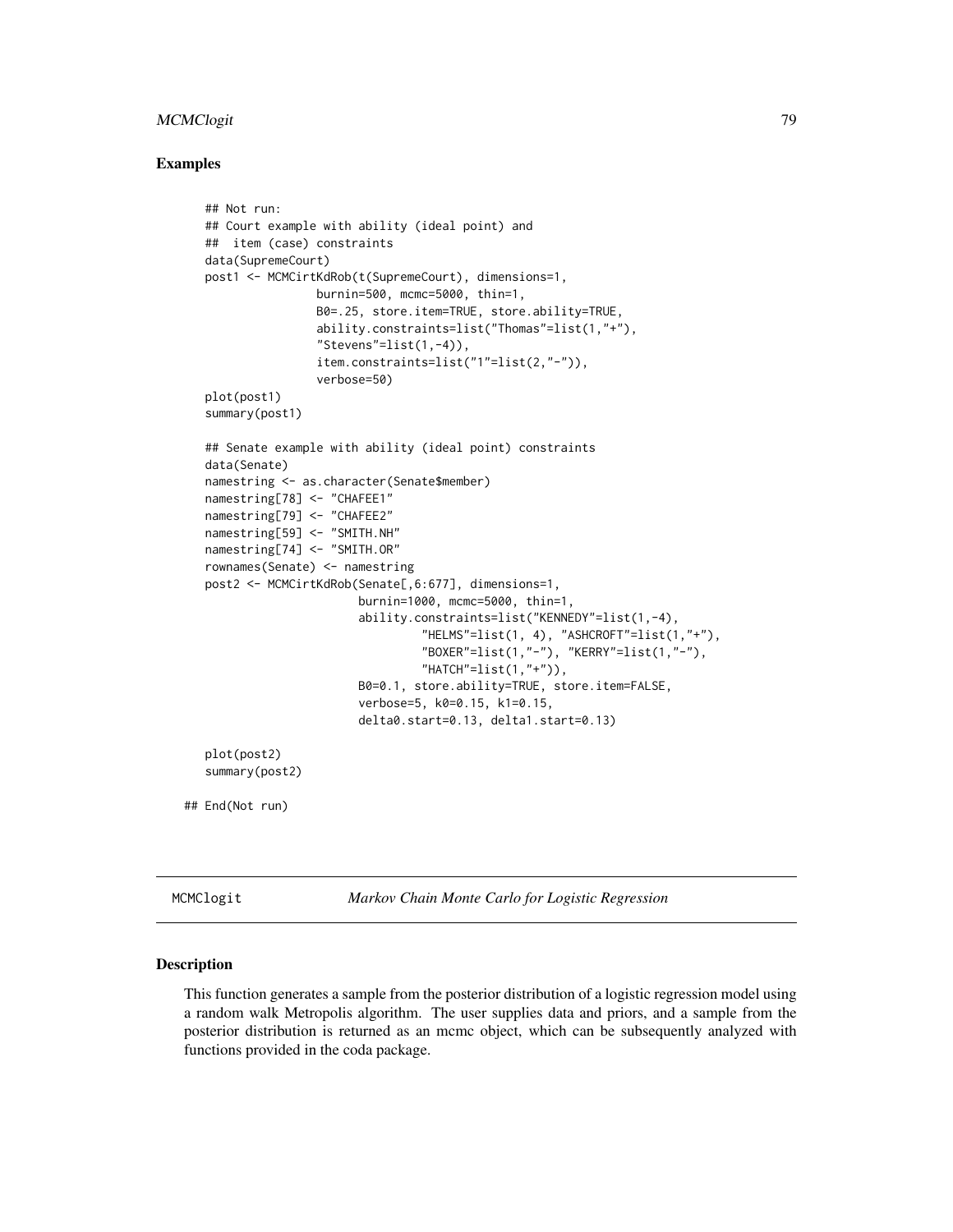# Usage

```
MCMClogit(formula, data = NULL, burnin = 1000, mcmc = 10000, thin = 1,
  tune = 1.1, verbose = 0, seed = NA, beta.start = NA, b0 = 0,
 B0 = 0, user.prior.density = NULL, logfun = TRUE,
 marginal.likelihood = c("none", "Laplace"), ...)
```

| formula            | Model formula.                                                                                                                                                                                                                                                                                                                                                                                                                                                                                                                                                                                    |
|--------------------|---------------------------------------------------------------------------------------------------------------------------------------------------------------------------------------------------------------------------------------------------------------------------------------------------------------------------------------------------------------------------------------------------------------------------------------------------------------------------------------------------------------------------------------------------------------------------------------------------|
| data               | Data frame.                                                                                                                                                                                                                                                                                                                                                                                                                                                                                                                                                                                       |
| burnin             | The number of burn-in iterations for the sampler.                                                                                                                                                                                                                                                                                                                                                                                                                                                                                                                                                 |
| mcmc               | The number of Metropolis iterations for the sampler.                                                                                                                                                                                                                                                                                                                                                                                                                                                                                                                                              |
| thin               | The thinning interval used in the simulation. The number of mcmc iterations<br>must be divisible by this value.                                                                                                                                                                                                                                                                                                                                                                                                                                                                                   |
| tune               | Metropolis tuning parameter. Can be either a positive scalar or a $k$ -vector, where<br>k is the length of $\beta$ . Make sure that the acceptance rate is satisfactory (typically<br>between 0.20 and 0.5) before using the posterior sample for inference.                                                                                                                                                                                                                                                                                                                                      |
| verbose            | A switch which determines whether or not the progress of the sampler is printed<br>to the screen. If verbose is greater than 0 the iteration number, the current<br>beta vector, and the Metropolis acceptance rate are printed to the screen every<br>verboseth iteration.                                                                                                                                                                                                                                                                                                                       |
| seed               | The seed for the random number generator. If NA, the Mersenne Twister gener-<br>ator is used with default seed 12345; if an integer is passed it is used to seed the<br>Mersenne twister. The user can also pass a list of length two to use the L'Ecuyer<br>random number generator, which is suitable for parallel computation. The first<br>element of the list is the L'Ecuyer seed, which is a vector of length six or NA<br>(if NA a default seed of rep(12345, 6) is used). The second element of list is a<br>positive substream number. See the MCMCpack specification for more details. |
| beta.start         | The starting value for the $\beta$ vector. This can either be a scalar or a column vector<br>with dimension equal to the number of betas. If this takes a scalar value, then<br>that value will serve as the starting value for all of the betas. The default value<br>of NA will use the maximum likelihood estimate of $\beta$ as the starting value.                                                                                                                                                                                                                                           |
| b0                 | If user prior density==NULL b0 is the prior mean of $\beta$ under a multivariate<br>normal prior. This can either be a scalar or a column vector with dimension<br>equal to the number of betas. If this takes a scalar value, then that value will<br>serve as the prior mean for all of the betas.                                                                                                                                                                                                                                                                                              |
| Β0                 | If user prior density==NULL B0 is the prior precision of $\beta$ under a multivari-<br>ate normal prior. This can either be a scalar or a square matrix with dimensions<br>equal to the number of betas. If this takes a scalar value, then that value times an<br>identity matrix serves as the prior precision of $\beta$ . Default value of 0 is equivalent<br>to an improper uniform prior for beta.                                                                                                                                                                                          |
| user.prior.density |                                                                                                                                                                                                                                                                                                                                                                                                                                                                                                                                                                                                   |
|                    | If non-NULL, the prior (log)density up to a constant of proportionality. This<br>must be a function defined in R whose first argument is a continuous (possibly<br>vector) variable. This first argument is the point in the state space at which the                                                                                                                                                                                                                                                                                                                                             |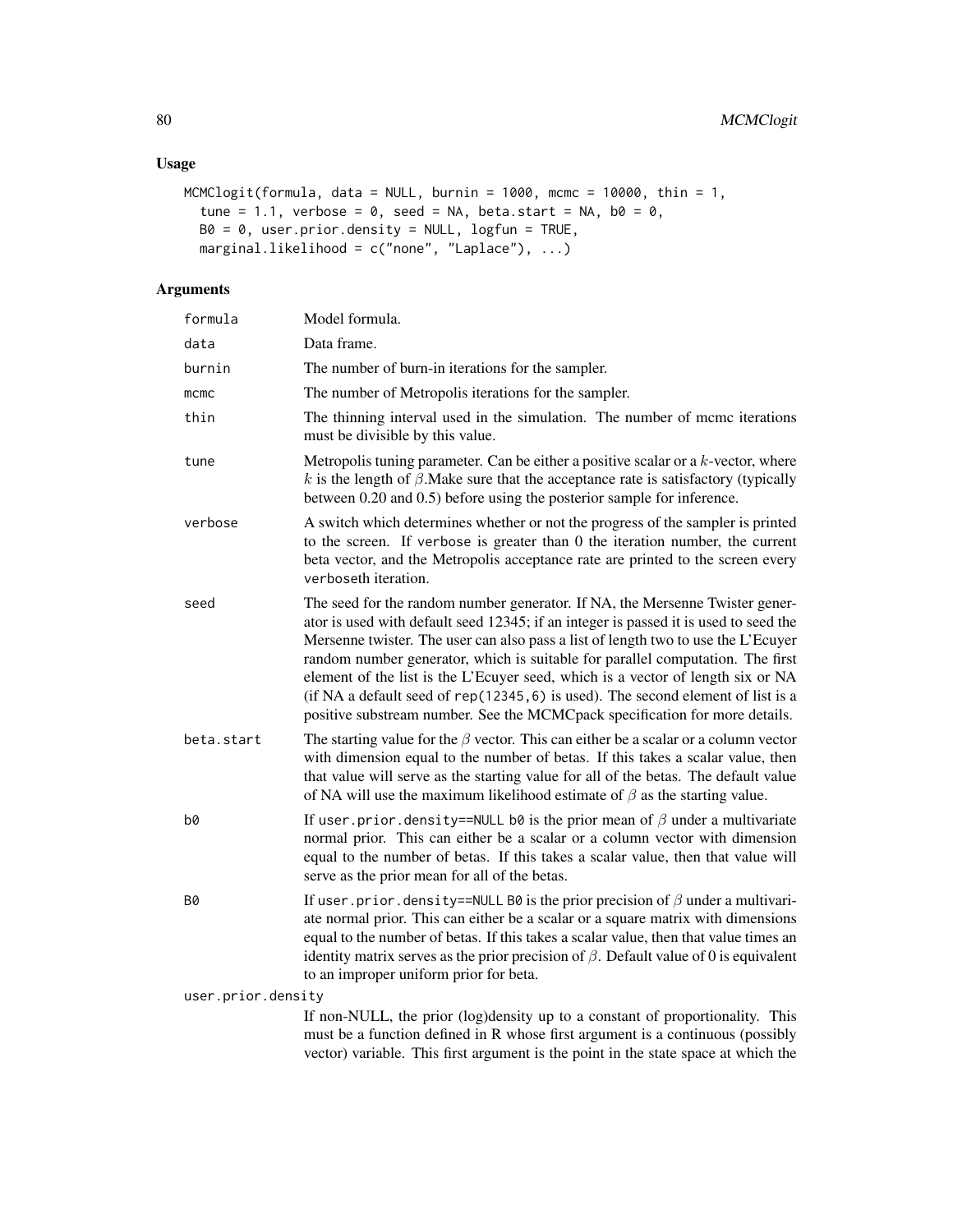|                     | prior (log)density is to be evaluated. Additional arguments can be passed to<br>user.prior.density() by inserting them in the call to MCMClogit(). See the<br>Details section and the examples below for more information.      |  |
|---------------------|---------------------------------------------------------------------------------------------------------------------------------------------------------------------------------------------------------------------------------|--|
| logfun              | Logical indicating whether use prior density () returns the natural log of a<br>density function (TRUE) or a density (FALSE).                                                                                                   |  |
| marginal.likelihood |                                                                                                                                                                                                                                 |  |
|                     | How should the marginal likelihood be calculated? Options are: none in which<br>case the marginal likelihood will not be calculated or Laplace in which case the<br>Laplace approximation (see Kass and Raftery, 1995) is used. |  |
| $\cdots$            | further arguments to be passed                                                                                                                                                                                                  |  |

MCMClogit simulates from the posterior distribution of a logistic regression model using a random walk Metropolis algorithm. The simulation proper is done in compiled C++ code to maximize efficiency. Please consult the coda documentation for a comprehensive list of functions that can be used to analyze the posterior sample.

The model takes the following form:

$$
y_i \sim Bernoulli(\pi_i)
$$

Where the inverse link function:

$$
\pi_i = \frac{\exp(x_i'\beta)}{1 + \exp(x_i'\beta)}
$$

By default, we assume a multivariate Normal prior on  $\beta$ :

$$
\beta \sim \mathcal{N}(b_0, B_0^{-1})
$$

Additionally, arbitrary user-defined priors can be specified with the user.prior.density argument.

If the default multivariate normal prior is used, the Metropolis proposal distribution is centered at the current value of  $\beta$  and has variance-covariance  $V = T(B_0 + C^{-1})^{-1}T$ , where T is a the diagonal positive definite matrix formed from the tune,  $B_0$  is the prior precision, and C is the large sample variance-covariance matrix of the MLEs. This last calculation is done via an initial call to glm.

If a user-defined prior is used, the Metropolis proposal distribution is centered at the current value of  $\beta$  and has variance-covariance  $V = TCT$ , where T is a the diagonal positive definite matrix formed from the tune and  $C$  is the large sample variance-covariance matrix of the MLEs. This last calculation is done via an initial call to glm.

#### Value

An mcmc object that contains the posterior sample. This object can be summarized by functions provided by the coda package.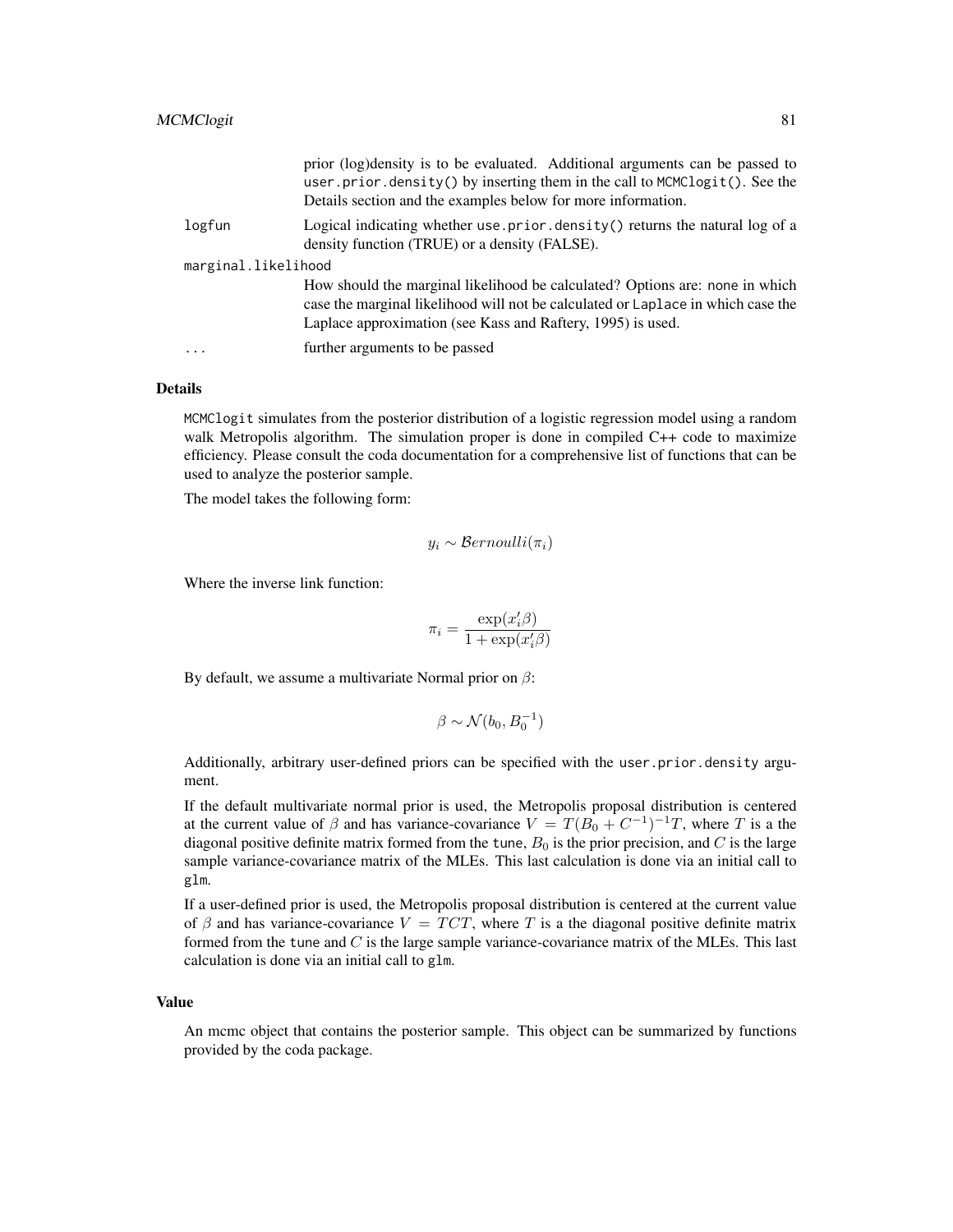#### References

Andrew D. Martin, Kevin M. Quinn, and Jong Hee Park. 2011. "MCMCpack: Markov Chain Monte Carlo in R.", *Journal of Statistical Software*. 42(9): 1-21. <http://www.jstatsoft.org/v42/i09/>.

Daniel Pemstein, Kevin M. Quinn, and Andrew D. Martin. 2007. *Scythe Statistical Library 1.0.* <http://scythe.wustl.edu>.

Martyn Plummer, Nicky Best, Kate Cowles, and Karen Vines. 2006. "Output Analysis and Diagnostics for MCMC (CODA)", *R News*. 6(1): 7-11. [https://CRAN.R-project.org/doc/Rnews/](https://CRAN.R-project.org/doc/Rnews/Rnews_2006-1.pdf) [Rnews\\_2006-1.pdf](https://CRAN.R-project.org/doc/Rnews/Rnews_2006-1.pdf).

# See Also

[plot.mcmc](#page-0-0),[summary.mcmc](#page-0-0), [glm](#page-0-0)

#### Examples

```
## Not run:
## default improper uniform prior
data(birthwt)
posterior <- MCMClogit(low~age+as.factor(race)+smoke, data=birthwt)
plot(posterior)
summary(posterior)
## multivariate normal prior
data(birthwt)
posterior <- MCMClogit(low~age+as.factor(race)+smoke, b0=0, B0=.001,
                       data=birthwt)
plot(posterior)
summary(posterior)
## user-defined independent Cauchy prior
logpriorfun <- function(beta){
  sum(dcauchy(beta, log=TRUE))
}
posterior <- MCMClogit(low~age+as.factor(race)+smoke,
                       data=birthwt, user.prior.density=logpriorfun,
                       logfun=TRUE)
plot(posterior)
summary(posterior)
## user-defined independent Cauchy prior with additional args
logpriorfun <- function(beta, location, scale){
  sum(dcauchy(beta, location, scale, log=TRUE))
}
posterior <- MCMClogit(low~age+as.factor(race)+smoke,
                       data=birthwt, user.prior.density=logpriorfun,
```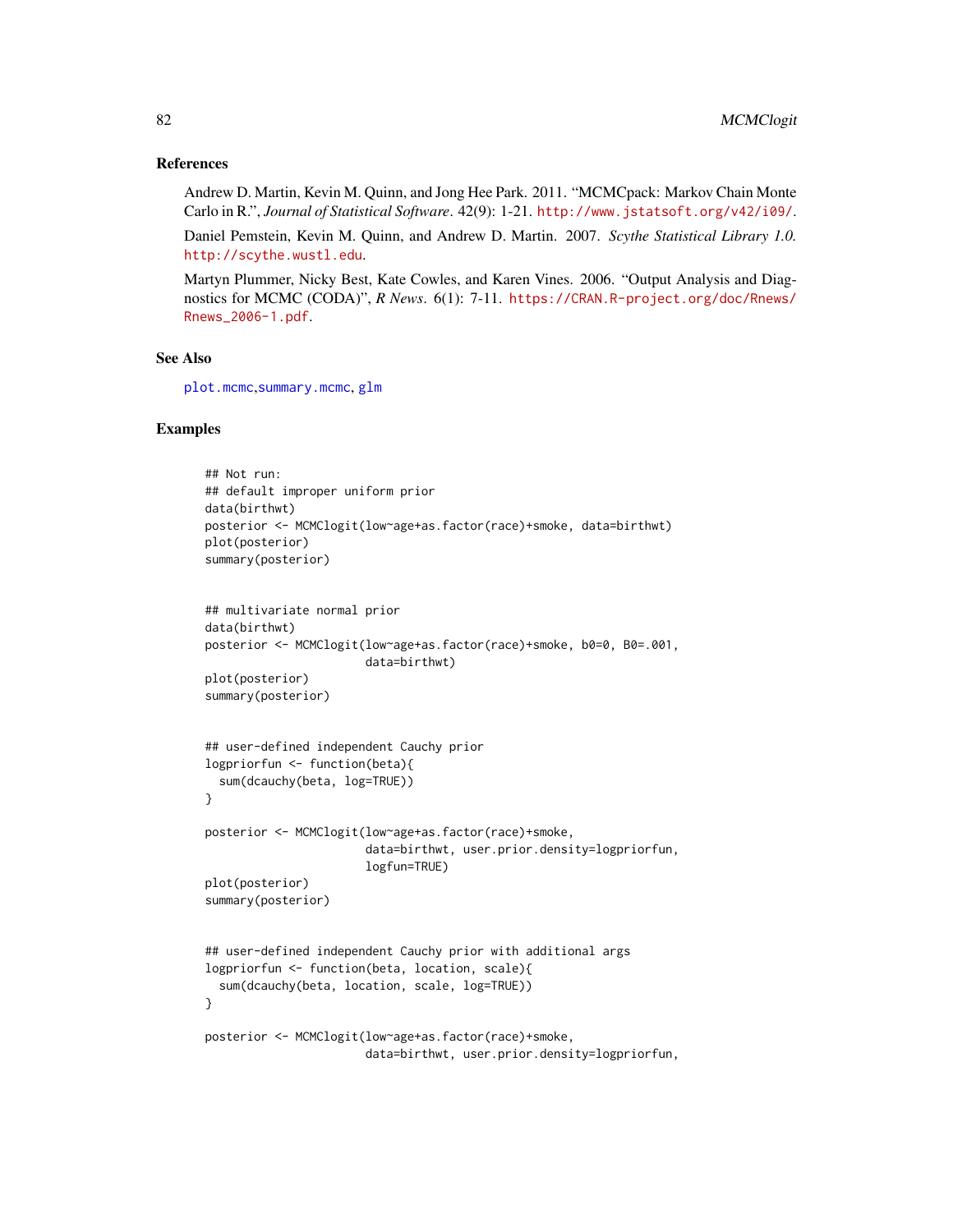```
logfun=TRUE, location=0, scale=10)
  plot(posterior)
  summary(posterior)
## End(Not run)
```
MCMCmetrop1R *Metropolis Sampling from User-Written R function*

# Description

This function allows a user to construct a sample from a user-defined continuous distribution using a random walk Metropolis algorithm.

# Usage

```
MCMCmetrop1R(fun, theta.init, burnin = 500, mcmc = 20000, thin = 1,
  tune = 1, verbose = 0, seed = NA, logfun = TRUE, force.samp = FALSE,
 V = NULL, optim.method = "BFGS", optim.lower = -Inf,
 optim.upper = Inf, optim.control = list(fnscale = -1, trace = 0, REPORT =
  10, maxit = 500, ...)
```

| fun        | The unnormalized (log) density of the distribution from which to take a sample.<br>This must be a function defined in R whose first argument is a continuous (pos-<br>sibly vector) variable. This first argument is the point in the state space at which<br>the (log) density is to be evaluated. Additional arguments can be passed to fun()<br>by inserting them in the call to MCMCmetrop1R(). See the Details section and<br>the examples below for more information. |
|------------|-----------------------------------------------------------------------------------------------------------------------------------------------------------------------------------------------------------------------------------------------------------------------------------------------------------------------------------------------------------------------------------------------------------------------------------------------------------------------------|
| theta.init | Starting values for the sampling. Must be of the appropriate dimension. It must<br>also be the case that fun(theta.init,) is greater than $-Inf$ if fun() is a<br>logdensity or greater than $0$ if $fun()$ is a density.                                                                                                                                                                                                                                                   |
| burnin     | The number of burn-in iterations for the sampler.                                                                                                                                                                                                                                                                                                                                                                                                                           |
| mcmc       | The number of MCMC iterations after burnin.                                                                                                                                                                                                                                                                                                                                                                                                                                 |
| thin       | The thinning interval used in the simulation. The number of MCMC iterations<br>must be divisible by this value.                                                                                                                                                                                                                                                                                                                                                             |
| tune       | The tuning parameter for the Metropolis sampling. Can be either a positive<br>scalar or a k-vector, where k is the length of $\theta$ .                                                                                                                                                                                                                                                                                                                                     |
| verbose    | A switch which determines whether or not the progress of the sampler is printed<br>to the screen. If verbose is greater than 0 the iteration number, the $\theta$ vector, the<br>function value, and the Metropolis acceptance rate are sent to the screen every<br>verboseth iteration.                                                                                                                                                                                    |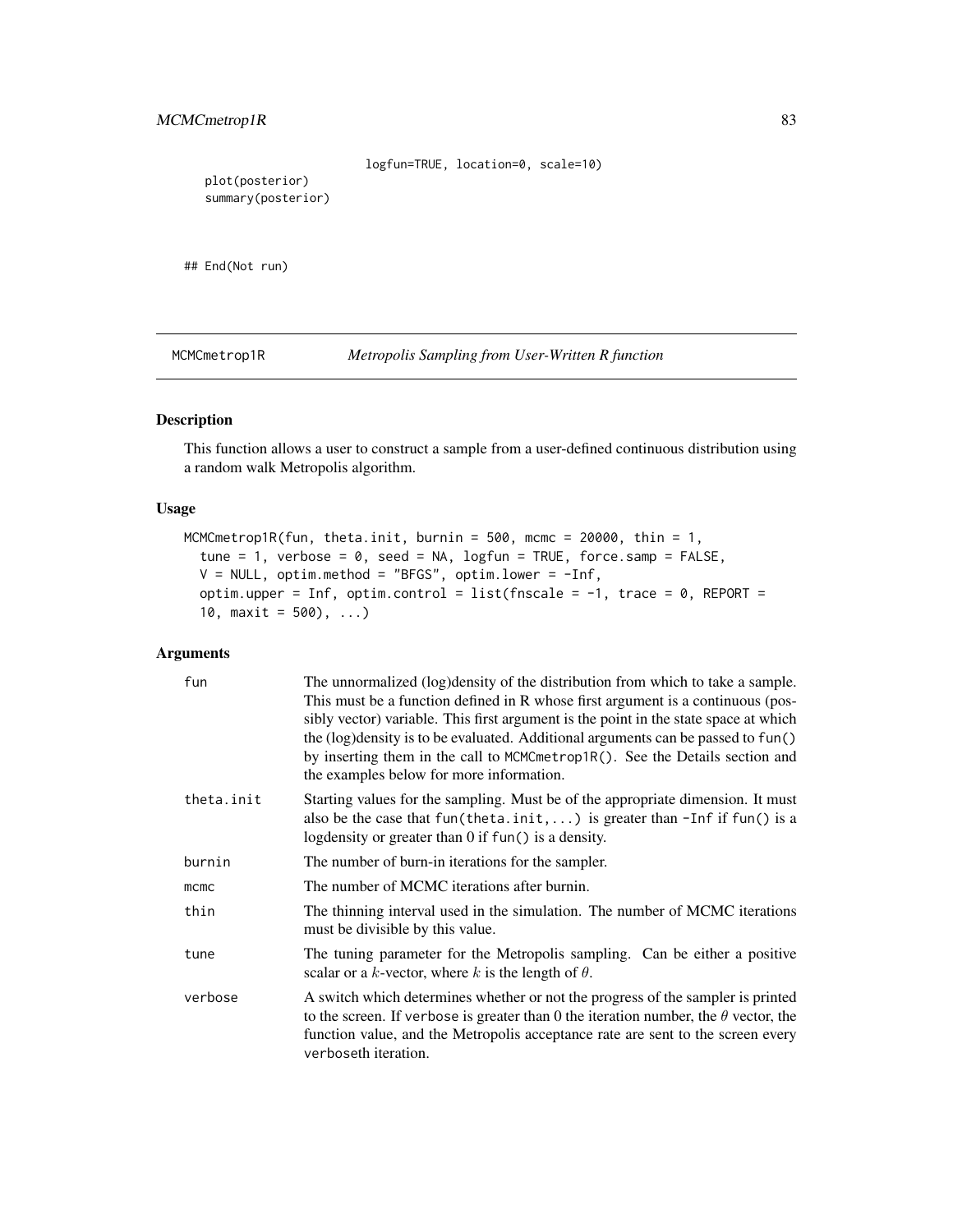| seed          | The seed for the random number generator. If NA, the Mersenne Twister gener-<br>ator is used with default seed 12345; if an integer is passed it is used to seed the<br>Mersenne twister. The user can also pass a list of length two to use the L'Ecuyer<br>random number generator, which is suitable for parallel computation. The first<br>element of the list is the L'Ecuyer seed, which is a vector of length six or NA<br>(if NA a default seed of rep(12345, 6) is used). The second element of list is a<br>positive substream number. See the MCMCpack specification for more details.                                                                                                                                                                                                                                                                    |
|---------------|----------------------------------------------------------------------------------------------------------------------------------------------------------------------------------------------------------------------------------------------------------------------------------------------------------------------------------------------------------------------------------------------------------------------------------------------------------------------------------------------------------------------------------------------------------------------------------------------------------------------------------------------------------------------------------------------------------------------------------------------------------------------------------------------------------------------------------------------------------------------|
| logfun        | Logical indicating whether fun returns the natural log of a density function<br>(TRUE) or a density (FALSE).                                                                                                                                                                                                                                                                                                                                                                                                                                                                                                                                                                                                                                                                                                                                                         |
| force.samp    | Logical indicating whether the sampling should proceed if the Hessian cal-<br>culated from the initial call to optim routine to maximize the (log)density is<br>not negative definite. If force.samp==TRUE and the Hessian from optim is<br>non-negative definite, the Hessian is rescaled by subtracting small values from<br>it's main diagonal until it is negative definite. Sampling proceeds using this<br>rescaled Hessian in place of the original Hessian from optim. By default, if<br>force.samp==FALSE and the Hessian from optim is non-negative definite, an<br>error message is printed and the call to MCMCmetrop1R is terminated.<br>Please note that a non-negative Hessian at the mode is often an indication that<br>the function of interest is not a proper density. Thus, force. samp should only<br>be set equal to TRUE with great caution. |
| V             | The variance-covariance matrix for the Gaussian proposal distribution. Must<br>be a square matrix or NULL. If a square matrix, V must have dimension equal<br>to the length of theta. init. If NULL, V is calculated from tune and an initial<br>call to optim. See the Details section below for more information. Unless the<br>log-posterior is expensive to compute it will typically be best to use the default<br>$V = NULL.$                                                                                                                                                                                                                                                                                                                                                                                                                                  |
| optim.method  | The value of the method parameter sent to optim during an initial maximization<br>of fun. See optim for more details.                                                                                                                                                                                                                                                                                                                                                                                                                                                                                                                                                                                                                                                                                                                                                |
| optim.lower   | The value of the lower parameter sent to optim during an initial maximization<br>of fun. See optim for more details.                                                                                                                                                                                                                                                                                                                                                                                                                                                                                                                                                                                                                                                                                                                                                 |
| optim.upper   | The value of the upper parameter sent to optim during an initial maximization<br>of fun. See optim for more details.                                                                                                                                                                                                                                                                                                                                                                                                                                                                                                                                                                                                                                                                                                                                                 |
| optim.control | The value of the control parameter sent to optim during an initial maximiza-<br>tion of fun. See optim for more details.                                                                                                                                                                                                                                                                                                                                                                                                                                                                                                                                                                                                                                                                                                                                             |
|               | Additional arguments.                                                                                                                                                                                                                                                                                                                                                                                                                                                                                                                                                                                                                                                                                                                                                                                                                                                |

MCMCmetrop1R produces a sample from a user-defined distribution using a random walk Metropolis algorithm with multivariate normal proposal distribution. See Gelman et al. (2003) and Robert & Casella (2004) for details of the random walk Metropolis algorithm.

The proposal distribution is centered at the current value of  $\theta$  and has variance-covariance V. If V is specified by the user to be NULL then V is calculated as:  $V = T(-1 \cdot H)^{-1}T$ , where T is a the diagonal positive definite matrix formed from the tune and  $H$  is the approximate Hessian of fun evaluated at its mode. This last calculation is done via an initial call to optim.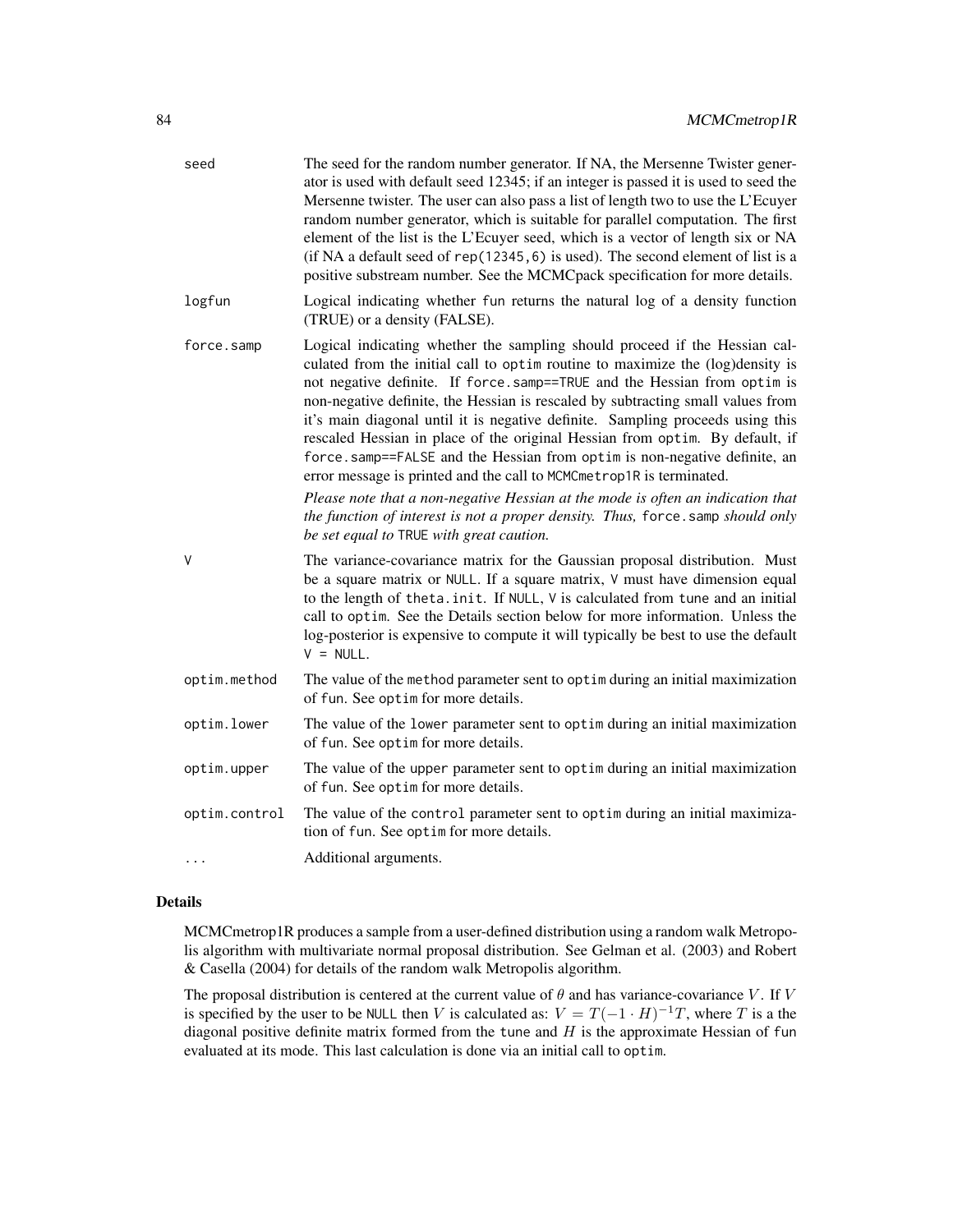#### Value

An mcmc object that contains the posterior sample. This object can be summarized by functions provided by the coda package.

# References

Siddhartha Chib; Edward Greenberg. 1995. "Understanding the Metropolis-Hastings Algorithm." *The American Statistician*, 49, 327-335.

Andrew Gelman, John B. Carlin, Hal S. Stern, and Donald B. Rubin. 2003. *Bayesian Data Analysis*. 2nd Edition. Boca Raton: Chapman & Hall/CRC.

Andrew D. Martin, Kevin M. Quinn, and Jong Hee Park. 2011. "MCMCpack: Markov Chain Monte Carlo in R.", *Journal of Statistical Software*. 42(9): 1-21. <http://www.jstatsoft.org/v42/i09/>.

Daniel Pemstein, Kevin M. Quinn, and Andrew D. Martin. 2007. *Scythe Statistical Library 1.0.* <http://scythe.wustl.edu>.

Martyn Plummer, Nicky Best, Kate Cowles, and Karen Vines. 2006. "Output Analysis and Diagnostics for MCMC (CODA)", *R News*. 6(1): 7-11. [https://CRAN.R-project.org/doc/Rnews/](https://CRAN.R-project.org/doc/Rnews/Rnews_2006-1.pdf) [Rnews\\_2006-1.pdf](https://CRAN.R-project.org/doc/Rnews/Rnews_2006-1.pdf).

Christian P. Robert and George Casella. 2004. *Monte Carlo Statistical Methods*. 2nd Edition. New York: Springer.

#### See Also

[plot.mcmc](#page-0-0), [summary.mcmc](#page-0-0), [optim](#page-0-0), [metrop](#page-0-0)

# Examples

## Not run:

```
## logistic regression with an improper uniform prior
## X and y are passed as args to MCMCmetrop1R
logitfun <- function(beta, y, X){
  eta <- X %*% beta
  p <- 1.0/(1.0+exp(-eta))
  sum( y * log(p) + (1-y)*log(1-p))
}
x1 <- rnorm(1000)
x2 <- rnorm(1000)
Xdata \leftarrow \text{cbind}(1, x1, x2)p \leftarrow \exp(.5 - x1 + x2) / (1 + \exp(.5 - x1 + x2))yvector <- rbinom(1000, 1, p)
post.samp <- MCMCmetrop1R(logitfun, theta.init=c(0,0,0),
                           X=Xdata, y=yvector,
                            thin=1, mcmc=40000, burnin=500,
                            tune=c(1.5, 1.5, 1.5),
                           verbose=500, logfun=TRUE)
```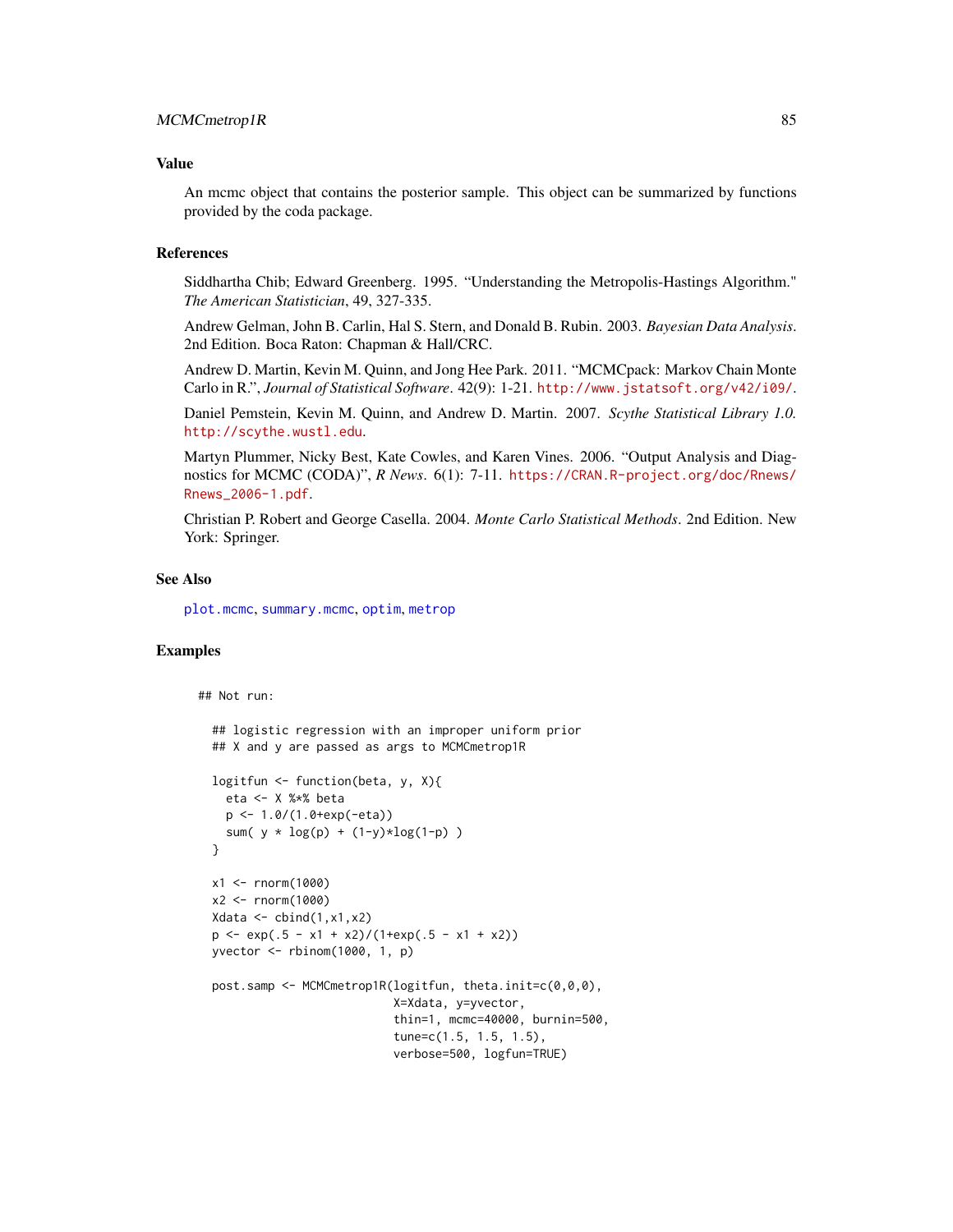```
raftery.diag(post.samp)
plot(post.samp)
summary(post.samp)
## ##################################################
## negative binomial regression with an improper unform prior
## X and y are passed as args to MCMCmetrop1R
negbinfun <- function(theta, y, X){
  k <- length(theta)
  beta \leq theta[1:(k-1)]
  alpha <- exp(theta[k])
  mu <- exp(X %*% beta)
  log.like <- sum(
                  lgamma(y+alpha) - lfactorial(y) - lgamma(alpha) +
                  alpha * log(alpha/(alpha+mu)) +
                  y * log(mu/(alpha+mu))
                  \lambda}
n < - 1000x1 \leftarrow \text{norm}(n)x2 \le rnorm(n)
XX \leftarrow \text{cbind}(1, x1, x2)mu <- exp(1.5+x1+2*x2)*rgamma(n,1)
yy <- rpois(n, mu)
post.samp <- MCMCmetrop1R(negbinfun, theta.init=c(0,0,0,0), y=yy, X=XX,
                           thin=1, mcmc=35000, burnin=1000,
                           tune=1.5, verbose=500, logfun=TRUE,
                           seed=list(NA,1))
raftery.diag(post.samp)
plot(post.samp)
summary(post.samp)
## ##################################################
## sample from a univariate normal distribution with
## mean 5 and standard deviation 0.1
##
## (MCMC obviously not necessary here and this should
## really be done with the logdensity for better
## numerical accuracy-- this is just an illustration of how
## MCMCmetrop1R works with a density rather than logdensity)
post.samp <- MCMCmetrop1R(dnorm, theta.init=5.3, mean=5, sd=0.1,
                       thin=1, mcmc=50000, burnin=500,
                       tune=2.0, verbose=5000, logfun=FALSE)
summary(post.samp)
```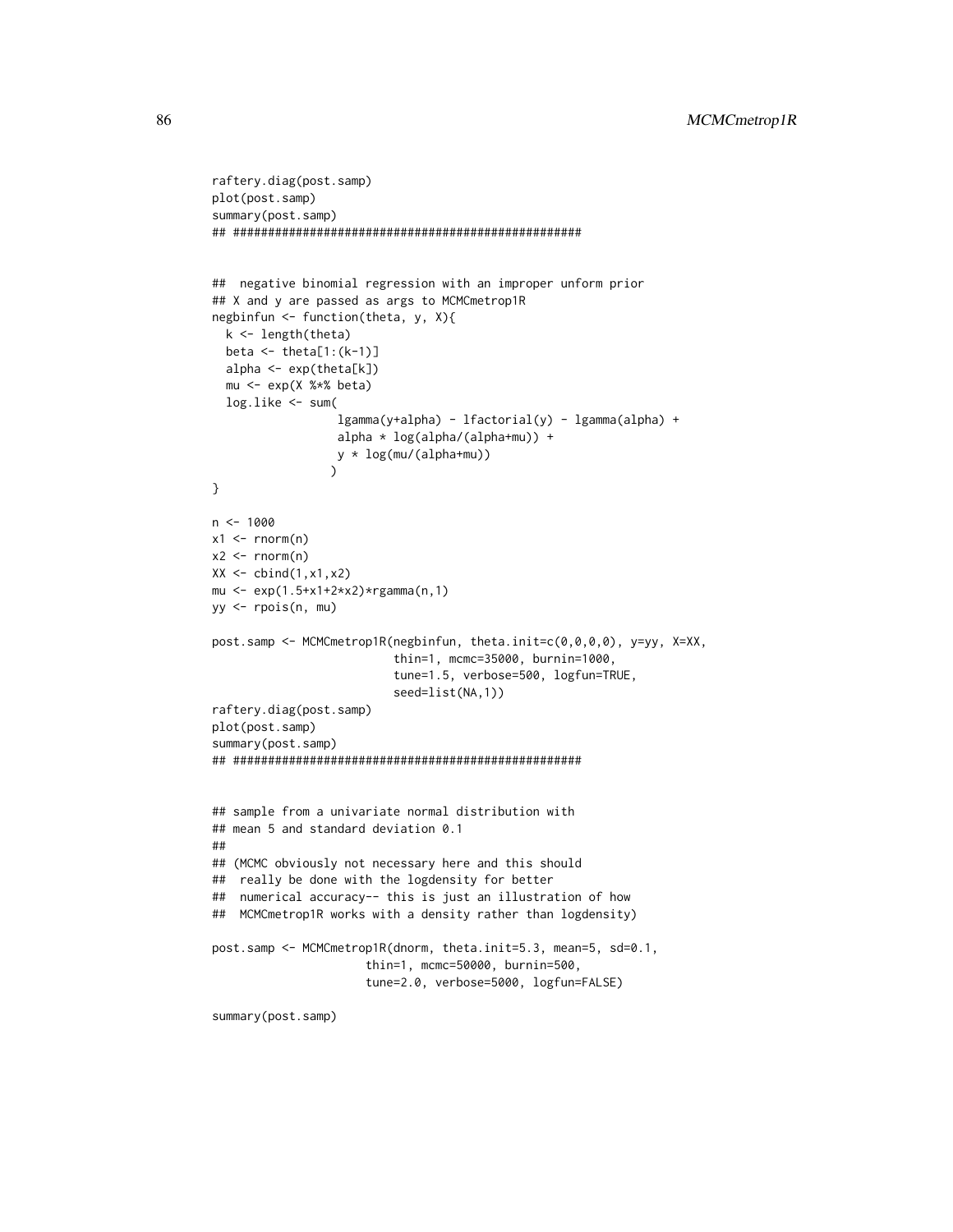## End(Not run)

MCMCmixfactanal *Markov Chain Monte Carlo for Mixed Data Factor Analysis Model*

# Description

This function generates a sample from the posterior distribution of a mixed data (both continuous and ordinal) factor analysis model. Normal priors are assumed on the factor loadings and factor scores, improper uniform priors are assumed on the cutpoints, and inverse gamma priors are assumed for the error variances (uniquenesses). The user supplies data and parameters for the prior distributions, and a sample from the posterior distribution is returned as an mcmc object, which can be subsequently analyzed with functions provided in the coda package.

#### Usage

```
MCMCmixfactanal(x, factors, lambda.constraints = list(),
 data = parent.frame(), burnin = 1000, mcmc = 20000, thin = 1,
  tune = NA, verbose = 0, seed = NA, lambda. start = NA,
  psi.start = NA, 10 = 0, L0 = 0, a0 = 0.001, b0 = 0.001,
 store.lambda = TRUE, store.scores = FALSE, std.mean = TRUE,
  std.var = TRUE, ...
```
### Arguments

x A one-sided formula containing the manifest variables. Ordinal (including dichotomous) variables must be coded as ordered factors. Each level of these ordered factors must be present in the data passed to the function. NOTE: data input is different in MCMCmixfactanal than in either MCMCfactanal or MCMCordfactanal.

factors The number of factors to be fitted.

lambda.constraints

List of lists specifying possible equality or simple inequality constraints on the factor loadings. A typical entry in the list has one of three forms: varname=list(d,c) which will constrain the dth loading for the variable named varname to be equal to c, varname=list(d,"+") which will constrain the dth loading for the variable named varname to be positive, and varname=list(d,  $"$ -") which will constrain the dth loading for the variable named varname to be negative. If x is a matrix without column names defaults names of "V1", "V2", ... , etc will be used. Note that, unlike MCMCfactanal, the  $\Lambda$  matrix used here has factors+1 columns. The first column of  $\Lambda$  corresponds to negative item difficulty parameters for ordinal manifest variables and mean parameters for continuous manifest variables and should generally not be constrained directly by the user.

data A data frame.

```
burnin The number of burn-in iterations for the sampler.
```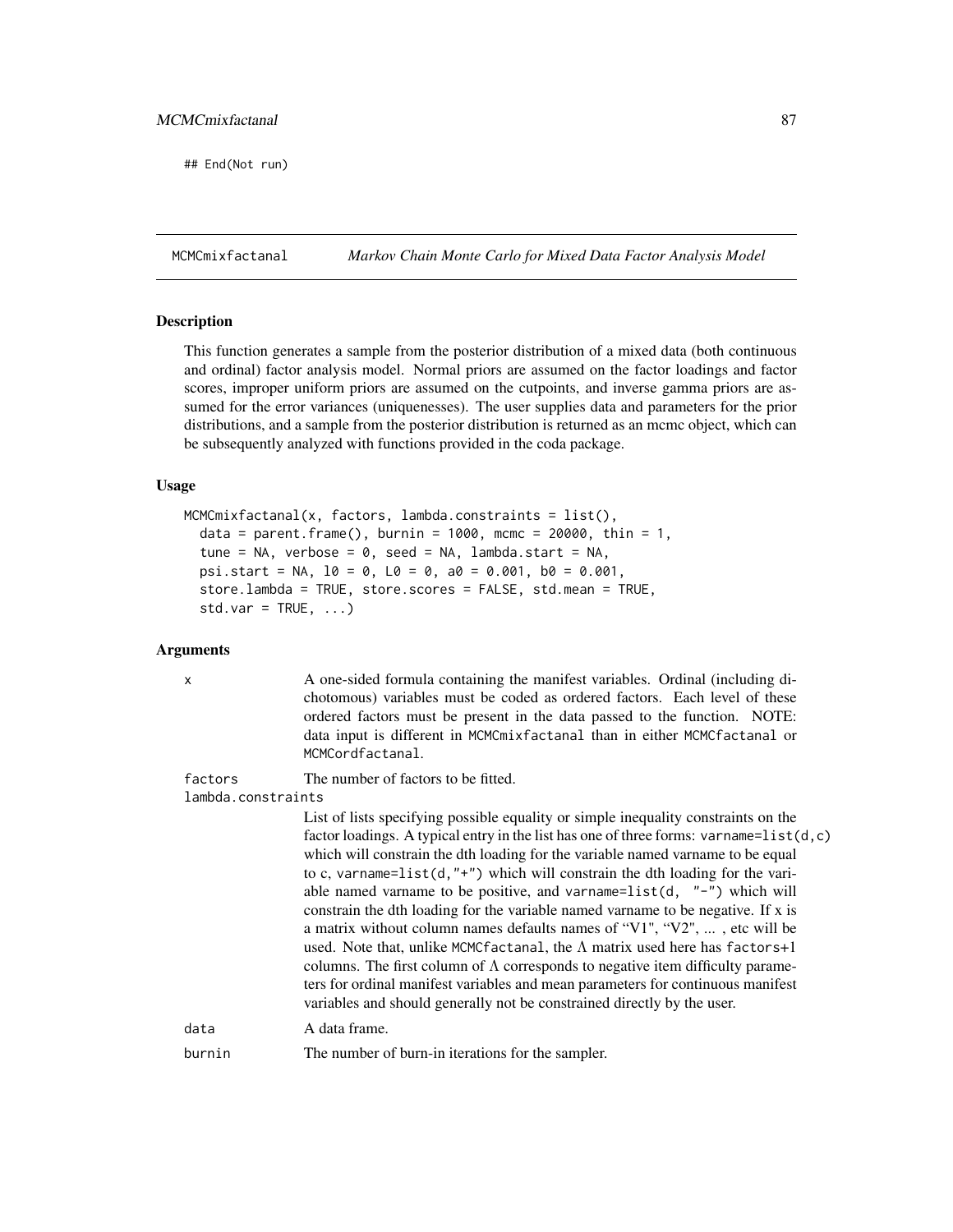| mcmc         | The number of iterations for the sampler.                                                                                                                                                                                                                                                                                                                                                                                                                                                                                                                                                                                                                                                                                                                                                                                       |
|--------------|---------------------------------------------------------------------------------------------------------------------------------------------------------------------------------------------------------------------------------------------------------------------------------------------------------------------------------------------------------------------------------------------------------------------------------------------------------------------------------------------------------------------------------------------------------------------------------------------------------------------------------------------------------------------------------------------------------------------------------------------------------------------------------------------------------------------------------|
| thin         | The thinning interval used in the simulation. The number of iterations must be<br>divisible by this value.                                                                                                                                                                                                                                                                                                                                                                                                                                                                                                                                                                                                                                                                                                                      |
| tune         | The tuning parameter for the Metropolis-Hastings sampling. Can be either a<br>scalar or a $k$ -vector (where $k$ is the number of manifest variables). tune must<br>be strictly positive.                                                                                                                                                                                                                                                                                                                                                                                                                                                                                                                                                                                                                                       |
| verbose      | A switch which determines whether or not the progress of the sampler is printed<br>to the screen. If verbose is great than 0 the iteration number and the Metropolis-<br>Hastings acceptance rate are printed to the screen every verboseth iteration.                                                                                                                                                                                                                                                                                                                                                                                                                                                                                                                                                                          |
| seed         | The seed for the random number generator. If NA, the Mersenne Twister gener-<br>ator is used with default seed 12345; if an integer is passed it is used to seed the<br>Mersenne twister. The user can also pass a list of length two to use the L'Ecuyer<br>random number generator, which is suitable for parallel computation. The first<br>element of the list is the L'Ecuyer seed, which is a vector of length six or NA<br>(if NA a default seed of rep(12345, 6) is used). The second element of list is a<br>positive substream number. See the MCMCpack specification for more details.                                                                                                                                                                                                                               |
| lambda.start | Starting values for the factor loading matrix Lambda. If lambda.start is set<br>to a scalar the starting value for all unconstrained loadings will be set to that<br>scalar. If lambda start is a matrix of the same dimensions as Lambda then<br>the lambda.start matrix is used as the starting values (except for equality-<br>constrained elements). If lambda.start is set to NA (the default) then starting<br>values for unconstrained elements in the first column of Lambda are based on the<br>observed response pattern, the remaining unconstrained elements of Lambda are<br>set to 0, and starting values for inequality constrained elements are set to either<br>1.0 or -1.0 depending on the nature of the constraints.                                                                                        |
| psi.start    | Starting values for the error variance (uniqueness) matrix. If psi.start is set<br>to a scalar then the starting value for all diagonal elements of Psi that represent<br>error variances for continuous variables are set to this value. If psi.start is a<br>$k$ -vector (where $k$ is the number of manifest variables) then the staring value of<br>Psi has psi. start on the main diagonal with the exception that entries corre-<br>sponding to error variances for ordinal variables are set to 1. If psi.start is<br>set to NA (the default) the starting values of all the continuous variable unique-<br>nesses are set to 0.5. Error variances for ordinal response variables are always<br>constrained (regardless of the value of psi. start to have an error variance of 1<br>in order to achieve identification. |
| 10           | The means of the independent Normal prior on the factor loadings. Can be either<br>a scalar or a matrix with the same dimensions as Lambda.                                                                                                                                                                                                                                                                                                                                                                                                                                                                                                                                                                                                                                                                                     |
| L0           | The precisions (inverse variances) of the independent Normal prior on the factor<br>loadings. Can be either a scalar or a matrix with the same dimensions as Lambda.                                                                                                                                                                                                                                                                                                                                                                                                                                                                                                                                                                                                                                                            |
| a0           | Controls the shape of the inverse Gamma prior on the uniqueness. The actual<br>shape parameter is set to $a\theta/2$ . Can be either a scalar or a k-vector.                                                                                                                                                                                                                                                                                                                                                                                                                                                                                                                                                                                                                                                                    |
| b0           | Controls the scale of the inverse Gamma prior on the uniquenesses. The actual<br>scale parameter is set to $b\omega/2$ . Can be either a scalar or a k-vector.                                                                                                                                                                                                                                                                                                                                                                                                                                                                                                                                                                                                                                                                  |
| store.lambda | A switch that determines whether or not to store the factor loadings for posterior<br>analysis. By default, the factor loadings are all stored.                                                                                                                                                                                                                                                                                                                                                                                                                                                                                                                                                                                                                                                                                 |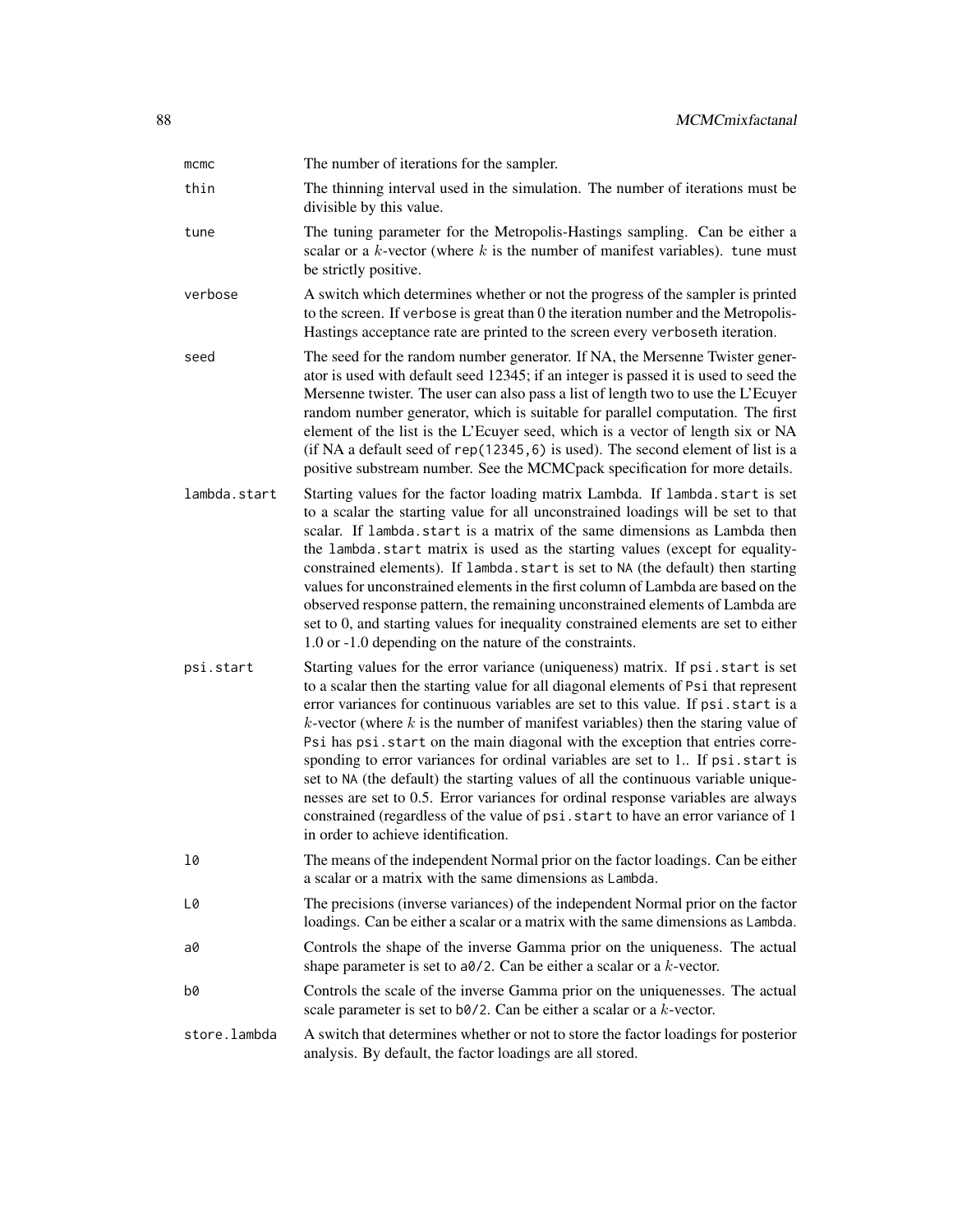| store.scores | A switch that determines whether or not to store the factor scores for posterior<br>analysis. NOTE: This takes an enormous amount of memory, so should only be<br>used if the chain is thinned heavily, or for applications with a small number of<br><i>observations</i> . By default, the factor scores are not stored. |
|--------------|---------------------------------------------------------------------------------------------------------------------------------------------------------------------------------------------------------------------------------------------------------------------------------------------------------------------------|
| std.mean     | If TRUE (the default) the continuous manifest variables are rescaled to have zero<br>mean.                                                                                                                                                                                                                                |
| std.var      | If TRUE (the default) the continuous manifest variables are rescaled to have unit<br>variance.                                                                                                                                                                                                                            |
|              | further arguments to be passed                                                                                                                                                                                                                                                                                            |

The model takes the following form:

Let  $i = 1, \ldots, N$  index observations and  $j = 1, \ldots, K$  index response variables within an observation. An observed variable  $x_{ij}$  can be either ordinal with a total of  $C_i$  categories or continuous. The distribution of X is governed by a  $N \times K$  matrix of latent variables  $X^*$  and a series of cutpoints  $\gamma$ .  $X^*$  is assumed to be generated according to:

$$
x_i^* = \Lambda \phi_i + \epsilon_i
$$

$$
\epsilon_i \sim \mathcal{N}(0, \Psi)
$$

where  $x_i^*$  is the k-vector of latent variables specific to observation i,  $\Lambda$  is the  $k \times d$  matrix of factor loadings, and  $\phi_i$  is the d-vector of latent factor scores. It is assumed that the first element of  $\phi_i$  is equal to 1 for all  $i$ .

If the *j*th variable is ordinal, the probability that it takes the value  $c$  in observation  $i$  is:

$$
\pi_{ijc} = \Phi(\gamma_{jc} - \Lambda'_j \phi_i) - \Phi(\gamma_{j(c-1)} - \Lambda'_j \phi_i)
$$

If the *j*th variable is continuous, it is assumed that  $x_{ij}^* = x_{ij}$  for all *i*.

The implementation used here assumes independent conjugate priors for each element of  $\Lambda$  and each  $\phi_i$ . More specifically we assume:

$$
\Lambda_{ij} \sim \mathcal{N}(l_{0_{ij}}, L_{0_{ij}}^{-1}), i = 1, \dots, k, j = 1, \dots, d
$$
  

$$
\phi_{i(2:d)} \sim \mathcal{N}(0, I), i = 1, \dots, n
$$

MCMCmixfactanal simulates from the posterior distribution using a Metropolis-Hastings within Gibbs sampling algorithm. The algorithm employed is based on work by Cowles (1996). Note that the first element of  $\phi_i$  is a 1. As a result, the first column of  $\Lambda$  can be interpretated as negative item difficulty parameters. Further, the first element  $\gamma_1$  is normalized to zero, and thus not returned in the mcmc object. The simulation proper is done in compiled C++ code to maximize efficiency. Please consult the coda documentation for a comprehensive list of functions that can be used to analyze the posterior sample.

As is the case with all measurement models, make sure that you have plenty of free memory, especially when storing the scores.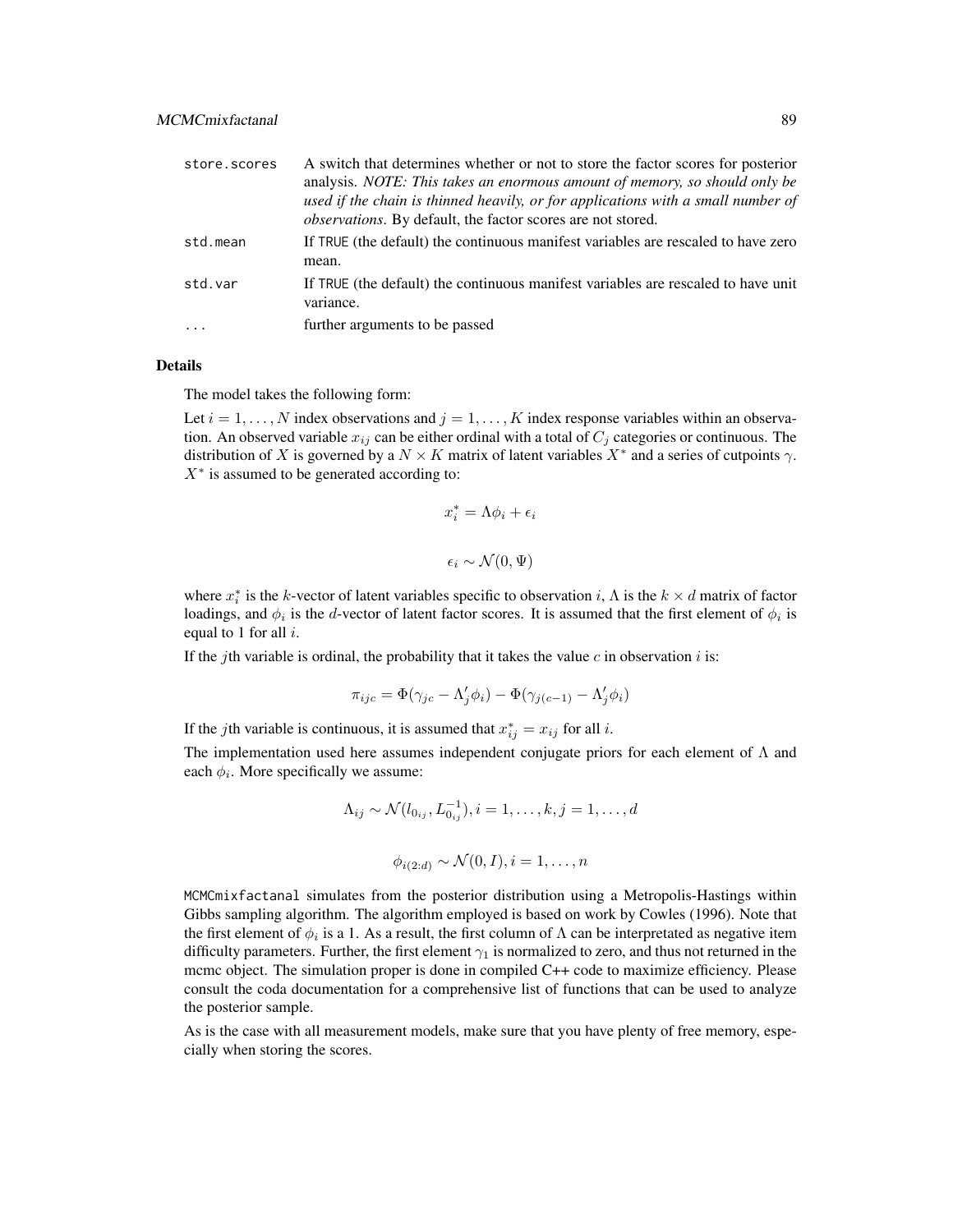An mcmc object that contains the posterior sample. This object can be summarized by functions provided by the coda package.

#### References

Kevin M. Quinn. 2004. "Bayesian Factor Analysis for Mixed Ordinal and Continuous Responses." *Political Analysis*. 12: 338-353.

Andrew D. Martin, Kevin M. Quinn, and Jong Hee Park. 2011. "MCMCpack: Markov Chain Monte Carlo in R.", *Journal of Statistical Software*. 42(9): 1-21. <http://www.jstatsoft.org/v42/i09/>.

M. K. Cowles. 1996. "Accelerating Monte Carlo Markov Chain Convergence for Cumulative-link Generalized Linear Models." *Statistics and Computing.* 6: 101-110.

Valen E. Johnson and James H. Albert. 1999. "Ordinal Data Modeling." Springer: New York.

Daniel Pemstein, Kevin M. Quinn, and Andrew D. Martin. 2007. *Scythe Statistical Library 1.0.* <http://scythe.wustl.edu>.

Martyn Plummer, Nicky Best, Kate Cowles, and Karen Vines. 2006. "Output Analysis and Diagnostics for MCMC (CODA)", *R News*. 6(1): 7-11. [https://CRAN.R-project.org/doc/Rnews/](https://CRAN.R-project.org/doc/Rnews/Rnews_2006-1.pdf) [Rnews\\_2006-1.pdf](https://CRAN.R-project.org/doc/Rnews/Rnews_2006-1.pdf).

#### See Also

[plot.mcmc](#page-0-0), [summary.mcmc](#page-0-0), [factanal](#page-0-0), [MCMCfactanal](#page-41-0), [MCMCordfactanal](#page-108-0), [MCMCirt1d](#page-61-0), [MCMCirtKd](#page-69-0)

#### Examples

```
## Not run:
data(PErisk)
post <- MCMCmixfactanal(~courts+barb2+prsexp2+prscorr2+gdpw2,
                        factors=1, data=PErisk,
                        lambda.constraints = list(courts=list(2,"-")),
                        burnin=5000, mcmc=1000000, thin=50,
                        verbose=500, L0=.25, store.lambda=TRUE,
                        store.scores=TRUE, tune=1.2)
plot(post)
summary(post)
library(MASS)
data(Cars93)
attach(Cars93)
new.cars <- data.frame(Price, MPG.city, MPG.highway,
                 Cylinders, EngineSize, Horsepower,
                 RPM, Length, Wheelbase, Width, Weight, Origin)
rownames(new.cars) <- paste(Manufacturer, Model)
detach(Cars93)
```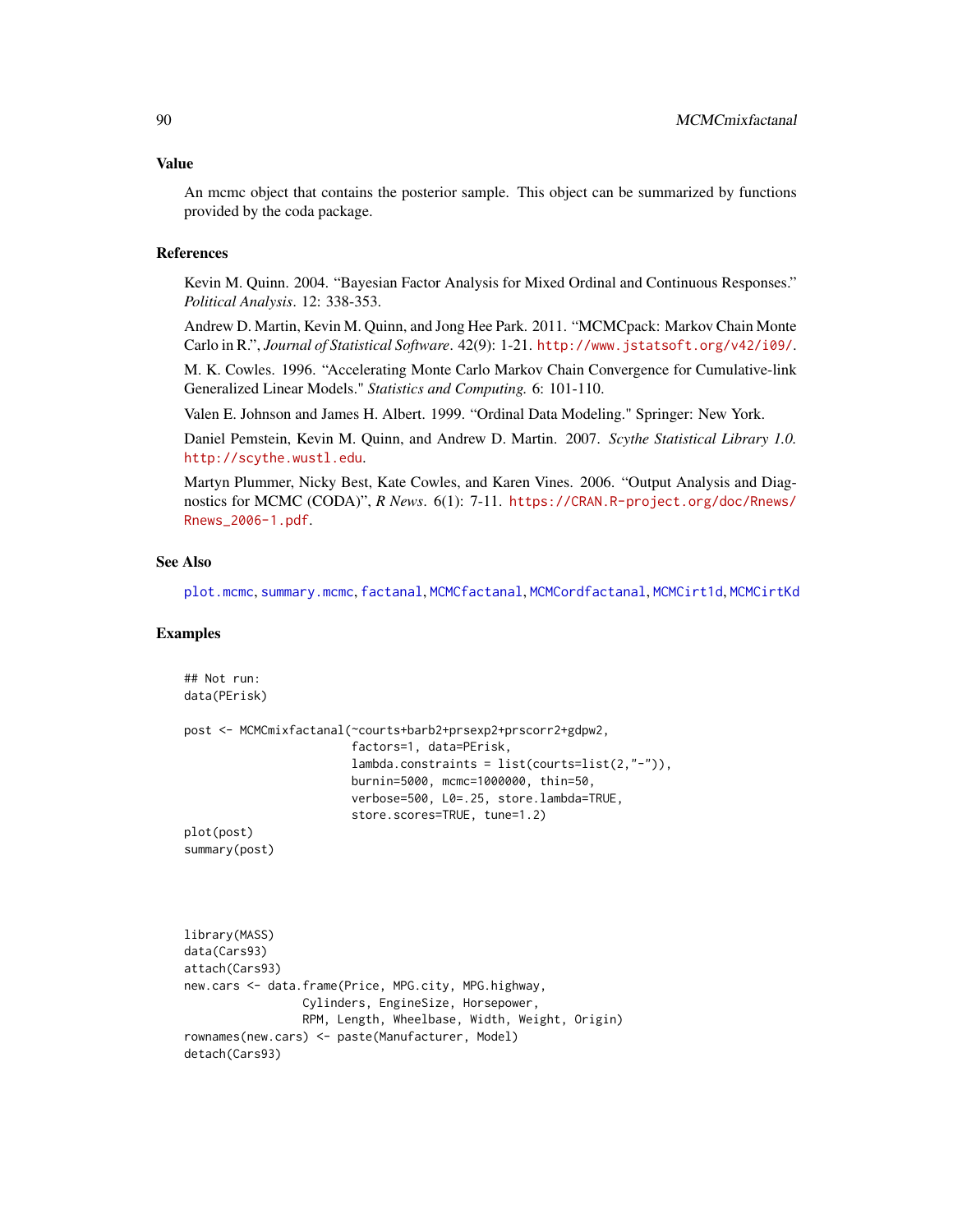#### MCMCmnl 91

```
# drop obs 57 (Mazda RX 7) b/c it has a rotary engine
new.cars <- new.cars[-57,]
# drop 3 cylinder cars
new.cars <- new.cars[new.cars$Cylinders!=3,]
# drop 5 cylinder cars
new.cars <- new.cars[new.cars$Cylinders!=5,]
new.cars$log.Price <- log(new.cars$Price)
new.cars$log.MPG.city <- log(new.cars$MPG.city)
new.cars$log.MPG.highway <- log(new.cars$MPG.highway)
new.cars$log.EngineSize <- log(new.cars$EngineSize)
new.cars$log.Horsepower <- log(new.cars$Horsepower)
new.cars$Cylinders <- ordered(new.cars$Cylinders)
new.cars$Origin <- ordered(new.cars$Origin)
post <- MCMCmixfactanal(~log.Price+log.MPG.city+
                 log.MPG.highway+Cylinders+log.EngineSize+
                 log.Horsepower+RPM+Length+
                 Wheelbase+Width+Weight+Origin, data=new.cars,
                 lambda.constraints=list(log.Horsepower=list(2,"+"),
                 log.Horsepower=c(3,0), weight=list(3,"+")),
                 factors=2,
                 burnin=5000, mcmc=500000, thin=100, verbose=500,
                 L0=.25, tune=3.0)
plot(post)
summary(post)
```

```
## End(Not run)
```
MCMCmnl *Markov Chain Monte Carlo for Multinomial Logistic Regression*

#### **Description**

This function generates a sample from the posterior distribution of a multinomial logistic regression model using either a random walk Metropolis algorithm or a slice sampler. The user supplies data and priors, and a sample from the posterior distribution is returned as an mcmc object, which can be subsequently analyzed with functions provided in the coda package.

#### Usage

```
MCMCmnl(formula, baseline = NULL, data = NULL, burnin = 1000,
 mcmc = 10000, thin = 1, mcmc.method = c("IndMH", "RWM", "slice"),tune = 1, tdf = 6, verbose = 0, seed = NA, beta.start = NA,
  b0 = 0, B0 = 0, ...
```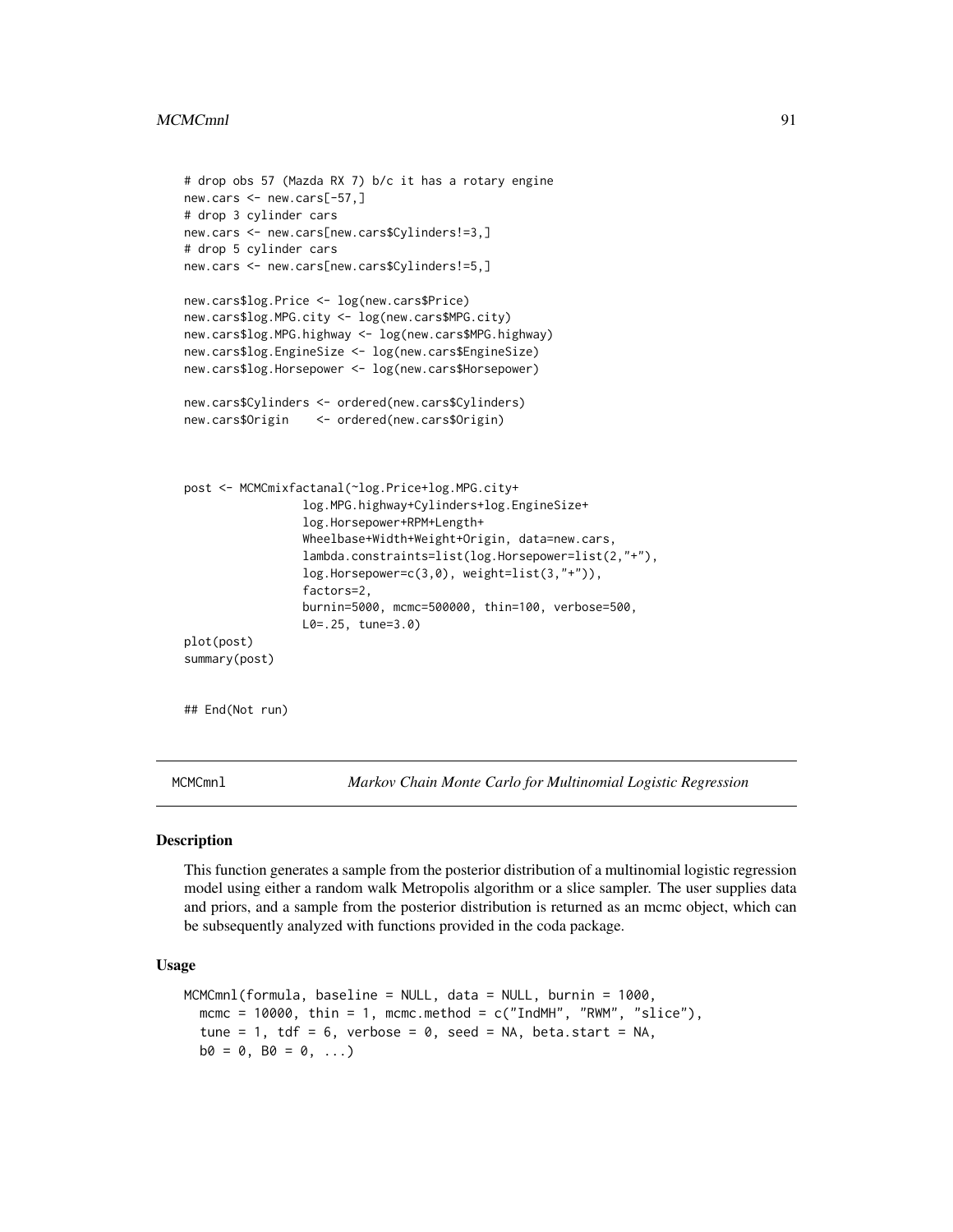| formula     | Model formula.                                                                                                                                                                                                                                                                                                                                                                                                                                                                                                                               |
|-------------|----------------------------------------------------------------------------------------------------------------------------------------------------------------------------------------------------------------------------------------------------------------------------------------------------------------------------------------------------------------------------------------------------------------------------------------------------------------------------------------------------------------------------------------------|
|             | If the choicesets do not vary across individuals, the y variable should be a fac-<br>tor or numeric variable that gives the observed choice of each individual. If the<br>choices ts do vary across individuals, y should be a $n \times p$ matrix where n is the<br>number of individuals and $p$ is the maximum number of choices in any choice-<br>set. Here each column of y corresponds to a particular observed choice and the<br>elements of y should be either 0 (not chosen but available), 1 (chosen), or -999<br>(not available). |
|             | Choice-specific covariates have to be entered using the syntax: choicevar (cvar, "var", "choice")<br>where cvar is the name of a variable in data, "var" is the name of the new<br>variable to be created, and "choice" is the level of y that cvar corresponds<br>to. Specifying each choice-specific covariate will typically require $p$ calls to the<br>choicevar function in the formula.                                                                                                                                               |
|             | Individual specific covariates can be entered into the formula normally.                                                                                                                                                                                                                                                                                                                                                                                                                                                                     |
|             | See the examples section below to see the syntax used to fit various models.                                                                                                                                                                                                                                                                                                                                                                                                                                                                 |
| baseline    | The baseline category of the response variable.                                                                                                                                                                                                                                                                                                                                                                                                                                                                                              |
|             | baseline should be set equal to one of the observed levels of the response vari-<br>able. If left equal to NULL then the baseline level is set to the alpha-numerically<br>first element of the response variable. If the choicesets vary across individuals,<br>the baseline choice must be in the choiceset of each individual.                                                                                                                                                                                                            |
| data        | The data frame used for the analysis. Each row of the dataframe should corre-<br>spond to an individual who is making a choice.                                                                                                                                                                                                                                                                                                                                                                                                              |
| burnin      | The number of burn-in iterations for the sampler.                                                                                                                                                                                                                                                                                                                                                                                                                                                                                            |
| $m$ cmc     | The number of iterations to run the sampler past burn-in.                                                                                                                                                                                                                                                                                                                                                                                                                                                                                    |
| thin        | The thinning interval used in the simulation. The number of mcmc iterations<br>must be divisible by this value.                                                                                                                                                                                                                                                                                                                                                                                                                              |
| mcmc.method | Can be set to either "IndMH" (default), "RWM", or "slice" to perform indepen-<br>dent Metropolis-Hastings sampling, random walk Metropolis sampling or slice<br>sampling respectively.                                                                                                                                                                                                                                                                                                                                                       |
| tune        | Metropolis tuning parameter. Can be either a positive scalar or a $k$ -vector, where<br>k is the length of $\beta$ . Make sure that the acceptance rate is satisfactory (typically<br>between 0.20 and 0.5) before using the posterior sample for inference.                                                                                                                                                                                                                                                                                 |
| tdf         | Degrees of freedom for the multivariate-t proposal distribution when mcmc.method<br>is set to "IndMH". Must be positive.                                                                                                                                                                                                                                                                                                                                                                                                                     |
| verbose     | A switch which determines whether or not the progress of the sampler is printed<br>to the screen. If verbose is greater than 0 the iteration number, the current<br>beta vector, and the Metropolis acceptance rate are printed to the screen every<br>verboseth iteration.                                                                                                                                                                                                                                                                  |
| seed        | The seed for the random number generator. If NA, the Mersenne Twister gener-<br>ator is used with default seed 12345; if an integer is passed it is used to seed the<br>Mersenne twister. The user can also pass a list of length two to use the L'Ecuyer<br>random number generator, which is suitable for parallel computation. The first<br>element of the list is the L'Ecuyer seed, which is a vector of length six or NA                                                                                                               |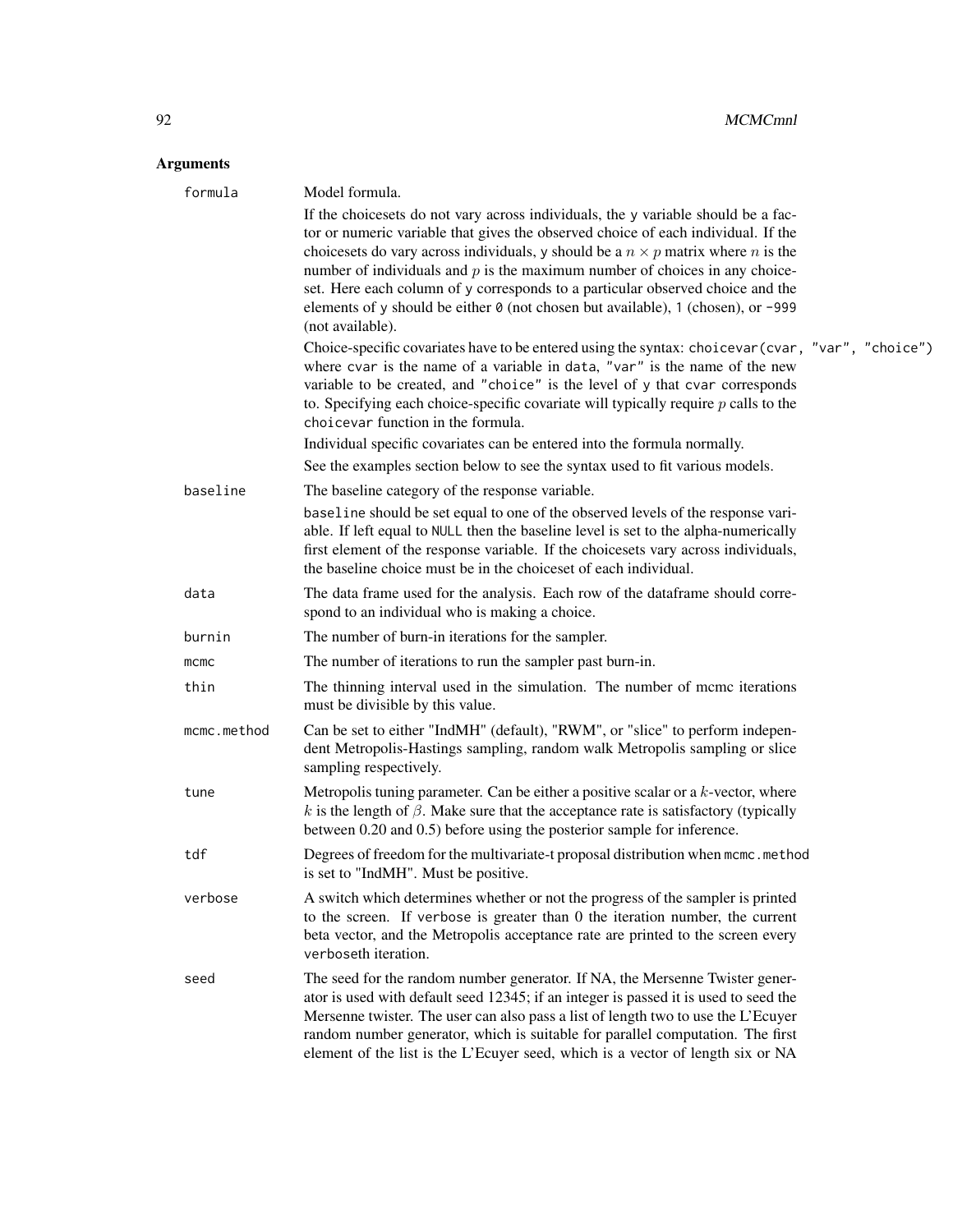|            | (if NA a default seed of rep(12345, 6) is used). The second element of list is a<br>positive substream number. See the MCMC pack specification for more details.                                                                                                                                                                                        |
|------------|---------------------------------------------------------------------------------------------------------------------------------------------------------------------------------------------------------------------------------------------------------------------------------------------------------------------------------------------------------|
| beta.start | The starting value for the $\beta$ vector. This can either be a scalar or a column vector<br>with dimension equal to the number of betas. If this takes a scalar value, then<br>that value will serve as the starting value for all of the betas. The default value<br>of NA will use the maximum likelihood estimate of $\beta$ as the starting value. |
| b0         | The prior mean of $\beta$ . This can either be a scalar or a column vector with dimen-<br>sion equal to the number of betas. If this takes a scalar value, then that value<br>will serve as the prior mean for all of the betas.                                                                                                                        |
| <b>B0</b>  | The prior precision of $\beta$ . This can either be a scalar or a square matrix with<br>dimensions equal to the number of betas. If this takes a scalar value, then that<br>value times an identity matrix serves as the prior precision of $\beta$ . Default value<br>of 0 is equivalent to an improper uniform prior for beta.                        |
| .          | Further arguments to be passed.                                                                                                                                                                                                                                                                                                                         |

MCMCmnl simulates from the posterior distribution of a multinomial logistic regression model using either a random walk Metropolis algorithm or a univariate slice sampler. The simulation proper is done in compiled C++ code to maximize efficiency. Please consult the coda documentation for a comprehensive list of functions that can be used to analyze the posterior sample.

The model takes the following form:

$$
y_i \sim \mathcal{M}ultinomial(\pi_i)
$$

where:

$$
\pi_{ij} = \frac{\exp(x_{ij}'\beta)}{\sum_{k=1}^{p} \exp(x_{ik}'\beta)}
$$

We assume a multivariate Normal prior on  $\beta$ :

$$
\beta \sim \mathcal{N}(b_0, B_0^{-1})
$$

The Metropolis proposal distribution is centered at the current value of  $\beta$  and has variance-covariance  $V = T(B_0 + C^{-1})^{-1}T$ , where T is a the diagonal positive definite matrix formed from the tune,  $B_0$  is the prior precision, and C is the large sample variance-covariance matrix of the MLEs. This last calculation is done via an initial call to optim.

# Value

An mcmc object that contains the posterior sample. This object can be summarized by functions provided by the coda package.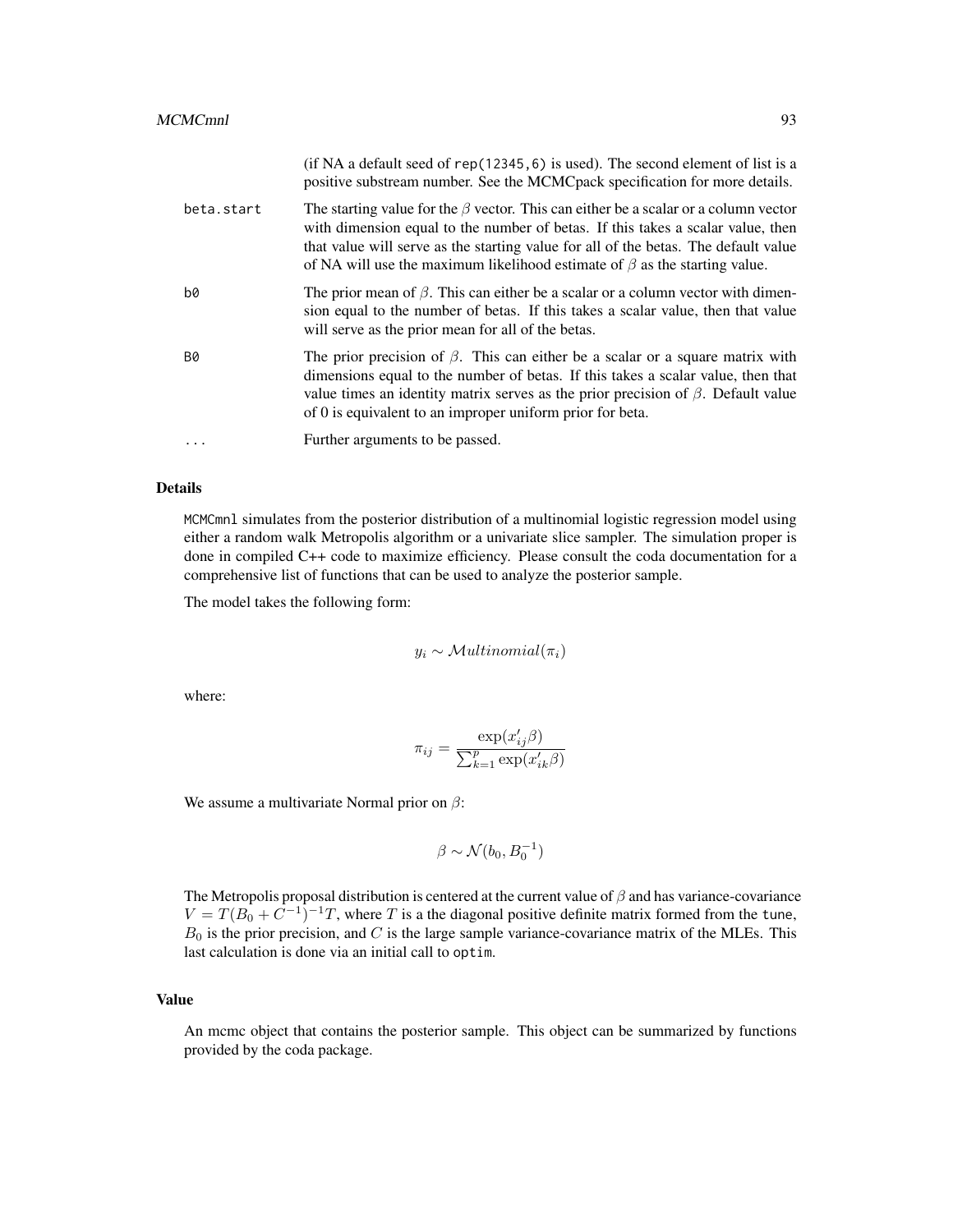#### References

Andrew D. Martin, Kevin M. Quinn, and Jong Hee Park. 2011. "MCMCpack: Markov Chain Monte Carlo in R.", *Journal of Statistical Software*. 42(9): 1-21. <http://www.jstatsoft.org/v42/i09/>.

Daniel Pemstein, Kevin M. Quinn, and Andrew D. Martin. 2007. *Scythe Statistical Library 1.0.* <http://scythe.wustl.edu>.

Radford Neal. 2003. "Slice Sampling" (with discussion). *Annals of Statistics*, 31: 705-767.

Martyn Plummer, Nicky Best, Kate Cowles, and Karen Vines. 2006. "Output Analysis and Diagnostics for MCMC (CODA)", *R News*. 6(1): 7-11. [https://CRAN.R-project.org/doc/Rnews/](https://CRAN.R-project.org/doc/Rnews/Rnews_2006-1.pdf) [Rnews\\_2006-1.pdf](https://CRAN.R-project.org/doc/Rnews/Rnews_2006-1.pdf).

Siddhartha Chib, Edward Greenberg, and Yuxin Chen. 1998. "MCMC Methods for Fitting and Comparing Multinomial Response Models."

#### See Also

[plot.mcmc](#page-0-0),[summary.mcmc](#page-0-0), [multinom](#page-0-0)

#### Examples

```
## Not run:
data(Nethvote)
## just a choice-specific X var
post1 <- MCMCmnl(vote ~
              choicevar(distD66, "sqdist", "D66") +
              choicevar(distPvdA, "sqdist", "PvdA") +
              choicevar(distVVD, "sqdist", "VVD") +
              choicevar(distCDA, "sqdist", "CDA"),
              baseline="D66", mcmc.method="IndMH", B0=0,
              verbose=500, mcmc=100000, thin=10, tune=1.0,
              data=Nethvote)
plot(post1)
summary(post1)
## just individual-specific X vars
post2<- MCMCmnl(vote ~
              relig + class + income + educ + age + urban,
              baseline="D66", mcmc.method="IndMH", B0=0,
              verbose=500, mcmc=100000, thin=10, tune=0.5,
              data=Nethvote)
plot(post2)
summary(post2)
```
## both choice-specific and individual-specific X vars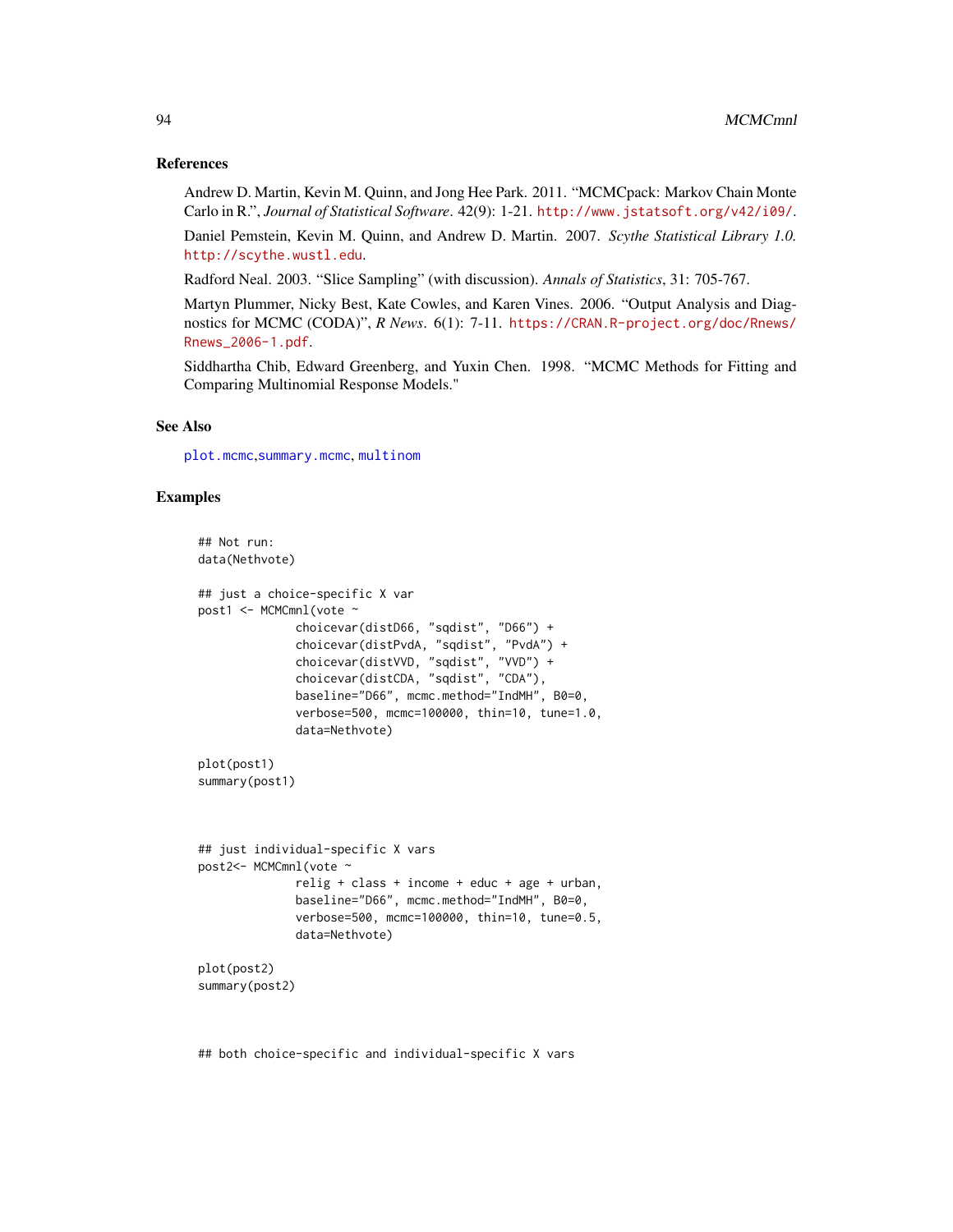```
post3 <- MCMCmnl(vote ~
              choicevar(distD66, "sqdist", "D66") +
              choicevar(distPvdA, "sqdist", "PvdA") +
              choicevar(distVVD, "sqdist", "VVD") +
              choicevar(distCDA, "sqdist", "CDA") +
              relig + class + income + educ + age + urban,
              baseline="D66", mcmc.method="IndMH", B0=0,
              verbose=500, mcmc=100000, thin=10, tune=0.5,
              data=Nethvote)
plot(post3)
summary(post3)
## numeric y variable
nethvote$vote <- as.numeric(nethvote$vote)
post4 <- MCMCmnl(vote ~
              choicevar(distD66, "sqdist", "2") +
              choicevar(distPvdA, "sqdist", "3") +
              choicevar(distVVD, "sqdist", "4") +
              choicevar(distCDA, "sqdist", "1") +
              relig + class + income + educ + age + urban,
              baseline="2", mcmc.method="IndMH", B0=0,
              verbose=500, mcmc=100000, thin=10, tune=0.5,
              data=Nethvote)
plot(post4)
summary(post4)
## Simulated data example with nonconstant choiceset
n < -1000y <- matrix(0, n, 4)
colnames(y) <- c("a", "b", "c", "d")
xa <- rnorm(n)
xb \leftarrow \text{norm}(n)xc <- rnorm(n)
xd <- rnorm(n)
xchoice <- cbind(xa, xb, xc, xd)
z \le- rnorm(n)for (i in 1:n){
  ## randomly determine choiceset (c is always in choiceset)
  choiceset \leq c(3, sample(c(1,2,4), 2, replace=False))numer \leq matrix(0, 4, 1)
  for (j in choiceset){
    if (j == 3){
     numer[j] <- exp(xchoice[i, j] )
    }
    else {
      numer[j] <- exp(xchoice[i, j] - z[i] )
    }
```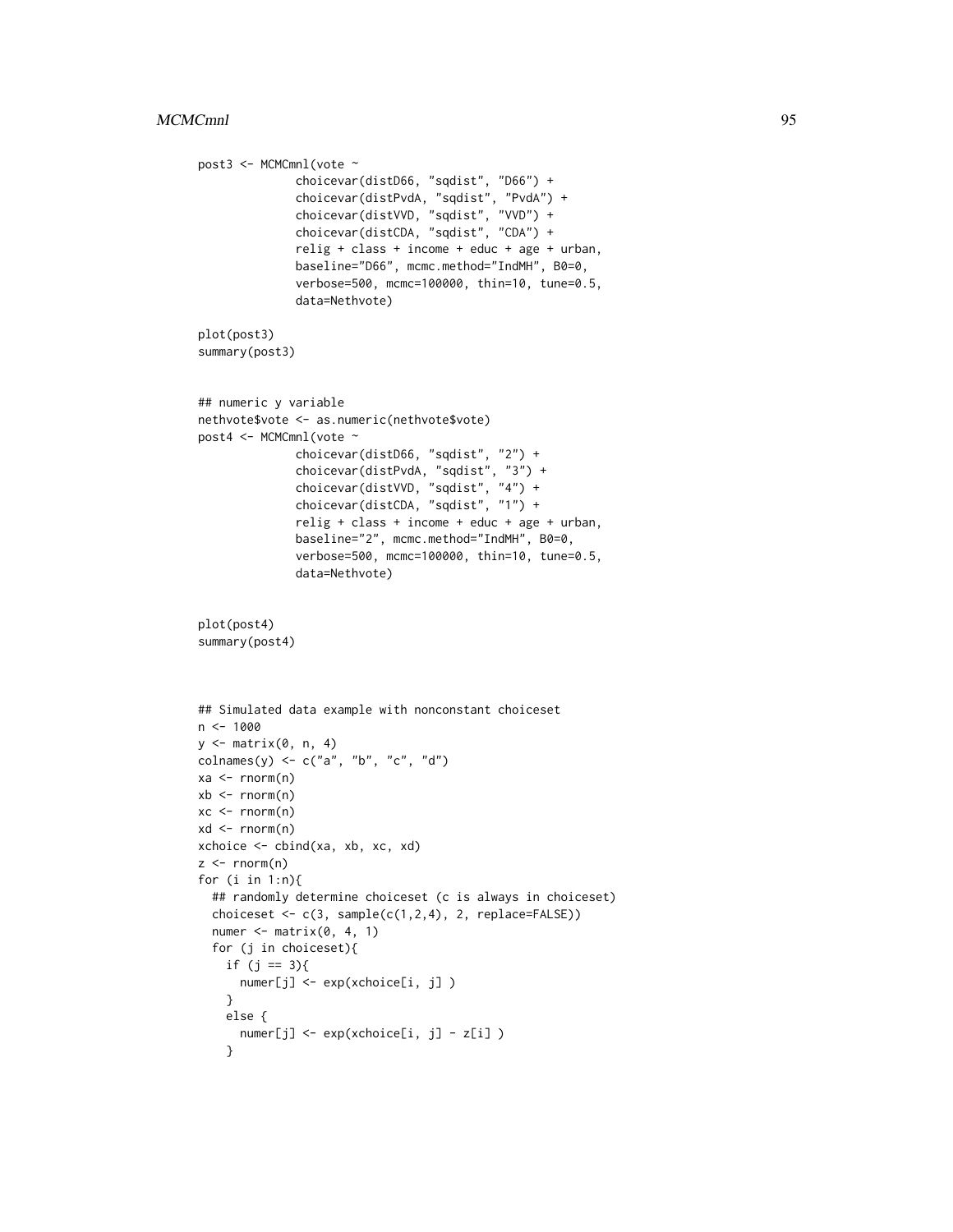```
}
   p <- numer / sum(numer)
   y[i, ] \leftarrow \text{rmultinom}(1, 1, p)y[i,-choiceset] <- -999
 }
 post5 <- MCMCmnl(y~choicevar(xa, "x", "a") +
                  choicevar(xb, "x", "b") +
                   choicevar(xc, "x", "c") +
                   choicevar(xd, "x", "d") + z,
                   baseline="c", verbose=500,
                   mcmc=100000, thin=10, tune=.85)
 plot(post5)
 summary(post5)
## End(Not run)
```
MCMCnegbin *Markov Chain Monte Carlo for Negative Binomial Regression*

### Description

This function generates a sample from the posterior distribution of a Negative Binomial regression model via auxiliary mixture sampling. The user supplies data and priors, and a sample from the posterior distribution is returned as an mcmc object, which can be subsequently analyzed with functions provided in the coda package.

#### Usage

```
MCMCnegbin(formula, data = parent.frame(), b0 = 0, B0 = 1, e = 2,
  f = 2, g = 10, burnin = 1000, mcmc = 1000, thin = 1, verbose = 0,
  seed = NA, beta.start = NA, rho.start = NA, rho.step = 0.1,
  nu.start = NA, marginal.likelihood = c("none", "Chib95"), ...)
```

| formula   | Model formula.                                                                                                                                                                                                                                                                                                                   |
|-----------|----------------------------------------------------------------------------------------------------------------------------------------------------------------------------------------------------------------------------------------------------------------------------------------------------------------------------------|
| data      | Data frame.                                                                                                                                                                                                                                                                                                                      |
| b0        | The prior mean of $\beta$ . This can either be a scalar or a column vector with dimen-<br>sion equal to the number of betas. If this takes a scalar value, then that value<br>will serve as the prior mean for all of the betas.                                                                                                 |
| <b>B0</b> | The prior precision of $\beta$ . This can either be a scalar or a square matrix with<br>dimensions equal to the number of betas. If this takes a scalar value, then that<br>value times an identity matrix serves as the prior precision of $\beta$ . Default value<br>of 0 is equivalent to an improper uniform prior for beta. |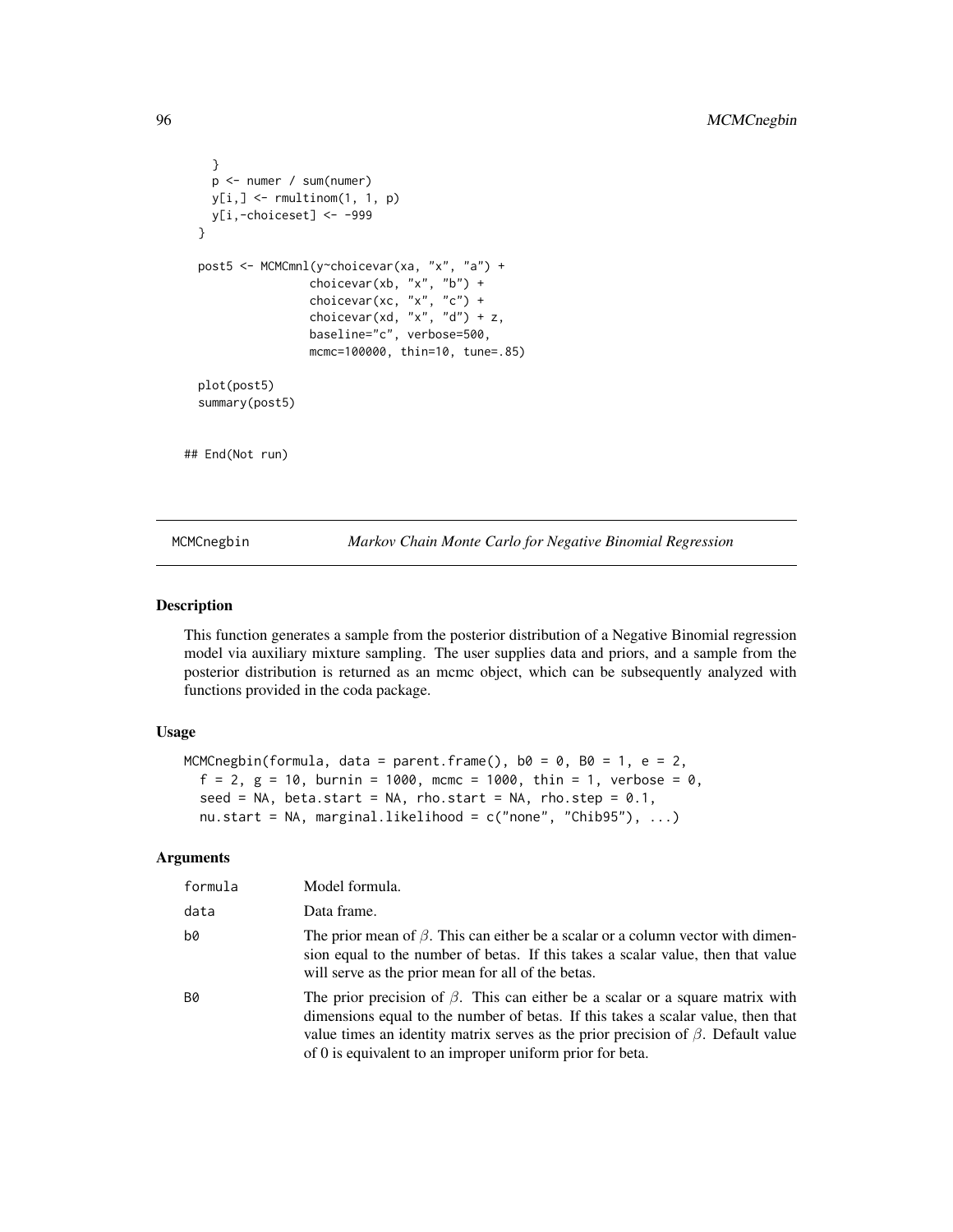MCMCnegbin 97

| e                   | The hyperprior for the distribution $\rho$ . See details.                                                                                                                                                                                                                                                                                                                                                                                                                                                                                                                                           |
|---------------------|-----------------------------------------------------------------------------------------------------------------------------------------------------------------------------------------------------------------------------------------------------------------------------------------------------------------------------------------------------------------------------------------------------------------------------------------------------------------------------------------------------------------------------------------------------------------------------------------------------|
| f                   | The hyperprior for the distribution $\rho$ . See details.                                                                                                                                                                                                                                                                                                                                                                                                                                                                                                                                           |
| g                   | The hyperprior for the distribution $\rho$ . See details.                                                                                                                                                                                                                                                                                                                                                                                                                                                                                                                                           |
| burnin              | The number of burn-in iterations for the sampler.                                                                                                                                                                                                                                                                                                                                                                                                                                                                                                                                                   |
| mcmc                | The number of Metropolis iterations for the sampler.                                                                                                                                                                                                                                                                                                                                                                                                                                                                                                                                                |
| thin                | The thinning interval used in the simulation. The number of mcmc iterations<br>must be divisible by this value.                                                                                                                                                                                                                                                                                                                                                                                                                                                                                     |
| verbose             | A switch which determines whether or not the progress of the sampler is printed<br>to the screen. If verbose is greater than 0 the iteration number, the current<br>beta vector, and the Metropolis acceptance rate are printed to the screen every<br>verboseth iteration.                                                                                                                                                                                                                                                                                                                         |
| seed                | The seed for the random number generator. If NA, the Mersenne Twister gener-<br>ator is used with default seed 12345; if an integer is passed it is used to seed the<br>Mersenne twister. The user can also pass a list of length two to use the L'Ecuyer<br>random number generator, which is suitable for parallel computation. The first<br>element of the list is the L'Ecuyer seed, which is a vector of length six or NA<br>(if NA a default seed of $rep(12345, 6)$ is used). The second element of list is a<br>positive substream number. See the MCMCpack specification for more details. |
| beta.start          | The starting value for the $\beta$ vector. This can either be a scalar or a column vector<br>with dimension equal to the number of betas. If this takes a scalar value, then<br>that value will serve as the starting value for all of the betas. The default value<br>of NA will use the maximum likelihood estimate of $\beta$ as the starting value.                                                                                                                                                                                                                                             |
| rho.start           | The starting value for the $\rho$ variable. The default value is 1.                                                                                                                                                                                                                                                                                                                                                                                                                                                                                                                                 |
| rho.step            | Tuning parameter for the slice sampling approach to sampling rho. Determines<br>the size of the step-out used to find the correct slice to draw from. Lower values<br>are more accurate, but will take longer (up to a fixed searching limit). Default is<br>0.1.                                                                                                                                                                                                                                                                                                                                   |
| nu.start            | The starting values for the random effect, $\nu$ . The default value is a vector of<br>ones.                                                                                                                                                                                                                                                                                                                                                                                                                                                                                                        |
| marginal.likelihood |                                                                                                                                                                                                                                                                                                                                                                                                                                                                                                                                                                                                     |
|                     | How should the marginal likelihood be calculated? Options are: none in which<br>case the marginal likelihood will not be calculated or Laplace in which case the<br>Laplace approximation (see Kass and Raftery, 1995) is used.                                                                                                                                                                                                                                                                                                                                                                     |
| .                   | further arguments to be passed.                                                                                                                                                                                                                                                                                                                                                                                                                                                                                                                                                                     |

# Details

MCMCnegbin simulates from the posterior distribution of a Negative Binomial regression model using a combination of auxiliary mixture sampling and slice sampling. The simulation proper is done in compiled C++ code to maximize efficiency. Please consult the coda documentation for a comprehensive list of functions that can be used to analyze the posterior sample.

The model takes the following form:

 $y_i \sim \mathcal{Poisson}(\nu_i \mu_i)$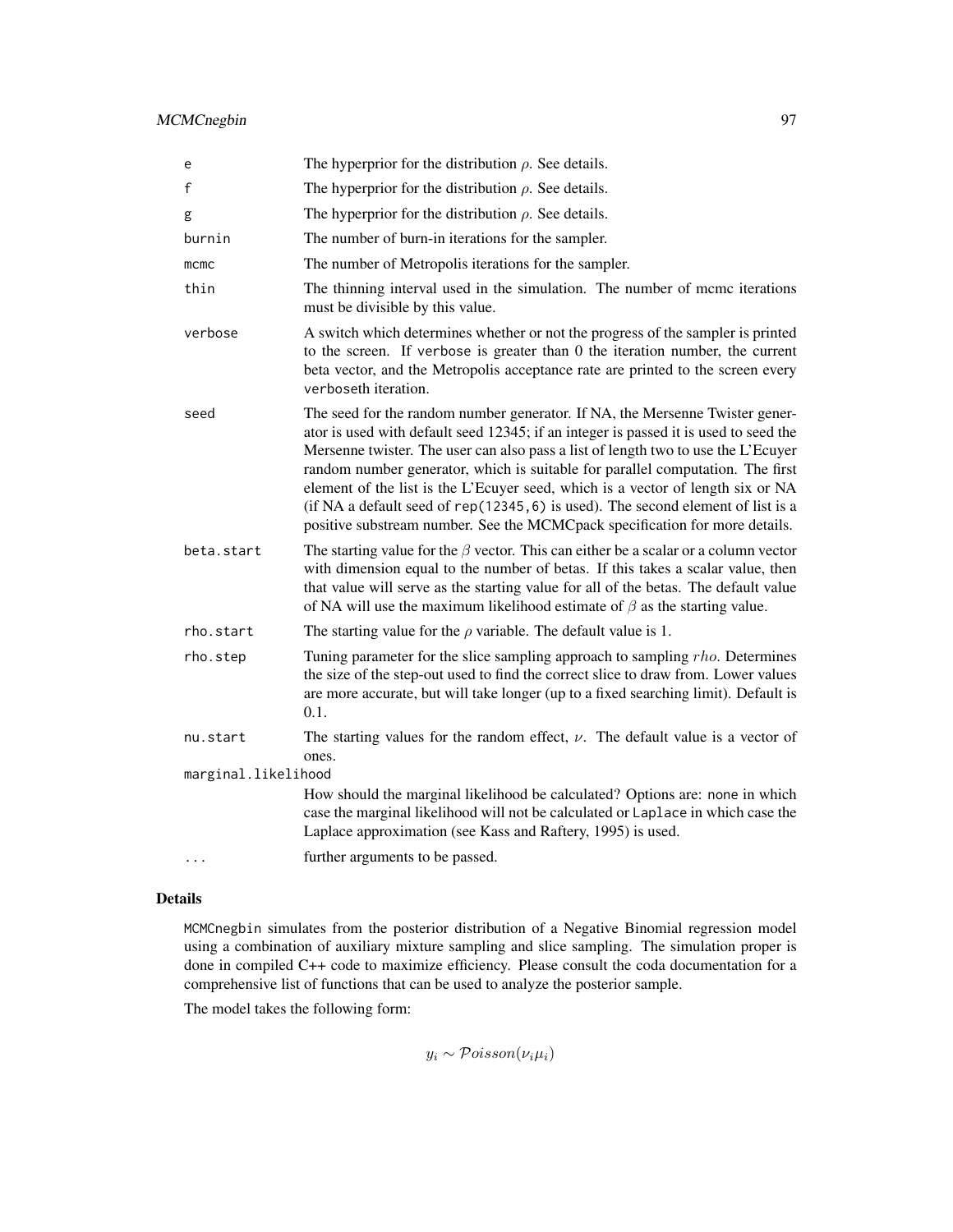Where the inverse link function:

$$
\mu_i = \exp(x_i'\beta)
$$

We assume a multivariate Normal prior on  $\beta$ :

$$
\beta \sim \mathcal{N}(b_0, B_0^{-1})
$$

The unit-level random effect that handles overdispersion is assumed to be distributed Gamma:

$$
\nu_i \sim \mathcal{Gamma}(\rho, \rho)
$$

The overdispersion parameter has a prior with the following form:

$$
f(\rho|e, f, g) \propto \rho^{e-1} (\rho + g)^{-(e+f)}
$$

The model is simulated via blocked Gibbs, with the the  $\beta$  being simulated via the auxiliary mixture sampling method of Fuerhwirth-Schanetter et al. (2009). The  $\rho$  is updated via slice sampling. The  $\nu_i$  are updated their (conjugate) full conditional, which is also Gamma.

#### Value

An mcmc object that contains the posterior sample. This object can be summarized by functions provided by the coda package.

#### References

Andrew D. Martin, Kevin M. Quinn, and Jong Hee Park. 2011. "MCMCpack: Markov Chain Monte Carlo in R.", *Journal of Statistical Software*. 42(9): 1-21. <http://www.jstatsoft.org/v42/i09/>.

Daniel Pemstein, Kevin M. Quinn, and Andrew D. Martin. 2007. *Scythe Statistical Library 1.0.* <http://scythe.wustl.edu>.

Martyn Plummer, Nicky Best, Kate Cowles, and Karen Vines. 2006. "Output Analysis and Diagnostics for MCMC (CODA)", *R News*. 6(1): 7-11. [https://CRAN.R-project.org/doc/Rnews/](https://CRAN.R-project.org/doc/Rnews/Rnews_2006-1.pdf) [Rnews\\_2006-1.pdf](https://CRAN.R-project.org/doc/Rnews/Rnews_2006-1.pdf).

Sylvia Fruehwirth-Schnatter, Rudolf Fruehwirth, Leonhard Held, and Havard Rue. 2009. "Improved auxiliary mixture sampling for hierarchical models of non-Gaussian data", *Statistics and Computing* 19(4): 479-492. <http://doi.org/10.1007/s11222-008-9109-4>

#### See Also

[plot.mcmc](#page-0-0),[summary.mcmc](#page-0-0), [glm.nb](#page-0-0)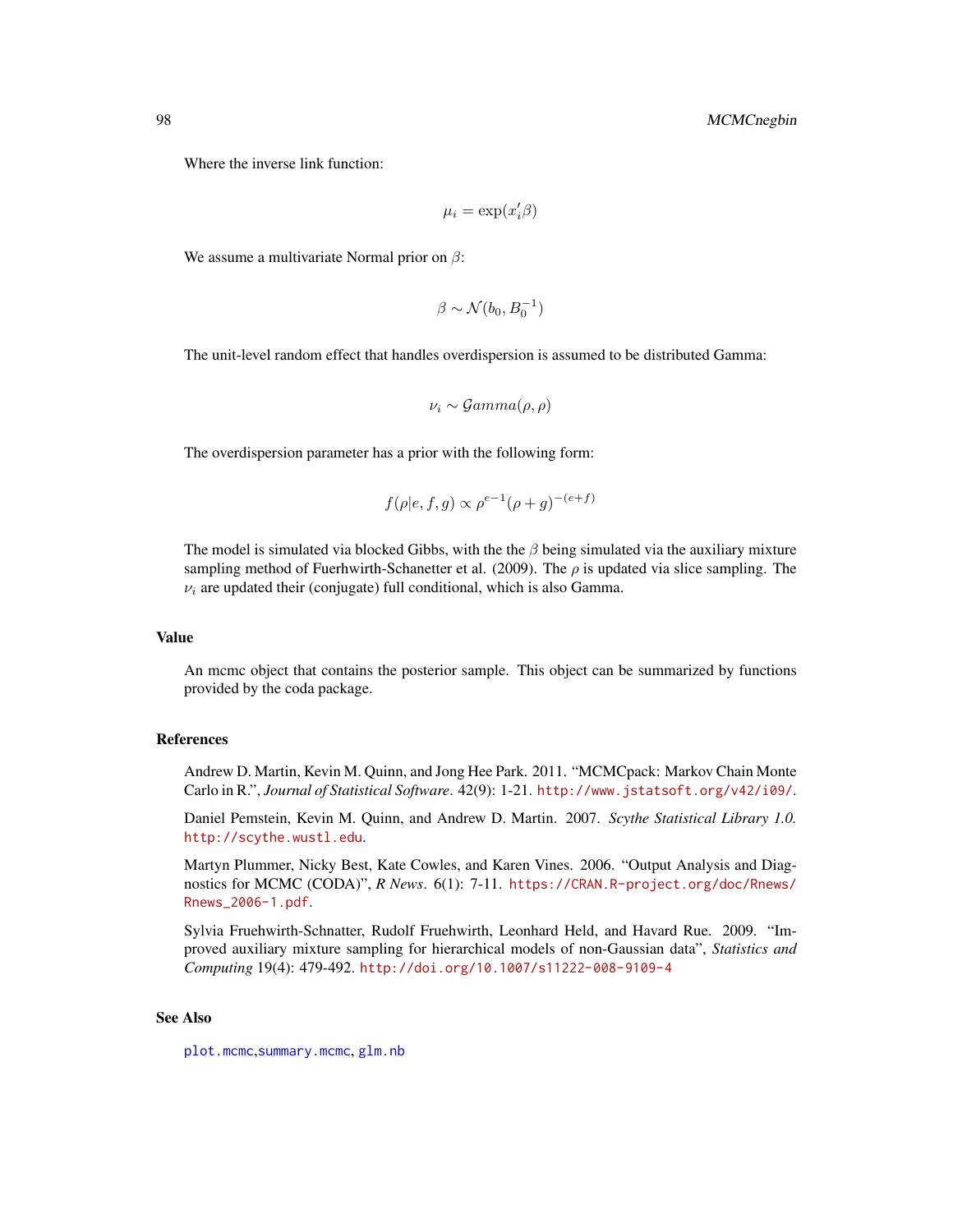# MCMCnegbinChange 99

### Examples

```
## Not run:
 n < -150mcmcs <- 5000
 burnin <- 5000
 thin <-5x1 <- runif(n, 0, 2)
 rho.true \leq -1.5nu.true <- rgamma(n, rho.true, rho.true)
 mu \le nu.true * exp(1 + x1 * 1)
 y \leq - rpois(n, mu)
 posterior <- MCMCnegbin(y ~ x1)
 plot(posterior)
 summary(posterior)
```
## End(Not run)

MCMCnegbinChange *Markov Chain Monte Carlo for Negative Binomial Regression Changepoint Model*

# Description

This function generates a sample from the posterior distribution of a Negative Binomial regression model with multiple changepoints. For the changepoints, the sampler uses the Markov Chain Monte Carlo method of Chib (1998). The user supplies data and priors, and a sample from the posterior distribution is returned as an mcmc object, which can be subsequently analyzed with functions provided in the coda package.

# Usage

```
MCMCnegbinChange(formula, data = parent.frame(), m = 1, fixed.m = TRUE,
  b0 = 0, B0 = 1, a = NULL, b = NULL, e = 2, f = 2, g = 10,
  burnin = 1000, mcmc = 1000, thin = 1, verbose = 0, seed = NA,
 beta.start = NA, P.start = NA, rho.start = NA, rho.step,
 nu.start = NA, marginal.likelihood = c("none", "Chib95"), ...)
```

| formula | Model formula.                                                                                                                                                                                                                                                            |
|---------|---------------------------------------------------------------------------------------------------------------------------------------------------------------------------------------------------------------------------------------------------------------------------|
| data    | Data frame.                                                                                                                                                                                                                                                               |
| m       | The number of changepoints.                                                                                                                                                                                                                                               |
| fixed.m | A logical indicator for whether or not the number of changepoints in the sampler<br>should be exactly equal to m or if that is simply an upper bound. Setting fixed.m<br>to FALSE is equivalent to assuming a weak-limit approximation to a Dirichlet<br>process mixture. |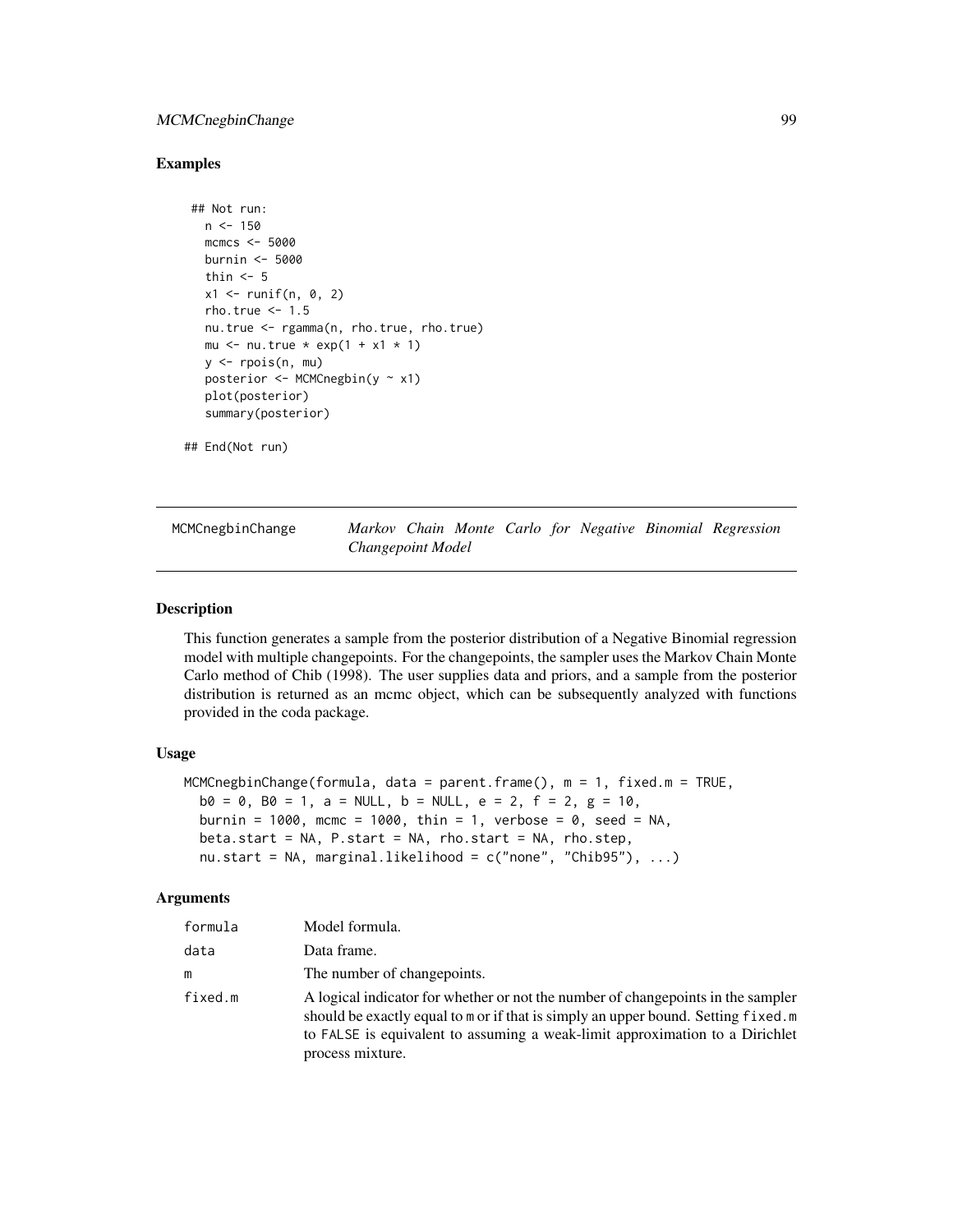| b0         | The prior mean of $\beta$ . This can either be a scalar or a column vector with dimen-<br>sion equal to the number of betas. If this takes a scalar value, then that value<br>will serve as the prior mean for all of the betas.                                                                                                                                                                                                                                                                                                                                                                  |
|------------|---------------------------------------------------------------------------------------------------------------------------------------------------------------------------------------------------------------------------------------------------------------------------------------------------------------------------------------------------------------------------------------------------------------------------------------------------------------------------------------------------------------------------------------------------------------------------------------------------|
| <b>B0</b>  | The prior precision of $\beta$ . This can either be a scalar or a square matrix with<br>dimensions equal to the number of betas. If this takes a scalar value, then that<br>value times an identity matrix serves as the prior precision of beta. Default value<br>of 0 is equivalent to an improper uniform prior for beta.                                                                                                                                                                                                                                                                      |
| a          | $a$ is the shapel beta prior for transition probabilities. By default, the expected<br>duration is computed and corresponding a and b values are assigned. The ex-<br>pected duration is the sample period divided by the number of states.                                                                                                                                                                                                                                                                                                                                                       |
| b          | $b$ is the shape2 beta prior for transition probabilities. By default, the expected<br>duration is computed and corresponding a and b values are assigned. The ex-<br>pected duration is the sample period divided by the number of states.                                                                                                                                                                                                                                                                                                                                                       |
| e          | The hyperprior for the distribution $\rho$ See details.                                                                                                                                                                                                                                                                                                                                                                                                                                                                                                                                           |
| f          | The hyperprior for the distribution $\rho$ . See details.                                                                                                                                                                                                                                                                                                                                                                                                                                                                                                                                         |
| g          | The hyperprior for the distribution $\rho$ . See details.                                                                                                                                                                                                                                                                                                                                                                                                                                                                                                                                         |
| burnin     | The number of burn-in iterations for the sampler.                                                                                                                                                                                                                                                                                                                                                                                                                                                                                                                                                 |
| mcmc       | The number of Metropolis iterations for the sampler.                                                                                                                                                                                                                                                                                                                                                                                                                                                                                                                                              |
| thin       | The thinning interval used in the simulation. The number of mcmc iterations<br>must be divisible by this value.                                                                                                                                                                                                                                                                                                                                                                                                                                                                                   |
| verbose    | A switch which determines whether or not the progress of the sampler is printed<br>to the screen. If verbose is greater than 0 the iteration number, the current<br>beta vector, and the Metropolis acceptance rate are printed to the screen every<br>verboseth iteration.                                                                                                                                                                                                                                                                                                                       |
| seed       | The seed for the random number generator. If NA, the Mersenne Twister gener-<br>ator is used with default seed 12345; if an integer is passed it is used to seed the<br>Mersenne twister. The user can also pass a list of length two to use the L'Ecuyer<br>random number generator, which is suitable for parallel computation. The first<br>element of the list is the L'Ecuyer seed, which is a vector of length six or NA<br>(if NA a default seed of rep(12345, 6) is used). The second element of list is a<br>positive substream number. See the MCMCpack specification for more details. |
| beta.start | The starting value for the $\beta$ vector. This can either be a scalar or a column vector<br>with dimension equal to the number of betas. If this takes a scalar value, then<br>that value will serve as the starting value for all of the betas. The default value<br>of NA will use the maximum likelihood estimate of $\beta$ as the starting value for<br>all regimes.                                                                                                                                                                                                                        |
| P.start    | The starting values for the transition matrix. A user should provide a square<br>matrix with dimension equal to the number of states. By default, draws from the<br>$Beta(0.9, 0.1)$ are used to construct a proper transition matrix for each raw<br>except the last raw.                                                                                                                                                                                                                                                                                                                        |
| rho.start  | The starting value for the $\rho$ variable. This can either be a scalar or a column<br>vector with dimension equal to the number of regimes. If the value is scalar, it<br>will be used for all regimes. The default value is a vector of ones.                                                                                                                                                                                                                                                                                                                                                   |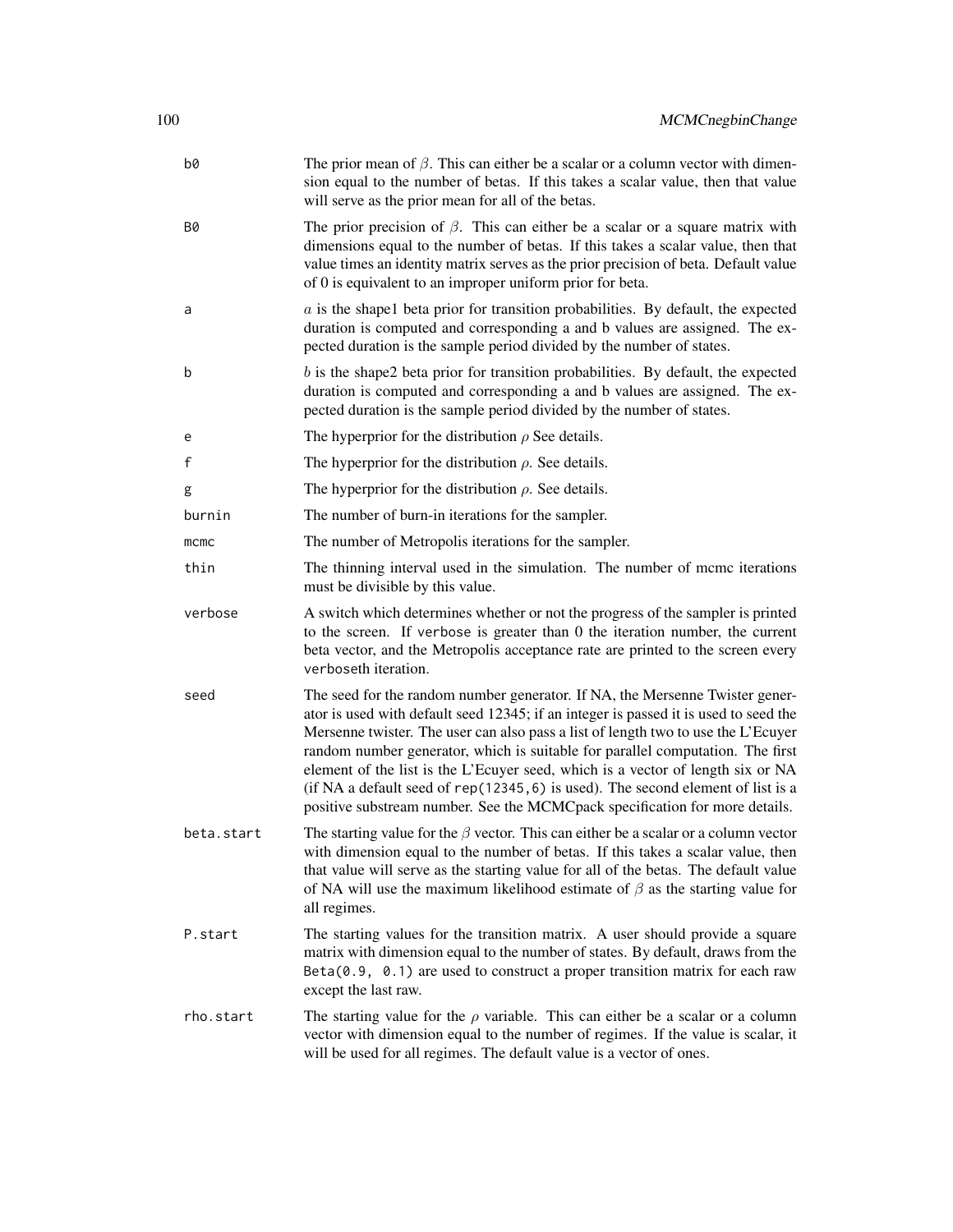| rho.step            | Tuning parameter for the slice sampling approach to sampling rho. Determines<br>the size of the step-out used to find the correct slice to draw from. Lower values<br>are more accurate, but will take longer (up to a fixed searching limit). Default is<br>0.1. |
|---------------------|-------------------------------------------------------------------------------------------------------------------------------------------------------------------------------------------------------------------------------------------------------------------|
| nu.start            | The starting values for the random effect, $\nu$ . The default value is a vector of                                                                                                                                                                               |
|                     | ones.                                                                                                                                                                                                                                                             |
| marginal.likelihood |                                                                                                                                                                                                                                                                   |
|                     | How should the marginal likelihood be calculated? Options are: none in which<br>case the marginal likelihood will not be calculated or Laplace in which case the<br>Laplace approximation (see Kass and Raftery, 1995) is used.                                   |
| $\cdot$             | further arguments to be passed.                                                                                                                                                                                                                                   |

MCMCnegbinChangesimulates from the posterior distribution of a Negative Binomial regression model with multiple changepoints using the methods of Chib (1998) and Fruehwirth-Schnatter et al (2009). The details of the model are discussed in Blackwell (2017).

The model takes the following form:

$$
y_t \sim \mathcal{Poisson}(\nu_t \mu_t)
$$
  

$$
\mu_t = x_t' \beta_m, \quad m = 1, ..., M
$$
  

$$
\nu_t \sim \mathcal{G}amma(\rho_m, \rho_m)
$$

Where M is the number of states and  $\beta_m$  and  $\rho_m$  are parameters when a state is m at t. We assume Gaussian distribution for prior of  $\beta$ :

$$
\beta_m \sim \mathcal{N}(b_0, B_0^{-1}), \quad m = 1, \dots, M
$$

And:

$$
p_{mm} \sim \mathcal{B}eta(a, b), \ \ m = 1, \dots, M
$$

Where  $M$  is the number of states.

The overdispersion parameters have a prior with the following form:

$$
f(\rho_m|e, f, g) \propto \rho^{e-1}(\rho + g)^{-(e+f)}
$$

The model is simulated via blocked Gibbs conditional on the states. The  $\beta$  being simulated via the auxiliary mixture sampling method of Fuerhwirth-Schanetter et al. (2009). The  $\rho$  is updated via slice sampling. The  $\nu_i$  are updated their (conjugate) full conditional, which is also Gamma. The states are updated as in Chib (1998)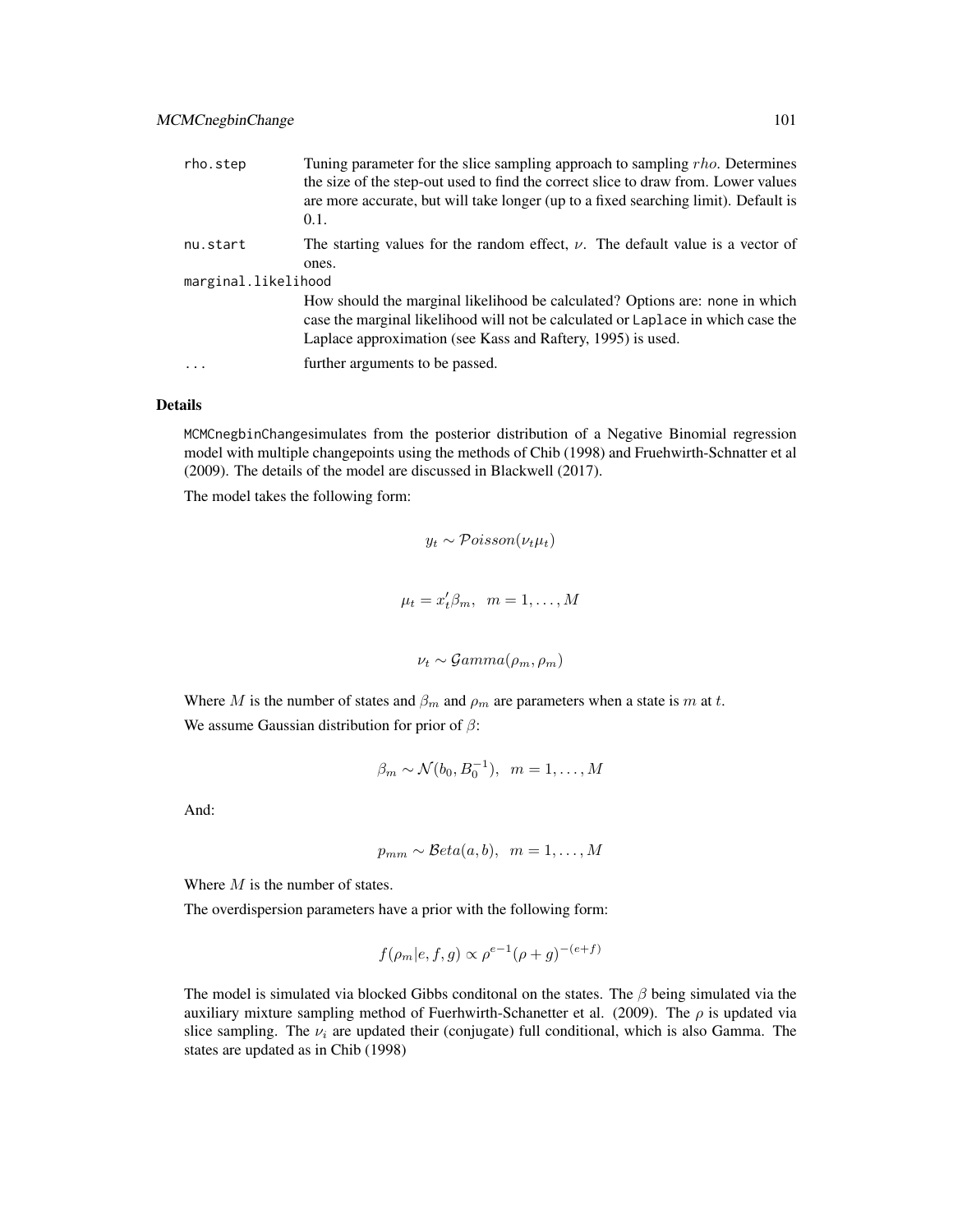#### Value

An mcmc object that contains the posterior sample. This object can be summarized by functions provided by the coda package.

#### **References**

Andrew D. Martin, Kevin M. Quinn, and Jong Hee Park. 2011. "MCMCpack: Markov Chain Monte Carlo in R.", *Journal of Statistical Software*. 42(9): 1-21. <http://www.jstatsoft.org/v42/i09/>.

Daniel Pemstein, Kevin M. Quinn, and Andrew D. Martin. 2007. *Scythe Statistical Library 1.0.* <http://scythe.wustl.edu>.

Sylvia Fruehwirth-Schnatter, Rudolf Fruehwirth, Leonhard Held, and Havard Rue. 2009. "Improved auxiliary mixture sampling for hierarchical models of non-Gaussian data", *Statistics and Computing* 19(4): 479-492. <http://doi.org/10.1007/s11222-008-9109-4>

Matthew Blackwell. 2017. "Game Changers: Detecting Shifts in Overdispersed Count Data," *Political Analysis* Forthcoming. [http://www.mattblackwell.org/files/papers/gamechangers-let](http://www.mattblackwell.org/files/papers/gamechangers-letter.pdf)ter. [pdf](http://www.mattblackwell.org/files/papers/gamechangers-letter.pdf)

# See Also

[MCMCpoissonChange](#page-114-0), [plotState](#page-151-0), [plotChangepoint](#page-150-0)

#### Examples

```
## Not run:
 n < -150reg <-3true.s <- gl(reg, n/reg, n)
 rho.true <-c(1.5, 0.5, 3)b0.true <- c(1, 3, 1)b1.true <-c(1, -2, 2)x1 \leftarrow runif(n, 0, 2)nu.true <- rgamma(n, rho.true[true.s], rho.true[true.s])
 mu \le nu.true * exp(b0.true[true.s] + x1 * b1.true[true.s])
 y <- rpois(n, mu)
 posterior <- MCMCnegbinChange(y \sim x1, m = 2, verbose = 1000,
                         marginal.likelihood = "Chib95",
                         e = 2, f = 2, g = 10,
                         b0 = rep(0, 2), B0 = (1/9) * diag(2),rho.step = rep(0.75, times = 3),
                         seed = list(NA, 2)par(mfrow=c(attr(posterior, "m") + 1, 1), mai=c(0.4, 0.6, 0.3, 0.05))
 plotState(posterior, legend.control = c(1, 0.6))
 plotChangepoint(posterior, verbose = TRUE, ylab="Density",
start=1, overlay=TRUE)
```
open.ended <- MCMCnegbinChange( $y \sim x1$ , m = 10, verbose = 1000,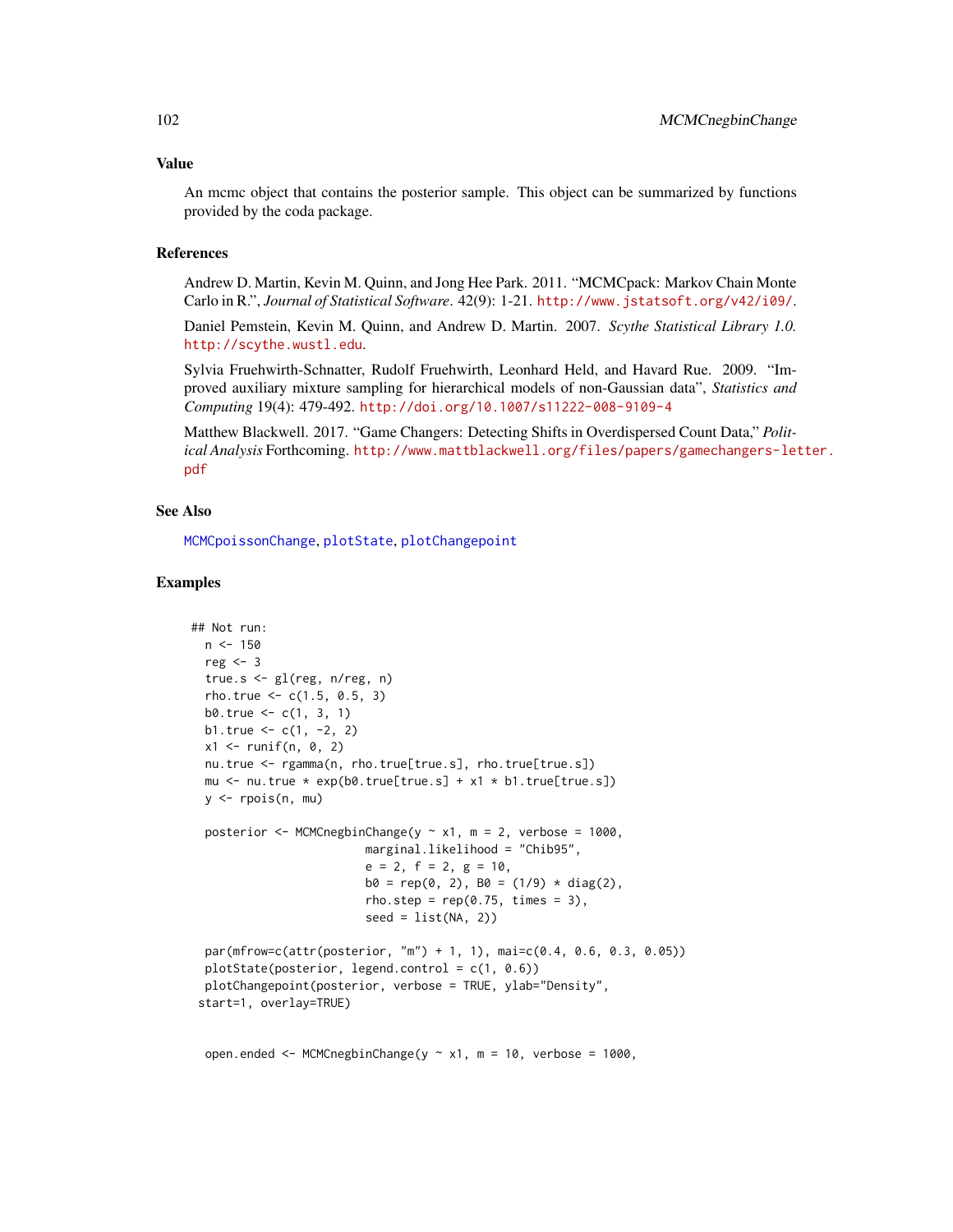```
fixed.m = FALSE, mcmc = 2000, burnin = 2000,e = 2, f = 2, g = 10,a = 100, b = 1,b0 = rep(0, 2), B0 = (1/9) * diag(2),rho.step = 0.75,
seed = list(NA, 2))
```

```
plotState(open.ended, legend.control = c(1, 0.6))
```
## End(Not run)

MCMCoprobit *Markov Chain Monte Carlo for Ordered Probit Regression*

# Description

This function generates a sample from the posterior distribution of an ordered probit regression model using the data augmentation approach of Cowles (1996). The user supplies data and priors, and a sample from the posterior distribution is returned as an mcmc object, which can be subsequently analyzed with functions provided in the coda package.

### Usage

```
MCMCoprobit(formula, data = parent.frame(), burnin = 1000, mcmc = 10000,
  thin = 1, tune = NA, tdf = 1, verbose = \theta, seed = NA,
 beta.start = NA, b0 = 0, b0 = 0, a0 = 0, A0 = 0,
  mcmc.method = c("Cowles", "AC"), ...
```

| formula | Model formula.                                                                                                                                                                                                                                                                 |
|---------|--------------------------------------------------------------------------------------------------------------------------------------------------------------------------------------------------------------------------------------------------------------------------------|
| data    | Data frame.                                                                                                                                                                                                                                                                    |
| burnin  | The number of burn-in iterations for the sampler.                                                                                                                                                                                                                              |
| mcmc    | The number of MCMC iterations for the sampler.                                                                                                                                                                                                                                 |
| thin    | The thinning interval used in the simulation. The number of Gibbs iterations<br>must be divisible by this value.                                                                                                                                                               |
| tune    | The tuning parameter for the Metropolis-Hastings step. Default of NA corre-<br>sponds to a choice of 0.05 divided by the number of categories in the response<br>variable.                                                                                                     |
| tdf     | Degrees of freedom for the multivariate-t proposal distribution when mcmc.method<br>is set to "IndMH". Must be positive.                                                                                                                                                       |
| verbose | A switch which determines whether or not the progress of the sampler is printed<br>to the screen. If verbose is greater than 0 the iteration number, the beta vec-<br>tor, and the Metropolis-Hastings acceptance rate are printed to the screen every<br>verboseth iteration. |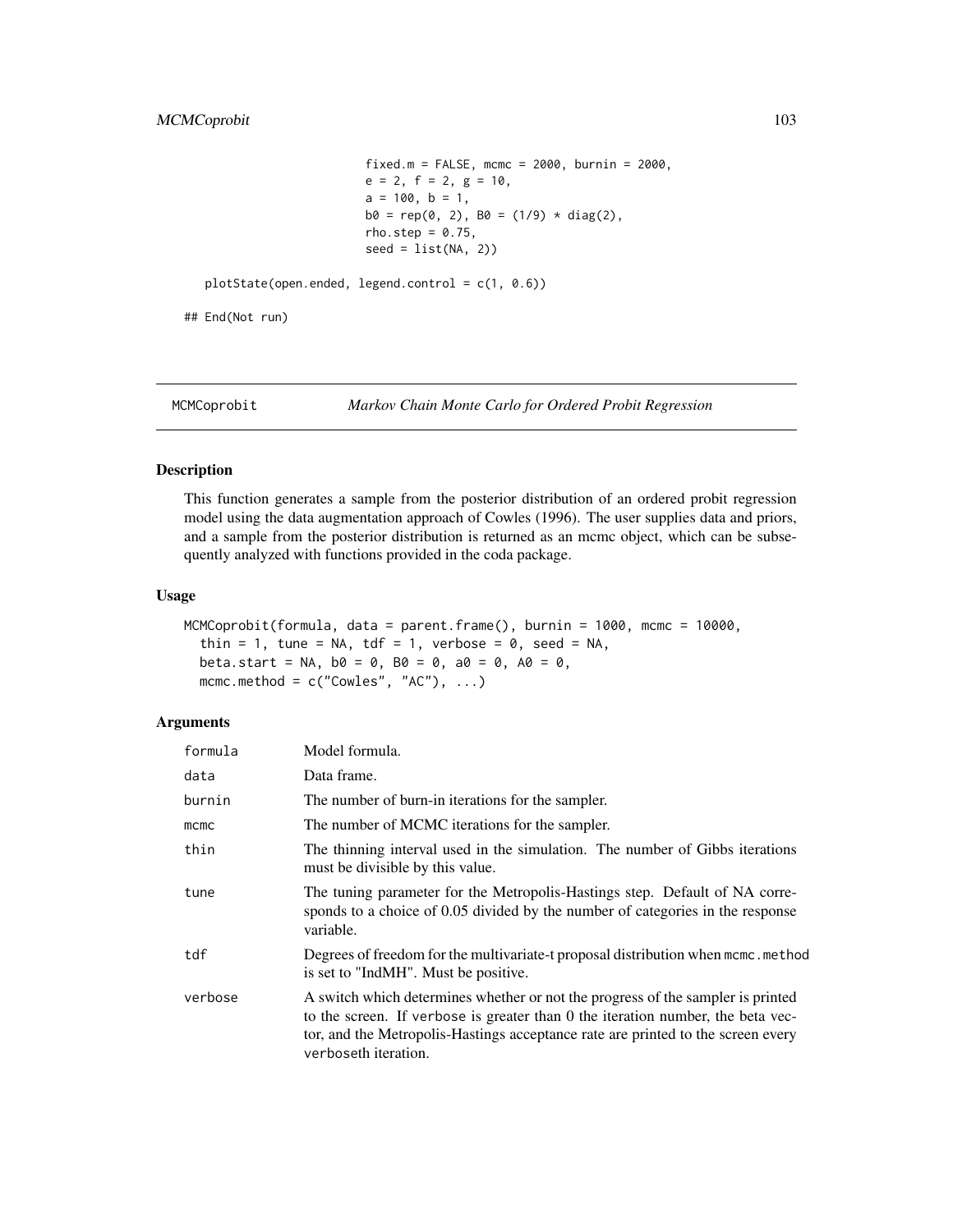| seed        | The seed for the random number generator. If NA, the Mersenne Twister gener-<br>ator is used with default seed 12345; if an integer is passed it is used to seed the<br>Mersenne twister. The user can also pass a list of length two to use the L'Ecuyer<br>random number generator, which is suitable for parallel computation. The first<br>element of the list is the L'Ecuyer seed, which is a vector of length six or NA<br>(if NA a default seed of $rep(12345, 6)$ is used). The second element of list is a<br>positive substream number. See the MCMCpack specification for more details. |
|-------------|-----------------------------------------------------------------------------------------------------------------------------------------------------------------------------------------------------------------------------------------------------------------------------------------------------------------------------------------------------------------------------------------------------------------------------------------------------------------------------------------------------------------------------------------------------------------------------------------------------|
| beta.start  | The starting value for the $\beta$ vector. This can either be a scalar or a column vector<br>with dimension equal to the number of betas. If this takes a scalar value, then<br>that value will serve as the starting value for all of the betas. The default value<br>of NA will use rescaled estimates from an ordered logit model.                                                                                                                                                                                                                                                               |
| b0          | The prior mean of $\beta$ . This can either be a scalar or a column vector with dimen-<br>sion equal to the number of betas. If this takes a scalar value, then that value<br>will serve as the prior mean for all of the betas.                                                                                                                                                                                                                                                                                                                                                                    |
| <b>B0</b>   | The prior precision of $\beta$ . This can either be a scalar or a square matrix with<br>dimensions equal to the number of betas. If this takes a scalar value, then that<br>value times an identity matrix serves as the prior precision of $\beta$ . Default value<br>of 0 is equivalent to an improper uniform prior on $\beta$ .                                                                                                                                                                                                                                                                 |
| $a\theta$   | The prior mean of $\gamma$ . This can either be a scalar or a column vector with dimen-<br>sion equal to the number of betas. If this takes a scalar value, then that value<br>will serve as the prior mean for all of the betas.                                                                                                                                                                                                                                                                                                                                                                   |
| A0          | The prior precision of $\gamma$ . This can either be a scalar or a square matrix with<br>dimensions equal to the number of betas. If this takes a scalar value, then that<br>value times an identity matrix serves as the prior precision of $\gamma$ . Default value<br>of 0 is equivalent to an improper uniform prior on $\gamma$ .                                                                                                                                                                                                                                                              |
| mcmc.method | Can be set to either "Cowles" (default) or "AC" to perform posterior sampling<br>of cutpoints based on Cowles (1996) or Albert and Chib (2001) respectively.                                                                                                                                                                                                                                                                                                                                                                                                                                        |
| $\cdots$    | further arguments to be passed                                                                                                                                                                                                                                                                                                                                                                                                                                                                                                                                                                      |

MCMCoprobit simulates from the posterior distribution of a ordered probit regression model using data augmentation. The simulation proper is done in compiled C++ code to maximize efficiency. Please consult the coda documentation for a comprehensive list of functions that can be used to analyze the posterior sample.

The observed variable  $y_i$  is ordinal with a total of C categories, with distribution governed by a latent variable:

$$
z_i=x_i'\beta+\varepsilon_i
$$

The errors are assumed to be from a standard Normal distribution. The probabilities of observing each outcome is governed by this latent variable and  $C - 1$  estimable cutpoints, which are denoted  $\gamma_c$ . The probability that individual *i* is in category *c* is computed by:

$$
\pi_{ic} = \Phi(\gamma_c - x_i'\beta) - \Phi(\gamma_{c-1} - x_i'\beta)
$$

These probabilities are used to form the multinomial distribution that defines the likelihoods.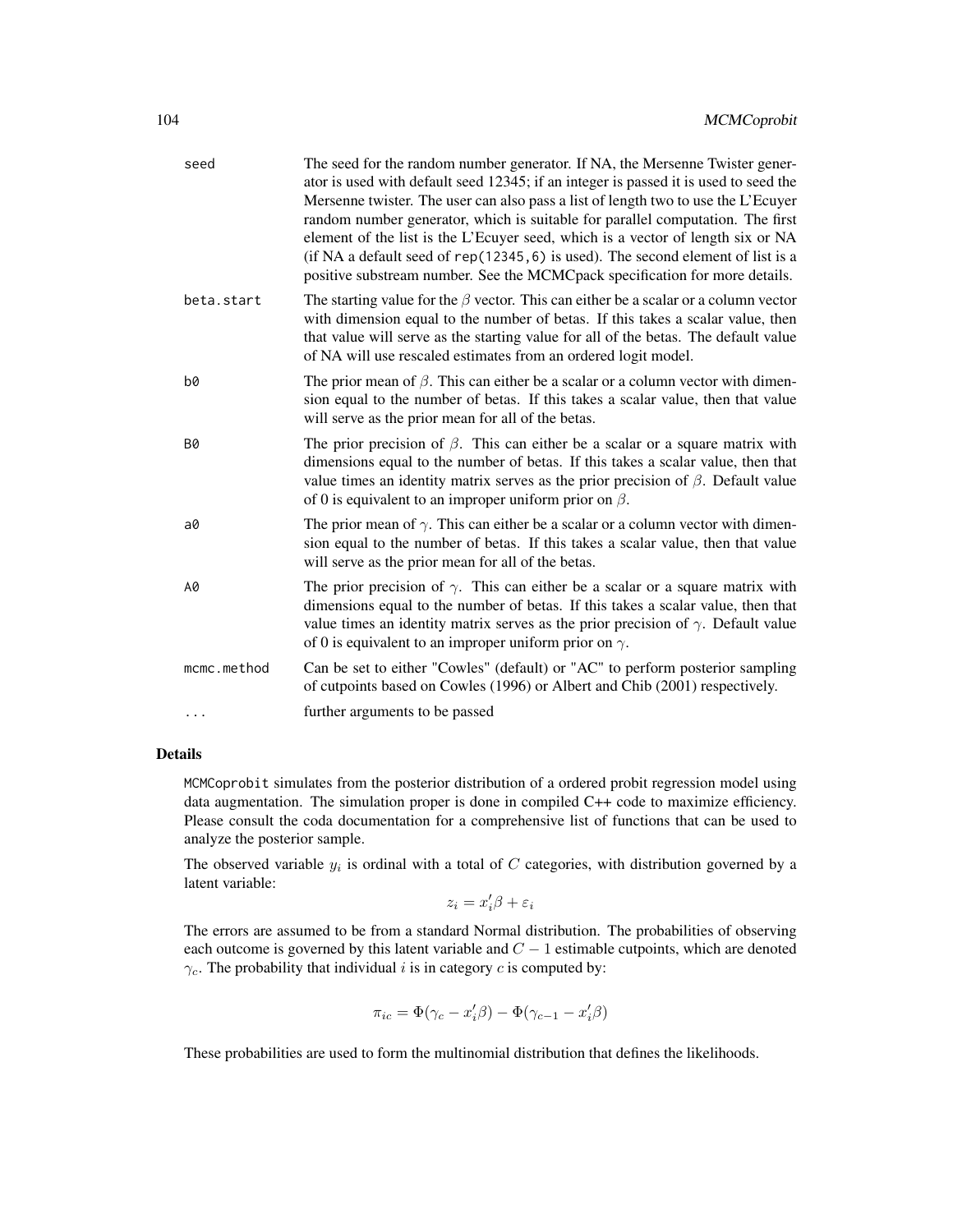# MCMCoprobit 105

MCMCoprobit provides two ways to sample the cutpoints. Cowles (1996) proposes a sampling scheme that groups sampling of a latent variable with cutpoints. In this case, for identification the first element  $\gamma_1$  is normalized to zero. Albert and Chib (2001) show that we can sample cutpoints indirectly without constraints by transforming cutpoints into real-valued parameters  $(\alpha)$ .

#### Value

An mcmc object that contains the posterior sample. This object can be summarized by functions provided by the coda package.

#### References

Albert, J. H. and S. Chib. 1993. "Bayesian Analysis of Binary and Polychotomous Response Data." *J. Amer. Statist. Assoc.* 88, 669-679

M. K. Cowles. 1996. "Accelerating Monte Carlo Markov Chain Convergence for Cumulative-link Generalized Linear Models." *Statistics and Computing.* 6: 101-110.

Andrew D. Martin, Kevin M. Quinn, and Jong Hee Park. 2011. "MCMCpack: Markov Chain Monte Carlo in R.", *Journal of Statistical Software*. 42(9): 1-21. <http://www.jstatsoft.org/v42/i09/>.

Valen E. Johnson and James H. Albert. 1999. *Ordinal Data Modeling*. Springer: New York.

Albert, James and Siddhartha Chib. 2001. "Sequential Ordinal Modeling with Applications to Survival Data." *Biometrics.* 57: 829-836.

Daniel Pemstein, Kevin M. Quinn, and Andrew D. Martin. 2007. *Scythe Statistical Library 1.0.* <http://scythe.wustl.edu>.

Martyn Plummer, Nicky Best, Kate Cowles, and Karen Vines. 2006. "Output Analysis and Diagnostics for MCMC (CODA)", *R News*. 6(1): 7-11. [https://CRAN.R-project.org/doc/Rnews/](https://CRAN.R-project.org/doc/Rnews/Rnews_2006-1.pdf) [Rnews\\_2006-1.pdf](https://CRAN.R-project.org/doc/Rnews/Rnews_2006-1.pdf).

#### See Also

[plot.mcmc](#page-0-0),[summary.mcmc](#page-0-0)

#### Examples

```
## Not run:
x1 \le - rnorm(100); x2 \le - rnorm(100);
z \le -1.0 + x1*0.1 - x2*0.5 + \text{norm}(100);y \leftarrow z; y[z \leftarrow \emptyset] \leftarrow \emptyset; y[z \leftarrow \emptyset \& z \leftarrow 1] \leftarrow 1;
y[z \ge 1 \& z < 1.5] \le 2; y[z \ge 1.5] \le 3;
out1 <- MCMCoprobit(y \sim x1 + x2, tune=0.3)
out2 <- MCMCoprobit(y \sim x1 + x2, tune=0.3, tdf=3, verbose=1000, mcmc.method="AC")
summary(out1)
summary(out2)
plot(out1)
plot(out2)
```
## End(Not run)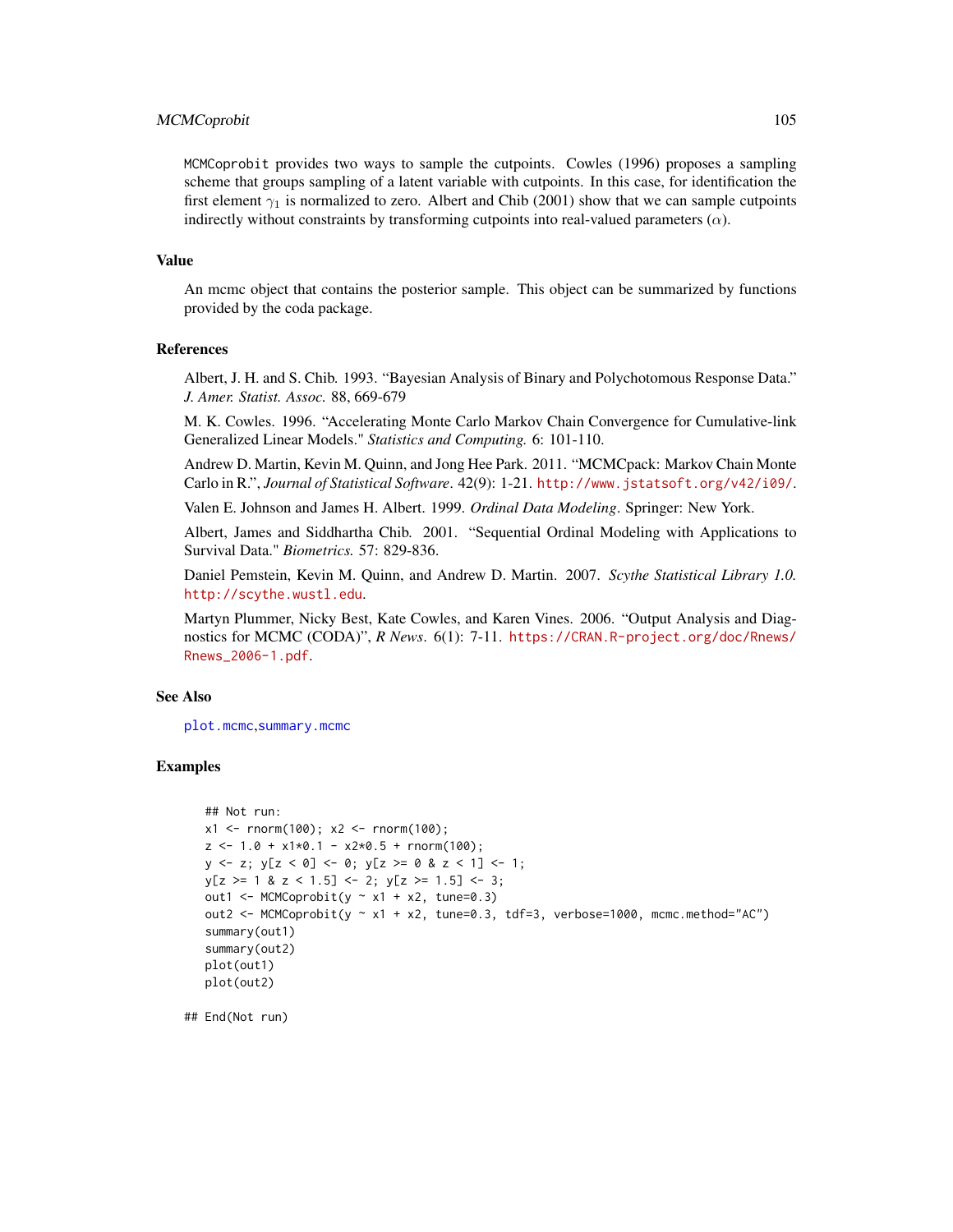# Description

This function generates a sample from the posterior distribution of an ordered probit regression model with multiple parameter breaks. The function uses the Markov chain Monte Carlo method of Chib (1998). The user supplies data and priors, and a sample from the posterior distribution is returned as an mcmc object, which can be subsequently analyzed with functions provided in the coda package.

# Usage

```
MCMCoprobitChange(formula, data = parent.frame(), m = 1, burnin = 1000,
 mcmc = 1000, thin = 1, tune = NA, verbose = 0, seed = NA,
 beta.start = NA, gamma.start = NA, P.start = NA, b0 = NULL,
 B0 = NULL, a = NULL, b = NULL, marginal.likelihood = c("none",
  "Chib95"), gamma.fixed = 0, ...
```

| formula     | Model formula.                                                                                                                                                                                                                                                                                                                                                                                                                                                                                                                                                                                      |
|-------------|-----------------------------------------------------------------------------------------------------------------------------------------------------------------------------------------------------------------------------------------------------------------------------------------------------------------------------------------------------------------------------------------------------------------------------------------------------------------------------------------------------------------------------------------------------------------------------------------------------|
| data        | Data frame.                                                                                                                                                                                                                                                                                                                                                                                                                                                                                                                                                                                         |
| m           | The number of changepoints.                                                                                                                                                                                                                                                                                                                                                                                                                                                                                                                                                                         |
| burnin      | The number of burn-in iterations for the sampler.                                                                                                                                                                                                                                                                                                                                                                                                                                                                                                                                                   |
| $m$ c $m$ c | The number of MCMC iterations after burnin.                                                                                                                                                                                                                                                                                                                                                                                                                                                                                                                                                         |
| thin        | The thinning interval used in the simulation. The number of MCMC iterations<br>must be divisible by this value.                                                                                                                                                                                                                                                                                                                                                                                                                                                                                     |
| tune        | The tuning parameter for the Metropolis-Hastings step. Default of NA corre-<br>sponds to a choice of 0.05 divided by the number of categories in the response<br>variable.                                                                                                                                                                                                                                                                                                                                                                                                                          |
| verbose     | A switch which determines whether or not the progress of the sampler is printed<br>to the screen. If verbose is greater than 0 the iteration number, the $\beta$ vector,<br>and the error variance are printed to the screen every verboseth iteration.                                                                                                                                                                                                                                                                                                                                             |
| seed        | The seed for the random number generator. If NA, the Mersenne Twister gener-<br>ator is used with default seed 12345; if an integer is passed it is used to seed the<br>Mersenne twister. The user can also pass a list of length two to use the L'Ecuyer<br>random number generator, which is suitable for parallel computation. The first<br>element of the list is the L'Ecuyer seed, which is a vector of length six or NA<br>(if NA a default seed of $rep(12345, 6)$ is used). The second element of list is a<br>positive substream number. See the MCMCpack specification for more details. |
| beta.start  | The starting values for the $\beta$ vector. This can either be a scalar or a column<br>vector with dimension equal to the number of betas. The default value of of NA<br>will use the MLE estimate of $\beta$ as the starting value. If this is a scalar, that value<br>will serve as the starting value mean for all of the betas.                                                                                                                                                                                                                                                                 |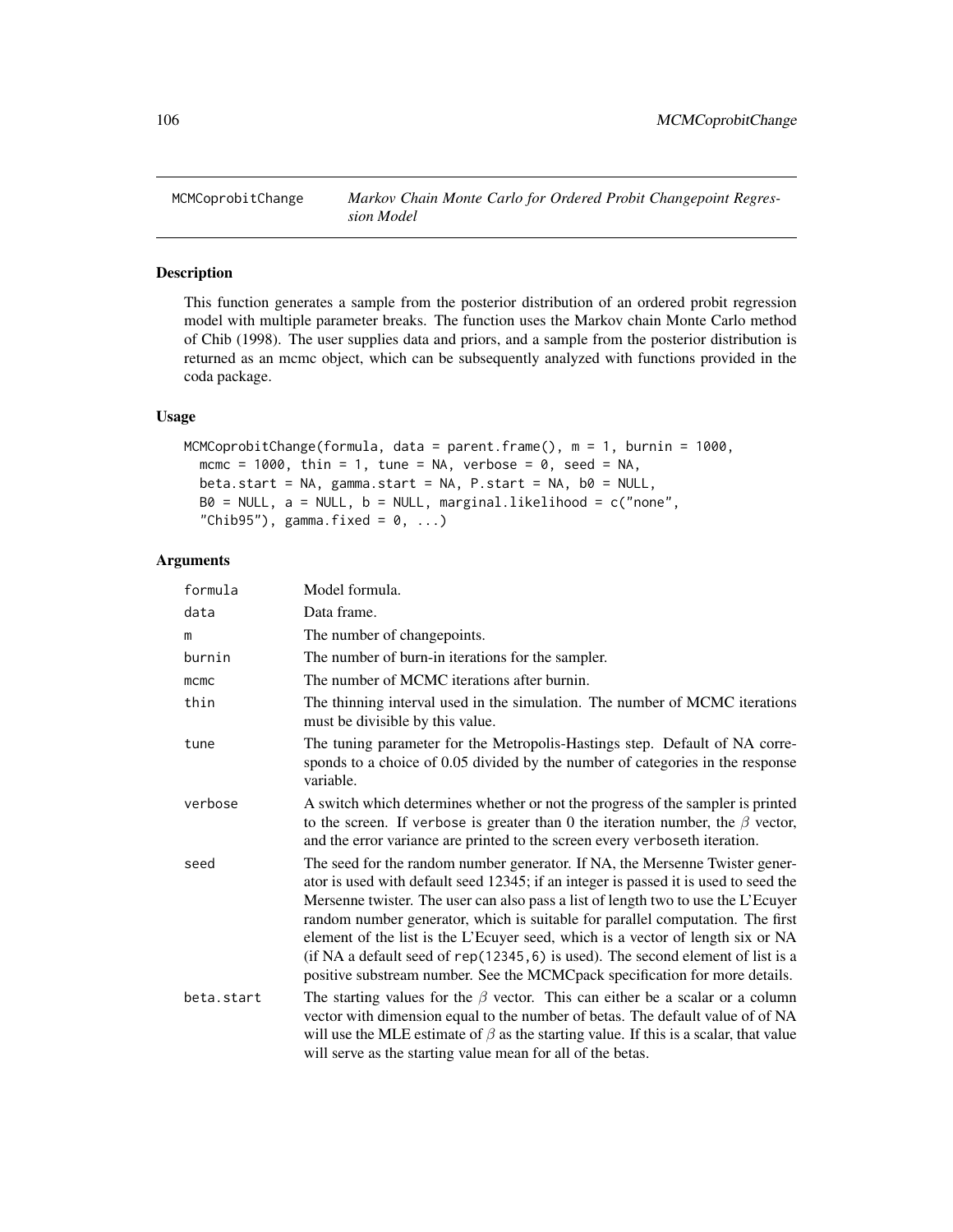| gamma.start         | The starting values for the $\gamma$ vector. This can either be a scalar or a column<br>vector with dimension equal to the number of gammas. The default value of of<br>NA will use the MLE estimate of $\gamma$ as the starting value. If this is a scalar, that<br>value will serve as the starting value mean for all of the gammas. |
|---------------------|-----------------------------------------------------------------------------------------------------------------------------------------------------------------------------------------------------------------------------------------------------------------------------------------------------------------------------------------|
| P.start             | The starting values for the transition matrix. A user should provide a square<br>matrix with dimension equal to the number of states. By default, draws from the<br>$Beta(0.9, 0.1)$ are used to construct a proper transition matrix for each raw<br>except the last raw.                                                              |
| b0                  | The prior mean of $\beta$ . This can either be a scalar or a column vector with dimen-<br>sion equal to the number of betas. If this takes a scalar value, then that value<br>will serve as the prior mean for all of the betas.                                                                                                        |
| <b>B0</b>           | The prior precision of $\beta$ . This can either be a scalar or a square matrix with<br>dimensions equal to the number of betas. If this takes a scalar value, then that<br>value times an identity matrix serves as the prior precision of beta. Default value<br>of 0 is equivalent to an improper uniform prior for beta.            |
| a                   | $a$ is the shapel beta prior for transition probabilities. By default, the expected<br>duration is computed and corresponding a and b values are assigned. The ex-<br>pected duration is the sample period divided by the number of states.                                                                                             |
| b                   | $b$ is the shape2 beta prior for transition probabilities. By default, the expected<br>duration is computed and corresponding a and b values are assigned. The ex-<br>pected duration is the sample period divided by the number of states.                                                                                             |
| marginal.likelihood |                                                                                                                                                                                                                                                                                                                                         |
|                     | How should the marginal likelihood be calculated? Options are: none in which<br>case the marginal likelihood will not be calculated, and Chib95 in which case<br>the method of Chib (1995) is used.                                                                                                                                     |
| gamma.fixed         | 1 if users want to constrain $\gamma$ values to be constant. By default, $\gamma$ values are<br>allowed to vary across regimes.                                                                                                                                                                                                         |
| .                   | further arguments to be passed                                                                                                                                                                                                                                                                                                          |
|                     |                                                                                                                                                                                                                                                                                                                                         |

MCMCoprobitChange simulates from the posterior distribution of an ordinal probit regression model with multiple parameter breaks. The simulation of latent states is based on the linear approximation method discussed in Park (2011).

The model takes the following form:

$$
Pr(y_t = 1) = \Phi(\gamma_{c,m} - x'_i \beta_m) - \Phi(\gamma_{c-1,m} - x'_i \beta_m) \ \ m = 1, ..., M
$$

Where M is the number of states, and  $\gamma_{c,m}$  and  $\beta_m$  are paramters when a state is m at t. We assume Gaussian distribution for prior of  $\beta$ :

$$
\beta_m \sim \mathcal{N}(b_0, B_0^{-1}), \ \ m = 1, \dots, M
$$

And: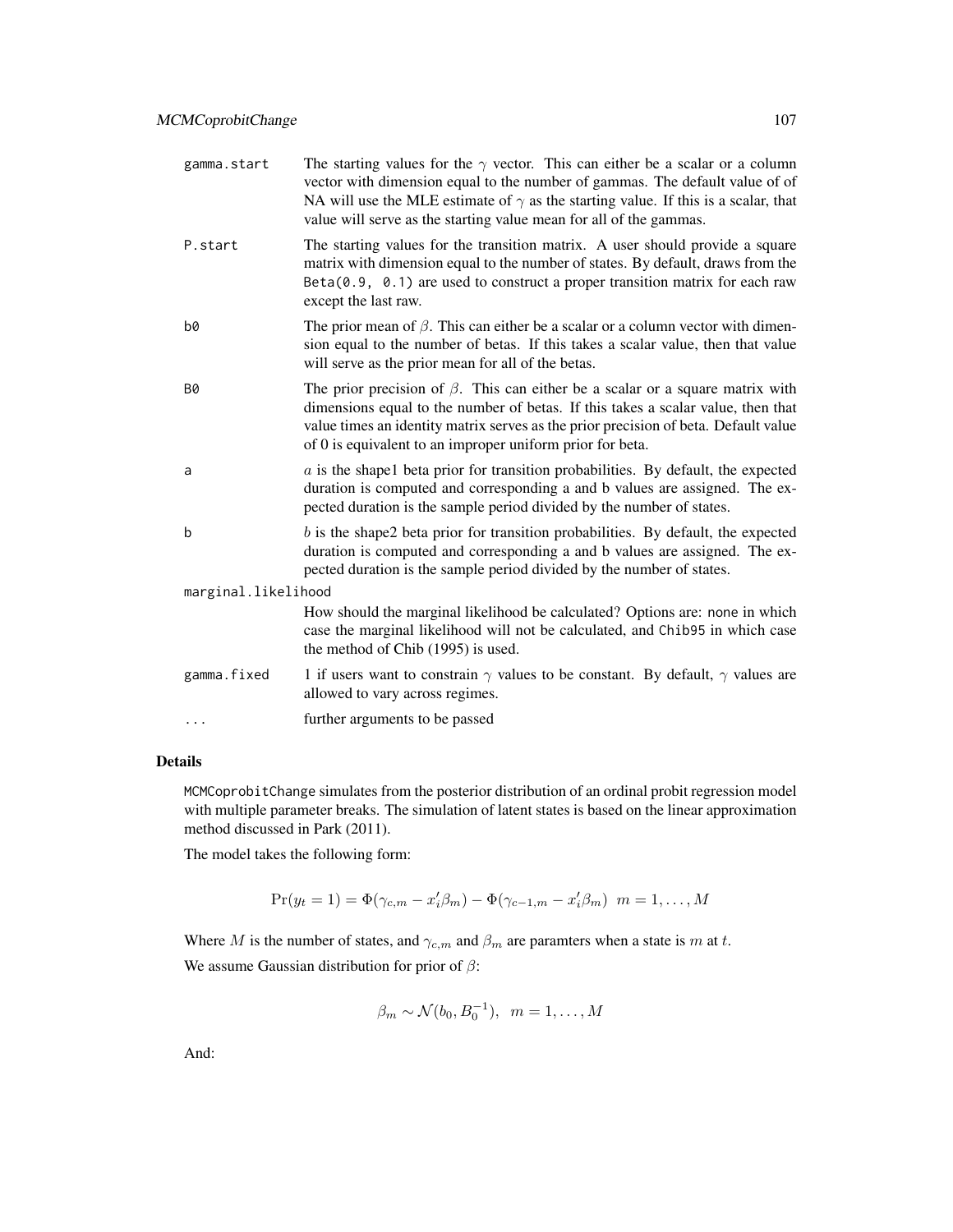$p_{mm} \sim \mathcal{B}eta(a, b), \ \ m = 1, \ldots, M$ 

Where  $M$  is the number of states.

Note that when the fitted changepoint model has very few observations in any of states, the marginal likelihood outcome can be "nan," which indicates that too many breaks are assumed given the model and data.

# Value

An mcmc object that contains the posterior sample. This object can be summarized by functions provided by the coda package. The object contains an attribute prob.state storage matrix that contains the probability of  $state_i$  for each period, the log-likelihood of the model (log1ike), and the log-marginal likelihood of the model (logmarglike).

# References

Jong Hee Park. 2011. "Changepoint Analysis of Binary and Ordinal Probit Models: An Application to Bank Rate Policy Under the Interwar Gold Standard." *Political Analysis*. 19: 188-204.

Andrew D. Martin, Kevin M. Quinn, and Jong Hee Park. 2011. "MCMCpack: Markov Chain Monte Carlo in R.", *Journal of Statistical Software*. 42(9): 1-21. <http://www.jstatsoft.org/v42/i09/>.

Siddhartha Chib. 1998. "Estimation and comparison of multiple change-point models." *Journal of Econometrics*. 86: 221-241.

### See Also

[plotState](#page-151-0), [plotChangepoint](#page-150-0)

#### Examples

```
set.seed(1909)
N < -200x1 \le rnorm(N, 1, .5);
## set a true break at 100
z1 \le -1 + x1[1:100] + \text{rnorm}(100);z2 <- 1 -0.2*x1[101:200] + rnorm(100);
z \leq c(z1, z2);y \leq z## generate y
y[z < 1] <- 1;
y[z \ge 1 \& z < 2] \le 2;y[z \ge 2] <- 3;
## inputs
formula <-y \sim x1
```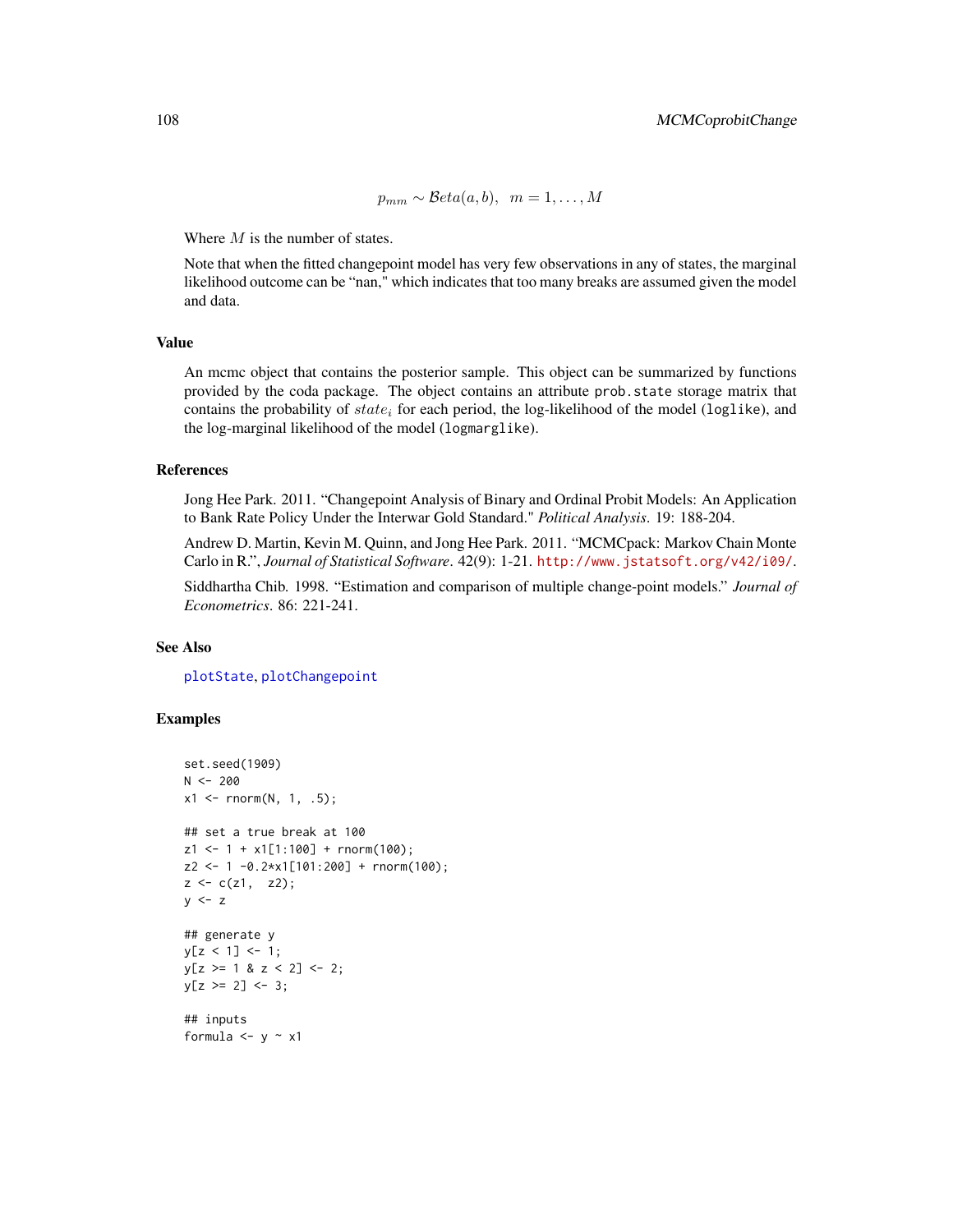```
## fit multiple models with a varying number of breaks
out1 <- MCMCoprobitChange(formula, m=1,
      mcmc=100, burnin=100, thin=1, tune=c(.5, .5), verbose=100,
      b0=0, B0=10, marginal.likelihood = "Chib95")
out2 <- MCMCoprobitChange(formula, m=2,
      mcmc=100, burnin=100, thin=1, tune=c(.5, .5, .5), verbose=100,
     b0=0, B0=10, marginal.likelihood = "Chib95")
## Do model comparison
## NOTE: the chain should be run longer than this example!
BayesFactor(out1, out2)
## draw plots using the "right" model
plotState(out1)
plotChangepoint(out1)
```
MCMCordfactanal *Markov Chain Monte Carlo for Ordinal Data Factor Analysis Model*

#### Description

This function generates a sample from the posterior distribution of an ordinal data factor analysis model. Normal priors are assumed on the factor loadings and factor scores while improper uniform priors are assumed on the cutpoints. The user supplies data and parameters for the prior distributions, and a sample from the posterior distribution is returned as an mcmc object, which can be subsequently analyzed with functions provided in the coda package.

#### Usage

```
MCMCordfactanal(x, factors, lambda.constraints = list(),
  data = parent.frame(), burnin = 1000, mcmc = 20000, thin = 1,
  tune = NA, verbose = 0, seed = NA, lambda.start = NA, 10 = 0,
 L0 = 0, store.lambda = TRUE, store.scores = FALSE,
  drop. constantvars = TRUE, ...
```
#### Arguments

x Either a formula or a numeric matrix containing the manifest variables.

factors The number of factors to be fitted.

# lambda.constraints

List of lists specifying possible equality or simple inequality constraints on the factor loadings. A typical entry in the list has one of three forms: varname=list( $d, c$ ) which will constrain the dth loading for the variable named varname to be equal to c, varname=list(d,"+") which will constrain the dth loading for the variable named varname to be positive, and varname=list(d,  $"$ -") which will constrain the dth loading for the variable named varname to be negative. If x is a matrix without column names defaults names of "V1", "V2", ... , etc will be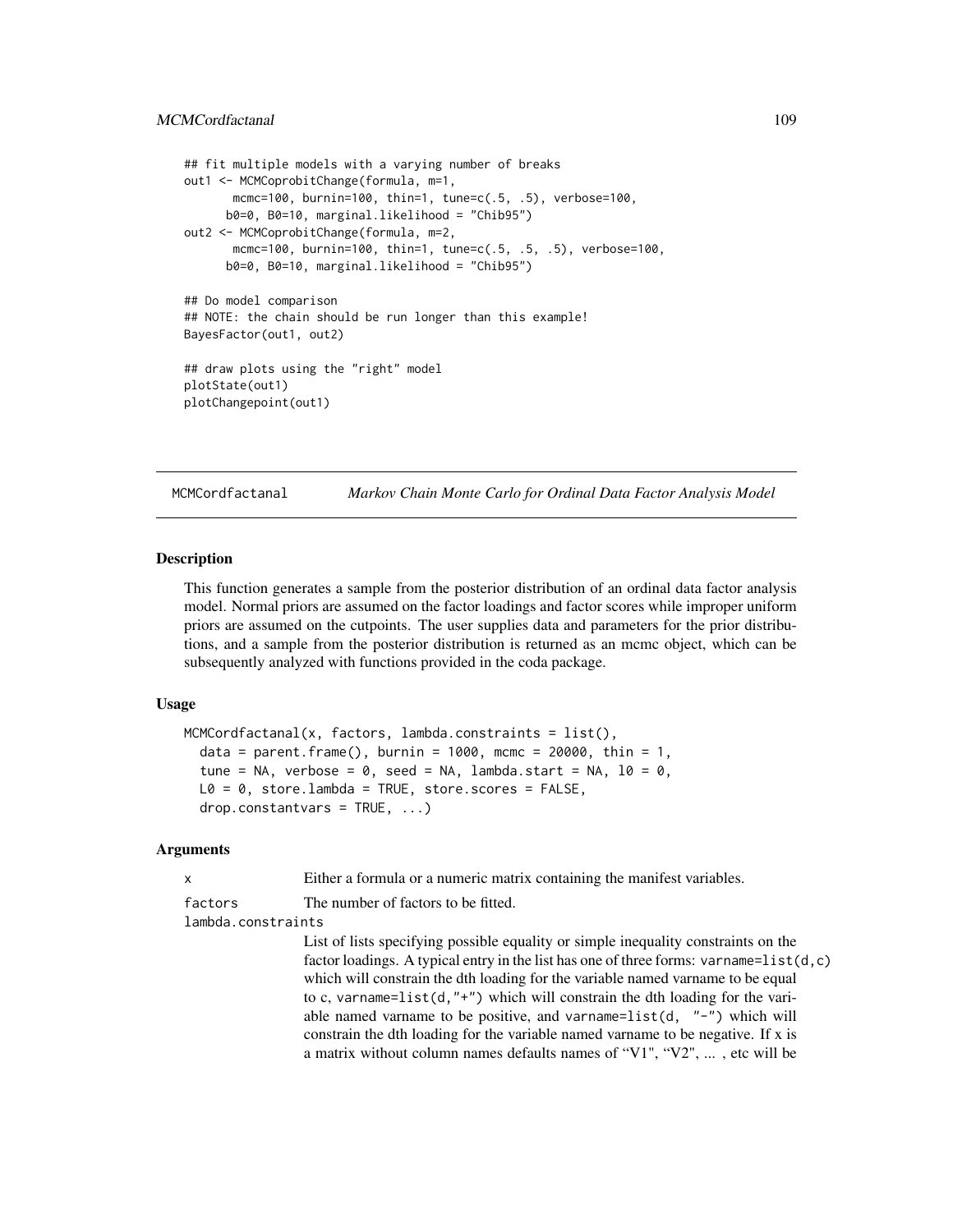|                   | used. Note that, unlike MCMCfactanal, the $\Lambda$ matrix used here has factors+1<br>columns. The first column of $\Lambda$ corresponds to negative item difficulty parame-<br>ters and should generally not be constrained.                                                                                                                                                                                                                                                                                                                                                                                                                                                                                                          |
|-------------------|----------------------------------------------------------------------------------------------------------------------------------------------------------------------------------------------------------------------------------------------------------------------------------------------------------------------------------------------------------------------------------------------------------------------------------------------------------------------------------------------------------------------------------------------------------------------------------------------------------------------------------------------------------------------------------------------------------------------------------------|
| data              | A data frame.                                                                                                                                                                                                                                                                                                                                                                                                                                                                                                                                                                                                                                                                                                                          |
| burnin            | The number of burn-in iterations for the sampler.                                                                                                                                                                                                                                                                                                                                                                                                                                                                                                                                                                                                                                                                                      |
| $m$ $cm$ $c$      | The number of iterations for the sampler.                                                                                                                                                                                                                                                                                                                                                                                                                                                                                                                                                                                                                                                                                              |
| thin              | The thinning interval used in the simulation. The number of iterations must be<br>divisible by this value.                                                                                                                                                                                                                                                                                                                                                                                                                                                                                                                                                                                                                             |
| tune              | The tuning parameter for the Metropolis-Hastings sampling. Can be either a<br>scalar or a $k$ -vector. Must be strictly positive.                                                                                                                                                                                                                                                                                                                                                                                                                                                                                                                                                                                                      |
| verbose           | A switch which determines whether or not the progress of the sampler is printed<br>to the screen. If verbose is greater than 0 the iteration number and the Metropolis-<br>Hastings acceptance rate are printed to the screen every verboseth iteration.                                                                                                                                                                                                                                                                                                                                                                                                                                                                               |
| seed              | The seed for the random number generator. If NA, the Mersenne Twister gener-<br>ator is used with default seed 12345; if an integer is passed it is used to seed the<br>Mersenne twister. The user can also pass a list of length two to use the L'Ecuyer<br>random number generator, which is suitable for parallel computation. The first<br>element of the list is the L'Ecuyer seed, which is a vector of length six or NA<br>(if NA a default seed of rep(12345, 6) is used). The second element of list is a<br>positive substream number. See the MCMCpack specification for more details.                                                                                                                                      |
| lambda.start      | Starting values for the factor loading matrix Lambda. If lambda.start is set<br>to a scalar the starting value for all unconstrained loadings will be set to that<br>scalar. If lambda start is a matrix of the same dimensions as Lambda then<br>the lambda.start matrix is used as the starting values (except for equality-<br>constrained elements). If lambda.start is set to NA (the default) then starting<br>values for unconstrained elements in the first column of Lambda are based on the<br>observed response pattern, the remaining unconstrained elements of Lambda are<br>set to, and starting values for inequality constrained elements are set to either<br>1.0 or -1.0 depending on the nature of the constraints. |
| 10                | The means of the independent Normal prior on the factor loadings. Can be either<br>a scalar or a matrix with the same dimensions as Lambda.                                                                                                                                                                                                                                                                                                                                                                                                                                                                                                                                                                                            |
| L0                | The precisions (inverse variances) of the independent Normal prior on the factor<br>loadings. Can be either a scalar or a matrix with the same dimensions as Lambda.                                                                                                                                                                                                                                                                                                                                                                                                                                                                                                                                                                   |
| store.lambda      | A switch that determines whether or not to store the factor loadings for posterior<br>analysis. By default, the factor loadings are all stored.                                                                                                                                                                                                                                                                                                                                                                                                                                                                                                                                                                                        |
| store.scores      | A switch that determines whether or not to store the factor scores for posterior<br>analysis. NOTE: This takes an enormous amount of memory, so should only be<br>used if the chain is thinned heavily, or for applications with a small number of<br>observations. By default, the factor scores are not stored.                                                                                                                                                                                                                                                                                                                                                                                                                      |
| drop.constantvars |                                                                                                                                                                                                                                                                                                                                                                                                                                                                                                                                                                                                                                                                                                                                        |
|                   | A switch that determines whether or not manifest variables that have no variation<br>should be deleted before fitting the model. Default = TRUE.                                                                                                                                                                                                                                                                                                                                                                                                                                                                                                                                                                                       |
|                   | further arguments to be passed                                                                                                                                                                                                                                                                                                                                                                                                                                                                                                                                                                                                                                                                                                         |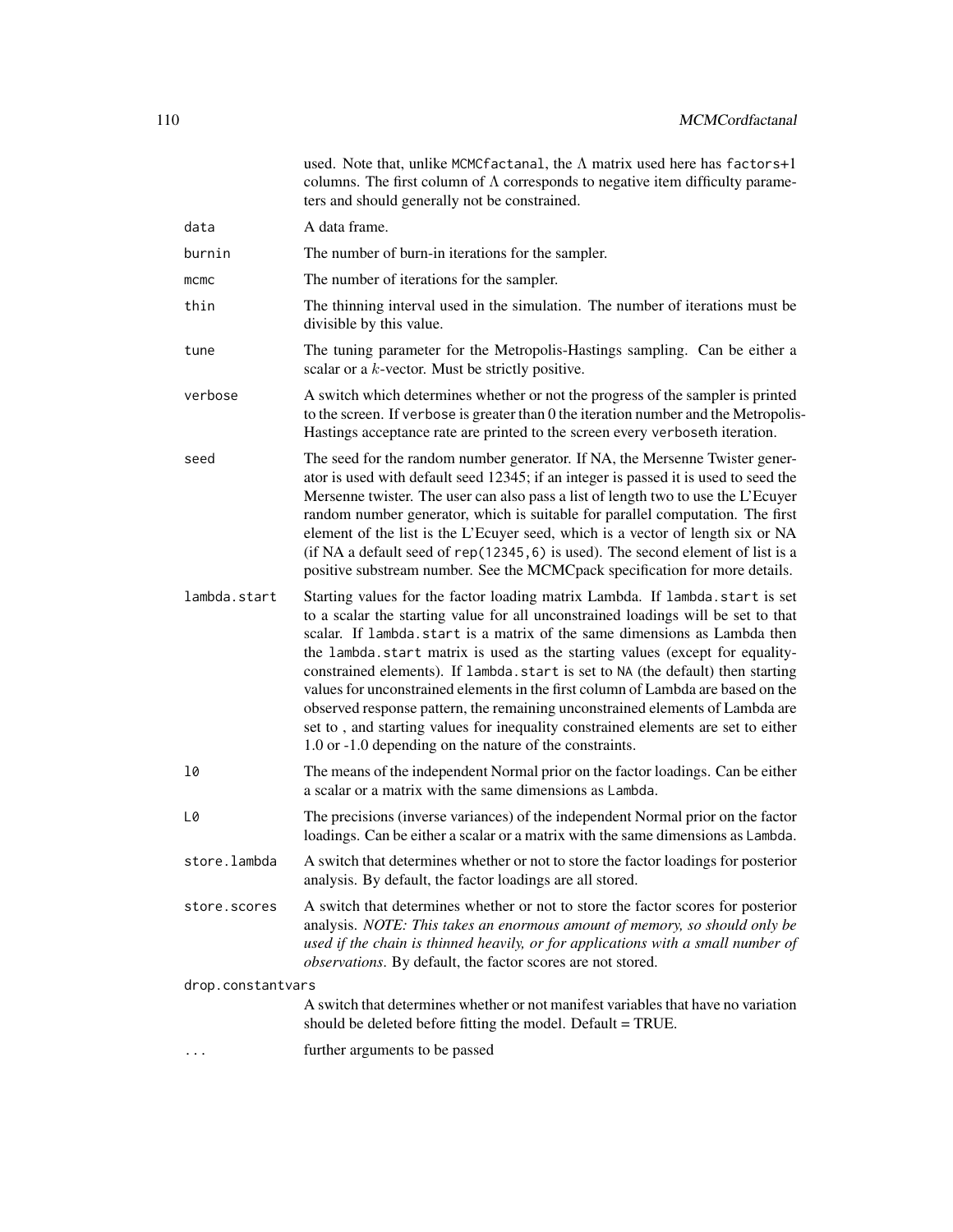#### MCMCordfactanal 111

#### Details

The model takes the following form:

Let  $i = 1, ..., N$  index observations and  $j = 1, ..., K$  index response variables within an observation. The typical observed variable  $x_{ij}$  is ordinal with a total of  $C_j$  categories. The distribution of X is governed by a  $N \times K$  matrix of latent variables  $X^*$  and a series of cutpoints  $\gamma$ .  $X^*$  is assumed to be generated according to:

$$
x_i^* = \Lambda \phi_i + \epsilon_i
$$

$$
\epsilon_i \sim \mathcal{N}(0, I)
$$

where  $x_i^*$  is the k-vector of latent variables specific to observation i,  $\Lambda$  is the  $k \times d$  matrix of factor loadings, and  $\phi_i$  is the *d*-vector of latent factor scores. It is assumed that the first element of  $\phi_i$  is equal to 1 for all  $i$ .

The probability that the *j*th variable in observation *i* takes the value *c* is:

$$
\pi_{ijc} = \Phi(\gamma_{jc} - \Lambda'_j \phi_i) - \Phi(\gamma_{j(c-1)} - \Lambda'_j \phi_i)
$$

The implementation used here assumes independent conjugate priors for each element of  $\Lambda$  and each  $\phi_i$ . More specifically we assume:

$$
\Lambda_{ij} \sim \mathcal{N}(l_{0_{ij}}, L_{0_{ij}}^{-1}), i = 1, \dots, k, j = 1, \dots, d
$$

$$
\phi_{i(2:d)} \sim \mathcal{N}(0, I), i = 1, \dots, n
$$

The standard two-parameter item response theory model with probit link is a special case of the model sketched above.

MCMCordfactanal simulates from the posterior distribution using a Metropolis-Hastings within Gibbs sampling algorithm. The algorithm employed is based on work by Cowles (1996). Note that the first element of  $\phi_i$  is a 1. As a result, the first column of  $\Lambda$  can be interpretated as item difficulty parameters. Further, the first element  $\gamma_1$  is normalized to zero, and thus not returned in the mcmc object. The simulation proper is done in compiled C++ code to maximize efficiency. Please consult the coda documentation for a comprehensive list of functions that can be used to analyze the posterior sample.

As is the case with all measurement models, make sure that you have plenty of free memory, especially when storing the scores.

#### Value

An mcmc object that contains the posterior sample. This object can be summarized by functions provided by the coda package.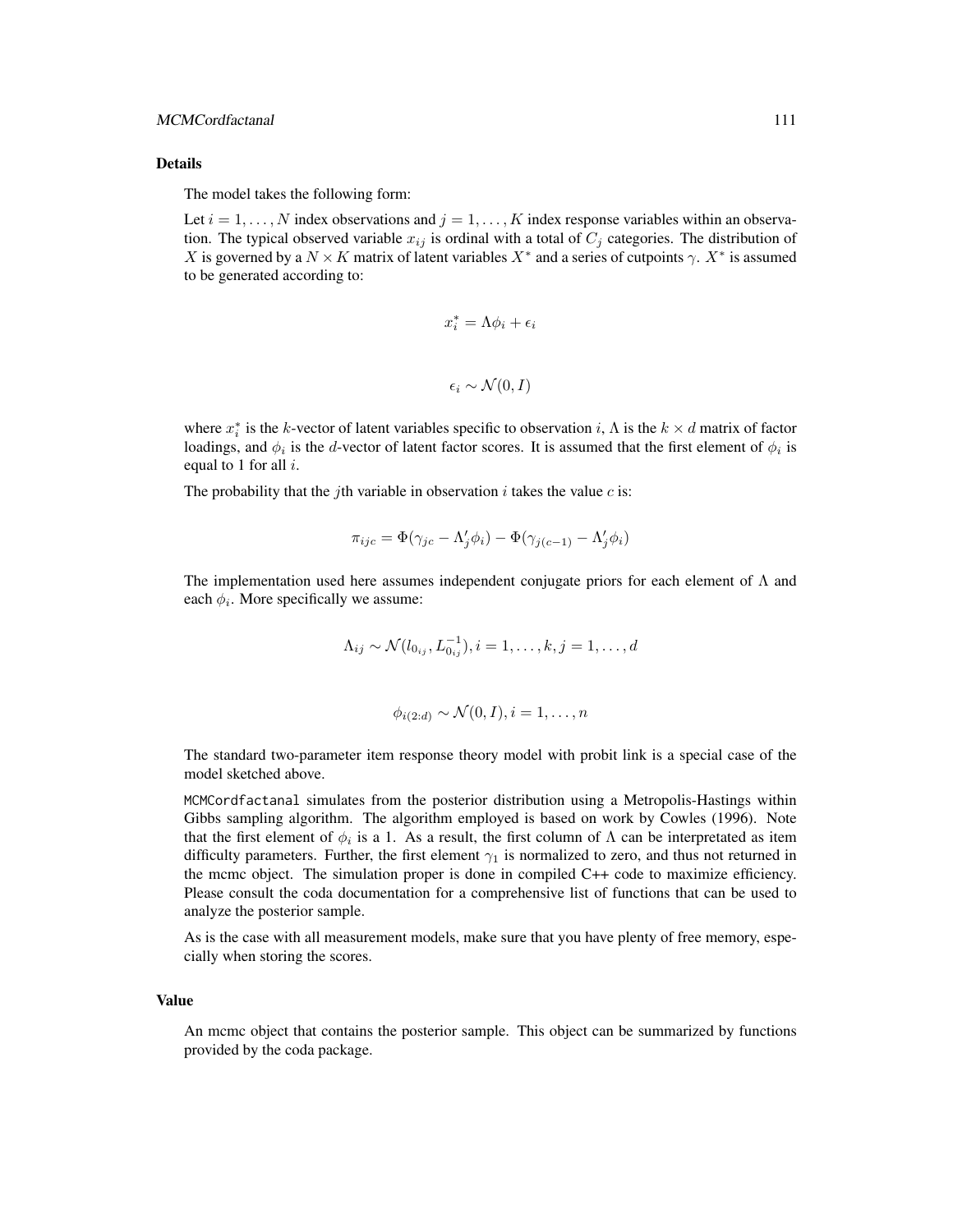#### References

Shawn Treier and Simon Jackman. 2008. "Democracy as a Latent Variable." *American Journal of Political Science*. 52: 201-217.

Andrew D. Martin, Kevin M. Quinn, and Jong Hee Park. 2011. "MCMCpack: Markov Chain Monte Carlo in R.", *Journal of Statistical Software*. 42(9): 1-21. <http://www.jstatsoft.org/v42/i09/>.

M. K. Cowles. 1996. "Accelerating Monte Carlo Markov Chain Convergence for Cumulative-link Generalized Linear Models." *Statistics and Computing.* 6: 101-110.

Valen E. Johnson and James H. Albert. 1999. "Ordinal Data Modeling." Springer: New York.

Daniel Pemstein, Kevin M. Quinn, and Andrew D. Martin. 2007. *Scythe Statistical Library 1.0.* <http://scythe.wustl.edu>.

Martyn Plummer, Nicky Best, Kate Cowles, and Karen Vines. 2006. "Output Analysis and Diagnostics for MCMC (CODA)", *R News*. 6(1): 7-11. [https://CRAN.R-project.org/doc/Rnews/](https://CRAN.R-project.org/doc/Rnews/Rnews_2006-1.pdf) [Rnews\\_2006-1.pdf](https://CRAN.R-project.org/doc/Rnews/Rnews_2006-1.pdf).

## See Also

[plot.mcmc](#page-0-0), [summary.mcmc](#page-0-0), [factanal](#page-0-0), [MCMCfactanal](#page-41-0), [MCMCirt1d](#page-61-0), [MCMCirtKd](#page-69-0)

## Examples

```
## Not run:
data(painters)
new.painters <- painters[,1:4]
cuts <- apply(new.painters, 2, quantile, c(.25, .50, .75))
for (i in 1:4){
   new.painters[new.painters[,i]<cuts[1,i],i] <- 100
  new.painters[new.painters[,i]<cuts[2,i],i] <- 200
  new.painters[new.painters[,i]<cuts[3,i],i] <- 300
  new.painters[new.painters[,i]<100,i] <- 400
}
posterior <- MCMCordfactanal(~Composition+Drawing+Colour+Expression,
                     data=new.painters, factors=1,
                     lambda.constraints=list(Drawing=list(2,"+")),
                     burnin=5000, mcmc=500000, thin=200, verbose=500,
                     L0=0.5, store.lambda=TRUE,
                     store.scores=TRUE, tune=1.2)
plot(posterior)
summary(posterior)
```
## End(Not run)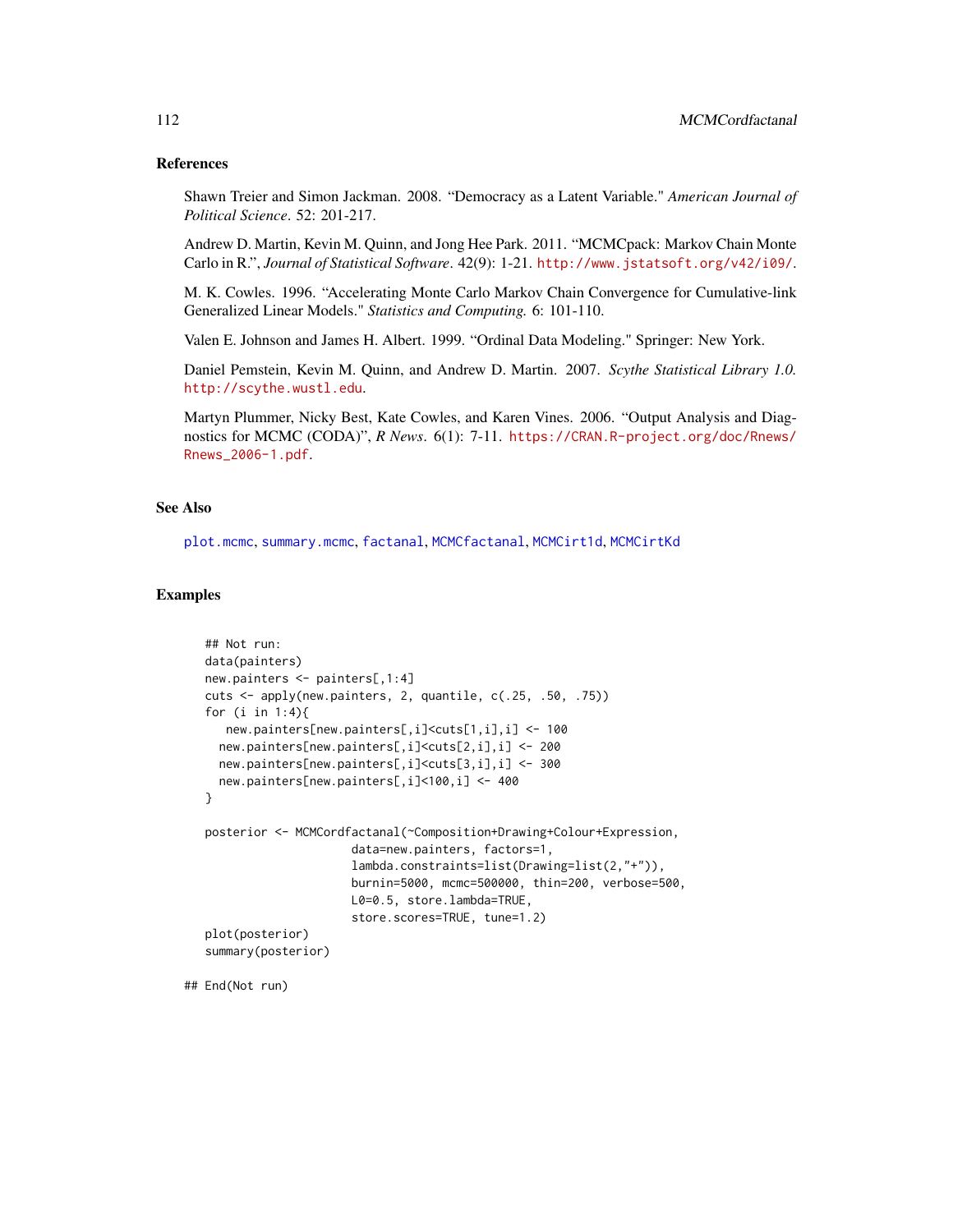## Description

This function generates a sample from the posterior distribution of a Poisson regression model using a random walk Metropolis algorithm. The user supplies data and priors, and a sample from the posterior distribution is returned as an mcmc object, which can be subsequently analyzed with functions provided in the coda package.

# Usage

```
MCMCpoisson(formula, data = NULL, burnin = 1000, mcmc = 10000, thin = 1,
  tune = 1.1, verbose = 0, seed = NA, beta.start = NA, b0 = 0,
 B0 = 0, marginal.likelihood = c("none", "Laplace"), ...)
```

| formula    | Model formula.                                                                                                                                                                                                                                                                                                                                                                                                                                                                                                                                                                                    |
|------------|---------------------------------------------------------------------------------------------------------------------------------------------------------------------------------------------------------------------------------------------------------------------------------------------------------------------------------------------------------------------------------------------------------------------------------------------------------------------------------------------------------------------------------------------------------------------------------------------------|
| data       | Data frame.                                                                                                                                                                                                                                                                                                                                                                                                                                                                                                                                                                                       |
| burnin     | The number of burn-in iterations for the sampler.                                                                                                                                                                                                                                                                                                                                                                                                                                                                                                                                                 |
| mcmc       | The number of Metropolis iterations for the sampler.                                                                                                                                                                                                                                                                                                                                                                                                                                                                                                                                              |
| thin       | The thinning interval used in the simulation. The number of mcmc iterations<br>must be divisible by this value.                                                                                                                                                                                                                                                                                                                                                                                                                                                                                   |
| tune       | Metropolis tuning parameter. Can be either a positive scalar or a $k$ -vector, where<br>k is the length of $\beta$ . Make sure that the acceptance rate is satisfactory (typically<br>between 0.20 and 0.5) before using the posterior sample for inference.                                                                                                                                                                                                                                                                                                                                      |
| verbose    | A switch which determines whether or not the progress of the sampler is printed<br>to the screen. If verbose is greater than 0 the iteration number, the current<br>beta vector, and the Metropolis acceptance rate are printed to the screen every<br>verboseth iteration.                                                                                                                                                                                                                                                                                                                       |
| seed       | The seed for the random number generator. If NA, the Mersenne Twister gener-<br>ator is used with default seed 12345; if an integer is passed it is used to seed the<br>Mersenne twister. The user can also pass a list of length two to use the L'Ecuyer<br>random number generator, which is suitable for parallel computation. The first<br>element of the list is the L'Ecuyer seed, which is a vector of length six or NA<br>(if NA a default seed of rep(12345, 6) is used). The second element of list is a<br>positive substream number. See the MCMCpack specification for more details. |
| beta.start | The starting value for the $\beta$ vector. This can either be a scalar or a column vector<br>with dimension equal to the number of betas. If this takes a scalar value, then<br>that value will serve as the starting value for all of the betas. The default value<br>of NA will use the maximum likelihood estimate of $\beta$ as the starting value.                                                                                                                                                                                                                                           |
| b0         | The prior mean of $\beta$ . This can either be a scalar or a column vector with dimen-<br>sion equal to the number of betas. If this takes a scalar value, then that value<br>will serve as the prior mean for all of the betas.                                                                                                                                                                                                                                                                                                                                                                  |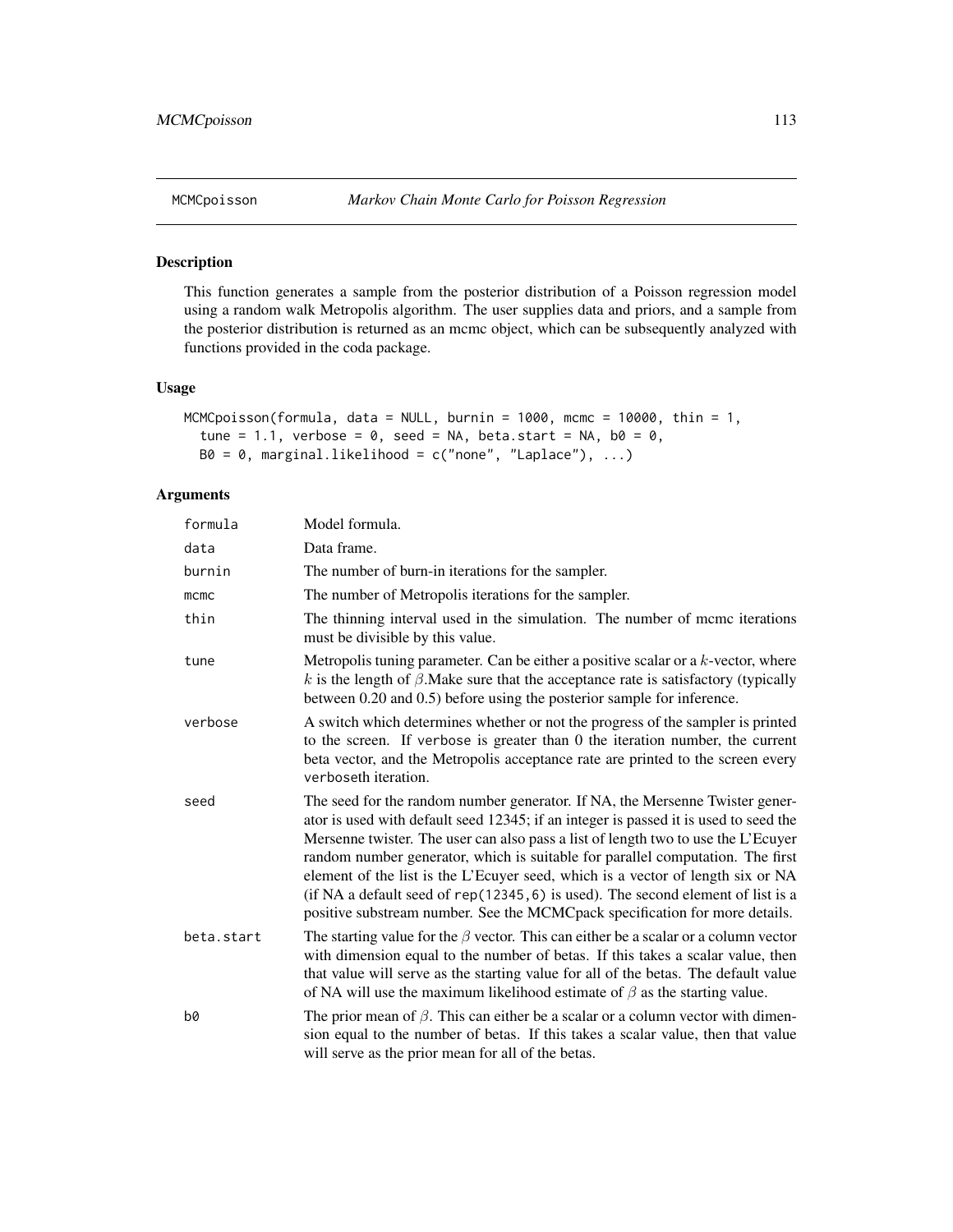| <b>B0</b>           | The prior precision of $\beta$ . This can either be a scalar or a square matrix with                                                                                                                                            |  |
|---------------------|---------------------------------------------------------------------------------------------------------------------------------------------------------------------------------------------------------------------------------|--|
|                     | dimensions equal to the number of betas. If this takes a scalar value, then that                                                                                                                                                |  |
|                     | value times an identity matrix serves as the prior precision of $\beta$ . Default value                                                                                                                                         |  |
|                     | of 0 is equivalent to an improper uniform prior for beta.                                                                                                                                                                       |  |
| marginal.likelihood |                                                                                                                                                                                                                                 |  |
|                     | How should the marginal likelihood be calculated? Options are: none in which<br>case the marginal likelihood will not be calculated or Laplace in which case the<br>Laplace approximation (see Kass and Raftery, 1995) is used. |  |
|                     | further arguments to be passed.                                                                                                                                                                                                 |  |

MCMCpoisson simulates from the posterior distribution of a Poisson regression model using a random walk Metropolis algorithm. The simulation proper is done in compiled C++ code to maximize efficiency. Please consult the coda documentation for a comprehensive list of functions that can be used to analyze the posterior sample.

The model takes the following form:

$$
y_i \sim \mathcal{Poisson}(\mu_i)
$$

Where the inverse link function:

$$
\mu_i = \exp(x_i'\beta)
$$

We assume a multivariate Normal prior on  $\beta$ :

$$
\beta \sim \mathcal{N}(b_0, B_0^{-1})
$$

The Metropois proposal distribution is centered at the current value of  $\theta$  and has variance-covariance  $V = T(B_0 + C^{-1})^{-1}T$  where T is a the diagonal positive definite matrix formed from the tune,  $B_0$  is the prior precision, and C is the large sample variance-covariance matrix of the MLEs. This last calculation is done via an initial call to glm.

#### Value

An mcmc object that contains the posterior sample. This object can be summarized by functions provided by the coda package.

## References

Andrew D. Martin, Kevin M. Quinn, and Jong Hee Park. 2011. "MCMCpack: Markov Chain Monte Carlo in R.", *Journal of Statistical Software*. 42(9): 1-21. <http://www.jstatsoft.org/v42/i09/>.

Daniel Pemstein, Kevin M. Quinn, and Andrew D. Martin. 2007. *Scythe Statistical Library 1.0.* <http://scythe.wustl.edu>.

Martyn Plummer, Nicky Best, Kate Cowles, and Karen Vines. 2006. "Output Analysis and Diagnostics for MCMC (CODA)", *R News*. 6(1): 7-11. [https://CRAN.R-project.org/doc/Rnews/](https://CRAN.R-project.org/doc/Rnews/Rnews_2006-1.pdf) [Rnews\\_2006-1.pdf](https://CRAN.R-project.org/doc/Rnews/Rnews_2006-1.pdf).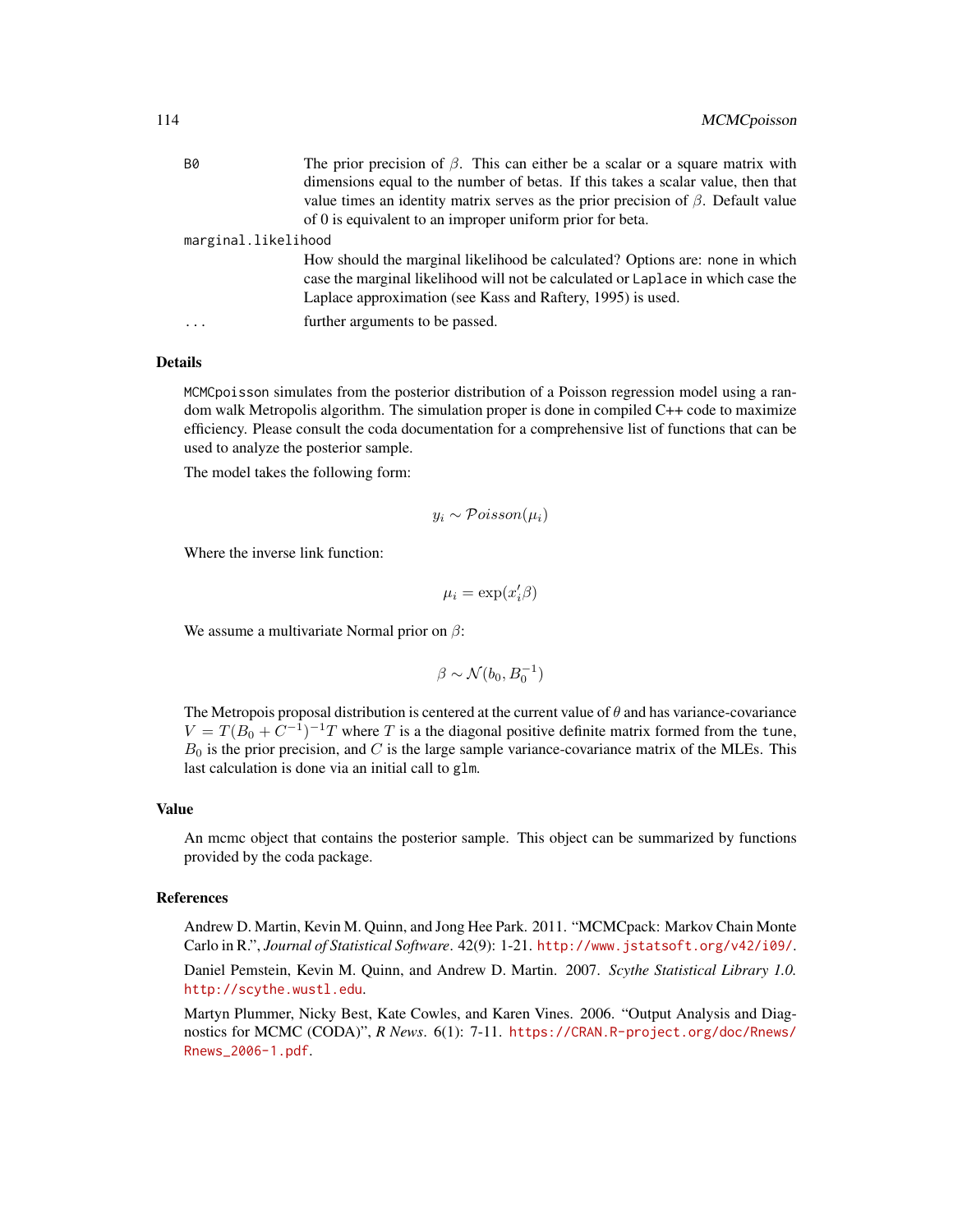# MCMCpoissonChange 115

## See Also

[plot.mcmc](#page-0-0),[summary.mcmc](#page-0-0), [glm](#page-0-0)

## Examples

```
## Not run:
counts <- c(18,17,15,20,10,20,25,13,12)
outcome \leq gl(3,1,9)
treatment \leq gl(3,3)
posterior <- MCMCpoisson(counts ~ outcome + treatment)
plot(posterior)
summary(posterior)
```

```
## End(Not run)
```
MCMCpoissonChange *Markov Chain Monte Carlo for a Poisson Regression Changepoint Model*

# Description

This function generates a sample from the posterior distribution of a Poisson regression model with multiple changepoints. The function uses the Markov chain Monte Carlo method of Chib (1998). The user supplies data and priors, and a sample from the posterior distribution is returned as an mcmc object, which can be subsequently analyzed with functions provided in the coda package.

# Usage

```
MCMCpoissonChange(formula, data = parent.frame(), m = 1, b0 = 0, B0 = 1,
  a = NULL, b = NULL, c0 = NA, d0 = NA, lambda.mu = NA,
  lambda.var = NA, burnin = 1000, mcmc = 1000, thin = 1, verbose = 0,
  seed = NA, beta.start = NA, P.start = NA,
 marginal.likelihood = c("none", "Chib95"), ...)
```

| formula | Model formula.                                                                                                                                                                                                                                                                                                               |
|---------|------------------------------------------------------------------------------------------------------------------------------------------------------------------------------------------------------------------------------------------------------------------------------------------------------------------------------|
| data    | Data frame.                                                                                                                                                                                                                                                                                                                  |
| m       | The number of changepoints.                                                                                                                                                                                                                                                                                                  |
| b0      | The prior mean of $\beta$ . This can either be a scalar or a column vector with dimen-<br>sion equal to the number of betas. If this takes a scalar value, then that value<br>will serve as the prior mean for all of the betas.                                                                                             |
| B0      | The prior precision of $\beta$ . This can either be a scalar or a square matrix with<br>dimensions equal to the number of betas. If this takes a scalar value, then that<br>value times an identity matrix serves as the prior precision of beta. Default value<br>of 0 is equivalent to an improper uniform prior for beta. |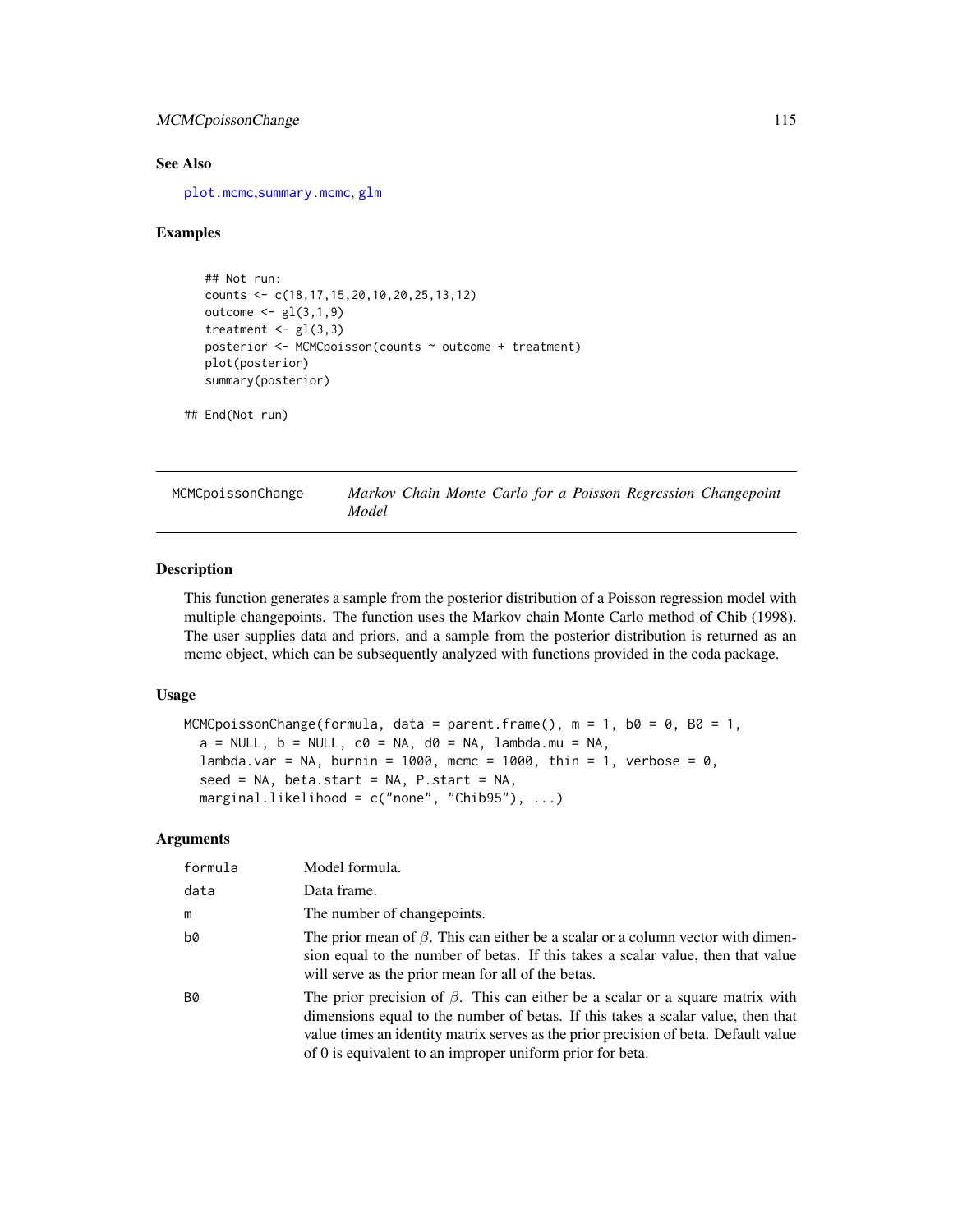| a                   | $a$ is the shapel beta prior for transition probabilities. By default, the expected<br>duration is computed and corresponding a and b values are assigned. The ex-<br>pected duration is the sample period divided by the number of states.                                                                                                                                                                                                         |
|---------------------|-----------------------------------------------------------------------------------------------------------------------------------------------------------------------------------------------------------------------------------------------------------------------------------------------------------------------------------------------------------------------------------------------------------------------------------------------------|
| b                   | $b$ is the shape2 beta prior for transition probabilities. By default, the expected<br>duration is computed and corresponding a and b values are assigned. The ex-<br>pected duration is the sample period divided by the number of states.                                                                                                                                                                                                         |
| c0                  | $c_0$ is the shape parameter for Gamma prior on $\lambda$ (the mean). When there is no<br>covariate, this should be provided by users. No default value is provided.                                                                                                                                                                                                                                                                                |
| d0                  | $d_0$ is the scale parameter for Gamma prior on $\lambda$ (the mean). When there is no<br>covariate, this should be provided by users. No default value is provided.                                                                                                                                                                                                                                                                                |
| lambda.mu           | The mean of the Gamma prior on $\lambda$ . sigma.mu and sigma.var allow users to<br>choose the Gamma prior by choosing its mean and variance.                                                                                                                                                                                                                                                                                                       |
| lambda.var          | The variance of the Gamma prior on $\lambda$ . sigma.mu and sigma.var allow users<br>to choose the Gamma prior by choosing its mean and variance.                                                                                                                                                                                                                                                                                                   |
| burnin              | The number of burn-in iterations for the sampler.                                                                                                                                                                                                                                                                                                                                                                                                   |
| $m$ $cm$ $c$        | The number of MCMC iterations after burn-in.                                                                                                                                                                                                                                                                                                                                                                                                        |
| thin                | The thinning interval used in the simulation. The number of MCMC iterations<br>must be divisible by this value.                                                                                                                                                                                                                                                                                                                                     |
| verbose             | A switch which determines whether or not the progress of the sampler is printed<br>to the screen. If verbose is greater than 0, the iteration number and the posterior<br>density samples are printed to the screen every verboseth iteration.                                                                                                                                                                                                      |
| seed                | The seed for the random number generator. If NA, current R system seed is<br>used.                                                                                                                                                                                                                                                                                                                                                                  |
| beta.start          | The starting values for the beta vector. This can either be a scalar or a column<br>vector with dimension equal to the number of betas. The default value of NA<br>will use draws from the Uniform distribution with the same boundary with the<br>data as the starting value. If this is a scalar, that value will serve as the starting<br>value mean for all of the betas. When there is no covariate, the log value of<br>means should be used. |
| P.start             | The starting values for the transition matrix. A user should provide a square<br>matrix with dimension equal to the number of states. By default, draws from the<br>$Beta(0.9, 0.1)$ are used to construct a proper transition matrix for each raw<br>except the last raw.                                                                                                                                                                          |
| marginal.likelihood |                                                                                                                                                                                                                                                                                                                                                                                                                                                     |
|                     | How should the marginal likelihood be calculated? Options are: none in which<br>case the marginal likelihood will not be calculated, and Chib95 in which case<br>the method of Chib (1995) is used.                                                                                                                                                                                                                                                 |
|                     | further arguments to be passed                                                                                                                                                                                                                                                                                                                                                                                                                      |

MCMCpoissonChange simulates from the posterior distribution of a Poisson regression model with multiple changepoints using the methods of Chib (1998) and Fruhwirth-Schnatter and Wagner (2006). The details of the model are discussed in Park (2010).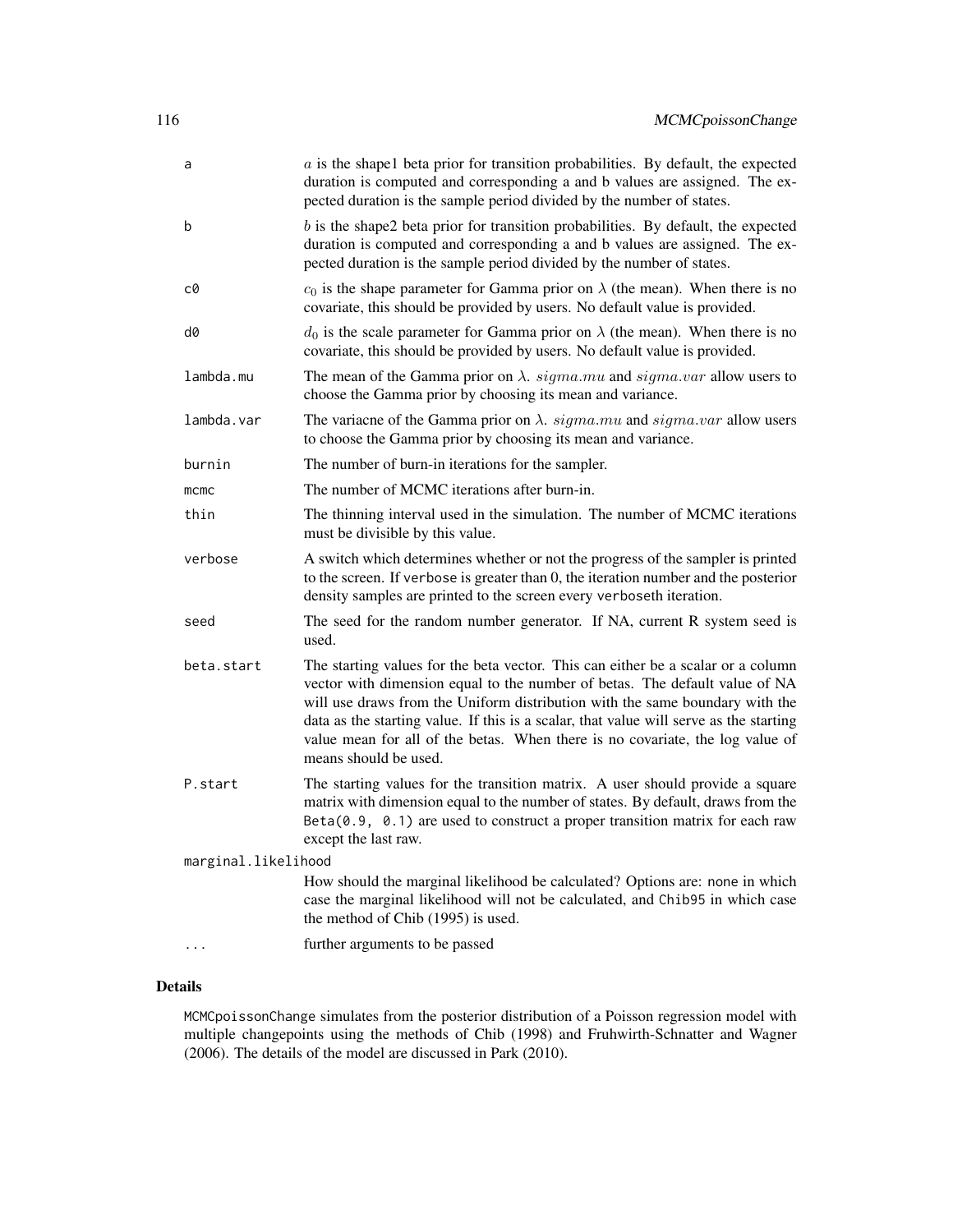The model takes the following form:

$$
y_t \sim \mathcal{Poisson}(\mu_t)
$$

$$
\mu_t = x_t' \beta_m, \ \ m = 1, \dots, M
$$

Where M is the number of states and  $\beta_m$  is paramters when a state is m at t. We assume Gaussian distribution for prior of  $\beta$ :

$$
\beta_m \sim \mathcal{N}(b_0, B_0^{-1}), \ \ m = 1, \dots, M
$$

And:

$$
p_{mm} \sim \mathcal{B}eta(a, b), \ \ m = 1, \ldots, M
$$

Where  $M$  is the number of states.

#### Value

An mcmc object that contains the posterior sample. This object can be summarized by functions provided by the coda package. The object contains an attribute prob.state storage matrix that contains the probability of  $state_i$  for each period, and the log-marginal likelihood of the model (logmarglike).

#### References

Jong Hee Park. 2010. "Structural Change in the U.S. Presidents' Use of Force Abroad." *American Journal of Political Science* 54: 766-782.

Sylvia Fruhwirth-Schnatter and Helga Wagner 2006. "Auxiliary Mixture Sampling for Parameterdriven Models of Time Series of Counts with Applications to State Space Modelling." *Biometrika*. 93:827–841.

Siddhartha Chib. 1998. "Estimation and comparison of multiple change-point models." *Journal of Econometrics*. 86: 221-241.

Andrew D. Martin, Kevin M. Quinn, and Jong Hee Park. 2011. "MCMCpack: Markov Chain Monte Carlo in R.", *Journal of Statistical Software*. 42(9): 1-21. <http://www.jstatsoft.org/v42/i09/>.

Siddhartha Chib. 1995. "Marginal Likelihood from the Gibbs Output." *Journal of the American Statistical Association*. 90: 1313-1321.

# See Also

[MCMCbinaryChange](#page-30-0), [plotState](#page-151-0), [plotChangepoint](#page-150-0)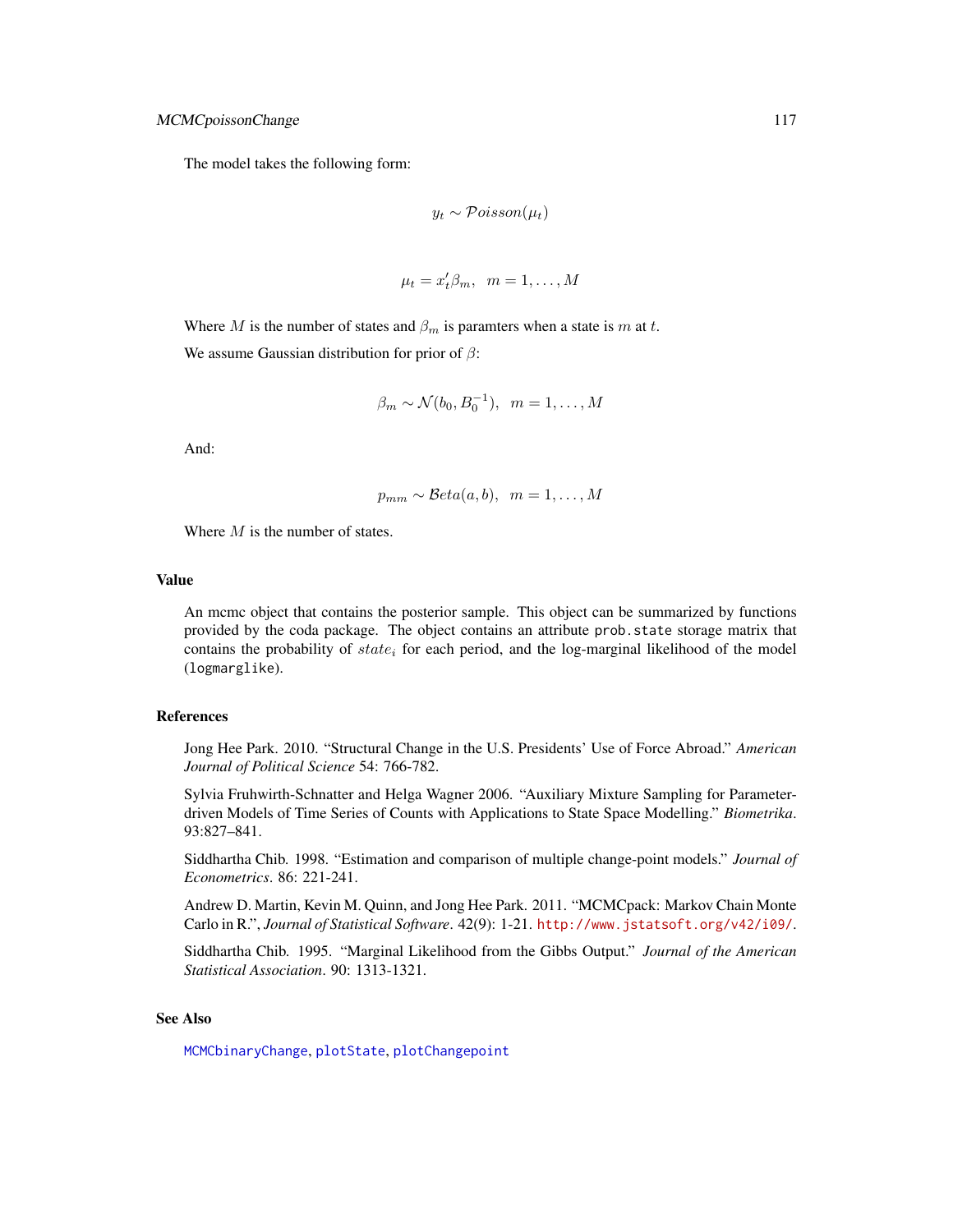## Examples

```
## Not run:
set.seed(11119)
n < -150x1 \le runif(n, 0, 0.5)
true.beta1 \leq c(1, 1)true.beta2 <- c(1, -2)true.beta3 \leq c(1, 2)## set true two breaks at (50, 100)
true.s \leq rep(1:3, each=n/3)
mu1 <- exp(1 + x1[true.s==1]*1)
mu2 \le - exp(1 + x1[true.s == 2]*-2)mu3 \le - exp(1 + x1[true.s == 3]*2)y <- as.ts(c(rpois(n/3, mu1), rpois(n/3, mu2), rpois(n/3, mu3)))
formula = y \sim x1## fit multiple models with a varying number of breaks
model0 <- MCMCpoissonChange(formula, m=0,
        mcmc = 1000, burnin = 1000, verbose = 500,
        b0 = rep(0, 2), B0 = 5*diag(2), marginal.likelihood = "Chib95")
model1 <- MCMCpoissonChange(formula, m=1,
        mcmc = 1000, burnin = 1000, verbose = 500,
        b0 = rep(0, 2), B0 = 5*diag(2), marginal.likelihood = "Chib95")model2 <- MCMCpoissonChange(formula, m=2,
        mcmc = 1000, burnin = 1000, verbose = 500,
        b0 = rep(0, 2), B0 = 5 \star diag(2), marginal.likelihood = "Chib95")
model3 <- MCMCpoissonChange(formula, m=3,
        mcmc = 1000, burnin = 1000, verbose = 500,
        b0 = rep(0, 2), B0 = 5 \star diag(2), marginal.likelihood = "Chib95")
model4 <- MCMCpoissonChange(formula, m=4,
        mcmc = 1000, burnin = 1000, verbose = 500,
        b0 = rep(0, 2), B0 = 5 \star diag(2), marginal.likelihood = "Chib95")
model5 <- MCMCpoissonChange(formula, m=5,
        mcmc = 1000, burnin = 1000, verbose = 500,
        b0 = rep(0, 2), B0 = 5*diag(2), marginal.likelihood = "Chib95")## find the most reasonable one
print(BayesFactor(model0, model1, model2, model3, model4, model5))
## draw plots using the "right" model
par(mfrow=c(attr(model2, "m") + 1, 1), mai=c(0.4, 0.6, 0.3, 0.05))
plotState(model2, legend.contrib = c(1, 0.6))plotChangepoint(model2, verbose = TRUE, ylab="Density", start=1, overlay=TRUE)
## No covariate case
model2.1 <- MCMCpoissonChange(y \sim 1, m = 2, c0 = 2, d0 = 1,
         mcmc = 1000, burnin = 1000, verbose = 500,
         marginal.likelihood = "Chib95")
print(BayesFactor(model2, model2.1))
```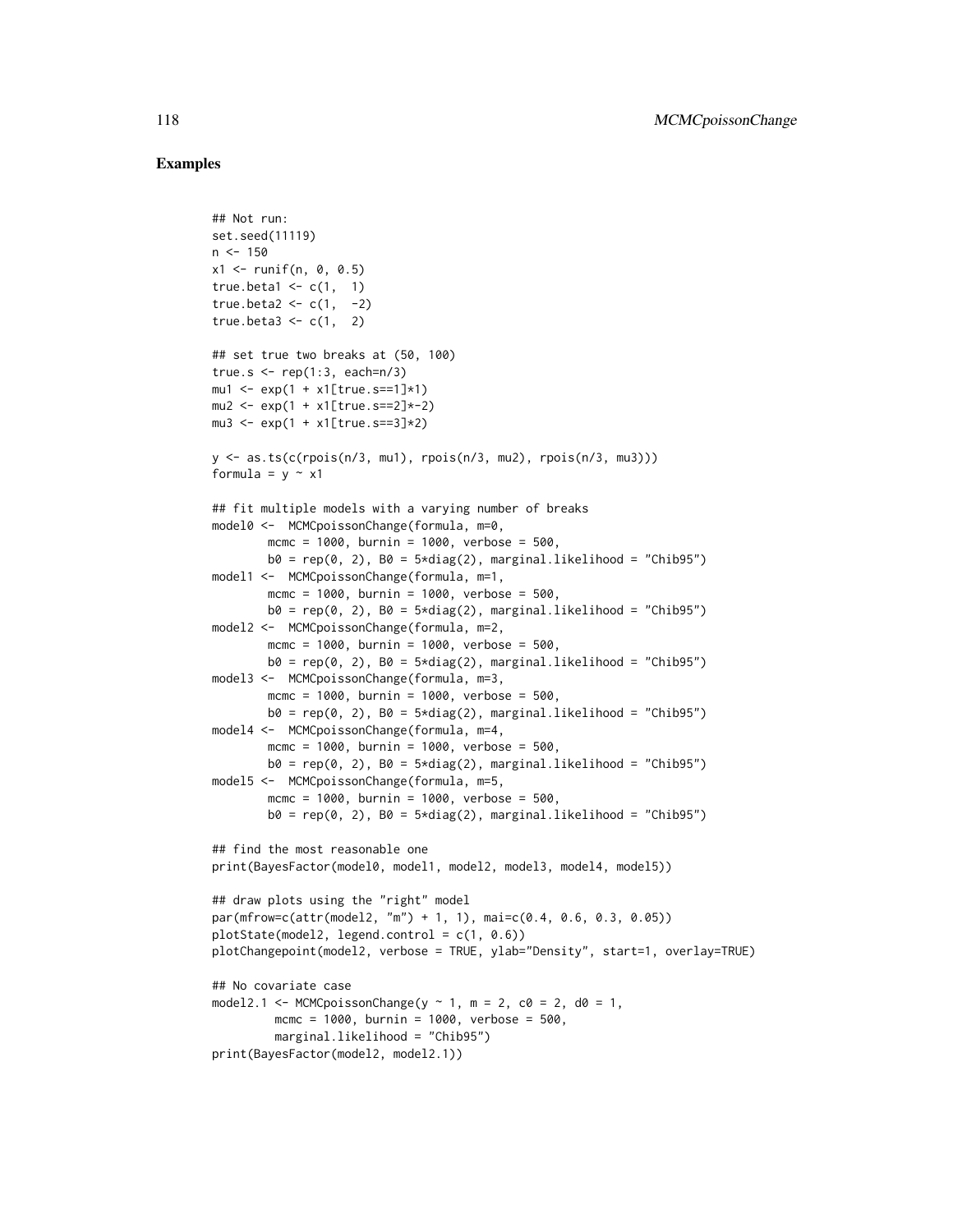## End(Not run)

# MCMCprobit *Markov Chain Monte Carlo for Probit Regression*

# Description

This function generates a sample from the posterior distribution of a probit regression model using the data augmentation approach of Albert and Chib (1993). The user supplies data and priors, and a sample from the posterior distribution is returned as an mcmc object, which can be subsequently analyzed with functions provided in the coda package.

### Usage

```
MCMCprobit(formula, data = NULL, burnin = 1000, mcmc = 10000, thin = 1,
  verbose = 0, seed = NA, beta.start = NA, b0 = 0, B0 = 0,
 bayes.resid = FALSE, marginal.likelihood = c("none", "Laplace", "Chib95"),
  ...)
```

| formula    | Model formula.                                                                                                                                                                                                                                                                                                                                                                                                                                                                                                                                                                                      |
|------------|-----------------------------------------------------------------------------------------------------------------------------------------------------------------------------------------------------------------------------------------------------------------------------------------------------------------------------------------------------------------------------------------------------------------------------------------------------------------------------------------------------------------------------------------------------------------------------------------------------|
| data       | Data frame.                                                                                                                                                                                                                                                                                                                                                                                                                                                                                                                                                                                         |
| burnin     | The number of burn-in iterations for the sampler.                                                                                                                                                                                                                                                                                                                                                                                                                                                                                                                                                   |
| mcmc       | The number of Gibbs iterations for the sampler.                                                                                                                                                                                                                                                                                                                                                                                                                                                                                                                                                     |
| thin       | The thinning interval used in the simulation. The number of Gibbs iterations<br>must be divisible by this value.                                                                                                                                                                                                                                                                                                                                                                                                                                                                                    |
| verbose    | A switch which determines whether or not the progress of the sampler is printed<br>to the screen. If verbose is greater than 0 the iteration number and the betas are<br>printed to the screen every verboseth iteration.                                                                                                                                                                                                                                                                                                                                                                           |
| seed       | The seed for the random number generator. If NA, the Mersenne Twister gener-<br>ator is used with default seed 12345; if an integer is passed it is used to seed the<br>Mersenne twister. The user can also pass a list of length two to use the L'Ecuyer<br>random number generator, which is suitable for parallel computation. The first<br>element of the list is the L'Ecuyer seed, which is a vector of length six or NA<br>(if NA a default seed of $rep(12345, 6)$ is used). The second element of list is a<br>positive substream number. See the MCMCpack specification for more details. |
| beta.start | The starting value for the $\beta$ vector. This can either be a scalar or a column vector<br>with dimension equal to the number of betas. If this takes a scalar value, then<br>that value will serve as the starting value for all of the betas. The default value<br>of NA will use the maximum likelihood estimate of $\beta$ as the starting value.                                                                                                                                                                                                                                             |
| b0         | The prior mean of $\beta$ . This can either be a scalar or a column vector with dimen-<br>sion equal to the number of betas. If this takes a scalar value, then that value<br>will serve as the prior mean for all of the betas.                                                                                                                                                                                                                                                                                                                                                                    |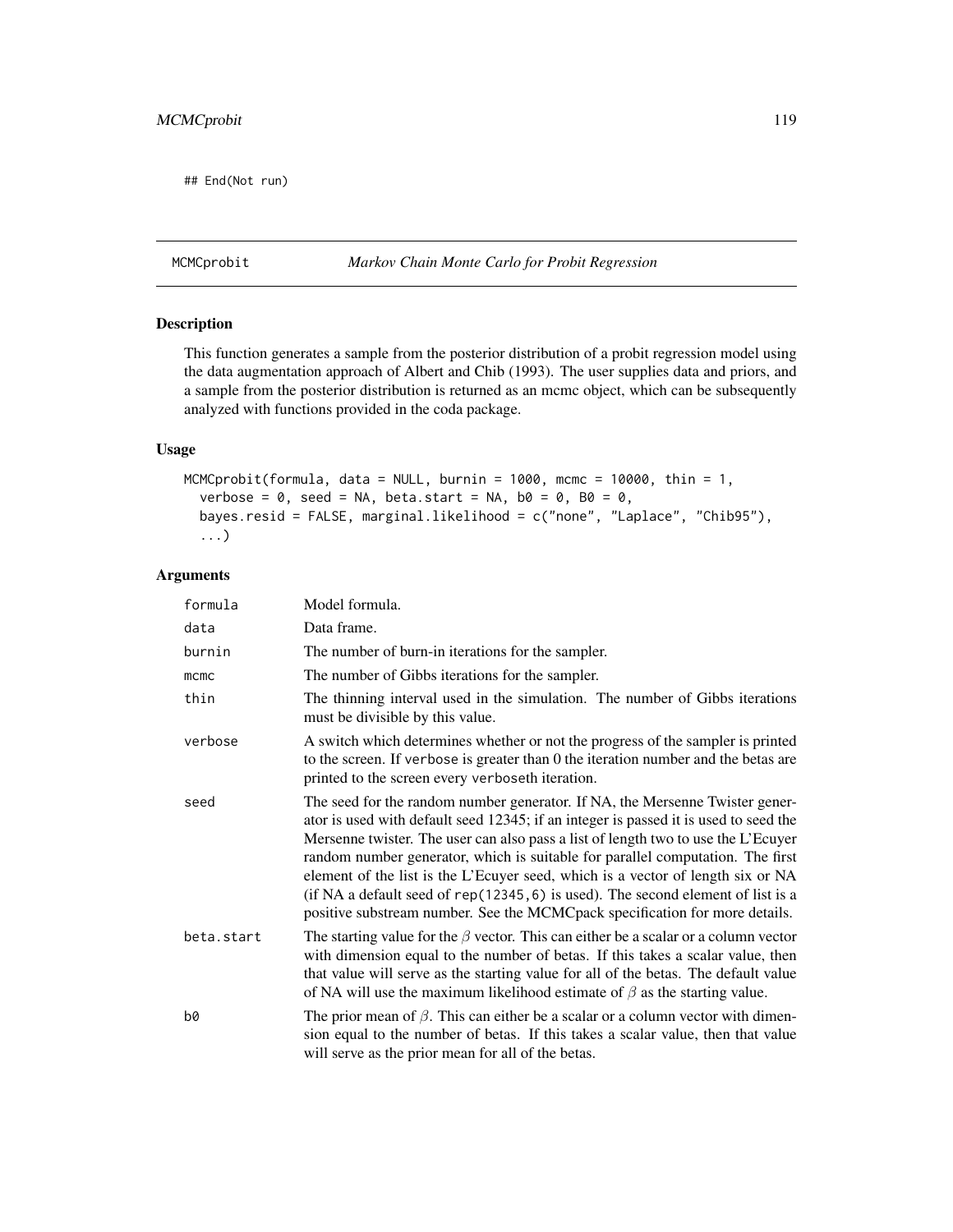| В0                  | The prior precision of $\beta$ . This can either be a scalar or a square matrix with<br>dimensions equal to the number of betas. If this takes a scalar value, then that<br>value times an identity matrix serves as the prior precision of $\beta$ . Default value<br>of 0 is equivalent to an improper uniform prior on $\beta$ .                                |  |
|---------------------|--------------------------------------------------------------------------------------------------------------------------------------------------------------------------------------------------------------------------------------------------------------------------------------------------------------------------------------------------------------------|--|
| bayes.resid         | Should latent Bayesian residuals (Albert and Chib, 1995) be returned? Default<br>is FALSE meaning no residuals should be returned. Alternatively, the user can<br>specify an array of integers giving the observation numbers for which latent<br>residuals should be calculated and returned. TRUE will return draws of latent<br>residuals for all observations. |  |
| marginal.likelihood |                                                                                                                                                                                                                                                                                                                                                                    |  |
|                     | How should the marginal likelihood be calculated? Options are: none in which<br>case the marginal likelihood will not be calculated, Laplace in which case the<br>Laplace approximation (see Kass and Raftery, 1995) is used, or Chib95 in which<br>case Chib (1995) method is used.                                                                               |  |
| .                   | further arguments to be passed                                                                                                                                                                                                                                                                                                                                     |  |
|                     |                                                                                                                                                                                                                                                                                                                                                                    |  |

MCMCprobit simulates from the posterior distribution of a probit regression model using data augmentation. The simulation proper is done in compiled C++ code to maximize efficiency. Please consult the coda documentation for a comprehensive list of functions that can be used to analyze the posterior sample.

The model takes the following form:

$$
y_i \sim Bernoulli(\pi_i)
$$

Where the inverse link function:

 $\pi_i = \Phi(x_i' \beta)$ 

We assume a multivariate Normal prior on  $\beta$ :

 $\beta \sim \mathcal{N}(b_0, B_0^{-1})$ 

See Albert and Chib (1993) for estimation details.

#### Value

An mcmc object that contains the posterior sample. This object can be summarized by functions provided by the coda package.

# References

Albert, J. H. and S. Chib. 1993. "Bayesian Analysis of Binary and Polychotomous Response Data." *J. Amer. Statist. Assoc.* 88, 669-679

Albert, J. H. and S. Chib. 1995. "Bayesian Residual Analysis for Binary Response Regression Models." *Biometrika.* 82, 747-759.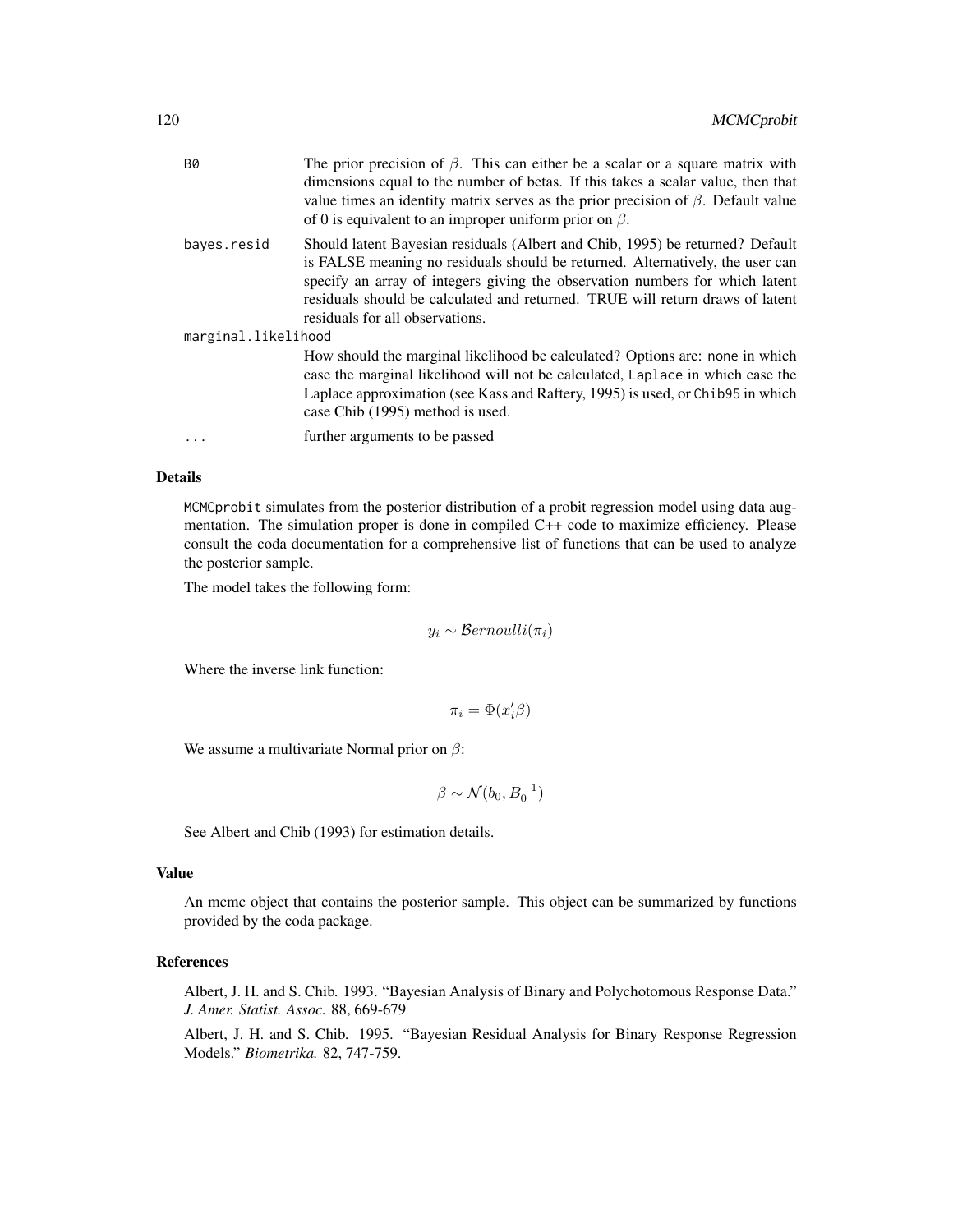Andrew D. Martin, Kevin M. Quinn, and Jong Hee Park. 2011. "MCMCpack: Markov Chain Monte Carlo in R.", *Journal of Statistical Software*. 42(9): 1-21. <http://www.jstatsoft.org/v42/i09/>.

Siddhartha Chib. 1995. "Marginal Likelihood from the Gibbs Output." *Journal of the American Statistical Association*. 90: 1313-1321.

Daniel Pemstein, Kevin M. Quinn, and Andrew D. Martin. 2007. *Scythe Statistical Library 1.0.* <http://scythe.wustl.edu>.

Martyn Plummer, Nicky Best, Kate Cowles, and Karen Vines. 2006. "Output Analysis and Diagnostics for MCMC (CODA)", *R News*. 6(1): 7-11. [https://CRAN.R-project.org/doc/Rnews/](https://CRAN.R-project.org/doc/Rnews/Rnews_2006-1.pdf) [Rnews\\_2006-1.pdf](https://CRAN.R-project.org/doc/Rnews/Rnews_2006-1.pdf).

#### See Also

[plot.mcmc](#page-0-0),[summary.mcmc](#page-0-0), [glm](#page-0-0)

## Examples

```
## Not run:
data(birthwt)
out1 <- MCMCprobit(low~as.factor(race)+smoke, data=birthwt,
b0 = 0, B0 = 10, marginal.likelihood="Chib95")
out2 <- MCMCprobit(low~age+as.factor(race), data=birthwt,
b0 = 0, B0 = 10, marginal.likelihood="Chib95")
out3 <- MCMCprobit(low~age+as.factor(race)+smoke, data=birthwt,
b0 = 0, B0 = 10, marginal.likelihood="Chib95")
BayesFactor(out1, out2, out3)
plot(out3)
summary(out3)
```
## End(Not run)

MCMCprobitChange *Markov Chain Monte Carlo for a linear Gaussian Multiple Changepoint Model*

#### **Description**

This function generates a sample from the posterior distribution of a linear Gaussian model with multiple changepoints. The function uses the Markov chain Monte Carlo method of Chib (1998). The user supplies data and priors, and a sample from the posterior distribution is returned as an mcmc object, which can be subsequently analyzed with functions provided in the coda package.

#### Usage

```
MCMCprobitChange(formula, data = parent.frame(), m = 1, burnin = 10000,
  mcmc = 10000, thin = 1, verbose = 0, seed = NA, beta.start = NA,
 P.start = NA, b0 = NULL, B0 = NULL, a = NULL, b = NULL,
  marginal.likelihood = c("none", "Chib95"), ...)
```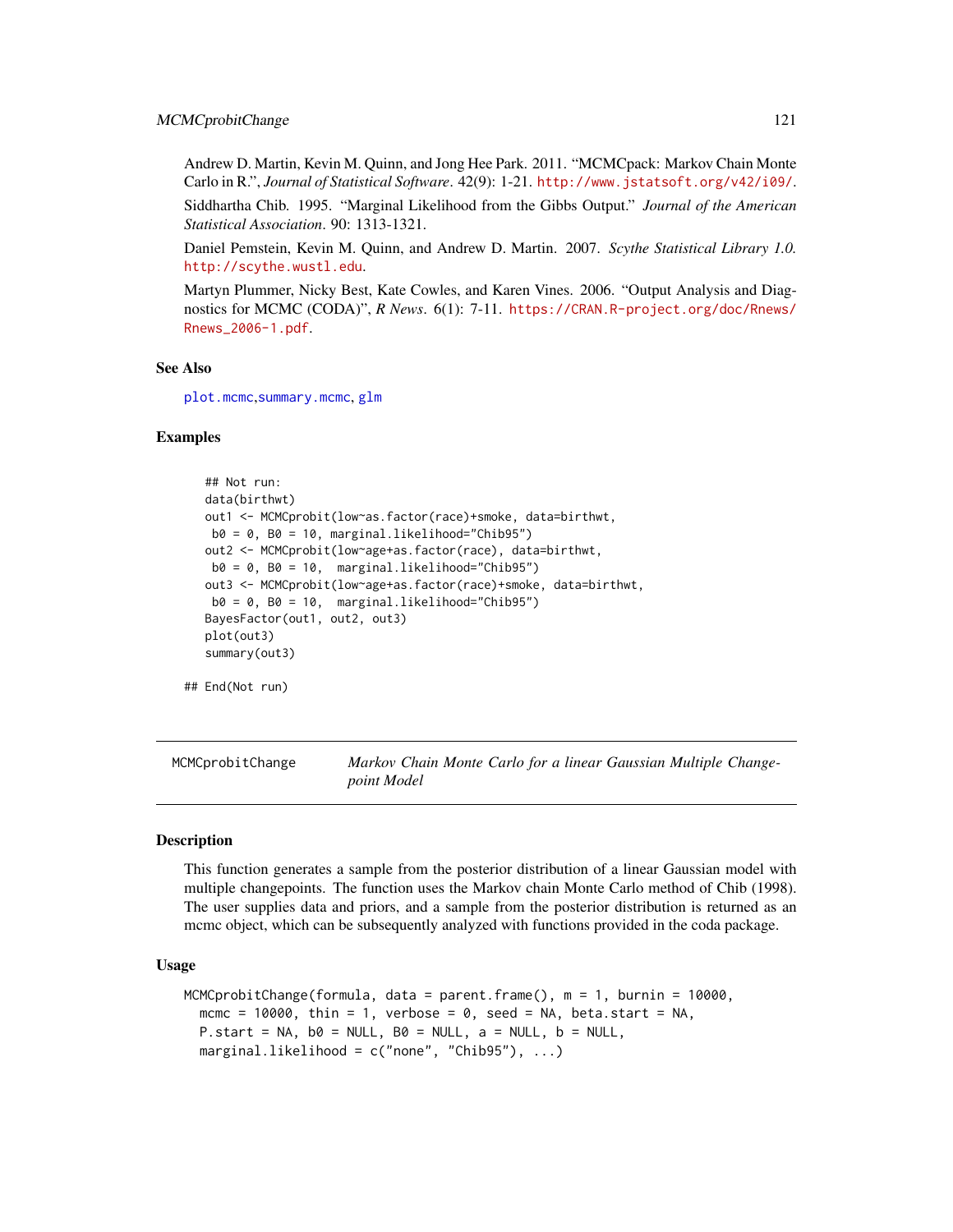| formula             | Model formula.                                                                                                                                                                                                                                                                                                                                                                                                                                                                                                                                                                                      |
|---------------------|-----------------------------------------------------------------------------------------------------------------------------------------------------------------------------------------------------------------------------------------------------------------------------------------------------------------------------------------------------------------------------------------------------------------------------------------------------------------------------------------------------------------------------------------------------------------------------------------------------|
| data                | Data frame.                                                                                                                                                                                                                                                                                                                                                                                                                                                                                                                                                                                         |
| m                   | The number of changepoints.                                                                                                                                                                                                                                                                                                                                                                                                                                                                                                                                                                         |
| burnin              | The number of burn-in iterations for the sampler.                                                                                                                                                                                                                                                                                                                                                                                                                                                                                                                                                   |
| mcmc                | The number of MCMC iterations after burnin.                                                                                                                                                                                                                                                                                                                                                                                                                                                                                                                                                         |
| thin                | The thinning interval used in the simulation. The number of MCMC iterations<br>must be divisible by this value.                                                                                                                                                                                                                                                                                                                                                                                                                                                                                     |
| verbose             | A switch which determines whether or not the progress of the sampler is printed<br>to the screen. If verbose is greater than 0 the iteration number, the $\beta$ vector,<br>and the error variance are printed to the screen every verboseth iteration.                                                                                                                                                                                                                                                                                                                                             |
| seed                | The seed for the random number generator. If NA, the Mersenne Twister gener-<br>ator is used with default seed 12345; if an integer is passed it is used to seed the<br>Mersenne twister. The user can also pass a list of length two to use the L'Ecuyer<br>random number generator, which is suitable for parallel computation. The first<br>element of the list is the L'Ecuyer seed, which is a vector of length six or NA<br>(if NA a default seed of $rep(12345, 6)$ is used). The second element of list is a<br>positive substream number. See the MCMCpack specification for more details. |
| beta.start          | The starting values for the $\beta$ vector. This can either be a scalar or a column<br>vector with dimension equal to the number of betas. The default value of of NA<br>will use the MLE estimate of $\beta$ as the starting value. If this is a scalar, that value<br>will serve as the starting value mean for all of the betas.                                                                                                                                                                                                                                                                 |
| P.start             | The starting values for the transition matrix. A user should provide a square<br>matrix with dimension equal to the number of states. By default, draws from the<br>$Beta(0.9, 0.1)$ are used to construct a proper transition matrix for each raw<br>except the last raw.                                                                                                                                                                                                                                                                                                                          |
| b0                  | The prior mean of $\beta$ . This can either be a scalar or a column vector with dimen-<br>sion equal to the number of betas. If this takes a scalar value, then that value<br>will serve as the prior mean for all of the betas.                                                                                                                                                                                                                                                                                                                                                                    |
| B0                  | The prior precision of $\beta$ . This can either be a scalar or a square matrix with<br>dimensions equal to the number of betas. If this takes a scalar value, then that<br>value times an identity matrix serves as the prior precision of beta. Default value<br>of 0 is equivalent to an improper uniform prior for beta.                                                                                                                                                                                                                                                                        |
| a                   | $a$ is the shape1 beta prior for transition probabilities. By default, the expected<br>duration is computed and corresponding a and b values are assigned. The ex-<br>pected duration is the sample period divided by the number of states.                                                                                                                                                                                                                                                                                                                                                         |
| b                   | $b$ is the shape2 beta prior for transition probabilities. By default, the expected<br>duration is computed and corresponding a and b values are assigned. The ex-<br>pected duration is the sample period divided by the number of states.                                                                                                                                                                                                                                                                                                                                                         |
| marginal.likelihood |                                                                                                                                                                                                                                                                                                                                                                                                                                                                                                                                                                                                     |
|                     | How should the marginal likelihood be calculated? Options are: none in which<br>case the marginal likelihood will not be calculated, and Chib95 in which case<br>the method of Chib (1995) is used.                                                                                                                                                                                                                                                                                                                                                                                                 |
|                     | further arguments to be passed                                                                                                                                                                                                                                                                                                                                                                                                                                                                                                                                                                      |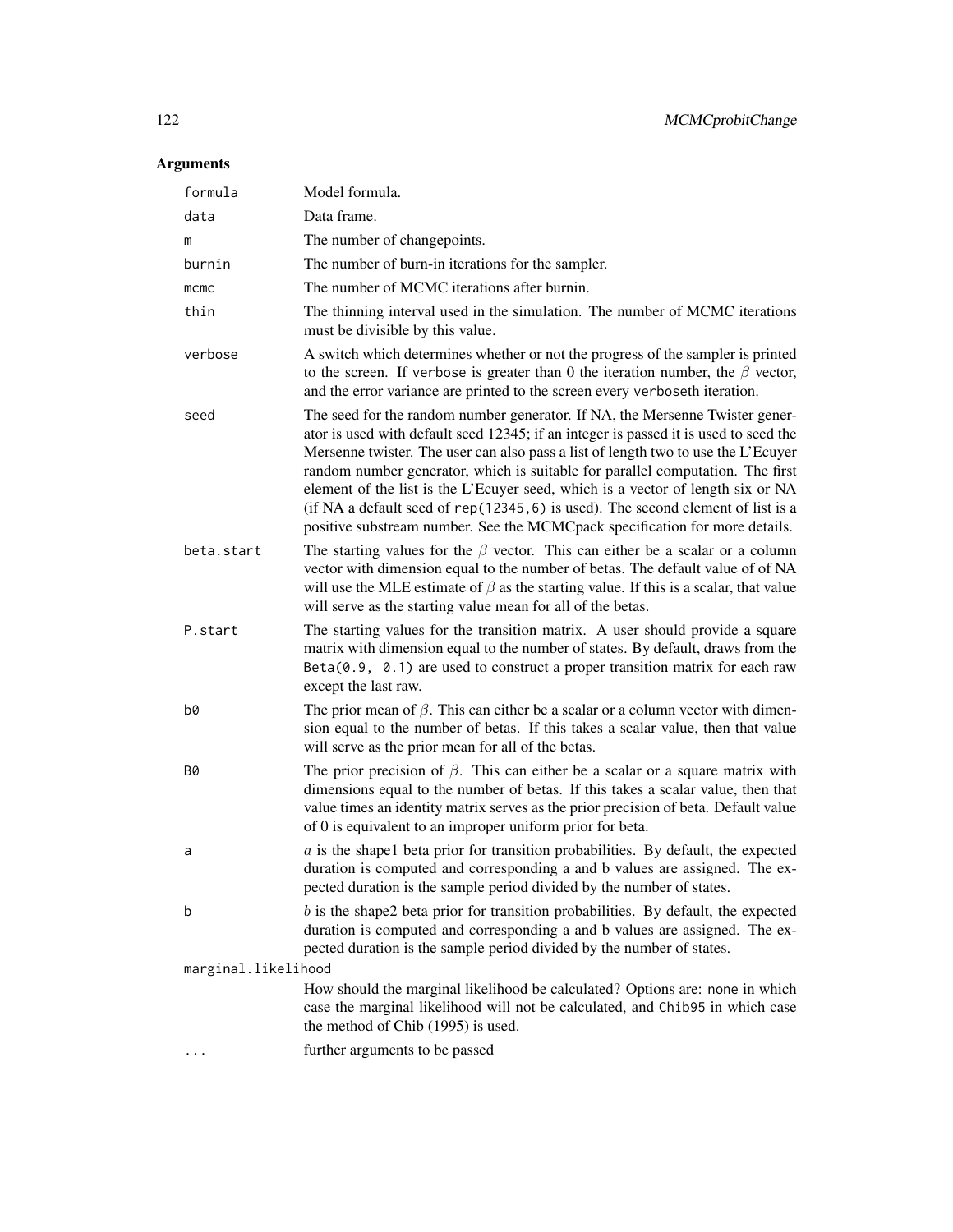MCMCprobitChange simulates from the posterior distribution of a probit regression model with multiple parameter breaks. The simulation is based on Chib (1998) and Park (2011).

The model takes the following form:

$$
Pr(y_t = 1) = \Phi(x'_i \beta_m) \ \ m = 1, \dots, M
$$

Where M is the number of states, and  $\beta_m$  is a parameter when a state is m at t.

We assume Gaussian distribution for prior of  $\beta$ :

$$
\beta_m \sim \mathcal{N}(b_0, B_0^{-1}), \ \ m = 1, \dots, M
$$

And:

$$
p_{mm} \sim \mathcal{B}eta(a, b), \ \ m = 1, \ldots, M
$$

Where  $M$  is the number of states.

#### Value

An mcmc object that contains the posterior sample. This object can be summarized by functions provided by the coda package. The object contains an attribute prob.state storage matrix that contains the probability of  $state_i$  for each period, the log-likelihood of the model (loglike), and the log-marginal likelihood of the model (logmarglike).

## References

Jong Hee Park. 2011. "Changepoint Analysis of Binary and Ordinal Probit Models: An Application to Bank Rate Policy Under the Interwar Gold Standard." *Political Analysis*. 19: 188-204.

Andrew D. Martin, Kevin M. Quinn, and Jong Hee Park. 2011. "MCMCpack: Markov Chain Monte Carlo in R.", *Journal of Statistical Software*. 42(9): 1-21. <http://www.jstatsoft.org/v42/i09/>.

Siddhartha Chib. 1998. "Estimation and comparison of multiple change-point models." *Journal of Econometrics*. 86: 221-241.

Albert, J. H. and S. Chib. 1993. "Bayesian Analysis of Binary and Polychotomous Response Data." *J. Amer. Statist. Assoc.* 88, 669-679

# See Also

[plotState](#page-151-0), [plotChangepoint](#page-150-0)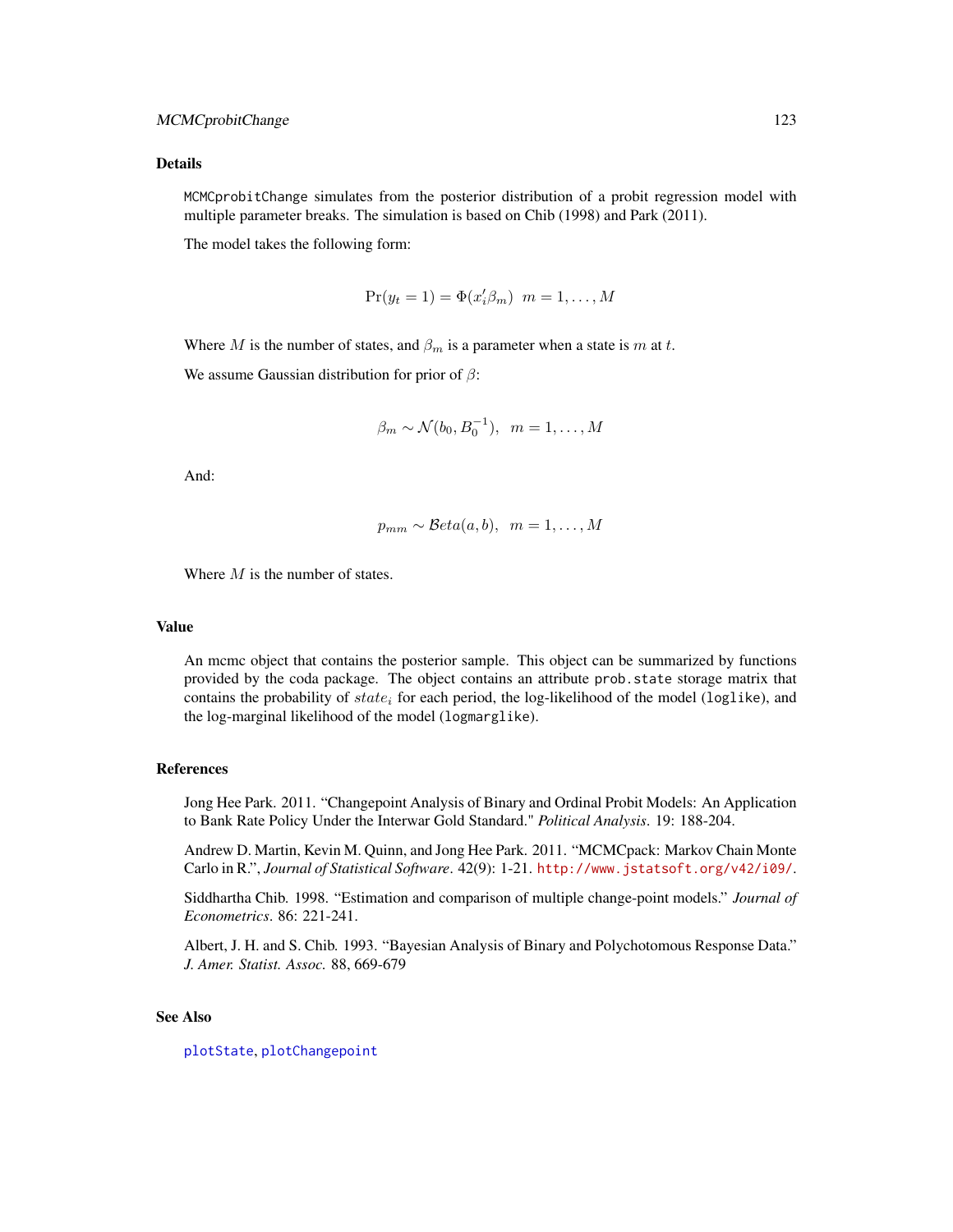## Examples

```
## Not run:
set.seed(1973)
x1 \le rnorm(300, 0, 1)
true.beta <- c(-.5, .2, 1)true.alpha <- c(.1, -1., .2)X \leftarrow \text{cbind}(1, x1)## set two true breaks at 100 and 200
true.phi1 <- pnorm(true.alpha[1] + x1[1:100]*true.beta[1])
true.phi2 <- pnorm(true.alpha[2] + x1[101:200]*true.beta[2])
true.phi3 <- pnorm(true.alpha[3] + x1[201:300] * true.beta[3])## generate y
y1 <- rbinom(100, 1, true.phi1)
y2 <- rbinom(100, 1, true.phi2)
y3 <- rbinom(100, 1, true.phi3)
Y \leftarrow as.ts(c(y1, y2, y3))## fit multiple models with a varying number of breaks
out0 <- MCMCprobitChange(formula=Y~X-1, data=parent.frame(), m=0,
                         mcmc=1000, burnin=1000, thin=1, verbose=1000,
                       b0 = 0, B0 = 10, a = 1, b = 1, marginal.likelihood = c("Chib95"))
out1 <- MCMCprobitChange(formula=Y~X-1, data=parent.frame(), m=1,
                         mcmc=1000, burnin=1000, thin=1, verbose=1000,
                       b0 = 0, B0 = 10, a = 1, b = 1, marginal.likelihood = c("Chib95"))
out2 <- MCMCprobitChange(formula=Y~X-1, data=parent.frame(), m=2,
                         mcmc=1000, burnin=1000, thin=1, verbose=1000,
                       b0 = 0, B0 = 10, a = 1, b = 1, marginal.likelihood = c("Chib95"))
out3 <- MCMCprobitChange(formula=Y~X-1, data=parent.frame(), m=3,
                         mcmc=1000, burnin=1000, thin=1, verbose=1000,
                       b0 = 0, B0 = 10, a = 1, b = 1, marginal.likelihood = c("Chib95"))
## find the most reasonable one
BayesFactor(out0, out1, out2, out3)
## draw plots using the "right" model
plotState(out2)
plotChangepoint(out2)
## End(Not run)
```
MCMCquantreg *Bayesian quantile regression using Gibbs sampling*

#### **Description**

This function fits quantile regression models under Bayesian inference. The function samples from the posterior distribution using Gibbs sampling with data augmentation. A multivariate normal prior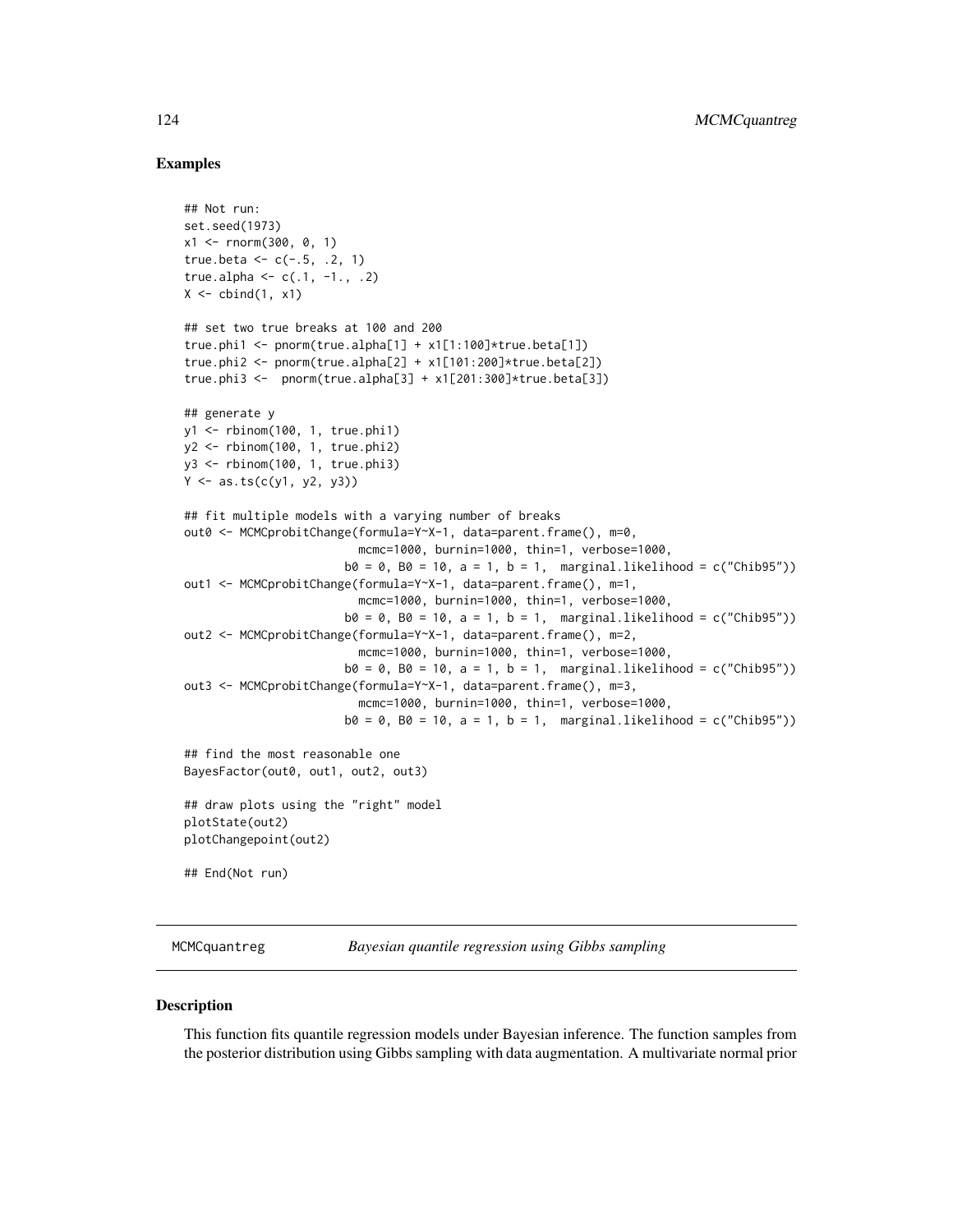# MCMCquantreg 125

is assumed for  $\beta$ . The user supplies the prior parameters. A sample of the posterior distribution is returned as an mcmc object, which can then be analysed by functions in the coda package.

# Usage

```
MCMCquantreg(formula, data = NULL, tau = 0.5, burnin = 1000,
 mcmc = 10000, thin = 1, verbose = 0, seed = sample(1:1e+06, 1),
 beta.start = NA, b0 = 0, B0 = 0, ...)
```

| formula    | Model formula.                                                                                                                                                                                                                                                                                                                                                                                                                                                                                                                                                                                                                                                                                                                                                                                                                                         |
|------------|--------------------------------------------------------------------------------------------------------------------------------------------------------------------------------------------------------------------------------------------------------------------------------------------------------------------------------------------------------------------------------------------------------------------------------------------------------------------------------------------------------------------------------------------------------------------------------------------------------------------------------------------------------------------------------------------------------------------------------------------------------------------------------------------------------------------------------------------------------|
| data       | Data frame.                                                                                                                                                                                                                                                                                                                                                                                                                                                                                                                                                                                                                                                                                                                                                                                                                                            |
| tau        | The quantile of interest. Must be between $0$ and $1$ . The default value of $0.5$<br>corresponds to median regression.                                                                                                                                                                                                                                                                                                                                                                                                                                                                                                                                                                                                                                                                                                                                |
| burnin     | The number of burn-in iterations for the sampler.                                                                                                                                                                                                                                                                                                                                                                                                                                                                                                                                                                                                                                                                                                                                                                                                      |
| mcmc       | The number of MCMC iterations after burnin.                                                                                                                                                                                                                                                                                                                                                                                                                                                                                                                                                                                                                                                                                                                                                                                                            |
| thin       | The thinning interval used in the simulation. The number of MCMC iterations<br>must be divisible by this value.                                                                                                                                                                                                                                                                                                                                                                                                                                                                                                                                                                                                                                                                                                                                        |
| verbose    | A switch which determines whether or not the progress of the sampler is printed<br>to the screen. If verbose is greater than $0$ the iteration number and the most<br>recently sampled values of $\beta$ and $\sigma$ are printed to the screen every verboseth<br>iteration.                                                                                                                                                                                                                                                                                                                                                                                                                                                                                                                                                                          |
| seed       | The seed for the random number generator. If NA, the Mersenne Twister gen-<br>erator is used with default seed 12345; if an integer is passed it is used to seed<br>the Mersenne twister. The default value for this argument is a random integer<br>between 1 and 1,000,000. This default value ensures that if the function is used<br>again with a different value of $\tau$ , it is extremely unlikely that the seed will be<br>identical. The user can also pass a list of length two to use the L'Ecuyer random<br>number generator, which is suitable for parallel computation. The first element<br>of the list is the L'Ecuyer seed, which is a vector of length six or NA (if NA a<br>default seed of rep(12345, 6) is used). The second element of list is a positive<br>substream number. See the MCMCpack specification for more details. |
| beta.start | The starting values for $\beta$ . This can either be a scalar or a column vector with<br>dimension equal to the dimension of $\beta$ . The default value of NA will use the<br>OLS estimate $\hat{\beta}$ with $\hat{\sigma}\Phi^{-1}(\tau)$ added on to the first element of $\hat{\beta}$ as the starting<br>value. ( $\hat{\sigma}^2$ denotes the usual unbiased estimator of $\sigma^2$ under ordinary mean<br>regression and $\Phi^{-1}(\tau)$ denotes the inverse of the cumulative density function<br>of the standard normal distribution.) Note that the default value assume that an<br>intercept is included in the model. If a scalar is given, that value will serve as<br>the starting value for all $\beta$ .                                                                                                                           |
| b0         | The prior mean of $\beta$ . This can either be a scalar or a column vector with dimen-<br>sion equal to the dimension of                                                                                                                                                                                                                                                                                                                                                                                                                                                                                                                                                                                                                                                                                                                               |
|            | $\beta$ . If this takes a scalar value, then that value will serve as the prior mean for all<br>$\beta$ .                                                                                                                                                                                                                                                                                                                                                                                                                                                                                                                                                                                                                                                                                                                                              |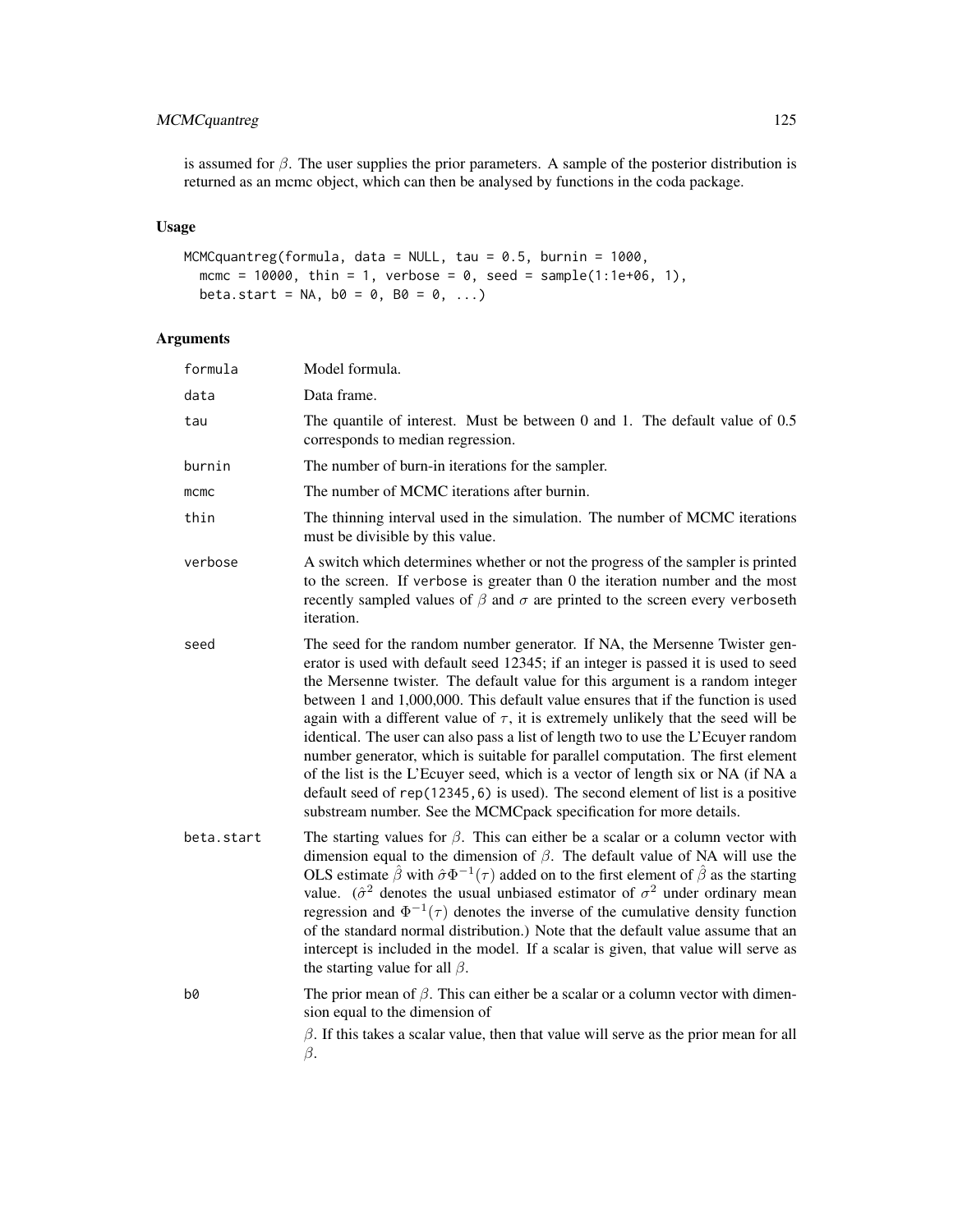| В0        | The prior precision of $\beta$ . This can either be a scalar or a square matrix with    |
|-----------|-----------------------------------------------------------------------------------------|
|           | dimensions equal to the number of betas. If this takes a scalar value, then that        |
|           | value times an identity matrix serves as the prior precision of $\beta$ . Default value |
|           | of 0 is equivalent to an improper uniform prior for $\beta$ .                           |
| $\ddotsc$ | further arguments to be passed                                                          |

MCMCquantreg simulates from the posterior distribution using Gibbs sampling with data augmentation (see <http://people.brunel.ac.uk/~mastkky/>).  $\beta$  are drawn from a multivariate normal distribution. The augmented data are drawn conditionally from the inverse Gaussian distribution. The simulation is carried out in compiled C++ code to maximise efficiency. Please consult the coda documentation for a comprehensive list of functions that can be used to analyse the posterior sample.

We assume the model

 $Q_{\tau}(y_i|x_i) = x_i'\beta$ 

where  $Q_{\tau}(y_i|x_i)$  denotes the conditional  $\tau$ th quantile of  $y_i$  given  $x_i$ , and  $\beta = \beta(\tau)$  are the regression parameters possibly dependent on  $\tau$ . The likelihood is formed based on assuming independent Asymmetric Laplace distributions on the  $y_i$  with skewness parameter  $\tau$  and location parameters  $x_i/\beta$ . This assumption ensures that the likelihood function is maximised by the  $\tau$ th conditional quantile of the response variable. We assume standard, semi-conjugate priors on  $\beta$ :

$$
\beta \sim \mathcal{N}(b_0, B_0^{-1})
$$

Only starting values for  $\beta$  are allowed for this sampler.

#### Value

An mcmc object that contains the posterior sample. This object can be summarised by functions provided by the coda package.

## Author(s)

Craig Reed

## References

Daniel Pemstein, Kevin M. Quinn, and Andrew D. Martin. 2007. *Scythe Statistical Library 1.2.* <http://scythe.wustl.edu>.

Craig Reed and Keming Yu. 2009. "An Efficient Gibbs Sampler for Bayesian Quantile Regression." Technical Report.

Keming Yu and Jin Zhang. 2005. "A Three Parameter Asymmetric Laplace Distribution and it's extensions." *Communications in Statistics - Theory and Methods*, 34, 1867-1879.

Martyn Plummer, Nicky Best, Kate Cowles, and Karen Vines. 2006. "Output Analysis and Diagnostics for MCMC (CODA)", *R News*. 6(1): 7-11. [https://CRAN.R-project.org/doc/Rnews/](https://CRAN.R-project.org/doc/Rnews/Rnews_2006-1.pdf) [Rnews\\_2006-1.pdf](https://CRAN.R-project.org/doc/Rnews/Rnews_2006-1.pdf).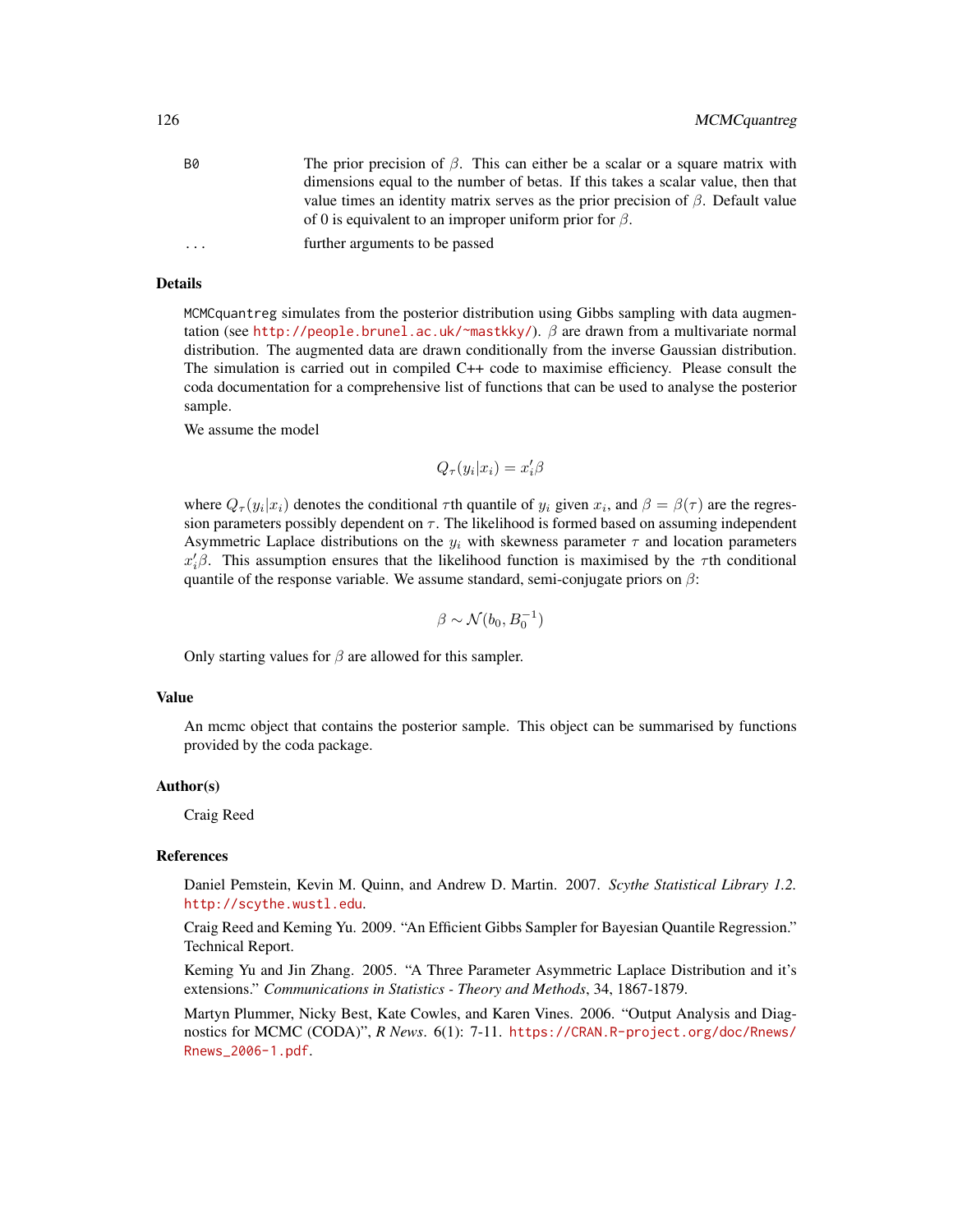# MCMCregress 127

# See Also

[MCMCregress](#page-126-0), [plot.mcmc](#page-0-0), [summary.mcmc](#page-0-0), [lm](#page-0-0), [rq](#page-0-0)

#### Examples

```
## Not run:
```

```
x<-rep(1:10,5)
y<-rnorm(50,mean=x)
posterior_50 <- MCMCquantreg(y~x)
posterior_95 <- MCMCquantreg(y~x, tau=0.95, verbose=10000,
    mcmc=50000, thin=10, seed=2)
plot(posterior_50)
plot(posterior_95)
raftery.diag(posterior_50)
autocorr.plot(posterior_95)
summary(posterior_50)
summary(posterior_95)
```

```
## End(Not run)
```
<span id="page-126-0"></span>

#### MCMCregress *Markov Chain Monte Carlo for Gaussian Linear Regression*

#### Description

This function generates a sample from the posterior distribution of a linear regression model with Gaussian errors using Gibbs sampling (with a multivariate Gaussian prior on the beta vector, and an inverse Gamma prior on the conditional error variance). The user supplies data and priors, and a sample from the posterior distribution is returned as an mcmc object, which can be subsequently analyzed with functions provided in the coda package.

#### Usage

```
MCMCregress(formula, data = NULL, burnin = 1000, mcmc = 10000, thin = 1,
  verbose = 0, seed = NA, beta.start = NA, b0 = 0, B0 = 0,
  c0 = 0.001, d0 = 0.001, sigma.mu = NA, sigma.var = NA,
 marginal.likelihood = c("none", "Laplace", "Chib95"), ...)
```

| formula | Model formula.                                    |
|---------|---------------------------------------------------|
| data    | Data frame.                                       |
| burnin  | The number of burn-in iterations for the sampler. |
| $m$ cmc | The number of MCMC iterations after burnin.       |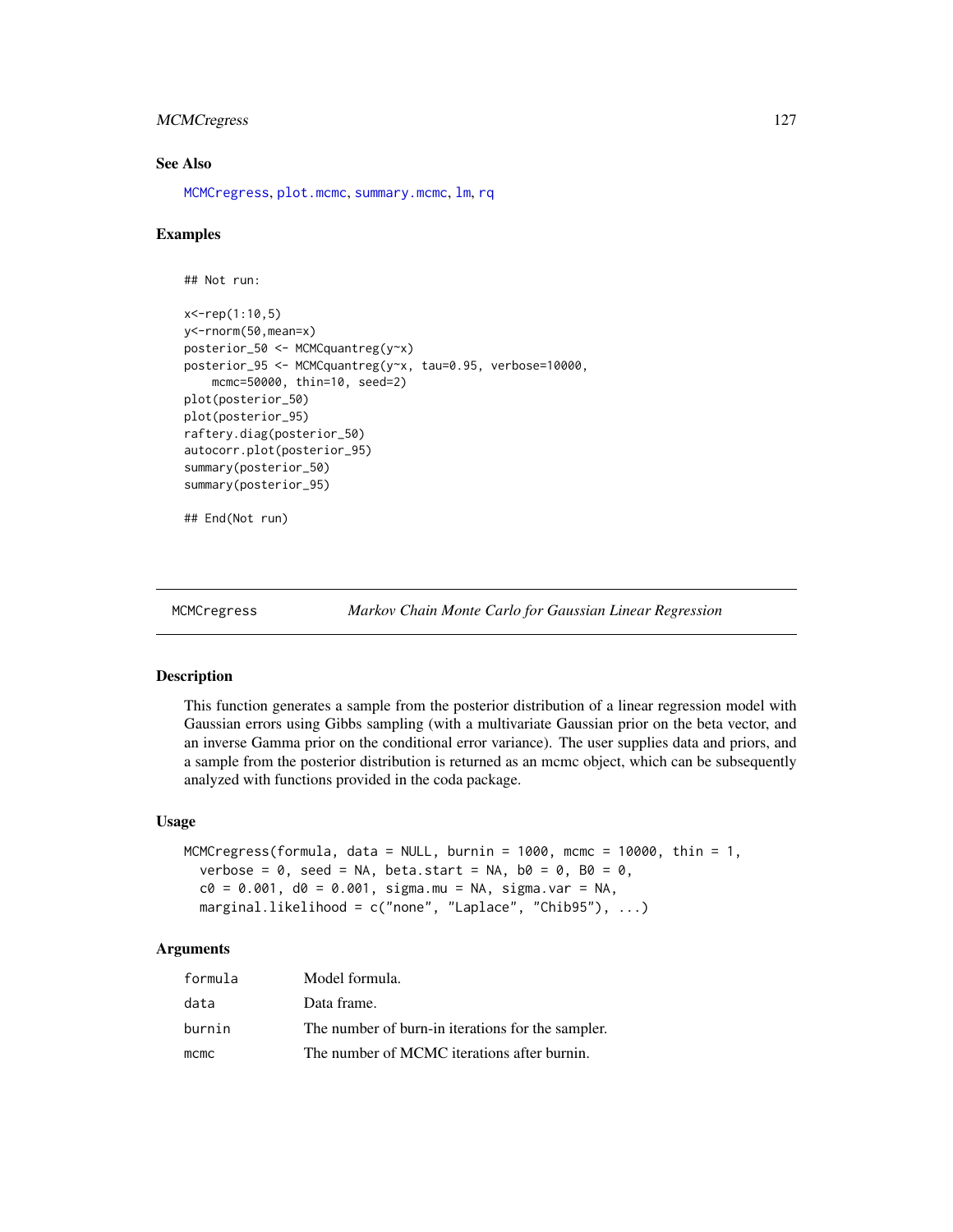| thin                | The thinning interval used in the simulation. The number of MCMC iterations<br>must be divisible by this value.                                                                                                                                                                                                                                                                                                                                                                                                                                                                                   |  |
|---------------------|---------------------------------------------------------------------------------------------------------------------------------------------------------------------------------------------------------------------------------------------------------------------------------------------------------------------------------------------------------------------------------------------------------------------------------------------------------------------------------------------------------------------------------------------------------------------------------------------------|--|
| verbose             | A switch which determines whether or not the progress of the sampler is printed<br>to the screen. If verbose is greater than 0 the iteration number, the $\beta$ vector,<br>and the error variance are printed to the screen every verboseth iteration.                                                                                                                                                                                                                                                                                                                                           |  |
| seed                | The seed for the random number generator. If NA, the Mersenne Twister gener-<br>ator is used with default seed 12345; if an integer is passed it is used to seed the<br>Mersenne twister. The user can also pass a list of length two to use the L'Ecuyer<br>random number generator, which is suitable for parallel computation. The first<br>element of the list is the L'Ecuyer seed, which is a vector of length six or NA<br>(if NA a default seed of rep(12345, 6) is used). The second element of list is a<br>positive substream number. See the MCMCpack specification for more details. |  |
| beta.start          | The starting values for the $\beta$ vector. This can either be a scalar or a column<br>vector with dimension equal to the number of betas. The default value of of NA<br>will use the OLS estimate of $\beta$ as the starting value. If this is a scalar, that value<br>will serve as the starting value mean for all of the betas.                                                                                                                                                                                                                                                               |  |
| b0                  | The prior mean of $\beta$ . This can either be a scalar or a column vector with dimen-<br>sion equal to the number of betas. If this takes a scalar value, then that value<br>will serve as the prior mean for all of the betas.                                                                                                                                                                                                                                                                                                                                                                  |  |
| B0                  | The prior precision of $\beta$ . This can either be a scalar or a square matrix with<br>dimensions equal to the number of betas. If this takes a scalar value, then that<br>value times an identity matrix serves as the prior precision of beta. Default value<br>of 0 is equivalent to an improper uniform prior for beta.                                                                                                                                                                                                                                                                      |  |
| c0                  | $c_0/2$ is the shape parameter for the inverse Gamma prior on $\sigma^2$ (the variance<br>of the disturbances). The amount of information in the inverse Gamma prior is<br>something like that from $c_0$ pseudo-observations.                                                                                                                                                                                                                                                                                                                                                                    |  |
| d0                  | $d_0/2$ is the scale parameter for the inverse Gamma prior on $\sigma^2$ (the variance of<br>the disturbances). In constructing the inverse Gamma prior, $d_0$ acts like the sum<br>of squared errors from the $c_0$ pseudo-observations.                                                                                                                                                                                                                                                                                                                                                         |  |
| sigma.mu            | The mean of the inverse Gamma prior on $\sigma^2$ . sigma.mu and sigma.var allow<br>users to choose the inverse Gamma prior by choosing its mean and variance.                                                                                                                                                                                                                                                                                                                                                                                                                                    |  |
| sigma.var           | The variance of the inverse Gamma prior on $\sigma^2$ . sigma.mu and sigma.var al-<br>low users to choose the inverse Gamma prior by choosing its mean and variance.                                                                                                                                                                                                                                                                                                                                                                                                                              |  |
| marginal.likelihood |                                                                                                                                                                                                                                                                                                                                                                                                                                                                                                                                                                                                   |  |
|                     | How should the marginal likelihood be calculated? Options are: none in which<br>case the marginal likelihood will not be calculated, Laplace in which case the<br>Laplace approximation (see Kass and Raftery, 1995) is used, and Chib95 in<br>which case the method of Chib (1995) is used.                                                                                                                                                                                                                                                                                                      |  |
| $\cdot$             | further arguments to be passed.                                                                                                                                                                                                                                                                                                                                                                                                                                                                                                                                                                   |  |

MCMCregress simulates from the posterior distribution using standard Gibbs sampling (a multivariate Normal draw for the betas, and an inverse Gamma draw for the conditional error variance). The simulation proper is done in compiled C++ code to maximize efficiency. Please consult the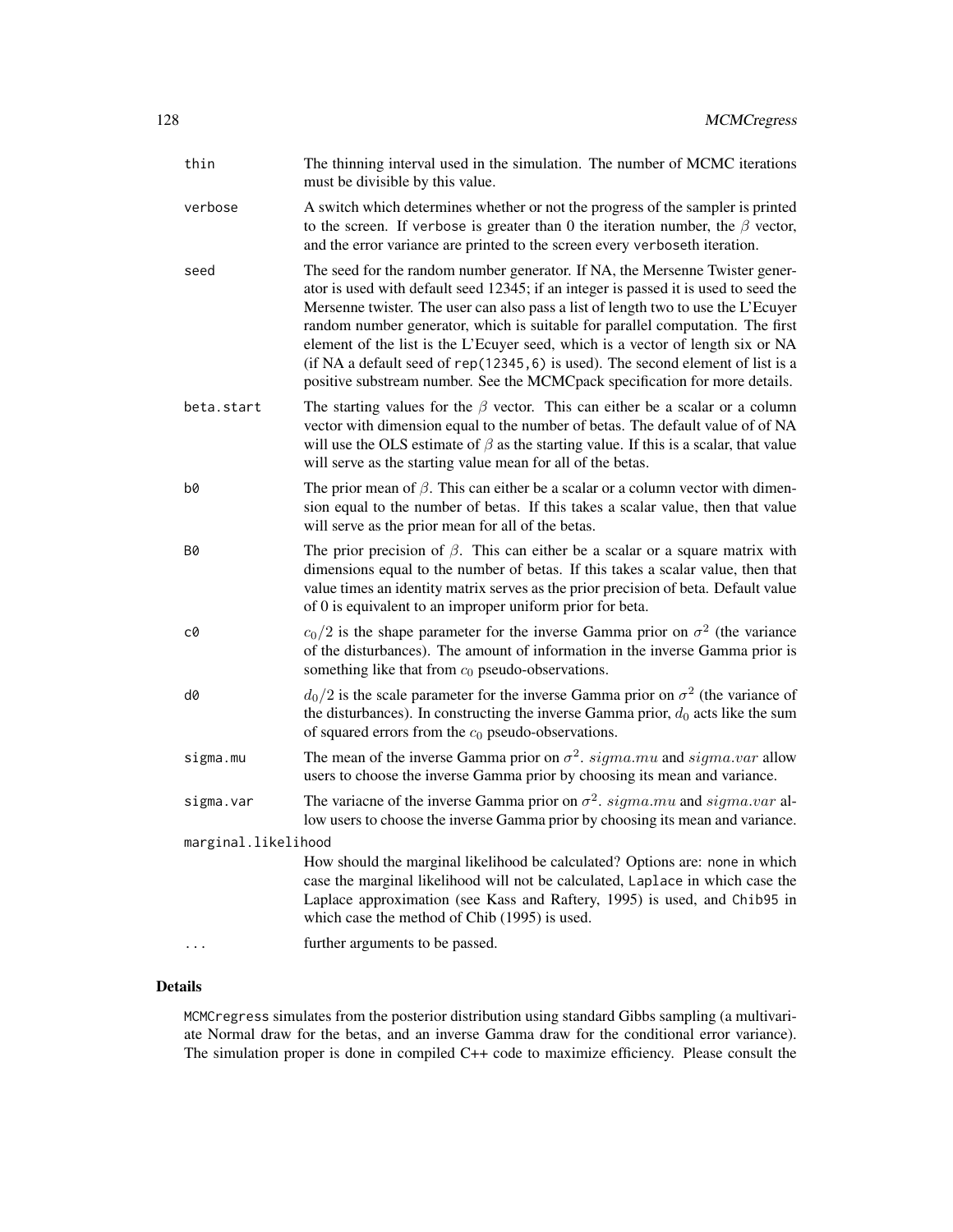coda documentation for a comprehensive list of functions that can be used to analyze the posterior sample.

The model takes the following form:

$$
y_i = x_i'\beta + \varepsilon_i
$$

Where the errors are assumed to be Gaussian:

$$
\varepsilon_i \sim \mathcal{N}(0, \sigma^2)
$$

We assume standard, semi-conjugate priors:

$$
\beta \sim \mathcal{N}(b_0, B_0^{-1})
$$

And:

$$
\sigma^{-2} \sim \mathcal{Gamma}(c_0/2, d_0/2)
$$

Where  $\beta$  and  $\sigma^{-2}$  are assumed *a priori* independent. Note that only starting values for  $\beta$  are allowed because simulation is done using Gibbs sampling with the conditional error variance as the first block in the sampler.

## Value

An mcmc object that contains the posterior sample. This object can be summarized by functions provided by the coda package.

#### References

Andrew D. Martin, Kevin M. Quinn, and Jong Hee Park. 2011. "MCMCpack: Markov Chain Monte Carlo in R.", *Journal of Statistical Software*. 42(9): 1-21. <http://www.jstatsoft.org/v42/i09/>.

Siddhartha Chib. 1995. "Marginal Likelihood from the Gibbs Output." *Journal of the American Statistical Association*. 90: 1313-1321.

Robert E. Kass and Adrian E. Raftery. 1995. "Bayes Factors." *Journal of the American Statistical Association*. 90: 773-795.

Daniel Pemstein, Kevin M. Quinn, and Andrew D. Martin. 2007. *Scythe Statistical Library 1.0.* <http://scythe.wustl.edu>.

Martyn Plummer, Nicky Best, Kate Cowles, and Karen Vines. 2006. "Output Analysis and Diagnostics for MCMC (CODA)", *R News*. 6(1): 7-11. [https://CRAN.R-project.org/doc/Rnews/](https://CRAN.R-project.org/doc/Rnews/Rnews_2006-1.pdf) [Rnews\\_2006-1.pdf](https://CRAN.R-project.org/doc/Rnews/Rnews_2006-1.pdf).

## See Also

[plot.mcmc](#page-0-0), [summary.mcmc](#page-0-0), [lm](#page-0-0)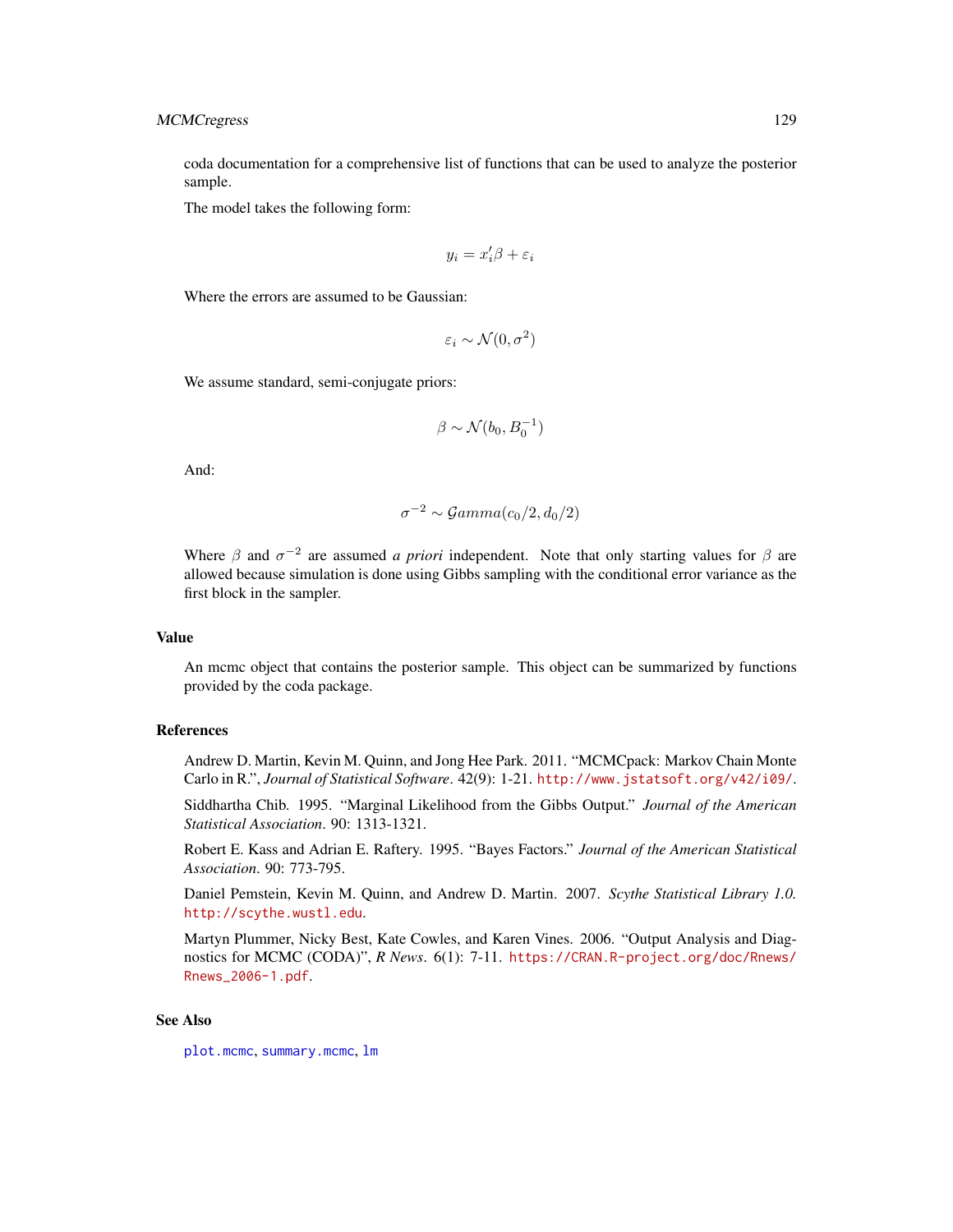# Examples

```
## Not run:
line \langle -\text{list}(X = c(-2, -1, 0, 1, 2), Y = c(1, 3, 3, 3, 5)) \rangleposterior <- MCMCregress(Y~X, b0=0, B0 = 0.1,
      sigma.mu = 5, sigma.var = 25, data=line, verbose=1000)
plot(posterior)
raftery.diag(posterior)
summary(posterior)
## End(Not run)
```
MCMCregressChange *Markov Chain Monte Carlo for a linear Gaussian Multiple Changepoint Model*

# Description

This function generates a sample from the posterior distribution of a linear Gaussian model with multiple changepoints. The function uses the Markov chain Monte Carlo method of Chib (1998). The user supplies data and priors, and a sample from the posterior distribution is returned as an mcmc object, which can be subsequently analyzed with functions provided in the coda package.

#### Usage

```
MCMCregressChange(formula, data = parent.frame(), m = 1, b0 = 0, B0 = 0,
  c0 = 0.001, d0 = 0.001, sigma.mu = NA, sigma.var = NA, a = NULL,
 b = NULL, mcmc = 1000, burnin = 1000, thin = 1, verbose = 0,
  seed = NA, beta.start = NA, P.start = NA, random.perturb = FALSE,
 WAIC = FALSE, marginal.likelihood = c("none", "Chib95"), ...)
```

| formula   | Model formula.                                                                                                                                                                                                                                                                                                               |
|-----------|------------------------------------------------------------------------------------------------------------------------------------------------------------------------------------------------------------------------------------------------------------------------------------------------------------------------------|
| data      | Data frame.                                                                                                                                                                                                                                                                                                                  |
| m         | The number of changepoints.                                                                                                                                                                                                                                                                                                  |
| b0        | The prior mean of $\beta$ . This can either be a scalar or a column vector with dimen-<br>sion equal to the number of betas. If this takes a scalar value, then that value<br>will serve as the prior mean for all of the betas.                                                                                             |
| <b>B0</b> | The prior precision of $\beta$ . This can either be a scalar or a square matrix with<br>dimensions equal to the number of betas. If this takes a scalar value, then that<br>value times an identity matrix serves as the prior precision of beta. Default value<br>of 0 is equivalent to an improper uniform prior for beta. |
| c0        | $c_0/2$ is the shape parameter for the inverse Gamma prior on $\sigma^2$ (the variance<br>of the disturbances). The amount of information in the inverse Gamma prior is<br>something like that from $c_0$ pseudo-observations.                                                                                               |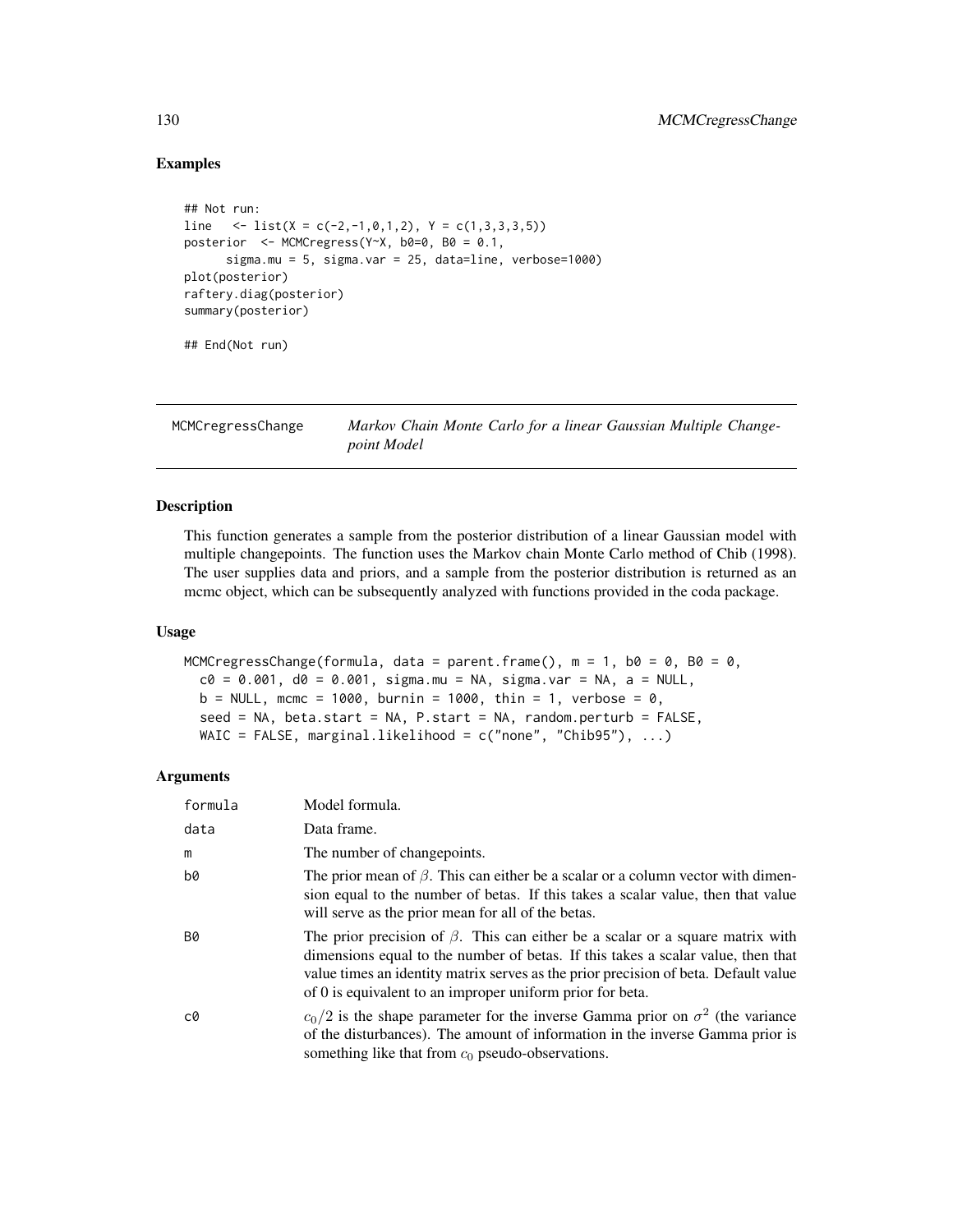| d0                  | $d_0/2$ is the scale parameter for the inverse Gamma prior on $\sigma^2$ (the variance of<br>the disturbances). In constructing the inverse Gamma prior, $d_0$ acts like the sum<br>of squared errors from the $c_0$ pseudo-observations.                                                                                                                                                                                                                                                                                                                                                         |  |
|---------------------|---------------------------------------------------------------------------------------------------------------------------------------------------------------------------------------------------------------------------------------------------------------------------------------------------------------------------------------------------------------------------------------------------------------------------------------------------------------------------------------------------------------------------------------------------------------------------------------------------|--|
| sigma.mu            | The mean of the inverse Gamma prior on $\sigma^2$ . sigma.mu and sigma.var allow<br>users to choose the inverse Gamma prior by choosing its mean and variance.                                                                                                                                                                                                                                                                                                                                                                                                                                    |  |
| sigma.var           | The variance of the inverse Gamma prior on $\sigma^2$ . sigma.mu and sigma.var al-<br>low users to choose the inverse Gamma prior by choosing its mean and variance.                                                                                                                                                                                                                                                                                                                                                                                                                              |  |
| a                   | $a$ is the shapel beta prior for transition probabilities. By default, the expected<br>duration is computed and corresponding a and b values are assigned. The ex-<br>pected duration is the sample period divided by the number of states.                                                                                                                                                                                                                                                                                                                                                       |  |
| b                   | $b$ is the shape2 beta prior for transition probabilities. By default, the expected<br>duration is computed and corresponding a and b values are assigned. The ex-<br>pected duration is the sample period divided by the number of states.                                                                                                                                                                                                                                                                                                                                                       |  |
| mcmc                | The number of MCMC iterations after burnin.                                                                                                                                                                                                                                                                                                                                                                                                                                                                                                                                                       |  |
| burnin              | The number of burn-in iterations for the sampler.                                                                                                                                                                                                                                                                                                                                                                                                                                                                                                                                                 |  |
| thin                | The thinning interval used in the simulation. The number of MCMC iterations<br>must be divisible by this value.                                                                                                                                                                                                                                                                                                                                                                                                                                                                                   |  |
| verbose             | A switch which determines whether or not the progress of the sampler is printed<br>to the screen. If verbose is greater than 0 the iteration number, the $\beta$ vector,<br>and the error variance are printed to the screen every verboseth iteration.                                                                                                                                                                                                                                                                                                                                           |  |
| seed                | The seed for the random number generator. If NA, the Mersenne Twister gener-<br>ator is used with default seed 12345; if an integer is passed it is used to seed the<br>Mersenne twister. The user can also pass a list of length two to use the L'Ecuyer<br>random number generator, which is suitable for parallel computation. The first<br>element of the list is the L'Ecuyer seed, which is a vector of length six or NA<br>(if NA a default seed of rep(12345, 6) is used). The second element of list is a<br>positive substream number. See the MCMCpack specification for more details. |  |
| beta.start          | The starting values for the $\beta$ vector. This can either be a scalar or a column<br>vector with dimension equal to the number of betas. The default value of of NA<br>will use the MLE estimate of $\beta$ as the starting value. If this is a scalar, that value<br>will serve as the starting value mean for all of the betas.                                                                                                                                                                                                                                                               |  |
| P.start             | The starting values for the transition matrix. A user should provide a square<br>matrix with dimension equal to the number of states. By default, draws from the<br>$Beta(0.9, 0.1)$ are used to construct a proper transition matrix for each raw<br>except the last raw.                                                                                                                                                                                                                                                                                                                        |  |
|                     | random.perturb If TRUE, randomly sample hidden states whenever regularly sampled hidden<br>states have at least one single observation state (SOS). SOS is a sign of overfit-<br>ting in non-ergodic hidden Markov models.                                                                                                                                                                                                                                                                                                                                                                        |  |
| WAIC                | Compute the Widely Applicable Information Criterion (Watanabe 2010).                                                                                                                                                                                                                                                                                                                                                                                                                                                                                                                              |  |
| marginal.likelihood |                                                                                                                                                                                                                                                                                                                                                                                                                                                                                                                                                                                                   |  |
|                     | How should the marginal likelihood be calculated? Options are: none in which<br>case the marginal likelihood will not be calculated, and Chib95 in which case<br>the method of Chib (1995) is used.                                                                                                                                                                                                                                                                                                                                                                                               |  |
| .                   | further arguments to be passed                                                                                                                                                                                                                                                                                                                                                                                                                                                                                                                                                                    |  |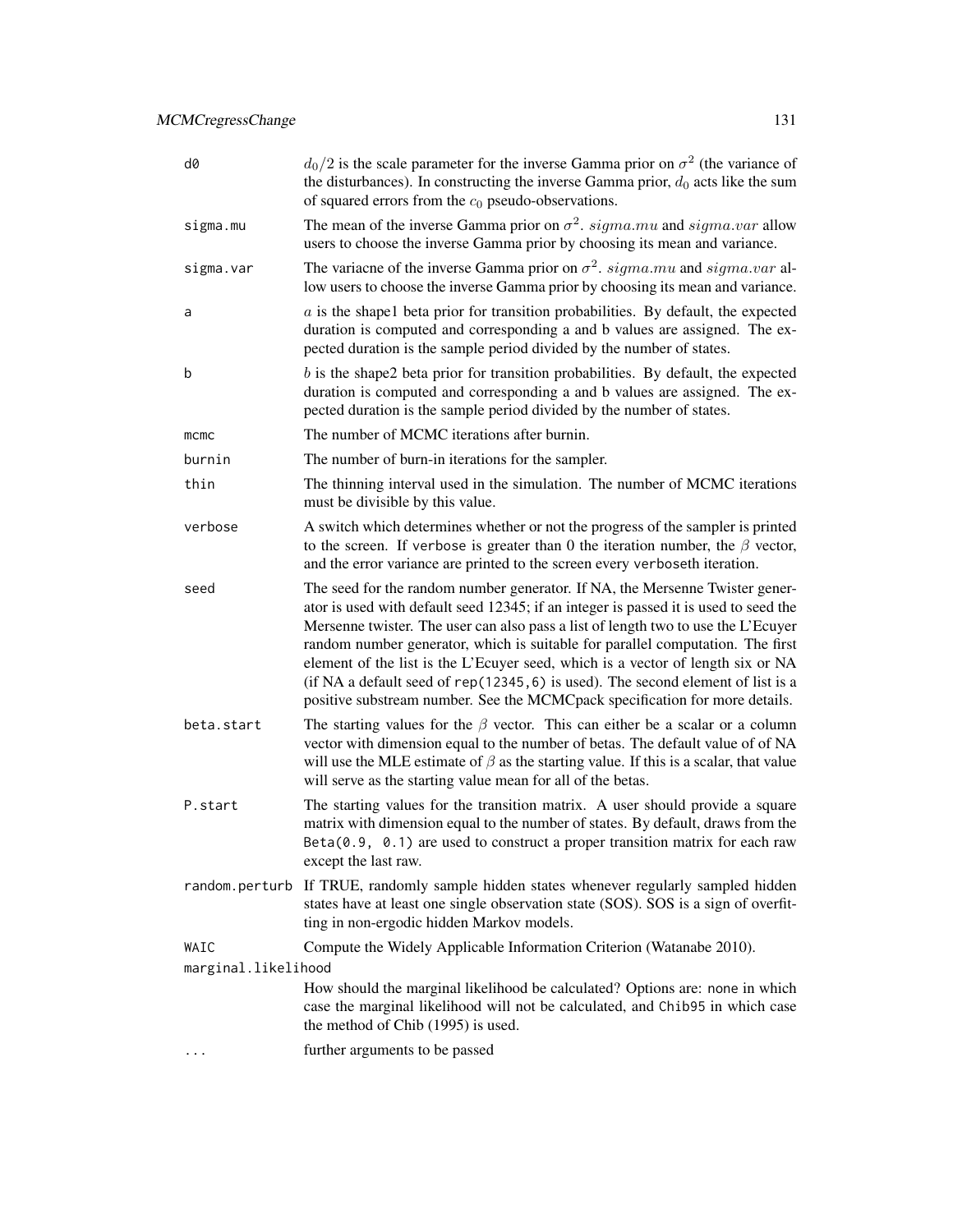MCMCregressChange simulates from the posterior distribution of the linear regression model with multiple changepoints.

The model takes the following form:

$$
y_t = x_t'\beta_i + I(s_t = i)\varepsilon_t, \ \ i = 1, \dots, k
$$

Where k is the number of states and  $I(s_t = i)$  is an indicator function that becomes 1 when a state at  $t$  is  $i$  and otherwise 0.

The errors are assumed to be Gaussian in each regime:

$$
I(s_t = i)\varepsilon_t \sim \mathcal{N}(0, \sigma_i^2)
$$

We assume standard, semi-conjugate priors:

$$
\beta_i \sim \mathcal{N}(b_0, B_0^{-1}), \quad i=1,\ldots,k
$$

And:

$$
\sigma_i^{-2} \sim \mathcal{G}amma(c_0/2, d_0/2), \ \ i=1,\ldots,k
$$

Where  $\beta_i$  and  $\sigma_i^{-2}$  are assumed *a priori* independent.

The simulation proper is done in compiled C++ code to maximize efficiency.

#### Value

An mcmc object that contains the posterior sample. This object can be summarized by functions provided by the coda package. The object contains an attribute prob.state storage matrix that contains the probability of  $state_i$  for each period, the log-likelihood of the model (log1ike), and the log-marginal likelihood of the model (logmarglike).

#### References

Jong Hee Park and Yunkyu Sohn. 2017. "Detecting Structural Changes in Network Data: An Application to Changes in Military Alliance Networks, 1816-2012". Working Paper.

Jong Hee Park, 2012. "Unified Method for Dynamic and Cross-Sectional Heterogeneity: Introducing Hidden Markov Panel Models." *American Journal of Political Science*.56: 1040-1054.

Sumio Watanabe. 2010. "Asymptotic equivalence of Bayes cross validation and widely applicable information criterion in singular learning theory" *Journal of Machine Learning Research*. 11: 3571- 3594.

Siddhartha Chib. 1995. "Marginal Likelihood from the Gibbs Output." *Journal of the American Statistical Association*. 90: 1313-1321.

Siddhartha Chib. 1998. "Estimation and comparison of multiple change-point models." *Journal of Econometrics*. 86: 221-241.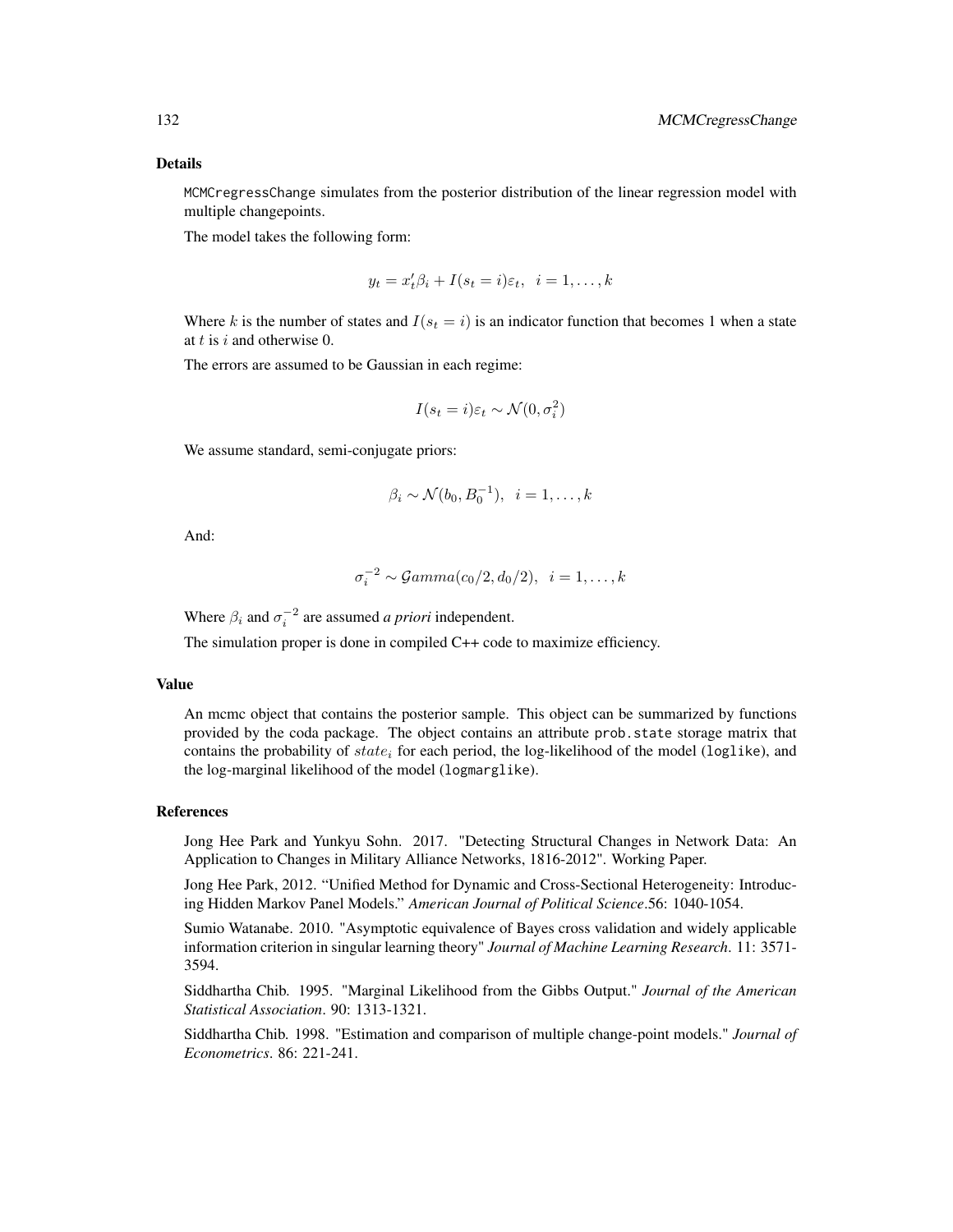#### See Also

[plotState](#page-151-0), [plotChangepoint](#page-150-0)

## Examples

```
## Not run:
set.seed(1119)
n < -100x1 \leftarrow runif(n)true.beta1 <- c(2, -2)true.beta2 < -c(0, 2)true. Sigma \leq c(1, 2)
true.s \leq rep(1:2, each=n/2)
mu1 <- cbind(1, x1[true.s==1])%*%true.beta1
mu2 <- cbind(1, x1[true.s==2])%*%true.beta2
y <- as.ts(c(rnorm(n/2, mu1, sd=sqrt(true.Sigma[1])), rnorm(n/2, mu2, sd=sqrt(true.Sigma[2]))))
formula=y \sim x1ols1 <- lm(y[true.s==1] ~x1[true.s==1])
ols2 <- lm(y[true.s==2] ~x1[true.s==2])
## prior
b0 <- 0
B0 < -1sigma.mu=sd(y)
sigma.var=var(y)
## models
model0 <- MCMCregressChange(formula, m=0, b0=b0, B0=B0, mcmc=100, burnin=100,
           sigma.mu=sigma.mu, sigma.var=sigma.var, marginal.likelihood="Chib95")
model1 <- MCMCregressChange(formula, m=1, b0=b0, B0=B0, mcmc=100, burnin=100,
           sigma.mu=sigma.mu, sigma.var=sigma.var, marginal.likelihood="Chib95")
model2 <- MCMCregressChange(formula, m=2, b0=b0, B0=B0, mcmc=100, burnin=100,
           sigma.mu=sigma.mu, sigma.var=sigma.var, marginal.likelihood="Chib95")
model3 <- MCMCregressChange(formula, m=3, b0=b0, B0=B0, mcmc=100, burnin=100,
           sigma.mu=sigma.mu, sigma.var=sigma.var, marginal.likelihood="Chib95")
model4 <- MCMCregressChange(formula, m=4, b0=b0, B0=B0, mcmc=100, burnin=100,
           sigma.mu=sigma.mu, sigma.var=sigma.var, marginal.likelihood="Chib95")
model5 <- MCMCregressChange(formula, m=5, b0=b0, B0=B0, mcmc=100, burnin=100,
           sigma.mu=sigma.mu, sigma.var=sigma.var, marginal.likelihood="Chib95")
print(BayesFactor(model0, model1, model2, model3, model4, model5))
plotState(model1)
plotChangepoint(model1)
```
## End(Not run)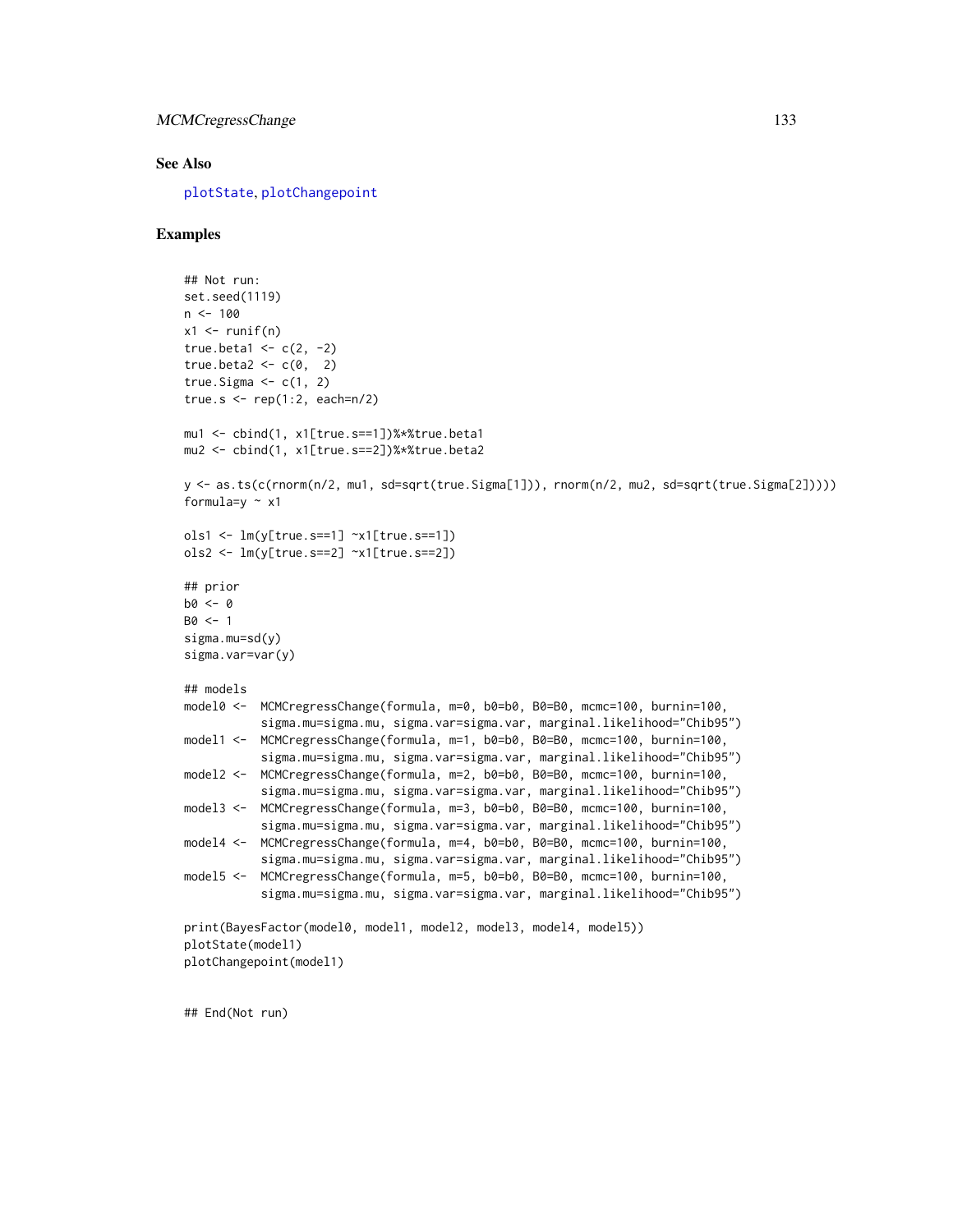```
MCMCresidualBreakAnalysis
```
*Break Analysis of Univariate Time Series using Markov Chain Monte Carlo*

# Description

This function performs a break analysis for univariate time series data using a linear Gaussian changepoint model. The code is written mainly for an internal use in testpanelSubjectBreak.

## Usage

```
MCMCresidualBreakAnalysis(resid, m = 1, b0 = 0, B0 = 0.001, c0 = 0.1,
  d0 = 0.1, a = NULL, b = NULL, mcmc = 1000, burnin = 1000,
  thin = 1, verbose = 0, seed = NA, beta.start = NA, P.start = NA,
  random.perturb = FALSE, WAIC = FALSE, marginal.likelihood = c("none",
  "Chib95"), ...)
```

| resid     | Univariate time series                                                                                                                                                                                                                                                                                                       |
|-----------|------------------------------------------------------------------------------------------------------------------------------------------------------------------------------------------------------------------------------------------------------------------------------------------------------------------------------|
| m         | The number of breaks.                                                                                                                                                                                                                                                                                                        |
| b0        | The prior mean of $\beta$ . This can either be a scalar or a column vector with dimen-<br>sion equal to the number of betas. If this takes a scalar value, then that value<br>will serve as the prior mean for all of the betas.                                                                                             |
| <b>B0</b> | The prior precision of $\beta$ . This can either be a scalar or a square matrix with<br>dimensions equal to the number of betas. If this takes a scalar value, then that<br>value times an identity matrix serves as the prior precision of beta. Default value<br>of 0 is equivalent to an improper uniform prior for beta. |
| c0        | $c_0/2$ is the shape parameter for the inverse Gamma prior on $\sigma^2$ (the variance<br>of the disturbances). The amount of information in the inverse Gamma prior is<br>something like that from $c_0$ pseudo-observations.                                                                                               |
| d0        | $d_0/2$ is the scale parameter for the inverse Gamma prior on $\sigma^2$ (the variance of<br>the disturbances). In constructing the inverse Gamma prior, $d_0$ acts like the sum<br>of squared errors from the $c_0$ pseudo-observations.                                                                                    |
| a         | $\alpha$ is the shapel beta prior for transition probabilities. By default, the expected<br>duration is computed and corresponding a and b values are assigned. The ex-<br>pected duration is the sample period divided by the number of states.                                                                             |
| þ         | $b$ is the shape2 beta prior for transition probabilities. By default, the expected<br>duration is computed and corresponding a and b values are assigned. The ex-<br>pected duration is the sample period divided by the number of states.                                                                                  |
| mcmc      | The number of MCMC iterations after burnin.                                                                                                                                                                                                                                                                                  |
| burnin    | The number of burn-in iterations for the sampler.                                                                                                                                                                                                                                                                            |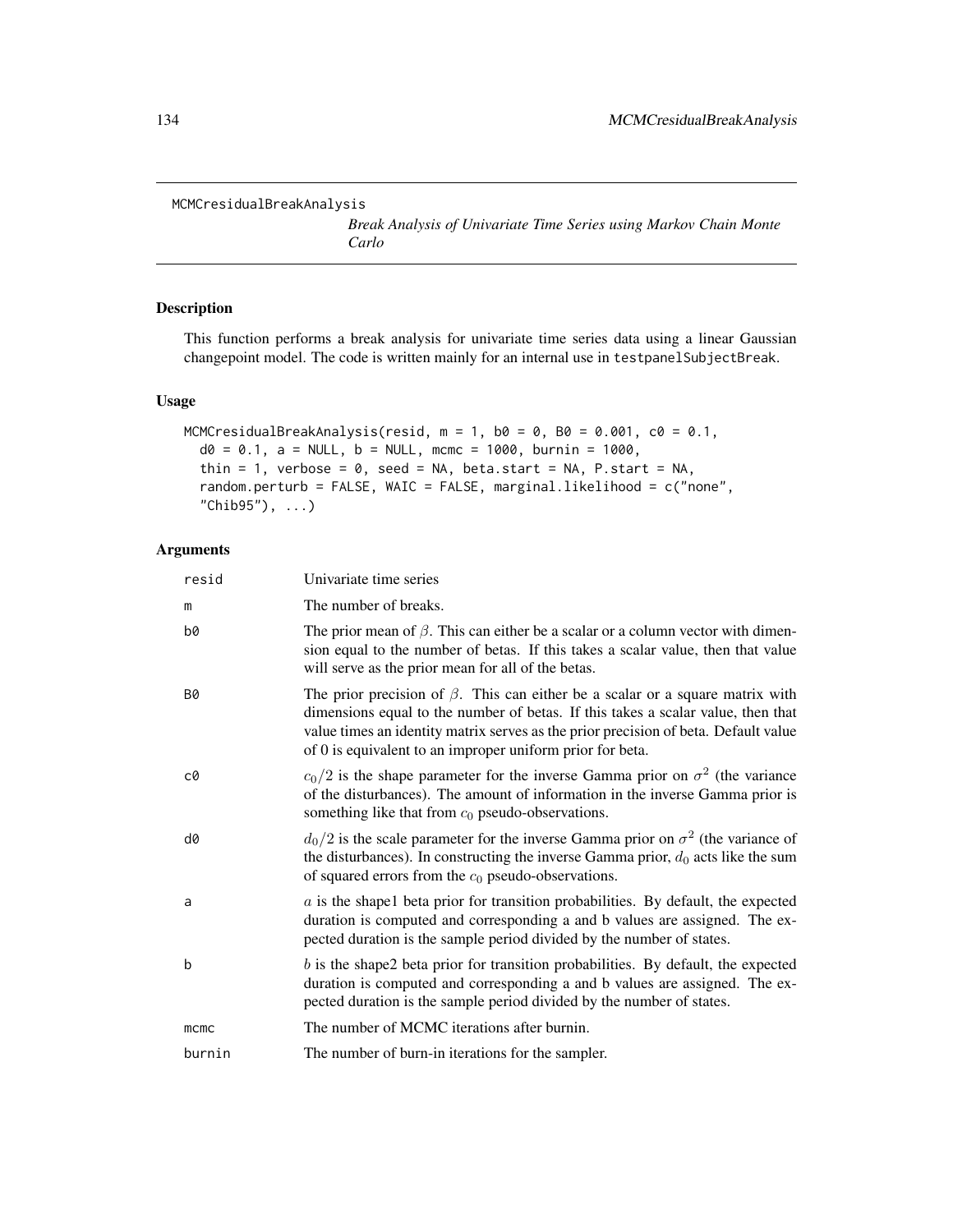| thin                | The thinning interval used in the simulation. The number of MCMC iterations<br>must be divisible by this value.                                                                                                                                                                                                                                                                                                                                                                                                                                                                                   |  |
|---------------------|---------------------------------------------------------------------------------------------------------------------------------------------------------------------------------------------------------------------------------------------------------------------------------------------------------------------------------------------------------------------------------------------------------------------------------------------------------------------------------------------------------------------------------------------------------------------------------------------------|--|
| verbose             | A switch which determines whether or not the progress of the sampler is printed<br>to the screen. If verbose is greater than 0 the iteration number, the $\beta$ vector,<br>and the error variance are printed to the screen every verboseth iteration.                                                                                                                                                                                                                                                                                                                                           |  |
| seed                | The seed for the random number generator. If NA, the Mersenne Twister gener-<br>ator is used with default seed 12345; if an integer is passed it is used to seed the<br>Mersenne twister. The user can also pass a list of length two to use the L'Ecuyer<br>random number generator, which is suitable for parallel computation. The first<br>element of the list is the L'Ecuyer seed, which is a vector of length six or NA<br>(if NA a default seed of rep(12345, 6) is used). The second element of list is a<br>positive substream number. See the MCMCpack specification for more details. |  |
| beta.start          | The starting values for the $\beta$ vector. This can either be a scalar or a column<br>vector with dimension equal to the number of betas. The default value of of NA<br>will use the OLS estimate of $\beta$ as the starting value. If this is a scalar, that value<br>will serve as the starting value mean for all of the betas.                                                                                                                                                                                                                                                               |  |
| P.start             | The starting values for the transition matrix. A user should provide a square<br>matrix with dimension equal to the number of states. By default, draws from the<br>$Beta(0.9, 0.1)$ are used to construct a proper transition matrix for each raw<br>except the last raw.                                                                                                                                                                                                                                                                                                                        |  |
|                     | random perturb If TRUE, randomly sample hidden states whenever regularly sampled hidden<br>states have at least one single observation state. It's one method to avoid over-<br>fitting in a non-ergodic hidden Markov models. See Park and Sohn (2017).                                                                                                                                                                                                                                                                                                                                          |  |
| WAIC                | Compute the Widely Applicable Information Criterion (Watanabe 2010).                                                                                                                                                                                                                                                                                                                                                                                                                                                                                                                              |  |
| marginal.likelihood |                                                                                                                                                                                                                                                                                                                                                                                                                                                                                                                                                                                                   |  |
|                     | How should the marginal likelihood be calculated? Options are: none in which<br>case the marginal likelihood will not be calculated, and Chib95 in which case<br>the method of Chib (1995) is used.                                                                                                                                                                                                                                                                                                                                                                                               |  |
| $\cdots$            | further arguments to be passed                                                                                                                                                                                                                                                                                                                                                                                                                                                                                                                                                                    |  |

MCMCresidualBreakAnalysis simulates from the posterior distribution using standard Gibbs sampling (a multivariate Normal draw for the betas, and an inverse Gamma draw for the conditional error variance). The simulation proper is done in compiled C++ code to maximize efficiency. Please consult the coda documentation for a comprehensive list of functions that can be used to analyze the posterior sample.

The model takes the following form:

$$
y_i \sim \mathcal{N}(\beta_m, \sigma_m^2) \ \ m = 1, \dots, M
$$

We assume standard, semi-conjugate priors:

 $\beta \sim \mathcal{N}(b_0, B_0^{-1})$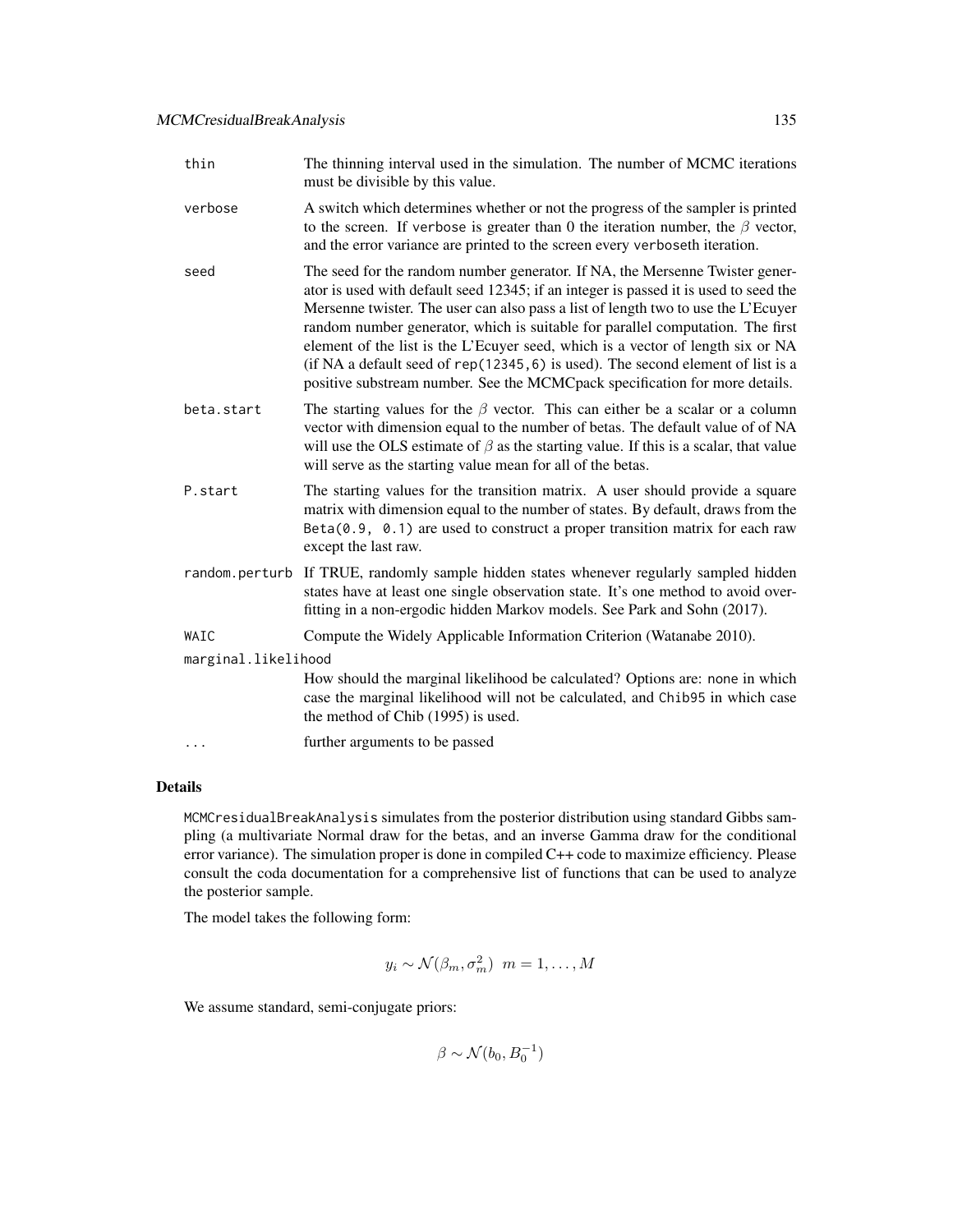And:

$$
\sigma^{-2} \sim \mathcal{Gamma}(c_0/2, d_0/2)
$$

Where  $\beta$  and  $\sigma^{-2}$  are assumed *a priori* independent.

And:

$$
p_{mm} \sim \mathcal{B}eta(a, b), \ \ m = 1, \ldots, M
$$

Where  $M$  is the number of states.

#### Value

An mcmc object that contains the posterior sample. This object can be summarized by functions provided by the coda package.

# References

Jong Hee Park and Yunkyu Sohn. 2017. "Detecting Structural Changes in Network Data: An Application to Changes in Military Alliance Networks, 1816-2012". Working Paper.

Jong Hee Park, 2012. "Unified Method for Dynamic and Cross-Sectional Heterogeneity: Introducing Hidden Markov Panel Models." *American Journal of Political Science*.56: 1040-1054.

Sumio Watanabe. 2010. "Asymptotic equivalence of Bayes cross validation and widely applicable information criterion in singular learning theory" *Journal of Machine Learning Research*. 11: 3571- 3594.

Siddhartha Chib. 1995. "Marginal Likelihood from the Gibbs Output." *Journal of the American Statistical Association*. 90: 1313-1321.

Siddhartha Chib. 1998. "Estimation and comparison of multiple change-point models." *Journal of Econometrics*. 86: 221-241.

# See Also

[plot.mcmc](#page-0-0), [summary.mcmc](#page-0-0), [lm](#page-0-0)

# Examples

```
## Not run:
line \langle -1 \text{list}(X = c(-2, -1, 0, 1, 2), Y = c(1, 3, 3, 3, 5)) \rangleols <- lm(Y~X)
residual <- rstandard(ols)
posterior <- MCMCresidualBreakAnalysis(residual, m = 1, data=line, mcmc=1000, verbose=200)
plotState(posterior)
summary(posterior)
```
## End(Not run)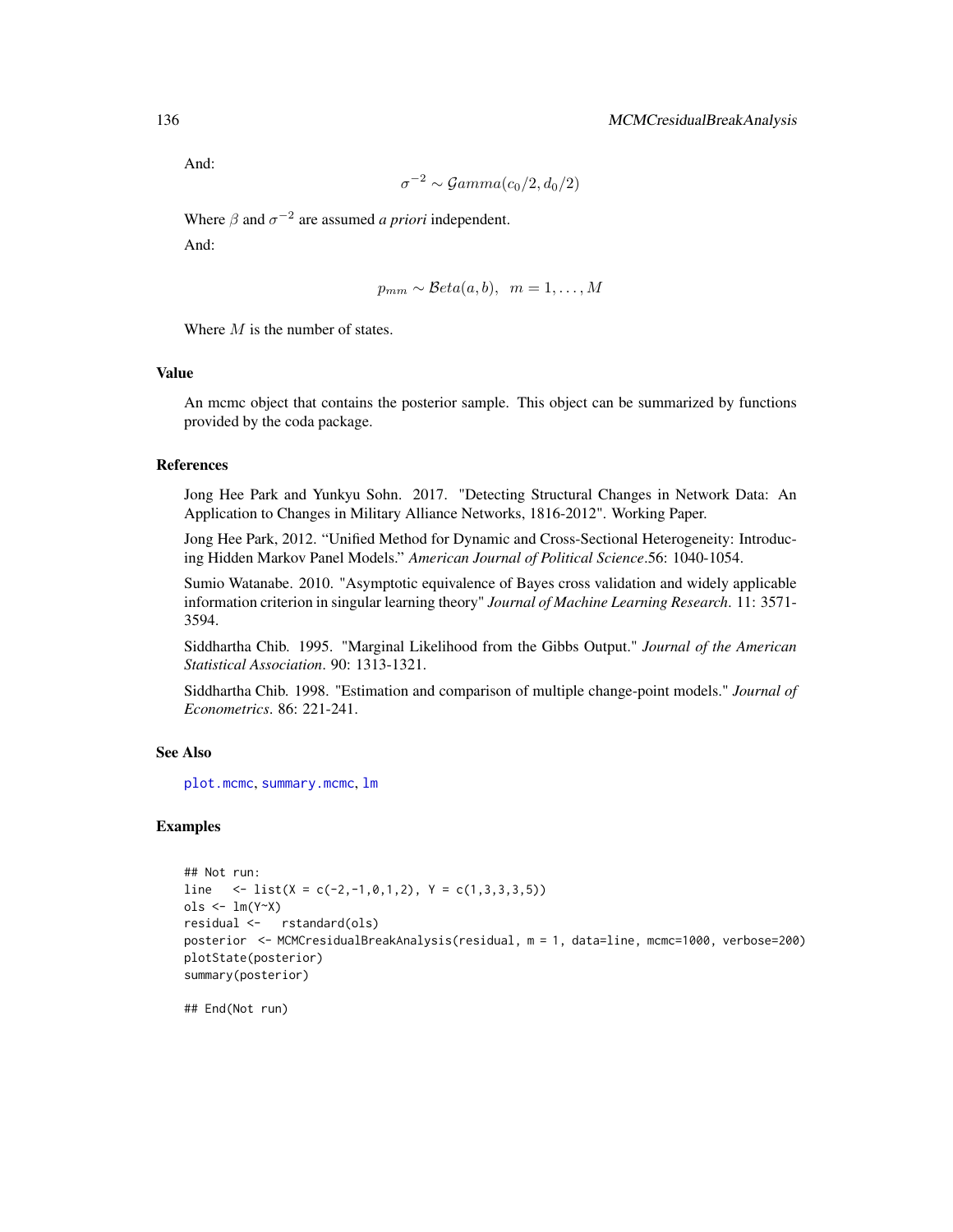# Description

This function generates a sample from the posterior distribution of a linear regression model with Gaussian errors in which the design matrix has been decomposed with singular value decomposition.The sampling is done via the Gibbs sampling algorithm. The user supplies data and priors, and a sample from the posterior distribution is returned as an mcmc object, which can be subsequently analyzed with functions provided in the coda package.

# Usage

```
MCMCSVDreg(formula, data = NULL, burnin = 1000, mcmc = 10000, thin = 1,
  verbose = 0, seed = NA, tau2.start = 1, g0 = 0, a0 = 0.001,
 b0 = 0.001, c0 = 2, d0 = 2, w0 = 1, beta.samp = FALSE,
  intercept = TRUE, ...
```

| formula    | Model formula. Predictions are returned for elements of y that are coded as NA.                                                                                                                                                                                                                                                                                                                                                                                                                                                                                                                   |  |
|------------|---------------------------------------------------------------------------------------------------------------------------------------------------------------------------------------------------------------------------------------------------------------------------------------------------------------------------------------------------------------------------------------------------------------------------------------------------------------------------------------------------------------------------------------------------------------------------------------------------|--|
| data       | Data frame.                                                                                                                                                                                                                                                                                                                                                                                                                                                                                                                                                                                       |  |
| burnin     | The number of burn-in iterations for the sampler.                                                                                                                                                                                                                                                                                                                                                                                                                                                                                                                                                 |  |
| mcmc       | The number of MCMC iterations after burnin.                                                                                                                                                                                                                                                                                                                                                                                                                                                                                                                                                       |  |
| thin       | The thinning interval used in the simulation. The number of MCMC iterations<br>must be divisible by this value.                                                                                                                                                                                                                                                                                                                                                                                                                                                                                   |  |
| verbose    | A switch which determines whether or not the progress of the sampler is printed<br>to the screen. If verbose is greater than 0 the iteration number, the $\beta$ vector,<br>and the error variance are printed to the screen every verboseth iteration.                                                                                                                                                                                                                                                                                                                                           |  |
| seed       | The seed for the random number generator. If NA, the Mersenne Twister gener-<br>ator is used with default seed 12345; if an integer is passed it is used to seed the<br>Mersenne twister. The user can also pass a list of length two to use the L'Ecuyer<br>random number generator, which is suitable for parallel computation. The first<br>element of the list is the L'Ecuyer seed, which is a vector of length six or NA<br>(if NA a default seed of rep(12345, 6) is used). The second element of list is a<br>positive substream number. See the MCMCpack specification for more details. |  |
| tau2.start | The starting values for the $\tau^2$ vector. Can be either a scalar or a vector. If a<br>scalar is passed then that value will be the starting value for all elements of $\tau^2$ .                                                                                                                                                                                                                                                                                                                                                                                                               |  |
| g0         | The prior mean of $\gamma$ . This can either be a scalar or a column vector with dimen-<br>sion equal to the number of gammas. If this takes a scalar value, then that value<br>will serve as the prior mean for all of the betas.                                                                                                                                                                                                                                                                                                                                                                |  |
| a0         | $a_0/2$ is the shape parameter for the inverse Gamma prior on $\sigma^2$ (the variance<br>of the disturbances). The amount of information in the inverse Gamma prior is<br>something like that from $a_0$ pseudo-observations.                                                                                                                                                                                                                                                                                                                                                                    |  |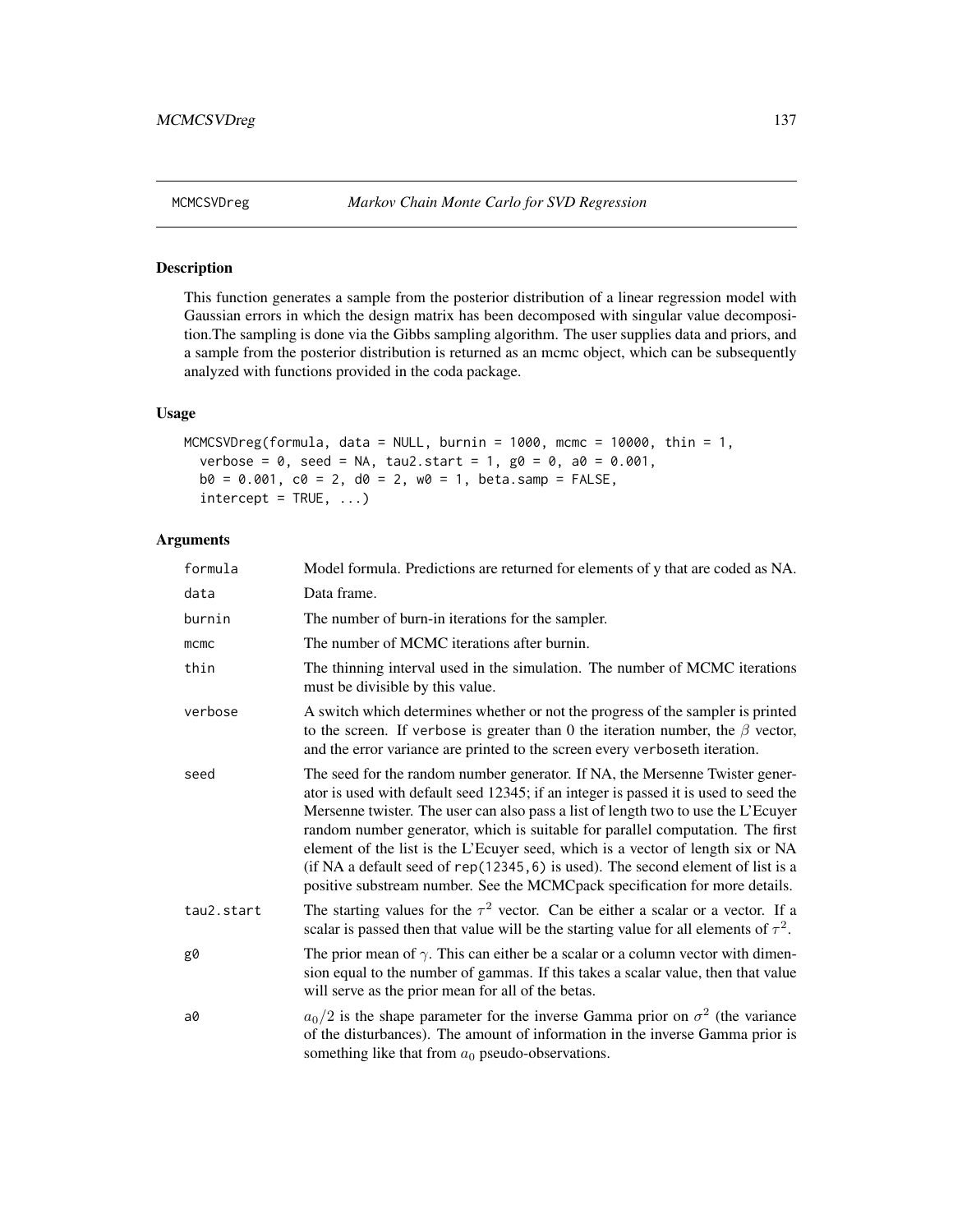| b0        | $b_0/2$ is the scale parameter for the inverse Gamma prior on $\sigma^2$ (the variance of                                                    |  |
|-----------|----------------------------------------------------------------------------------------------------------------------------------------------|--|
|           | the disturbances). In constructing the inverse Gamma prior, $b_0$ acts like the sum<br>of squared errors from the $a_0$ pseudo-observations. |  |
| c0        | $c_0/2$ is the shape parameter for the inverse Gamma prior on $\tau_i^2$ .                                                                   |  |
| d0        | $d_0/2$ is the scale parameter for the inverse Gamma prior on $\tau_i^2$ .                                                                   |  |
| w0        | The prior probability that $\gamma_i = 0$ . Can be either a scalar or an N vector where<br>$N$ is the number of observations.                |  |
| beta.samp | Logical indicating whether the sampled elements of beta should be stored and<br>returned.                                                    |  |
| intercept | Logical indicating whether the original design matrix should include a constant<br>term.                                                     |  |
| $\cdots$  | further arguments to be passed                                                                                                               |  |

The model takes the following form:

$$
y = X\beta + \varepsilon
$$

Where the errors are assumed to be iid Gaussian:

$$
\varepsilon_i \sim \mathcal{N}(0, \sigma^2)
$$

Let  $N$  denote the number of rows of  $X$  and  $P$  the number of columns of  $X$ . Unlike the standard regression setup where  $N >> P$  here it is the case that  $P >> N$ .

To deal with this problem a singular value decomposition of  $X'$  is performed:  $X' = ADF$  and the regression model becomes

$$
y = F'D\gamma + \varepsilon
$$

where  $\gamma = A'\beta$ 

We assume the following priors:

$$
\sigma^{-2} \sim \mathcal{G}amma(a_0/2, b_0/2)
$$
  

$$
\tau^{-2} \sim \mathcal{G}amma(c_0/2, d_0/2)
$$

$$
\gamma_i \sim w0_i \delta_0 + (1 - w0_i) \mathcal{N}(g0_i, \sigma^2 \tau_i^2 / d_i^2)
$$

where  $\delta_0$  is a unit point mass at 0 and  $d_i$  is the *i*th diagonal element of D.

## Value

An mcmc object that contains the posterior sample. This object can be summarized by functions provided by the coda package.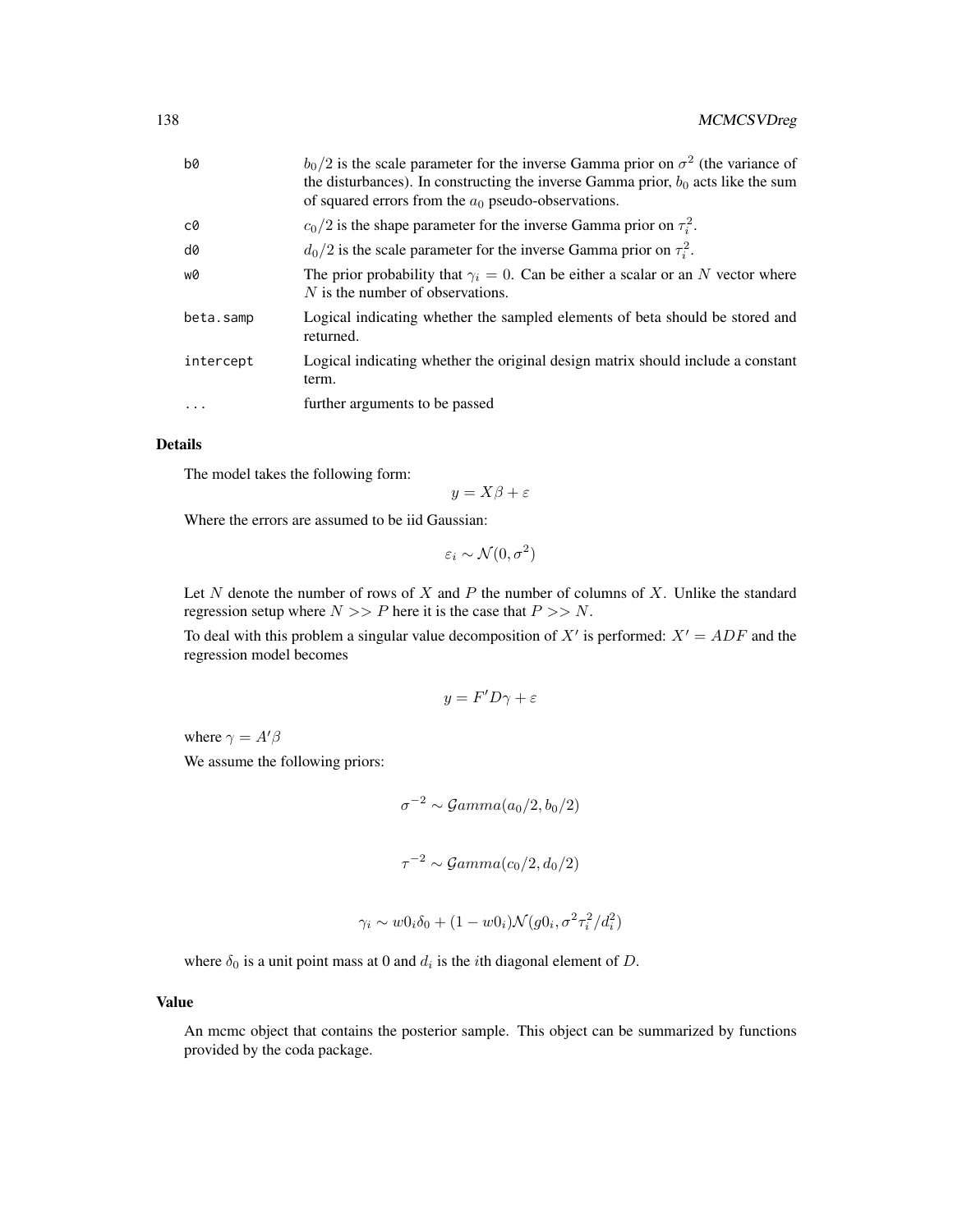#### MCMCtobit 139

#### References

Mike West, Josheph Nevins, Jeffrey Marks, Rainer Spang, and Harry Zuzan. 2000. "DNA Microarray Data Analysis and Regression Modeling for Genetic Expression Profiling." Duke ISDS working paper.

Gottardo, Raphael, and Adrian Raftery. 2004. "Markov chain Monte Carlo with mixtures of singular distributions." Statistics Department, University of Washington, Technical Report 470.

Andrew D. Martin, Kevin M. Quinn, and Jong Hee Park. 2011. "MCMCpack: Markov Chain Monte Carlo in R.", *Journal of Statistical Software*. 42(9): 1-21. <http://www.jstatsoft.org/v42/i09/>.

Daniel Pemstein, Kevin M. Quinn, and Andrew D. Martin. 2007. *Scythe Statistical Library 1.0.* <http://scythe.wustl.edu>.

Martyn Plummer, Nicky Best, Kate Cowles, and Karen Vines. 2006. "Output Analysis and Diagnostics for MCMC (CODA)", *R News*. 6(1): 7-11. [https://CRAN.R-project.org/doc/Rnews/](https://CRAN.R-project.org/doc/Rnews/Rnews_2006-1.pdf) [Rnews\\_2006-1.pdf](https://CRAN.R-project.org/doc/Rnews/Rnews_2006-1.pdf).

#### See Also

[plot.mcmc](#page-0-0), [summary.mcmc](#page-0-0), [lm](#page-0-0)

MCMCtobit *Markov Chain Monte Carlo for Gaussian Linear Regression with a Censored Dependent Variable*

#### **Description**

This function generates a sample from the posterior distribution of a linear regression model with Gaussian errors using Gibbs sampling (with a multivariate Gaussian prior on the beta vector, and an inverse Gamma prior on the conditional error variance). The dependent variable may be censored from below, from above, or both. The user supplies data and priors, and a sample from the posterior distribution is returned as an mcmc object, which can be subsequently analyzed with functions provided in the coda package.

#### Usage

```
MCMCtobit(formula, data = NULL, below = 0, above = Inf, burnin = 1000,
 mcmc = 10000, thin = 1, verbose = 0, seed = NA, beta.start = NA,
 b0 = 0, b0 = 0, c0 = 0.001, d0 = 0.001, ...)
```

| formula | A model formula.                                                                                                                                         |
|---------|----------------------------------------------------------------------------------------------------------------------------------------------------------|
| data    | A dataframe.                                                                                                                                             |
| below   | The point at which the dependent variable is censored from below. The default<br>is zero. To censor from above only, specify that below $= -\text{Inf.}$ |
| above   | The point at which the dependent variable is censored from above. To censor<br>from below only, use the default value of Inf.                            |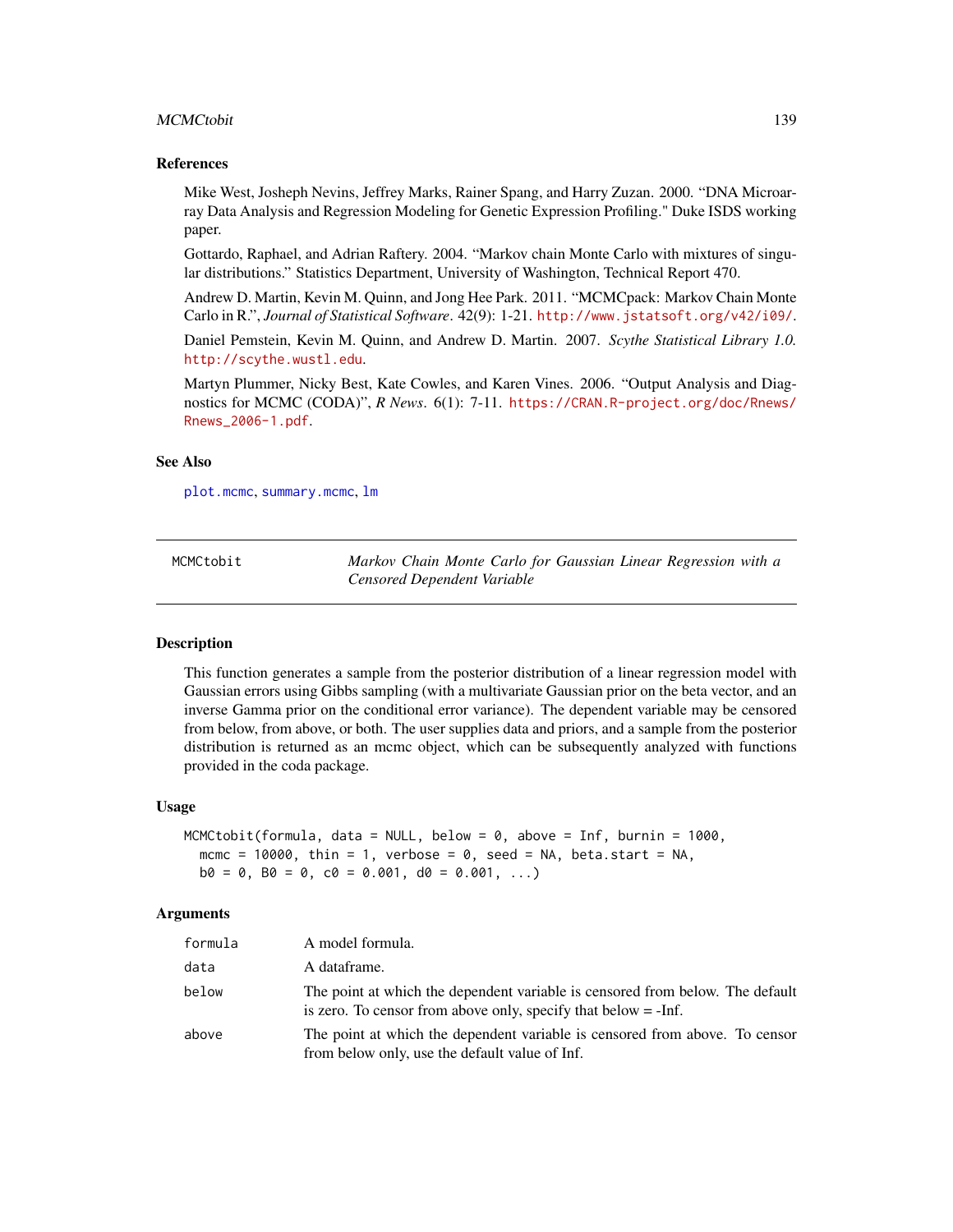| burnin       | The number of burn-in iterations for the sampler.                                                                                                                                                                                                                                                                                                                                                                                                                                                                                                                                                 |
|--------------|---------------------------------------------------------------------------------------------------------------------------------------------------------------------------------------------------------------------------------------------------------------------------------------------------------------------------------------------------------------------------------------------------------------------------------------------------------------------------------------------------------------------------------------------------------------------------------------------------|
| $m$ $cm$ $c$ | The number of MCMC iterations after burnin.                                                                                                                                                                                                                                                                                                                                                                                                                                                                                                                                                       |
| thin         | The thinning interval used in the simulation. The number of MCMC iterations<br>must be divisible by this value.                                                                                                                                                                                                                                                                                                                                                                                                                                                                                   |
| verbose      | A switch which determines whether or not the progress of the sampler is printed<br>to the screen. If verbose is greater than 0 the iteration number, the $\beta$ vector,<br>and the error variance is printed to the screen every verboseth iteration.                                                                                                                                                                                                                                                                                                                                            |
| seed         | The seed for the random number generator. If NA, the Mersenne Twister gener-<br>ator is used with default seed 12345; if an integer is passed it is used to seed the<br>Mersenne twister. The user can also pass a list of length two to use the L'Ecuyer<br>random number generator, which is suitable for parallel computation. The first<br>element of the list is the L'Ecuyer seed, which is a vector of length six or NA<br>(if NA a default seed of rep(12345, 6) is used). The second element of list is a<br>positive substream number. See the MCMCpack specification for more details. |
| beta.start   | The starting values for the $\beta$ vector. This can either be a scalar or a column<br>vector with dimension equal to the number of betas. The default value of of NA<br>will use the OLS estimate of $\beta$ as the starting value. If this is a scalar, that value<br>will serve as the starting value mean for all of the betas.                                                                                                                                                                                                                                                               |
| b0           | The prior mean of $\beta$ . This can either be a scalar or a column vector with dimen-<br>sion equal to the number of betas. If this takes a scalar value, then that value<br>will serve as the prior mean for all of the betas.                                                                                                                                                                                                                                                                                                                                                                  |
| <b>B0</b>    | The prior precision of $\beta$ . This can either be a scalar or a square matrix with<br>dimensions equal to the number of betas. If this takes a scalar value, then that<br>value times an identity matrix serves as the prior precision of beta. Default value<br>of 0 is equivalent to an improper uniform prior for beta.                                                                                                                                                                                                                                                                      |
| c0           | $c_0/2$ is the shape parameter for the inverse Gamma prior on $\sigma^2$ (the variance<br>of the disturbances). The amount of information in the inverse Gamma prior is<br>something like that from $c_0$ pseudo-observations.                                                                                                                                                                                                                                                                                                                                                                    |
| d0           | $d_0/2$ is the scale parameter for the inverse Gamma prior on $\sigma^2$ (the variance of<br>the disturbances). In constructing the inverse Gamma prior, $d_0$ acts like the sum<br>of squared errors from the $c_0$ pseudo-observations.                                                                                                                                                                                                                                                                                                                                                         |
| $\cdots$     | further arguments to be passed                                                                                                                                                                                                                                                                                                                                                                                                                                                                                                                                                                    |

MCMCtobit simulates from the posterior distribution using standard Gibbs sampling (a multivariate Normal draw for the betas, and an inverse Gamma draw for the conditional error variance). MCMCtobit differs from MCMCregress in that the dependent variable may be censored from below, from above, or both. The simulation proper is done in compiled C++ code to maximize efficiency. Please consult the coda documentation for a comprehensive list of functions that can be used to analyze the posterior sample.

The model takes the following form:

 $y_i = x_i' \beta + \varepsilon_i,$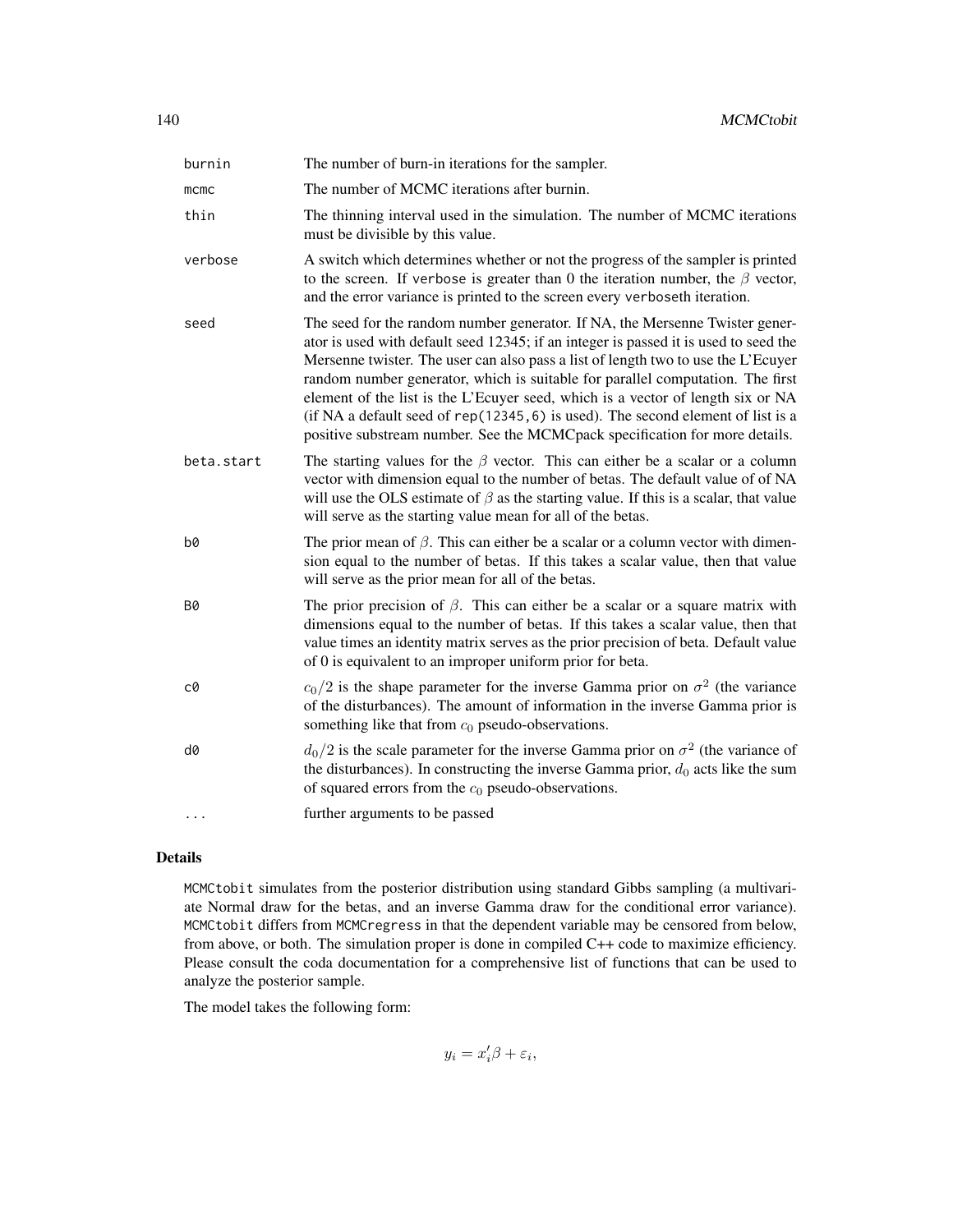where the errors are assumed to be Gaussian:

$$
\varepsilon_i \sim \mathcal{N}(0, \sigma^2).
$$

Let  $c_1$  and  $c_2$  be the two censoring points, and let  $y_i^*$  be the partially observed dependent variable. Then,

$$
y_i = y_i^* \text{ if } c_1 < y_i^* < c_2,
$$
\n
$$
y_i = c_1 \text{ if } c_1 \ge y_i^*,
$$
\n
$$
y_i = c_2 \text{ if } c_2 \le y_i^*.
$$

We assume standard, semi-conjugate priors:

$$
\beta \sim \mathcal{N}(b_0, B_0^{-1}),
$$

and:

$$
\sigma^{-2} \sim \mathcal{G}amma(c_0/2, d_0/2),
$$

where  $\beta$  and  $\sigma^{-2}$  are assumed *a priori* independent. Note that only starting values for  $\beta$  are allowed because simulation is done using Gibbs sampling with the conditional error variance as the first block in the sampler.

# Value

An mcmc object that contains the posterior sample. This object can be summarized by functions provided by the coda package.

#### Author(s)

Ben Goodrich, <goodrich.ben@gmail.com>, <http://www.columbia.edu/~bg2382>

#### References

Andrew D. Martin, Kevin M. Quinn, and Jong Hee Park. 2011. "MCMCpack: Markov Chain Monte Carlo in R.", *Journal of Statistical Software*. 42(9): 1-21. <http://www.jstatsoft.org/v42/i09/>.

Daniel Pemstein, Kevin M. Quinn, and Andrew D. Martin. 2007. *Scythe Statistical Library 1.0.* <http://scythe.wustl.edu>.

Martyn Plummer, Nicky Best, Kate Cowles, and Karen Vines. 2006. "Output Analysis and Diagnostics for MCMC (CODA)", *R News*. 6(1): 7-11. [https://CRAN.R-project.org/doc/Rnews/](https://CRAN.R-project.org/doc/Rnews/Rnews_2006-1.pdf) [Rnews\\_2006-1.pdf](https://CRAN.R-project.org/doc/Rnews/Rnews_2006-1.pdf).

Siddhartha Chib. 1992. "Bayes inference in the Tobit censored regression model." *Journal of Econometrics*. 51:79-99.

James Tobin. 1958. "Estimation of relationships for limited dependent variables." *Econometrica.* 26:24-36.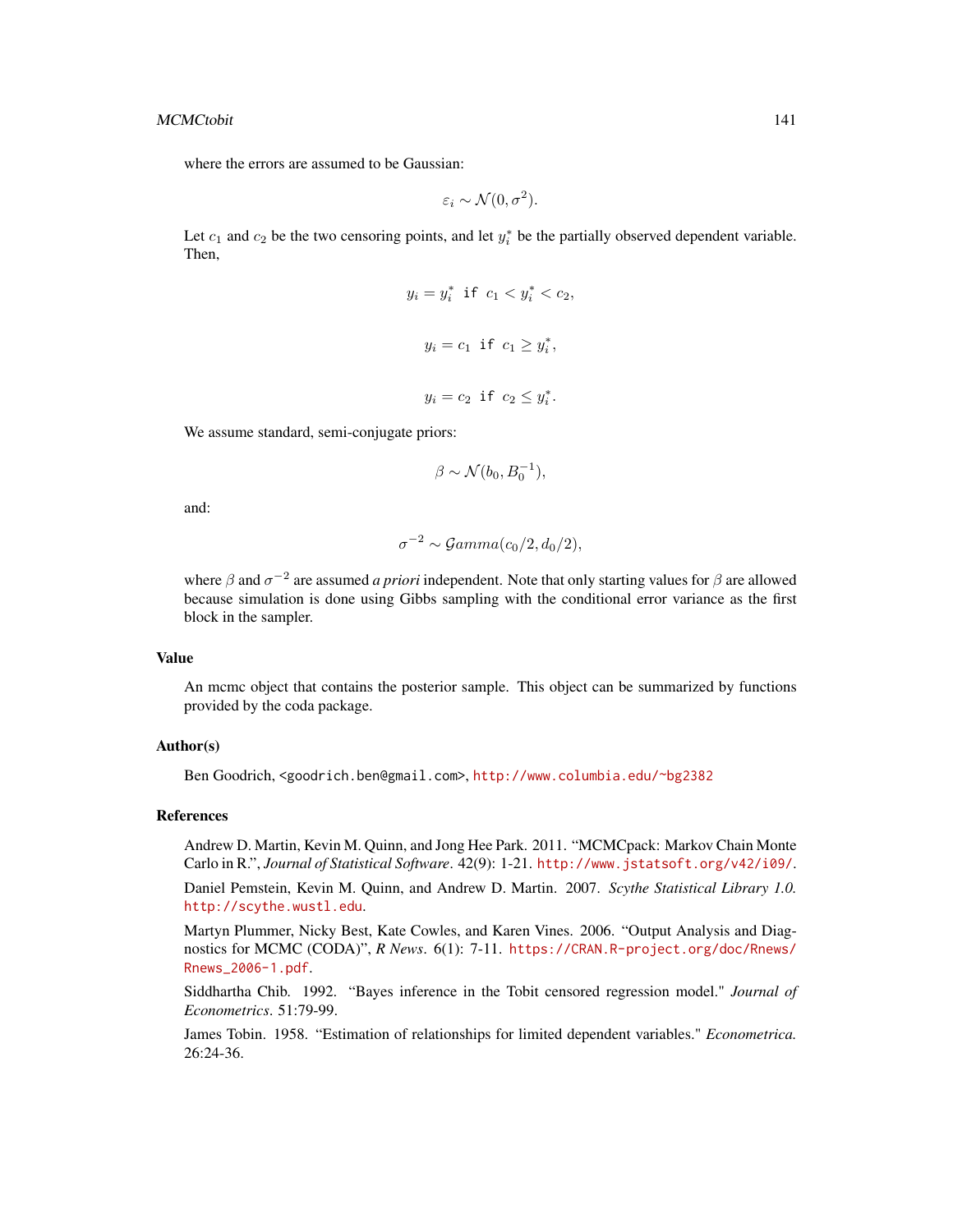# See Also

[plot.mcmc](#page-0-0), [summary.mcmc](#page-0-0), [survreg](#page-0-0), [MCMCregress](#page-126-0)

## Examples

```
## Not run:
library(survival)
example(tobin)
summary(tfit)
tfit.mcmc <- MCMCtobit(durable ~ age + quant, data=tobin, mcmc=30000,
                        verbose=1000)
plot(tfit.mcmc)
raftery.diag(tfit.mcmc)
summary(tfit.mcmc)
## End(Not run)
```

| MCmultinomdirichlet | Monte Carlo Simulation from a Multinomial Likelihood with a Dirich- |
|---------------------|---------------------------------------------------------------------|
|                     | let Prior                                                           |

## Description

This function generates a sample from the posterior distribution of a multinomial likelihood with a Dirichlet prior.

#### Usage

```
MCmultinomdirichlet(y, alpha0, mc = 1000, ...)
```
## Arguments

| <b>V</b> | A vector of data (number of successes for each category). |
|----------|-----------------------------------------------------------|
| alpha0   | The vector of parameters of the Dirichlet prior.          |
| mc       | The number of Monte Carlo draws to make.                  |
|          | further arguments to be passed                            |

# Details

MCmultinomdirichlet directly simulates from the posterior distribution. This model is designed primarily for instructional use.  $\pi$  is the parameter of interest of the multinomial distribution. It is of dimension  $(d \times 1)$ . We assume a conjugate Dirichlet prior:

 $\pi \sim Dirichlet(\alpha_0)$ 

y is a  $(d \times 1)$  vector of observed data.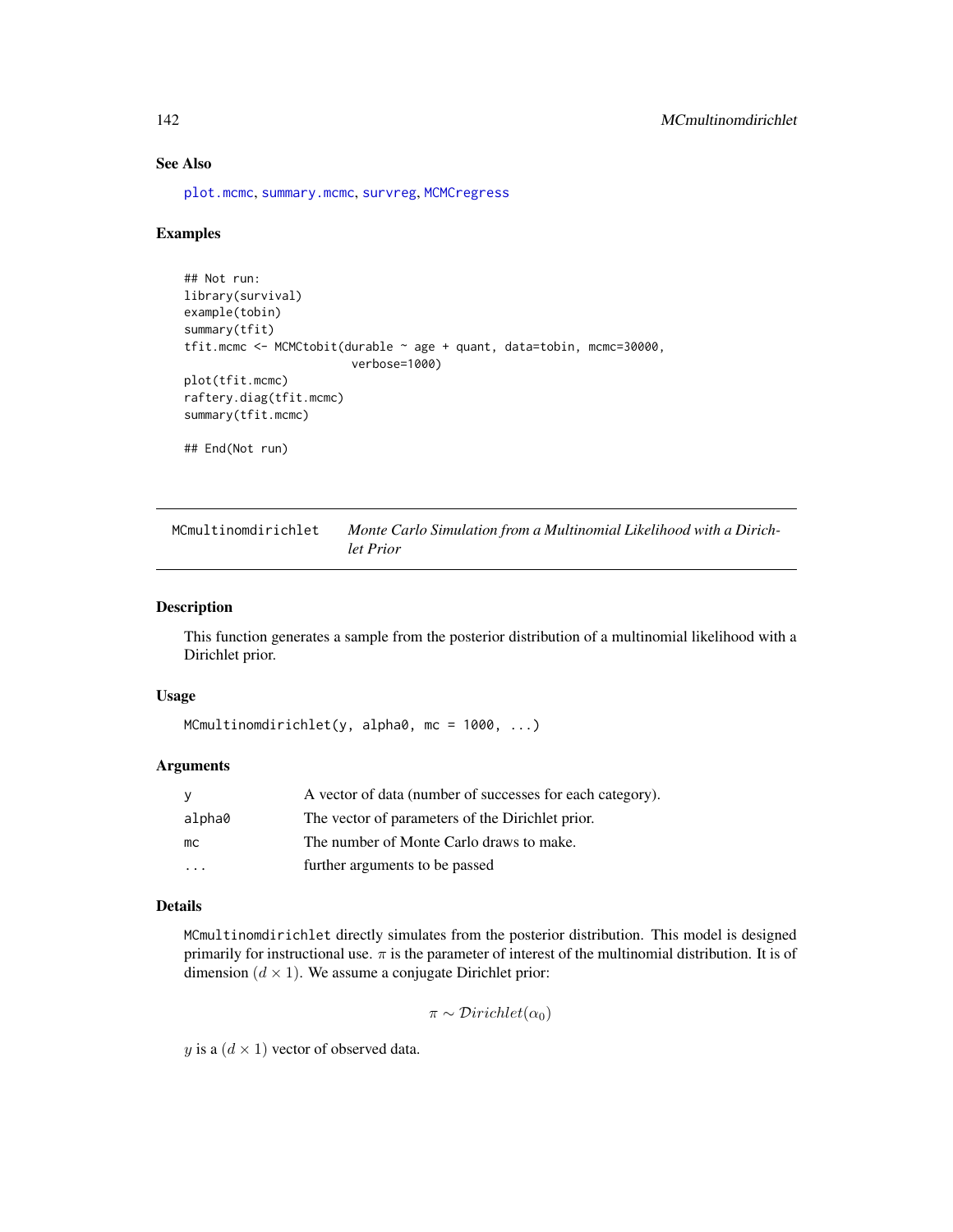# MCnormalnormal 143

# Value

An mcmc object that contains the posterior sample. This object can be summarized by functions provided by the coda package.

## See Also

[plot.mcmc](#page-0-0), [summary.mcmc](#page-0-0)

## Examples

```
## Not run:
## Example from Gelman, et. al. (1995, p. 78)
posterior <- MCmultinomdirichlet(c(727,583,137), c(1,1,1), mc=10000)
bush.dukakis.diff <- posterior[,1] - posterior[,2]
cat("Pr(Bush > Dukakis): ",
   sum(bush.dukakis.diff > 0) / length(bush.dukakis.diff), "\n")
hist(bush.dukakis.diff)
```

```
## End(Not run)
```

| MCnormalnormal | Monte Carlo Simulation from a Normal Likelihood (with known vari- |
|----------------|-------------------------------------------------------------------|
|                | ance) with a Normal Prior                                         |

# Description

This function generates a sample from the posterior distribution of a Normal likelihood (with known variance) with a Normal prior.

## Usage

```
MCnormalnormal(y, sigma2, mu0, tau20, mc = 1000, ...)
```

| y      | The data.                                |
|--------|------------------------------------------|
| sigma2 | The known variance of y.                 |
| mu0    | The prior mean of mu.                    |
| tau20  | The prior variance of mu.                |
| mc     | The number of Monte Carlo draws to make. |
|        | further arguments to be passed           |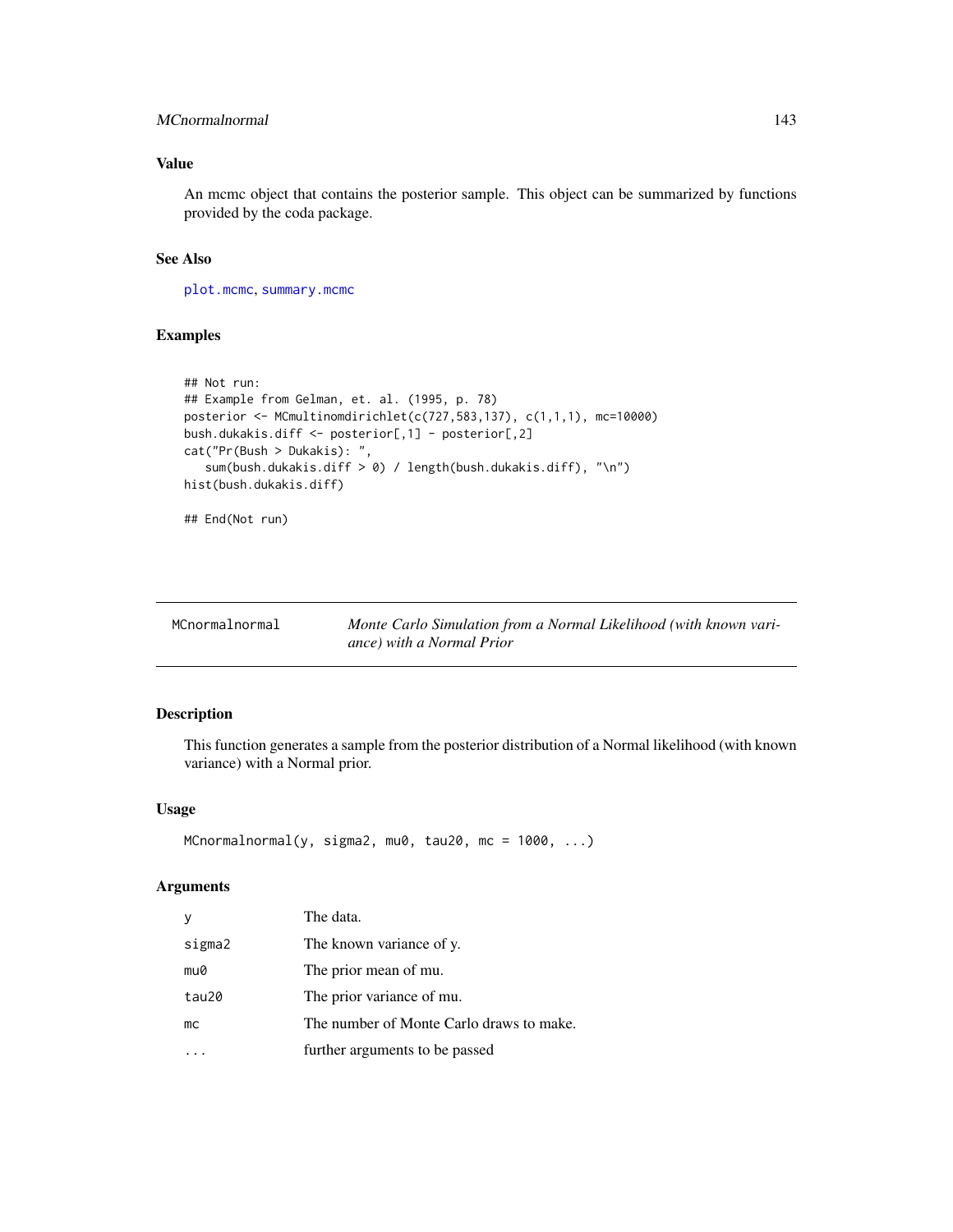MCnormalnormal directly simulates from the posterior distribution. This model is designed primarily for instructional use.  $\mu$  is the parameter of interest of the Normal distribution. We assume a conjugate normal prior:

$$
\mu \sim \mathcal{N}(\mu_0, \tau_0^2)
$$

y is a vector of observed data.

# Value

An mcmc object that contains the posterior sample. This object can be summarized by functions provided by the coda package.

## See Also

[plot.mcmc](#page-0-0), [summary.mcmc](#page-0-0)

## Examples

```
## Not run:
y <- c(2.65, 1.80, 2.29, 2.11, 2.27, 2.61, 2.49, 0.96, 1.72, 2.40)
posterior <- MCMCpack:::MCnormalnormal(y, 1, 0, 1, 5000)
summary(posterior)
plot(posterior)
grid \leq seq(-3, 3, 0.01)plot(grid, dnorm(grid, 0, 1), type="l", col="red", lwd=3, ylim=c(0,1.4),
   xlab="mu", ylab="density")
lines(density(posterior), col="blue", lwd=3)
legend(-3, 1.4, c("prior", "posterior"), lwd=3, col=c("red", "blue"))
## End(Not run)
```

| MCpoissongamma | Monte Carlo Simulation from a Poisson Likelihood with a Gamma |
|----------------|---------------------------------------------------------------|
|                | Prior                                                         |

#### Description

This function generates a sample from the posterior distribution of a Poisson likelihood with a Gamma prior.

#### Usage

```
MCpoissongamma(y, alpha, beta, mc = 1000, ...)
```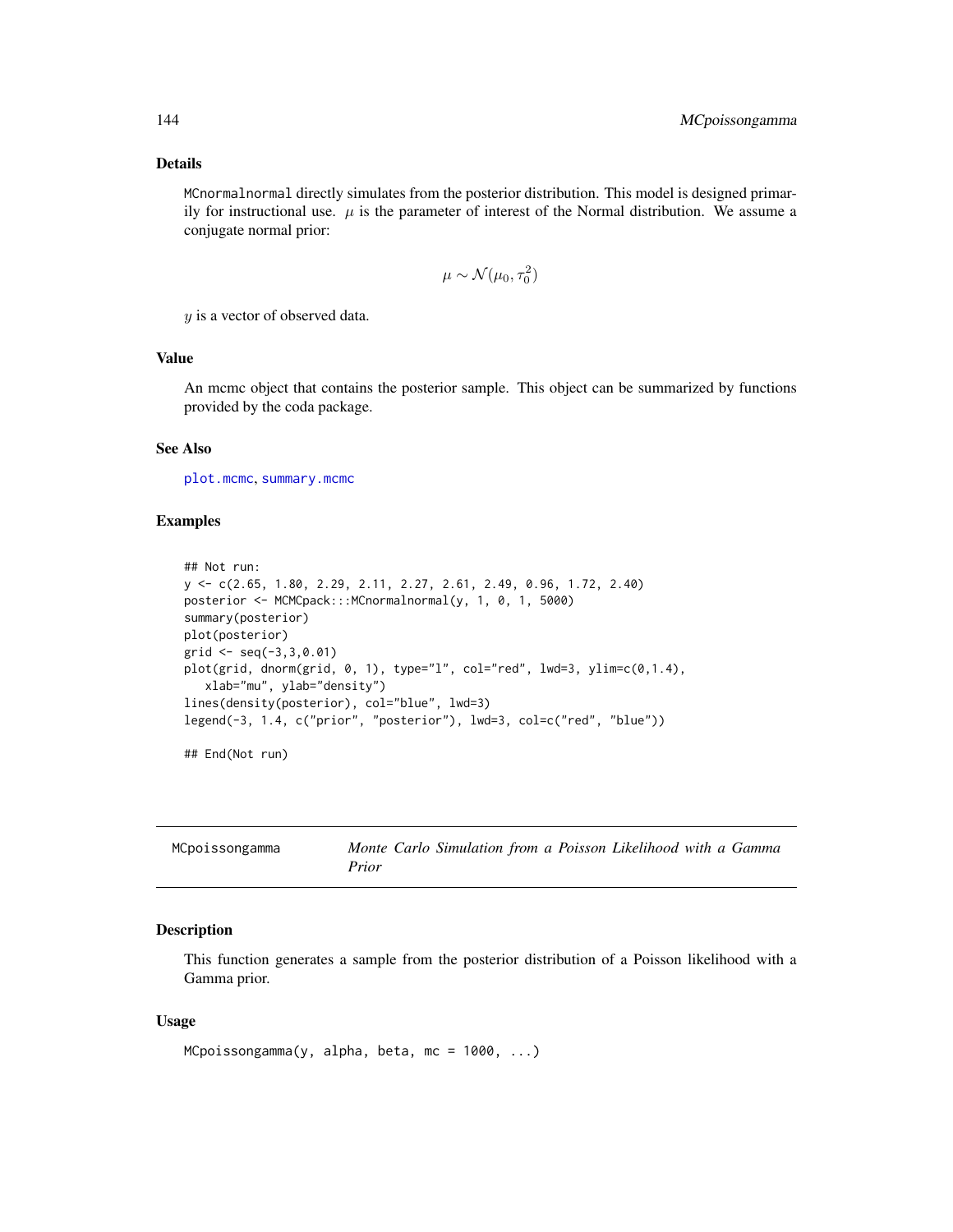# <span id="page-144-0"></span>MCpoissongamma 145

## Arguments

|       | A vector of counts (must be non-negative). |
|-------|--------------------------------------------|
| alpha | Gamma prior distribution shape parameter.  |
| beta  | Gamma prior distribution scale parameter.  |
| mc    | The number of Monte Carlo draws to make.   |
|       | further arguments to be passed             |

# Details

MCpoissongamma directly simulates from the posterior distribution. This model is designed primarily for instructional use.  $\lambda$  is the parameter of interest of the Poisson distribution. We assume a conjugate Gamma prior:

## $\lambda \sim \mathcal{Gamma}(\alpha, \beta)$

y is a vector of counts.

# Value

An mcmc object that contains the posterior sample. This object can be summarized by functions provided by the coda package.

# See Also

[plot.mcmc](#page-0-0), [summary.mcmc](#page-0-0)

## Examples

```
## Not run:
data(quine)
posterior <- MCpoissongamma(quine$Days, 15, 1, 5000)
summary(posterior)
plot(posterior)
grid <- seq(14,18,0.01)
plot(grid, dgamma(grid, 15, 1), type="l", col="red", lwd=3, ylim=c(0,1.3),
  xlab="lambda", ylab="density")
lines(density(posterior), col="blue", lwd=3)
legend(17, 1.3, c("prior", "posterior"), lwd=3, col=c("red", "blue"))
## End(Not run)
```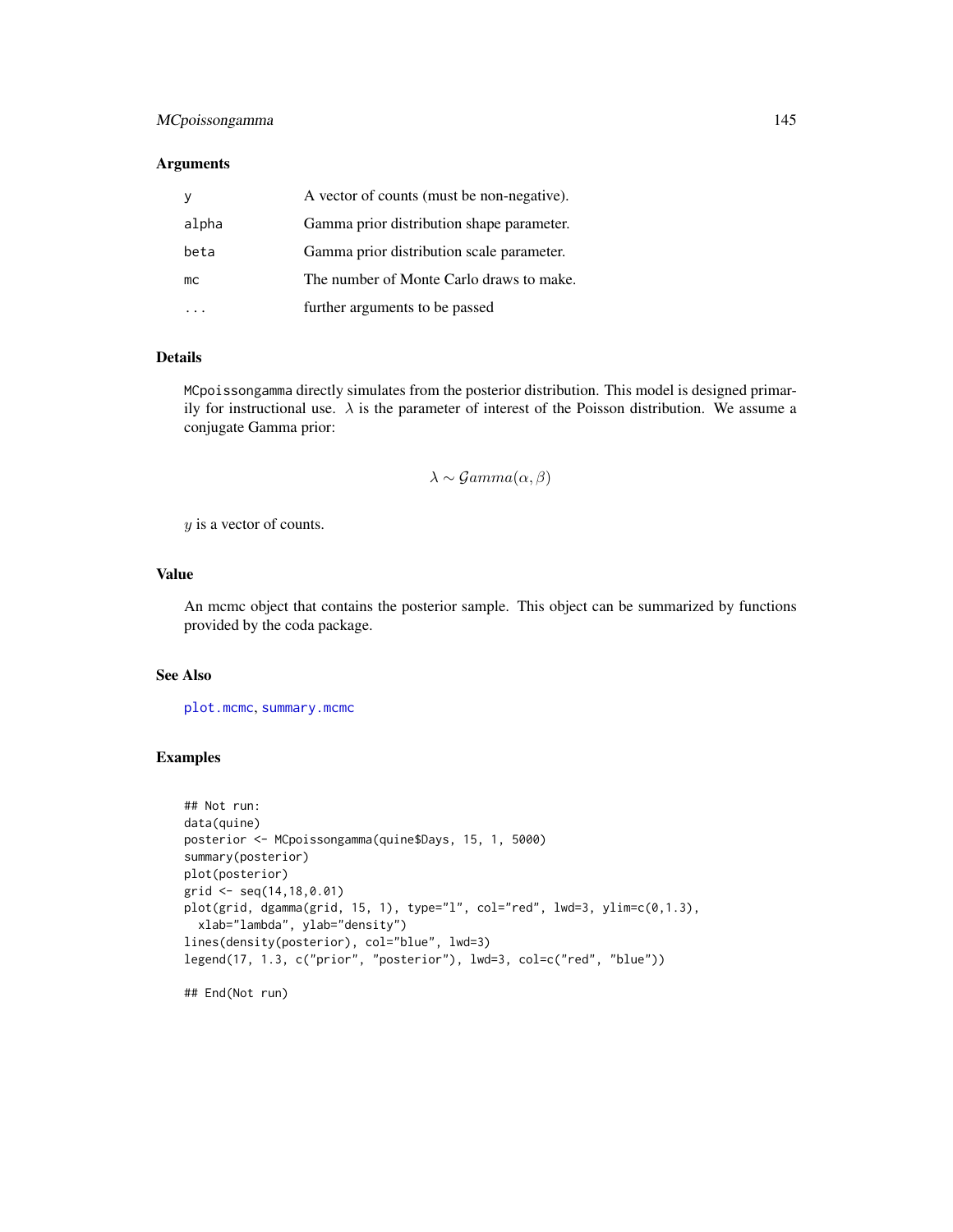<span id="page-145-1"></span>146 mptable metals and the set of the set of the set of the set of the set of the set of the set of the set of the set of the set of the set of the set of the set of the set of the set of the set of the set of the set of t

<span id="page-145-0"></span>mptable *Calculate the marginal posterior probabilities of predictors being included in a quantile regression model.*

# Description

This function extracts the marginal probability table produced by summary.qrssvs.

# Usage

```
mptable(qrssvs)
```
# Arguments

| qrssvs | An object of class qrssvs. Typically this will be the gamma component of the |  |  |  |
|--------|------------------------------------------------------------------------------|--|--|--|
|        | list returned by SSVSquantreg.                                               |  |  |  |

# Value

A table with the predictors listed together with their posterior marginal posterior probability of inclusion.

# Author(s)

Craig Reed

#### See Also

[SSVSquantreg](#page-156-0)

# Examples

```
## Not run:
set.seed(1)
epsilon<-rnorm(100)
set.seed(2)
x<-matrix(rnorm(1000),100,10)
y<-x[,1]+x[,10]+epsilon
qrssvs<-SSVSquantreg(y~x)
mptable(qrssvs$gamma)
```
## End(Not run)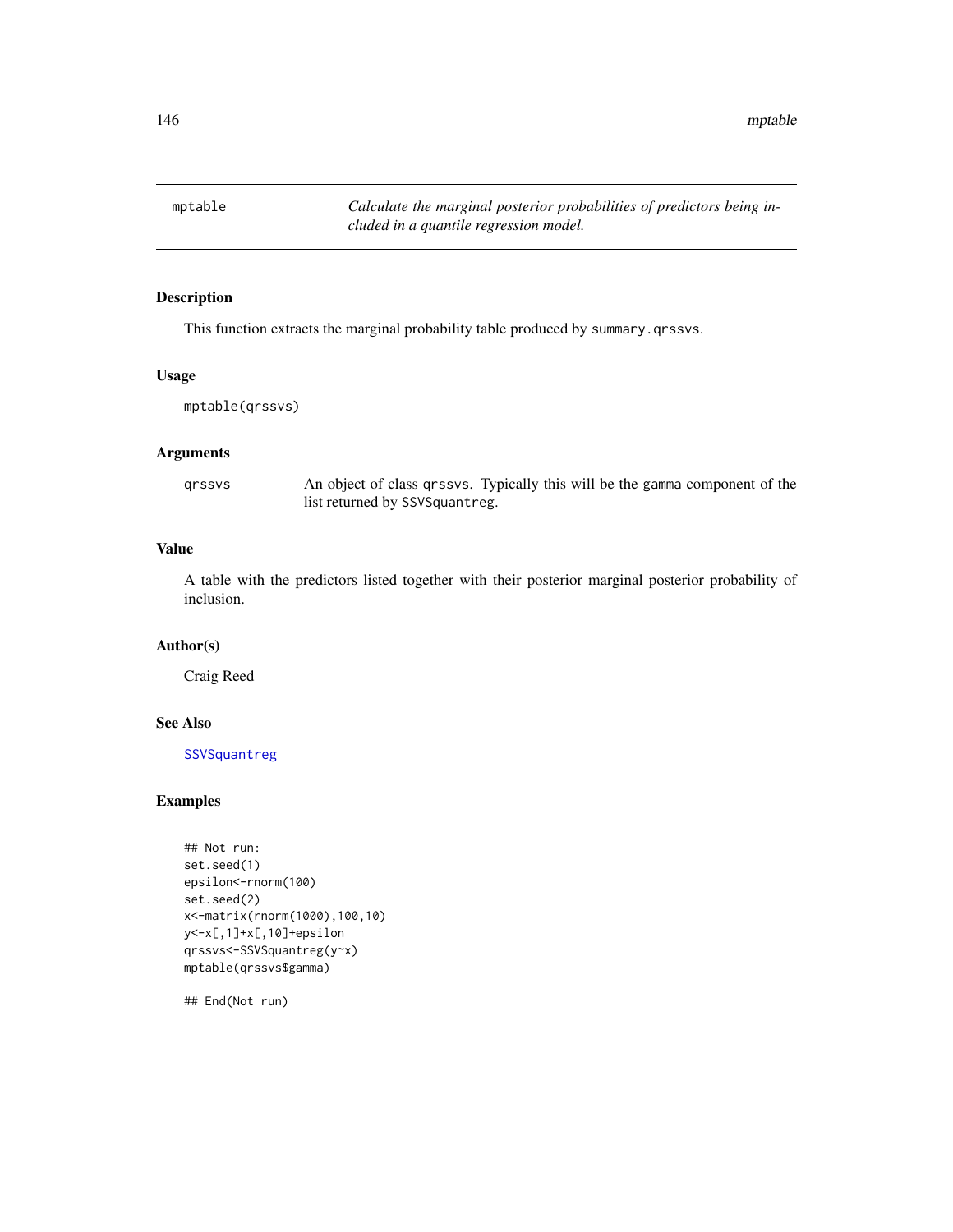<span id="page-146-0"></span>

Dutch Voting Behavior in 1989.

# Format

A data frame with 1754 observations and 11 variables from the 1989 Dutch Parliamentary Election Study (Anker and Oppenhuis, 1993). Each observation is a survey respondent. These data are a subset of one of five multiply imputed datasets used in Quinn and Martin (2002). For more information see Quinn and Martin (2002).

- vote A factor giving the self-reported vote choice of each respondent. The levels are CDA (Christen Democratisch Appel), D66 (Democraten 66), Pvda (Partij van de Arbeid), and VVD (Volkspartij voor Vrijheid en Democratie).
- distD66 A numeric variable giving the squared ideological distance between the respondent and the D66. Larger values indicate ideological dissimilarity between the respondent and the party.
- distPvdA A numeric variable giving the squared ideological distance between the respondent and the PvdA. Larger values indicate ideological dissimilarity between the respondent and the party.
- distVVD A numeric variable giving the squared ideological distance between the respondent and the VVD. Larger values indicate ideological dissimilarity between the respondent and the party.
- distCDA A numeric variable giving the squared ideological distance between the respondent and the CDA. Larger values indicate ideological dissimilarity between the respondent and the party.
- relig An indicator variable equal to 0 if the respondent is not religious and 1 if the respondent is religious.
- class Social class of respondent. 0 is the lowest social class, 4 is the highest social class.

income Income of respondent. 0 is lowest and 6 is highest.

- educ Education of respondent. 0 is lowest and 4 is highest.
- age Age category of respondent. 0 is lowest and 12 is highest.
- **urban** Indicator variable equal to  $0$  if the respondent is not a resident of an urban area and  $1$  if the respondent is a resident of an urban area.

#### Source

H. Anker and E.V. Oppenhuis. 1993. "Dutch Parliamentary Election Study." (computer file). Dutch Electoral Research Foundation and Netherlands Central Bureau of Statistics, Amsterdam.

#### References

Kevin M. Quinn and Andrew D. Martin. 2002. "An Integrated Computational Model of Multiparty Electoral Competition." *Statistical Science*. 17: 405-419.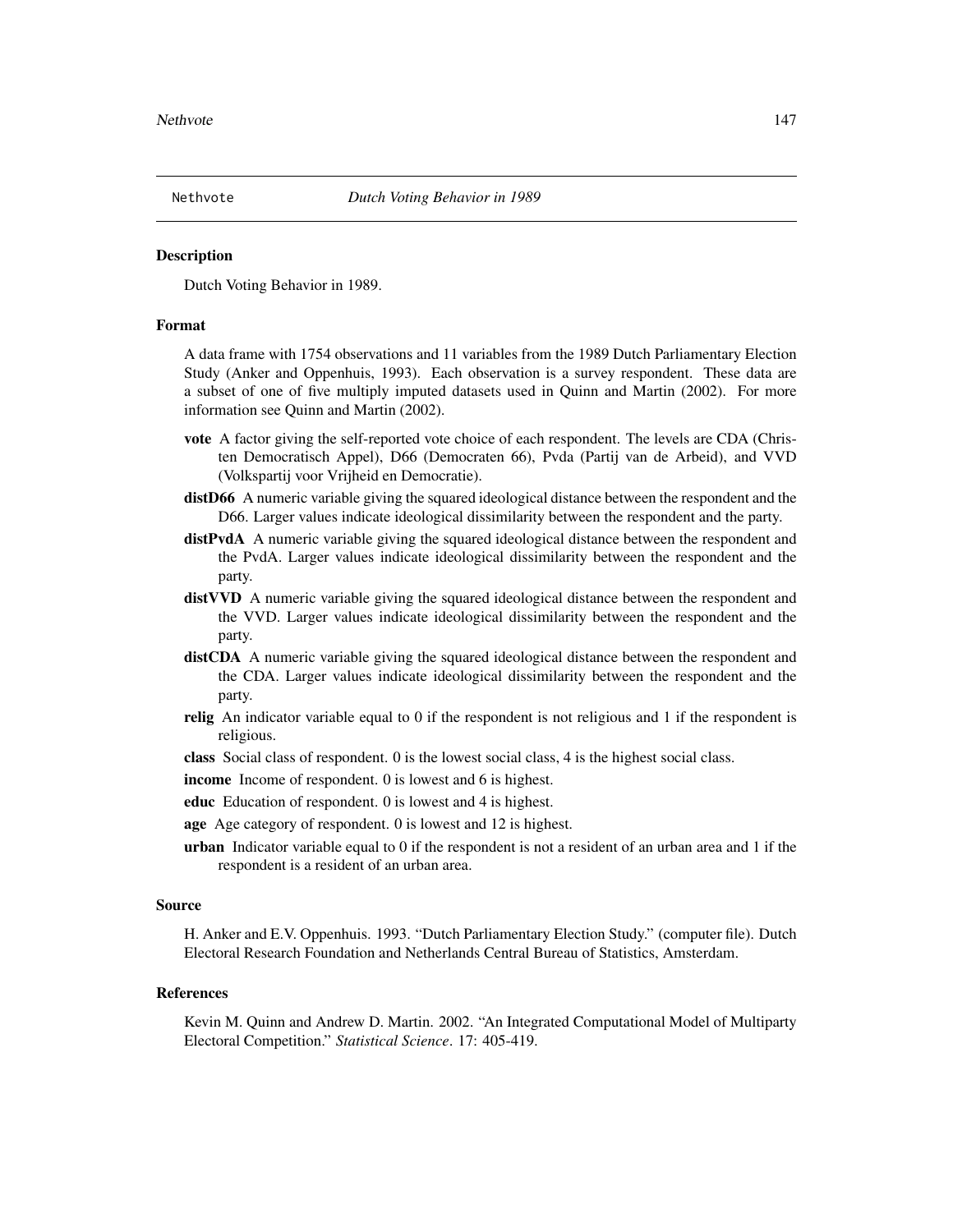<span id="page-147-0"></span>

Evaluates the density at a single point or all points, and generate random draws from the Noncentral Hypergeometric distribution.

#### Usage

```
dnoncenhypergeom(x = NA, n1, n2, m1, psi)
```
rnoncenhypergeom(n, n1, n2, m1, psi)

#### Arguments

| $\mathsf{x}$ | The location to evaluate the density. If $x$ is NA, then a matrix is returned with<br>the density evaluated at all possible points. |
|--------------|-------------------------------------------------------------------------------------------------------------------------------------|
| n1           | The size of group one.                                                                                                              |
| n2           | The size of group two.                                                                                                              |
| m1           | The observed number of positive outcomes (in both groups).                                                                          |
| psi          | Odds ratio.                                                                                                                         |
| n            | The number of draws to make from the distribution.                                                                                  |

# Details

The Noncentral Hypergeometric is particularly useful for conditional inference for  $(2 \times 2)$  tables. We use the parameterization and algorithms of Liao and Rosen (2001). The underlying R code is based on their published code. See their article for details of the parameterization.

#### Value

dnoncenhypergeom evaluates the density at point x, or a matrix with the first column containing the possible values of the random variable, and the second column containing the probabilities.

rnoncenhypergeom returns a list of n random draws from the distribution.

#### Source

J. G. Liao and Ori Rosen. 2001. "Fast and Stable Algorithms for Computing and Sampling From the Noncentral Hypergeometric Distribution." *The American Statistician.* 55: 366-369.

# Examples

density <- dnoncenhypergeom(NA, 500, 500, 500, 6.0) draws <- rnoncenhypergeom(10, 500, 500, 500, 6.0)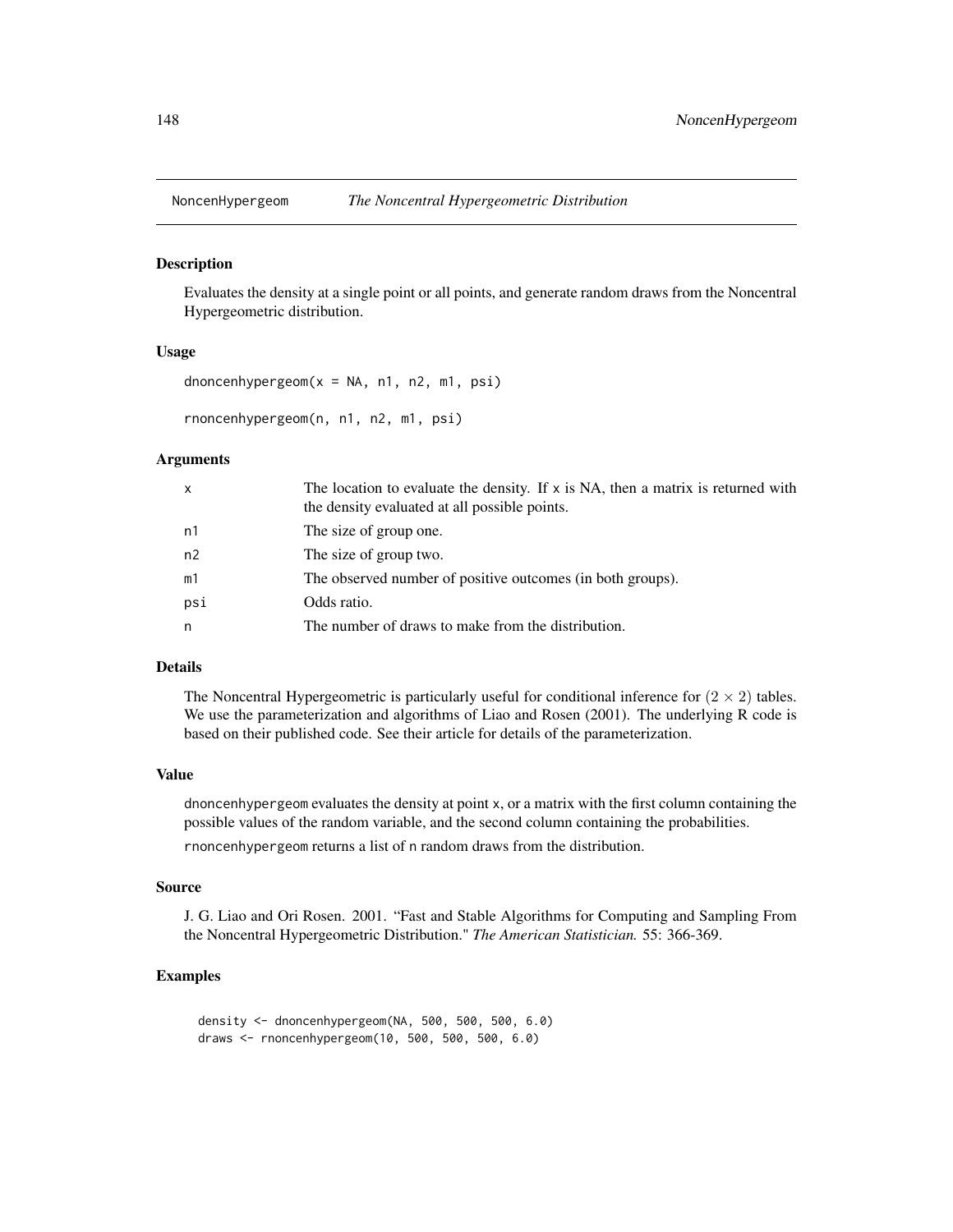<span id="page-148-0"></span>

Political Economic Risk Data from 62 Countries in 1987.

#### Format

A data frame with 62 observations on the following 9 variables. All data points are from 1987. See Quinn (2004) for more details.

country a factor with levels Argentina through Zimbabwe

- courts an ordered factor with levels  $0 < 1$  courts is an indicator of whether the country in question is judged to have an independent judiciary. From Henisz (2002).
- barb2 a numeric vector giving the natural log of the black market premium in each country. The black market premium is coded as the black market exchange rate (local currency per dollar) divided by the official exchange rate minus 1. From Marshall, Gurr, and Harff (2002).
- **prsexp2** an ordered factor with levels  $0 < 1 < 2 < 3 < 4 < 5$ , giving the lack of expropriation risk. From Marshall, Gurr, and Harff (2002).
- **prscorr2** an ordered factor with levels  $0 < 1 < 2 < 3 < 4 < 5$ , measuring the lack of corruption. From Marshall, Gurr, and Harff (2002).
- gdpw2 a numeric vector giving the natural log of real GDP per worker in 1985 international prices. From Alvarez et al. (1999).

#### Source

Mike Alvarez, Jose Antonio Cheibub, Fernando Limongi, and Adam Przeworski. 1999. "ACLP Political and Economic Database." [https://sites.google.com/site/joseantoniocheibub/](https://sites.google.com/site/joseantoniocheibub/datasets/democracy-and-development-aclp) [datasets/democracy-and-development-aclp](https://sites.google.com/site/joseantoniocheibub/datasets/democracy-and-development-aclp).

Witold J. Henisz. 2002. "The Political Constraint Index (POLCON) Dataset."

Monty G. Marshall, Ted Robert Gurr, and Barbara Harff. 2002. "State Failure Task Force Problem Set."

# References

Kevin M. Quinn. 2004. "Bayesian Factor Analysis for Mixed Ordinal and Continuous Response." *Political Analyis*. 12: 338-353.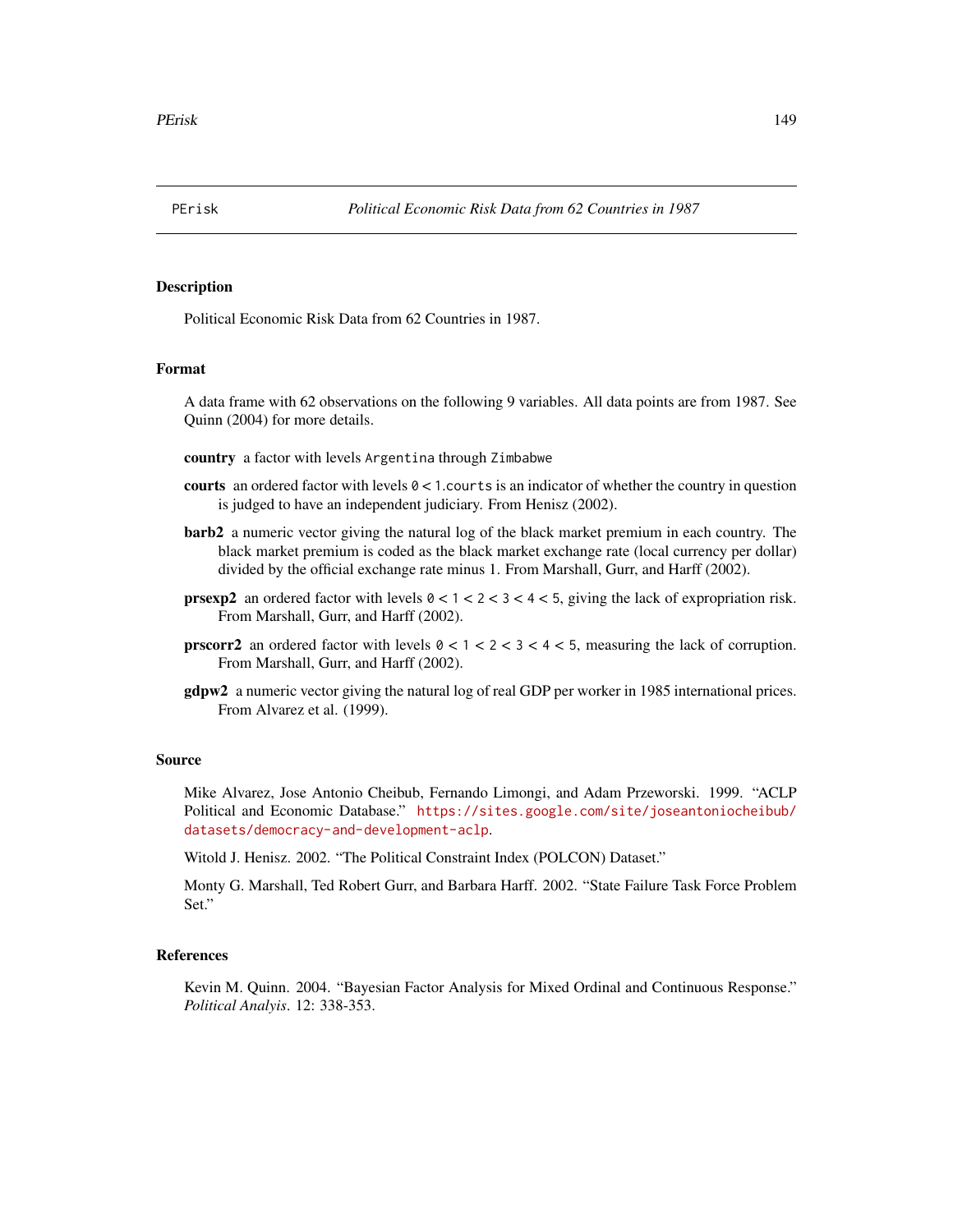<span id="page-149-1"></span><span id="page-149-0"></span>

This function produces a Trellis plot of the predictors on the y-axis versus the marginal posterior probability of inclusion on the x-axis.

# Usage

## S3 method for class 'qrssvs'  $plot(x, \ldots)$ 

#### Arguments

|                         | An object of class grssvs. Typically this will be the gamma component of the |
|-------------------------|------------------------------------------------------------------------------|
|                         | list returned by SSVSquantreg.                                               |
| $\cdot$ $\cdot$ $\cdot$ | Further arguments                                                            |

#### Value

An object with class "trellis". The associated [update](#page-0-0) and [print](#page-0-0) methods are documented in the "Lattice" package.

#### Author(s)

Craig Reed

# References

Deepayan Sarkar. 2008. *lattice: Lattice Graphics.* R package version 0.17-17

## See Also

[SSVSquantreg](#page-156-0), [mptable](#page-145-0), [Lattice](#page-0-0) for a brief introduction to lattice displays and links to further documentation.

# Examples

```
## Not run:
set.seed(1)
epsilon<-rnorm(100)
set.seed(2)
x<-matrix(rnorm(1000),100,10)
y<-x[,1]+x[,10]+epsilon
qrssvs<-SSVSquantreg(y~x)
```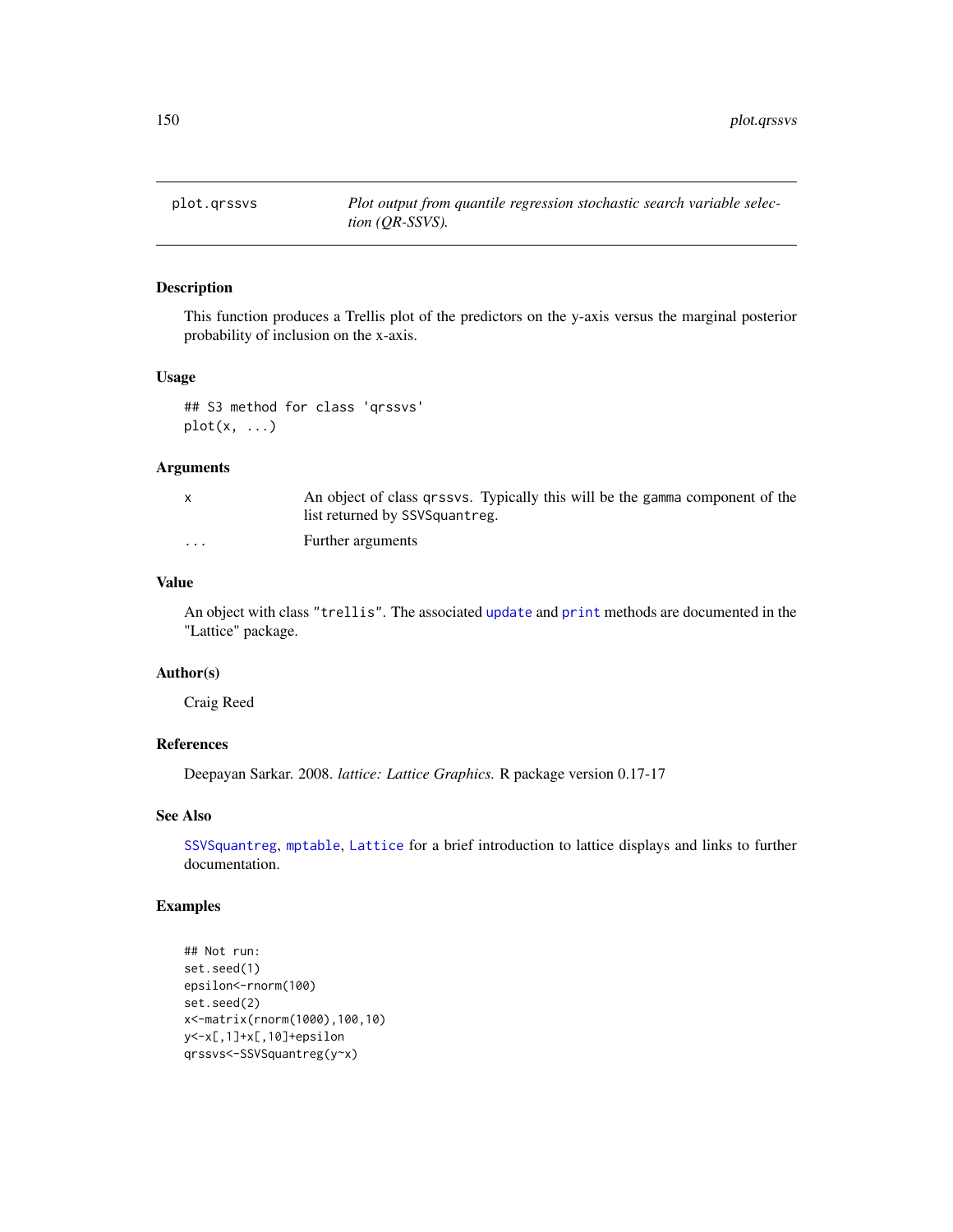# <span id="page-150-0"></span>plotChangepoint 151

```
plot(qrssvs$gamma)
## Modify the graph by increasing the fontsize on the axes
qrssvsplot<-plot(qrssvs$gamma)
update(qrssvsplot, scales=list(cex=3))
```

```
## End(Not run)
```
plotChangepoint *Posterior Density of Regime Change Plot*

# Description

Plot the posterior density of regime change.

# Usage

```
plotChangepoint(mcmcout,
 main = "Posterior Density of Regime Change Probabilities", xlab = "Time",
 ylab = "", verbose = FALSE, start = 1, overlay = FALSE)
```
# Arguments

| mcmcout | The meme object containing the posterior density sample from a changepoint<br>model. Note that this must have a                                                                                                                                               |
|---------|---------------------------------------------------------------------------------------------------------------------------------------------------------------------------------------------------------------------------------------------------------------|
|         | prob.state attribute.                                                                                                                                                                                                                                         |
| main    | Title of the plot                                                                                                                                                                                                                                             |
| xlab    | Label for the x-axis.                                                                                                                                                                                                                                         |
| ylab    | Label for the y-axis.                                                                                                                                                                                                                                         |
| verbose | If verbose=TRUE, expected changepoints are printed.                                                                                                                                                                                                           |
| start   | The time of the first observation to be shown in the time series plot.                                                                                                                                                                                        |
| overlay | If overlay=TRUE, the probability of each regime change is drawn separately,<br>which will be useful to draw multiple plots in one screen. See the example in<br>MCMCpoissonChange. Otherwise, multiple plots of regime change probabilities<br>will be drawn. |

## See Also

[MCMCpoissonChange](#page-114-0), [MCMCbinaryChange](#page-30-0)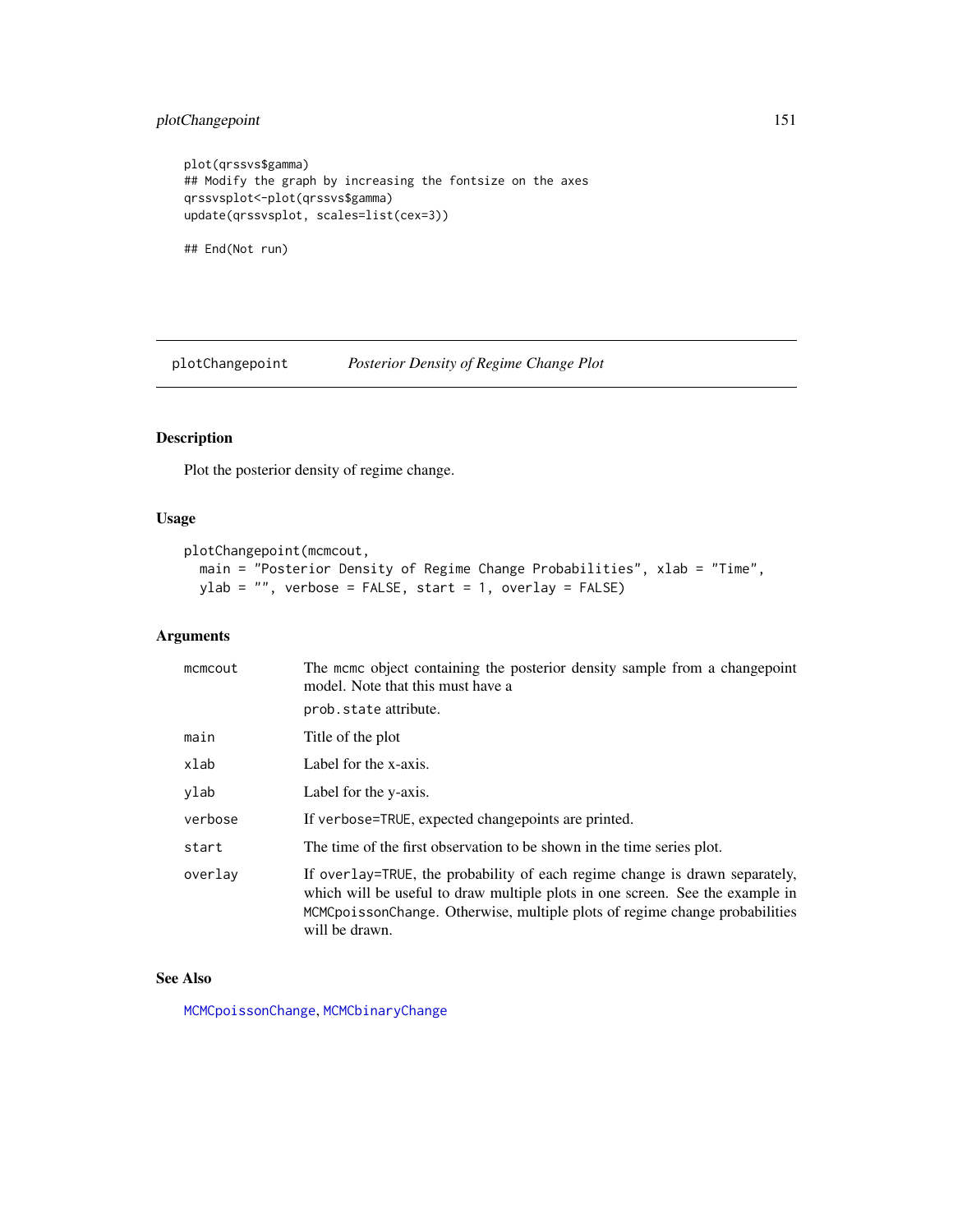<span id="page-151-0"></span>plotHDPChangepoint *Posterior Changepoint Probabilities from HDP-HMM*

# Description

Plot the posterior density of regime change.

## Usage

```
plotHDPChangepoint(mcmcout, main = "Posterior Changepoint Probabilities",
  xlab = "Time", ylab = "", start = 1)
```
# Arguments

| The mome object containing the posterior density sample from a changepoint<br>model. Note that this must be from a HDP-HMM sampler. |
|-------------------------------------------------------------------------------------------------------------------------------------|
| Title of the plot                                                                                                                   |
| Label for the x-axis.                                                                                                               |
| Label for the y-axis.                                                                                                               |
| The time of the first observation to be shown in the time series plot.                                                              |
|                                                                                                                                     |

# See Also

[HDPHMMpoisson](#page-11-0), [HDPHMMnegbin](#page-7-0), [HDPHSMMnegbin](#page-14-0)

plotState *Changepoint State Plot*

# Description

Plot the posterior probability that each time point is in each state.

#### Usage

```
plotState(mcmcout, main = "Posterior Regime Probability",
 ylab = expression(paste("Pr(", S[t], "= k |", Y[t], ")")),
  legend.control = NULL, cex = 0.8, lwd = 1.2, start = 1)
```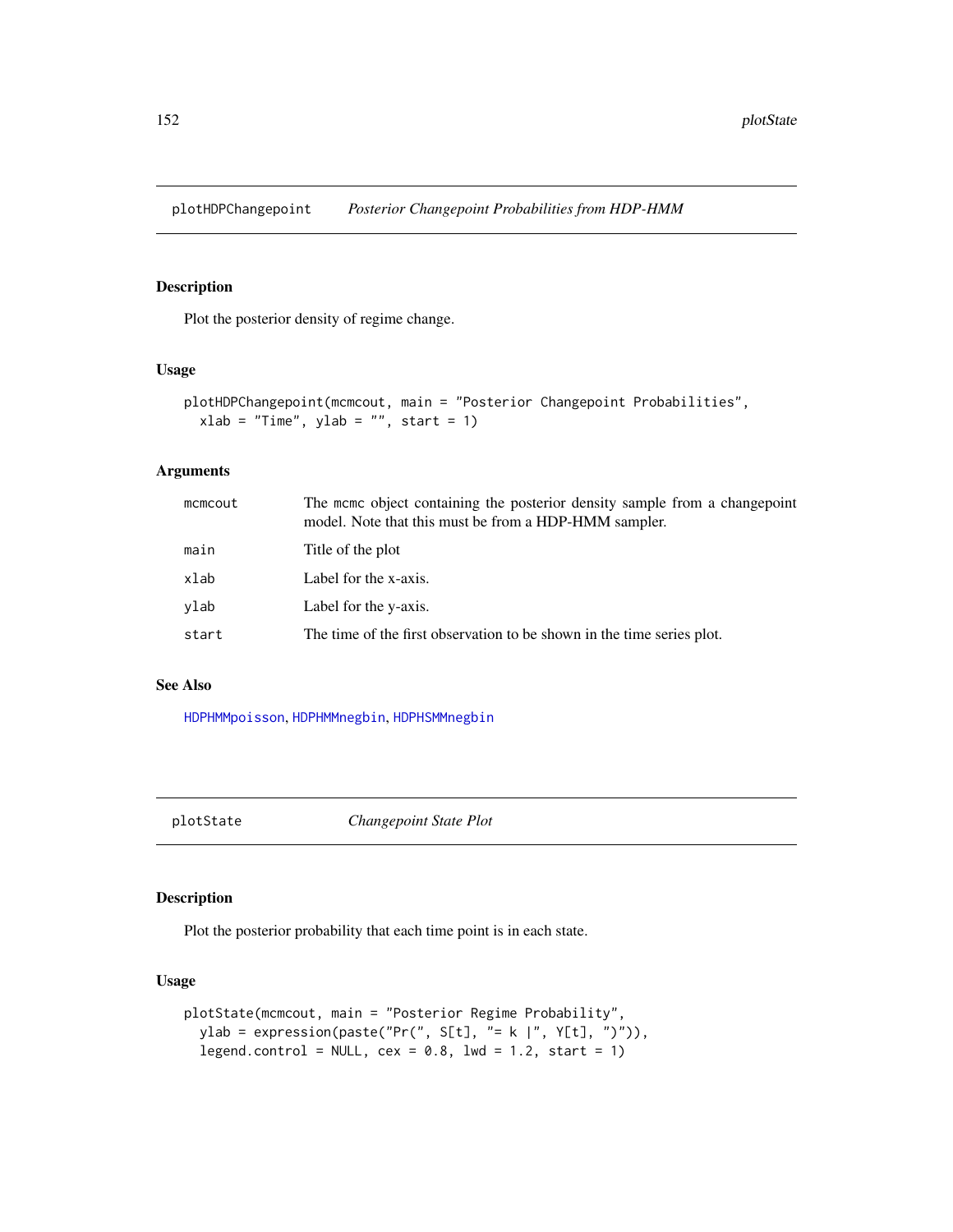# <span id="page-152-0"></span>PostProbMod 153

# Arguments

| mcmcout | The mome object containing the posterior density sample from a changepoint<br>model. Note that this must have a prob. state attribute. |
|---------|----------------------------------------------------------------------------------------------------------------------------------------|
| main    | Title of the plot.                                                                                                                     |
| ylab    | Label for the y-axis.                                                                                                                  |
|         | legend.control Control the location of the legend. It is necessary to pass both the x and y<br>locations; i.e., $c(x, y)$ .            |
| cex     | Control point size.                                                                                                                    |
| lwd     | Line width parameter.                                                                                                                  |
| start   | The time of the first observation to be shown in the time series plot.                                                                 |

# See Also

[MCMCpoissonChange](#page-114-0), [MCMCbinaryChange](#page-30-0)

**Calculate Posterior Probability of Model** 

# Description

This function takes an object of class BayesFactor and calculates the posterior probability that each model under study is correct given that one of the models under study is correct.

# Usage

```
PostProbMod(BF, prior.probs = 1)
```
# Arguments

| BF.         | An object of class Bayes Factor.                                                                                                                                                                                                  |
|-------------|-----------------------------------------------------------------------------------------------------------------------------------------------------------------------------------------------------------------------------------|
| prior.probs | The prior probabilities that each model is correct. Can be either a scalar or array.<br>Must be positive. If the sum of the prior probabilities is not equal to 1 prior probs<br>will be normalized so that it does sum to unity. |

# Value

An array holding the posterior probabilities that each model under study is correct given that one of the models under study is correct.

# See Also

[MCMCregress](#page-126-0)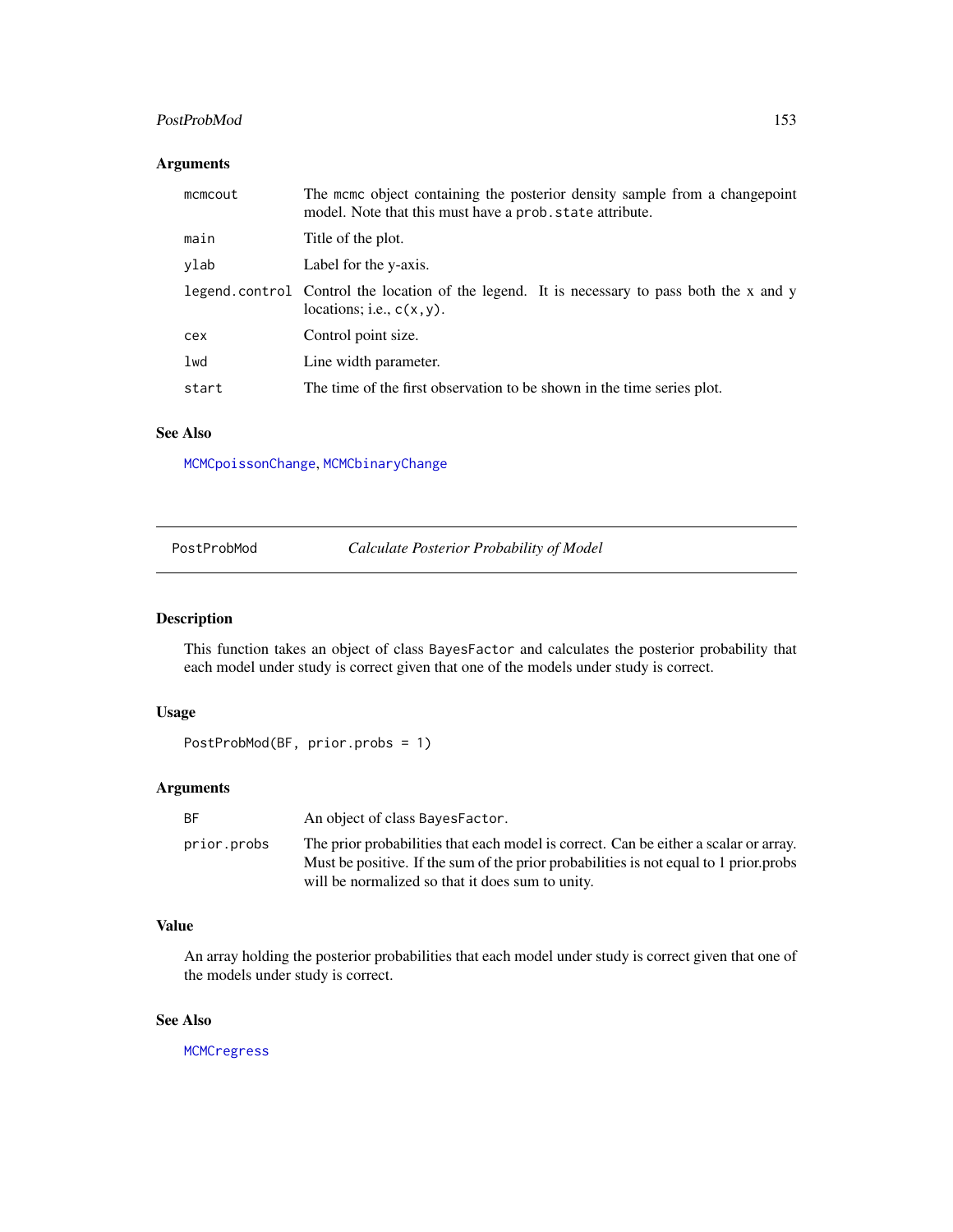# Examples

```
## Not run:
data(birthwt)
post1 <- MCMCregress(bwt~age+lwt+as.factor(race) + smoke + ht,
                     data=birthwt, b0=c(2700, 0, 0, -500, -500,
                                        -500, -500),
                     B0=c(1e-6, .01, .01, 1.6e-5, 1.6e-5, 1.6e-5,
                          1.6e-5), c0=10, d0=4500000,
                     marginal.likelihood="Chib95", mcmc=10000)
post2 <- MCMCregress(bwt~age+lwt+as.factor(race) + smoke,
                     data=birthwt, b0=c(2700, 0, 0, -500, -500,
                                        -500),
                     B0=c(1e-6, .01, .01, 1.6e-5, 1.6e-5, 1.6e-5),
                     c0=10, d0=4500000,
                     marginal.likelihood="Chib95", mcmc=10000)
post3 <- MCMCregress(bwt~as.factor(race) + smoke + ht,
                     data=birthwt, b0=c(2700, -500, -500,
                                        -500, -500),
                     B0=c(1e-6, 1.6e-5, 1.6e-5, 1.6e-5,
                          1.6e-5), c0=10, d0=4500000,
                     marginal.likelihood="Chib95", mcmc=10000)
BF <- BayesFactor(post1, post2, post3)
mod.probs <- PostProbMod(BF)
print(mod.probs)
## End(Not run)
```
procrustes *Procrustes Transformation*

#### Description

This function performs a Procrustes transformation on a matrix X to minimize the squared distance between X and another matrix Xstar.

# Usage

procrustes(X, Xstar, translation = FALSE, dilation = FALSE)

# Arguments

| χ     | The matrix to be transformed. |
|-------|-------------------------------|
| Xstar | The target matrix.            |

<span id="page-153-0"></span>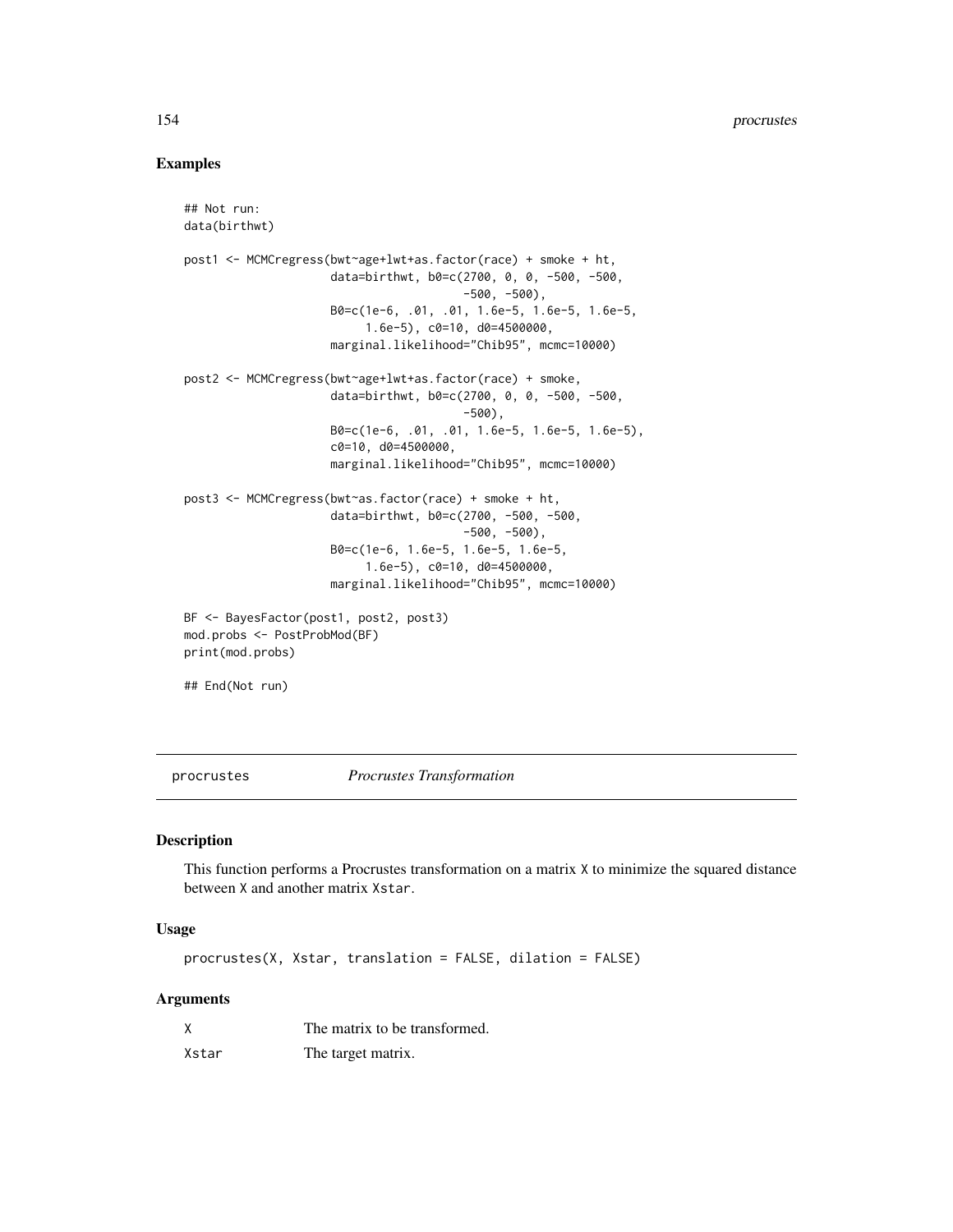# <span id="page-154-0"></span>read.Scythe 155

| translation | logical value indicating whether X should be translated. |
|-------------|----------------------------------------------------------|
| dilation    | logical value indicating whether X should be dilated.    |

## Details

R, tt, and s are chosen so that:

$$
sXR + 1tt' \approx X^*
$$

X.new is given by:

 $X_{new} = sXR + 1tt'$ 

# Value

A list containing: X.new the matrix that is the Procrustes transformed version of X, R the rotation matrix, tt the translation vector, and s the scale factor.

# References

Borg and Groenen. 1997. *Modern Multidimensional Scaling*. New York: Springer. pp. 340-342.

#### See Also

[MCMCirtKd](#page-69-0)

read.Scythe *Read a Matrix from a File written by Scythe*

#### Description

This function reads a matrix from an ASCII file in the form produced by the Scythe Statistical Library. Scythe output files contain the number of rows and columns in the first row, followed by the data.

#### Usage

read.Scythe(infile = NA)

## Arguments

infile The file to be read. This can include path information.

## Value

A matrix containing the data stored in the read file.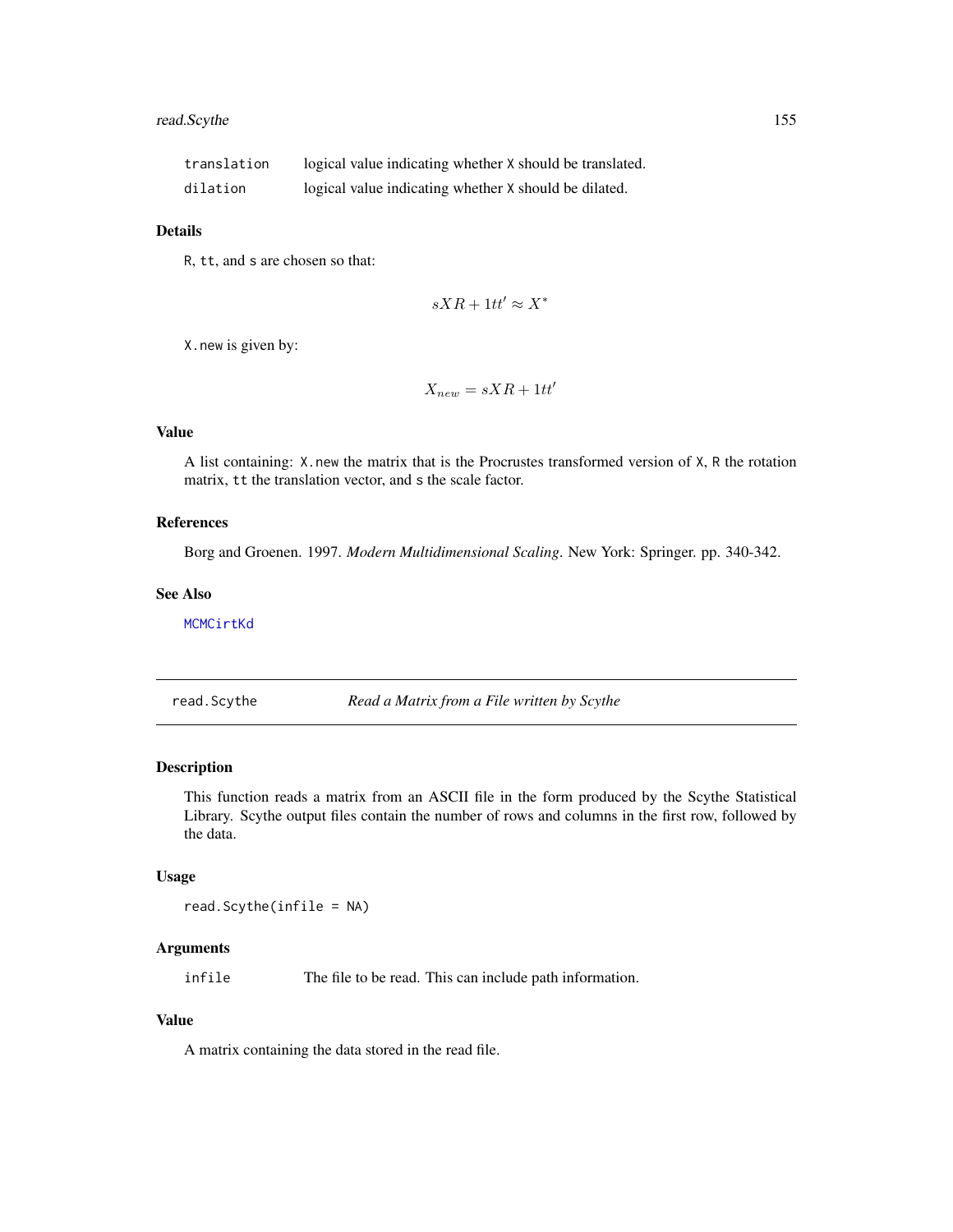#### References

Daniel Pemstein, Kevin M. Quinn, and Andrew D. Martin. 2007. *Scythe Statistical Library 1.0.* <http://scythe.wustl.edu>.

## See Also

[write.Scythe](#page-171-0)

# Examples

```
## Not run:
mymatrix <- read.Scythe("myfile.txt")
```
## End(Not run)

Rehnquist *U.S. Supreme Court Vote Matrix, Rehnquist Court (1994-2004)*

## Description

This dataframe contains a matrix of votes cast by U.S. Supreme Court justices by all cases in the 1994-2004 terms.

## Format

The dataframe has contains data for justices Rehnquist, Stevens, O'Connor, Scalia, Kennedy, Souter, Thomas, Ginsburg, and Breyer for the 1994-2004 terms of the U.S. Supreme Court. The dataframe also contains the term of the case, and a time variable that counts from term 1 to 11. The votes are coded liberal (1) and conservative (0) using the protocol of Spaeth (2003). The unit of analysis is the case citation (ANALU=0). We are concerned with formally decided cases issued with written opinions, after full oral argument and cases decided by an equally divided vote (DECTYPE=1,5,6,7).

# Source

Harold J. Spaeth. 2005. *Original United States Supreme Court Database: 1953-2004 Terms.*

<span id="page-155-0"></span>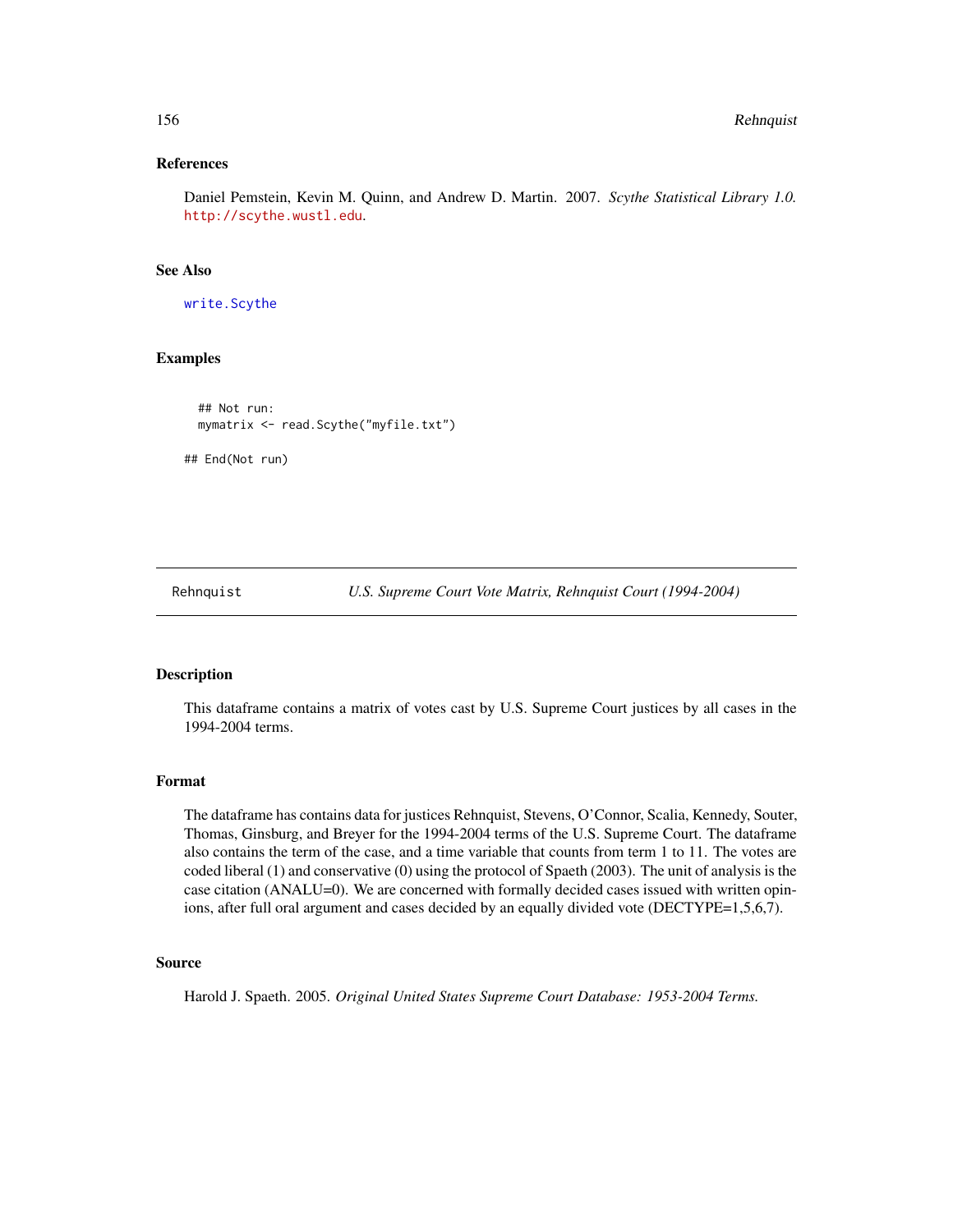<span id="page-156-1"></span>

This dataframe contains a matrix of votes cast by U.S. Senators in the 106th Congress.

#### Format

The dataframe contains roll call data for all Senators in the 106th Senate. The first column (id) is the ICPSR member ID number, the second column (statecode) is the ICPSR state code, the third column (party) is the member's state name, and the fourth column (member) is the member's name. This is followed by all roll call votes (including unanimous ones) in the 106th. Nay votes are coded 0, yea votes are coded 1, and NAs are missing votes.

## Source

Keith Poole. 2005. *106th Roll Call Vote Data*.

<span id="page-156-0"></span>SSVSquantreg *Stochastic search variable selection for quantile regression*

## Description

This function uses stochastic search to select promising regression models at a fixed quantile  $\tau$ . Indicator variables  $\gamma$  are used to represent whether a predictor is included in the model or not. The user supplies the data and the prior distribution on the model size. A list is returned containing the posterior sample of  $\gamma$  and the associated regression parameters  $\beta$ .

## Usage

```
SSVSquantreg(formula, data = NULL, tau = 0.5, include = NULL,
 burnin = 1000, mcmc = 10000, thin = 1, verbose = 0,
  seed = sample(1:1e+06, 1), pioa0 = 1, piob0 = 1, ...)
```
#### Arguments

| formula | Model formula.                                                                                                                                                  |
|---------|-----------------------------------------------------------------------------------------------------------------------------------------------------------------|
| data    | Data frame.                                                                                                                                                     |
| tau     | The quantile of interest. Must be between 0 and 1. The default value of 0.5<br>corresponds to median regression model selection.                                |
| include | The predictor(s) that should definitely appear in the model. Can be specified by<br>name, or their position in the formula (taking into account the intercept). |
| burnin  | The number of burn-in iterations for the sampler.                                                                                                               |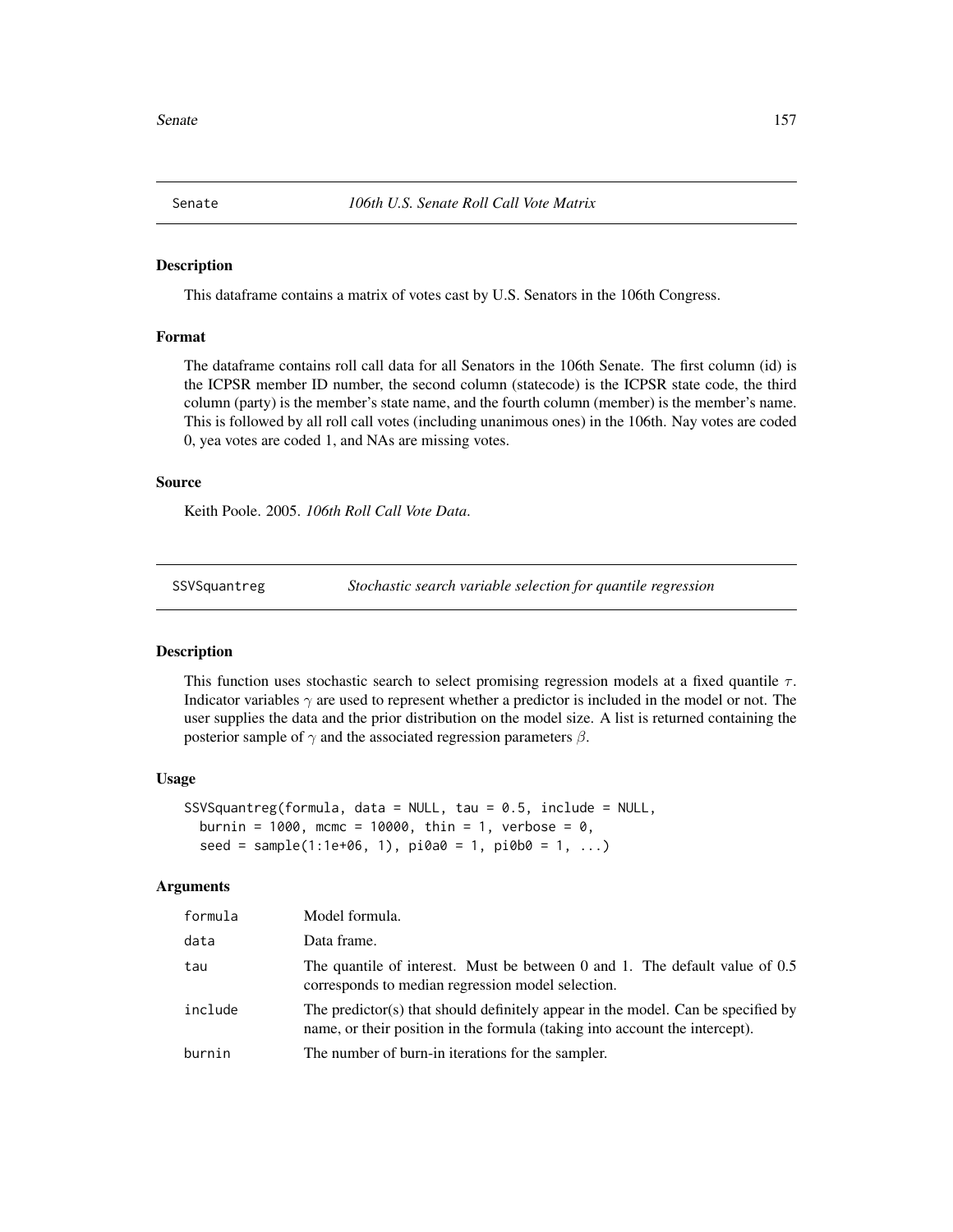| mcmc                     | The number of MCMC iterations after burnin.                                                                                                                                                                                                                                                                                                                                                                                                                                                                                                                                                                                                                                                                                                                                                                                                            |
|--------------------------|--------------------------------------------------------------------------------------------------------------------------------------------------------------------------------------------------------------------------------------------------------------------------------------------------------------------------------------------------------------------------------------------------------------------------------------------------------------------------------------------------------------------------------------------------------------------------------------------------------------------------------------------------------------------------------------------------------------------------------------------------------------------------------------------------------------------------------------------------------|
| thin                     | The thinning interval used in the simulation. The number of MCMC iterations<br>must be divisible by this value.                                                                                                                                                                                                                                                                                                                                                                                                                                                                                                                                                                                                                                                                                                                                        |
| verbose                  | A switch which determines whether or not the progress of the sampler is printed<br>to the screen. If verbose is greater than 0 the iteration number, the most recently<br>sampled values of $\gamma$ and the associated values of $\beta$ are printed to the screen every<br>verboseth iteration.                                                                                                                                                                                                                                                                                                                                                                                                                                                                                                                                                      |
| seed                     | The seed for the random number generator. If NA, the Mersenne Twister gen-<br>erator is used with default seed 12345; if an integer is passed it is used to seed<br>the Mersenne twister. The default value for this argument is a random integer<br>between 1 and 1,000,000. This default value ensures that if the function is used<br>again with a different value of $\tau$ , it is extremely unlikely that the seed will be<br>identical. The user can also pass a list of length two to use the L'Ecuver random<br>number generator, which is suitable for parallel computation. The first element<br>of the list is the L'Ecuyer seed, which is a vector of length six or NA (if NA a<br>default seed of rep(12345, 6) is used). The second element of list is a positive<br>substream number. See the MCMCpack specification for more details. |
| pi0a0, pi0b0<br>$\ddots$ | Hyperparameters of the beta prior on $\pi_0$ , the prior probability of including a<br>predictor. Default values of $(1,1)$ are equivalent to a uniform distribution.<br>Further arguments                                                                                                                                                                                                                                                                                                                                                                                                                                                                                                                                                                                                                                                             |
|                          |                                                                                                                                                                                                                                                                                                                                                                                                                                                                                                                                                                                                                                                                                                                                                                                                                                                        |

#### Details

SSVSquantreg implements stochastic search variable selection over a set of potential predictors to obtain promising models. The models considered take the following form:

$$
Q_{\tau}(y_i|x_{i\gamma}) = x'_{i\gamma}\beta_{\gamma},
$$

where  $Q_{\tau}(y_i|x_{i\gamma})$  denotes the conditional  $\tau$ th quantile of  $y_i$  given  $x_{i\gamma}$ ,  $x_{i\gamma}$  denotes  $x_i$  with those predictors  $x_{ij}$  for which  $\gamma_i = 0$  removed and  $\beta_\gamma$  denotes the model specific regression parameters. The likelihood is formed based on the assumption of independent asymmetric Laplace distributions on the  $y_i$  with skewness parameter  $\tau$  and location parameters  $x'_{i\gamma}\beta_{\gamma}$ . This assumption ensures that the likelihood function is maximised by the  $\tau$ th conditional quantile of the response variable.

The prior on each  $\beta_i$  is

$$
(1 - \gamma_j)\delta_0 + \gamma_j
$$
Cauchy $(0, 1)$ ,

where  $\delta_0$  denotes a degenerate distribution with all mass at 0. A standard Cauchy distribution is chosen conditional on  $\gamma_i = 1$ . This allows for a wider range of nonzero values of  $\beta_i$  than a standard Normal distribution, improving the robustness of the method. Each of the indicator variables  $\gamma_i$  is independently assigned a Bernoulli prior, with prior probability of inclusion  $\pi_0$ . This in turn is assigned a beta distribution, resulting in a beta-binomial prior on the model size. The user can supply the hyperparameters for the beta distribution. Starting values are randomly generated from the prior distribution.

It is recommended to standardise any non-binary predictors in order to compare these predictors on the same scale. This can be achieved using the scale function.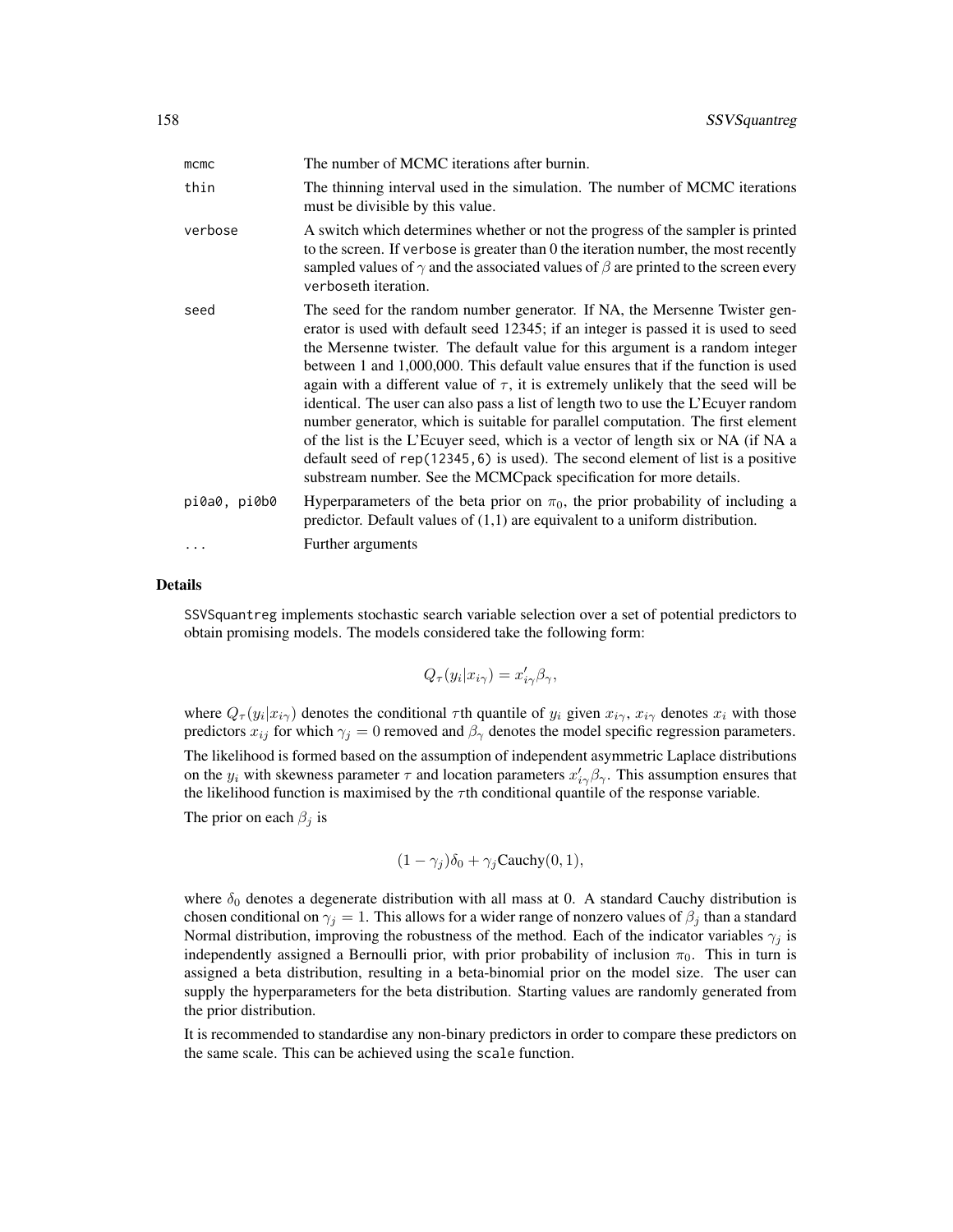# <span id="page-158-0"></span>SSVSquantreg 159

If it is certain that a predictor should be included, all predictors specified are brought to the first positions for computational convenience. The regression parameters associated with these predictors are given independent improper priors. Users may notice a small speed advantage if they specify the predictors that they feel certain should appear in the model, particularly for large models with a large number of observations.

#### Value

A list containing:

| gamma | The posterior sample of $\gamma$ . This has associated summary and plot methods.                                                     |
|-------|--------------------------------------------------------------------------------------------------------------------------------------|
| beta  | The posterior sample of the associated regression parameters $\beta$ . This can be<br>analysed with functions from the coda package. |

## Author(s)

Craig Reed

# References

Craig Reed, David B. Dunson and Keming Yu. 2010. "Bayesian Variable Selection for Quantile Regression" Technical Report.

Daniel Pemstein, Kevin M. Quinn, and Andrew D. Martin. 2007. *Scythe Statistical Library 1.2.* <http://scythe.wustl.edu>.

Keming Yu and Jin Zhang. 2005. "A Three Parameter Asymmetric Laplace Distribution and it's extensions." *Communications in Statistics - Theory and Methods*, 34, 1867-1879.

Martyn Plummer, Nicky Best, Kate Cowles, and Karen Vines. 2006. "Output Analysis and Diagnostics for MCMC (CODA)", *R News*. 6(1): 7-11. [https://CRAN.R-project.org/doc/Rnews/](https://CRAN.R-project.org/doc/Rnews/Rnews_2006-1.pdf) [Rnews\\_2006-1.pdf](https://CRAN.R-project.org/doc/Rnews/Rnews_2006-1.pdf).

#### See Also

[MCMCquantreg](#page-123-0), [summary.qrssvs](#page-159-0), [plot.qrssvs](#page-149-0), [mptable](#page-145-0), [topmodels](#page-169-0), [scale](#page-0-0), [rq](#page-0-0)

# Examples

```
## Not run:
```

```
set.seed(1)
epsilon<-rnorm(100)
set.seed(2)
x<-matrix(rnorm(1000),100,10)
y<-x[,1]+x[,10]+epsilon
qrssvs<-SSVSquantreg(y~x)
model.50pc<-SSVSquantreg(y~x)
model.90pc<-SSVSquantreg(y~x,tau=0.9)
summary(model.50pc) ## Intercept not in median probability model
summary(model.90pc) ## Intercept appears in median probability model
```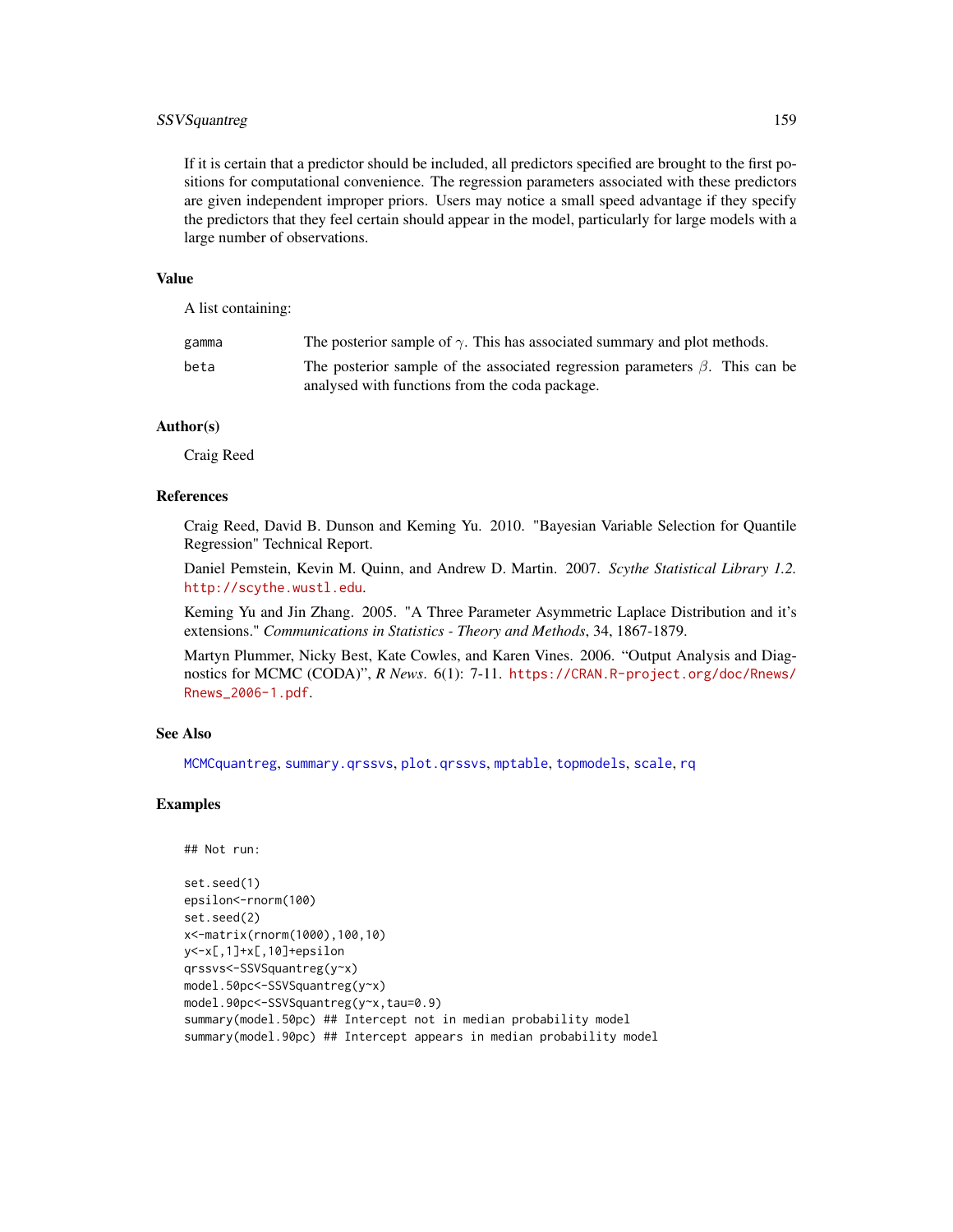## End(Not run)

summaryqrssvs *Summarising the results of quantile regression stochastic search variable selection (QR-SSVS).*

#### <span id="page-159-0"></span>Description

This function produces a table of predictors and their associated marginal posterior probability of inclusion. It also returns the median probability model (see the details section).

# Usage

```
## S3 method for class 'qrssvs'
summary(object, ...)
```
## Arguments

| object   | An object of class grssvs. Typically this will be the gamma component of the |
|----------|------------------------------------------------------------------------------|
|          | list returned by SSVSquantreg.                                               |
| $\cdots$ | Further arguments.                                                           |

# Details

The median probability model is defined to be the model that contains any predictor with marginal posterior probability greater than or equal to 0.5. If the goal is to select a single model e.g. for prediction, Barbieri and Berger (2004) recommend the median probability model. In some cases, this will coincide with the maximum probability model.

# Author(s)

Craig Reed

#### References

Maria M. Barbieri, and James O. Berger (2004). "Optimal predictive model selection". *Annals of Statistics*, 32, 870-897.

# See Also

[SSVSquantreg](#page-156-0), [mptable](#page-145-0), [topmodels](#page-169-0)

<span id="page-159-1"></span>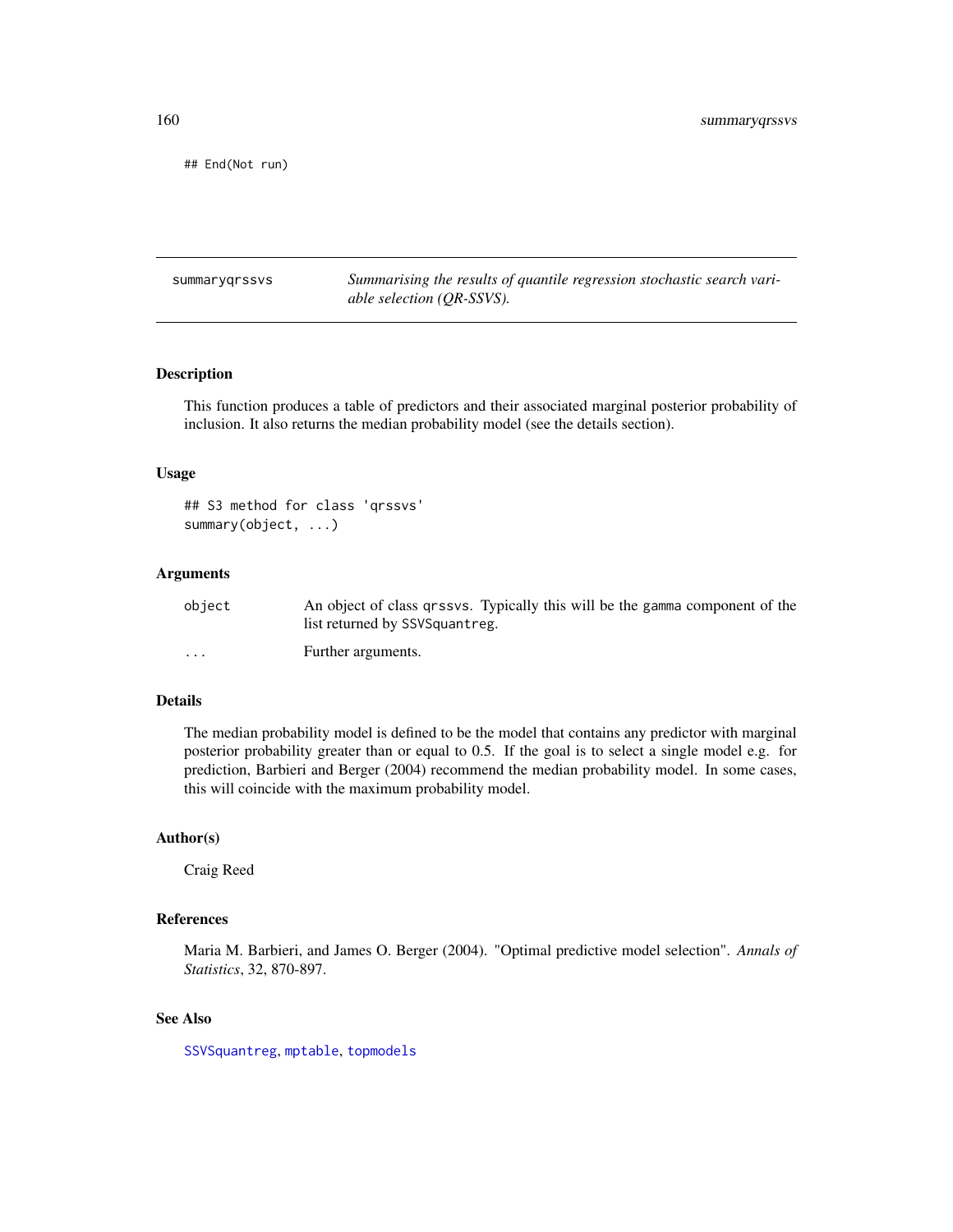# <span id="page-160-0"></span>SupremeCourt 161

#### Examples

```
## Not run:
set.seed(1)
epsilon<-rnorm(100)
set.seed(2)
x<-matrix(rnorm(1000),100,10)
y<-x[,1]+x[,10]+epsilon
qrssvs<-SSVSquantreg(y~x)
summary(qrssvs$gamma)
```
## End(Not run)

SupremeCourt *U.S. Supreme Court Vote Matrix*

#### Description

This dataframe contains a matrix votes cast by U.S. Supreme Court justices in all cases in the 2000 term.

#### Format

The dataframe has contains data for justices Rehnquist, Stevens, O'Connor, Scalia, Kennedy, Souter, Thomas, Ginsburg, and Breyer for the 2000 term of the U.S. Supreme Court. It contains data from 43 non-unanimous cases. The votes are coded liberal (1) and conservative (0) using the protocol of Spaeth (2003). The unit of analysis is the case citation (ANALU=0). We are concerned with formally decided cases issued with written opinions, after full oral argument and cases decided by an equally divided vote (DECTYPE=1,5,6,7).

## Source

Harold J. Spaeth. 2005. *Original United States Supreme Court Database: 1953-2004 Terms.* [http:](http://supremecourtdatabase.org) [//supremecourtdatabase.org](http://supremecourtdatabase.org).

testpanelGroupBreak *A Test for the Group-level Break using a Multivariate Linear Regression Model with Breaks*

## Description

testpanelGroupBreak fits a multivariate linear regression model with parametric breaks using panel residuals to test the existence of group-level breaks in panel residuals. The details are discussed in Park (2011).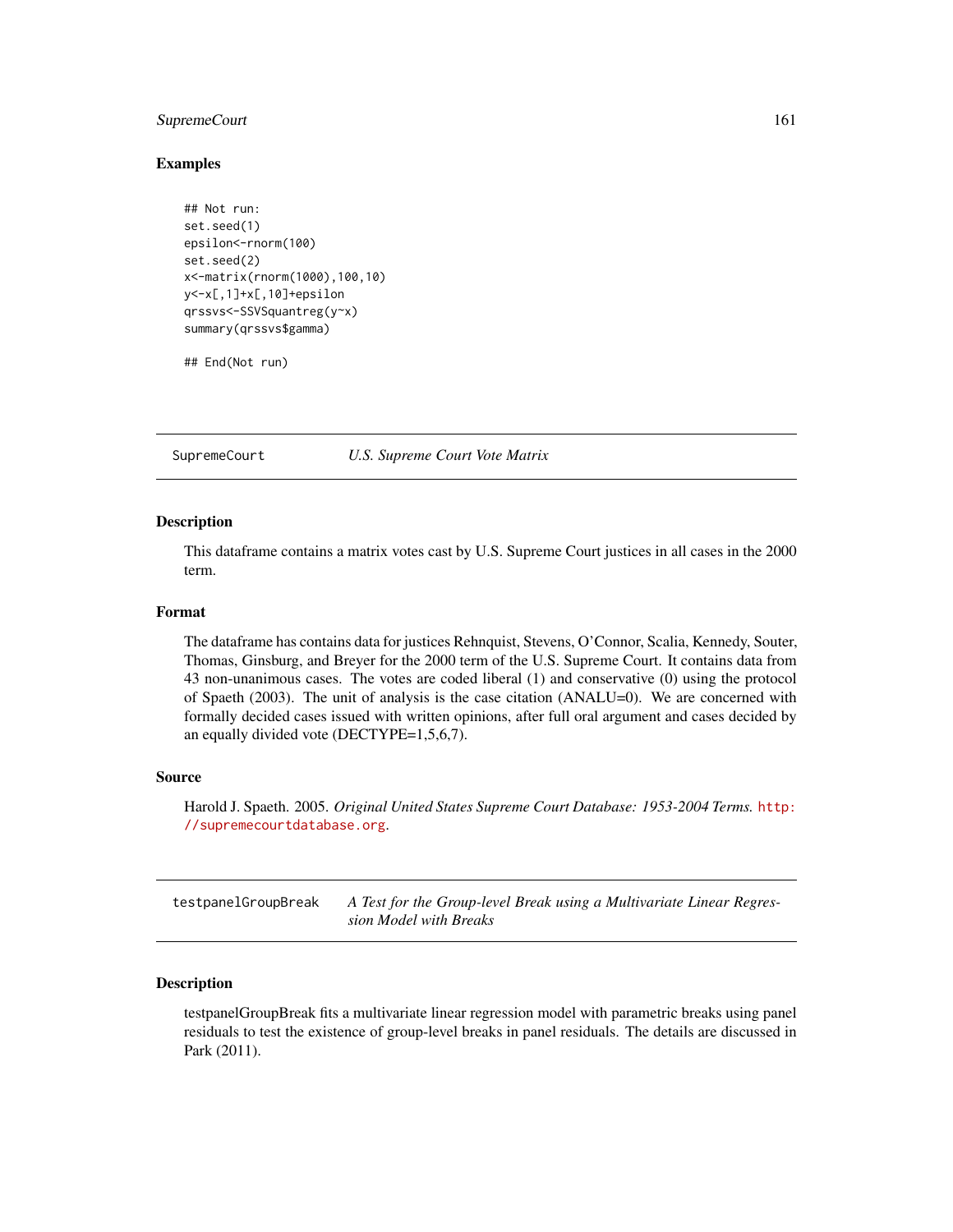# Usage

```
testpanelGroupBreak(subject.id, time.id, resid, m = 1, mcmc = 1000,
 burnin = 1000, thin = 1, verbose = 0, b0, B0, c0, d0, a = NULL,
 b = NULL, seed = NA, marginal.likelihood = c("none", "Chib95"), ...)
```
# Arguments

| subject.id          | A numeric vector indicating the group number. It should start from 1.                                                                                                                                                                             |  |
|---------------------|---------------------------------------------------------------------------------------------------------------------------------------------------------------------------------------------------------------------------------------------------|--|
| time.id             | A numeric vector indicating the time unit. It should start from 1.                                                                                                                                                                                |  |
| resid               | A vector of panel residuals                                                                                                                                                                                                                       |  |
| m                   | The number of changepoints.                                                                                                                                                                                                                       |  |
| mcmc                | The number of MCMC iterations after burn-in.                                                                                                                                                                                                      |  |
| burnin              | The number of burn-in iterations for the sampler.                                                                                                                                                                                                 |  |
| thin                | The thinning interval used in the simulation. The number of MCMC iterations<br>must be divisible by this value.                                                                                                                                   |  |
| verbose             | A switch which determines whether or not the progress of the sampler is printed<br>to the screen. If verbose is greater than $0$ , the iteration number and the posterior<br>density samples are printed to the screen every verboseth iteration. |  |
| b0                  | The prior mean of the residual mean.                                                                                                                                                                                                              |  |
| Β0                  | The prior precision of the residual variance                                                                                                                                                                                                      |  |
| c0                  | $c_0/2$ is the shape parameter for the inverse Gamma prior on $\sigma^2$ . The amount of<br>information in the inverse Gamma prior is something like that from $c_0$ pseudo-<br>observations.                                                     |  |
| d0                  | $d_0/2$ is the scale parameter for the inverse Gamma prior on $\sigma^2$ .                                                                                                                                                                        |  |
| a                   | $a$ is the shapel beta prior for transition probabilities. By default, the expected<br>duration is computed and corresponding a and b values are assigned. The ex-<br>pected duration is the sample period divided by the number of states.       |  |
| b                   | $b$ is the shape2 beta prior for transition probabilities. By default, the expected<br>duration is computed and corresponding a and b values are assigned. The ex-<br>pected duration is the sample period divided by the number of states.       |  |
| seed                | The seed for the random number generator. If NA, current R system seed is<br>used.                                                                                                                                                                |  |
| marginal.likelihood |                                                                                                                                                                                                                                                   |  |
|                     | How should the marginal likelihood be calculated? Options are: none in which<br>case the marginal likelihood will not be calculated and Chib95 in which case the<br>method of Chib (1995) is used.                                                |  |
|                     | further arguments to be passed                                                                                                                                                                                                                    |  |

# Details

testpanelGroupBreak fits a multivariate linear regression model with parametric breaks using panel residuals to detect the existence of system-level breaks in unobserved factors as discussed in Park (2011).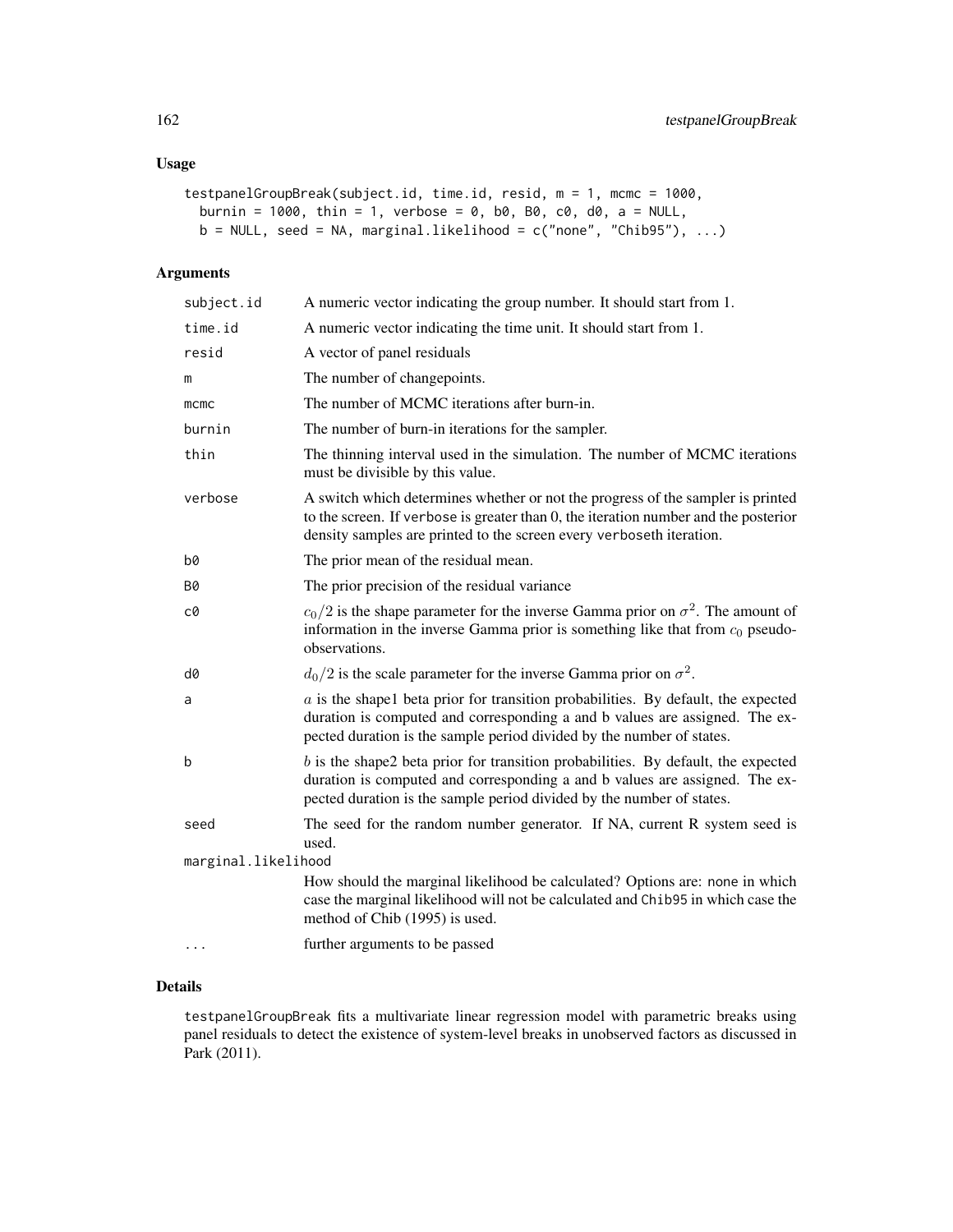# testpanelGroupBreak 163

The model takes the following form:

$$
e_i \sim \mathcal{N}(\beta_m, \sigma_m^2 I) \ \ m = 1, \dots, M
$$

We assume standard, semi-conjugate priors:

$$
\beta \sim \mathcal{N}(b0, B0)
$$

And:

$$
\sigma^{-2} \sim \mathcal{Gamma}(c_0/2, d_0/2)
$$

Where  $\beta$  and  $\sigma^{-2}$  are assumed *a priori* independent.

And:

$$
p_{mm} \sim \mathcal{B}eta(a, b), \ \ m = 1, \ldots, M
$$

Where  $M$  is the number of states.

# Value

An mcmc object that contains the posterior sample. This object can be summarized by functions provided by the coda package. The object contains an attribute prob.state storage matrix that contains the probability of  $state_i$  for each period, and the log-marginal likelihood of the model (logmarglike).

#### References

Jong Hee Park, 2012. "Unified Method for Dynamic and Cross-Sectional Heterogeneity: Introducing Hidden Markov Panel Models." *American Journal of Political Science*.56: 1040-1054.

Siddhartha Chib. 1998. "Estimation and comparison of multiple change-point models." *Journal of Econometrics*. 86: 221-241.

## Examples

```
## Not run:
   ## data generating
  set.seed(1977)
  Q \le -3true.beta1 <- c(1, 1, 1) ; true.beta2 <- c(1, -1, -1)
  true.sigma2 <- c(1, 3); true.D1 <- diag(.5, Q); true.D2 <- diag(2.5, Q)
  N=20; T=100;
  NT < - N*Tx1 \leftarrow \text{norm}(NT)x2 \le runif(NT, 5, 10)
  X \leftarrow \text{cbind}(1, x1, x2); \quad W \leftarrow X; \quad y \leftarrow \text{rep}(NA, NT)
```
## true break numbers are one and at the center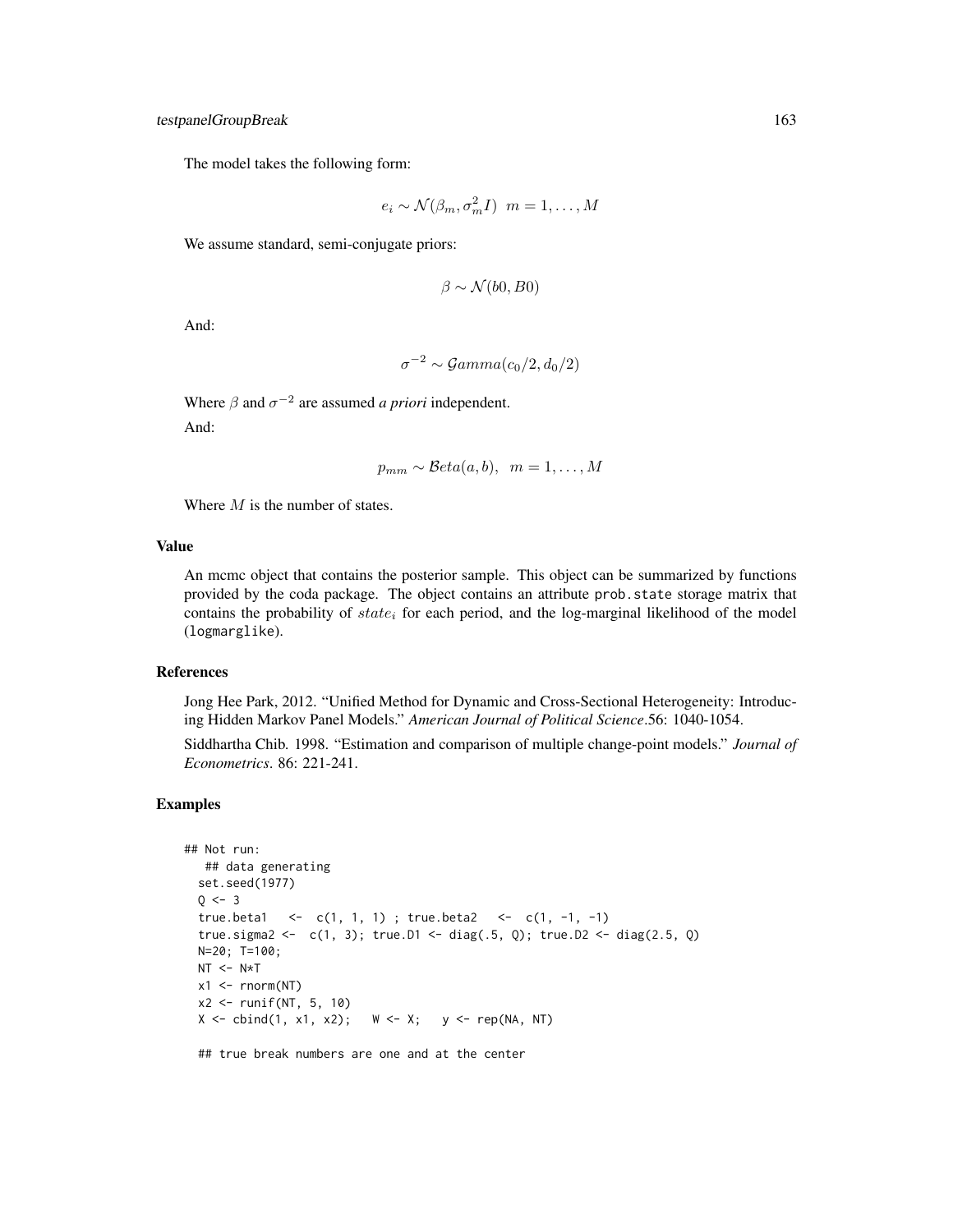```
break.point = rep(T/2, N); break.sigma=c(rep(1, N));
break.list <- rep(1, N)
id \leftarrow rep(1:N, each=NT/N)K \leftarrow \text{ncol}(X);ruler \leq c(1:T)## compute the weight for the break
W.mat <- matrix(NA, T, N)
for (i \text{ in } 1:N)W.mat[, i] <- pnorm((ruler-break.point[i])/break.sigma[i])
}
Weight <- as.vector(W.mat)
## data generating by weighting two means and variances
j = 1for (i in 1:N){
 Xi <- X[j:(j+T-1), ]
 Wi <- W[j:(j+T-1), ]true.V1 <- true.sigma2[1]*diag(T) + Wi%*%true.D1%*%t(Wi)
  true.V2 <- true.sigma2[2]*diag(T) + Wi%*%true.D2%*%t(Wi)
  true.mean1 <- Xi%*%true.beta1
  true.mean2 <- Xi%*%true.beta2
  weight <- Weight[j:(j+T-1)]
 y[j:(j+T-1)] <- (1-weight)*true.mean1 + (1-weight)*chol(true.V1)%*%rnorm(T) +
    weight*true.mean2 + weight*chol(true.V2)%*%rnorm(T)
 j \leftarrow j + T}
## model fitting
subject.id <- c(rep(1:N, each=T))
time.id \leq c(rep(1:T, N))
resid <- rstandard(lm(y ~X-1 + as.factor(subject.id)))
G <- 100
out0 <- testpanelGroupBreak(subject.id, time.id, resid, m=0,
         mcmc=G, burnin=G, thin=1, verbose=G,
         b0=0, B0=1/100, c0=2, d0=2, marginal.likelihood = "Chib95")
out1 <- testpanelGroupBreak(subject.id, time.id, resid, m=1,
         mcmc=G, burnin=G, thin=1, verbose=G,
         b0=0, B0=1/100, c0=2, d0=2, marginal.likelihood = "Chib95")
out2 <- testpanelGroupBreak(subject.id, time.id, resid, m=2,
         mcmc=G, burnin=G, thin=1, verbose=G,
         b0=0, B0=1/100, c0=2, d0=2, marginal.likelihood = "Chib95")
out3 <- testpanelGroupBreak(subject.id, time.id, resid, m=3,
         mcmc=G, burnin=G, thin=1, verbose=G,
         b0=0, B0=1/100, c0=2, d0=2, marginal.likelihood = "Chib95")
```
## Note that the code is for a hypothesis test of no break in panel residuals. ## When breaks exist, the estimated number of break in the mean and variance of panel residuals ## tends to be larger than the number of break in the data generating process. ## This is due to the difference in parameter space, not an error of the code. BayesFactor(out0, out1, out2, out3)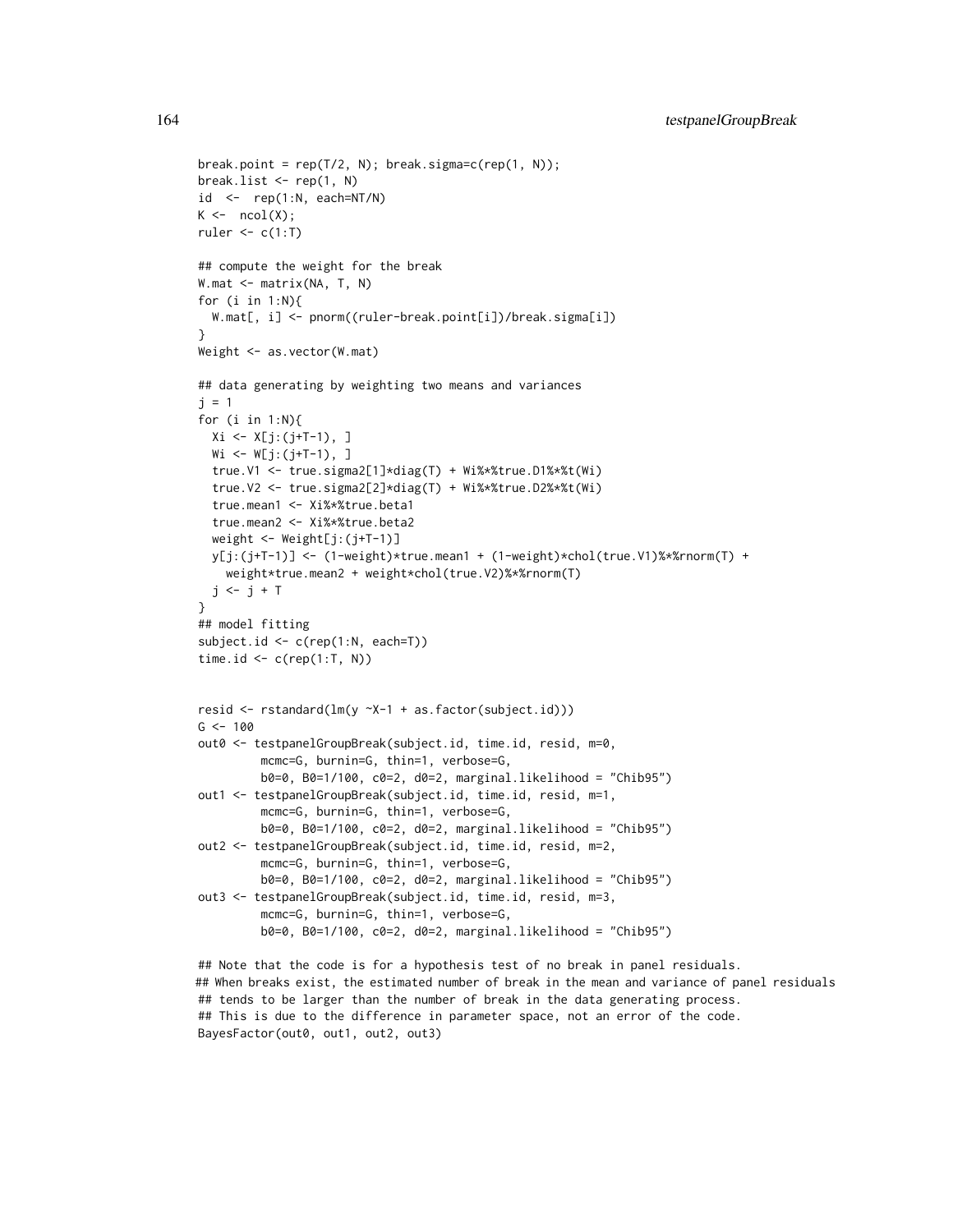# <span id="page-164-0"></span>testpanelSubjectBreak 165

## In order to identify the number of breaks in panel parameters, ## use HMMpanelRE() instead.

```
## End(Not run)
```
testpanelSubjectBreak *A Test for the Subject-level Break using a Unitivariate Linear Regression Model with Breaks*

# Description

testpanelSubjectBreak fits a unitivariate linear regression model with parametric breaks using panel residuals to test the existence of subject-level breaks in panel residuals. The details are discussed in Park (2011).

# Usage

```
testpanelSubjectBreak(subject.id, time.id, resid, max.break = 2,
 minimum = 10, mcmc = 1000, burnin = 1000, thin = 1, verbose = 0, b0,
 B0, c0, d0, a = NULL, b = NULL, seed = NA, Time = NULL,
 ps.out = FALSE)
```
# Arguments

| subject.id | A numeric vector indicating the group number. It should start from 1.                                                                                                                                                                          |  |
|------------|------------------------------------------------------------------------------------------------------------------------------------------------------------------------------------------------------------------------------------------------|--|
| time.id    | A numeric vector indicating the time unit. It should start from 1.                                                                                                                                                                             |  |
| resid      | A vector of panel residuals.                                                                                                                                                                                                                   |  |
| max.break  | An upper bound of break numbers for the test.                                                                                                                                                                                                  |  |
| minimum    | A minimum length of time series for the test. The test will skip a subject with a<br>time series shorter than this.                                                                                                                            |  |
| mcmc       | The number of MCMC iterations after burn-in.                                                                                                                                                                                                   |  |
| burnin     | The number of burn-in iterations for the sampler.                                                                                                                                                                                              |  |
| thin       | The thinning interval used in the simulation. The number of MCMC iterations<br>must be divisible by this value.                                                                                                                                |  |
| verbose    | A switch which determines whether or not the progress of the sampler is printed<br>to the screen. If verbose is greater than 0, the iteration number and the posterior<br>density samples are printed to the screen every verboseth iteration. |  |
| b0         | The prior mean of the residual mean.                                                                                                                                                                                                           |  |
| B0         | The prior precision of the residual variance                                                                                                                                                                                                   |  |
| c0         | $c_0/2$ is the shape parameter for the inverse Gamma prior on $\sigma^2$ . The amount of<br>information in the inverse Gamma prior is something like that from $c_0$ pseudo-<br>observations.                                                  |  |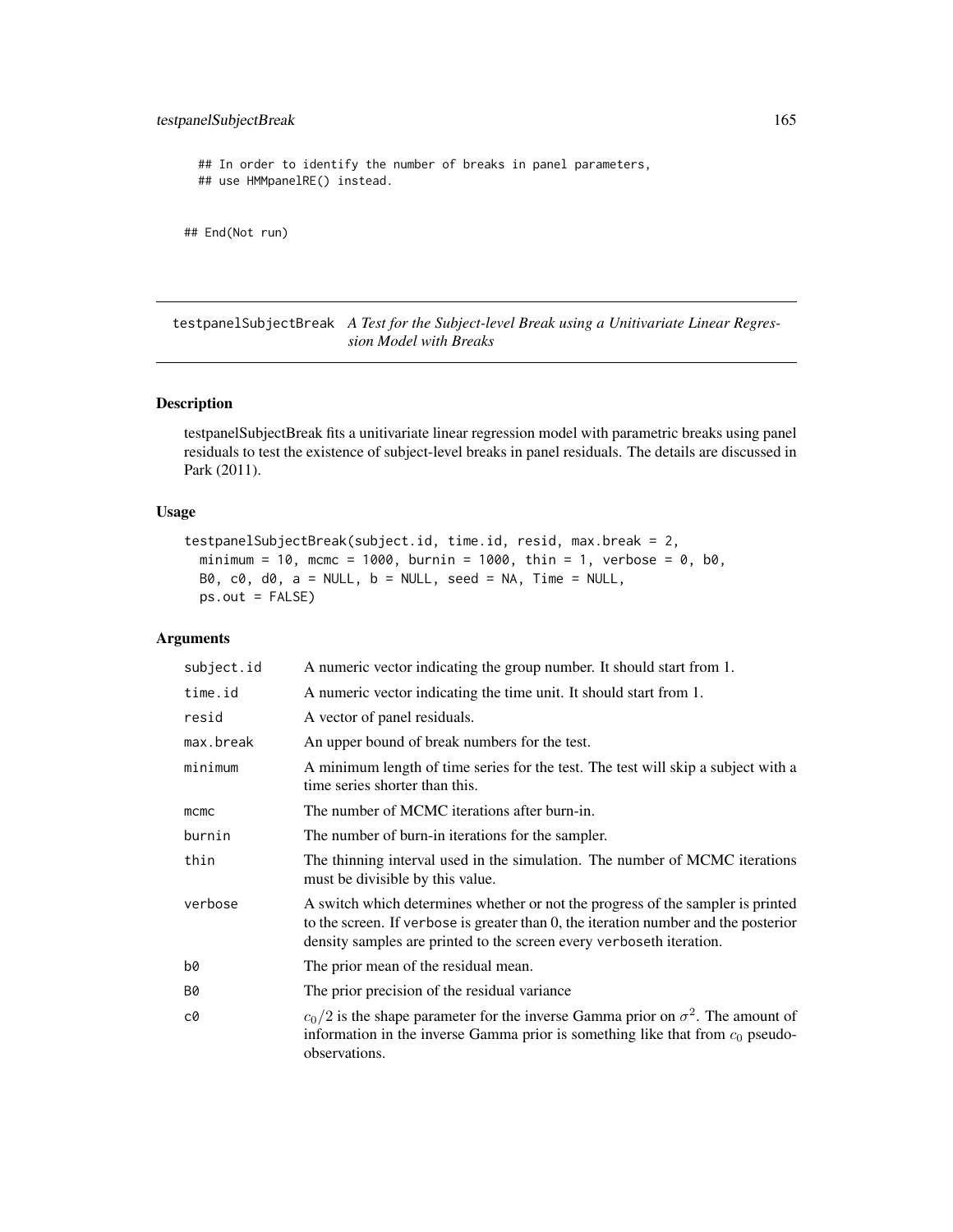| d0      | $d_0/2$ is the scale parameter for the inverse Gamma prior on $\sigma^2$ .                                                                                                                                                                       |
|---------|--------------------------------------------------------------------------------------------------------------------------------------------------------------------------------------------------------------------------------------------------|
| a       | $\alpha$ is the shapel beta prior for transition probabilities. By default, the expected<br>duration is computed and corresponding a and b values are assigned. The ex-<br>pected duration is the sample period divided by the number of states. |
| b       | $b$ is the shape2 beta prior for transition probabilities. By default, the expected<br>duration is computed and corresponding a and b values are assigned. The ex-<br>pected duration is the sample period divided by the number of states.      |
| seed    | The seed for the random number generator. If NA, current R system seed is<br>used.                                                                                                                                                               |
| Time    | Times of the observations. This will be used to find the time of the first obser-<br>vations in panel residuals.                                                                                                                                 |
| ps.out  | If $ps.out == TRUE$ , state probabilities are exported. If the number of panel<br>subjects is huge, users can turn it off to save memory.                                                                                                        |
| $\cdot$ | further arguments to be passed                                                                                                                                                                                                                   |

# Details

testpanelSubjectBreak fits a univariate linear regression model for subject-level residuals from a panel model. The details are discussed in Park (2011).

The model takes the following form:

$$
e_{it} = \alpha_{im} + \varepsilon_{it} \ \ m = 1, \ldots, M
$$

The errors are assumed to be time-varying at the subject level:

$$
\varepsilon_{it} \sim \mathcal{N}(0, \sigma_{im}^2)
$$

We assume standard, semi-conjugate priors:

$$
\beta \sim \mathcal{N}(b_0, B_0^{-1})
$$

And:

$$
\sigma^{-2} \sim \mathcal{G}amma(c_0/2, d_0/2)
$$

Where  $\beta$  and  $\sigma^{-2}$  are assumed *a priori* independent. And:

$$
p_{mm} \sim \mathcal{B}eta(a, b), \ \ m = 1, \ldots, M
$$

Where  $M$  is the number of states.

OLS estimates are used for starting values.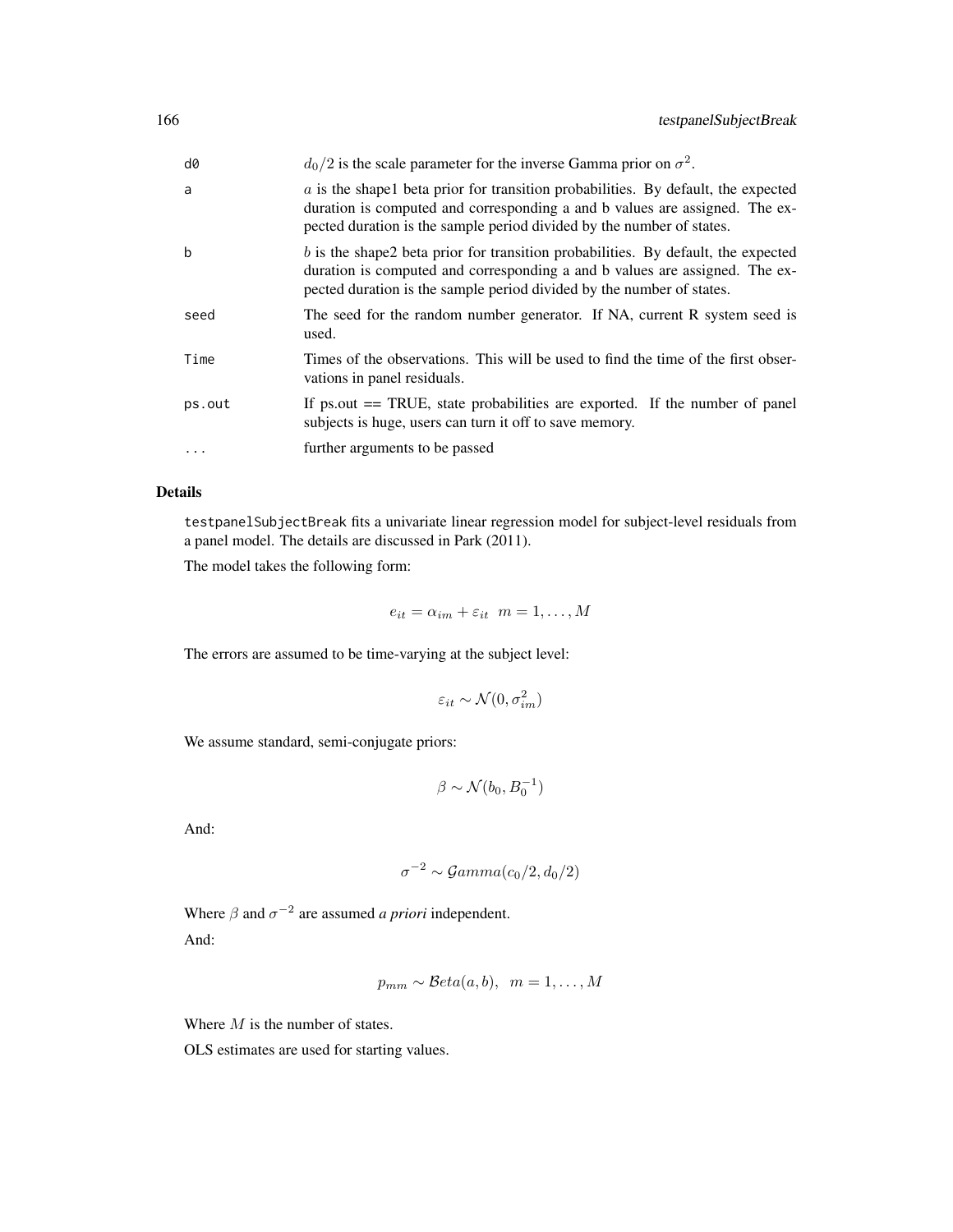## Value

The returned object is a matrix containing log marginal likelihoods for all HMMs. The dimension of the returned object is the number of panel subjects by max.break  $+ 1$ . If psout  $= = TRUE$ , the returned object has an array attribute psout containing state probabilities for all HMMs.

## References

Jong Hee Park, 2012. "Unified Method for Dynamic and Cross-Sectional Heterogeneity: Introducing Hidden Markov Panel Models." *American Journal of Political Science*.56: 1040-1054.

Siddhartha Chib. 1998. "Estimation and comparison of multiple change-point models." *Journal of Econometrics*. 86: 221-241.

# Examples

```
## Not run:
  set.seed(1974)
  N < -30T < - 80NT < - N*T## true parameter values
  true.beta \leftarrow c(1, 1)true.sigma <- 3
  x1 \leftarrow \text{rnorm}(NT)x2 \le- runif(NT, 2, 4)
  ## group-specific breaks
  break.point = rep(T/2, N); break.sigma=c(rep(1, N));
  break.list <- rep(1, N)
  X \leftarrow \text{as_matrix}(\text{cbind}(x1, x2), NT, );
  y \leq -rep(NA, NT)id \leq rep(1:N, each=NT/N)
  K \leftarrow \text{ncol}(X);true.beta <- as.matrix(true.beta, K, 1)
  ## compute the break probability
  ruler \leq c(1:T)
  W.mat <- matrix(NA, T, N)
  for (i in 1:N){
    W.mat[, i] <- pnorm((ruler-break.point[i])/break.sigma[i])
  }
  Weight <- as.vector(W.mat)
  ## draw time-varying individual effects and sample y
  j = 1true.sigma.alpha <- 30
  true.alpha1 <- true.alpha2 <- rep(NA, N)
  for (i in 1:N){
    Xi <- X[j:(j+T-1), ]
```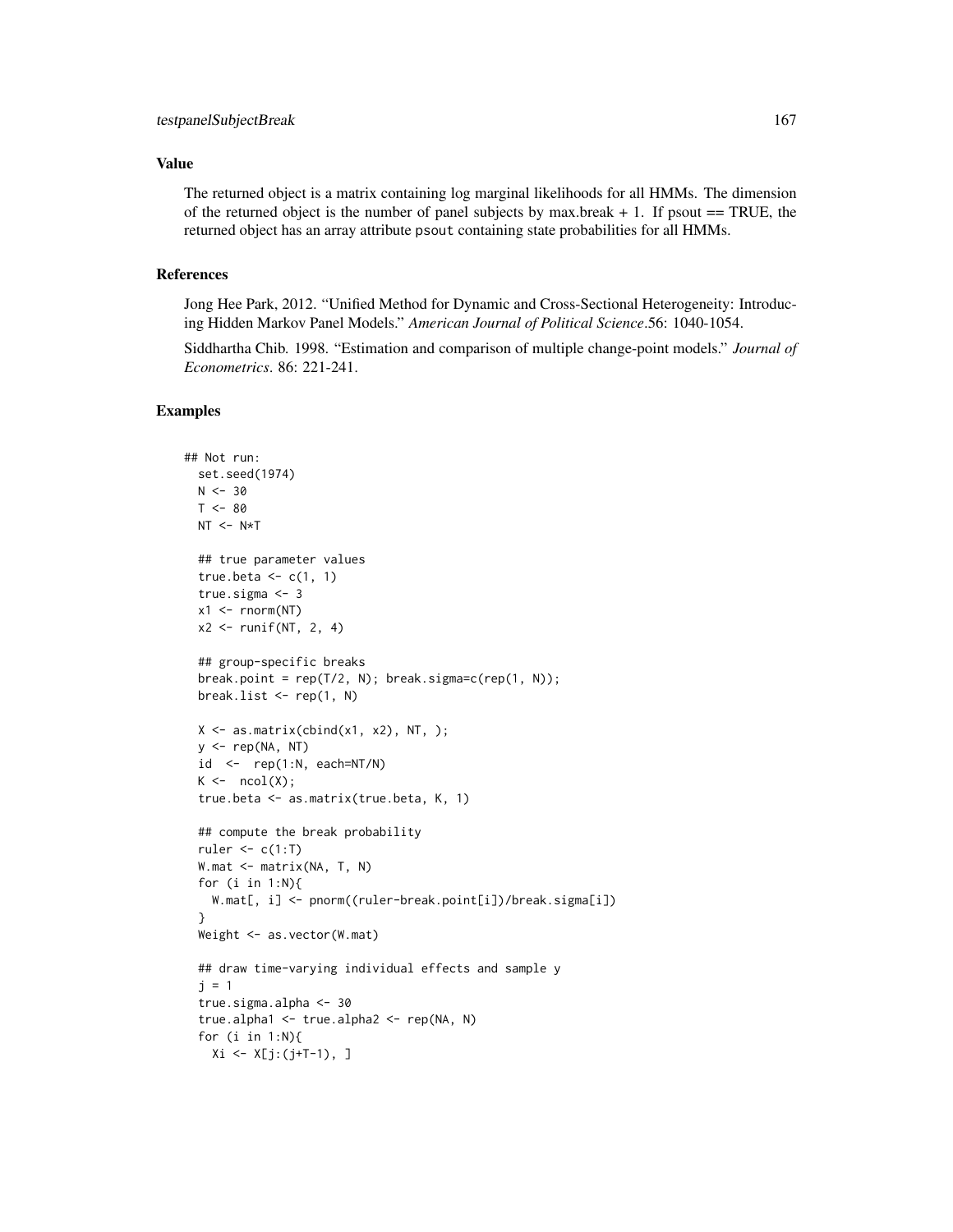```
true.mean <- Xi %*% true.beta
   weight <- Weight[j:(j+T-1)]
   true.alpha1[i] <- rnorm(1, 0, true.sigma.alpha)
   true.alpha2[i] <- -1*true.alpha1[i]
   y[j:(j+T-1)] <- ((1-weight)*true.mean + (1-weight)*rnorm(T, 0, true.sigma) +
         (1-weight)*true.alpha1[i]) +
         (weight*true.mean + weight*rnorm(T, 0, true.sigma) + weight*true.alpha2[i])
   j \leftarrow j + T}
 ## extract the standardized residuals from the OLS with fixed-effects
 FEols \leftarrow lm(y \sim X + as.factor(id) -1 )
 resid.all <- rstandard(FEols)
 time.id \leq rep(1:80, N)
 ## model fitting
 G <- 1000
 BF <- testpanelSubjectBreak(subject.id=id, time.id=time.id,
        resid= resid.all, max.break=3, minimum = 10,
        mcmc=G, burnin = G, thin=1, verbose=G,
         b0=0, B0=1/100, c0=2, d0=2, Time = time.id)
 ## estimated break numbers
 ## thresho
 estimated.breaks <- make.breaklist(BF, threshold=3)
 ## print all posterior model probabilities
 print(attr(BF, "model.prob"))
## End(Not run)
```
tomogplot *Tomography Plot*

#### Description

tomogplot is used to produce a tomography plot (see King, 1997) for a series of partially observed 2 x 2 contingency tables.

#### Usage

```
tomogplot(r0, r1, c0, c1, xlab = "fraction of r0 in c0 (p0)",
 ylab = "fraction of r1 in c0 (p1)", bgcol = "white", ...)
```
#### **Arguments**

| r0 | An $(ntables \times 1)$ vector of row sums from row 0. |
|----|--------------------------------------------------------|
| r1 | An $(ntables \times 1)$ vector of row sums from row 1. |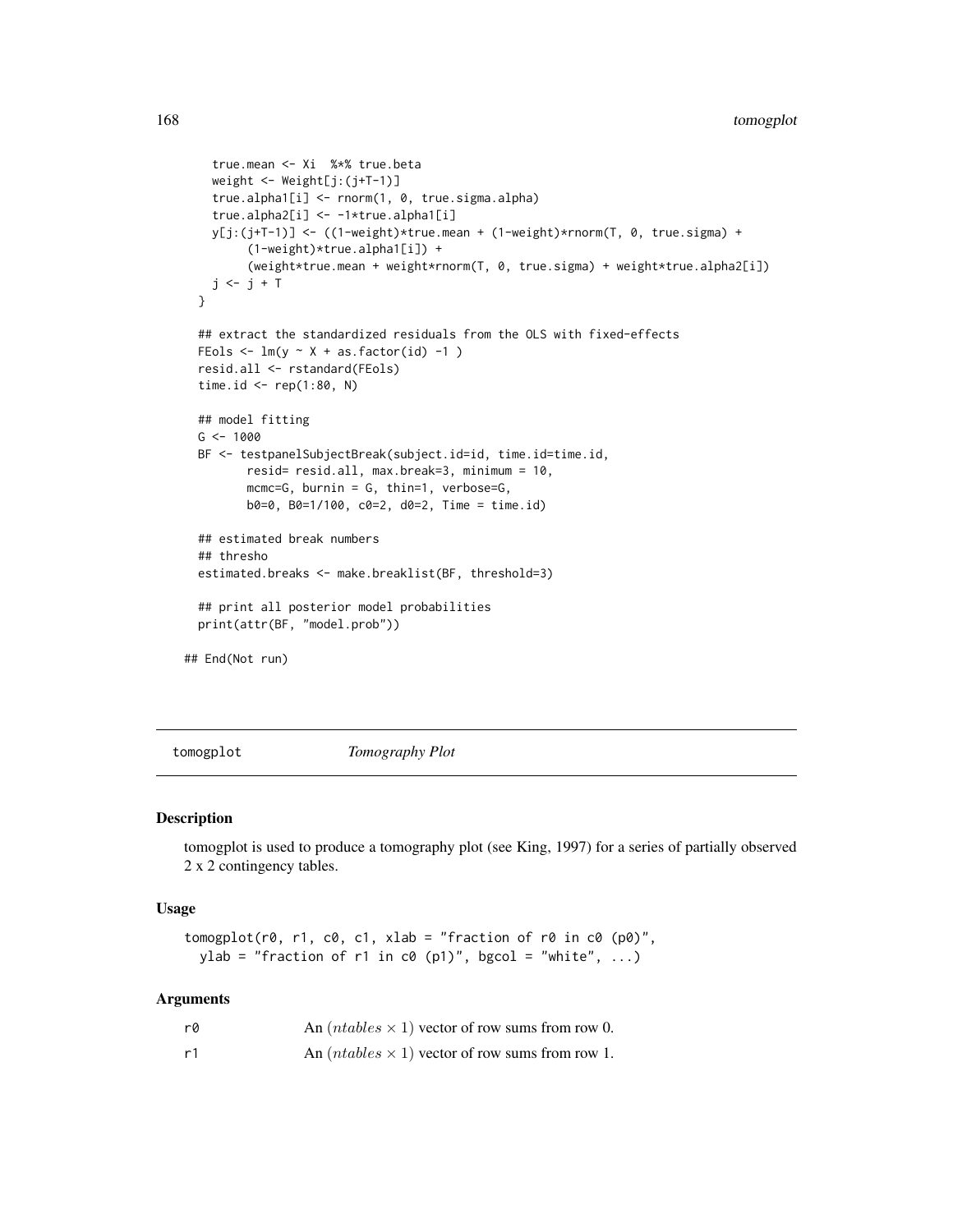<span id="page-168-0"></span>

| c0             | An $(ntables \times 1)$ vector of column sums from column 0. |
|----------------|--------------------------------------------------------------|
| c <sub>1</sub> | An $(ntables \times 1)$ vector of column sums from column 1. |
| xlab           | The x axis label for the plot.                               |
| ylab           | The y axis label for the plot.                               |
| bgcol          | The background color for the plot.                           |
|                | further arguments to be passed                               |

#### Details

Consider the following partially observed 2 by 2 contingency table:

|                  |         | $Y = 0$ $Y = 1$ |                       |
|------------------|---------|-----------------|-----------------------|
| $X = 0$ $ Y_0 $  |         | ı               | $r_0$                 |
| $X=1$ $\mid Y_1$ |         | $\mathbf{L}$    | $\lfloor r_1 \rfloor$ |
|                  | $ c_0 $ | $ c_1 $         | l N                   |

where  $r_0$ ,  $r_1$ ,  $c_0$ ,  $c_1$ , and N are non-negative integers that are observed. The interior cell entries are not observed. It is assumed that  $Y_0|r_0 \sim Binomial(r_0, p_0)$  and  $Y_1|r_1 \sim Binomial(r_1, p_1)$ .

This function plots the bounds on the maximum likelihood estimatess for (p0, p1).

# References

Gary King, 1997. *A Solution to the Ecological Inference Problem*. Princeton: Princeton University Press.

Jonathan C. Wakefield. 2004. "Ecological Inference for 2 x 2 Tables." *Journal of the Royal Statistical Society, Series A*. 167(3): 385445.

## See Also

[MCMChierEI](#page-44-0), [MCMCdynamicEI](#page-33-0), [dtomogplot](#page-5-0)

# Examples

```
r0 <- rpois(100, 500)
r1 <- rpois(100, 200)
c0 <- rpois(100, 100)
c1 \le - (r0 + r1) - c0tomogplot(r0, r1, c0, c1)
```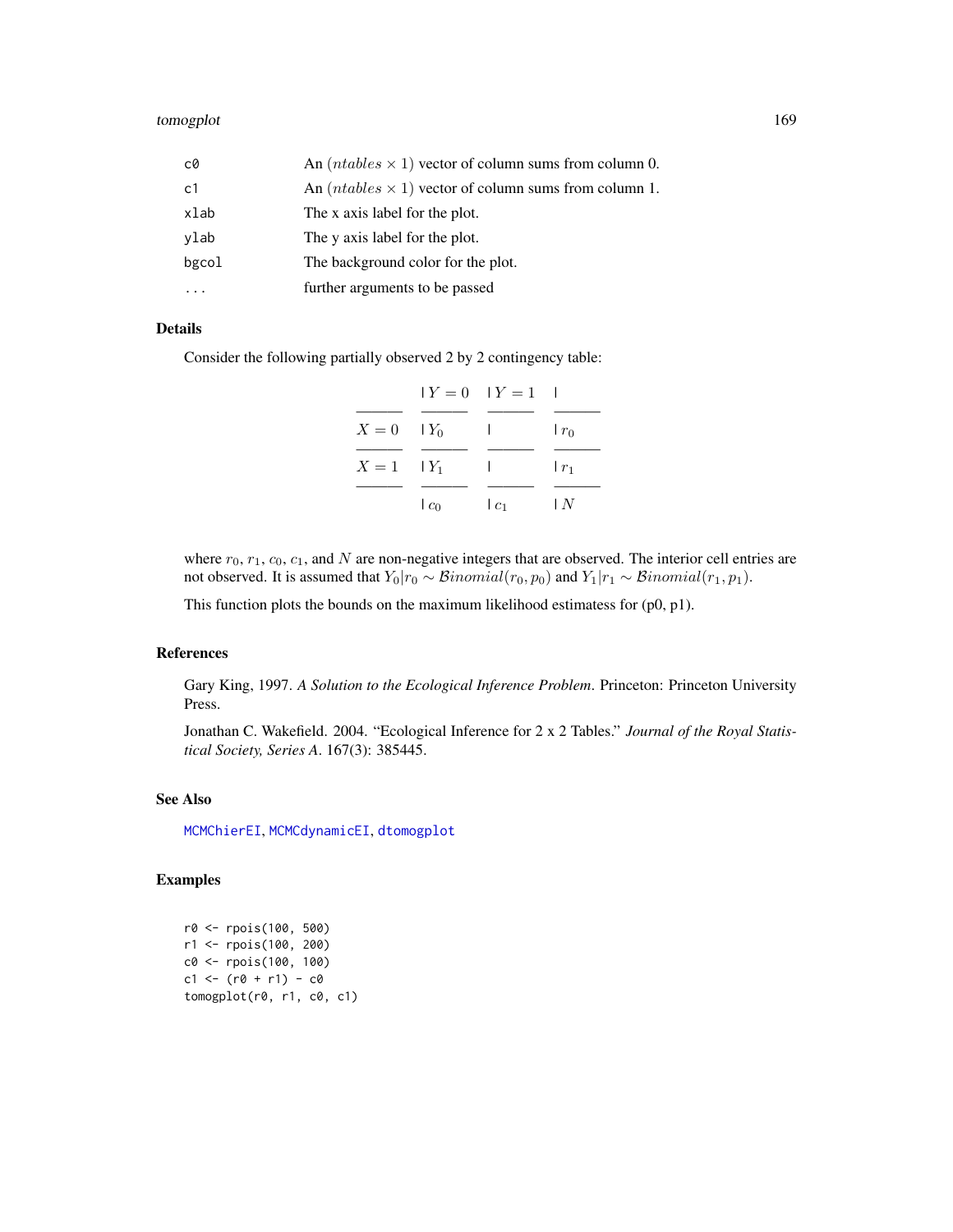<span id="page-169-1"></span><span id="page-169-0"></span>topmodels *Shows an ordered list of the most frequently visited models sampled during quantile regression stochastic search variable selection (QR-SSVS).*

# Description

Given output from quantile regression stochastic search variable selection, this function returns a table of the 'best' models together with their associated empirical posterior probability.

## Usage

```
topmodels(qrssvs, nmodels = 5, abbreviate = FALSE, minlength = 3)
```
# Arguments

| grssys     | An object of class grssvs. Typically this will be the gamma component of the |
|------------|------------------------------------------------------------------------------|
|            | list returned by SSVSquantreg.                                               |
| nmodels    | The number of models to tabulate.                                            |
| abbreviate | Logical: should the names of the predictors be abbreviated?                  |
| minlength  | If abbreviate is set to TRUE, the minimum length of the abbreviations.       |

#### Value

A table with the models and their associated posterior probability. The models are arranged in descending order of probability.

## Author(s)

Craig Reed

## See Also

[SSVSquantreg](#page-156-0)

# Examples

```
## Not run:
set.seed(1)
epsilon<-rnorm(100)
set.seed(2)
x<-matrix(rnorm(1000),100,10)
y<-x[,1]+x[,10]+epsilon
qrssvs<-SSVSquantreg(y~x)
topmodels(qrssvs$gamma)
```
## End(Not run)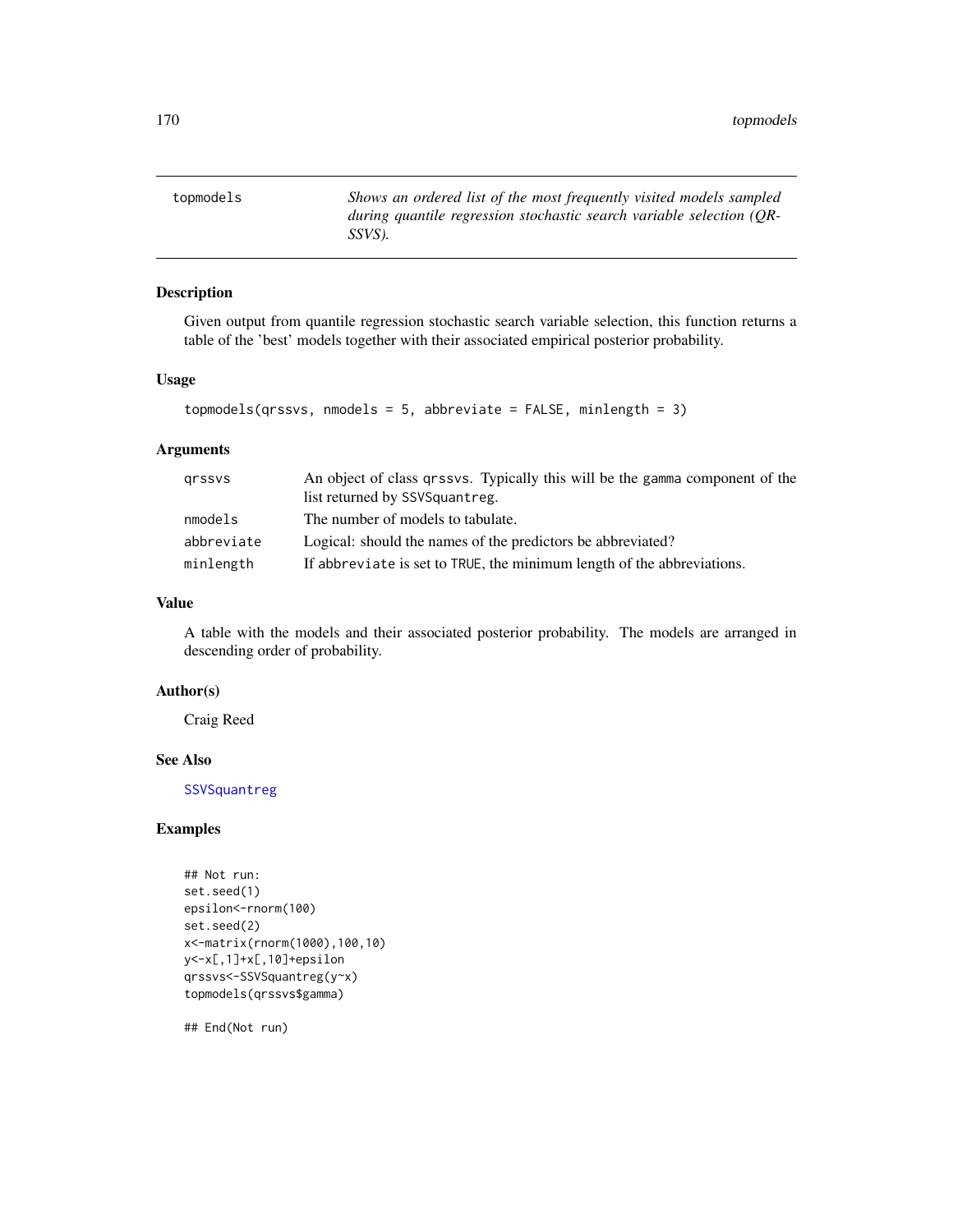<span id="page-170-1"></span><span id="page-170-0"></span>

This function takes a symmetric matrix and extracts a list of all lower triangular elements.

## Usage

vech(x)

## Arguments

x A symmetric matrix.

# Details

This function checks to make sure the matrix is square, but it does not check for symmetry (it just pulls the lower triangular elements). The elements are stored in column major order. The original matrix can be restored using the xpnd command.

## Value

A list of the lower triangular elements.

#### See Also

[xpnd](#page-172-0)

## Examples

symmat <- matrix(c(1,2,3,4,2,4,5,6,3,5,7,8,4,6,8,9),4,4) vech(symmat)

Wishart *The Wishart Distribution*

# Description

Density function and random generation from the Wishart distribution.

#### Usage

rwish(v, S) dwish(W, v, S)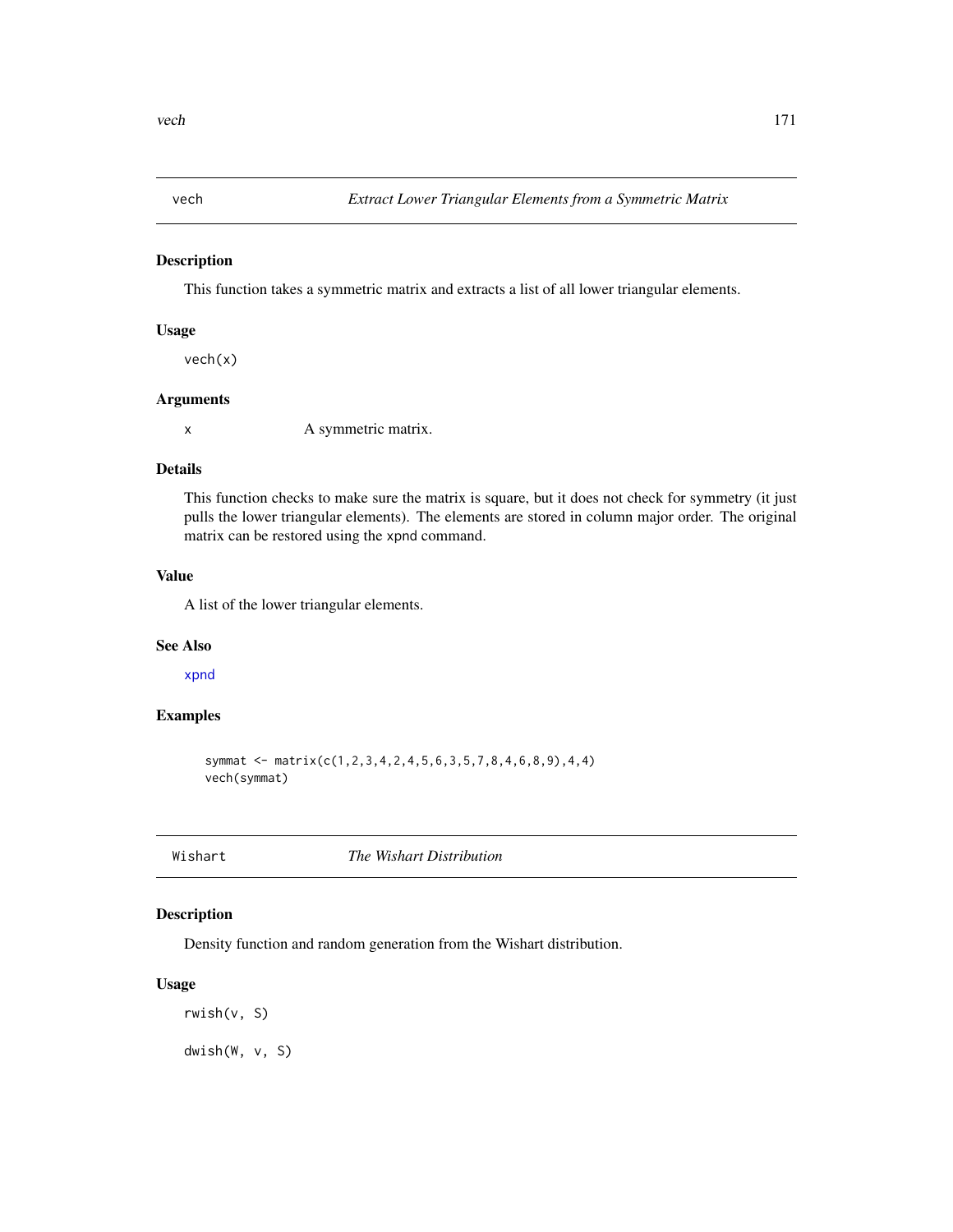## <span id="page-171-1"></span>Arguments

|    | Degrees of freedom (scalar).                 |
|----|----------------------------------------------|
| -S | Inverse scale matrix $(p \times p)$ .        |
| W  | Positive definite matrix W ( $p \times p$ ). |

# Details

The mean of a Wishart random variable with v degrees of freedom and inverse scale matrix  $S$  is  $vS$ .

# Value

dwish evaluates the density at positive definite matrix W. rwish generates one random draw from the distribution.

# Examples

```
density <- dwish(matrix(c(2,-.3,-.3,4),2,2), 3, matrix(c(1,.3,.3,1),2,2))
draw <- rwish(3, matrix(c(1,.3,.3,1),2,2))
```
<span id="page-171-0"></span>

```
write.Scythe Write a Matrix to a File to be Read by Scythe
```
#### Description

This function writes a matrix to an ASCII file that can be read by the Sycthe Statistical Library. Scythe requires that input files contain the number of rows and columns in the first row, followed by the data.

#### Usage

```
write.Scythe(outmatrix, outfile = NA, overwrite = FALSE)
```
# Arguments

| outmatrix | The matrix to be written to a file.                                                                                                              |
|-----------|--------------------------------------------------------------------------------------------------------------------------------------------------|
| outfile   | The file to be written. This can include path information.                                                                                       |
| overwrite | A logical that determines whether an existing file should be over-written. By<br>default, it protects the user from over-writing existing files. |

# Value

A zero if the file is properly written.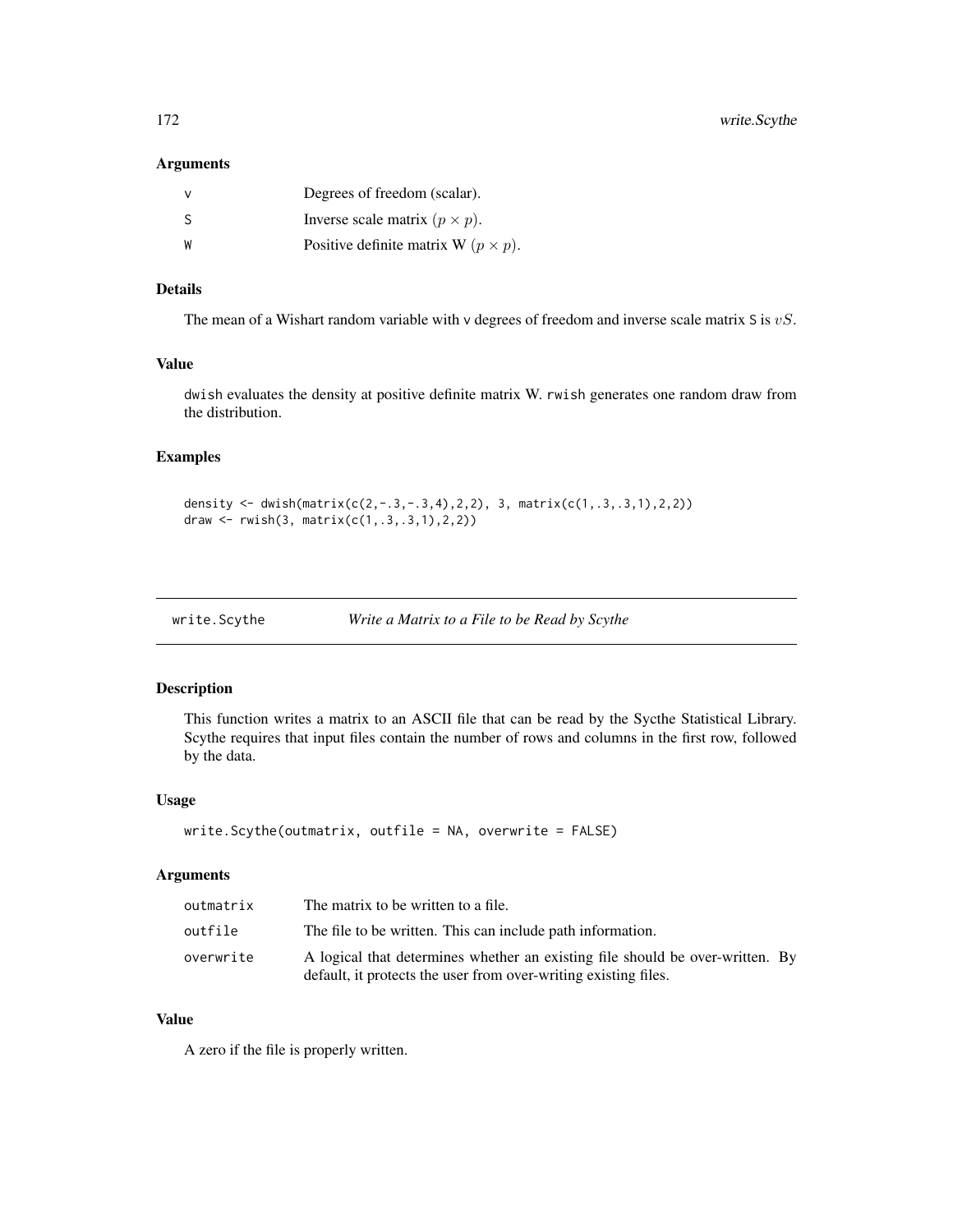#### <span id="page-172-1"></span>xpnd 173

## References

Daniel Pemstein, Kevin M. Quinn, and Andrew D. Martin. 2007. *Scythe Statistical Library 1.0.* <http://scythe.wustl.edu>.

# See Also

[write.Scythe](#page-171-0)

#### Examples

```
## Not run:
write.Scythe(mymatrix, file.path(tempdir(), "myfile.txt"))
```
## End(Not run)

<span id="page-172-0"></span>xpnd *Expand a Vector into a Symmetric Matrix*

## Description

This function takes a vector of appropriate length (typically created using vech) and creates a symmetric matrix.

#### Usage

 $xpnd(x, nrow = NULL)$ 

#### Arguments

|      | A list of elements to expand into symmetric matrix.                             |
|------|---------------------------------------------------------------------------------|
| nrow | The number of rows (and columns) in the returned matrix. Look into the details. |

# Details

This function is particularly useful when dealing with variance covariance matrices. Note that R stores matrices in column major order, and that the items in x will be recycled to fill the matrix if need be.

The number of rows can be specified or automatically computed from the number of elements in a given object via  $\left(-1+\sqrt{(1+8*length(x))}\right)/2$ .

# Value

An  $(nrows \times nrows)$  symmetric matrix.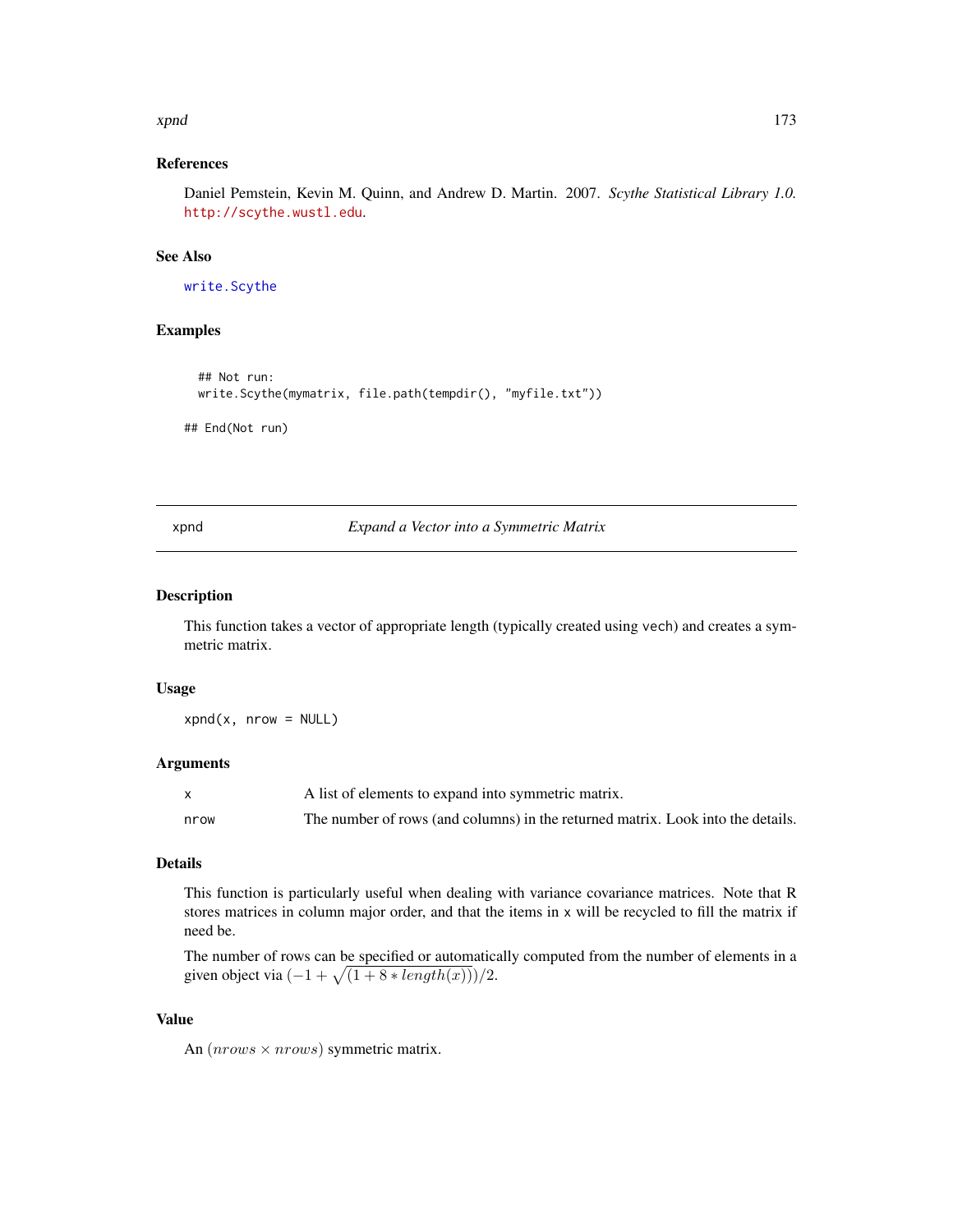#### <span id="page-173-0"></span>174 xpnd

# See Also

[vech](#page-170-0)

# Examples

xpnd(c(1,2,3,4,4,5,6,7,8,9),4) xpnd(c(1,2,3,4,4,5,6,7,8,9))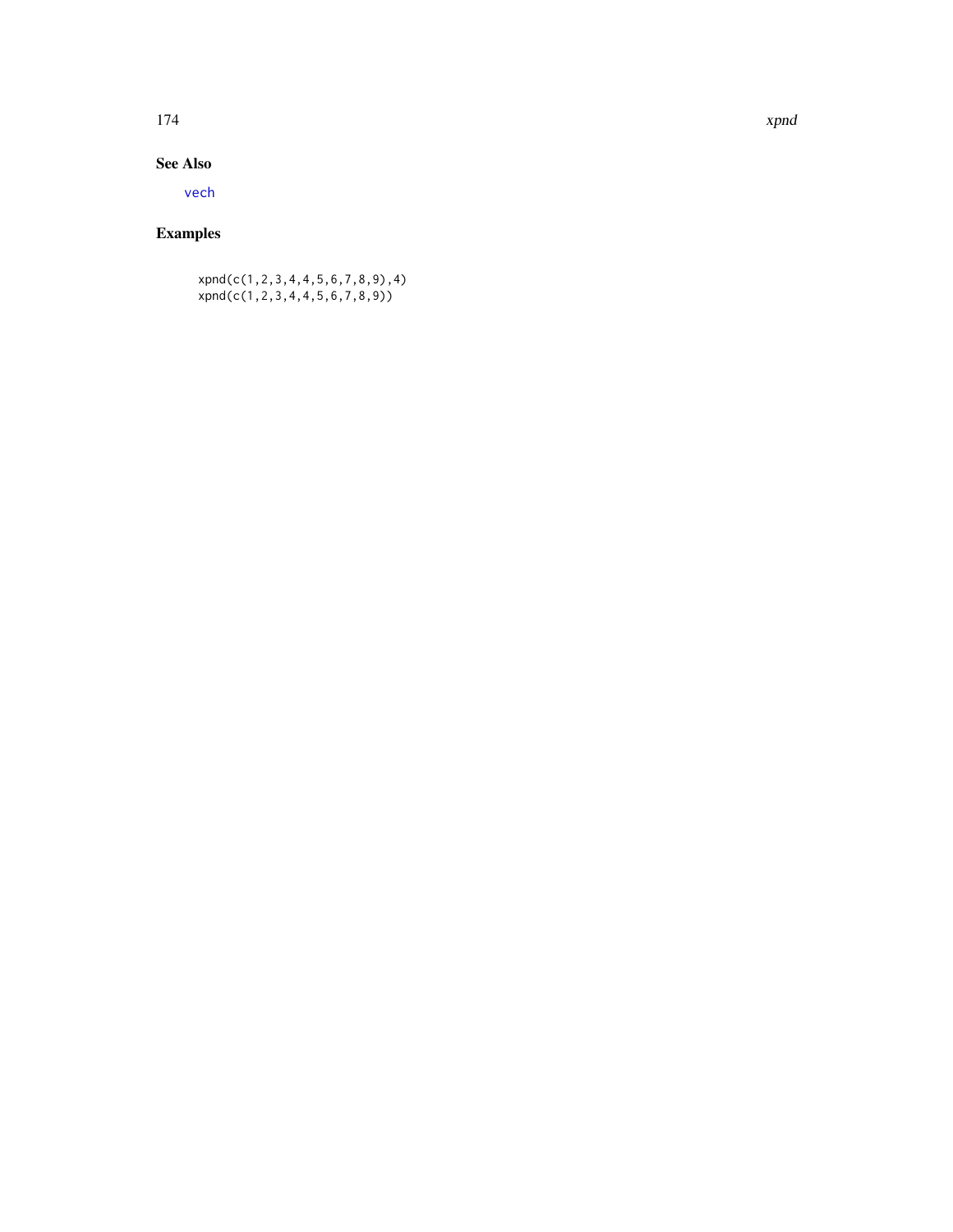# Index

∗Topic Binomial MCMChlogit, [48](#page-47-0) ∗Topic Gaussian MCMChregress, [57](#page-56-0) ∗Topic MCMC MCMChlogit, [48](#page-47-0) MCMChpoisson, [53](#page-52-0) MCMChregress, [57](#page-56-0) ∗Topic Poisson MCMChpoisson, [53](#page-52-0) ∗Topic bayesian MCMChlogit, [48](#page-47-0) MCMChpoisson, [53](#page-52-0) MCMChregress, [57](#page-56-0) ∗Topic datasets Nethvote, [147](#page-146-0) PErisk, [149](#page-148-0) Rehnquist, [156](#page-155-0) Senate, [157](#page-156-1) SupremeCourt, [161](#page-160-0) ∗Topic distribution Dirichlet, [5](#page-4-0) InvGamma, [27](#page-26-0) InvWishart, [28](#page-27-0) NoncenHypergeom, [148](#page-147-0) Wishart, [171](#page-170-1) ∗Topic file read.Scythe, [155](#page-154-0) write.Scythe, [172](#page-171-1) ∗Topic glmm MCMChlogit, [48](#page-47-0) MCMChpoisson, [53](#page-52-0) ∗Topic hierarchical MCMChlogit, [48](#page-47-0) MCMChpoisson, [53](#page-52-0) MCMChregress, [57](#page-56-0) ∗Topic hplot dtomogplot, [6](#page-5-1) plotChangepoint, [151](#page-150-0)

plotHDPChangepoint, [152](#page-151-0) plotState, [152](#page-151-0) tomogplot, [168](#page-167-0) ∗Topic logit MCMChlogit, [48](#page-47-0) ∗Topic manip choicevar, [4](#page-3-0) procrustes, [154](#page-153-0) vech, [171](#page-170-1) xpnd, [173](#page-172-1) ∗Topic mixed MCMChlogit, [48](#page-47-0) MCMChpoisson, [53](#page-52-0) MCMChregress, [57](#page-56-0) ∗Topic models BayesFactor, [3](#page-2-0) HDPHMMnegbin, [8](#page-7-1) HDPHMMpoisson, [12](#page-11-1) HDPHSMMnegbin, [15](#page-14-1) HMMpanelFE, [19](#page-18-0) HMMpanelRE, [23](#page-22-0) MCbinomialbeta, [30](#page-29-0) MCMCbinaryChange, [31](#page-30-1) MCMCdynamicEI, [34](#page-33-1) MCMCdynamicIRT1d\_b, [37](#page-36-0) MCMCfactanal, [42](#page-41-0) MCMChierEI, [45](#page-44-1) MCMChlogit, [48](#page-47-0) MCMChpoisson, [53](#page-52-0) MCMChregress, [57](#page-56-0) MCMCirt1d, [62](#page-61-0) MCMCirtHier1d, [65](#page-64-0) MCMCirtKd, [70](#page-69-1) MCMCirtKdRob, [74](#page-73-0) MCMClogit, [79](#page-78-0) MCMCmetrop1R, [83](#page-82-0) MCMCmixfactanal, [87](#page-86-0) MCMCmnl, [91](#page-90-0) MCMCnegbin, [96](#page-95-0)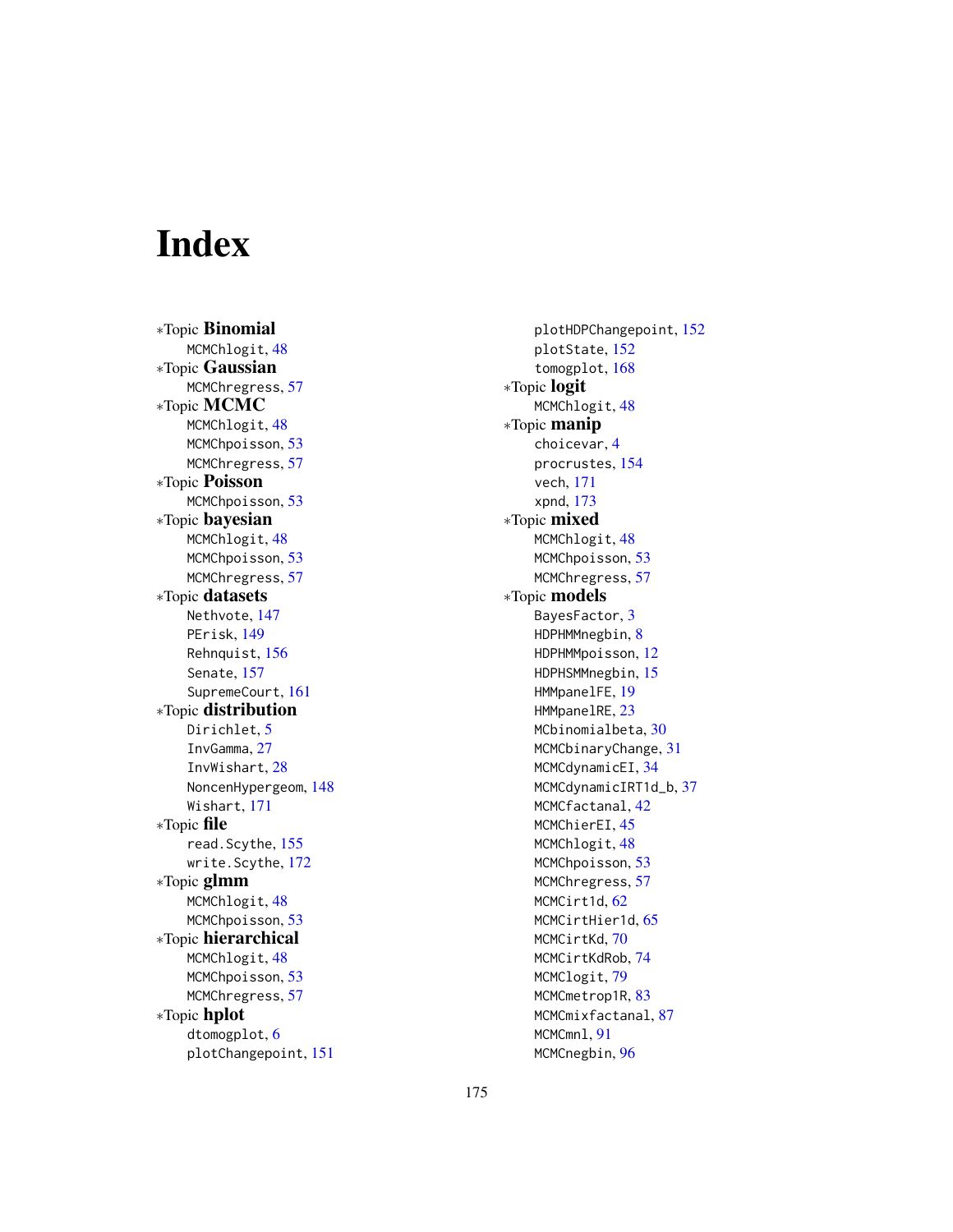MCMCnegbinChange, [99](#page-98-0) MCMCoprobit, [103](#page-102-0) MCMCoprobitChange, [106](#page-105-0) MCMCordfactanal, [109](#page-108-0) MCMCpoisson, [113](#page-112-0) MCMCpoissonChange, [115](#page-114-1) MCMCprobit, [119](#page-118-0) MCMCprobitChange, [121](#page-120-0) MCMCquantreg, [124](#page-123-1) MCMCregress, [127](#page-126-1) MCMCregressChange, [130](#page-129-0) MCMCresidualBreakAnalysis, [134](#page-133-0) MCMCSVDreg, [137](#page-136-0) MCMCtobit, [139](#page-138-0) MCmultinomdirichlet, [142](#page-141-0) MCnormalnormal, [143](#page-142-0) MCpoissongamma, [144](#page-143-0) mptable, [146](#page-145-1) plot.qrssvs, [150](#page-149-1) PostProbMod, [153](#page-152-0) SSVSquantreg, [157](#page-156-1) summaryqrssvs, [160](#page-159-1) testpanelGroupBreak, [161](#page-160-0) testpanelSubjectBreak, [165](#page-164-0) topmodels, [170](#page-169-1) BayesFactor, [3,](#page-2-0) *[68](#page-67-0)*

Beta, *[6](#page-5-1)*

choicevar, [4](#page-3-0)

ddirichlet *(*Dirichlet*)*, [5](#page-4-0) dinvgamma *(*InvGamma*)*, [27](#page-26-0) Dirichlet, [5](#page-4-0) diwish *(*InvWishart*)*, [28](#page-27-0) dnoncenhypergeom *(*NoncenHypergeom*)*, [148](#page-147-0) dtomogplot, [6,](#page-5-1) *[169](#page-168-0)* dwish *(*Wishart*)*, [171](#page-170-1)

factanal, *[44](#page-43-0)*, *[90](#page-89-0)*, *[112](#page-111-0)*

GammaDist, *[28](#page-27-0)* glm, *[82](#page-81-0)*, *[115](#page-114-1)*, *[121](#page-120-0)* glm.nb, *[98](#page-97-0)*

HDPHMMnegbin, [8,](#page-7-1) *[14](#page-13-0)*, *[18](#page-17-0)*, *[152](#page-151-0)* HDPHMMpoisson, *[11](#page-10-0)*, [12,](#page-11-1) *[152](#page-151-0)* HDPHSMMnegbin, [15,](#page-14-1) *[152](#page-151-0)* HMMpanelFE, [19](#page-18-0) HMMpanelRE, [23](#page-22-0)

InvGamma, [27](#page-26-0) InvWishart, [28](#page-27-0) is.BayesFactor *(*BayesFactor*)*, [3](#page-2-0) Lattice, *[150](#page-149-1)* lm, *[127](#page-126-1)*, *[129](#page-128-0)*, *[136](#page-135-0)*, *[139](#page-138-0)* make.breaklist, [29](#page-28-0) MCbinomialbeta, [30](#page-29-0) MCMCbinaryChange, [31,](#page-30-1) *[117](#page-116-0)*, *[151](#page-150-0)*, *[153](#page-152-0)* MCMCdynamicEI, *[7](#page-6-0)*, [34,](#page-33-1) *[47](#page-46-0)*, *[169](#page-168-0)* MCMCdynamicIRT1d *(*MCMCdynamicIRT1d\_b*)*, [37](#page-36-0) MCMCdynamicIRT1d\_b, [37](#page-36-0) MCMCfactanal, [42,](#page-41-0) *[90](#page-89-0)*, *[112](#page-111-0)* MCMChierEI, *[7](#page-6-0)*, *[36](#page-35-0)*, [45,](#page-44-1) *[169](#page-168-0)* MCMChlogit, [48](#page-47-0) MCMChpoisson, [53](#page-52-0) MCMChregress, [57](#page-56-0) MCMCirt1d, *[41](#page-40-0)*, [62,](#page-61-0) *[66](#page-65-0)*, *[73](#page-72-0)*, *[78](#page-77-0)*, *[90](#page-89-0)*, *[112](#page-111-0)* MCMCirtHier1d, [65](#page-64-0) MCMCirtKd, *[64,](#page-63-0) [65](#page-64-0)*, *[68,](#page-67-0) [69](#page-68-0)*, [70,](#page-69-1) *[78](#page-77-0)*, *[90](#page-89-0)*, *[112](#page-111-0)*, *[155](#page-154-0)* MCMCirtKdRob, [74](#page-73-0) MCMClogit, [79](#page-78-0) MCMCmetrop1R, [83](#page-82-0) MCMCmixfactanal, [87](#page-86-0) MCMCmnl, *[5](#page-4-0)*, [91](#page-90-0) MCMCnegbin, [96](#page-95-0) MCMCnegbinChange, *[11](#page-10-0)*, *[18](#page-17-0)*, [99](#page-98-0) MCMCoprobit, [103](#page-102-0) MCMCoprobitChange, [106](#page-105-0) MCMCordfactanal, *[73](#page-72-0)*, *[90](#page-89-0)*, [109](#page-108-0) MCMCpoisson, [113](#page-112-0) MCMCpoissonChange, *[14](#page-13-0)*, *[33](#page-32-0)*, *[102](#page-101-0)*, [115,](#page-114-1) *[151](#page-150-0)*, *[153](#page-152-0)* MCMCprobit, [119](#page-118-0) MCMCprobitChange, [121](#page-120-0) MCMCquantreg, [124,](#page-123-1) *[159](#page-158-0)* MCMCregress, *[4](#page-3-0)*, *[127](#page-126-1)*, [127,](#page-126-1) *[142](#page-141-0)*, *[153](#page-152-0)* MCMCregressChange, [130](#page-129-0) MCMCresidualBreakAnalysis, [134](#page-133-0) MCMCSVDreg, [137](#page-136-0) MCMCtobit, [139](#page-138-0) MCmultinomdirichlet, [142](#page-141-0) MCnormalnormal, [143](#page-142-0) MCpoissongamma, [144](#page-143-0) metrop, *[85](#page-84-0)* mptable, [146,](#page-145-1) *[150](#page-149-1)*, *[159,](#page-158-0) [160](#page-159-1)* multinom, *[94](#page-93-0)*